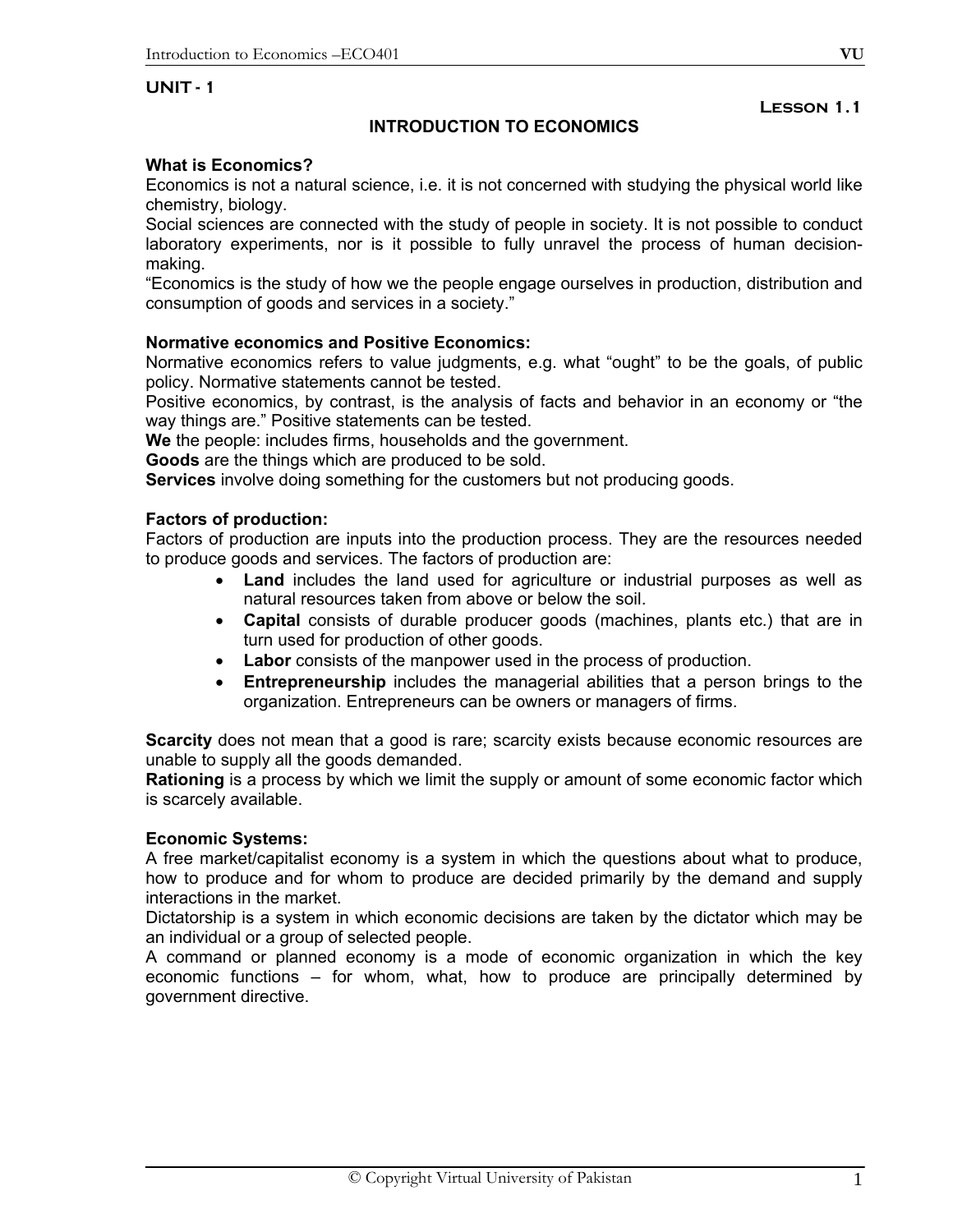# **Lesson 1.2**

# **INTRODUCTION TO ECONOMICS (CONTINUED………)**

**Optimum** means producing the best possible results (also optimal).

**Equity in economics** means a situation in which every thing is treated fairly or equally, i.e. according to its due share. So if the lives of all individuals are deemed to have equal value, equity would demand that all of them have equal financial net worth.

**Nepotism** means doing unfair favors for near ones when in power.

# **Microeconomics and Macroeconomics:**

Microeconomics deals with the behavior of individual elements in the economy. Macroeconomics deals with the behavior of the economy as whole or on aggregate level.

**Rational choice** is the choice based on pure reason and without succumbing to one's emotions or whims.

**Barter trade** is a non-monetary system of trade in which "goods" not money is exchanged. This was the system used in the world before the advent of coins and currency.

# **Opportunity Cost:**

The opportunity cost of a particular choice is the satisfaction that would have been derived from the next best alternative foregone; in other words, it is what must be given up or sacrificed in making a certain choice or decision.

# **Marginal Cost and Marginal Benefit:**

Marginal cost is the increment to total costs of producing an additional unit of some good or service. There are other broader definitions as well.

Marginal benefit is the increment to total benefit derived from consuming an additional unit of good or service. There are other broader definitions as well.

# **Production Possibility Frontier (PPF):**

Production possibility frontier (PPF) is the curve which joins all the points showing the maximum amount of goods and services which the country can produce in a given time with limited resources, given a specific state of technology.

**Economic growth** is an increase in the total output of a country over time.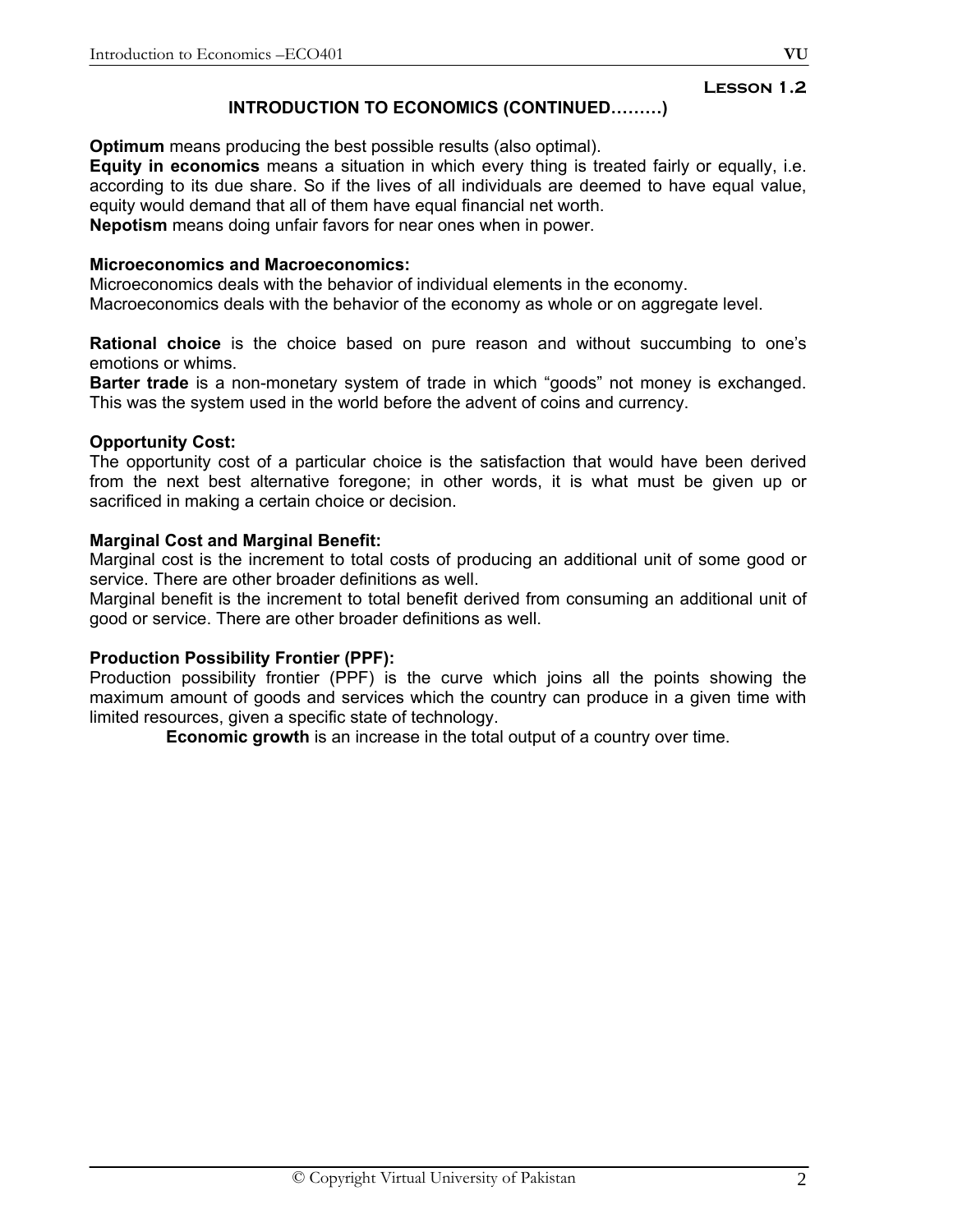#### **END OF UNIT 1 - EXERCISES**

#### **Could production and consumption take place without money? If you think they could, give examples.**

Yes. People could produce things for their own consumption. For example, people could grow vegetables in their garden or allotment; they could do their own painting and decorating. Alternatively people could engage in barter: they could produce things and then swap them for goods that other people had produced.

#### **Must goods be at least temporarily unattainable to be scarce?**

Goods need not be unattainable to be scarce. Because people's incomes are limited, they can not have everything they want from shops, even though the shops are stocked full. If all items in shops were free, the shelves would soon be emptied!

#### **If we would all like more money, why does the government not print a lot more? Could it not thereby solve the problem of scarcity 'at a stroke'?**

The problem of scarcity is one of a lack of production. Simply printing more money without producing more goods and services will merely lead to inflation. To the extent that firms cannot meet the extra demand (i.e. the extra consumer expenditure) by extra production, they will respond by putting up their prices. Without extra production, consumers will be unable to buy any more than previously.

#### **Which of the following are macroeconomic issues, which are microeconomic ones and which could be either depending on the context?**

- **a) Inflation.**
- **b) Low wages in certain service industries.**
- **c) The rate of exchange between the dollar and the rupee.**
- **d) Why the price of cabbages fluctuates more than that of cars.**
- **e) The rate of economic growth this year compared with last year.**

#### **f) The decline of traditional manufacturing industries.**

- a) Macro. It refers to a general rise in prices across the whole economy.
- b) Micro. It refers to specific industries
- c) Either. In a world context, it is a micro issue, since it refers to the price of one currency in terms of one other. In a national context it is more of a macro issue, since it refers to the exchange rate at which all Pakistanis goods are traded internationally. (This is certainly a less clear–cut division that in (a) and (b) above.)
- d) Micro. It refers to specific products.
- e) Macro. It refers to the general growth in output of the economy as a whole.
- f) Micro (macro in certain contexts). It is micro because it refers to specific industries. It could, however, also help to explain the macroeconomic phenomena of high unemployment or balance of payments problems.

#### **Assume that you are looking for a job and are offered two. One is more unpleasant to do, but pays more. How would you make a rational choice between the two jobs?**

You should weigh up whether the extra pay (benefit) from the better paid job is worth the extra hardship (cost) involved in doing it.

#### **How would the principle of weighing up marginal costs and benefits apply to a worker deciding how much overtime to work in a given week?**

The worker would consider whether the extra pay (the marginal benefit) is worth the extra effort and loss of leisure (the marginal cost).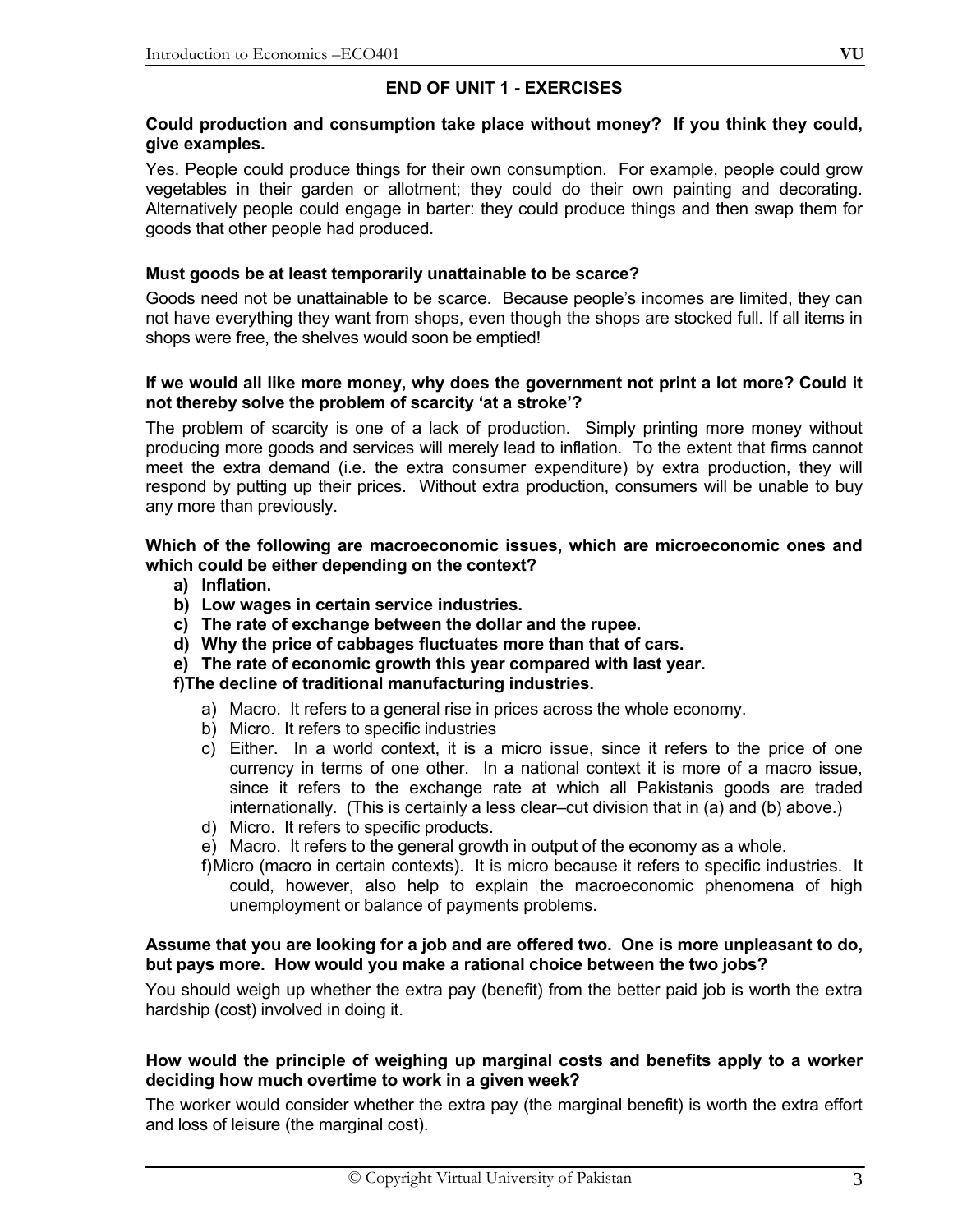#### **Would it ever be desirable to have total equality in an economy?**

The objective of total equality may be regarded as desirable in itself by many people. There are two problems with this objective, however. The first is in defining equality. If there were total equality of incomes then households with dependants would have a lower income per head than households where everyone was working. In other words, equality of incomes would not mean equality in terms of standards of living.

If on the other hand, equality were to be defined in terms of standards of living, then should the different needs of different people be taken into account? Should people with special health or other needs have a higher income? Also, if equality were to be defined in terms of standards of living, many people would regard it as unfair that people should receive different incomes (according to the nature of their household) for doing the same amount of work.

The second major problem concerns incentives. If all jobs were to be paid the same (or people were to be paid according to the composition of their household), irrespective of people's efforts or skills, then what would be the incentive to train or to work harder?

#### **If there are several other things you could have done, is the opportunity cost the sum of all of them?**

No. It is the sacrifice involved in the next best alternative.

#### **What is the opportunity cost of spending an evening revising for an economics exam? What would you need to know in order to make a sensible decision about what to do that evening?**

The next best alternative might be revising for another exam, or it might be taking time off to relax or to go out. To make a sensible decision, you need to consider these alternatives and whether they are better or worse for you than studying for the economics exam. One major problem here is the lack of information. You do not know just how much the extra study will improve your performance in the exam, because you do not know in advance just how much you will learn and you do not know what is going to be on the exam paper. Similarly you do not know this information for studying for other exams.

#### **Make a list of the benefits of higher education.**

The benefits to the individual include: increased future earnings; the direct benefits of being more educated; the pleasure of the social contacts at university or college.

# **Is the opportunity cost to the individual of attending higher education different from the opportunity costs to society as a whole?**

Yes. The opportunity cost to society as a whole would include the costs of providing tuition (staffing costs, materials, capital costs, etc.), which could be greater than any fees the student may have to pay. On the other hand, the benefits to society would include benefits beyond those received by the individual. For example, they would include the extra profits employers would make by employing the individual with those qualifications.

#### **There is a saying in economics, 'There is no such thing as a free lunch' (hence the subtitle for this box). What does this mean?**

That there is always (or virtually always) an opportunity cost of anything we consume. Even if we do not incur the cost ourselves (the 'lunch' is free to us), someone will incur the cost (e.g. the institution providing the lunch).

#### **Are any other (desirable) goods or services truly abundant?**

Very few! Possibly various social interactions between people, but even here, the time to enjoy them is not abundant.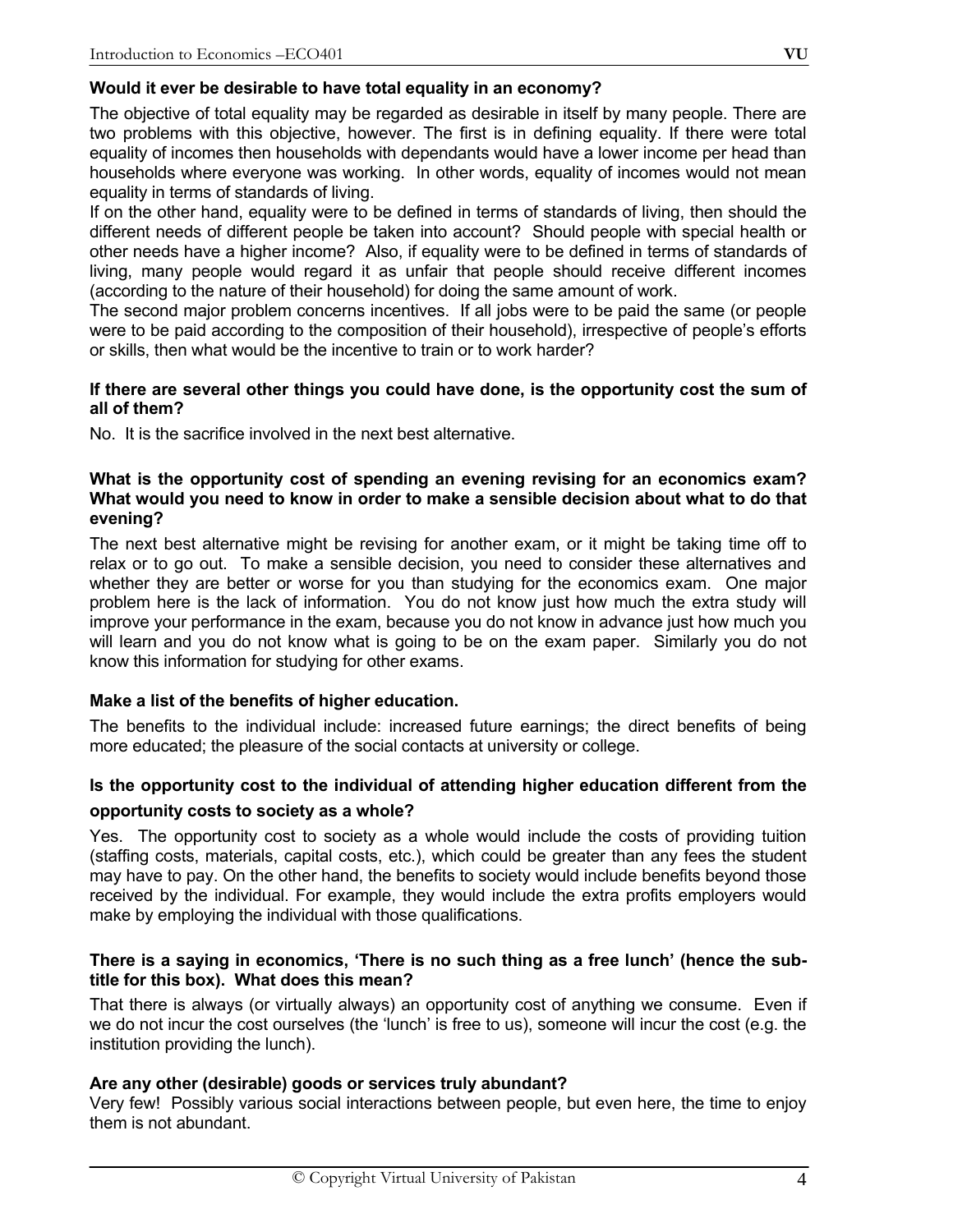#### **Under what circumstances would the production possibility curve be (a) a straight line; (b) bowed in toward the origin? Are these circumstances ever likely?**

- a) When there are constant opportunity costs. This will occur when resources are equally suited to producing either good. This might possibly occur in our highly simplified world of just two goods. In the real world it is unlikely.
- b) When there are decreasing opportunity costs. This will occur when increased specialization in one good allows the country to become more efficient in its production. It gains 'economies of scale' sufficient to offset having to use less suitable resources.

### **Will economic growth necessarily involve a parallel outward shift of the production possibility curve?**

No. Technical progress, the discovery of raw materials, improved education and training, etc., may favour one good rather than the other. In such cases the gap between the old and new curves would be widest where they meet the axis of the good whose potential output had grown more.

#### **Do you agree with the positions that the eight countries (including Pakistan) have been given in the economics systems spectrum diagram? Explain why or why not.**

Given that there is no clearly defined scale by which government intervention or free-marketness is measured, the precise position of the countries along the spectrum is open to question.

#### **Can you think of any examples where prices and wages do not adjust very rapidly to a shortage or surplus? For what reasons might they not do so?**

- Many prices set by companies are adjusted relatively infrequently: it would be administratively too costly to change them every time there was a change in demand. For example a mail order company, where all the items in its catalogue have a printed price, would find it costly to adjust prices very frequently, since that would involve printing a new catalogue, or at least a new price list.
- Many wages are set annually by a process of collective bargaining. They are not adjusted in the interim.

#### **Why do the prices of fresh vegetables fall when they are in season? Could an individual farmer prevent the price falling?**

Because supply is at a high level. The increased supply creates a surplus which pushes down the price. Individual farmers could not prevent the price falling. If they continued to charge the higher price, consumers would simply buy from those farmers charging the lower price.

#### **If you were the owner of a clothes shop, how would you set about deciding what prices to charge for each garment at the end of season sale?**

You would try to reduce the price of each item as little as was necessary to get rid of the remaining stock. The problem for shop owners is that they do not have enough information about consumer demand to make precise calculations here. Many shops try a fairly cautious approach first, and then, if that is not enough to sell all the stock, they make further 'end of sale' reductions later.

#### **The number of owners of CD players has grown rapidly and hence the demand for CDs has also grown rapidly. Yet the prices of CDs have fallen. How could this come about?**

- The costs of manufacturing CDs may have fallen with improvements in technology and mass-production economies.
- Competition from increased numbers of manufacturers may have increased supply of CDs and driven prices down.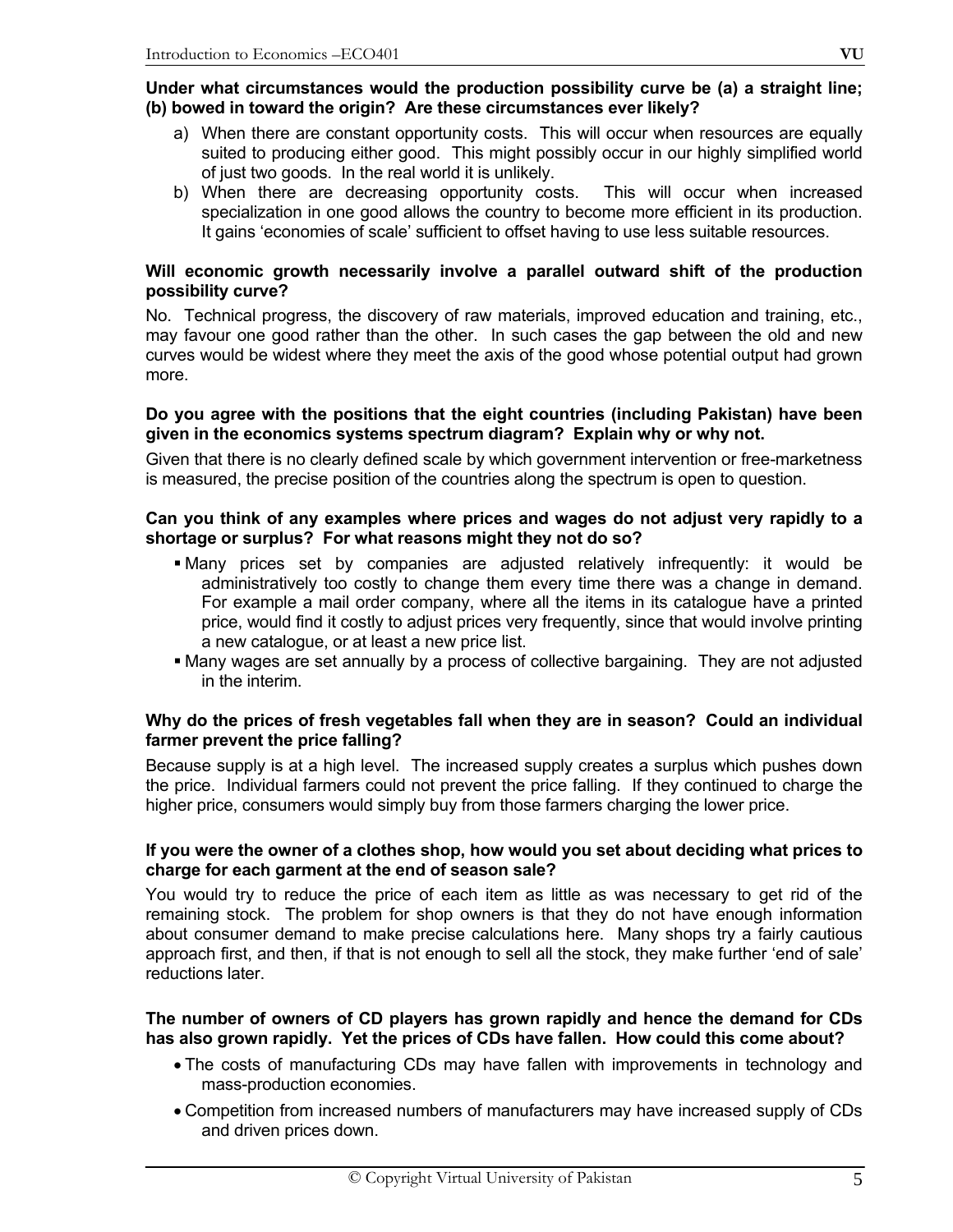• The advent of copying tracks from the internet reduces the demand for CDs. This change in demand has further compounded the fall in price.

**Which of the following are positive statements, which are normative statements and which could be either depending on the context?**

- **a) Cutting the higher rates of income tax will redistribute incomes from the poor to the rich.**
- **b) It is wrong that inflation should be reduced if this means that there will be higher unemployment.**
- **c) It is wrong to state that putting up interest rates will reduce inflation.**
- **d) The government should raise interest rates in order to prevent the exchange rate falling.**
- **e) Current government policies should reduce unemployment.**
- a) Positive. This is merely a statement about what would happen.
- b) Normative. The statement is making the value judgment that reducing inflation is a less desirable goal than the avoidance of higher unemployment.
- c) Positive. Here the word 'wrong' means 'incorrect' not 'morally wrong'. The statement is making a claim that can be tested by looking at the facts. Do higher interest rates reduce inflation, or don't they?
- d) Both. The positive element is the claim that higher interest rates prevent the exchange rate falling. This can be tested by an appeal to the facts. The normative element is the value judgment that the government ought to prevent the exchange rate falling.
- e) Either. It depends what is meant. If the statement means that current government policies are likely to reduce unemployment, the statement is positive. If, however, it means that the government ought to direct its policies towards reducing unemployment, the statement is normative.

#### **Explain in words what is happening in the following diagram.**



The new discovery of raw material i means an increase in the supply i. This causes a surplus (excess supply) in the market for i, causing the price of i to fall until the same is removed (lower Pi causes demand to increase and supply to fall). The reduction in Pi also reduces the cost of producing good g (we can assume good g uses the factor i intensively), causing the supply of good g to increase beyond demand. The surplus in the market for good g drives the price of g down until the excess is cleared. The diagram illustrates interdependence between goods and factor markets.

#### **Can different factor markets be interdependent also? Give examples.**

Yes. A rise in the price of one factor (e.g. oil) will encourage producers to switch to alternatives (e.g. coal). This will create a shortage of coal and drive up its price. This will encourage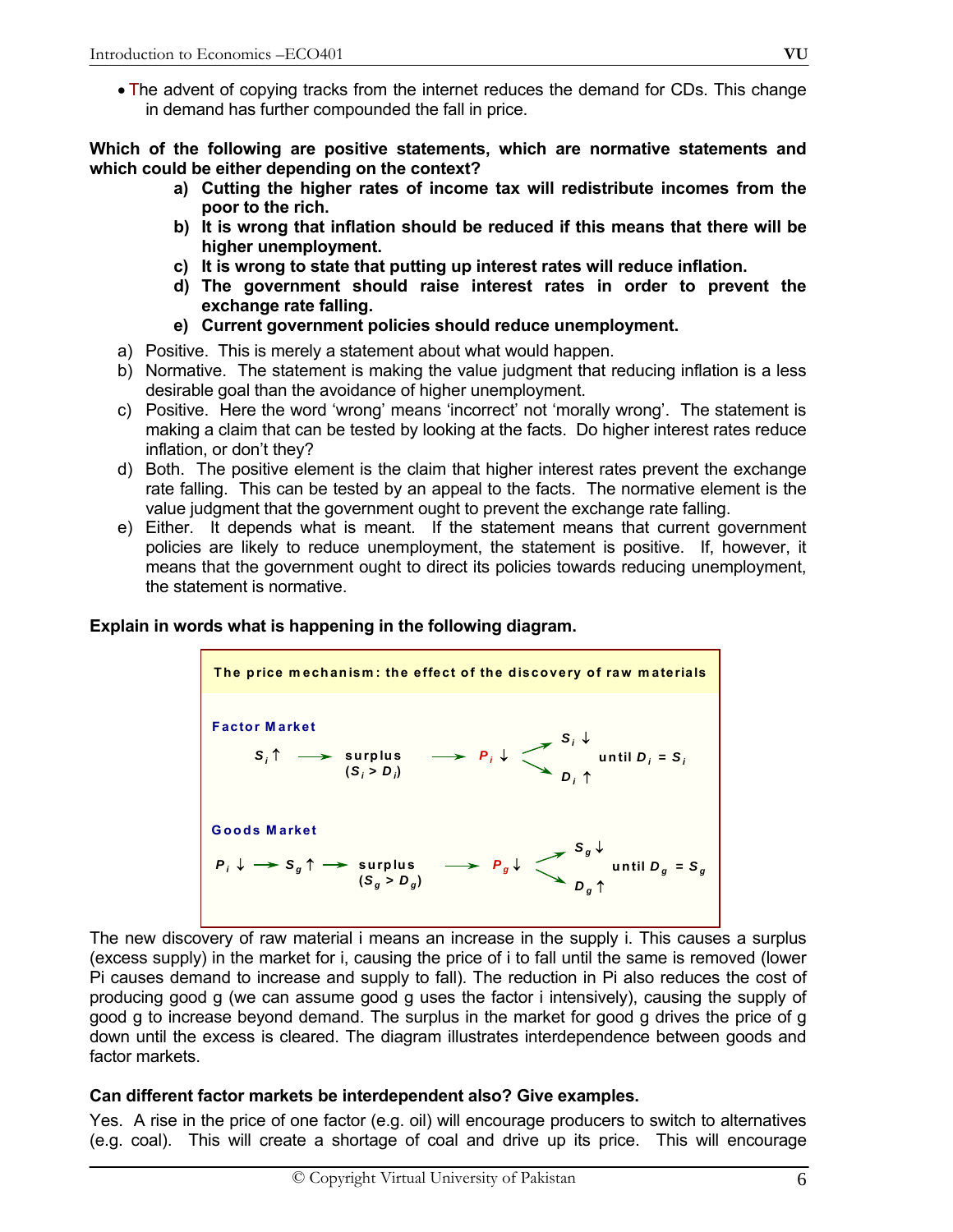increased production of coal. Similarly an increase in the population (and consequently size of the labour force) of a country will depress the price of labour (wages). This will cause producers to shift to more labour intensive production and reduce production methods which are capital (or machine) intensive. As a result the demand for capital will fall reducing its rental price.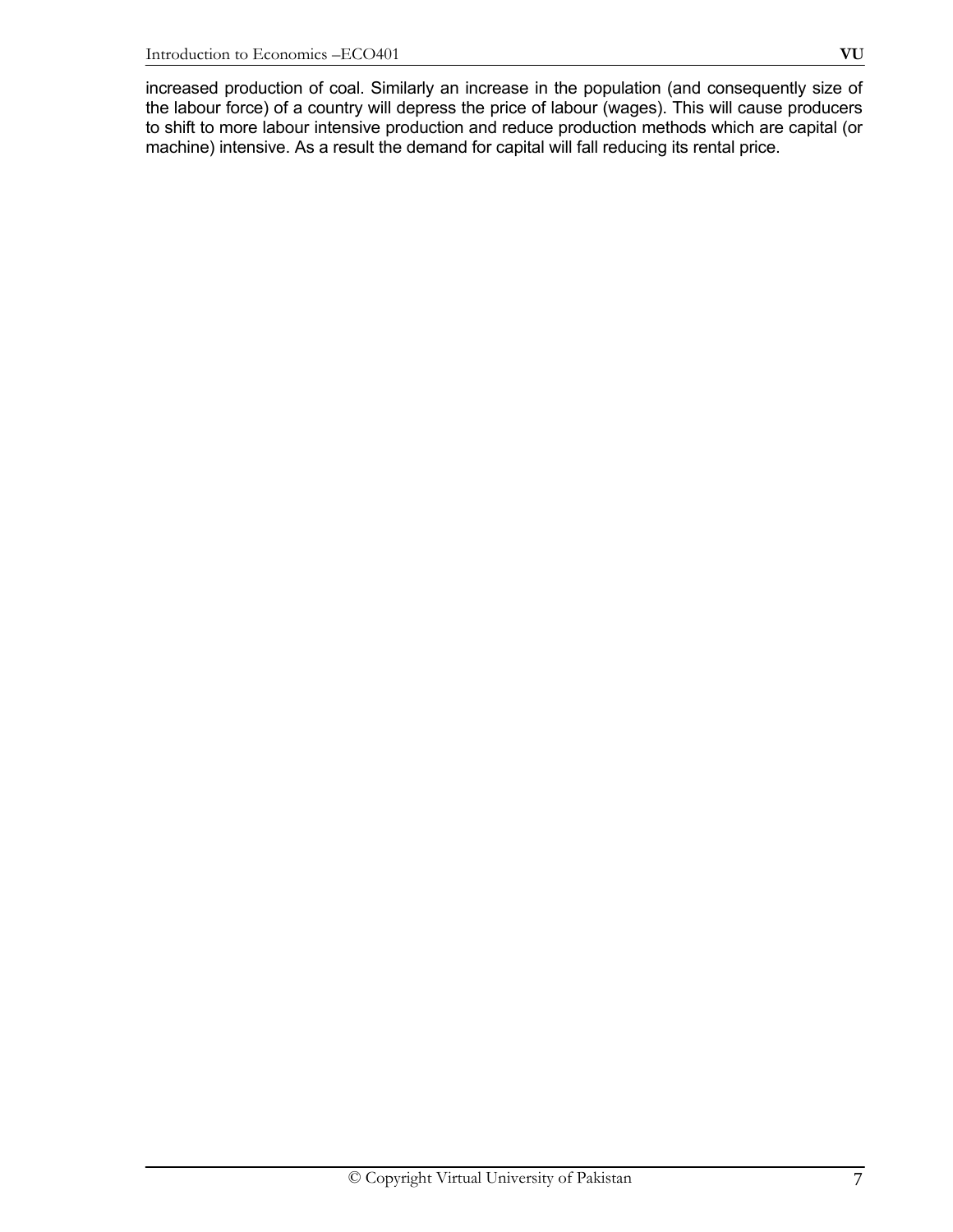# **UNIT - 2**

# **Lesson 2.1**

# **DEMAND, SUPPLY AND EQUILIBRIUM**

**Assumption** is a belief or feeling that something is true or that something will happen, although there is no proof. Economists make frequent use of assumptions in putting forward their theories.

**Perfect competition** refers to a situation in which no firm or consumer is big enough to affect the market price.

### **Shortage, Surplus and Price Mechanism:**

A shortage is a situation in which demand exceeds supply, i.e. producers are unable to meet market demand for the product.

A surplus is a situation of excess supply, in which market demand falls short of the quantity supplied; i.e. the producers are unable to sell all the produced goods in the market.

The price mechanism is a signaling and rationing device which prompts consumers and producers to adjust their demand and supply, respectively, in response to a shortage or surplus (see below). Shortages cause prices to rise prompting producers to produce more and consumers to demand less. Surpluses cause prices to fall prompting producers to supply less and consumers to demand more. In either case, the price mechanism attempts to clear the shortage or surplus in the market.

# **Goods Market and Factors Market:**

**Goods market** is a market in which goods are bought and sold for the purpose of consumption

**Factors markets** are markets in which factors of production are bought and sold, for the purpose of production.

**Normal goods** are goods whose quantity demanded goes up as consumer income increases.

**Inferior goods** are goods whose quantity demanded goes down as consumer income increases.

**Giffen goods** are a special case of inferior goods whose quantity demanded increases when the price of the good rises (i.e. the income effect dominates the substitution effect  $-$  see below).

**Price effect** is the sum of income and substitution effects.

**Income effect** is the effect of a price rise on quantity demanded that works through a decline in the real income (or purchasing power) of the consumer. Income effect can be positive or negative depending on whether the good is normal or inferior.

**Substitution effect** is the effect of a price rise on quantity demanded that works through the consumer switching to substitutes goods. The substitution effect of a price rise is always negative.

**Substitutes** are goods that compete with one another or can be substituted for one another, like butter and margarine.

**Compliments** are goods that go hand in hand with each another. Examples are left shoe and right shoe, or bread and butter

Cash crops are the crops which are not used as food but as a raw material in factories e.g. cotton.

# **Demand:**

Demand is the quantity of a good buyer wish to purchase at each conceivable price.

The law of demand states that if the price of a certain commodity rises, its quantity demanded will go down, and vice-versa.

A demand schedule is a table (sometimes also referred to as a graph) which shows various combinations of quantity demanded and price.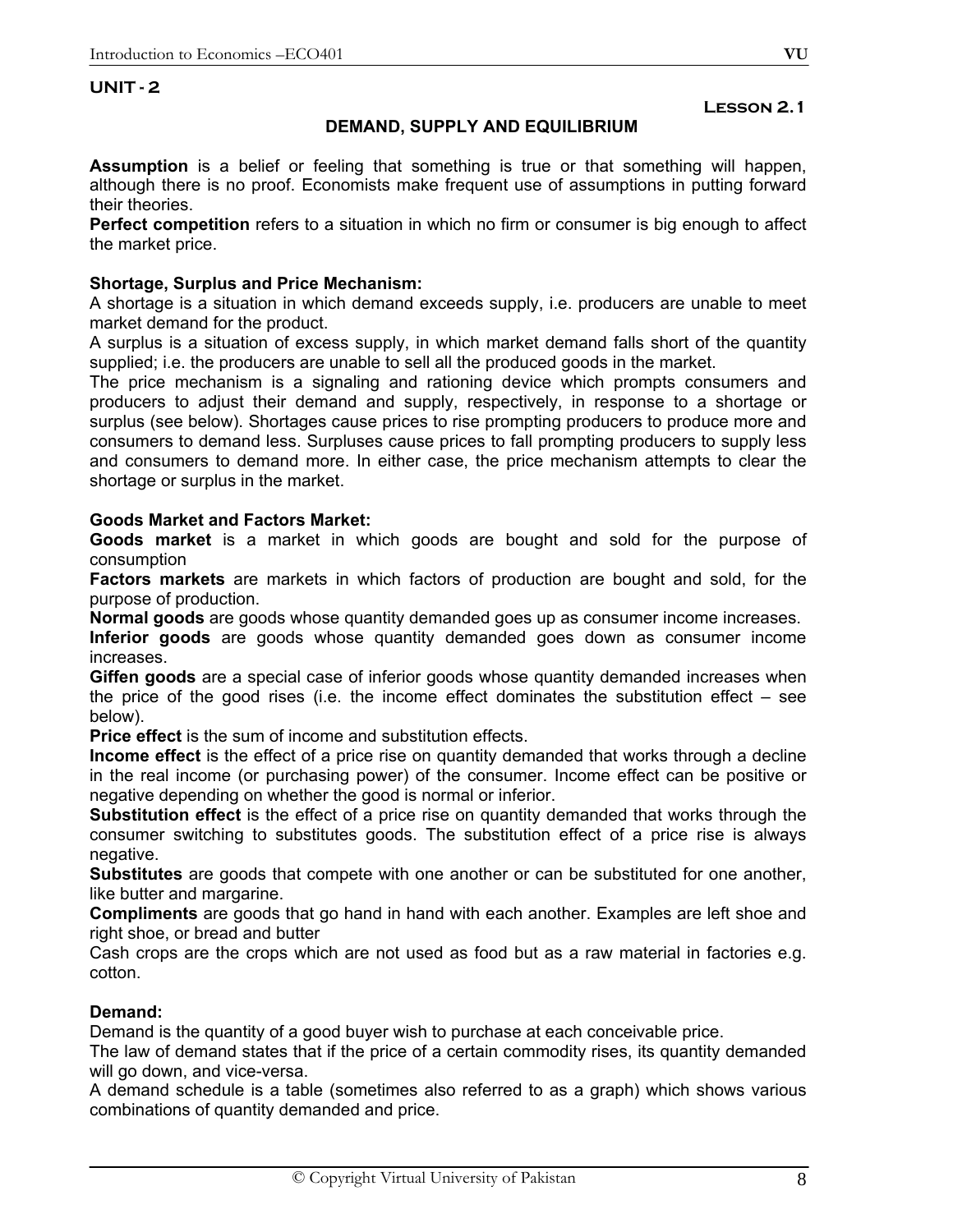A demand function is an equational representation of demand as a function of its many determinants.

A demand curve is a graph that obtains when price (one of the determinants of demand) is plotted against quantity demanded.

Shifts in the demand curve plotted in P-Qd space are caused by changes in any determinant of demand other than the price of the good itself.

Movements along the curve correspond to the changes in the variable on the vertical axis.

| <b>Factors Changing</b><br><b>Demand</b>     | <b>Effect on</b><br><b>Demand</b> | <b>Direction of</b><br>Shift in<br><b>Demand Curve</b> | <b>Effect on</b><br>Equilibrium<br><b>Price</b> | <b>Effect on</b><br>Equilibrium<br>Quantity |
|----------------------------------------------|-----------------------------------|--------------------------------------------------------|-------------------------------------------------|---------------------------------------------|
| Increase in income<br>(normal good)          | Increase                          | Rightward                                              | Increase                                        | Increase                                    |
| Decrease in<br>income(normal good)           | Decrease                          | Leftward                                               | Decrease                                        | Decrease                                    |
| Increase in income<br>(inferior good)        | Decrease                          | Rightward                                              | Decrease                                        | Decrease                                    |
| Decrease in<br>income(inferior good)         | Increase                          | Rightward                                              | Increase                                        | Increase                                    |
| Increase in price of<br>Substitute           | Increase                          | Rightward                                              | Increase                                        | Increase                                    |
| Decrease in price of<br>substitute           | Decrease                          | Rightward                                              | Decrease                                        | Decrease                                    |
| Increase in price of<br>complement           | Decrease                          | Leftward                                               | Decrease                                        | Decrease                                    |
| Decrease in price of<br>complement           | Increase                          | Rightward                                              | Increase                                        | Increase                                    |
| Increase in taste and<br>preference for good | Increase                          | Rightward                                              | Increase                                        | Increase                                    |
| Decrease in taste and<br>preference for good | Decrease                          | Leftward                                               | Decrease                                        | Decrease                                    |
| Increase in number of<br>consumers           | Increase                          | Rightward                                              | Increase                                        | Increase                                    |
| Decrease in number of<br>consumers           | Decrease                          | Leftward                                               | Decrease                                        | Decrease                                    |

# **Factors Shifting Demand Curve:**

Market demand curve is a graphic representation of a market demand which shows the quantities of a commodity that consumers are willing able to purchase during a period of time at various alternative prices, while holding constant everything else that effects demand. The market demand curve for a commodity is negatively sloped, indicating that more of a commodity is purchased at a lower price.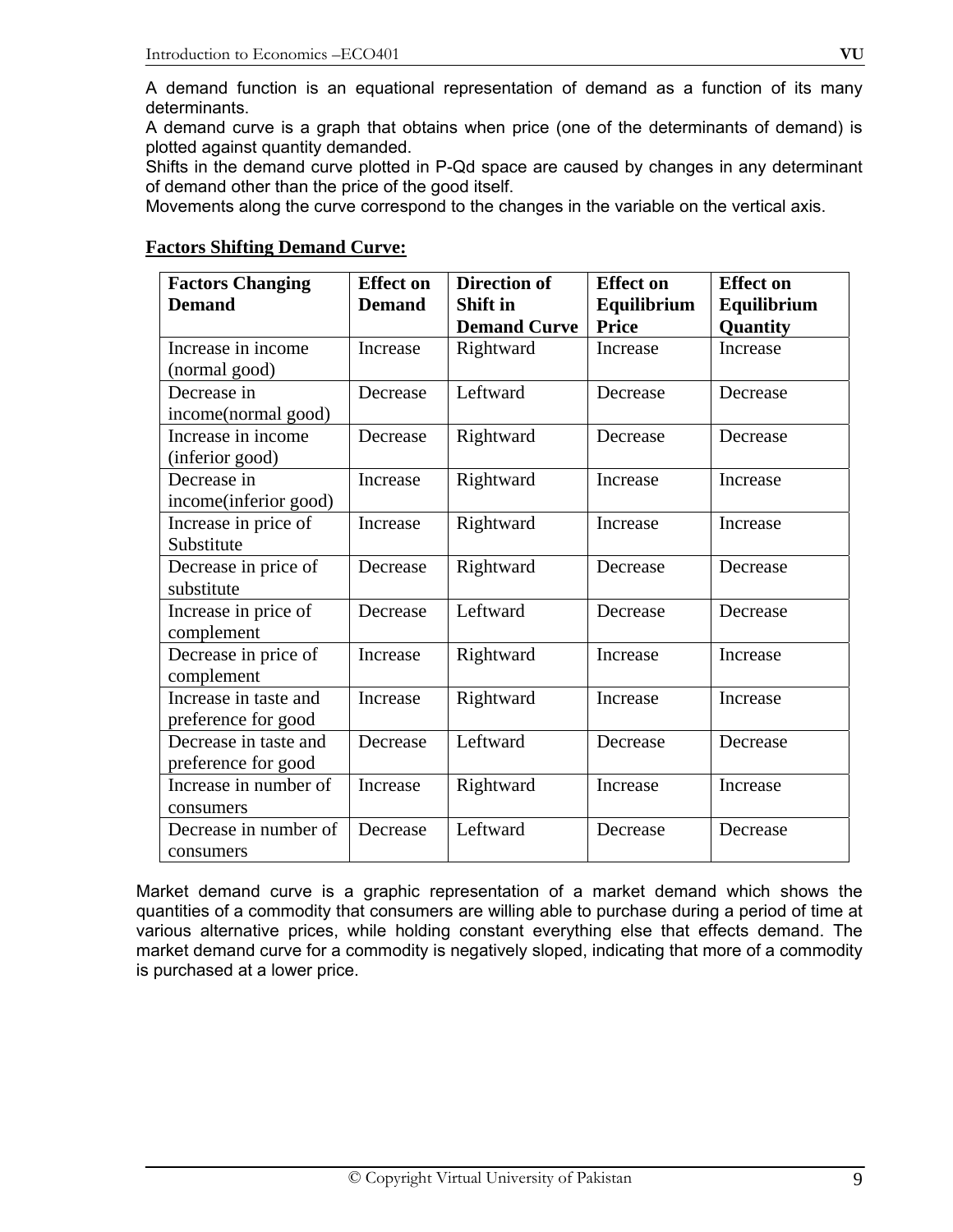# **Lesson 2.2**

# **DEMAND, SUPPLY AND EQUILIBRIUM (CONTINUED……..)**

# **Supply:**

Supply is the quantity of a good sellers wish to sell at each conceivable price.

The law of supply states that the quantity supplied will go up as the price goes up and vice versa.

A supply schedule is a table which shows various combinations of quantity supplied and price. A supply function is an equational representation of supply as a function of all its determinants. A supply curve obtains when price is plotted against quantity supplied.

Problems of identification arise when we can not determine that the change in the equilibrium quantities is either caused by a change in demanded or by changes in both demand and supply.

Determinants of supply are:

- Costs of production
- Profitability of alternative products (substitutes in supply)
- Profitability of goods in joint supply
- Nature and other random shocks
- Aims of producers
- Expectations of producers

# **Factors Shifting Supply Curve:**

| <b>Factors Changing</b><br><b>Supply</b> | <b>Effect</b><br>on<br><b>Supply</b> | <b>Direction of</b><br><b>Shift in Supply</b><br><b>Curve</b> | <b>Effect on</b><br>Equilibrium<br><b>Price</b> | <b>Effect on</b><br>Equilibrium<br>Quantity |  |
|------------------------------------------|--------------------------------------|---------------------------------------------------------------|-------------------------------------------------|---------------------------------------------|--|
| Increase in resource<br>price            | Decrease                             | Leftward                                                      | Increase                                        | Decrease                                    |  |
| Decrease in resource<br>price            | Increase                             | Rightward                                                     | Decrease                                        | Increase                                    |  |
| Improved technology                      | Increase                             | Rightward                                                     | Decrease                                        | Increase                                    |  |
| Decline in technology                    | Decrease                             | Leftward                                                      | Increase                                        | Decrease                                    |  |
| Expect a price increase                  | Decrease                             | Leftward                                                      | Increase                                        | Decrease                                    |  |
| Expect a price decrease                  | Increase                             | Rightward                                                     | Decrease                                        | Increase                                    |  |
| Increase in number of<br>suppliers       | Increase                             | Rightward                                                     | Decrease                                        | Increase                                    |  |
| Decrease in number of<br>suppliers       | Decrease                             | Leftward                                                      | Increase                                        | Decrease                                    |  |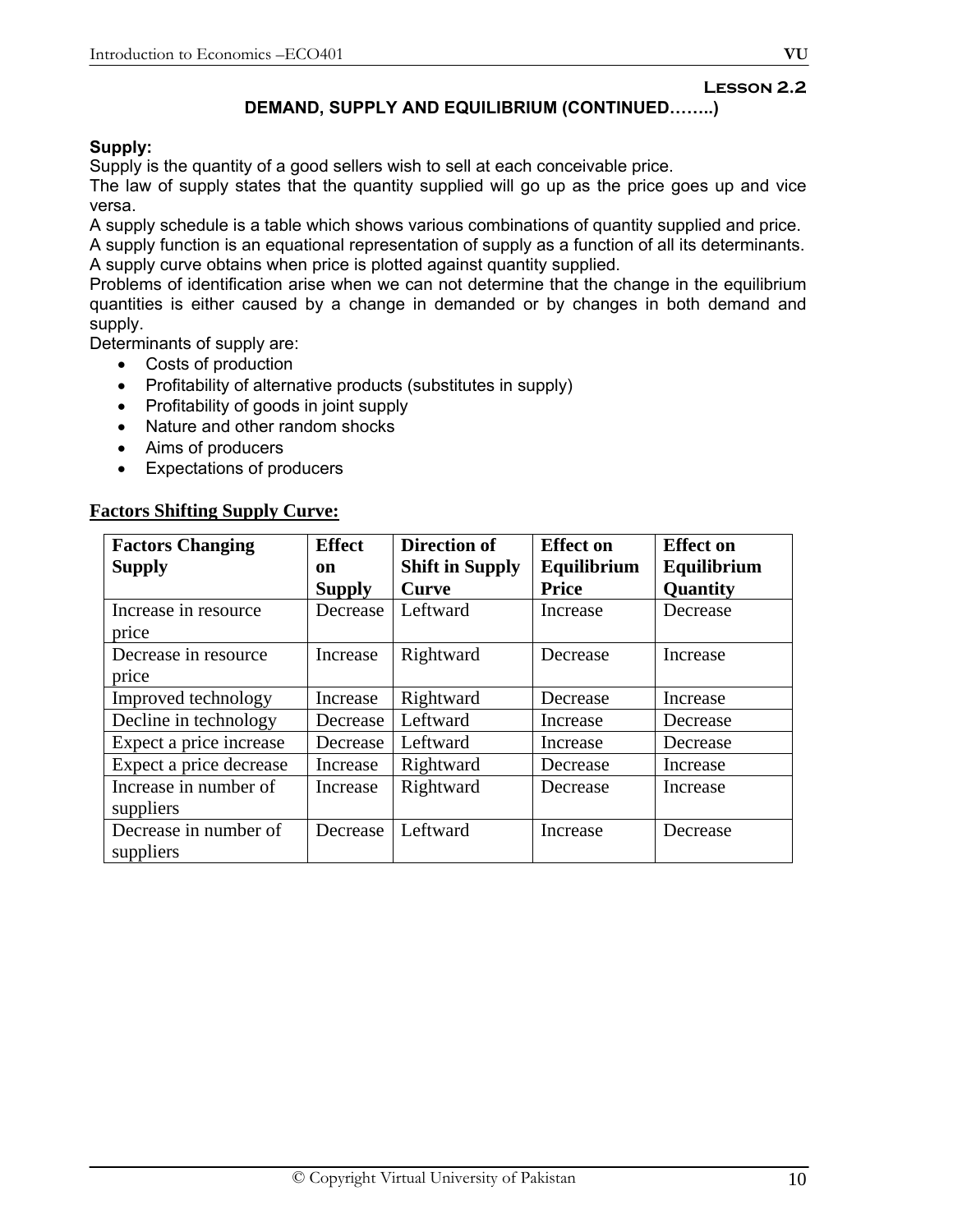### **Lesson 2.3**

# **DEMAND, SUPPLY AND EQUILIBRIUM (CONTINUED……..)**

### **Equilibrium:**

Equilibrium is a state in which there are no shortages and surpluses; in other words the quantity demanded is equal to the quantity supplied.

Equilibrium price is the price prevailing at the point of intersection of the demand and supply curves; in other words, it is the price at which the quantity demanded is equal to the quantity supplied.

Equilibrium quantity is the quantity that clears the market; in other words, it is it is the quantity at which the quantity demand is equal to the quantity supplied.

#### **Algebraic Representation of Equilibrium:**

If we have following demand and supply functions,

$$
Qd = 100 - 10 P
$$
  
Qs = 40 + 20 P

In equilibrium,

**Qd = Qs** 

**Therefore** 

$$
100 - 10P = 40 + 20P
$$
  
20P + 10P = 100 - 40  
30P = 60  
P = 60/30

 $P = 2$ 

Putting the value of price in any of demand and supply equation,

$$
Q = 100 - 10x2 (or 40 + 20x2)
$$
  
Q = 100 - 20  
**Q** = **80**

The equilibrium price is 2 and the equilibrium quantity is 80.

#### **Equilibrium can shift if:**

- Demand Curve Shifts.
- Supply Curve Shifts.
- Both Shift.

This gives rise to eight possibilities. These eight possibilities can be summarized as following:

| $D \rightarrow$ , S ~,          | ΡΛ | Q个 |
|---------------------------------|----|----|
| $D \sim S \rightarrow$ ,        | P↓ | QΛ |
| $D \rightarrow S \rightarrow$ , | P? | QΛ |
| $D \leftarrow S \sim$ ,         | P↓ | Q↓ |
| $D \sim S \leftarrow$ ,         | Р个 | Q↓ |
| $D \rightarrow S \leftarrow$    | РΛ | Q? |
| $D \leftarrow S \rightarrow$ ,  | P↓ | Q? |
| $D \leftarrow S \leftarrow$     | P? | QÝ |
|                                 |    |    |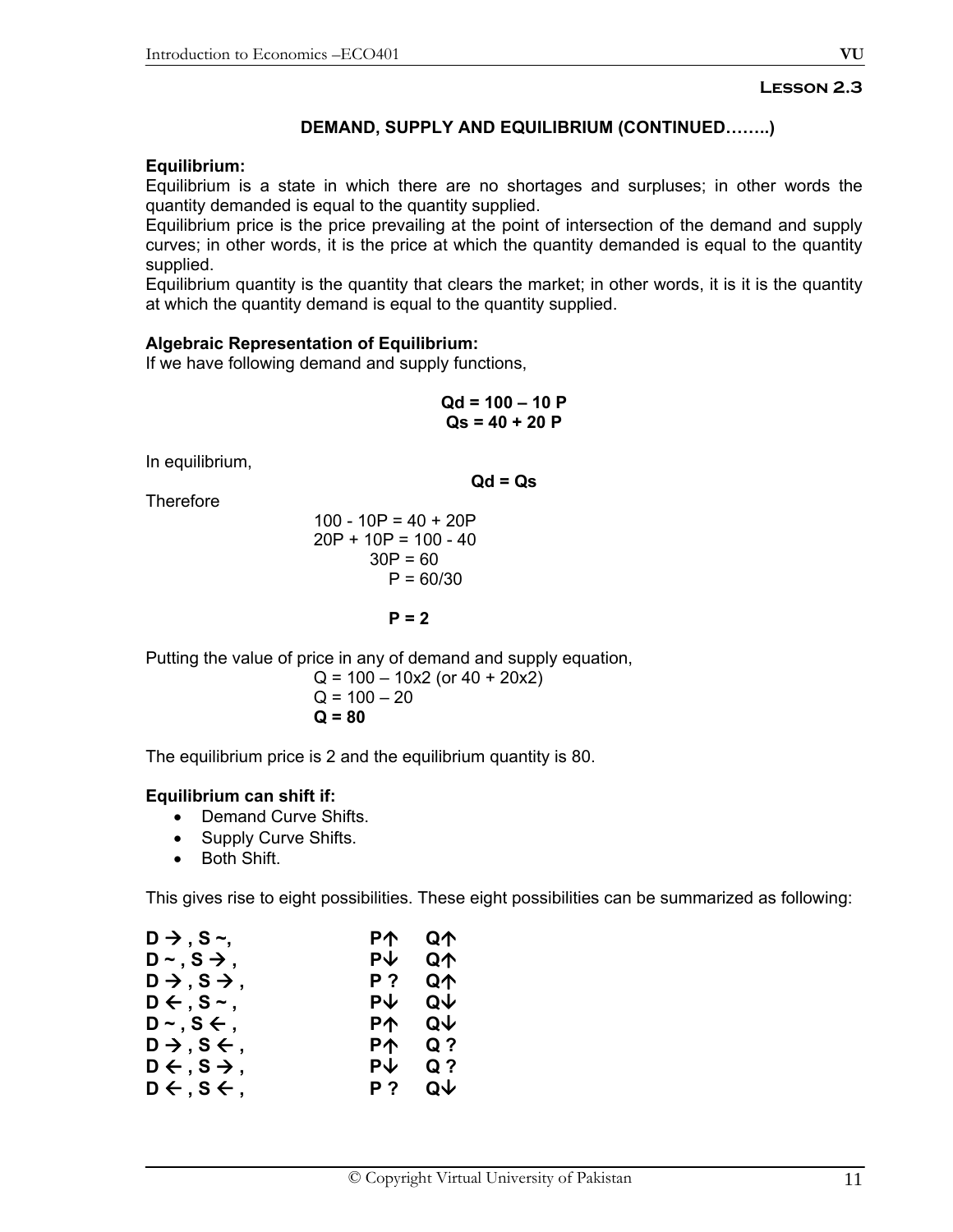The symbol "→" or "↑" shows increase and the symbol "←" and "↓" shows a decrease while the symbol "**~"** shows that the particular thing remains same.

# **Government and Price-Determination:**

The government may intervene in the market and mandate a maximum price (price ceiling) or minimum price (price floor) for a good or service.

A price ceiling is the maximum price limit that the government sets to ensure that prices don't rise above that limit (medicines for e.g.).

A price floor is the minimum price that a Government sets to support a desired commodity or service in a society (wages for e.g.).

Social cost is the cost of an economic decision, whether private or public, borne by the society as a whole.

Marginal social cost is the change in social costs caused by a unit change in output.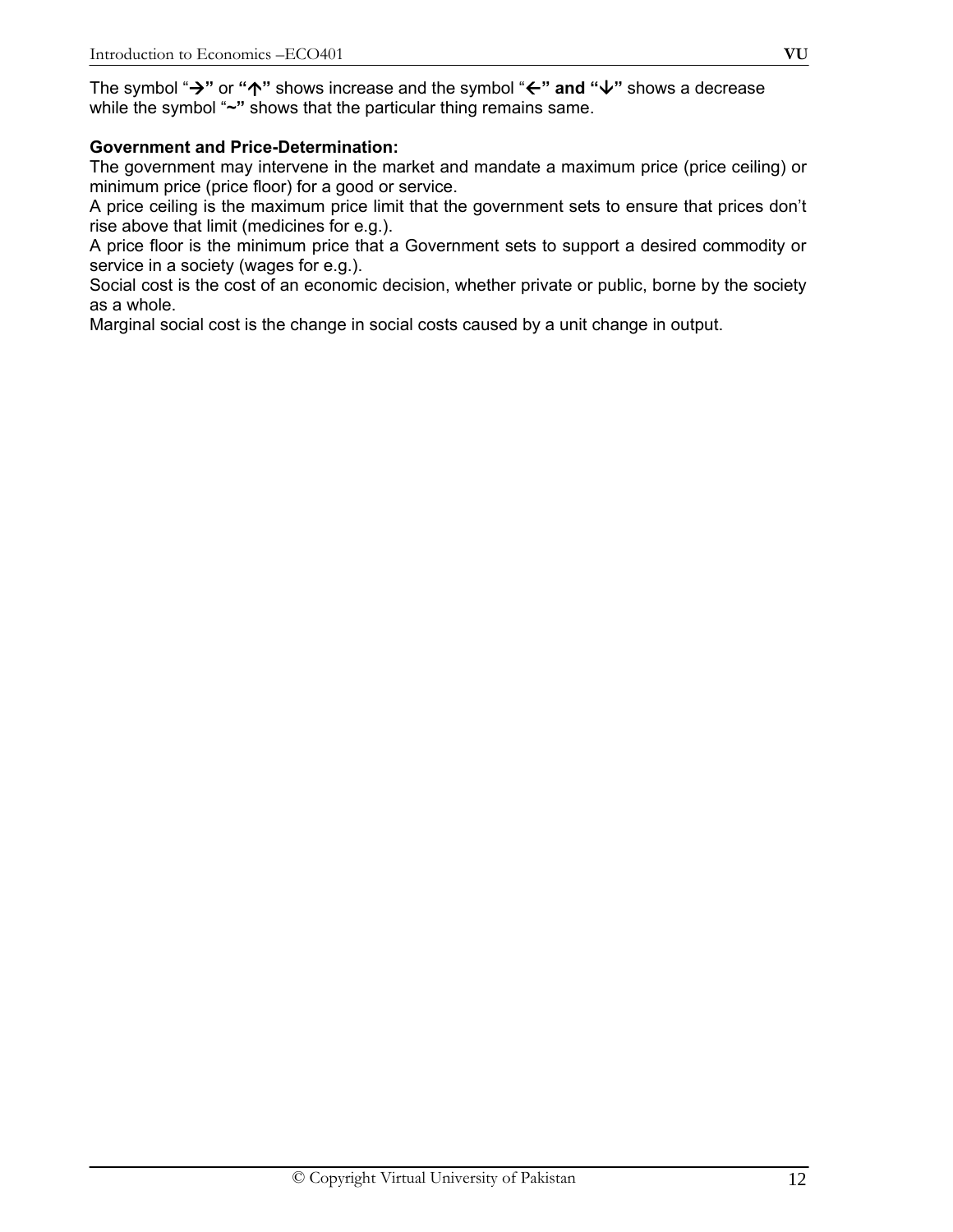#### **END OF UNIT 2 - Exercises**

**Asif and Aasia's "monthly" demand schedules for potatoes are given. Roughly draw these demand schedules on the same graph. Assume that there are 200 consumers in the market. Of these, 100 have schedules like Asif's and 100 have schedules like Aasia's. Complete the Total market demand ("monthly") column in the table below?** 

| Price             | Asif          | Aasia         | Total<br>market<br>demand |
|-------------------|---------------|---------------|---------------------------|
| (pence<br>per kg) | (Qd in<br>kg) | (Qd in<br>kg) | (kg)                      |
| 20                | 28            | 16            | 4400                      |
| 40                | 15            | 11            | 2600                      |
| 60                | 5             | 9             | 1400                      |
| 80                | 1             | 7             | 800                       |
| 100               |               | հ             | 600                       |



#### **Assuming that demand does not change from month to month, how would you plot the annual market demand for potatoes?**

The amount demanded would be 12 times higher at each price. If the scale of the horizontal axis were unaltered, the curve would shift way out to the right. A simple way of showing the new curve, therefore, would be to compress the scale of the horizontal axis. (If each of the numbers on the axis were multiplied by 12, the curve would remain in physically the same position.)

# **At what price is their demand the same?**

The two curves cross at a price of Rs50 per kg and at a demand of 10 kg per month.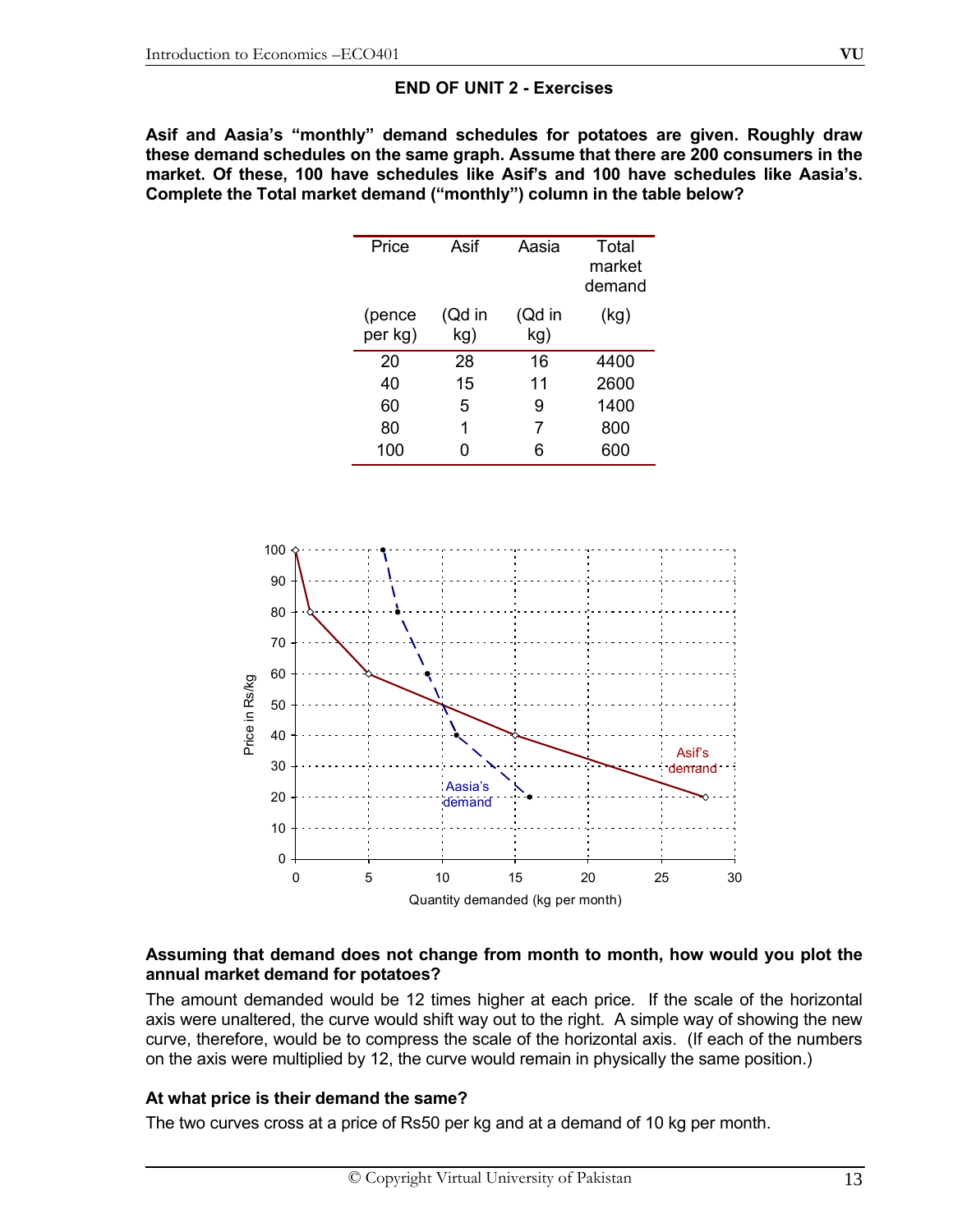One explanation could be that Asif is quite happy to eat rice, pasta or bread instead of potatoes. Thus when the price of potatoes goes up she switches to these other foods, and switches to potatoes when the price of potatoes comes down. Aasia, by contrast, may not see these other foods as close substitutes and thus her demand for potatoes will be less price sensitive.

#### **Do all these the determinants of demand affect both an individual's demand and the market demand for a product?**

All except the distribution of income in the economy.

**You are given a market demand curve for apples. Assume that the price of apples increases by 20 per cent at each price – due, say, to substantial increases in the prices of other substitute fruits. Plot the new demand curve for apples. Is the new curve parallel to the old one?**

See below. As you can see, the curves are not parallel. A constant percentage increase in quantity demanded gives a bigger and bigger absolute increase as quantity increases.



#### **The price of lamb meat rises and yet it is observed that the sales of lamb meat increase. Does this mean that the demand curve for lamb meat is upward sloping? Explain.**

No not necessarily. For example, the price of substitutes such as beef or chicken may have risen by a larger amount. In such cases the demand curve for lamb meat will have shifted to the right. Thus although a rise in the price of lamb meat will cause a movement up along this new demand curve, more lamb meat will nevertheless be demanded because lamb meat is now relatively cheaper than the alternatives.

A demand function is given by  $Q_d = 10000 - 200P$ . Draw this in P- $Q_d$  space. What is it about the demand function equation that makes the demand curve in P- Q<sub>d</sub> space **(a) downward sloping; (b) a straight line?**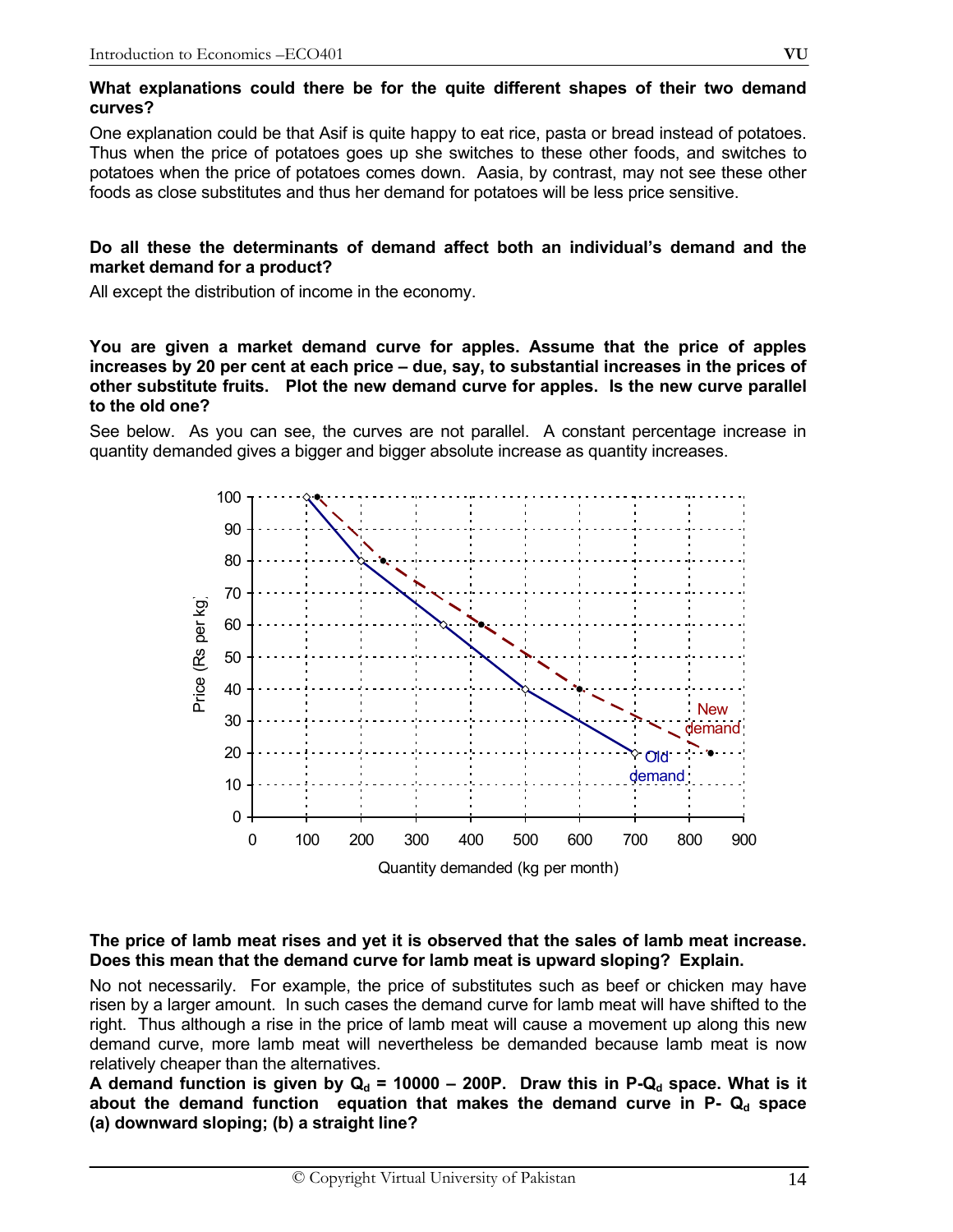- a) The fact is that the 200P term has a negative sign attached to it. This means that as P rises,  $Q_d$  falls.
- b) The fact is that there is no P to a power term. The demand curve thus has a constant slope of –1/200.

A demand function is given by  $Q_d = a + bY$ , where Y is total income. If the term "a" has a **value of –50 000 and the term "b" a value of 0.001, construct a demand schedule with respect to Y. Do this for incomes between Rs100 million and Rs300 million at Rs50 million intervals.**

| Y (in Rs<br>millions) | $\mathsf{Q}_{\sf d}$ (in<br>000s |
|-----------------------|----------------------------------|
| 100                   | 50                               |
| 150                   | 100                              |
| 200                   | 150                              |
| 250                   | 200                              |
| 300                   | 250                              |

### **Now use this schedule to plot a demand curve with respect to income. Comment on its shape.**

The curve will be an upward-sloping straight line, crossing the horizontal axis at –50 000. It would rise by 100 000 units for each Rs100 million rise in income.



Market demand (with respect to income)

#### **What are the reasons which cause the market supply of potatoes to fall?** Examples include:

- The cost of producing potatoes rises.
- The profitability of alternative crops (e.g. carrots) rises.
- A poor potato harvest.
- Farmers expect the price of potatoes to rise (short-run supply falls).

#### **For what reasons might the supply of leather rise?**

Examples include: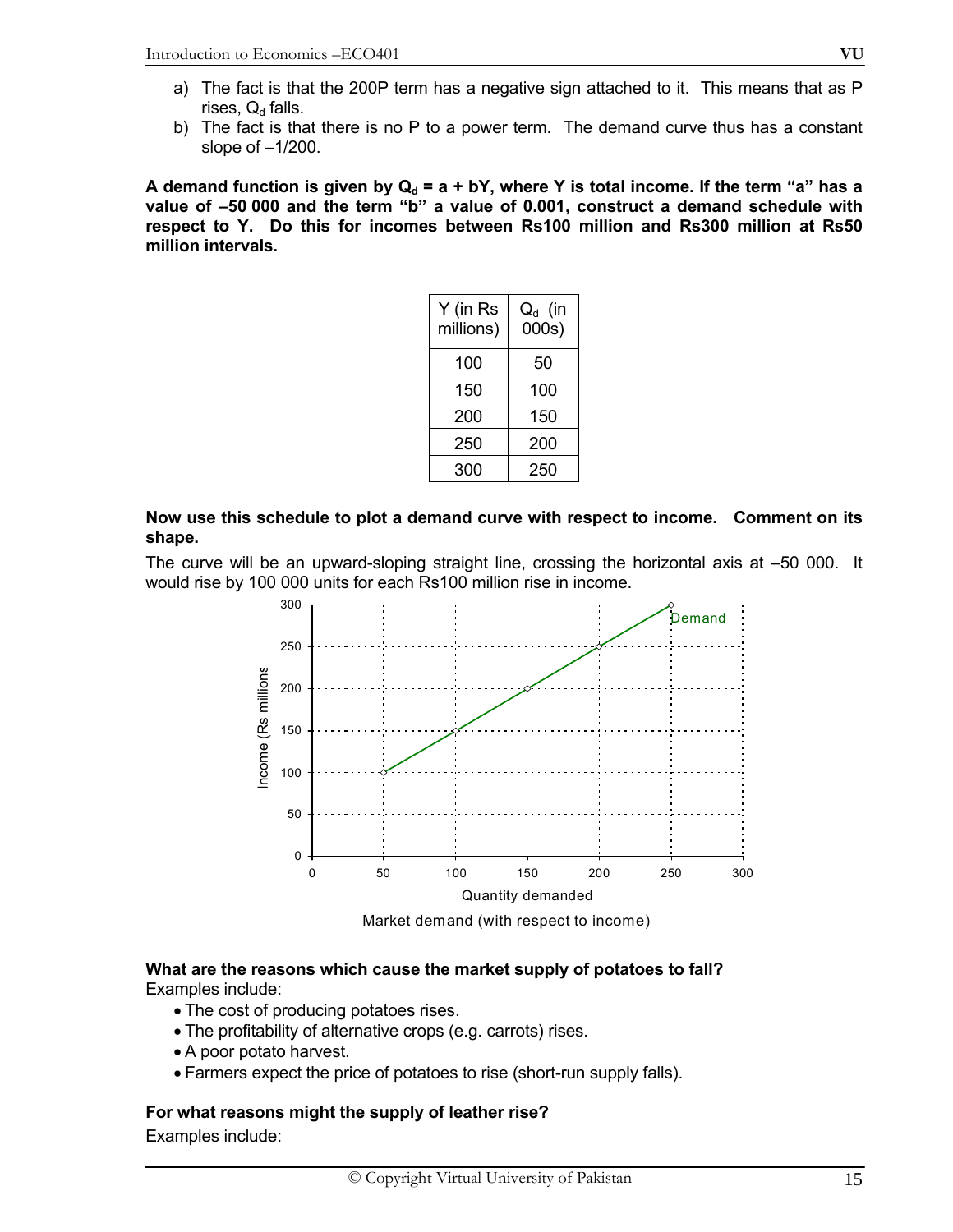- The cost of producing leather falls.
- The profitability of producing mutton and chicken decreases.
- The price of beef rises (goods in joint supply).
- A long-running industrial dispute involving leather workers is resolved.
- Producers expect the price of leather to fall (short-run supply increases).

**This question is concerned with the supply of gas for home and office heating in winters. In each case consider whether there is a movement along the supply curve (and in which direction) or a shift in it (left or right). (a) New gas fields start up in production. (b) The demand for home heating rises. (c) The price of electric heating falls. (d) The demand for CNG for cars (produced in joint supply) rises. (e) New technology decreases the costs of gas production.**

(a) Shift right. (b) Movement up along (as a result of a rise in price). (c) Movement down along (as a result of a fall in price resulting from a fall in demand as people switch to electric heating). (d) Shift right (more of a good in joint supply is produced). (e) Shift right.

A supply function is given as  $Q_s = c + dP$ , where "c" is 500 and "d" is 1000. Draw the **schedule (table) and graph for equation for prices from Rs1 to Rs10. What is it in the equation that determines the slope of the supply 'curve'?** 



| P (in<br>Rs) | Q,<br>(units) |
|--------------|---------------|
| 1            | 1500          |
| 2            | 2500          |
| 3            | 3500          |
| 4            | 4500          |
| 5            | 5500          |
| 6            | 6500          |
| 7            | 7500          |
| 8            | 8500          |
| 9            | 9500          |
| 10           | 10500         |

The graph is an upward sloping straight line crossing the horizontal axis at 500 units. The slope is given by the value of the d term: i.e. the slope is 1/1000 (for every Re1 increase in price, quantity supplied increases by 1000 units).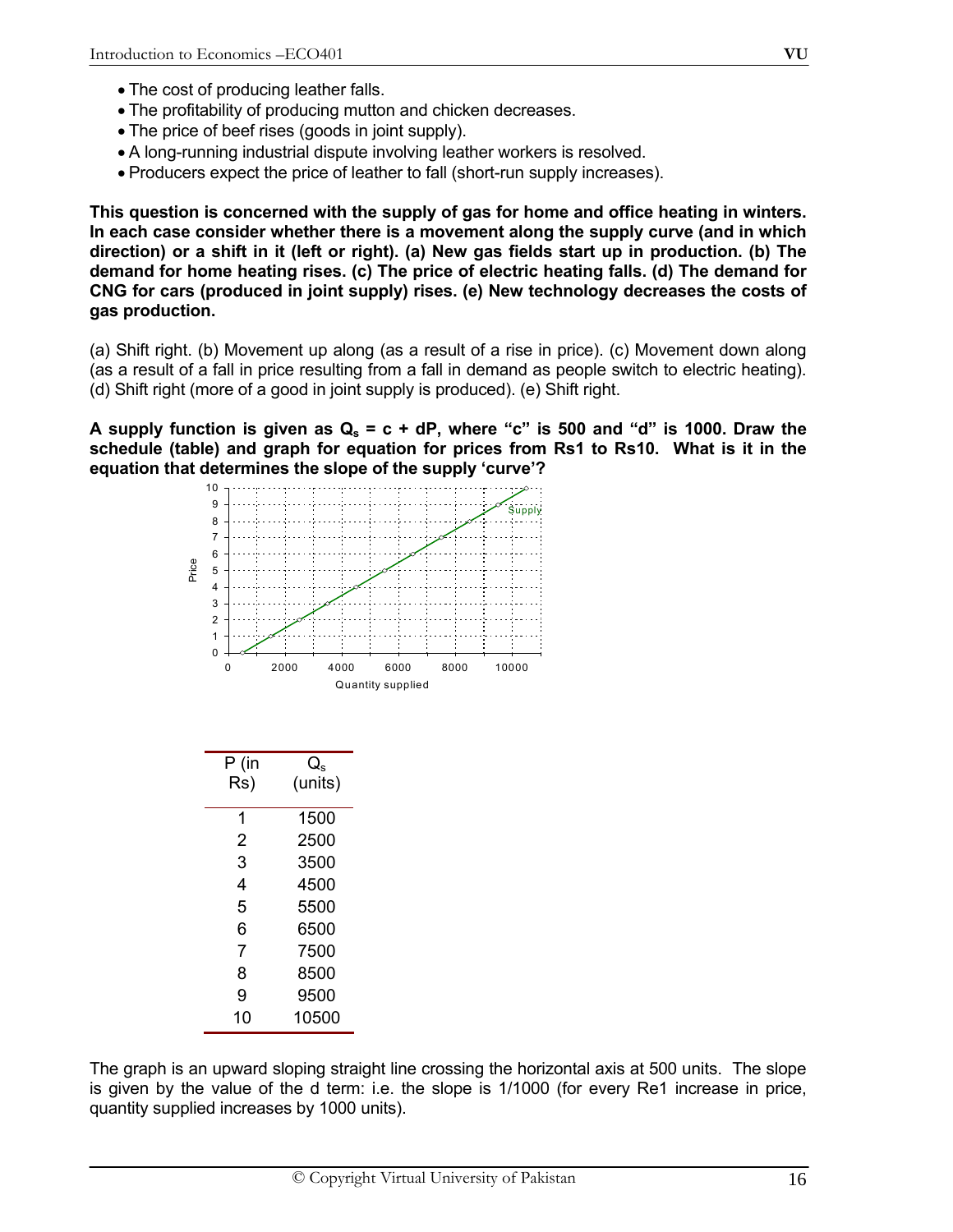#### **Explain the process by which the price of houses would rise if there were a shortage.**

People with houses to sell would ask a higher price than previous sellers of similar houses (probably with the advice of an estate agent). Potential purchasers would be prepared to pay a higher price than previously in order to obtain the type of house they wanted.

#### **With a typical upward sloping market supply curve and downward sloping market demand curve, what would happen to equilibrium price and quantity if the demand curve shifted to the left?**

Both price and quantity will fall. You should be able to label two demand curves (e.g. D1 and D2), two equilibrium points (e.g. e1 and e2) corresponding prices  $P_{e2}$  and  $P_{e1}$  ( $P_{e2}$  <  $P_{e1}$ ), and quantities  $Q_{e2}$  and  $Q_{e1}$  ( $Q_{e2}$  >  $Q_{e1}$ ).

**What will happen to the equilibrium price and quantity of butter in each of the following cases? You should state whether demand or supply (or both) have shifted and in which direction. (In each case assume ceteris paribus.)**

**(a) A rise in the price of margarine; (b) A rise in the demand for yoghurt; (c) A rise in the price of bread; (d) A rise in the demand for bread; (e) An expected rise in the price of butter in the near future; (f) A tax on butter production; (g) The invention of a new, but expensive, process for removing all cholesterol from butter plus the passing of a law which states that all butter producers must use this process.** 

- a) Price rises, quantity rises (demand shifts to the right: butter and margarine are substitutes).
- b) Price falls, quantity rises (supply shifts to the right: butter and yoghurt are in joint supply).
- c) Price falls, quantity falls (demand shifts to the left: bread and butter are complementary goods).
- d) Price rises, quantity rises (demand shifts to the right: bread and butter are complementary goods).
- e) Price rises, quantity rises or falls depending on relative sizes of the shifts in demand and supply (demand shifts to the right as people buy now before the price rises; supply shifts to the left as producers hold back stocks until the price does rise).
- f) Price rises, quantity falls (supply shifts to the left).
- g) Price rises, quantity rises or falls depending on the relative size of the shifts in demand and supply (demand shifts to the right as more health-conscious people start buying butter; supply shifts to the left as a result of the increased cost of production).

#### **Are there any factors on the supply side that influence house prices?**

Yes. Although they are usually less important than demand-side factors, they are, nevertheless important in determining changes in house prices. The two most important are the expectations of the construction industry. If house building firms (contractors) are confident that demand will continue to rise, and with it house prices, they are likely to start building more houses. The resulting increase in the supply of houses (after the time taken to build them) will help to dampen the rise in prices.

The other major supply-side factor is the expectations of house owners. If people think that prices will rise in the near future and are thinking of selling their house, they are likely to delay selling and wait until prices have risen. This (temporary) reduction in supply will help to push up prices even further.

**Draw a supply and demand diagram with the price of labour (the wage rate) on the vertical axis and the quantity of labour (the number of workers) on the horizontal axis. What will happen to employment if the government raises wages from the equilibrium to some minimum wage above the equilibrium?**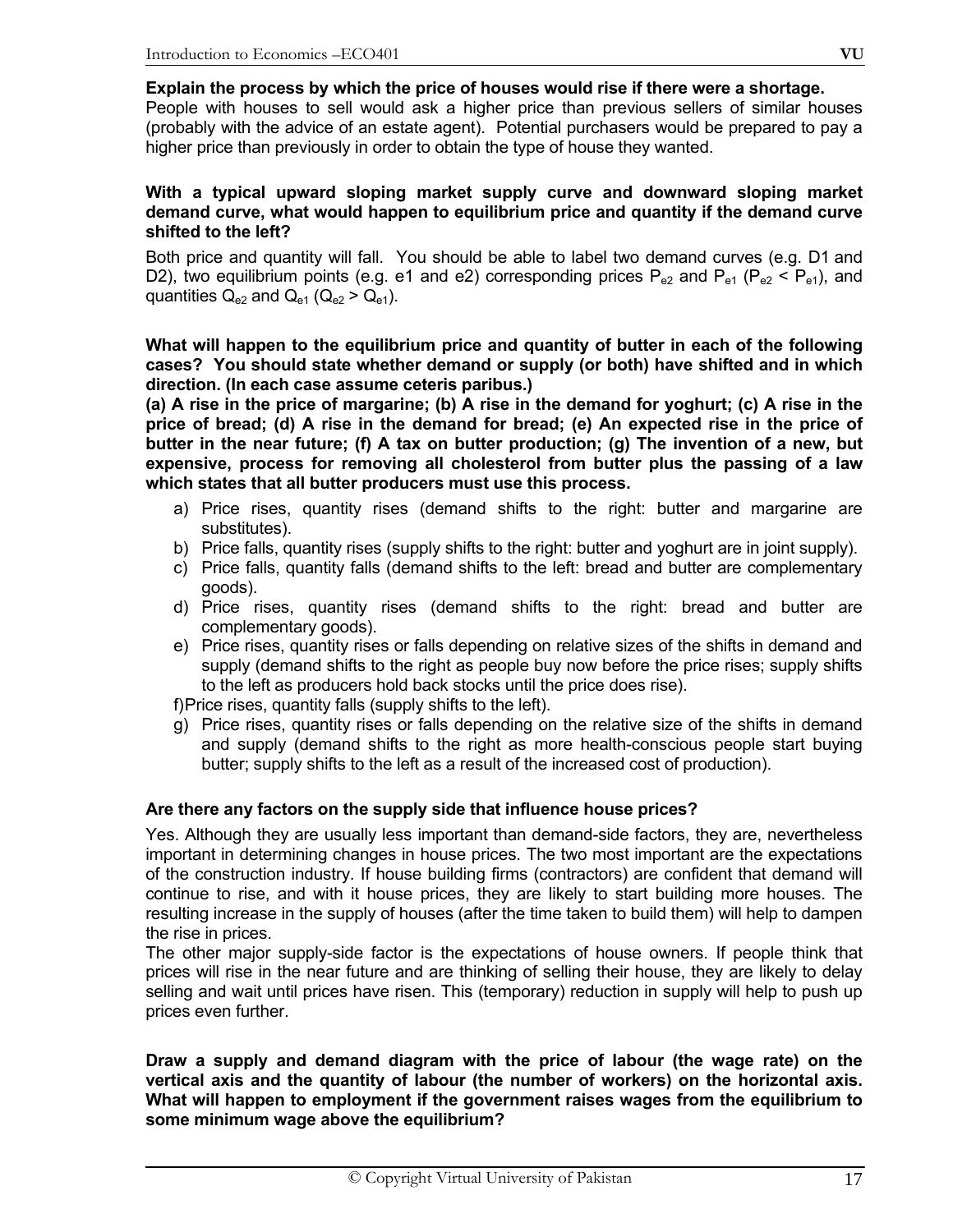Firms' demand for labour will shrink at the new higher wage rate. The supply of workers will rise as more workers would be willing to work (and work more hours) at the higher wage rate. There will thus be unemployment (a surplus of workers) at the minimum wage set.

#### **All economies have black markets in goods; whether this poses a serious problem is another matter. What would be the effect on black-market prices of a rise in the official price?**

Other things being equal, there would probably be a fall in the black-market price. A rise in the official price would cause an increase in the quantity supplied and a reduction in the quantity demanded and hence less of a shortage. There would therefore be less demand for blackmarket products.

#### **Will a system of low official prices plus a black market be more equitable or less equitable than a system of free markets?**

More equitable if the supplies at official prices were distributed fairly (e.g. by some form of rationing). If, however, supplies were allocated on a first-come, first-served basis, then on official markets there would still be inequity between those who are lucky enough or queue long enough to get the product and those who do not get it. Also, the rich will still be able to get the product on the black market!

#### **Think of some examples where the price of a good or service is kept below the equilibrium (e.g. rent controls). In each case consider the advantages and disadvantages of the policy.**

Two examples are:

- Rent controls. Advantages: makes cheap housing available to those who would otherwise have difficulty in affording reasonable accommodation. Disadvantages: causes a reduction in the supply of private rented accommodation; causes demand to exceed supply and thus some people will be unable to find accommodation.
- Tickets for a concert. Advantages: allows the price to be advertised in advance and guarantees a full house; makes seats available to those who could not afford the freemarket price. Disadvantages: causes queuing or seats being only available to those booking well in advance.

#### **Primary and secondary schooling is free in state schools in most countries. If parents are given a choice of schools for their children, there will be a shortage of places at popular schools. What methods could be used for dealing with this shortage? What are their relative merits?**

Some form of rationing (selection) will have to be applied. This could be done on the basis of ability. If the objective is to have schools that cater for the full range of abilities, then this objective will not be met. If the objective is to recruit the most able children, then selection by ability is consistent with this goal. An alternative is to select by geographical location, with the students living nearer to the school being given preference over those living further away. This is the system used by most state schools. It could well disadvantage children with particular needs, however, for whom the school would be particularly suitable. Other methods include the 'sibling' rule, whereby children who have older brothers or sisters already at the school are given preference. This, however, could lead to children living nearer the school being deprived of a place.

#### **Under what circumstances would making a product illegal (a) cause a fall in its price; (b) cause the quantity sold to fall to zero.**

a) Where the shift in demand was greater than the shift in supply (perhaps because of very 'law abiding' consumers, or where consumers faced harsher penalties than suppliers.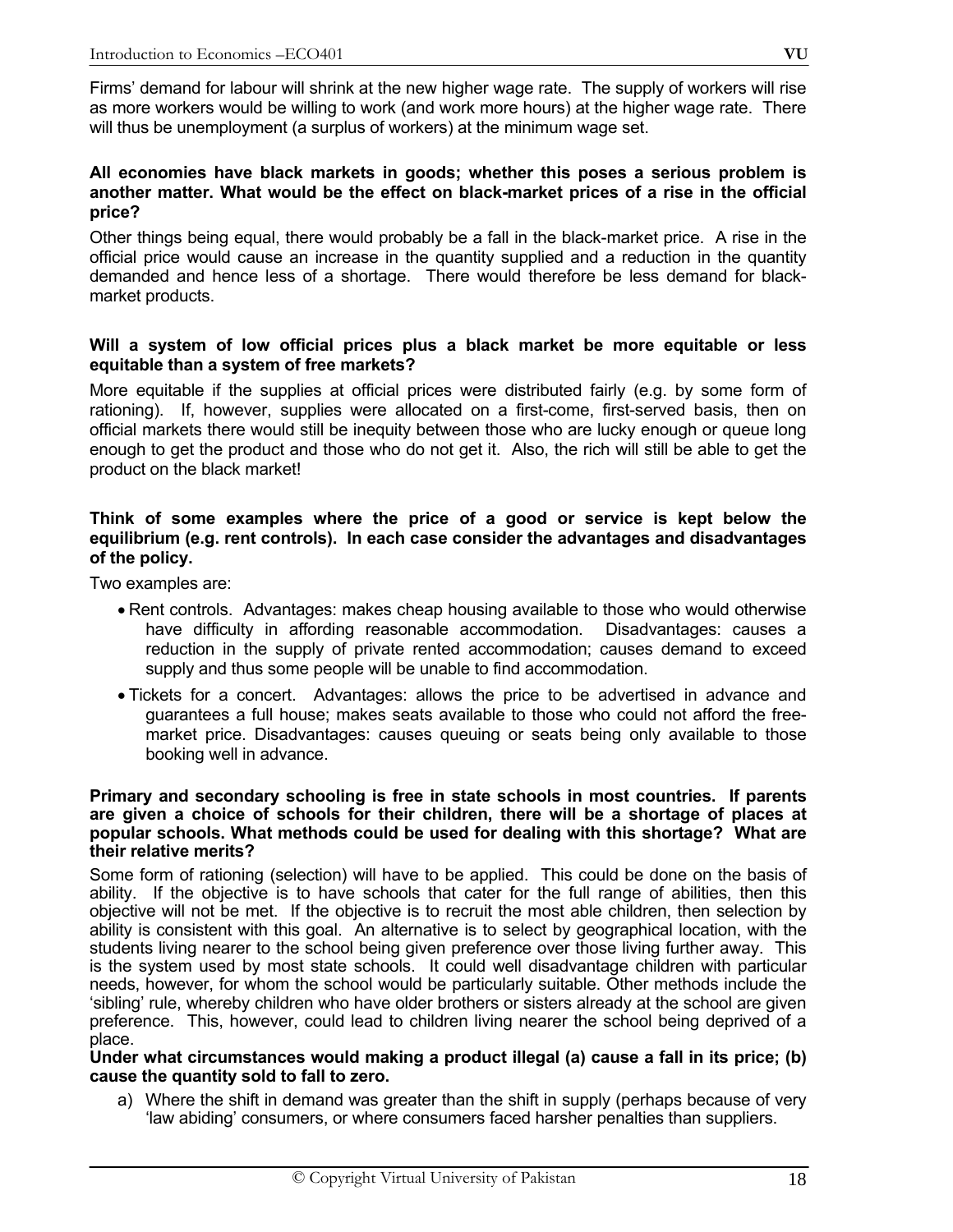b) Where the penalties were very harsh and the law was strictly enforced, and/or where people were very law abiding.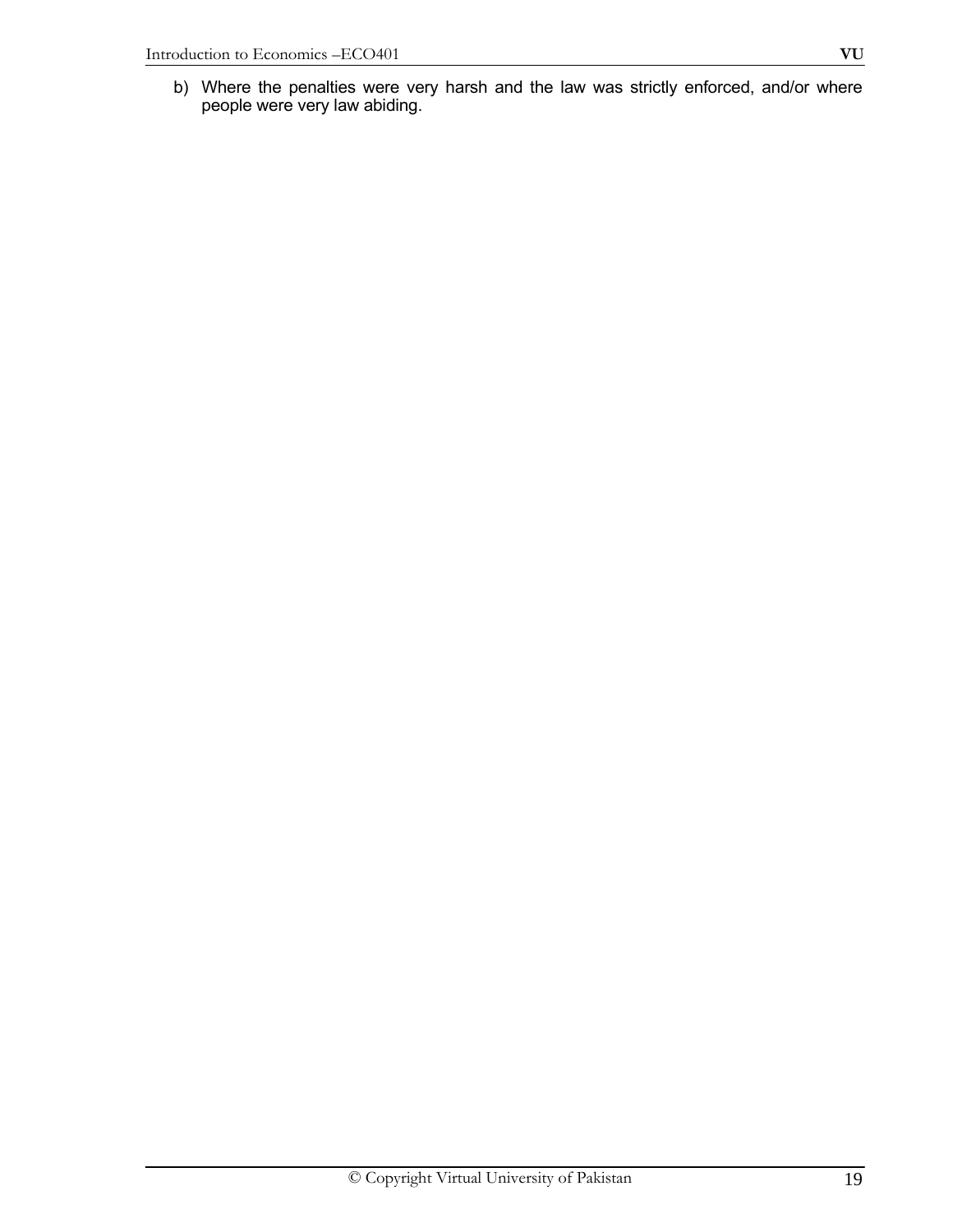# **UNIT - 3**

# **Lesson 3.1**

# **ELASTICITIES**

Elasticity is a term widely used in economics to denote the "responsiveness of one variable to changes in another."

# **Types of Elasticity:**

There are four major types of elasticity:

- Price Elasticity of Demand.
- Price Elasticity of Supply.
- Income Elasticity of Demand.
- Cross-Price Elasticity of Demand.

# **Price Elasticity of Demand:**

Price elasticity of demand is the percentage change in quantity demanded with respect to the percentage change in price.

Price elasticity of demand can be illustrated by the following formula:

#### **PЄd = Percentage change in Quantity Demanded Percentage change in Price**

Where  $\epsilon$  = Epsilon; universal notation for elasticity.

If, for example, a 20% increase in the price of a product causes a 10% fall in the Quantity demanded, the price elasticity of demand will be:

$$
PEd = \frac{-10\%}{20\%} = -0.5
$$

#### **Price Elasticity of Supply:**

Price elasticity of supply is the percentage change in quantity supplied with respect to the percentage change in price.

Price elasticity of supply can be illustrated by the following formula:

#### **PЄs = Percentage change in Quantity Supplied Percentage change in Price**

If a 15% rise in the price of a product causes a 15% rise in the quantity supplied, the price elasticity of supply will be:

$$
PEs = \frac{15 \frac{9}{6}}{15 \frac{9}{6}} = 1
$$

# **Income Elasticity of Demand:**

Income elasticity of demand is the percentage change in quantity demanded with respect to the percentage change in income of the consumer.

Income elasticity of demand can be illustrated by the following formula:

#### **YЄd = Percentage change in Quantity Demanded Percentage change in Income**

If a 2% rise in the consumer's incomes causes an 8% rise in product's demand, then the income elasticity of demand for the product will be: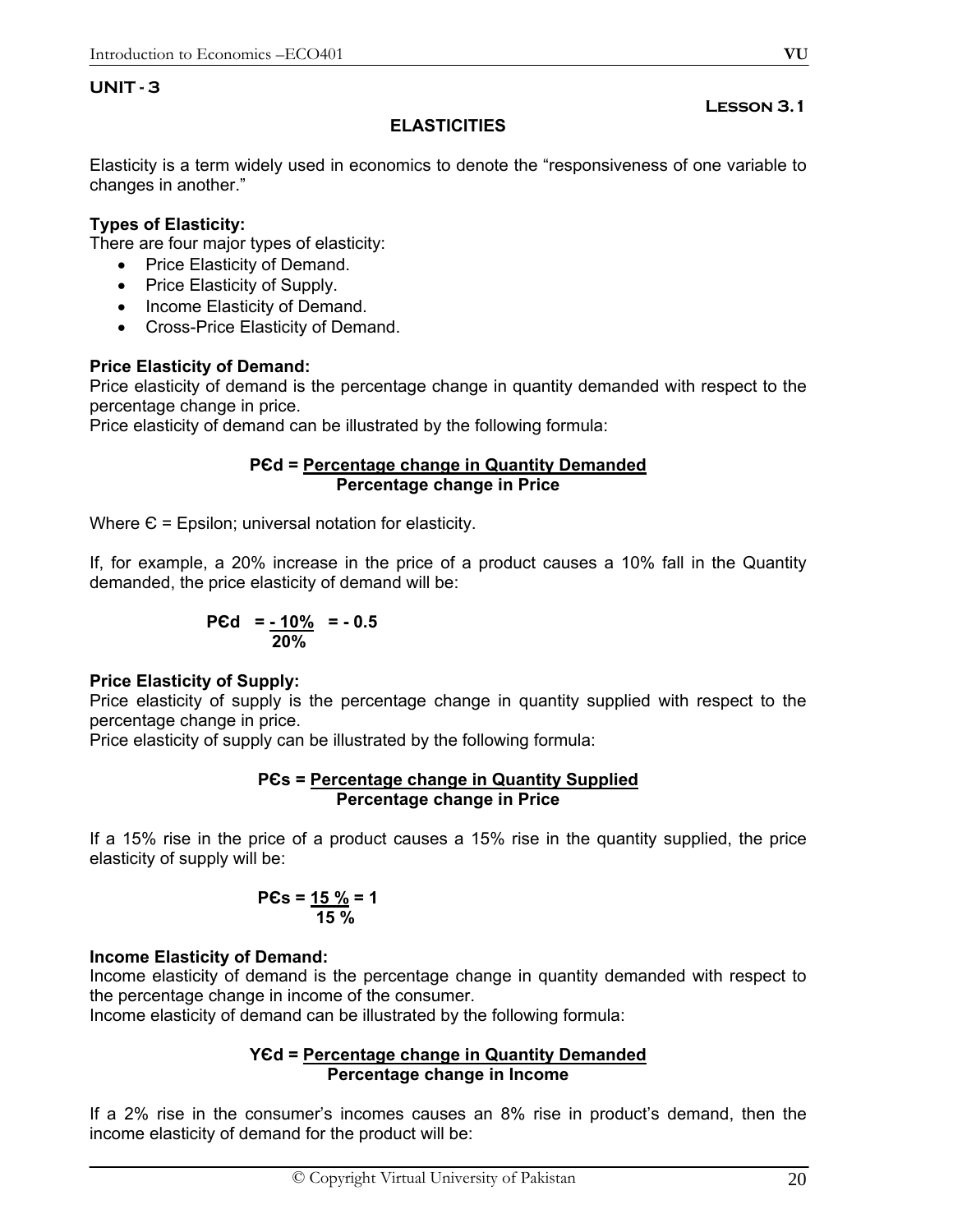$$
YEd = \frac{8\%}{2\%} = 4
$$

# **Cross-Price Elasticity of Demand:**

Cross price elasticity of demand is the percentage change in quantity demanded of a specific good, with respect to the percentage change in the price of another related good.

#### **PbЄda = Percentage change in Demand for good a Percentage change in Price of good b**

If, for example, the demand for butter rose by 2% when the price of margarine rose by 8%, then the cross price elasticity of demand of butter with respect to the price of margarine will be.

$$
PbEda = \frac{2\%}{8\%} = 0.25
$$

If, on the other hand, the price of bread (a compliment) rose, the demand for butter would fall. If a 4% rise in the price of bread led to a 3% fall in the demand for butter, the cross-price elasticity of demand for butter with respect to bread would be:

PbEda = 
$$
-3\frac{9}{6}
$$
 =  $-0.75$ 

#### **Point Elasticity:**

Point elasticity is used when the change in price is very small, i.e. the two points between which elasticity is being measured essentially collapse on each other. Differential calculus is used to calculate the instantaneous rate of change of quantity with respect to changes in price (dQ/dP) and then this is multiplied by P/Q, where P and Q are the price and quantity obtaining at the point of interest. The formula for point elasticity can be illustrated as:

$$
\frac{\mathbf{C} = \underline{\Delta}\mathbf{Q} \mathbf{x} \mathbf{P}}{\Delta \mathbf{P} \mathbf{Q}}
$$

Or this formula can also be written as:

#### **Є=dQxP d P Q**

Where  $d =$  infinitely small change in price.

#### **Arc Elasticity:**

Arc elasticity measures the "average" elasticity between two points on the demand curve. The formula is simply (change in quantity/change in price)\*(average price/average quantity). As:

$$
E = \frac{\Delta Q}{Q} \div \frac{\Delta P}{P}
$$

To measure arc elasticity we take average values for Q and P respectively.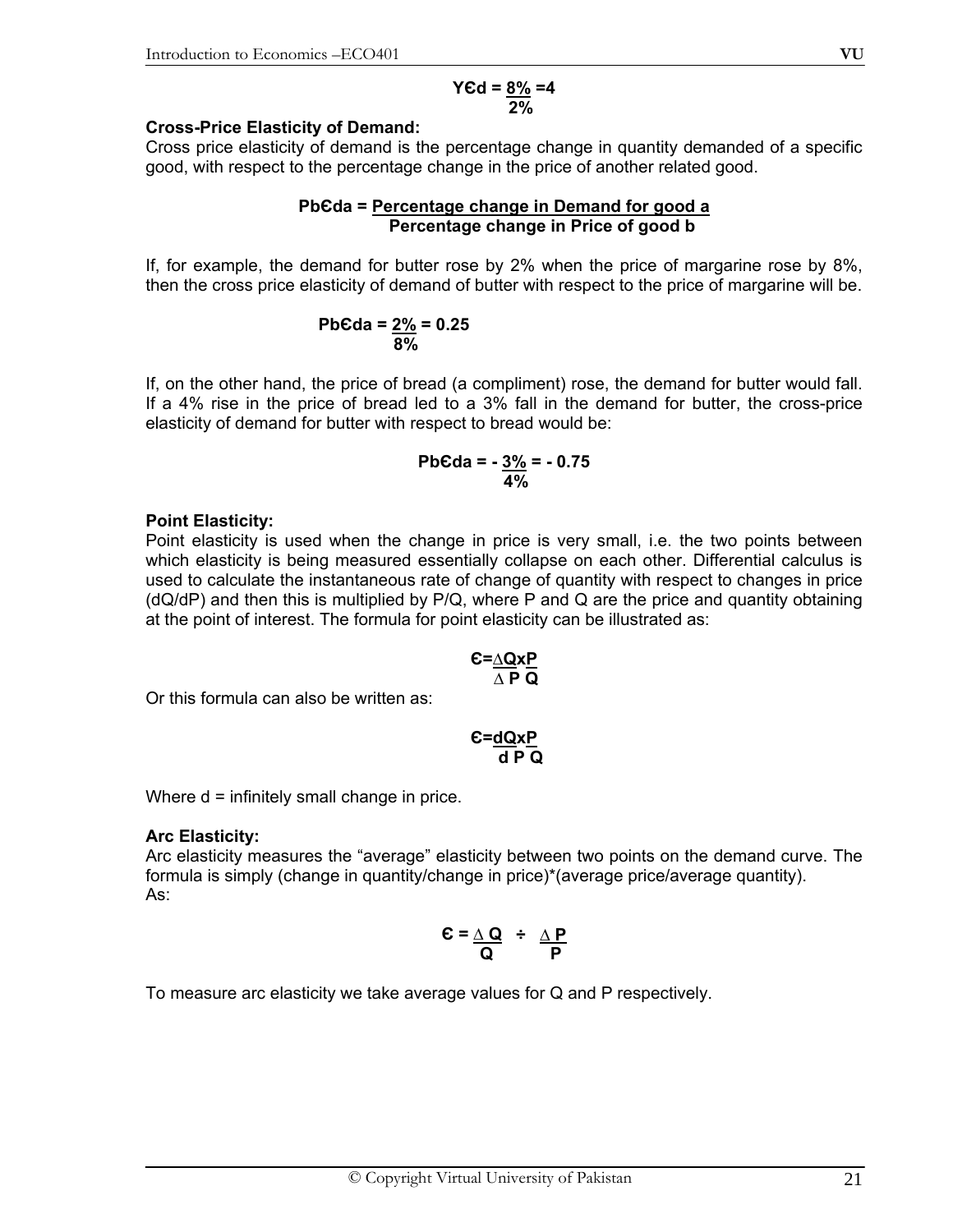# **Lesson 3.2**

# **ELASTICITIES (CONTINUED………….)**

#### **Elastic and Inelastic Demand:**

Slope and elasticity of demand have an inverse relationship. When slope is high elasticity of demand is low and vice versa.

When the slope of a demand curve is infinity, elasticity is zero (perfectly inelastic demand); and when the slope of a demand curve is zero, elasticity is infinite (perfectly elastic demand). Unit elasticity means that a 1% change in price will result in an exact 1% change in quantity demanded. Thus elasticity will be equal to one. A unit elastic demand curve plots as a rectangular hyperbola. Note that a straight line demand curve cannot have unit elasticity as the value of elasticity changes along the straight line demand curve.

#### **Total revenue and Elasticity:**

Total revenue (TR) = Price x Quantity; when the demand curve is inelastic, TR increases as the price goes up, and vice versa; when the demand curve is elastic, TR falls as the price goes up, and vice versa.

#### **Determinants of price elasticity of demand:**

**1. Number of close substitutes within the market** - The more (and closer) substitutes available in the market the more elastic demand will be in response to a change in price. In this case, the substitution effect will be quite strong.

**2. Percentage of income spent on a good -** It may be the case that the smaller the proportion of income spent taken up with purchasing the good or service the more inelastic demand will be.

**3. Time period under consideration -** Demand tends to be more elastic in the long run rather than in the short run. For example, after the two world oil price shocks of the 1970s - the "response" to higher oil prices was modest in the immediate period after price increases, but as time passed, people found ways to consume less petroleum and other oil products. This included measures to get better mileage from their cars; higher spending on insulation in homes and car pooling for commuters. The demand for oil became more elastic in the longrun.

#### **Effects of Advertising on Demand Curve:**

Advertising aims to:

- Change the slope of the demand curve make it more inelastic. This is done by generating brand loyalty;
- Shift the demand curve to the right by tempting the people's want for that specific product.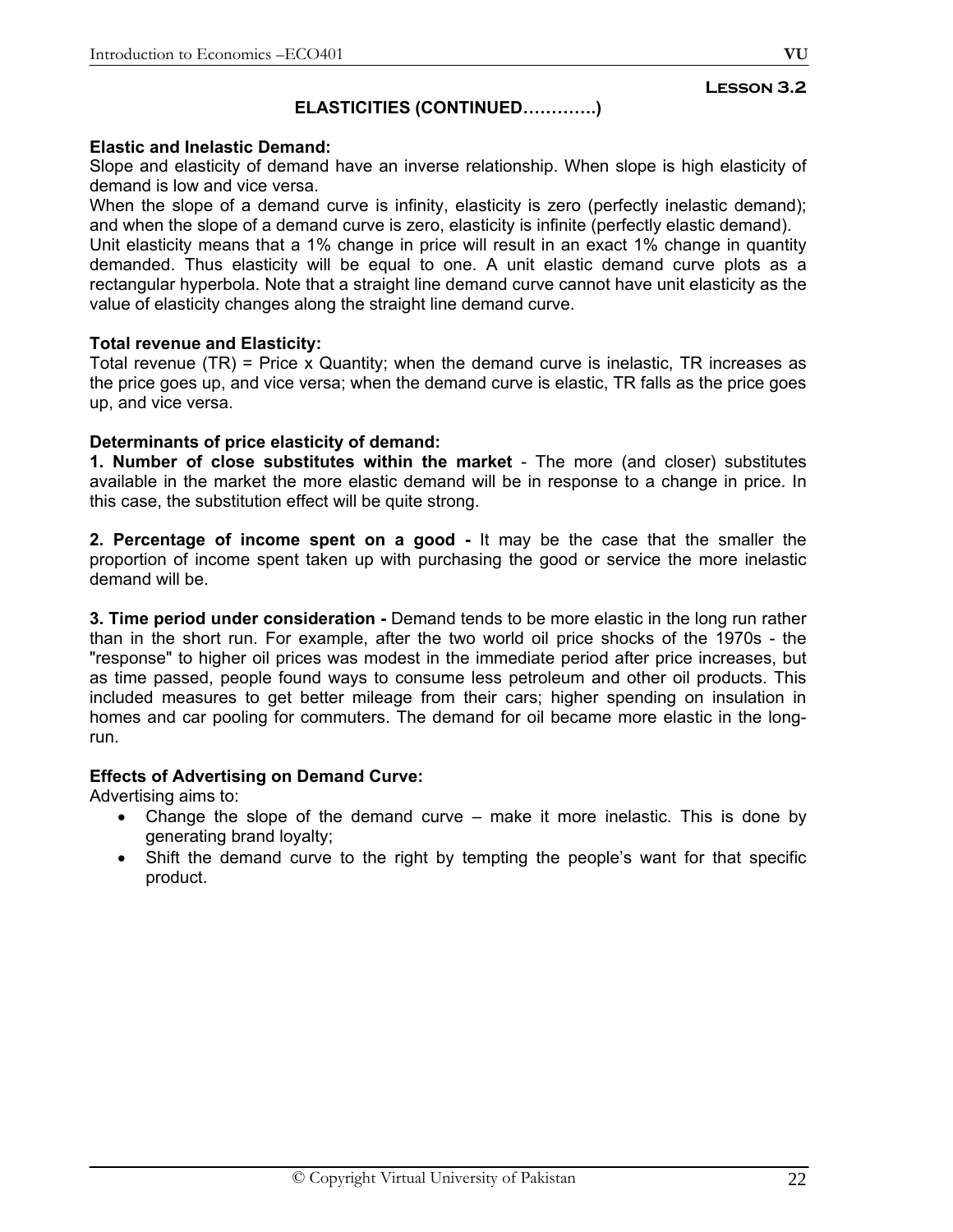# **Lesson 3.3**

# **ELASTICITIES (CONTINUED………….)**

If the sign of income elasticity of demand is positive, the good is normal and if sign is negative, the good is inferior.

# **Determinants of Income Elasticity of Demand:**

The determinants of income elasticity of demand are:

- Degree of necessity of good.
- The rate at which the desire for good is satisfied as consumption increases
- The level of income of consumer.

# **Short Run and Long Run:**

Short run is a period in which not all factors can adjust fully and therefore adjustment to shocks can only be partial.

Long run is a period over which all factors can be changed and full adjustment to shocks can take place.

# **Incidence of Taxation:**

A tax results in a vertical shift of the supply curve as it increases the cost of producing the taxed product.

The incidence of taxation relates to how much of the tax's burden is being borne by consumers and producers. The more inelastic the demand, the more of the tax's burden will fall on consumers. The more inelastic the supply, the more of the tax's burden will fall on producers.

Terms of trade means the 'real' terms at which a nation sells its exports and buys its import. OPEC: Organization of Petroleum Exporting Countries.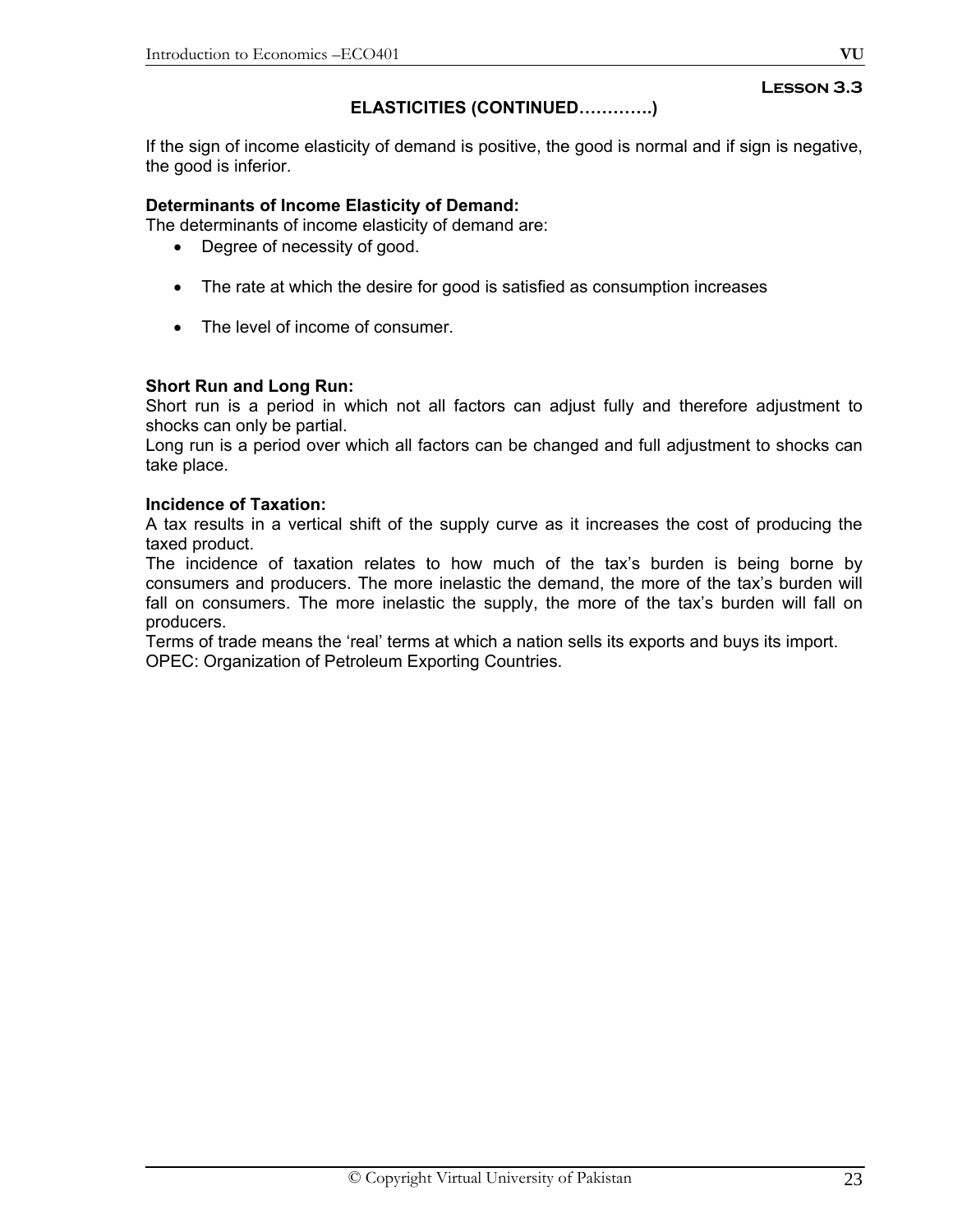### **END OF UNIT 3 – EXERCISES**

#### **Why will the price elasticity of demand for a particular brand of a product (e.g. Shell) be greater than that for the product in general (e.g. petrol)? Is this difference the result of a difference in the size of the income effect or the substitution effect?**

The price elasticity of demand for a particular brand is more elastic than that for a product in general because people can switch to an alternative brand if the price of one brand goes up. No such switching will take place if the price of the product in general (i.e. all brands) goes up. Thus the difference in elasticity is the result of a difference in the size of the substitution effect.

#### **Will a general item of expenditure like food (or clothing) have a price-elastic or inelastic demand? Discuss in the context of income and substitution effects.**

The income effect will be relatively large (making demand relatively elastic). The substitution effect will be relatively small (making demand relatively inelastic). The actual elasticity will depend on the relative size of these two effects.

#### **Demand for oil might be relatively elastic over the longer term, and yet it could still be observed that over time people consume more oil (or only very slightly less) despite rising oil prices. How can this apparent contradiction be explained?**

Because, there has been a rightward shift in the demand curve for oil. This is likely to be the result of rising incomes. Car ownership and use increase as incomes increase. Also tastes may have changed so that people want to drive more. There may also have been a decline in substitute modes of transport such as rail transport and buses. Finally, people may travel longer distances to work as a result of a general move to the suburbs.

#### **Assume that demand for a product is inelastic. Will consumer expenditure go on increasing as price rises? Would there be any limit?**

So long as demand remains inelastic with respect to price, then consumer expenditure will go on rising as price rises. However, if the price is raised high enough, demand always will become elastic.

#### **Can you think of any examples of goods which have a totally inelastic demand (a) at all prices; (b) over a particular price range?**

- a) No goods fit into this category, otherwise price could rise to infinity with no fall in demand – but people do not have infinite incomes!
- b) Over very small price ranges, the demand for goods with no close substitutes, oil, water (where it is scarce) may be totally inelastic.

#### **What will the demand curve corresponding to the following table look like? If the curve had an elasticity of –1 throughout its length, what would be the quantity demanded (a) at a price of £1; (b) at a price of 10p; (c) if the good were free?**

| P(f) | Q   | Total              |
|------|-----|--------------------|
|      |     | Expenditure<br>(f) |
| 2.5  | 400 | 1000               |
| 5    | 200 | 1000               |
| 10   | 100 | 1000               |
| 20   | 50  | 1000               |
| 40   | 25  | 1000               |

The curve will be a 'rectangular hyperbola': it will be a smooth curve, concave to the origin which never crosses either axis ( $Q_d$  = 1000/P).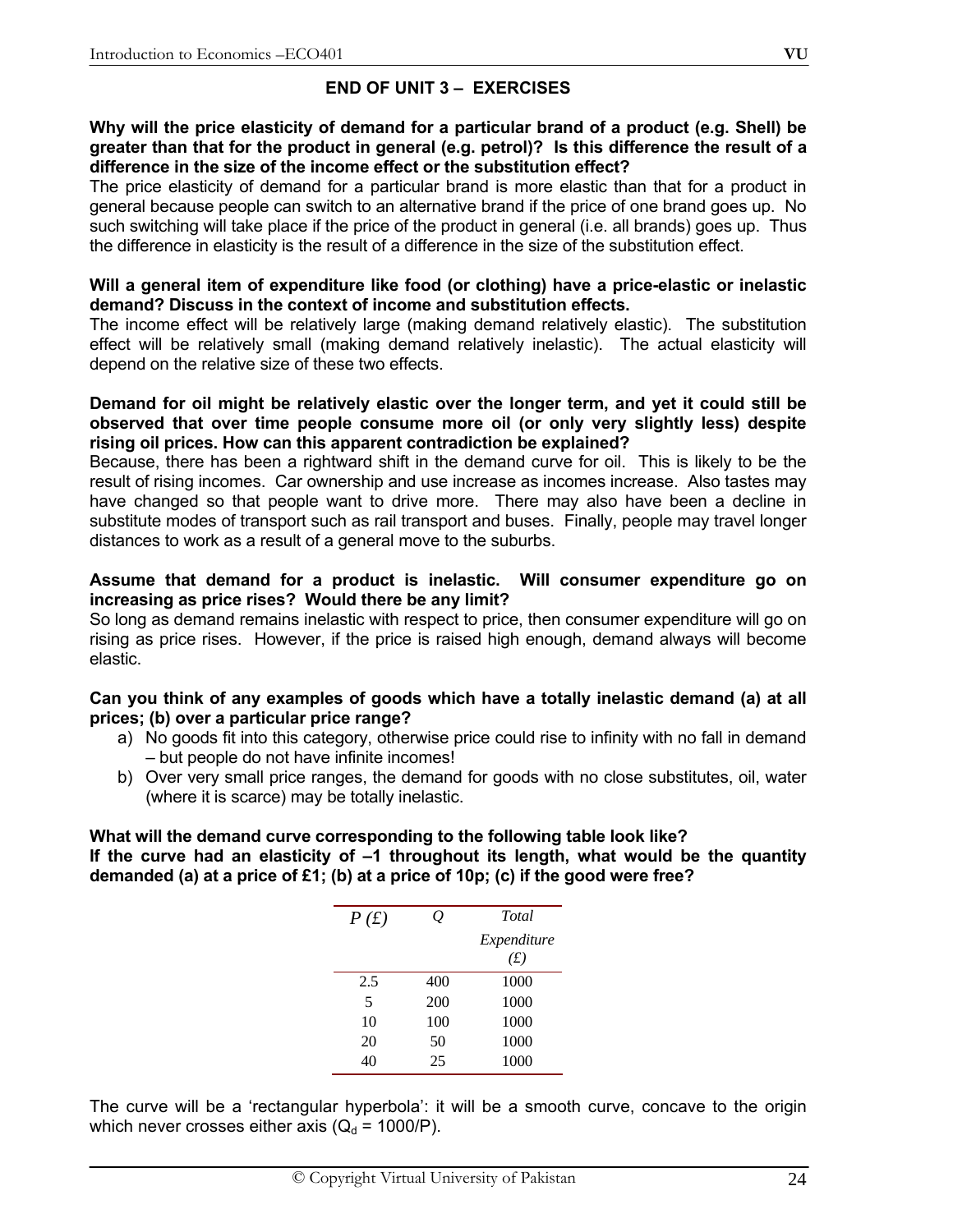- a. 1000 units.
- b. 10 000 units.
- c. There would be infinite demand!

**Referring to the following table, use the mid-point (arc) formula to calculate the price**  elasticity of demand between (a)  $P = 6$  and  $P = 4$ ; (b)  $P = 4$  and  $P = 2$ . What do you **conclude about the elasticity of a straight-line demand curve as you move down it?** 

|   | <b>Price Quantity Demanded</b> |  |  |
|---|--------------------------------|--|--|
| 6 | 20                             |  |  |
| 5 | 25                             |  |  |
| 4 | 30                             |  |  |
| 3 | 35                             |  |  |
| 2 | 40                             |  |  |

Using the formula:  $(\Delta Q/\text{mid } Q) \div (\Delta P/\text{mid } P)$  gives the following answers:

(a)  $10/25 \div -2/5$  $= 10/25 \times 5/-2$  $= 50/-50$  $= -1$  (which is unit elastic) (b)  $10/35 \div -2/3$  $= 10/35 \times 3/-2$  $= 30/-70$  $= -0.43$  (which is inelastic)

The elasticity decreases as you move down a straight-line demand curve.

#### **Given Qd = 60 – 15P + P², calculate the (point) price elasticity of demand at a price of:**

- **a. 5**
- **b. 2**
- **c. 0.**

Given that:

Then,

$$
Qd = 60 - 15P + P^2
$$

$$
dQ/dP = -15 + 2P
$$
.

Thus using the formula,  $P_{\epsilon_d}$  = d $Q/dP \times P/Q$ , the elasticity at the each of the above price points Equals:

(a) 
$$
(-15 + (2 \times 5)) \times (5/(60 - (15 \times 5) + 5^2))
$$
  
\t=  $-5 \times 5/10 = -2.5$   
(b)  $(-15 + (2 \times 2)) \times (2/(60 - (15 \times 2) + 2^2))$   
\t=  $-11 \times 2/34 = -0.65$   
(c)  $(-15 + (2 \times 0)) \times (0/(60 - (15 \times 0) + 0^2))$   
\t=  $-15 \times 0/60 = 0$ 

**As you move down a straight-line demand curve, what happens to elasticity? Why?**  It decreases. P/Q gets less and less, but dQ/dP remains constant.

#### **Given the following supply schedule:**

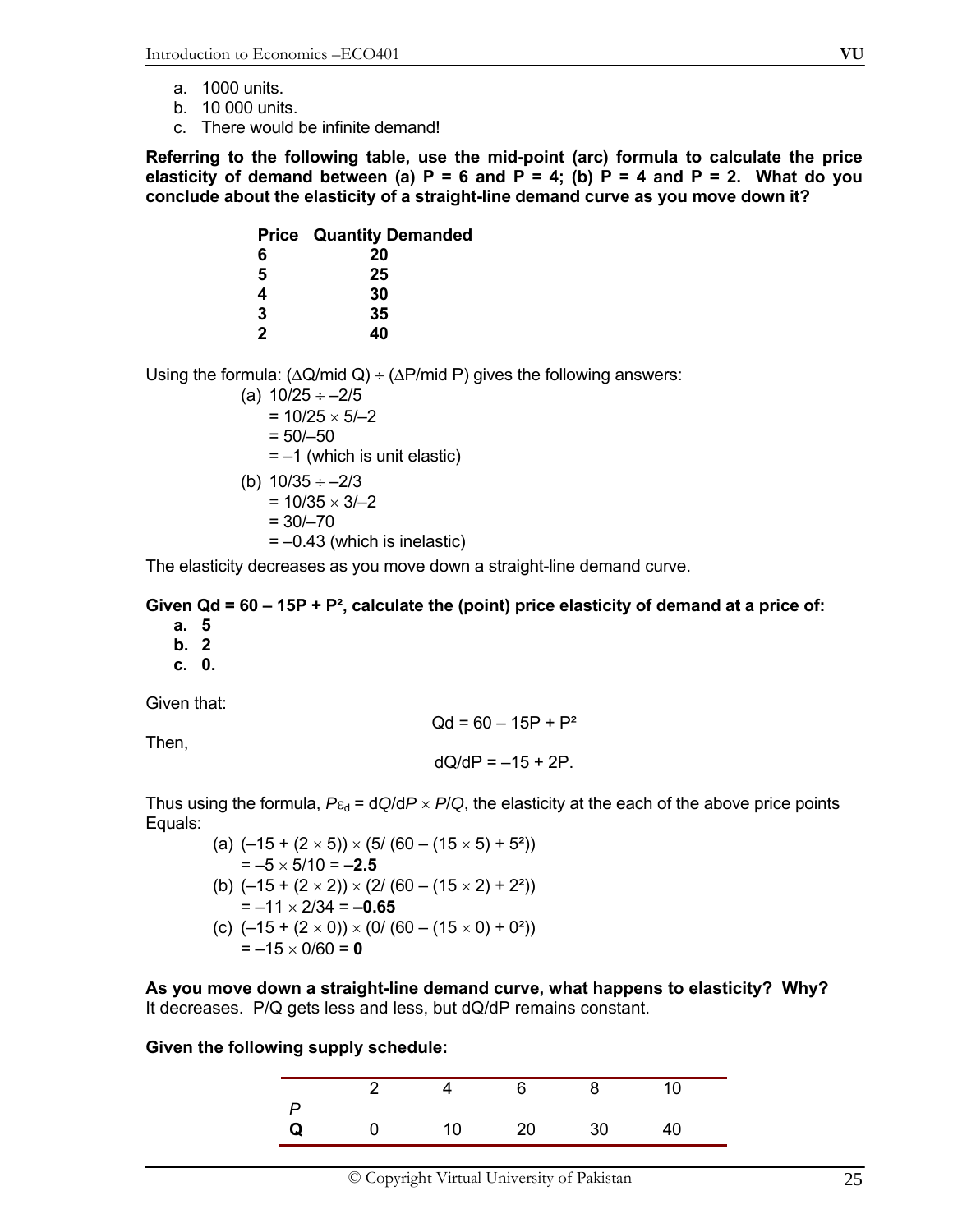- **a. Draw the supply curve.**
- **b. Using the arc method calculate price elasticity of supply:** 
	- **i. Between P = 2 and P = 4;** 
		- **ii.** Between  $P = 8$  and  $P = 10$
- **c. Using the point method calculate price elasticity of supply at P = 6.**
- **d. Does the elasticity of the supply curve increase or decrease as P and Q increase? Why?**
- **e. What would be the answer to (d) if the supply curve had been a straight line but intersecting the horizontal axis to the right of the origin?**
- a. The supply curve will be an upward sloping straight line crossing the vertical axis where  $P = 2$ .
- b. Using the formula  $\Delta Q$ /average  $Q \div \Delta P$ /average P, gives:

 $10/5 \div 2/3 = 3$ 

10/35 ÷ 2/9= **1.29**

c. Using the formula  $dQ/dP \times P/Q$ , and given that  $dQ/dP = 5$  (= 10/2), gives:

 $5 \times 6/20 = 1.5$ 

- d. The elasticity of supply decreases as P and Q increase. It starts at infinity where the supply curve crosses the vertical axis ( $Q = 0$  and thus P/ $Q = \infty$ ).
- e. No. At the point where it crossed the horizontal axis, the elasticity of supply would be zero ( $P = 0$  and thus  $P/Q = 0$ ). Thereafter, as P and Q increased, so would the elasticity of supply.

#### **Which are likely to have the highest cross elasticity of demand: two brands of tea, or tea and coffee?**

Two brands of tea, because they are closer substitutes than tea and coffee.

#### **Supply tends to be more elastic in the long run than in the short run. Assume that a tax is imposed on a good that was previously untaxed. How will the incidence of this tax change as time passes? How will the incidence be affected if demand too becomes more elastic over time?**

As supply becomes more elastic, so output will fall and hence tax revenue will fall. At the same time price will tend to rise and hence the incidence will shift from the producer to the consumer.

As demand becomes more elastic, so this too will lead to a fall in sales. This, however, will have the opposite effect on the incidence of the tax: the burden will tend to shift from the consumer to the producer.

#### **If raising the tax rate on cigarettes raise more revenue and reduce smoking, are there any conflict between the health and revenue objectives of the government?**

There may still be a dilemma in terms of the amount by which the tax rate should be raised. To raise the maximum amount of revenue may require only a relatively modest increase in the tax rate. To obtain a large reduction in smoking, however, may require a very large increase in the tax rate. Ultimately, if the tax rate were to be so high as to stop people smoking altogether, there would be no tax revenue at all for the government!

#### **You are a government minister; what arguments might you put forward in favour of maximising the revenue from cigarette taxation?**

That it is better than putting the taxes on more socially desirable activities. That there is the beneficial spin-off from reducing a harmful activity. (You would conveniently ignore the option of putting up taxes beyond the point that maximises revenue and thus cutting down even more on smoking.)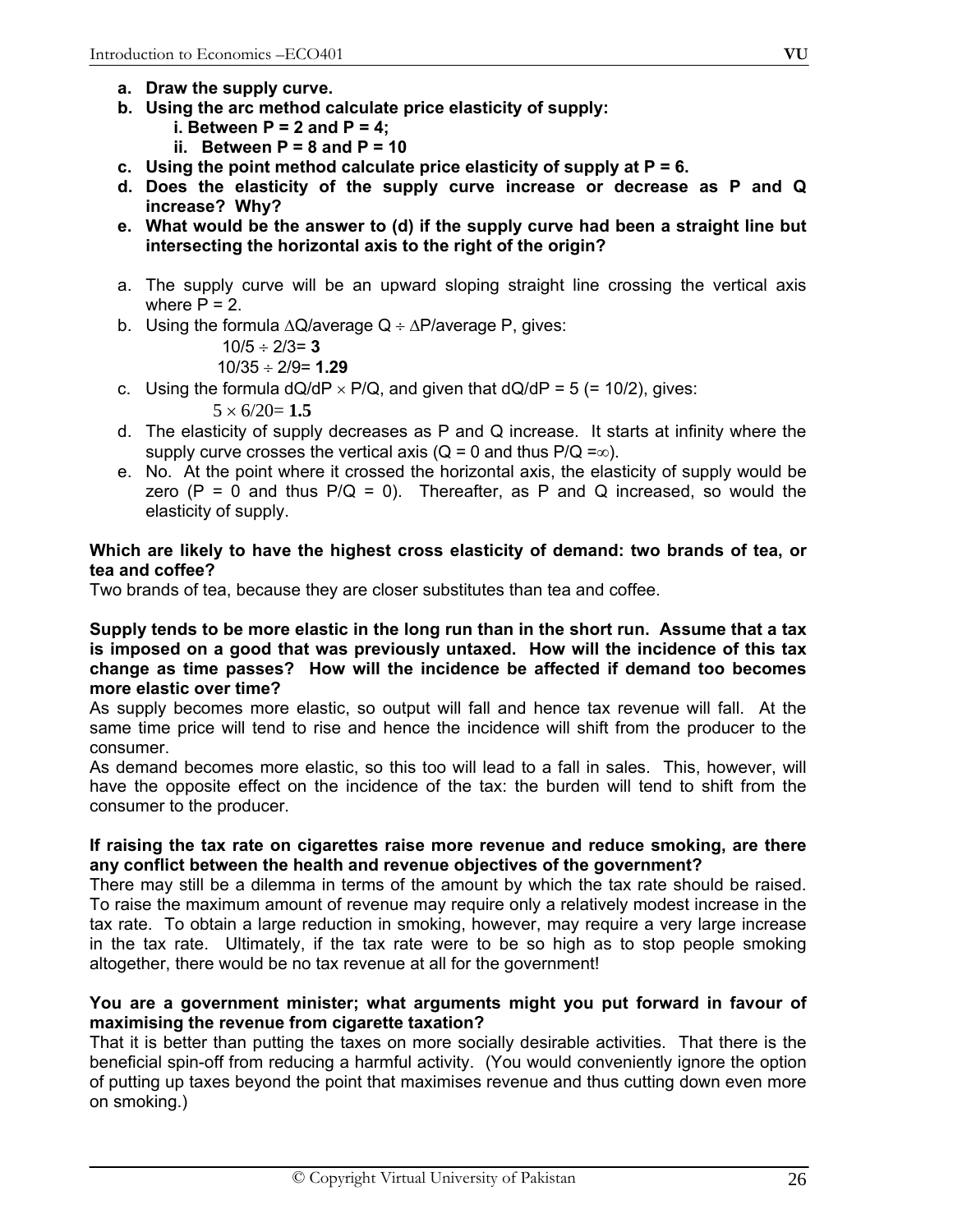That the medical arguments concerning damage to health should take precedence over questions of raising revenue. You would probably advocate using whatever method was most effective in reducing smoking. This would probably include a series of measures from large increases in taxes, to banning advertising, to education campaigns against smoking. You might even go so far as to advocate making smoking tobacco illegal. The problem here, of course, would be in policing the law.

#### **Why is the supply curve for food often drawn as a vertical straight line?**

It is because; the supply of food is virtually fixed in the short run. Once a crop is grown and harvested, then it is of a fixed amount. (In practice, the timing of releasing crops on to the market can vary, given that many crops can be stored. This does allow some variation of supply with price.)

#### **The income elasticity of demand for potatoes is negative (an 'inferior' good). What is the implication of this for potato producers?**

Potato producers would expect to earn less as time goes past, given that national income rises over time. Thus if the incomes of individual potato producers are to be protected, production should be reduced (with some potato dairy farmers switching to other foodstuffs or away from food production altogether).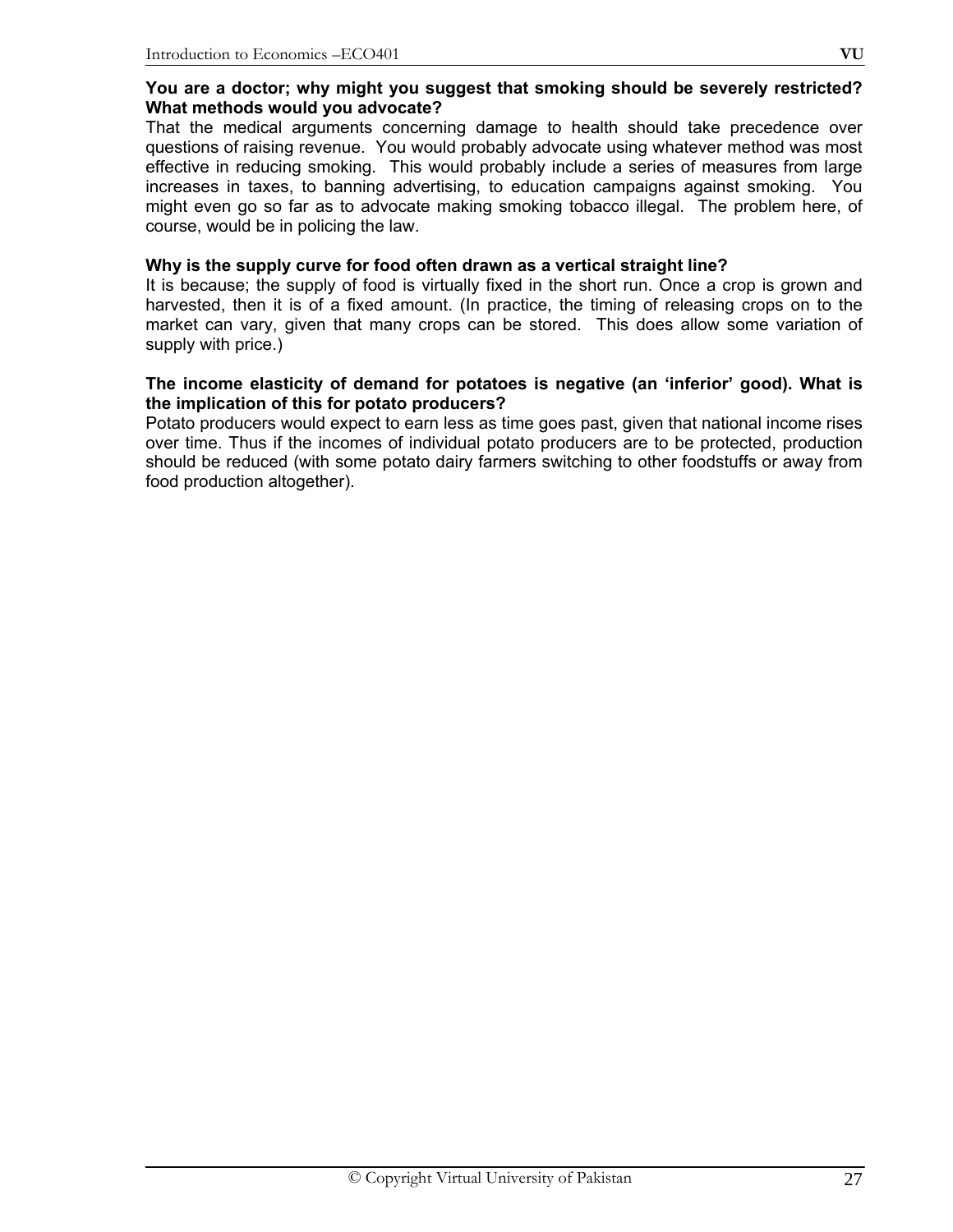#### **UNIT - 4**

#### **Lesson 4.1**

#### **BACKGROUND TO DEMAND/CONSUMPTION**

#### **Scarcity and Rational Choice:**

Although scarcity, as defined in Lectures 1-2 was of a different nature, the most common form of scarcity is the scarcity of income, i.e., the money resources are limited and consumers are faced with the decision on how to spend those scarce resources on different goods and services.

Rational choice consists in evaluating the costs and benefits of different decisions and then choosing the decision that gives the highest benefit relative to cost.

While taking decisions, economics stress the importance of weighing the marginal costs against marginal benefits rather than total costs and benefits.

#### **Ignorance and Irrationality:**

There is a difference between "ignorance" and "irrationality." A person operating under uncertainty and thus at least partial ignorance can still make rational decisions by taking into account all the information she has at her disposal. Rationality is an ex-ante concept. Economists do not judge rational behavior on the basis of actual outcomes, rather on the basis of choices made.

#### **CONSUMER BEHAVIOR:**

There are two approaches to analyzing consumer behavior;

- Marginal utility analysis
- Indifference curve approach.

#### **Marginal Utility Approach:**

Marginal utility approach involves cardinal measurement of utility, i.e., you assign exact values or you measure utility in exact units, while the indifference curve approach is an ordinal approach, i.e., you rank possibilities or outcomes in an order of preferences, without assigning them exact utility values.

**Utility** is the usefulness, benefit or satisfaction derived from the consumption of goods and services.

**Total utility** is the entire satisfaction one derives from consuming a good or service.

**Marginal utility** is the additional utility derived from the consumption of one or more unit of the good.

#### **The Law of Diminishing Marginal Utility:**

The law of diminishing marginal utility states that as you consume more and more of a particular good, the satisfaction or utility that you derive from each additional unit falls.

The marginal utility curve slopes downwards in a MU-Q graph showing the principle of diminishing marginal utility. The MU curve is exactly equal to the demand curve.

The total utility curve starts at the origin and reaches the peak when marginal utility is zero. Marginal utility can be derived from total utility. It is the slope of the lines joining two adjacent points on the TU curve.

Marginal utility functions can also be derived using calculus.

#### **Consumer Surplus and Optimal Point of Consumption:**

Consumer surplus is the difference between willingness to pay and what the consumer actually has to pay: i.e. CS= MU-P. Total consumer surplus is the area between the MU curve and the horizontal market price line. Thus as price increases, consumer surplus shrinks, and vice versa.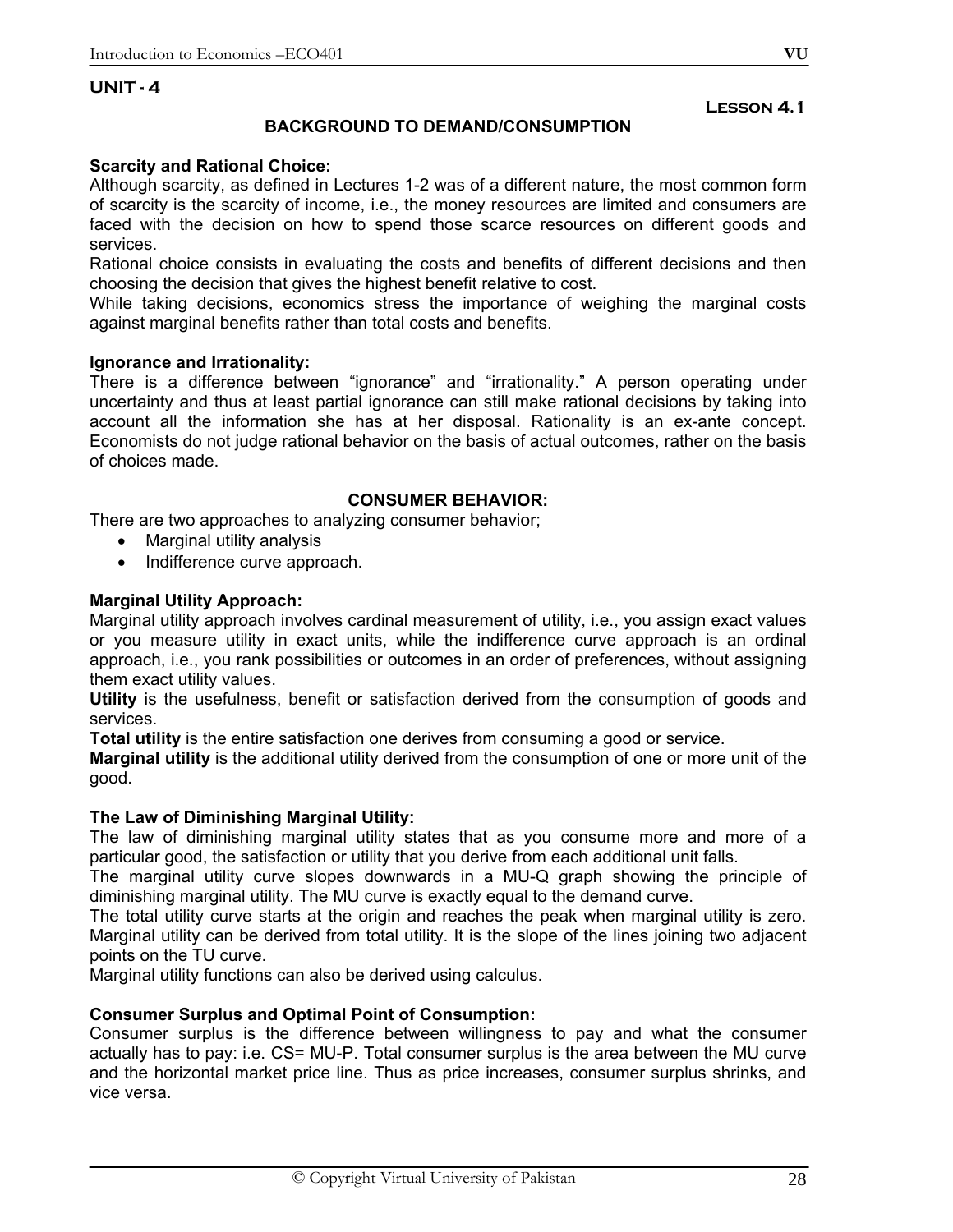The optimal point of consumption is that point where consumer surplus becomes zero. If marginal utility is greater than price, consumption will increase causing MU to fall until it equals price, and vice versa.

# **The Equi-marginal Principle:**

In the case of more than two goods, optimum consumption point can be arrived at by using the equi-marginal principle. This states that a person will derive a maximum level of TU from consuming a particular bundle of goods when the utility derived from the last dollar spent on each good is the same:

$$
\frac{\text{MUA}}{\text{Pa}} = \frac{\text{MUb}}{\text{Pb}} = \frac{\text{MUC}}{\text{Pc}}
$$

# **Supply Side and Demand Side Views on the Value of Good:**

According to the supply side view on the value of a good, the value of a good was determined by the labor content that had gone into producing good, either directly or indirectly.

According to the demand side view on the value of a good, the value of a good was determined by its marginal utility. This helped solve the diamond-water paradox, i.e. why diamonds have such a high price while water (much more essential for life) sell so cheaply.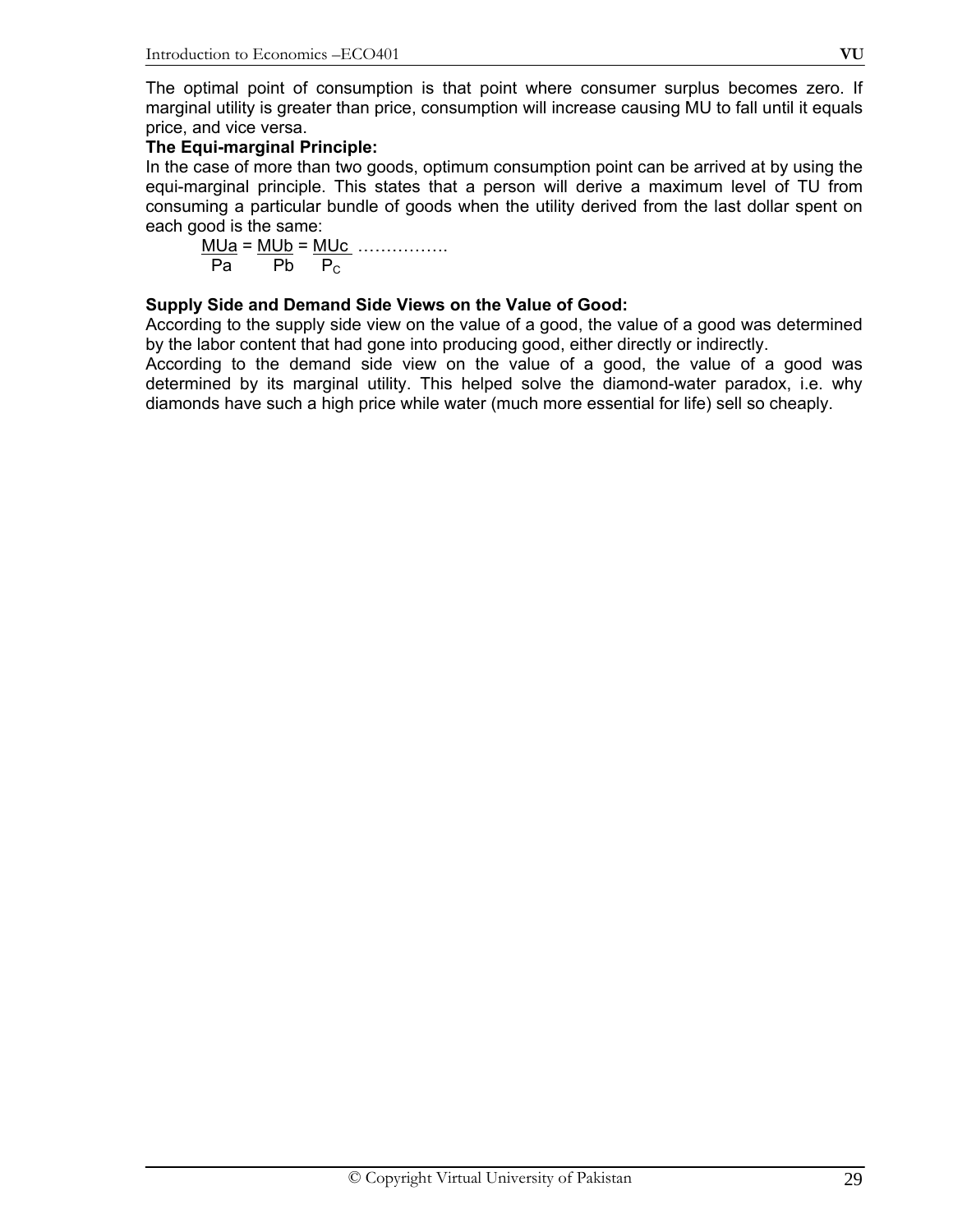# **Lesson 4.2**

# **BACKGROUND TO DEMAND/CONSUMPTION (CONTINUED…………….)**

# **The Problem of Uncertainty:**

The problem of uncertainty is integral to consumption decisions especially in the matter of purchasing durable goods. Uncertainty means assigning probabilities to the outcomes.

A consumer's response to uncertainty depends upon her attitude to risk: whether she is:

- a. Risk averse.
- b. Risk-loving.
- c. Risk neutral.

**Risk** means to take a chance after the probabilities have been assigned.

**The odds ratio (OR)** is the ratio of the probability of success to the probability of failure. It can be equal to 1, less than 1 or greater than 1. If it is equal to 1 we call it fair odds, if less then 1 unfavorable odds, and if greater 1 then favorable odds.

**A risk neutral person** is one who buys a good when OR > 1. He is indifferent when OR = 1 and will not buy when OR < 1.

**A risk averse person** will not buy if OR < 1. He will also not buy if OR = 1. He might also not decide to buy if  $OR > 1$ .

**A risk loving person** will buy if OR > 1 or = 1, but he might also buy when OR is < 1.

The degree of risk aversion increases as your income level falls, due to diminishing marginal utility of income.

Risk aversion is a common feature of rational utility maximizing behavior by the average consumer.

**The total utility curve** for a risk neutral person will be a straight line while that of a risk averse person will be convex. The greater the convexity (curvature) the more risk averse the person will be.

**Risk hedging** can be used to reduce the extent to which concerns about uncertainty affect our daily lives.

Insurance companies operate under the principle of law of large numbers.

In the presence of asymmetric information, an insurance company has to contend with the problems of adverse selection (people who want to buy insurance are also the most risky customers; an ex-ante problem) and moral hazard (once a person is insured his behavior might become more rash; an ex-post problem).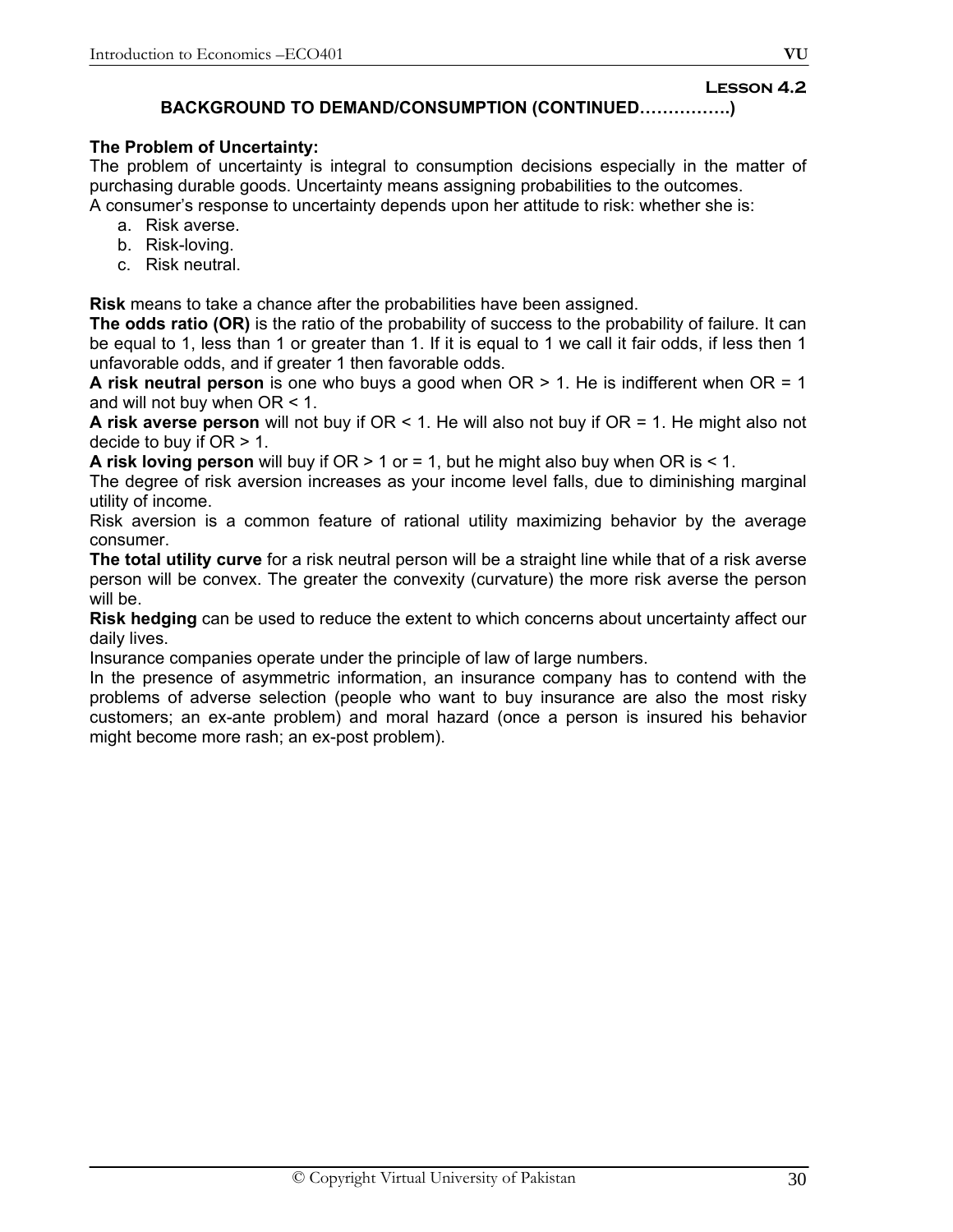#### **Lesson 4.3**

# **BACKGROUND TO DEMAND/CONSUMPTION (CONTINUED…………….)**

#### **The Indifference Curve Approach:**

This ordinal approach to utility consists in asking the question as to whether the consumer prefers one combination or bundle of goods to another combination or bundle of goods. Ordinal approaches do not require a "measurement" of the utility a person gains, rather, only a ranking of the various bundles in order of preference.

**An indifference curve** is a line which charts out all the different points on which the consumer is indifferent with respect to the utility he derives (in other words it is a combination of all equiutility points). It is drawn in goods space, i.e. a good Y on the vertical axis and a good X on the horizontal axis.

Indifference curves are bowed in towards the origin. In other words its slope decreases (in absolute terms) as we move down along the curve from left to right.

The average **slope** of the indifference curve between any two points is given by the change in the quantity of good Y divided by change in the quantity of good X. This is called the marginal rate of substitution (MRS).

**A diminishing marginal rate of substitution (MRS)** is related to the principle of diminishing marginal utility. MRS is equal to the ratio of the marginal utility of X to the marginal utility of Y.

$$
\frac{dY}{dX} = \frac{MU_x}{MU_y} = MRS
$$

The indifference curve for **perfect substitutes** is a straight line, while it is L-shaped for **perfect compliments**.

**An indifference map** shows a number of indifference curves corresponding to different levels of utility. A higher indifference curve corresponds to a higher level of utility. Indifference curves never intersect.

#### **The Budget Line and Indifference curves:**

The budget line shows various combinations of 2 goods  $X \& Y$  that can be purchased. Its slope –Px/PY is called input price ratio.

The budget line can shift due to changes in total budget and the relative price ratio –Px/PY. If money income rises, the budget line will shift outwards (parallel to the initial budget line). If the relative price ratio changes, the slope of the budget line changes.

**The optimum consumption point for the consumer** is where the budget line is tangent to the highest possible indifference curve. At such a point, the slopes of the indifference curve and the budget line are equal. In other words: MRS =  $Px/Py = \Delta Y/\Delta X = MUx/MUy$ .

Just as we can use indifference analysis to show the combination of goods that maximizes utility for a given budget, so too we can show the least-cost combination of goods that yields a given level of utility.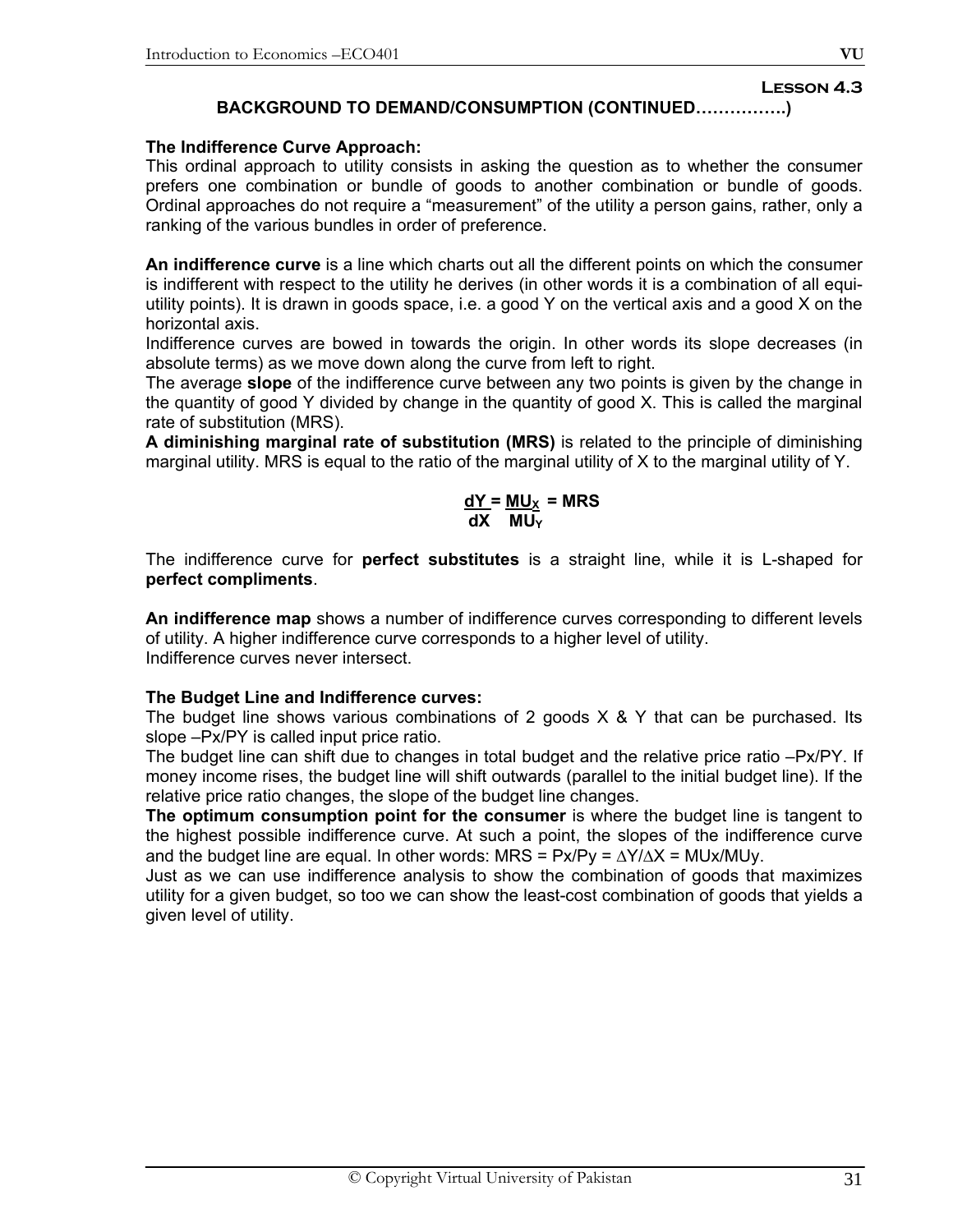#### **Lesson 4.4**

# **BACKGROUND TO DEMAND/CONSUMPTION (CONTINUED…………….)**

#### **Normal Goods and Giffen Good:**

A normal good is one whose consumption increases when income increases, while inferior good is one whose consumption decreases with increase in income.

A Giffen good is a sub-category of inferior goods; its consumption increases when it's price increases. This is because of its very strong income effect.

Both normal and inferior goods have downward sloping demand curves.

#### **The Income Consumption Curve (ICC) and Price Consumption Curve (PPC):**

The income consumption curve (ICC) can be used to derive the Engel Curve, which shows the relationship between income and quantity demanded.

The price consumption curve (PCC) traces out the optimal choice of consumption at different prices. The PCC can be used to derive the demand curve, which shows the relationship between price & quantity demanded.

#### **When the price of one good change, two things happen**:

- One the purchasing power of consumer changes i.e., the budget line shifts (leads to income effect).
- Secondly, the slope of budget line changes due to a change in the relative price ratio (leads to substitution effect).

**The substitution effect** of a price rise is always negative, while the **income effect** of a price rise on the consumption of a normal good is negative. **The income effect** for an inferior good is positive. The income effect of a Giffen good is so positive that it offsets the negative substitution effect, therefore.

#### **Limitation of Indifference Approach:**

The indifference curves approach has the following limitations:

- a. Indifference curve analysis is only possible for 2 or at best for 3 goods.
- b. It is almost impossible to practically derive indifference curves.
- c. The consumer may not always behave rationally.
- d. The consumer may not always realize the level of utility (ex-post) from consumption, that she originally expected (ex-ante).
- e. Indifference curve analysis can not help when one of the goods (X or Y) is a durable good.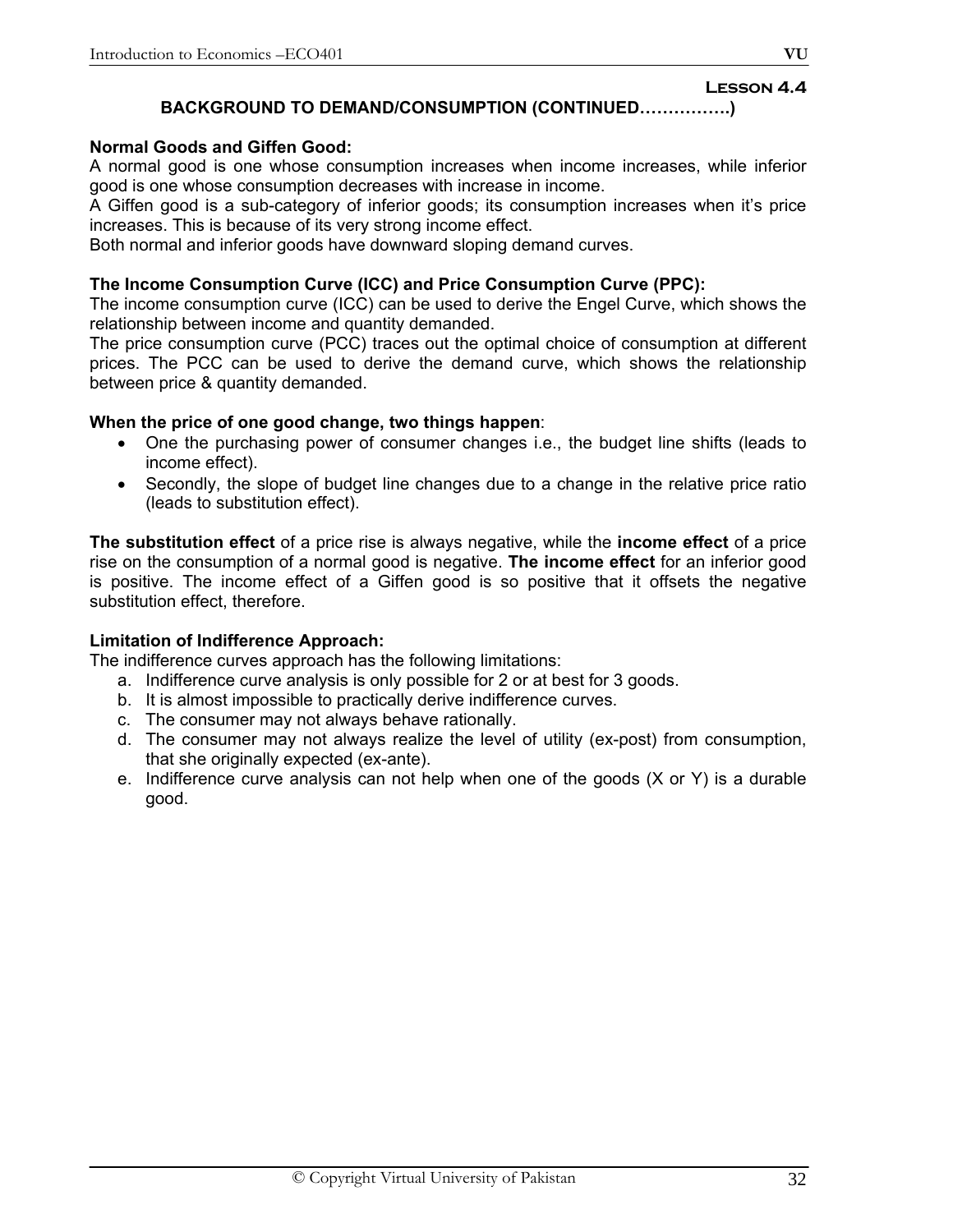#### **END OF UNIT 4 - EXERCISES**

#### **Do you ever purchase things irrationally? If so, what are they and why is your behaviour irrational?**

A good example is things you purchase impulsively, when in fact you do have time to reflect on whether you really want them. It is not a question of ignorance but a lack of care. Your behaviour is irrational because the marginal benefit of a bit of extra care would exceed the marginal effort involved.

#### **Imagine that you are going out for the evening with a group of friends. How would you decide where to go? Would this decision-making process be described as 'rational' behaviour?**

You would probably discuss it and try to reach a consensus view. The benefits to you (and to other group members) would probably be maximized in this way. Whether these benefits would be seen as purely 'selfish' on the part of the members of the group, or whether people have more genuinely unselfish approach, will depend on the individuals involved.

#### **If you buy something in the shop on the corner when you know that the same item could have been bought more cheaply two miles up the road from the wholesale market, is your behaviour irrational? Explain.**

Not necessarily. If you could not have anticipated wanting the item and if it would cost you time and effort and maybe money (e.g. petrol) to go to the wholesale market, then your behaviour is rational. Your behaviour a few days previously would have be irrational, however, if, when making out your weekly shopping list for the wholesale market, a moment's thought could have saved you having to make the subsequent trip to the shop on the corner.

#### **Are there any goods or services where consumers do not experience diminishing marginal utility?**

Virtually none, if the time period is short enough. If, however, we are referring to a long time period, such as a year, then initially as more of an item is consumed people may start 'getting more of a taste for it' and thus experience increasing marginal utility. But even with such items, eventually, as consumption increases, diminishing marginal utility will be experienced.

#### **If Ammaar were to consume more and more crisps, would his total utility ever (a) fall to zero; (b) become negative? Explain.**

Yes, both. If he went on eating more and more, eventually he would feel more dissatisfied than if he had never eaten any in the first place. He might actually be physically sick!

**Complete this table to the level of consumption at which total utility (TU) is at a maximum, given the utility function TU = Q + 60Q – 4Q2.** 

| Q | 60Q |        | = | TU  |
|---|-----|--------|---|-----|
| 1 | 60  | -4     | = | 56  |
| 2 | 120 | –16    | = | 104 |
| 3 | 180 | -36    | = | 144 |
| 4 | 240 | -64    | = | 176 |
| 5 | 300 | $-100$ | = | 200 |
| 6 | 360 | –144   | = | 216 |
| 7 | 420 | $-196$ | = | 224 |
| 8 | 480 | –256   | = | 224 |

#### **Derive the MU function from the following TU function:**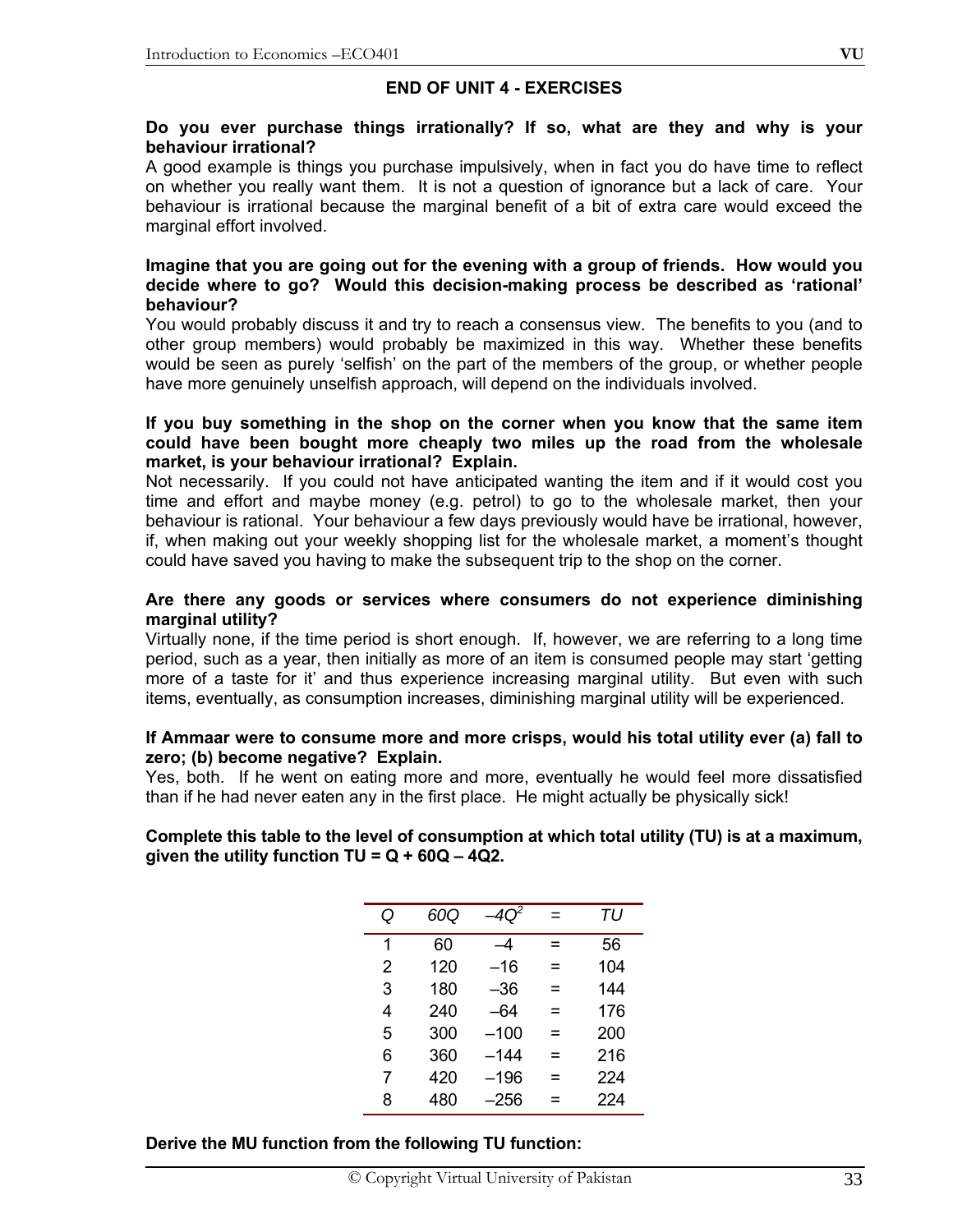From this MU function, draw up a table (like the one above) up to the level of Q where MU becomes negative. Graph these figures.

$$
MU = dTU/dQ = 200 - 50Q + 3Q^2
$$

| Q | 200 | $-50Q$ | $\ddot{}$ | $3Q^2$ |   | <b>MU</b> |
|---|-----|--------|-----------|--------|---|-----------|
| 1 | 200 | $-50$  | $\ddot{}$ | 3      | Ξ | 153       |
| 2 | 200 | $-100$ | $\ddag$   | 12     | = | 112       |
| 3 | 200 | $-150$ | $\ddot{}$ | 27     | = | 77        |
| 4 | 200 | $-200$ | $\ddot{}$ | 48     | = | 48        |
| 5 | 200 | $-250$ | $\ddot{}$ | 75     | = | 25        |
| 6 | 200 | $-300$ | $\ddot{}$ | 108    | = | 8         |
| 7 | 200 | $-350$ | $\ddot{}$ | 147    | = | -3        |
|   |     |        |           |        |   |           |



#### **If a good were free, why would total consumer surplus equal total utility? What would be the level of marginal utility?**

Because there would be no expenditure. At the point of maximum consumer surplus, marginal utility would be equal to zero, since if  $P = 0$ , and MU = P, then MU = 0.

#### **Why do we get less consumer surplus from goods where our demand is relatively elastic?**

Because we would not be prepared to pay such a high price for them. If price went up, we would more readily switch to alternative products.

#### **How would marginal utility and market demand be affected by a rise in the price of a complementary good?**

Marginal utility and market demand would fall (shift to the left). The rise in the price of the complement would cause less of it to be consumed. This would therefore reduce the marginal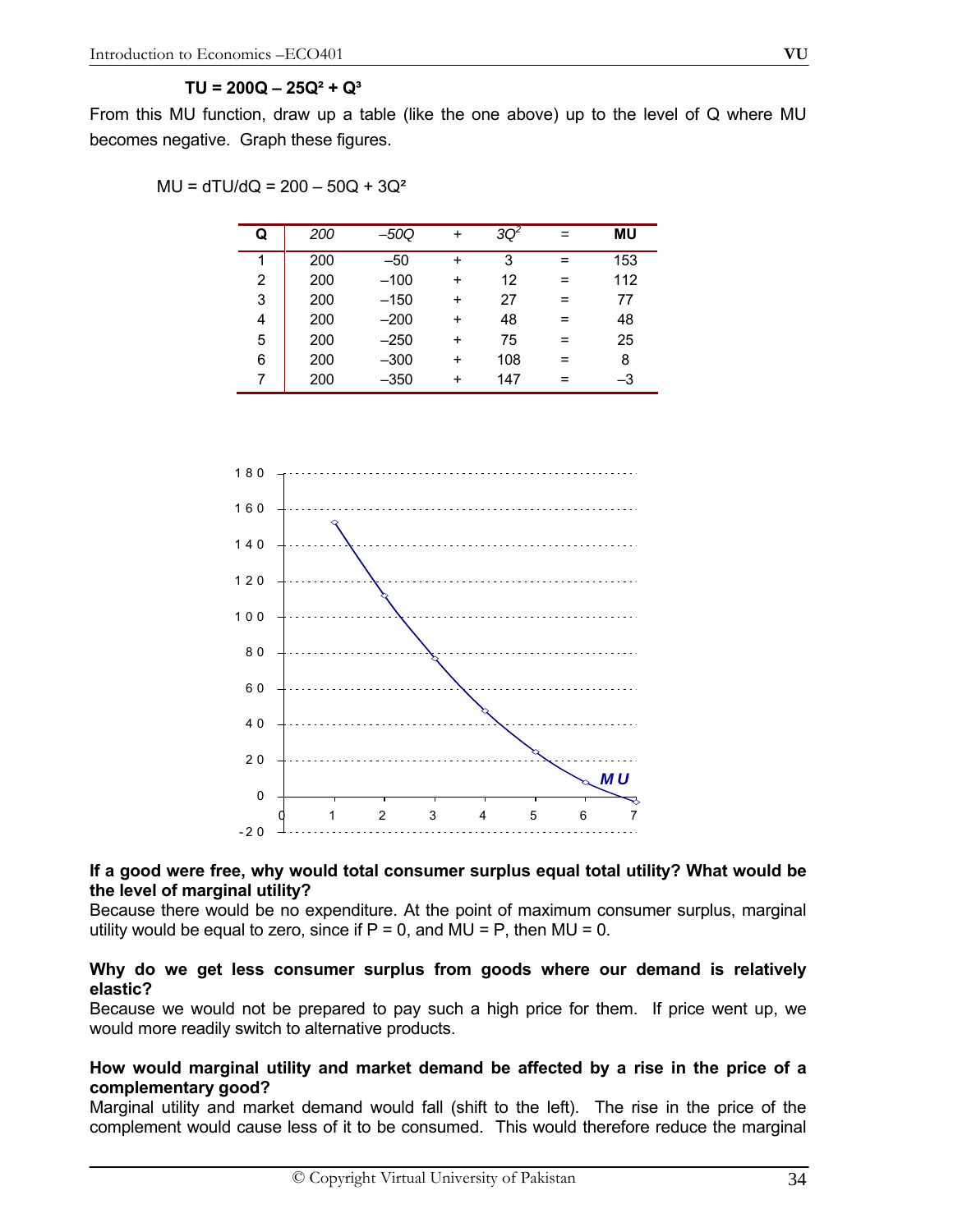utility of the other good. For example, if the price of lettuce goes up and as a result we consume less lettuce, the marginal utility of mayonnaise will fall.

**The diagram illustrates a person's MU curves of water and diamonds. Assume that diamonds are more expensive than water. Show how the MU of diamonds will be greater than the MU of water. Show also how the TU of diamonds will be less than the TU of water.** 



#### **Define 'risk' and 'uncertainty'.**

Risk: when an outcome may or may not occur, but its probability of occurring is known. Uncertainty: when an outcome may or may not occur and its probability of occurring is not known.

#### **Give some examples of gambling (or risk taking in general) where the odds are (a) unfavorable; (b) fair; (c) favourable.**

- a. Betting on the horses; firms launching a new product in a market that is already virtually saturated and where the firm does not bother to advertise.
- b. Gambling on a private game of cards which is a game of pure chance; deciding which of two alternative brands to buy when they both cost the same and you have no idea which you will like the best.
- c. The buying and selling of shares on the stock exchange by dealers who are skilled in predicting share price movements; not taking an umbrella when the forecast is that it will not rain (weather forecasts are right more often than they are wrong!); an employer taking on a new manager who has excellent references from previous employers.

(Note that in the cases of (a) and (c) the actual odds may not be known, only that they are unfavorable or favourable.)

#### **Which game would you be more willing to play, a 60:40 chance of gaining or losing Rs10 000, or a 40:60 chance of gaining or losing Re1? Explain why.**

Most people would probably prefer the 40:60 chance of gaining or losing Re1. The reason is that, given the diminishing marginal utility of income, the benefit of gaining Rs10 000 may be considerably less than the costs of losing Rs10 000, and this may be more than enough to deter people, despite the fact that the chances of winning are 60:40.

**Do you think that this provides a moral argument for redistributing income from the rich to the poor? Does it prove that income should be so redistributed?**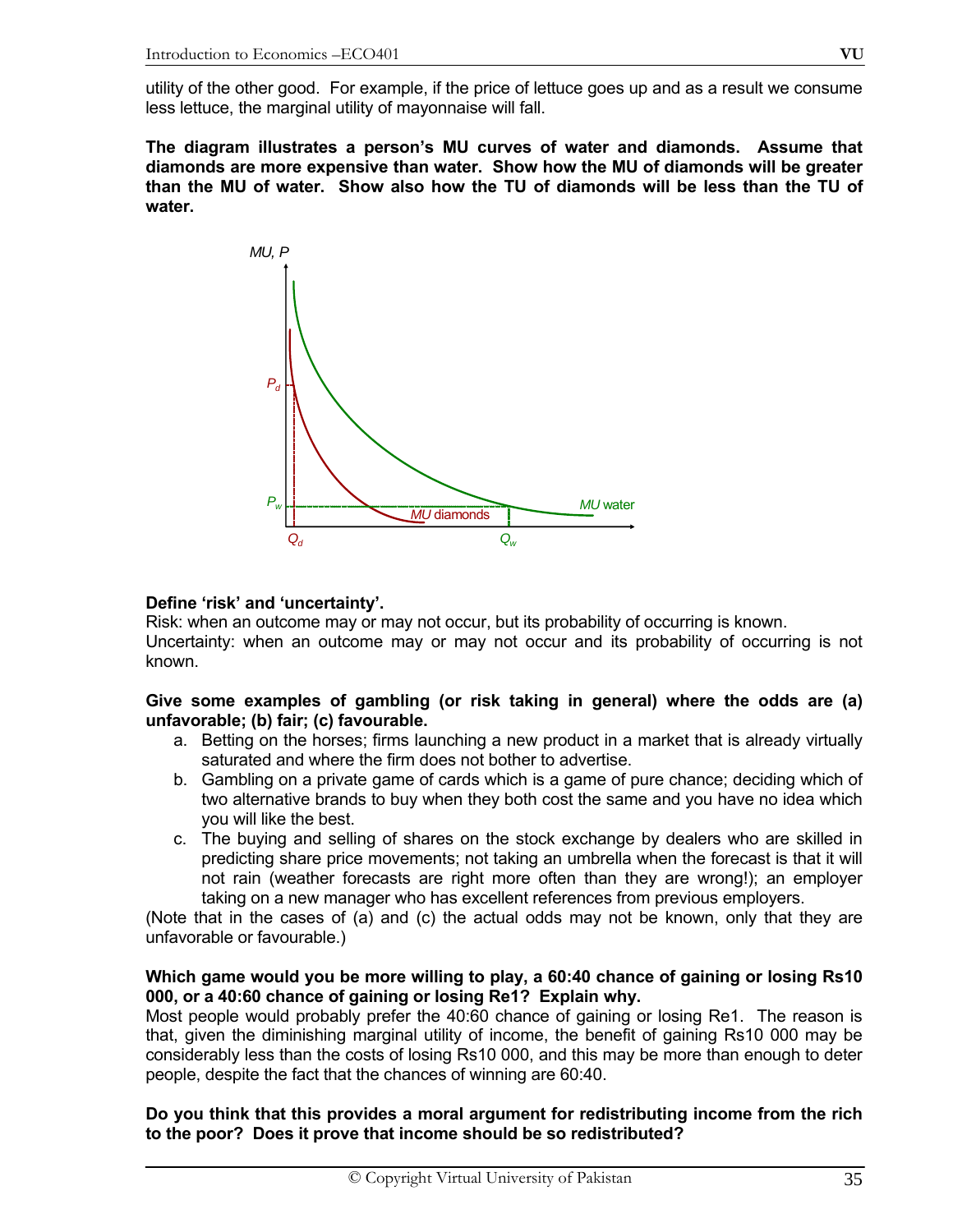Arguments like this are frequently used to justify redistributing income and form part of people's moral code. Most people would argue that the rich ought to pay more in taxes than the poor and that the poor ought to receive more state benefits than the rich. The argument is frequently expressed in terms of a pound being worth more to a poor person than a rich person. It does not prove that income should be so redistributed, however, unless you argue (a) that the government ought to increase total utility in society and (b) that it is possible to compare the utility gained by poor people with that lost by rich people – something that is virtually impossible to do.

#### **What details does an insurance company require to know before it will insure a person to drive a car?**

Age; sex; occupation; accident record; number of years that a license has been held; traffic law violations and convictions; model and value of the car; age of the car; details of other drivers of the car.

# **How will the following reduce moral hazard?**

- a. A no-claims bonus.
- b. The driver having to pay the first so many rupees of any claim (called "excess").
- c. Offering lower premiums to those less likely to claim (e.g. if a house has a burglar alarm, it is less likely to be burgled and therefore the insurance premiums for its contents – TV, VCR, etc. can be reduced by the insurance company).

In the case of (a) and (b) people will be more careful as they would incur a financial loss if the event they were insured against occurred (loss of no-claims bonus; paying the first so much of the claim). In the case of (c) it distinguishes people more accurately according to risk. It encourages people to move into the category of those less likely to claim (but it does not make people more careful within a category: e.g. those with burglar alarms may be less inclined to turn them on if they are well insured!).

#### **If people are generally risk averse, why do so many people around the world take part in national lotteries?**

Because the cost of taking part is so little, that they do not regard it as a sacrifice. They also are likely to take a 'hopeful' view (i.e. not based on the true odds) on their chances of winning. What is more, the act of taking part itself gives pleasure. Thus the behaviour can still be classed as 'rational': i.e. one where the perceived marginal benefit of the gamble exceeds the marginal cost.

#### **Why are insurance companies unwilling to provide insurance against losses arising from war or 'civil disorder'?**

Because the risks are not independent. If family A has its house bombed, it is more likely that family B will too.

#### **Name some other events where it would be impossible to obtain insurance.**

Against losses on the stock market; against crop losses resulting from drought.

**Although indifference curves will normally be bowed in toward the origin, on odd occasions they might not be. What would indifference curves look like in each of the following cases?** 

- **a. X and Y are left shoes and right shoes.**
- **b. X and Y are two brands of the same product, and the consumer cannot tell them apart.**
- **c. X is a good but Y is a 'bad' like household refuse.**
- a. L-shaped. An additional left shoe will give no extra utility without an additional right shoe to go with it!
- b. Straight lines. The consumer is prepared to go on giving up one unit of one brand provided that it is replaced by one unit of the other brand.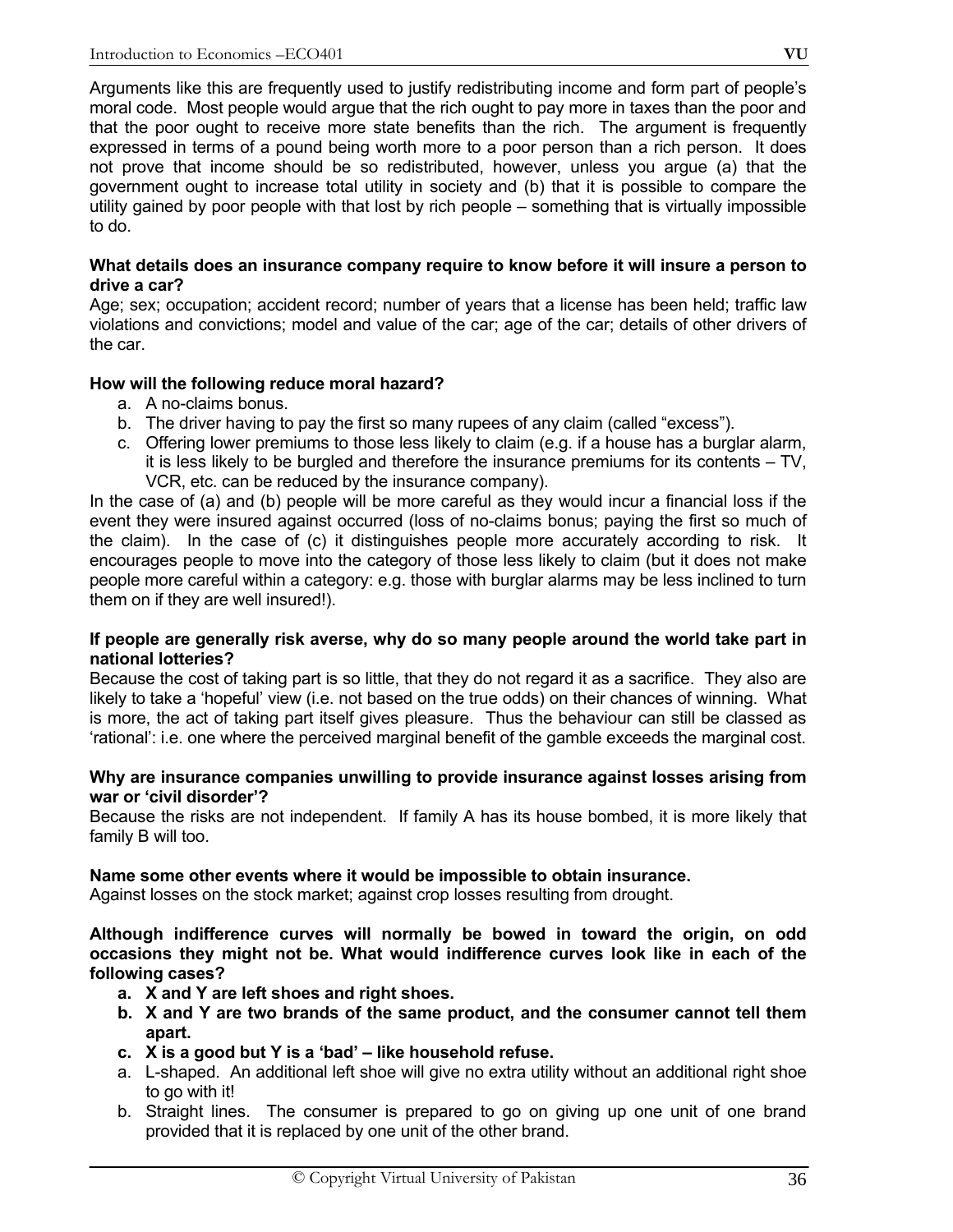c. Upward sloping. If consumers are to be persuaded to put up with more of the 'bad', they must have more of the good to compensate.

### **What will happen to the budget line if the consumer's income doubles and the price of both X and Y double?**

It will not move. Exactly the same quantities can be purchased as before. Money income has risen, but real income has remained the same.

### **The income–consumption curve is often drawn as positively sloped at low levels of income. Why?**

Because for those on a low level of income the good is not yet in the category of an inferior good. Take the case of inexpensive margarine. Those on very low incomes may economise on their use of it (along with all other products), but as they earn a little more, so they can afford to spread it a little thicker or use it more frequently (the income–consumption curve is positive). Only when their income rises more substantially do they substitute better quality margarines or butter.

#### **Illustrate on an indifference diagram the effects of the following: A ceteris paribus (a) rise in the price of good Y (b) fall in the price of good X.**

- a. The budget line will pivot inwards from B1 to B2.
- b. The budget line would pivot outward on the point where the budget line crosses the vertical axis. It is likely that the new tangency point with an indifference curve will represent an increase in the consumption of both goods. The diagram above can be used to illustrate this. Assume the budget line pivots outwards from B1 to B2. The optimum consumption point will move from point a to c.

### **Illustrate the income and substitution effects in the above question.**

See the diagram above. In each case the substitution effect is shown by a movement from point a to point b and the substitution effect is shown by a movement from point b to point c.

**Are there any Giffen goods that you consume? If not, could you conceive of any circumstances in which one or more items of your expenditure would become Giffen goods?**

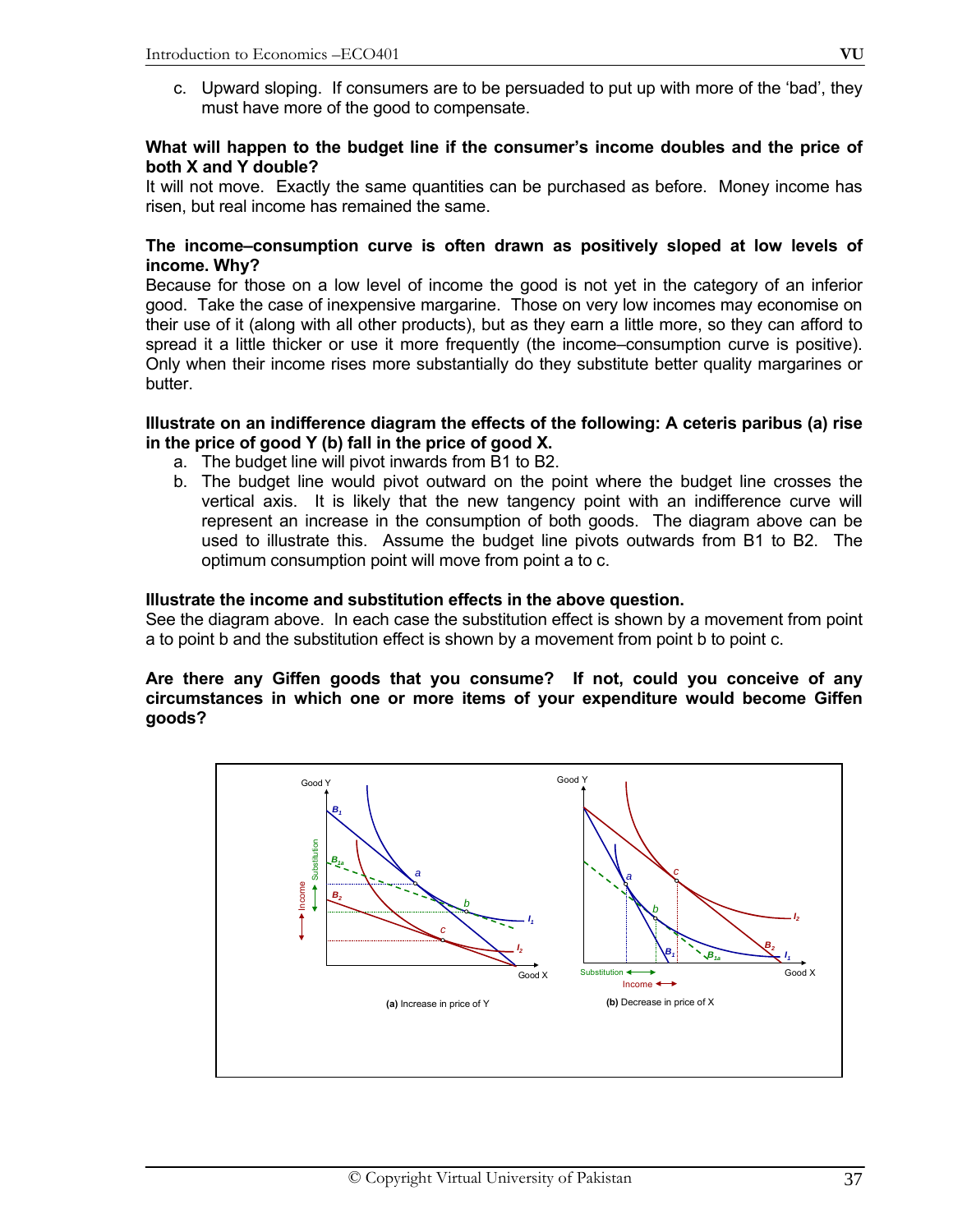It is unlikely that any of the goods you consume are Giffen goods. One possible exception may be goods where you have a specific budget for two or more items, where one item is much cheaper: e.g. fruit bought from a greengrocer (or rehri waala on the street). If, say, apples are initially much cheaper than bananas, you may be able to afford some of each. Then you find that apples have gone up in price, but are still cheaper than bananas. What do you do? By continuing to buy some of each fruit you may feel that you are not eating enough pieces of fruit to keep you healthy and so you substitute apples for bananas, thereby purchasing more apples than before (but probably less pieces of fruit than originally).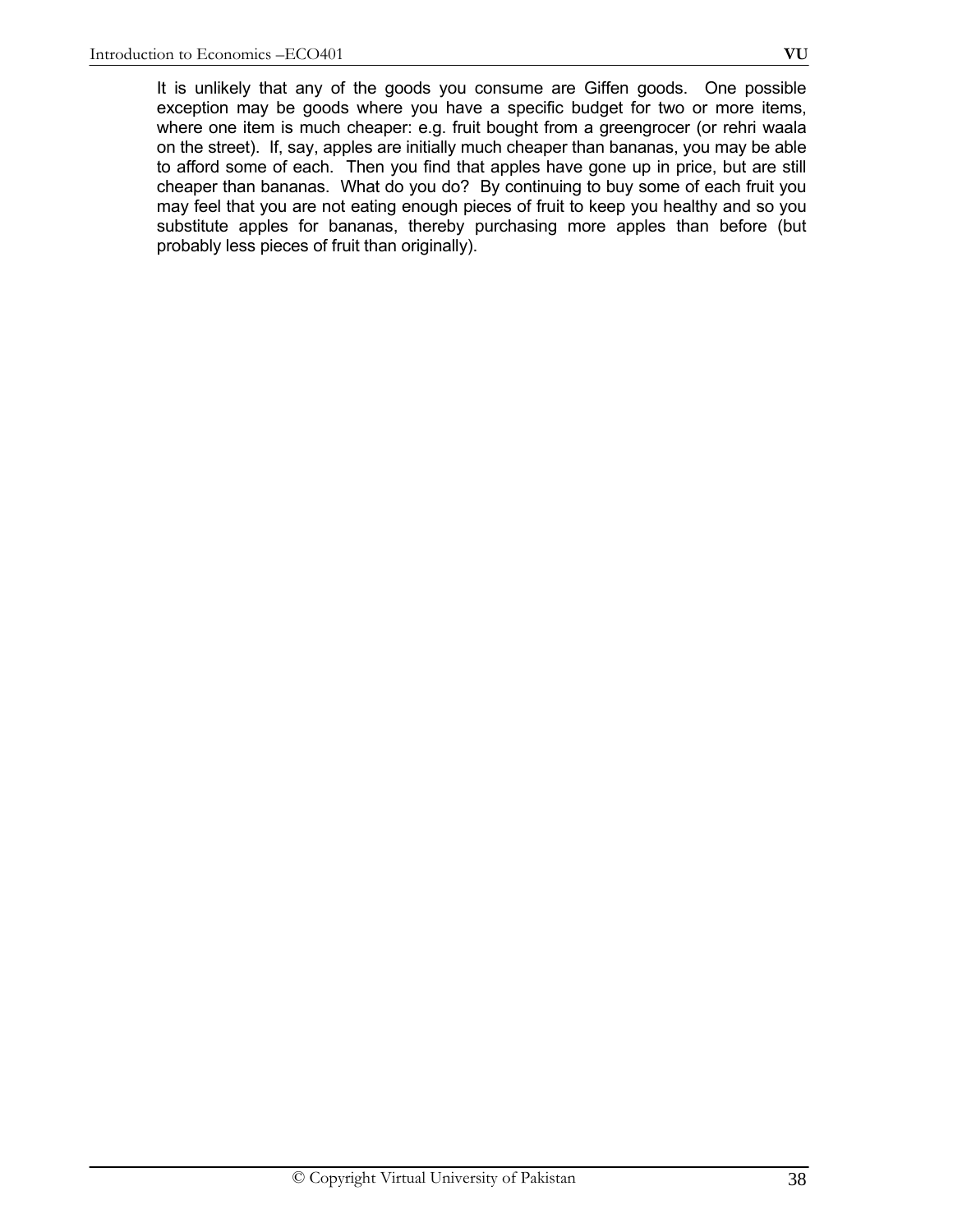## **UNIT - 5**

# **Lesson 5.1**

# **BACKGROUND TO SUPPLY/COSTS**

## **PRODUCTIVE THEORY**

A firm is any organized form of production, in which someone or a collection of individuals are involved in the production of goods and services. A firm can be sole proprietorship (one person ownership), partnership (a limited number of owners) or a limited company (a large number of changing shareholders).

A firm is faced with three basic questions:

- a. What should it produce?
- b. How should it produce it and
- c. How much profit/net benefit will the firm make?

The traditional theory of the firm says that the firm's basic goal is to maximize profits.

# **Production Function:**

A production function is simply the relationship between inputs & outputs. Mathematically it can be written as:

$$
Q = f(K, L, N, E, T, P
$$
........

Where,

- $Q =$  Output = Total product produced
- $K =$  Capital
- $l = l$  abor
- N = Natural resources
- E = Entrepreneurship
- T = Technology

P = Power

## **Cobb Douglas production function:**

In economics, the Cobb-Douglas functional form of production functions is widely used to represent the relationship of an output to inputs. It was proposed by Knut Wicksell, and tested against statistical evidence by Paul Douglas and Charles Cobb in 1928.

Cobb Douglas production function can be represented by the following equation,

# $Q = A K^{\alpha} L^{1-\alpha}$

## **Where:**

 $Q =$  output  $L =$  labor input  $K =$  capital input A,  $\alpha$  and 1 –  $\alpha$  are constants determined by technology.

# **Short run and Long run:**

Short run is a period of time in which at least one of the factors of production is fixed or unchangeable; long run is a period of time in which all the factors of production used in the production are flexible. The actual length of the short run and long-run can vary considerably from industry to industry.

# **The Law of Diminishing Marginal Returns:**

The law of diminishing marginal returns states that as you increase the quantity of a variable factor together with a fixed factor, the returns (in terms of output) become less and less. Thus if we are using labor in the production of wheat given a fixed amount of land, after a certain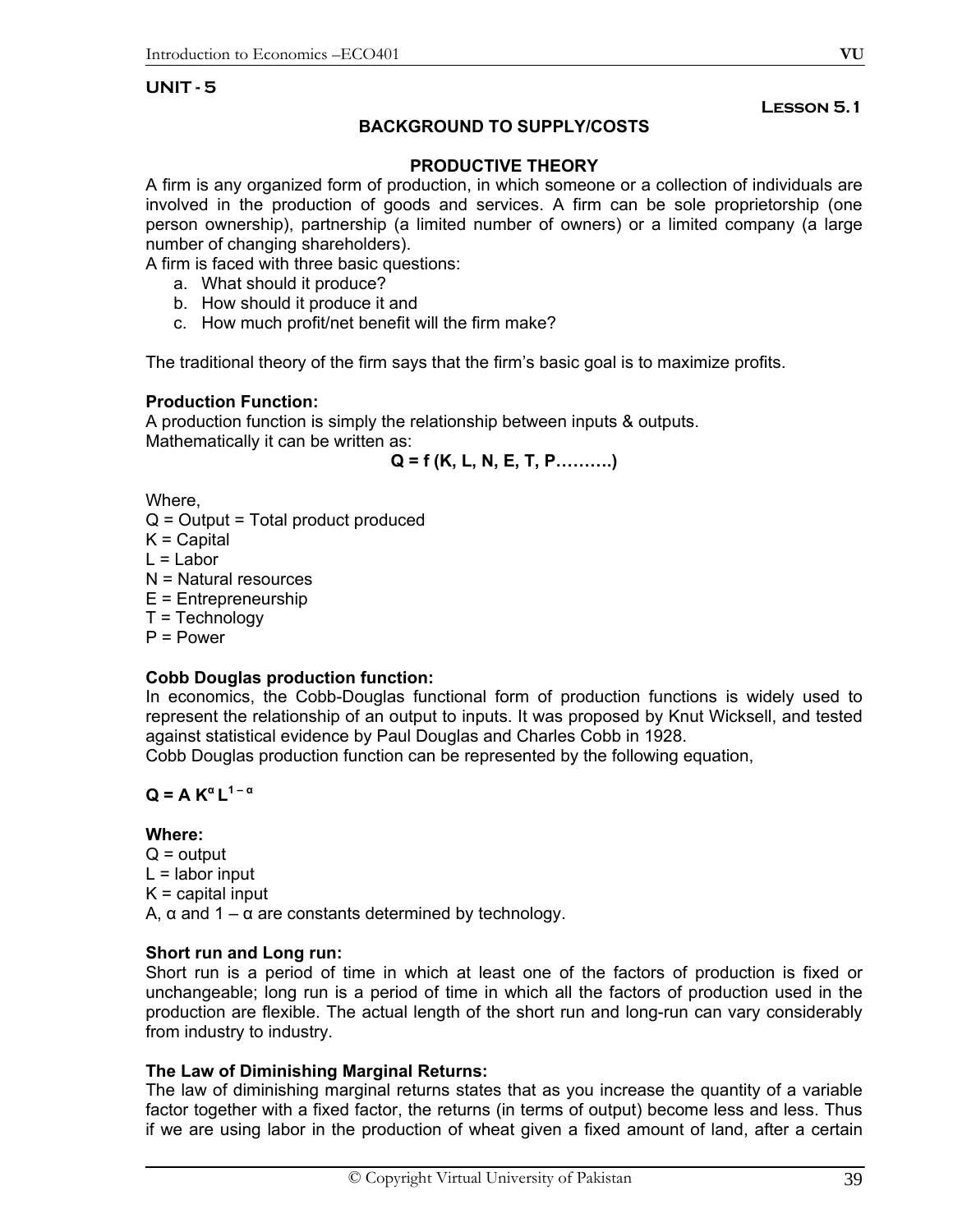point the increase in the output of wheat will become less and less until it starts reducing the total output of wheat.

**The total physical product (TPP)** of a factor (F) is the latter's total contribution to output measured in units of output produced.

**Average physical product (APP)** is TPP per unit of the variable factor:

APP can be represented by the following formula,

# **APP = TPPF/QF**

**Marginal physical product (MPP)** is the addition to TPP brought by employing an extra unit of the variable factor More generally,

# **MPPF = ∆TPPF/∆QF**

# **Relationship between APP and MPP:**

- If the marginal physical product equals the average physical product, the average physical product will not change.
- If the marginal physical product is above the average physical product, the average physical product will rise.
- If the marginal physical product is below the average physical product the average physical product will fall.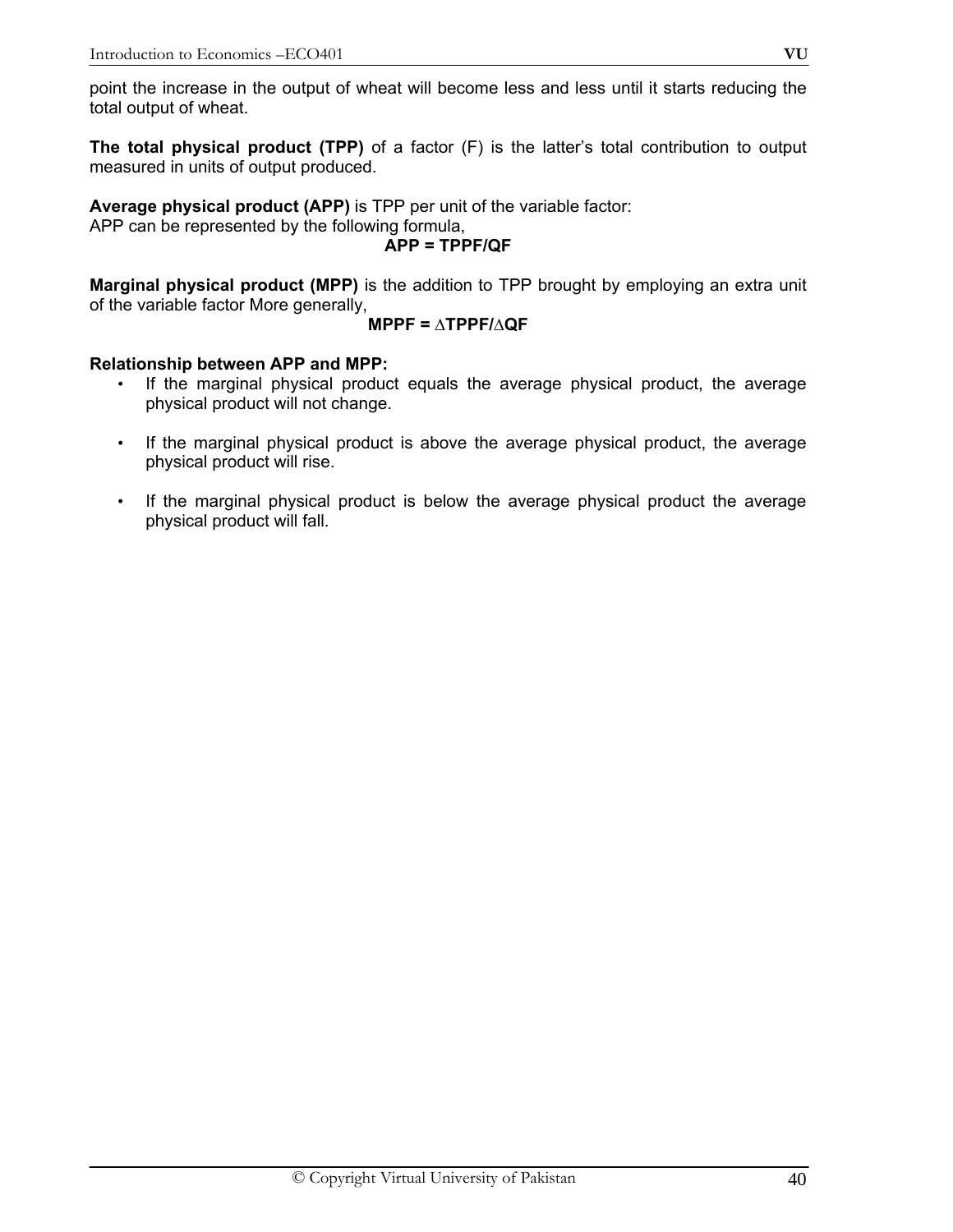# **BACKGROUND TO SUPPLY/COSTS (CONTINUED…………..)**

If population is increasing and output remains constant, then diminishing returns set in and therefore average per capita production/consumption can be expected to fall ceteris paribus. A firm is confronted with three more decisions;

- a. Scale of production,
- b. Location, size of industry
- c. Optimum combination of inputs.

# **The Scale of Production:**

The scale of production (returns to scale) can be increasing, decreasing or constant. Increasing (decreasing) returns to scale arise when a 1% increase in the amount of all the factors employed causes a >1% (<1%) increase in output. Constant returns arise when a 1% increase in all the factors causes a 1% increase in output.

Returns to scale and returns to factor are two different concepts, the latter related to the shortterm, the former to the long-term.

Increasing returns to scale or (economies of scale) arise if, as firms become bigger and bigger, their costs per unit of output fall. This could be because of larger more efficient plants, financial economies, more efficient specialized labour, bulk discounts on purchases etc.

# **The location, size of Decision:**

The location decision depends upon both the location of raw material suppliers and the location of the market. The nature of the product, transportation costs, availability of suitable land for production, stable power supply and good communications network, availability of qualified and skilled workers, level of wages, the cost of local services and availability of banking and financial facilities are among some other important factors. The size of an industry can lead to external economies and diseconomies of scale.

# **External Economies and Diseconomies of Scale:**

External economies are benefits accruing to any one firm due to actions or the presence of other firms. For example, advertising by a rival industry, setting up of credit information bureaus by banks.

An example of external diseconomies of scale arising is when, as an industry grows larger, a shortage of specific raw materials or skilled labor occurs, adversely affecting the costs and prospects of all firms in the industry.

# **The Optimum Combination of Factors:**

The optimum combination of factors will obtain at the point where the marginal physical product of the last dollar spent on all inputs is equal, i.e.:

$$
\frac{\text{MPP}_{K} = \text{MPP}_{L}}{P_{K}}
$$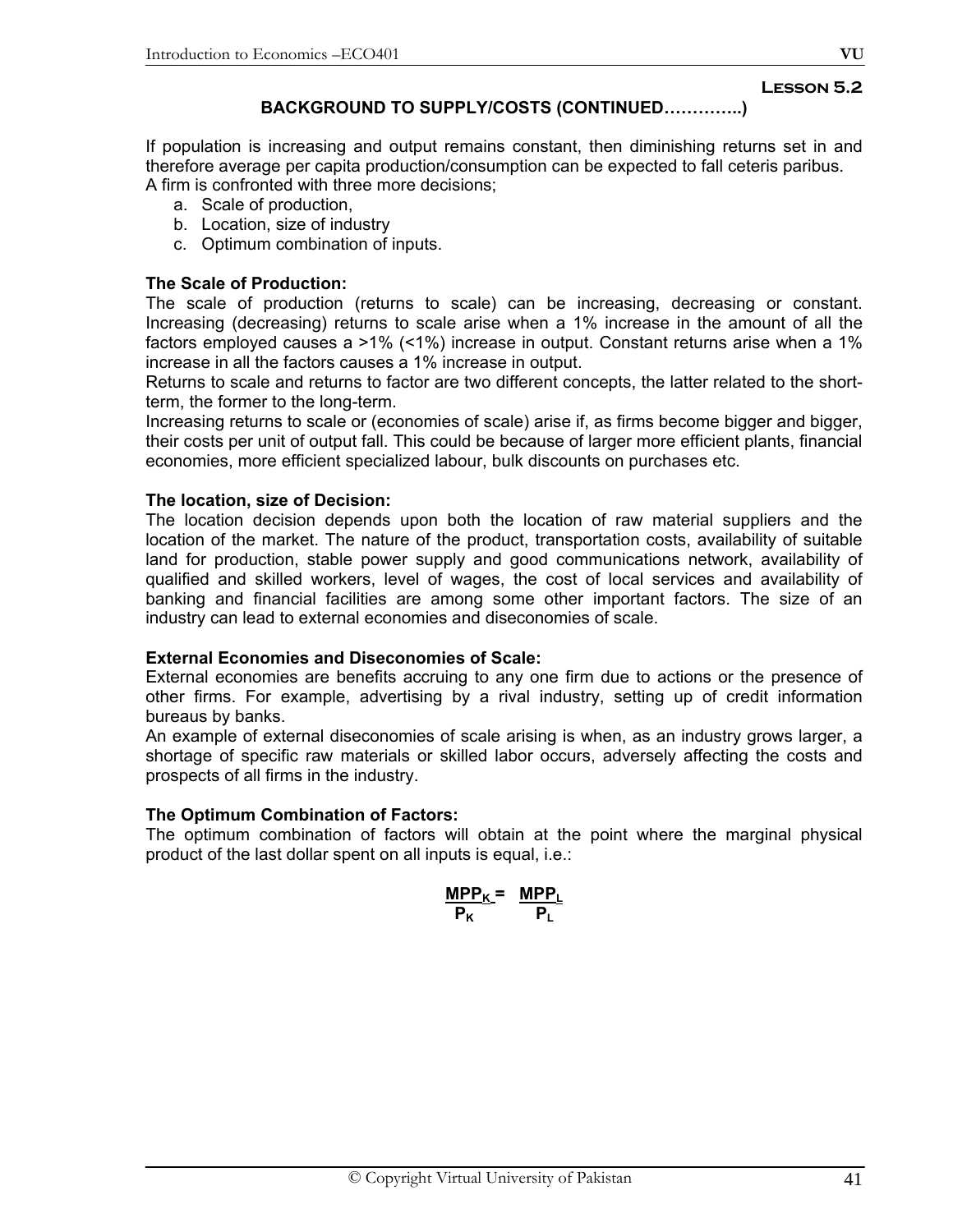# **BACKGROUND TO SUPPLY/COSTS (CONTINUED…………..)**

### **Isoquant:**

An isoquant represents different combinations of factors of production that a firm can employ to produce the same level of output.

Isoquants can be used to illustrate the concepts of returns to scale and returns to factor.

## **Isoquant Map:**

Like an indifference map, an isoquant map consists of parallel isoquants that do not intersect. The higher the output level the further to the right an isoquant will be.

# **Marginal Rate of Technical Substitution (MRTS):**

The slope of an isoquant is called marginal rate of technical substitution (MRTS). It is analogous to the term marginal rate of substitution (MRS) in consumer analysis. MRTS is the amount of one factor, e.g. capital, that can be replaced by a 1 unit increase in the other factor e.g. labor, if output is to be held constant.

The principle of diminishing MRTS is related to the law of diminishing returns. As one moves down along an isoquant drawn in K-L space, increasing amounts of labor are used relative to capital. Now, given diminishing returns, the MPP of labor will fall relative to the MPP of capital.

### **Isoquants can be used to illustrate the concepts of returns to scale and returns to factor.**

- a. Constant returns to scale: equally spaced isoquants;
- b. Increasing returns to scale: isoquants become closer and closer to each other;
- c. Decreasing returns to scale: isoquants become further and further apart from each other.

Diminishing returns to factors can be illustrated by keeping one of the inputs constant (say capital). Here if there are constant returns to scale, ever increasing increments of labor will be required to produce equal increments to output.

## **Budget Line:**

The concept of isocost is similar to the budget line developed in indifference curve analysis. It is a line which captures all the different combinations of inputs that the firm can afford to hire.

- a. If price of both inputs increases, the isocost line shifts inwards.
- b. If price of one input increases, it pivots out.
- c. The slope of isocost is PL/PK.

## **The isoquant-isocost combination can help answer:**

- a. What is the least cost way of producing a particular level of output?
- b. What the highest level of output the firm can produce given a certain budget.

In either case, **the optimal factor combination** obtains at the point of tangency between the relevant iso-cost and iso-quant.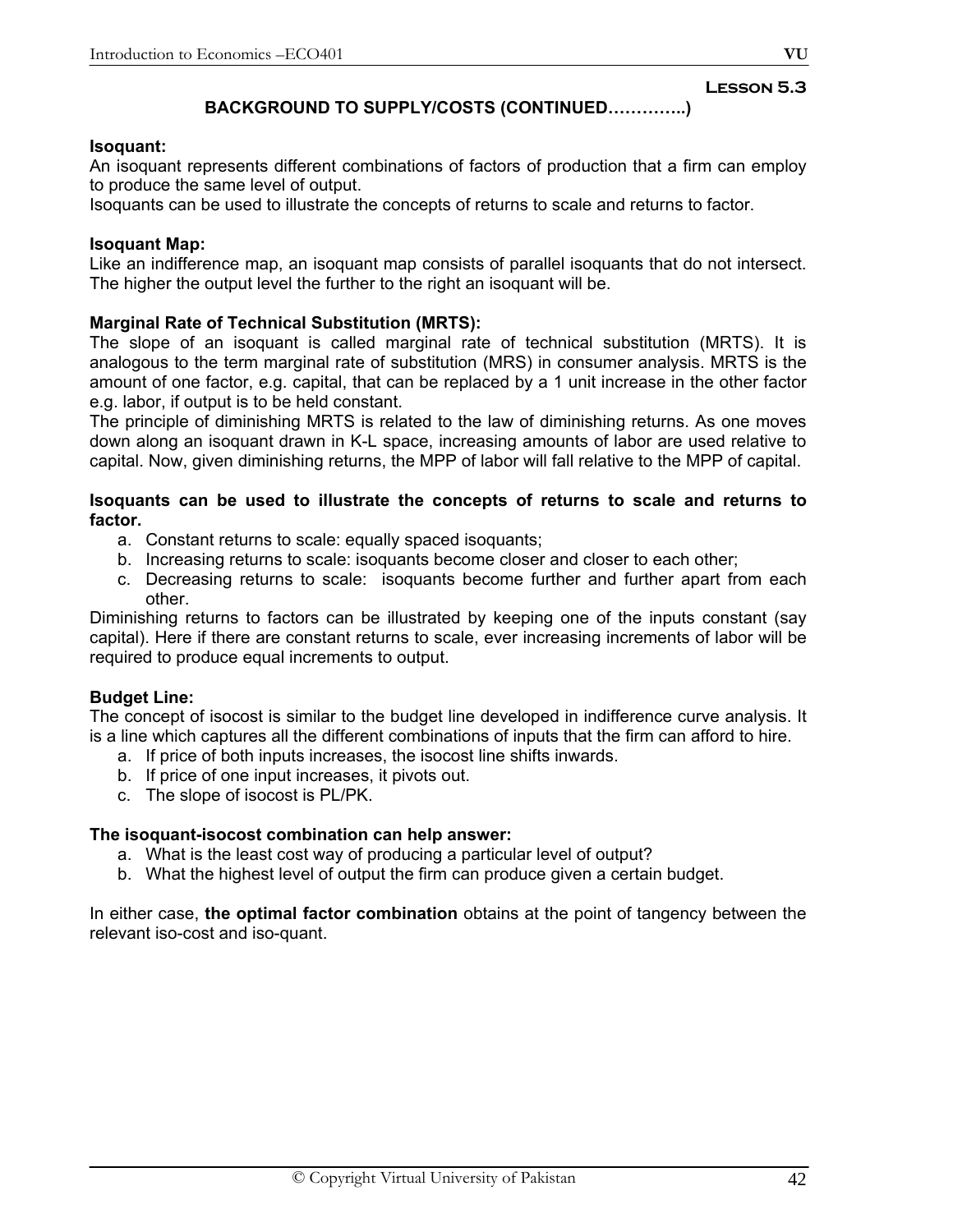# **BACKGROUND TO SUPPLY/COSTS (CONTINUED…………..)**

# **COSTS**

Economists argue that sunk cost should not be included in a rational person's decision making process while opportunity cost should be included.

# **Variable Cost and Fixed Costs:**

Costs which vary with the level of activity (or output) are called variable costs.

Costs which do not vary with the level of activity or output are called fixed costs. In long run there are no fixed costs.

There is an **inverse** relationship between costs and productivity, i.e. as productivity rises, costs fall and vice versa.

# **Total Cost:**

Total cost (TC) is the sum of all fixed and variable costs. It plot as a vertical summation of the horizontal line total fixed cost (TFC) curve and the upward sloping total variable cost (TVC) curve.

# **Average Cost:**

Average cost (AC) is the vertical summation of the AFC & AVC, where

#### **AFC = TFC/Q** and **AVC = TVC/Q**.

**AC = AFC + AVC**, where average fixed cost (AFC) is a downward sloping line as you are dividing a fixed number by an increasing number of output units. By contrast, average variable cost (AVC) first falls as output increases and then rises.

Study of AC is necessary for firms to be able to set the price or (average revenue) at which they will sell. Also they will be interested in knowing how AC is broken down into AFC & AVC.

## **Relationship between AC and AVC:**

Initially, AC falls more rapidly than AVC because AC is a summation of AFC & AVC and since both are falling the effect of two falling curves is greater than the effect of one falling curve. After the turning point in AVC, both AC and AVC rise but the gap between them narrows because of same reasoning as given above.

## **Marginal Cost:**

Marginal cost is the addition to TC caused by a unit increase in output. More generally:

**MC =** Δ**TC/**Δ**Q.** 

The secret of the shape of the MC curve lies in the law of diminishing marginal returns. The relationship between MC and AC is a reflection of the relationship between MPP & APP. That is: both MC and AC fall in the beginning, then MC starts to rise, cutting AC from below at the latter's turning point (minima).

In the long run, the law of diminishing marginal returns does not apply to the extent that it does in short run.

The equivalent of constant, increasing and decreasing returns to scale in terms of costs are economies of scale, diseconomies of scale and constant costs (or constant returns to scale).

- i. In the case of economies of scale, long run total cost (LRTC) is an upward sloping curve but with falling slope. Note that the slope can never become zero or negative, though.
- ii. In diseconomies of scale, LRTC is an upward sloping curve with an increasing slope.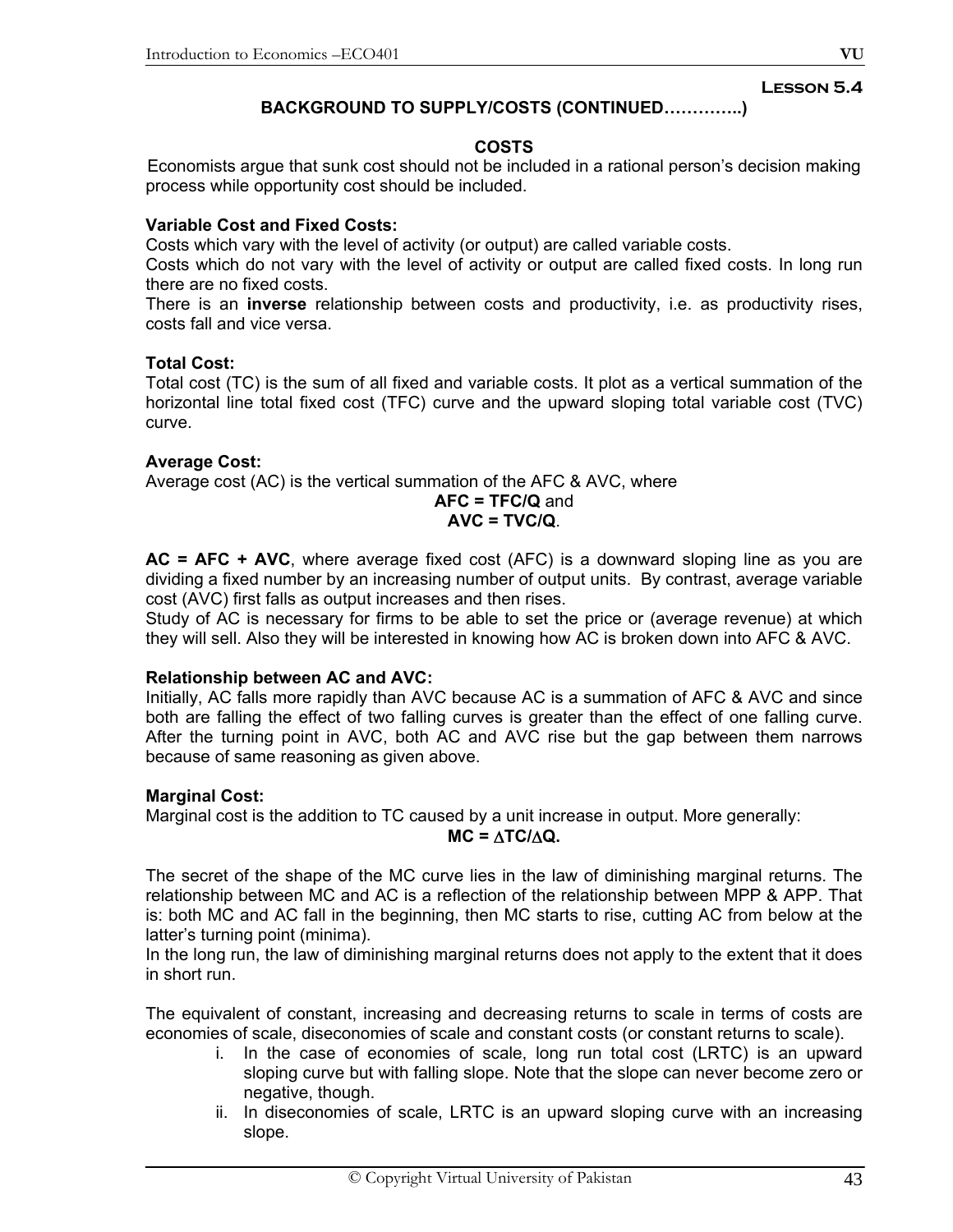## **The Long-Run Average Cost Curve (LRAC):**

The long-run average cost (LRAC) curve for a typical firm is U shaped.

- i. As a firm expands, it initially experiences economies of scale (due to productive efficiency, better utilization of resources etc.); in other words it faces a downward sloping LRAC curve.
- ii. After the scale of operation is increased further, however, the firm achieve constant costs i.e., LRAC become flat.
- iii. If the firm further increases its scale of operation, diseconomies of scale set in (due to problems with managing a very large organization etc.) and the LRAC assumes a positive slope.

### **The following assumptions are made while deriving LRAC curves:**

Price of factors are constant, technology is fixed, firms choose that combination of factors at which the MPP of the last dollar spent on each input is equal.

### **Long-run marginal cost (LRMC):**

In case a firm is enjoying economies of scale, each incremental unit will cost less than the preceding one i.e., LRMC will be falling. The opposite will be true for diseconomies of scale. In case of constant costs, each incremental unit will cost the same, i.e., the LRMC will be constant.

### **Relation between SRAC and LRAC curves:**

The LRAC curve for a firm is actually derived from its SRAC curves. The exact shape of the LRAC is a wave connecting the least cost parts of the SRAC curves. In practice however, LRAC is shown as a smooth U-shaped curve drawn tangent to the SRAC. This is also called an envelope curve.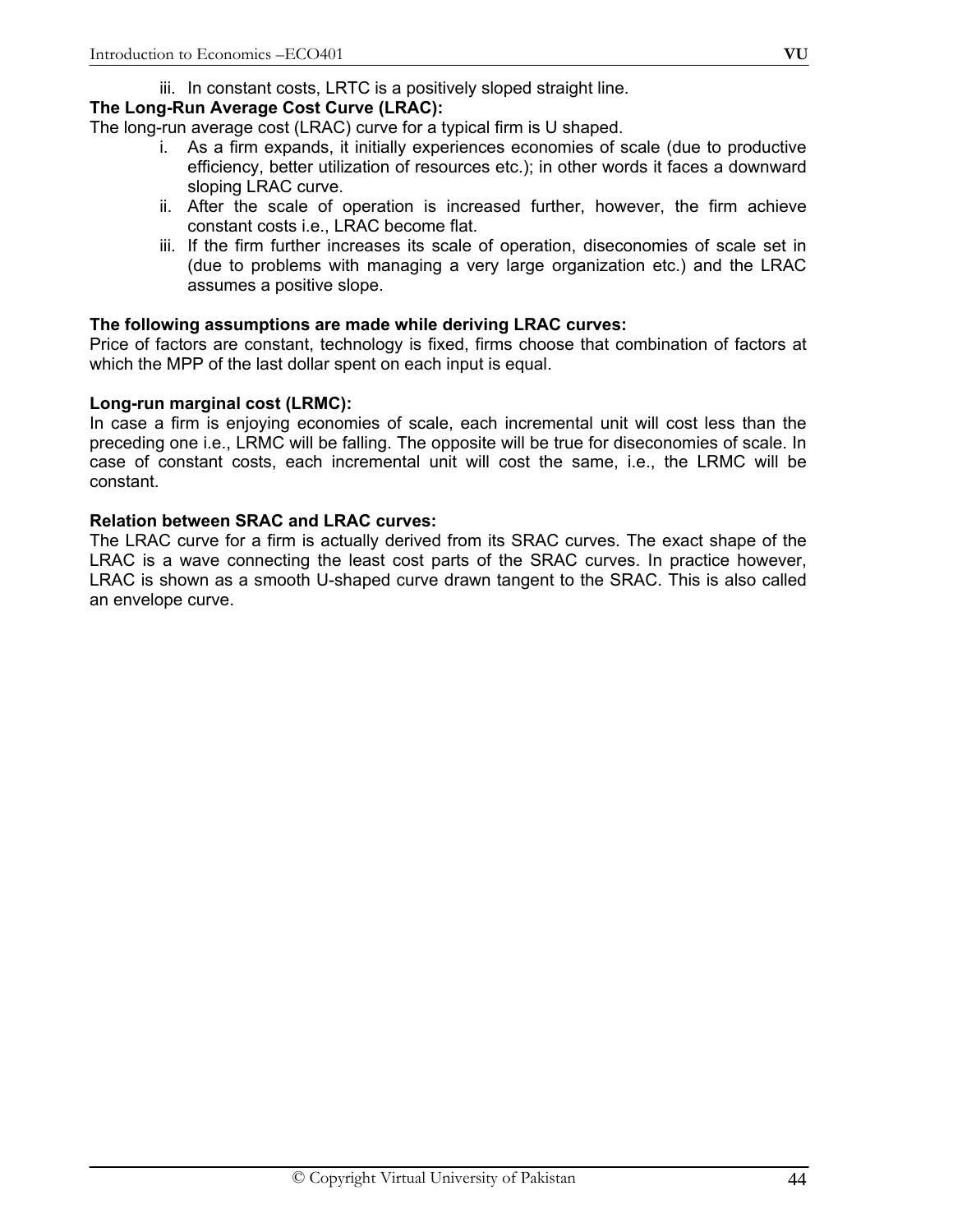# **BACKGROUND TO SUPPLY/COSTS (CONTINUED…………..)**

# **REVENUES**

Revenues are the sale proceeds that accrue to a firm when it sells the goods it produces; in other words they are the cash inflows that the firm received by way of selling its products.

# **Total Revenue (TR), Average Revenue (AR) and Marginal Revenue (MR):**

Total revenue (TR), average revenue (AR) and marginal revenue (MR) concepts apply in the same way as they did to TC, AC and MC.

- **i. TR = P x Q.**
- ii. **AR = TR/Q;** AR is almost always equal to price unless the firm is engaged in price discrimination.
- **iii. MR =** Δ**TR/**Δ**Q.**

# **Price-taker and Price-maker Firm:**

A firm that does not have the ability to influence market price is a price-taker.

A firm that influences the market price by how much it produces can be called a price-maker or price-setter.

For a price taker, **AR=MR=P**. In this case TR is a straight line from the origin. The demand (or AR) curve the firm faces is a horizontal line.

A price maker faces a downward sloping demand (or AR) curve i.e., it can't sell more without reducing price. But this means lowering the price for all units, not just the extra units it hopes to sell.

The demand faced by a price maker is elastic, when MR is positive and therefore TR increases due to a decrease in price. Demand is inelastic when MR is negative, and therefore TR falls due to a decrease in price.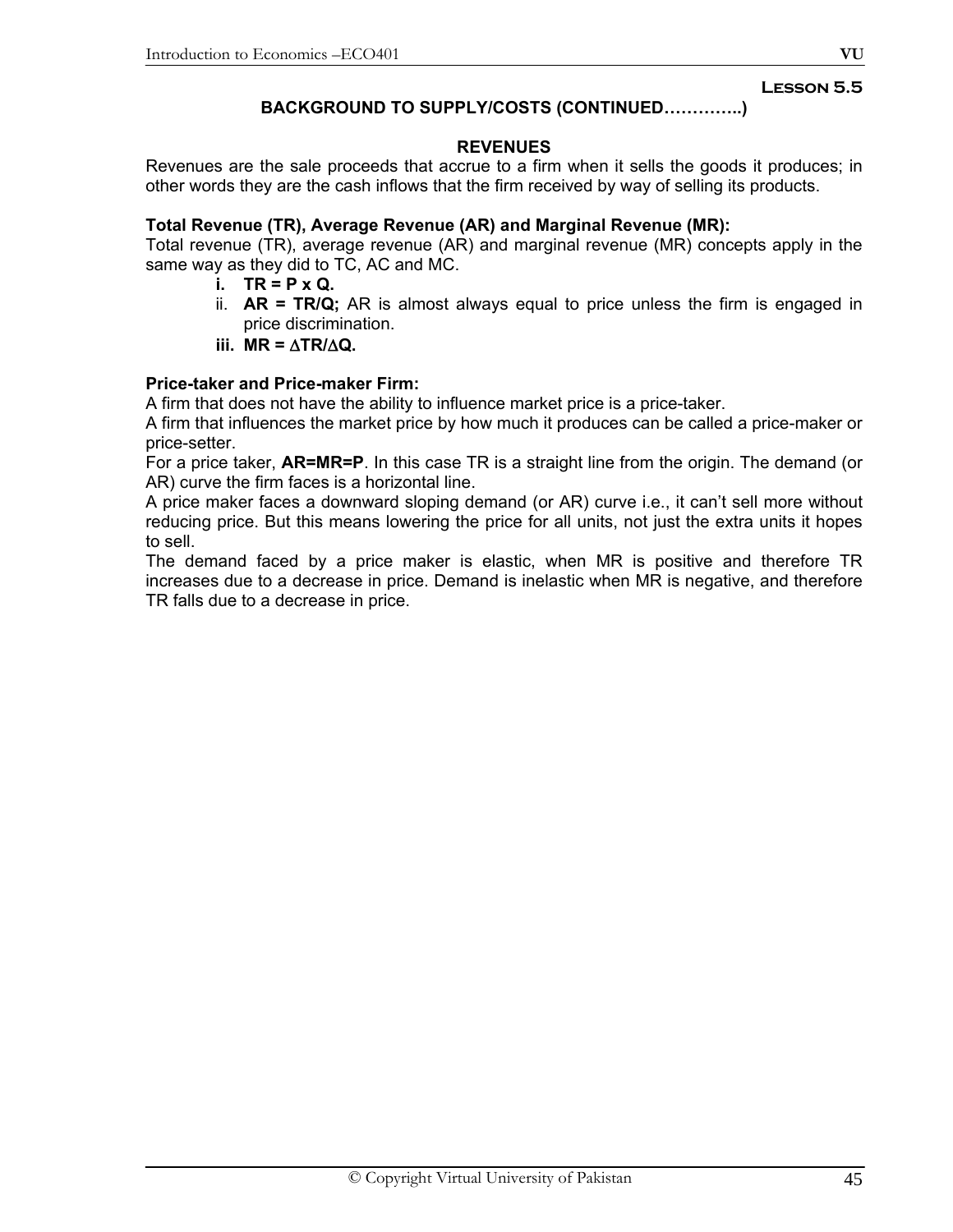# **BACKGROUND TO SUPPLY/COSTS (CONTINUED…………..)**

# **PROFIT MAXIMISATION**

Economists say that when firms earn zero accounting profits, they actually earn normal economic profits because TC already includes the normal profits that owners of the firms need for themselves to stay in the business. Positive profits are, for this reason, called supernormal profits as they are over and above what the owners normally require as a return for their entrepreneurship.

## **Approaches of Profit Maximization:**

Profit maximization can be studied using the TR-TC approach and the MR-MC approach.

- i. In the TR-TC approach it is assumed that firm is price maker and firm is operating in short run. Total profit is the vertical distance between TR and TC.
- ii. In the MR-MC approach, two steps are followed to identify maximum profit. First: the profit-maximizing output is identified – this is the point where MR cuts MC. Second: the size of maximum profit is calculated using AC and AR curves.

If MR & AR remain same over the long run, then the profit maximizing output will be obtained where MR intersects LRMC.

If AC is always above AR, then firms will never be able to make a profit. In this case, the point where MR=MC, represents the loss-minimizing point.

When MC and MR intersect at two points, not one, then Firms should produce at that point of intersection of MR and MC beyond which, MC exceeds MR.

If a firm's AR is below its AVC, it will shut down since it is not covering any part of its fixed costs.

# **Profit maximization using calculus:**

If total revenue (TR) and total cost equation are given as follows:

 $TR = 48q - q^2$  $TC = 12 + 16q + 3Q^2$ 

Then we can find out the value of output at which profit is maximized as under:

Solution: Profit is maximized at the point where **MC = MR** 

MC function can be found by taking derivative of total cost function. i.e.:

$$
MC = d \, TC / dQ
$$

 $MC = 16 + 6Q$ 

MR function can be found by taking derivative of total revenue (TR) function i.e.:

$$
MR = d TR / dQ
$$

$$
=48-2Q
$$

 As profit is maximized at the point where MR = MC, so by equating values of MC and MR function, we get,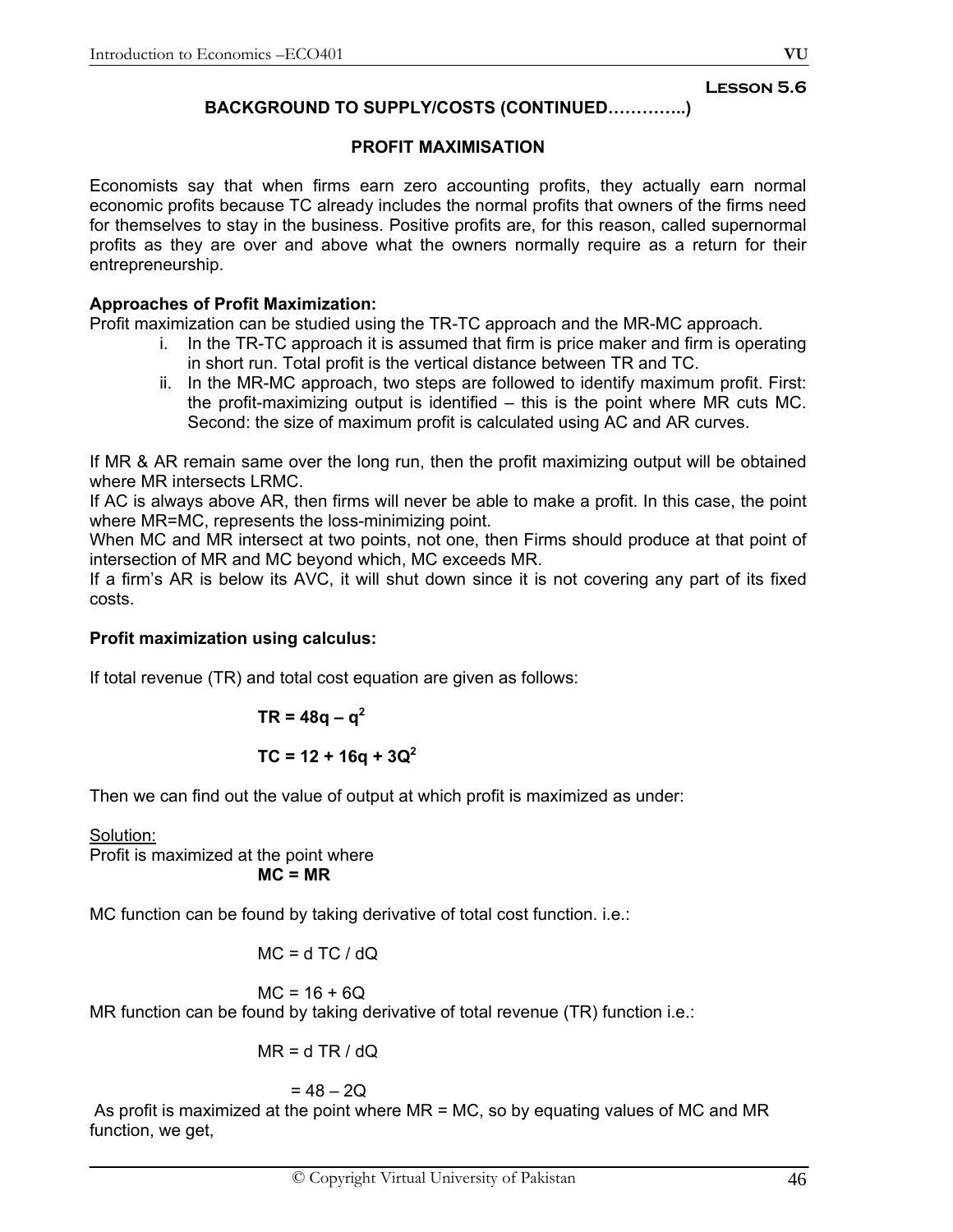$$
MR = MC
$$
  
16 + 6Q = 48 - 2Q  
6Q + 2Q = 48 - 16  
8Q = 32  
Q = 4

The equation for total profit is,

$$
T\tilde{n} = TR - TC
$$
  
= 48Q - Q<sup>2</sup> - (12 + 16Q + 3Q<sup>2</sup>)  
= 48Q - Q<sup>2</sup> - 12 - 16Q - 3Q<sup>2</sup>  
= -4Q<sup>2</sup> + 32Q - 12

Putting  $Q = 4$ , we get,

$$
T\tilde{n} = -4(4)^{2} + 32(4) - 12
$$

$$
= -64 + 128 - 12
$$

$$
T\tilde{n} = 52
$$

So profit is maximized where output is 4 and the maximum profit is 52.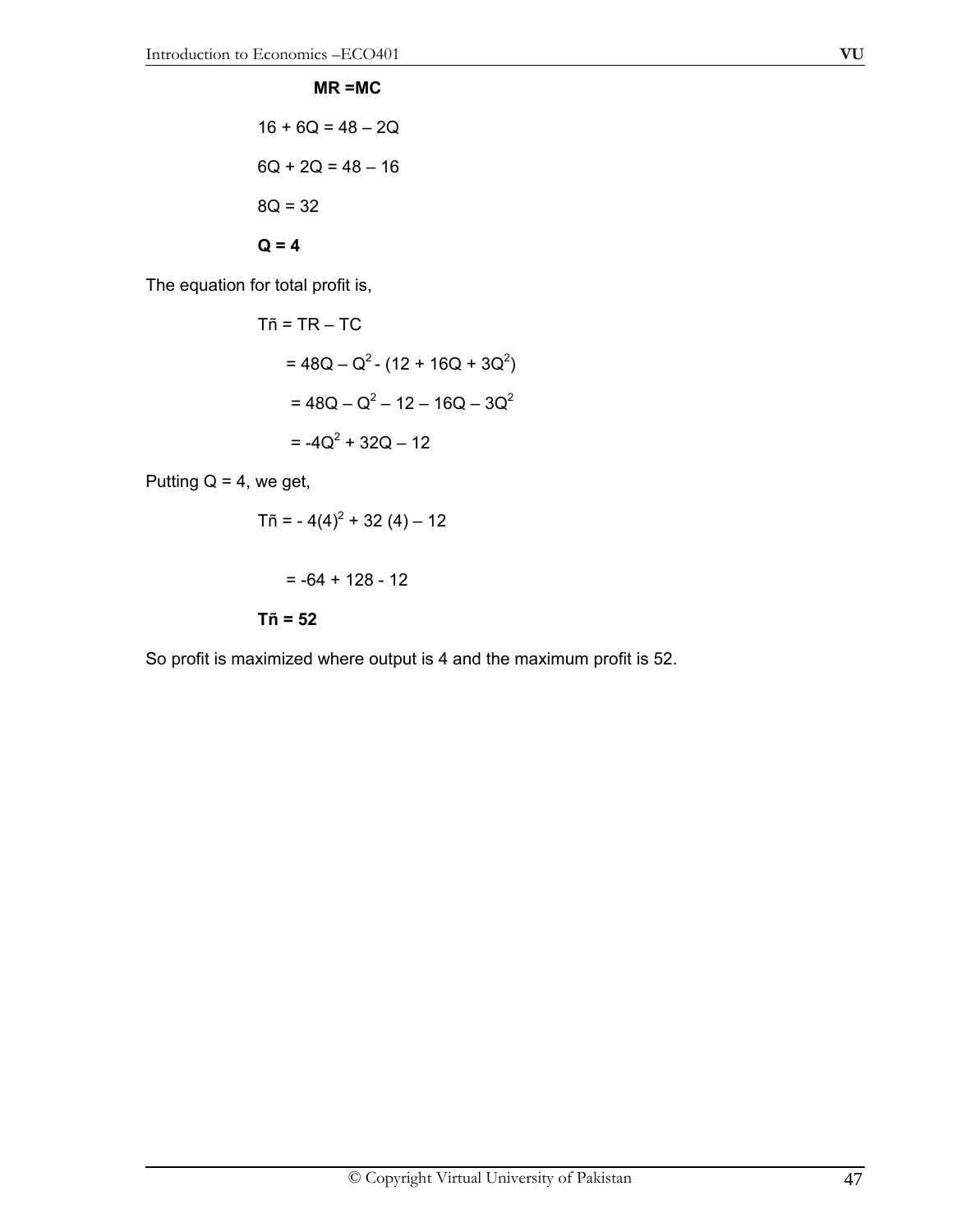# **END OF UNIT 5 - EXERCISES**

### **How will the length of the short run for a shipping company depend on the state of the shipbuilding industry?**

If the shipbuilding industry is in recession, the short run (and the long run) may be shorter. It will take less time to acquire a new ship if there is no waiting list, or if there are already ships available to purchase (with perhaps only minimal modifications necessary).

### **Up to roughly how long is the short run in the following cases?**

**(a) A mobile ice-cream firm. (b) A small grocery. (c) Electricity power generation.** 

- a) 2-3 days: the time necessary to acquire new bicycles, equipment and workers.
- b) Several weeks: the time taken to acquire additional premises.
- c) 3-5 years: the time taken to plan and build a new power station.

#### **How would you advise the naanwaala (bread-maker) next door as to whether he should (a) employ an extra assistant on a Sunday (which is a high demand day); (b) extend his shop, thereby allowing more customers to be served on a Sunday?**

- a) If maximizing profit is the sole aim, then he should employ an additional assistant if the extra revenue from the extra customers that the assistant can serve is greater than the costs of employing the assistant.
- b) Only if the extra revenue from the extra customers will more than cover the costs of the extension plus the extra staffing.

# **Given that there is a fixed supply of land in the world, what implications can you draw from about the effects of an increase in world population for food output per head?**

Other things being equal, diminishing returns would cause food output per head to decline (a declining MPP and APP of labour). This, however, would be offset (partly, completely or more than completely) by improvements in agricultural technology and by increased amounts of capital devoted to agriculture: this would have the effect of shifting the APP curve upwards.

## **The following are some costs incurred by a shoe manufacturer. Decide whether each one is a fixed cost or a variable cost or has some element of both.**

**(a) The cost of leather. (b) The fee paid to an advertising agency. (c) Wear and tear on machinery. (d) Business rates on the factory. (e) Electricity for heating and lighting. (f) Electricity for running the machines. (g) Basic minimum wages agreed with the union. (h) Overtime pay. (i) Depreciation of machines as a result purely of their age (irrespective of their condition).** 

(a) Variable. (b) Fixed (unless the fee negotiated depends on the success of the campaign). (c) Variable (the more that is produced, the more the wear and tear). (d) Fixed. (e) Fixed if the factory will be heated and lit to the same extent irrespective of output, but variable if the amount of heating and lighting depends on the amount of the factory in operation, which in turn depends on output. (f) Variable. (g) Variable (although the basic wage is fixed per worker, the cost will still be variable because the total cost will increase with output if the number of workers is increased). (h) Variable. (i) Fixed (because it does not depend on output).

### **Assume that a firm has 5 identical machines, each operating independently. Assume that with all 5 machines operating normally, 100 units of output are produced each day. Below what level of output will AVC and MC rise?**

20 units. Below this level, the one remaining machine left in operation will begin to operate at a level below its optimum. (Note that with 5 machines producing 100 units of output, minimum AVC could be achieved at 100, 80, 60, 40 and 20 units of output, but between these levels some machines may be working at less than their optimum and some at more than their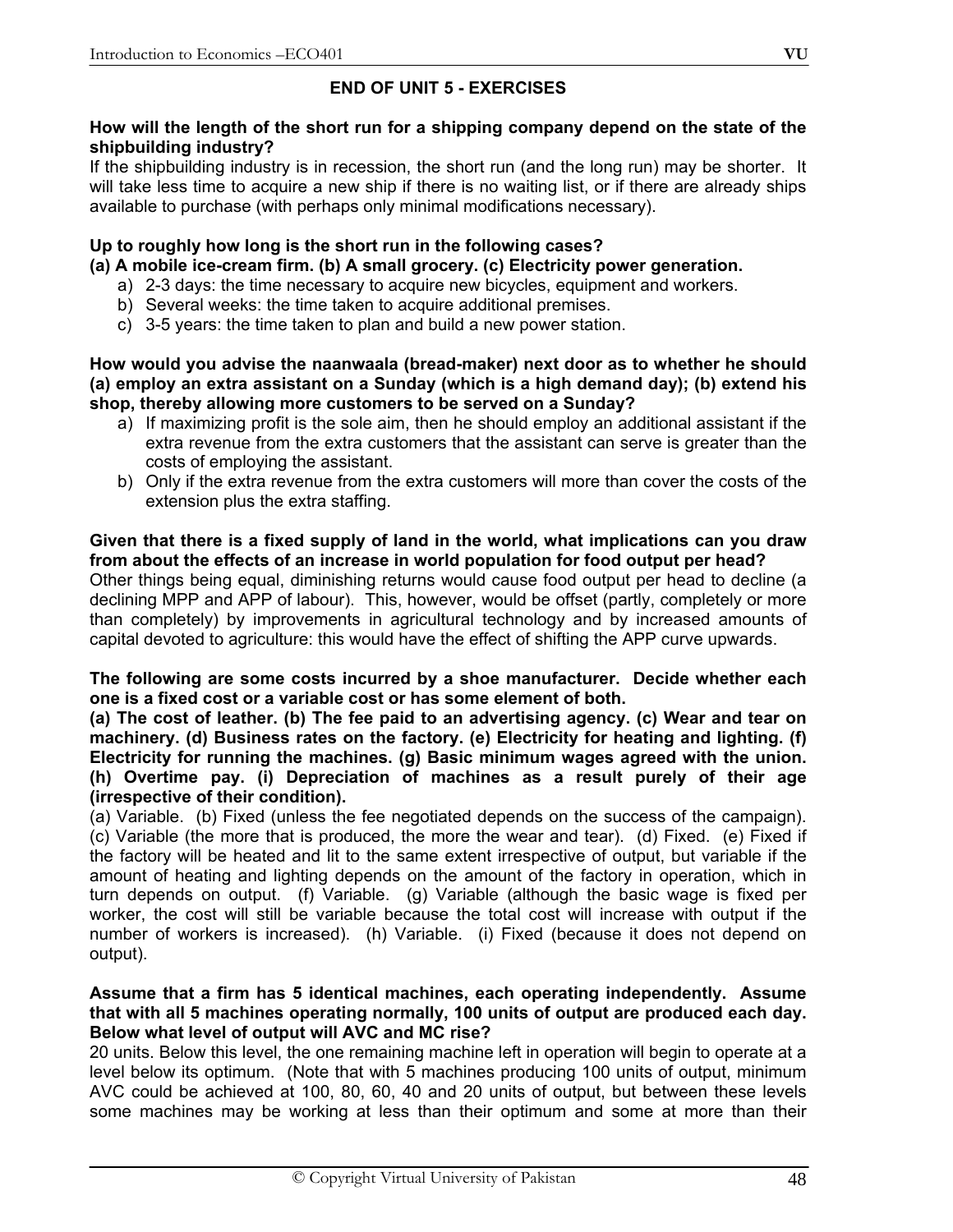optimum. Thus if the optimum level for a machine is critical, then the AVC curve may look 'wavy' rather than a smooth line.

# **Why is the minimum point of the AVC curve (y) at a lower level of output than the minimum point of the AC curve (z)?**

Because between points y and z marginal cost is above AVC (and thus AVC must be past the minimum point) but below AC (and thus AC cannot yet have reached the minimum point). Even though AVC is rising beyond point y, the fall in AFC initially more than offsets the rise in AVC and thus AC still falls.

# **What economies of scale is a large department store likely to experience?**

Specialized staff for each department (saving on training costs and providing a more efficient service for customers); being able to reallocate space as demand shifts from one product to another and thereby reducing the overall amount of space required; full use of large delivery lorries which would be able to carry a range of different products; bulk purchasing discounts; reduced administrative overheads as a proportion of total costs.

## **Why are firms likely to experience economies of scale up to a certain size and then diseconomies of scale after some point beyond that?**

Because economies of scale, given that most arise from increasing returns to scale, will be fully realized after a certain level of output, whereas diseconomies of scale, given that they largely arise from the managerial problems of running large organizations, are only likely to set in beyond a certain level of output.

### **How is the opening up of trade and investment between, say eastern and western Europe, likely to affect the location of industries within Europe that have (a) substantial economies of scale; (b) little or no economies of scale?**

- a) Given that production will take place in only one or two plants, new plants will tend to be located near to the centre of the new enlarged European market.
- b) Plants will still tend to be scattered round Europe, given that the customers are scattered.

These effects will be the result of attempts to minimize transport costs and thus will be more significant the higher are transport costs per kilometer.

# **Name some industries where external economies of scale are gained. What are the specific external economies in each case?**

Two examples are:

- Financial services: pool of qualified and experienced labour, access to specialist software, one firm providing specialist services to another.
- Various parts of the engineering industry: pool of qualified and experienced labour, access to specialist suppliers, possible joint research, specialized banking services.

## **Would you expect external economies to be associated with the concentration of an industry in a particular region?**

Yes. There may be a common transport and communications infrastructure that can be used; there is likely to be a pool of trained and experienced labour in the area; joint demand may be high enough to allow economies of scale to be experienced in the supply of some locally extracted raw material.

### **If factor X costs twice as much as factor Y (Px/Py = 2), what can be said about the relationship between the MPPs of the two factors if the optimum combination of factors is used?**

MPPx/MPPy = 2. The reason is that if MPPx/Px = MPPy/Py, then, by rearranging the terms of the equation, MPPx/MPPy must equal Px/Py (= 2).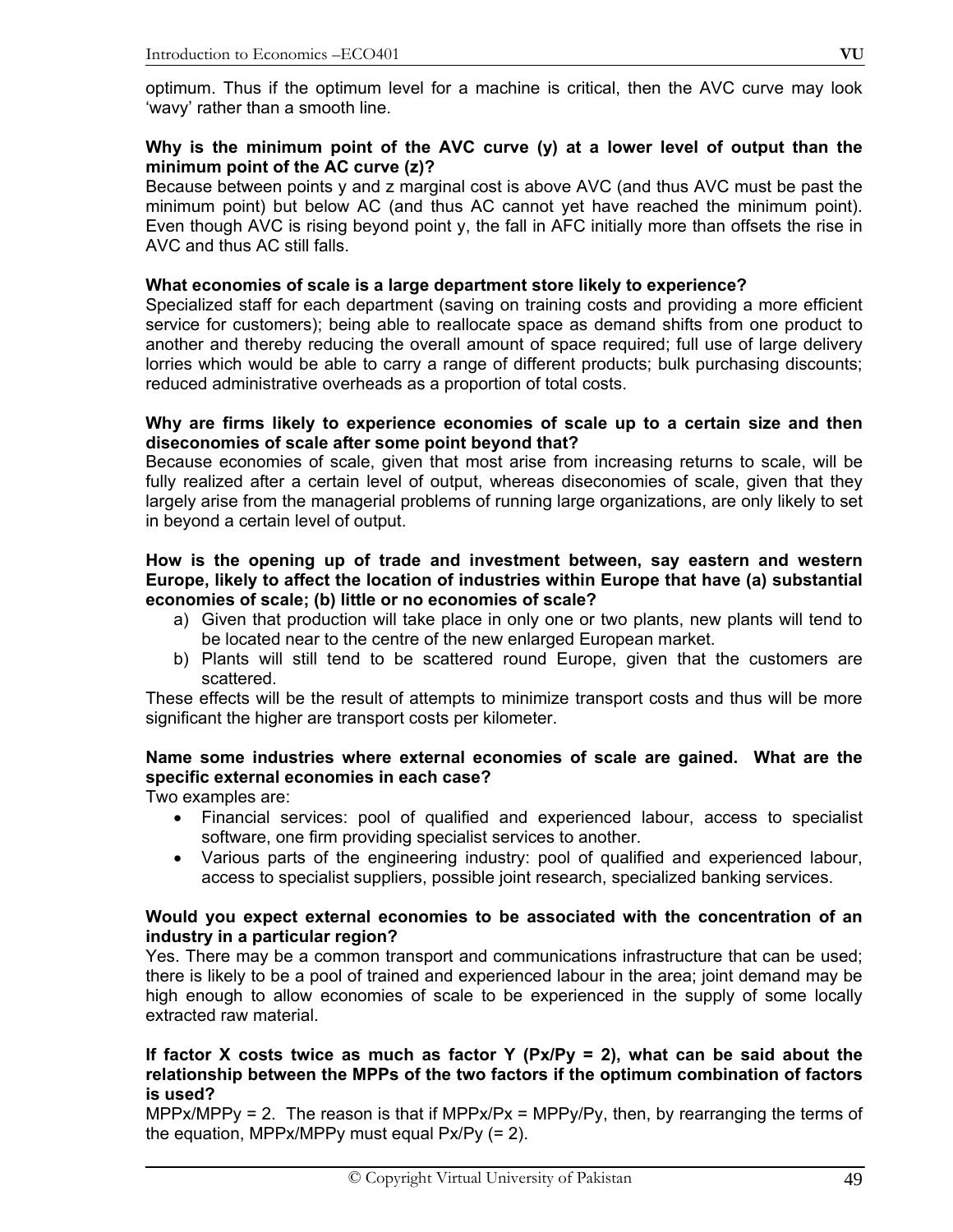#### **Could isoquants ever cross?**

Not for a given state of technology, otherwise it would mean that at one side of the intersection the higher output isoquant would be 'south-west' of the lower output isoquant. This would mean that a higher output could be achieved by using less of both factors of production!

#### **Could they ever slope upward to the right?**

Yes. It would mean that one of the two factors had a negative marginal productivity that was greater than the positive marginal productivity of the other: i.e. that MPPa/MPPb (or MPPb/MPPa) was negative (a negative marginal rate of factor substitution).

This situation will occur when so much is used of one factor that diminishing returns have become so great as to produce substantial negative marginal productivity: isoquants will bend back on themselves beyond the points where they become vertical or horizontal. The firm, however, will not produce along this portion of an isoquant, because the price ratio (Pa/Pb) will (virtually) never be negative.

### **What will happen to an isocost if the prices of both factors rise by the same percentage?**

It will shift inwards parallel to the old isocost.

## **Why do the prices of cattle and sheep prices fall so drastically "on", or just "after" the first day of Eid-ul-Azha?**

The supply curve for cattle and sheep is fixed in the short-run, i.e. a vertical supply curve, therefore price will be determined by demand. Since demand for "cattle for sacrifice" falls drastically after or on the first day of Eid-ul-Azha, the price has to come down drastically as well for the market to clear.

## **Explain the shape of the LRMC curve for a firm with a typical U-shaped LRAC curve.**

At first economies of scale cause the LRMC to fall. Then because of (marginal) diseconomies of scale, additional units of production begin to cost more to produce than previous units: the LRMC begins to slope upwards. But the LRAC is still falling because the LRMC is below it pulling it down. It is not until the LRMC crosses the LRAC that the firm will experience a rising LRAC and hence average diseconomies of scale.

## **Will the "envelope curve" be tangential to the bottom of each of the short-run average cost curves? Explain why it should or should not be.**

No. At the tangency points the two curves must have the same slope. Thus the slope at the tangency point is not zero (the slope at the turning point or minima of the SRAC curves).

#### **What would the isoquant map look like if there were (a) continuously increasing returns to scale; (b) continuously decreasing returns to scale?**

- a) The isoquants would get progressively closer and closer together.
- b) The isoquants would get progressively further and further apart.

### **What can we say about the slope of the TR and TC curves at the maximum profit point? What does this tell us about marginal revenue and marginal cost?**

The slopes are the same. But given that the slope of the total curve gives the respective marginal, this means that marginal revenue will be equal to marginal cost.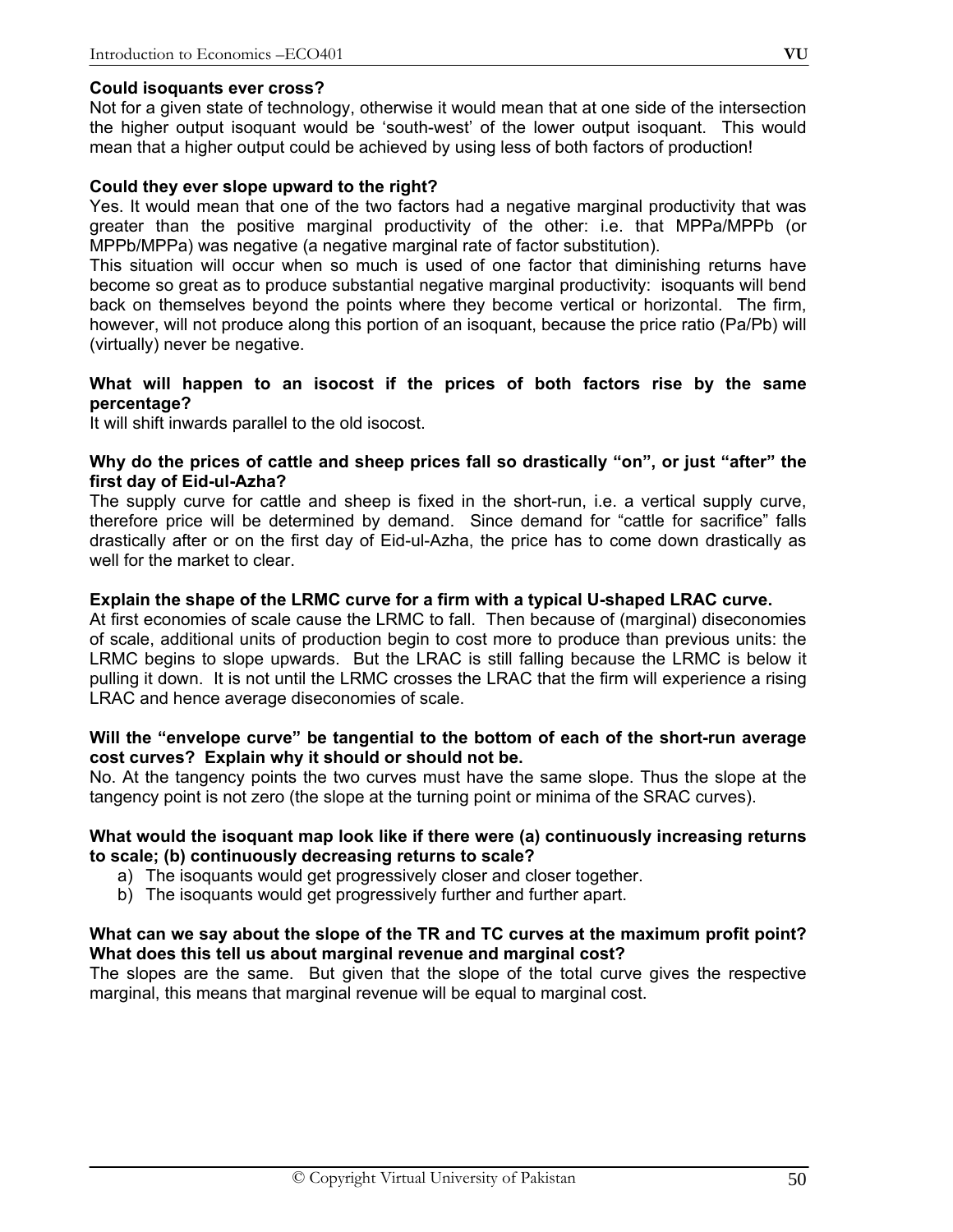| Q                       | $P =$<br>AR    | ${\cal TR}$ | $\overline{\text{MR}}$ | $\overline{TC}$ | AC | MC | $T\!I\!I$ | AII |
|-------------------------|----------------|-------------|------------------------|-----------------|----|----|-----------|-----|
| $\pmb{0}$               | 9              |             |                        | $\,6\,$         |    |    |           |     |
|                         |                |             |                        |                 |    |    |           |     |
| 1                       | 8              |             |                        | 10              |    |    |           |     |
|                         |                |             |                        |                 |    |    |           |     |
| $\overline{2}$          | $\overline{7}$ |             |                        | 12              |    |    |           |     |
|                         |                |             |                        |                 |    |    |           |     |
| $\mathfrak{S}$          | $\,6$          |             |                        | 14              |    |    |           |     |
|                         |                |             |                        |                 |    |    |           |     |
| $\overline{\mathbf{4}}$ | $\overline{5}$ |             |                        | 18              |    |    |           |     |
|                         |                |             |                        |                 |    |    |           |     |
| $\overline{5}$          | 4              |             |                        | 25              |    |    |           |     |
|                         |                |             |                        |                 |    |    |           |     |
| $\,6\,$                 | $\mathfrak{S}$ |             |                        | 36              |    |    |           |     |
|                         |                |             |                        |                 |    |    |           |     |
| $\overline{7}$          | $\overline{2}$ |             |                        | 56              |    |    |           |     |

# **Fill in the missing figures in the table below.**

| $\pmb Q$       | $P = AR$                | <b>TR</b> | MR             | TC | AC         | MC                      | $7\pi$                  | AT   |
|----------------|-------------------------|-----------|----------------|----|------------|-------------------------|-------------------------|------|
|                |                         |           |                |    |            |                         |                         |      |
| $\mathbf 0$    | 9                       | $\pmb{0}$ |                | 6  |            |                         | $-6$                    |      |
|                |                         |           | 8              |    |            | 4                       |                         |      |
| 1              | 8                       | 8         |                | 10 | 10         |                         | $-2$                    | $-2$ |
|                |                         |           | 6              |    |            | $\overline{2}$          |                         |      |
| $\overline{2}$ | $\overline{7}$          | 14        |                | 12 | 6          |                         | $\overline{2}$          | 1    |
|                |                         |           | $\overline{4}$ |    |            | $\overline{2}$          |                         |      |
| 3              | $\,6$                   | 18        |                | 14 | 4.3        |                         | $\overline{\mathbf{4}}$ | 1.3  |
|                |                         |           | $\overline{2}$ |    |            | $\overline{\mathbf{4}}$ |                         |      |
| 4              | 5                       | 20        |                | 18 | 4.5        |                         | $\overline{2}$          | 0.5  |
|                |                         |           | $\mathbf 0$    |    |            | 6                       |                         |      |
| 5              | $\overline{\mathbf{4}}$ | 20        |                | 25 | $\sqrt{5}$ |                         | $-5$                    | $-1$ |
|                |                         |           | $-2$           |    |            | 9                       |                         |      |
| 6              | 3                       | 18        |                | 36 | 6          |                         | $-18$                   | $-3$ |
|                |                         |           | $-4$           |    |            | 16                      |                         |      |
| 7              | $\overline{2}$          | 14        |                | 56 | 8          |                         | $-42$                   | $-6$ |

**Why should the figures for MR and MC be entered in the spaces between the lines?**  Because marginal revenue (or cost) is the extra revenue (or cost) from moving from one quantity to another.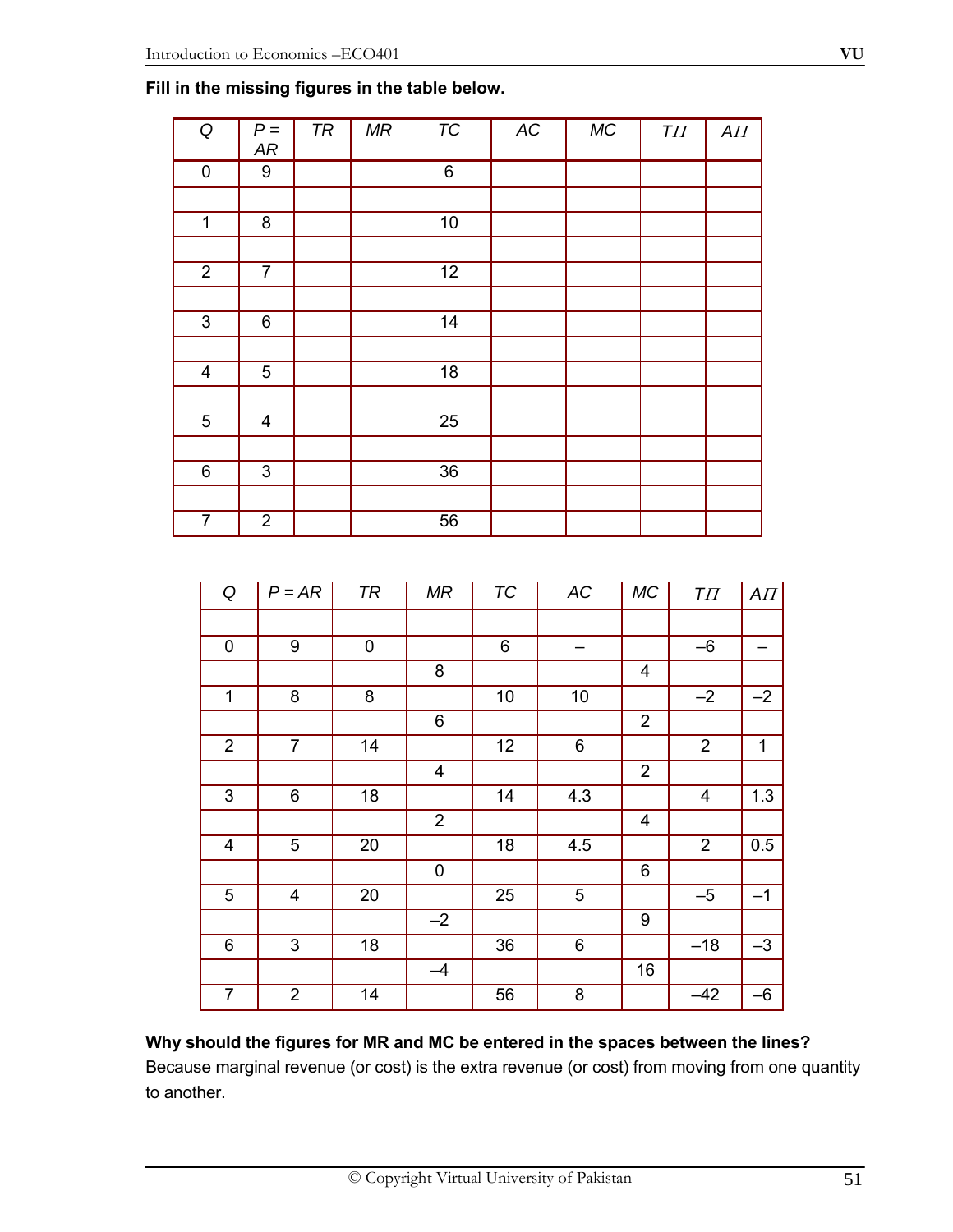# **You are given the following information for a firm.**

|      |  | Q 0 1 2 3 4 5 6 7    |  |  |
|------|--|----------------------|--|--|
|      |  | P 12 11 10 9 8 7 6 5 |  |  |
| TC T |  | 2 6 9 12 16 21 28 38 |  |  |

Construct a detailed table like the one you constructed in the earlier question with TR, AC, MR, TC, AC, MC, TΠ and AΠ. Use your table to draw "two" diagrams (one with the marginal revenue and cost curves, and one with the total (or average) revenue and cost curves) and use them to show the "profit-maximising output" and the "level of maximum profit", respectively. Confirm your findings by reference to the table you construct.

| $\overline{Q}$ | $P = AR$         | $\overline{\textit{TR}}$ | $\overline{MR}$ | $\overline{TC}$  | AC                      | MC             | $T\!I\!I$       | A <sub>II</sub> |
|----------------|------------------|--------------------------|-----------------|------------------|-------------------------|----------------|-----------------|-----------------|
| $\pmb{0}$      | $\overline{12}$  | $\overline{0}$           |                 | $\overline{2}$   | $\qquad \qquad -$       |                | $\overline{-2}$ |                 |
|                |                  |                          | $\overline{11}$ |                  |                         | 4              |                 |                 |
| $\mathbf{1}$   | 11               | 11                       |                 | $\,6\,$          | $\,6\,$                 |                | 5               | $\sqrt{5}$      |
|                |                  |                          | $\overline{9}$  |                  |                         | $\overline{3}$ |                 |                 |
| $\overline{2}$ | $10\,$           | 20                       |                 | $\boldsymbol{9}$ | 4.5                     |                | 11              | 5.5             |
|                |                  |                          | $\overline{7}$  |                  |                         | $\mathfrak{S}$ |                 |                 |
| $\overline{3}$ | $\boldsymbol{9}$ | $\overline{27}$          |                 | 12               | 4                       |                | 15              | $\overline{5}$  |
|                |                  |                          | $\overline{5}$  |                  |                         | $\overline{4}$ |                 |                 |
| $\overline{4}$ | 8                | 32                       |                 | 16               | $\overline{\mathbf{4}}$ |                | 16              | $\overline{4}$  |
|                |                  |                          | $\overline{3}$  |                  |                         | 5              |                 |                 |
| 5              | $\overline{7}$   | 35                       |                 | 21               | 4.2                     |                | 14              | 2.8             |
|                |                  |                          | $\mathbf{1}$    |                  |                         | $\overline{7}$ |                 |                 |
| $\overline{6}$ | $\overline{6}$   | 36                       |                 | 28               | 4.7                     |                | $\overline{8}$  | 1.3             |
|                |                  |                          | $-1$            |                  |                         | $10\,$         |                 |                 |
| $\overline{7}$ | $\,$ 5 $\,$      | 35                       |                 | 38               | 5.4                     |                | $-3$            | $-0.4$          |

The curves will be a similar shape to those discussed in the lecture, and included in the slides handout. The peak of the TII curve will be at  $Q = 4$ . This will be the output where MR and MC intersect.

## **Will the size of normal 'profit' vary with the general state of the economy?**

Yes. Normal profit is the rate of profit that can be earned elsewhere (in industries involving similar level of risk). When the economy is booming, profits will normally be higher than when the economy is in recession. Thus the 'normal' profit that must be earned in any one industry must be higher to prevent capital being attracted to other industries.

## **Given the following equations:**

**TR = 72Q – 2Q²; TC = 10 + 12Q + 4Q²** 

**Calculate the maximum profit output and the amount of profit at that output using both methods.** 

(a)  $TTI = 72Q - 2Q^2 - 10 - 12Q - 4Q$  $= -10 + 60Q - 6Q^2$  (1) ∴ dT $\Pi$  /dQ = 60 – 12Q Setting this equal to zero gives: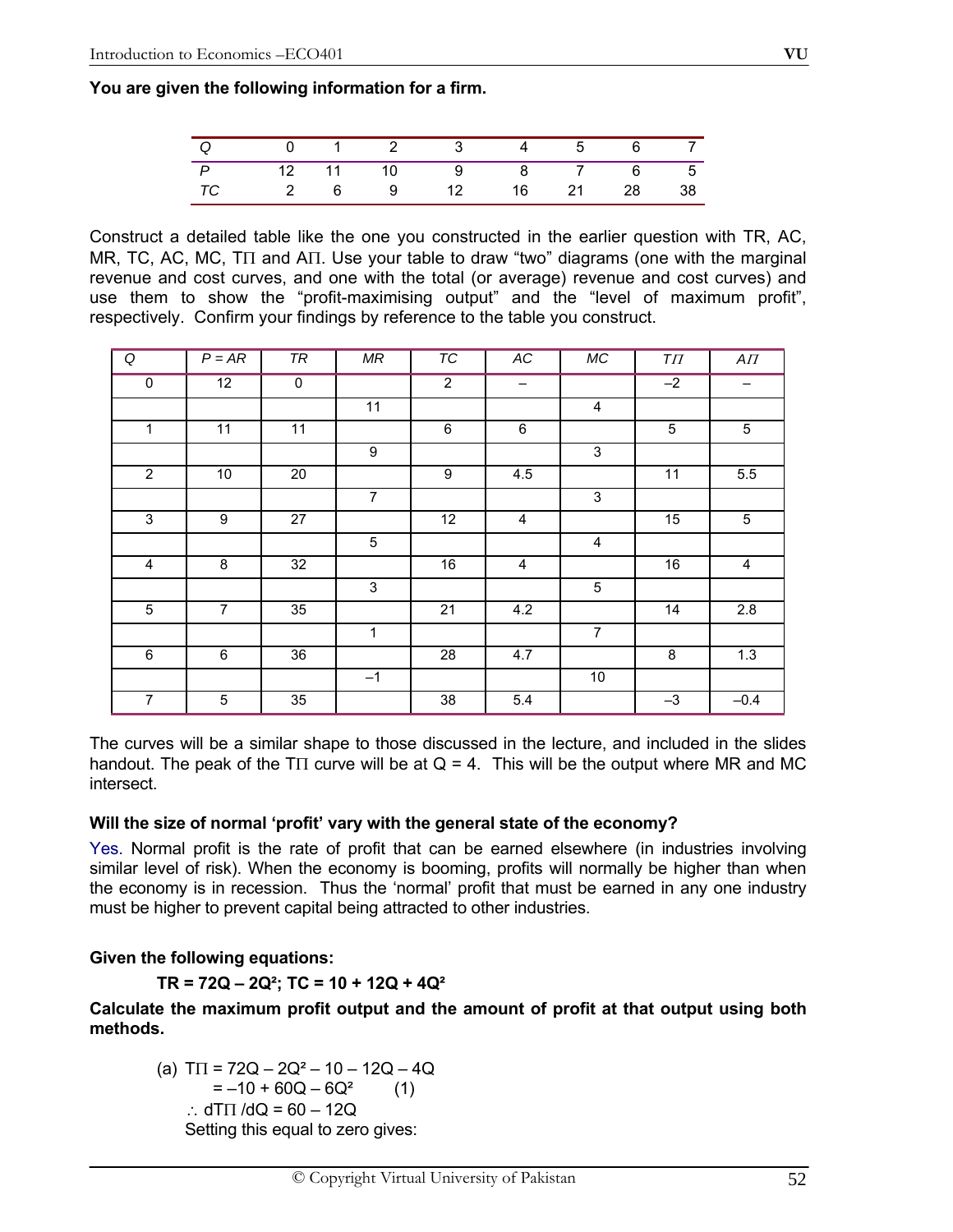$60 - 12Q = 0$ ∴ 12Q = 60 ∴ **Q = 5** (b)  $MR = dTR/dQ = 72 - 4Q$  $MC = dTC/dQ = 12 + 8Q$  Setting MR equal to MC gives:  $72 - 4Q = 12 + 8Q$ ∴ 12Q = 60 ∴ **Q = 5** 

To find the level of maximum profit, we must substitute  $Q = 5$  into equation (1). This gives:

$$
T\Pi = -10 + (60 \times 5) - (6 \times 5^{2})
$$
  
= -10 + 300 - 150  
= Rs. 140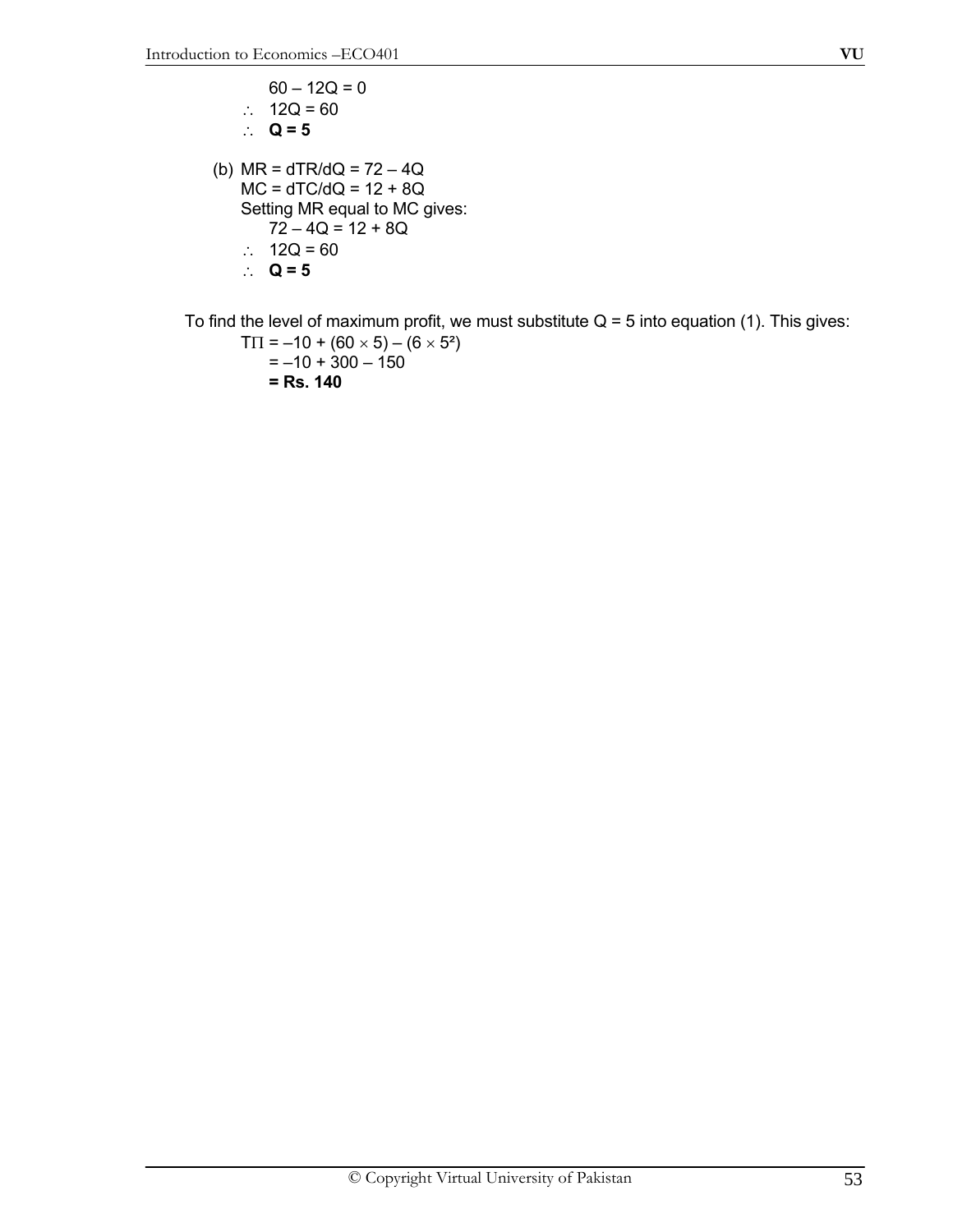# **UNIT - 6**

# **Lesson 6.1**

# **MARKET STRUCTURES**

Market structure refers to how an industry (broadly called market) that a firm is operating in is structured or organized.

# **The key ingredients of any market structure are:**

- Number of firms in the market/industry
- Extent of barriers to entry
- Nature of product
- Degree of control over price.

# **Knowledge about market structure can help answer four questions:**

- i. How much profit a firm will make (normal or supernormal)
- ii. How much quantity it will produce at its profit-maximisation point (i.e. whether it will be a large level of output or a small one relative to the market)
- iii. Whether or not a higher level of output would increase the cost or productive efficiency of the firm or allocative efficiency for society (see the summary on monopoly for details)
- iv. Are the prices set too high, too low, or just right?

# **Four broad market structures have been identified by economists:**

- Perfect competition
- Monopoly
- Monopolistic competition
- Oligopoly.

| Type of<br>market           | <b>Number</b><br>of firms    |                                        | Freedom of<br>Nature of<br>product                        | <b>Examples</b>                                 | Implication for<br>demand curve of<br>firm                                                             |  |
|-----------------------------|------------------------------|----------------------------------------|-----------------------------------------------------------|-------------------------------------------------|--------------------------------------------------------------------------------------------------------|--|
| Perfect<br>competition      | Very<br>Unrestricted<br>many |                                        | Homogenous<br>(undifferentiated) vegetables               |                                                 | Grains (wheat) or Horizontal; firm is a<br>price taker                                                 |  |
| Monopolistic<br>competition | Many /<br>Several            | Unrestricted                           | Differentiated                                            | Plumbers,<br>restaurants                        | Downward sloping but<br>relatively elastic; firm<br>has some control over<br>prices.                   |  |
| Oligopoly or<br>Cartel      | Few                          | Restricted                             | 1.<br>Undifferentiated<br>lor 2.<br><b>Differentiated</b> | Cement, cars,<br>lelectrical<br>appliance, oil. | Downward sloping<br>relatively inelastic but<br>depends on reactions<br>of rivals to a price<br>change |  |
| Monopoly                    | One                          | Restricted or<br>completely<br>blocked | Unique                                                    | WAPDA, or<br><b>KESC</b>                        | Downward sloping<br>more inelastic than<br>oligopoly; firm has<br>considerable control<br>over price   |  |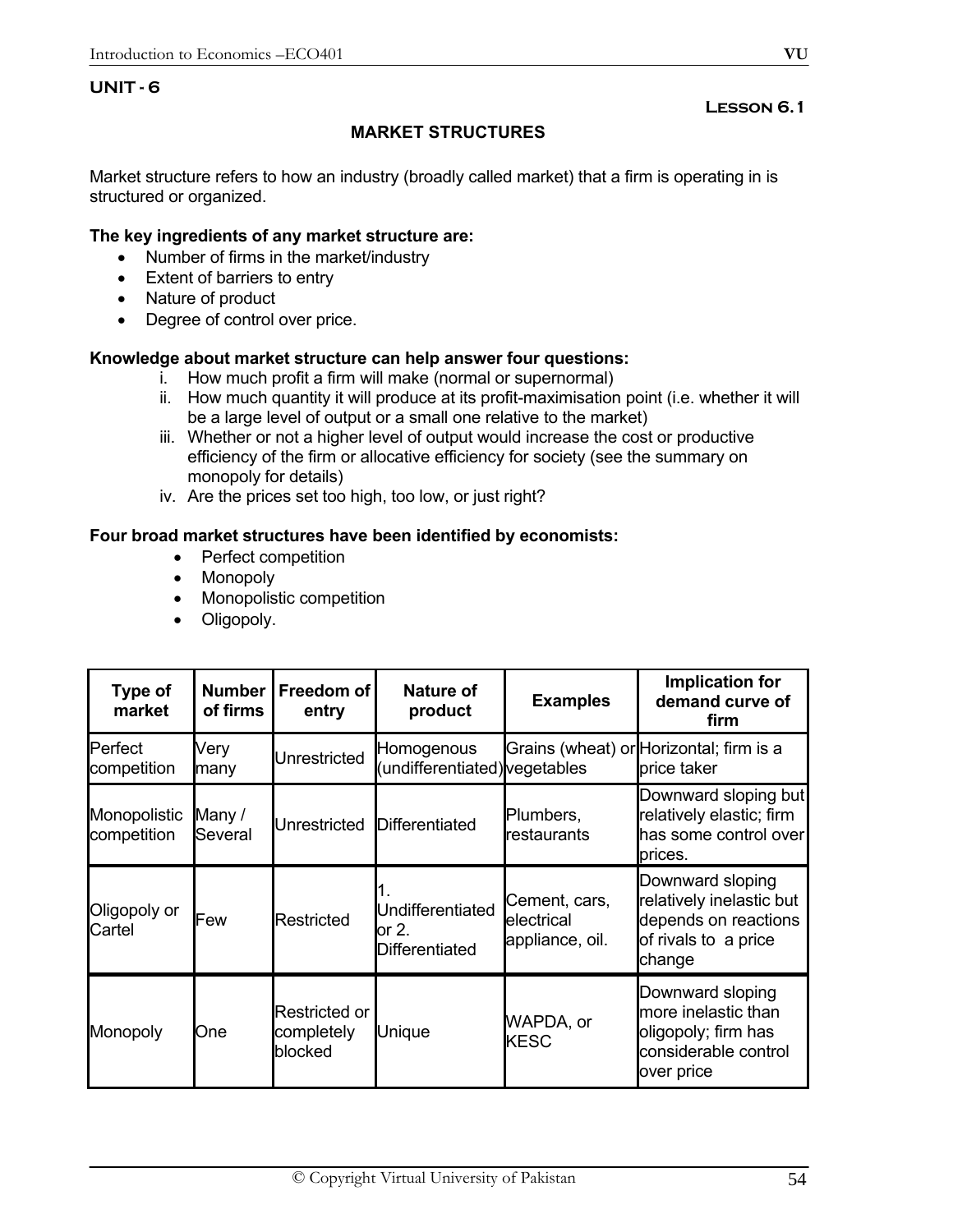# **PERFECT COMPETITION**

## **The main assumptions of perfect competition are:**

- i. Large number of buyers and sellers, therefore firms price-takers.
- ii. No barriers to entry (also implies free mobility of factors of production).
- iii. Identical/homogeneous products.
- iv. Perfect information/knowledge.

The word **perfect** in perfect competition is not used its normative sense. Rather it means that competition in the industry is of an extreme nature. It is used as a benchmark with which to compare other types of market structures.

Perfect competition can be thought of as an **extreme form of capitalism**, i.e. all the firms are fully subject to the market forces of demand and supply.

**Concentration ratio** is used to assess the level of competition in an industry. It is simply the percentage of total industry output that is produced by the 5 largest firms in the industry.

### **The Short Run and Long Run under Perfect Competition:**

The short run is the period where at least one factor of production is fixed. In perfect competition, it also means that no new firms can enter the market. In the long run, all the factors of production are variable.

Equilibrium analysis can help us answer questions about the market-clearing price and quantity; where the profits are maximized and how much are these profits; how individual firms make their short run supply decisions and how these translate into the long-run industry supply curve.

In the short run, a perfectly competitive firm can settle at an equilibrium where it is making super normal profits, normal profits, loss, or where it decides to shut down.

In the short run, the firm's supply curve is identical to the positive part of MC. The short run industry supply curve is simply the horizontal summation of the supply curves of individual firms.

**The demand (or AR) curve** for the industry is downward sloping but for any individual perfectly competitive firm, is horizontal. Thus the firm can sell as much at the given market price. For this reason, the AR and MR curves align under perfect competition.

In the long run, any firm can enter or leave the industry. If there are supernormal profits in the short run, more firms will be attracted to the market and the increase in supply will push prices down to eliminate supernormal profit possibilities in the long run. By contrast, if firms are making losses in the short run, they will leave the industry in the long run causing supply to fall, prices to rise and normal profitability to be restored. In the long run, therefore, perfectly competitive firms can only earn normal profits.

## **Allocative Efficiency and Productive Efficiency:**

Public interest is concerned with both allocative efficiency and productive efficiency.

- a. **Allocative efficiency:** The optimal point of production for any individual firm is where MR=MC. The optimal point of production for any society is where price is equal to marginal cost. This is called the point of maximum allocative efficiency and is achieved in perfect competition (because MR=MC, and MR=AR=P for a perfectly competitive price taking firm, therefore P=MC).
- b. **Productive efficiency:** This is attained when firms produce at the bottom of their AC curves, that is, goods are produced in the most cost efficient manner. Perfectly competitive firms also achieve this in the long run because they produce at P=MC and this intersection point also happens to be the point of tangency with the lowest part of the AC curve. Thus P= ACminimum.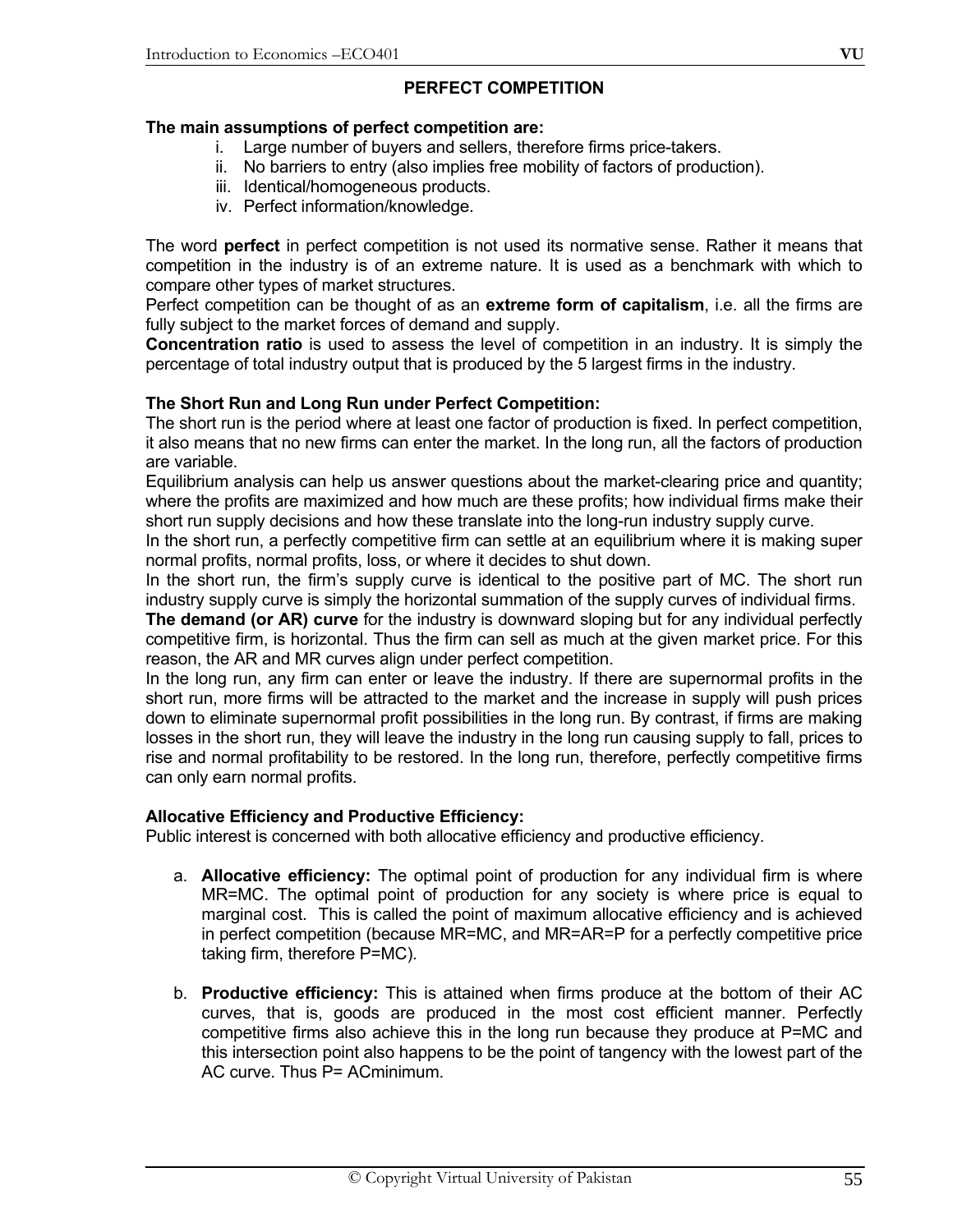# **Lesson 6.2**

# **MARKET STRUCTURES (CONTINUED………..)**

# **MONOPOLY**

Monopoly defines the other pole or extreme of the market structure spectrum. Usually refers to a situation where there is a single producer in the market. However it actually depends upon how narrowly you define the industry.

Economists are often interested in how much monopoly power any firm (not necessarily a monopoly) has. Here monopoly stands for the extent to which the firm can raise prices without driving away all it customers. In other words, monopoly power and price elasticity of demand are inversely related.

# **Profit maximization under monopoly:**

- i. The profit maximizing or best level of output is given where MR=MC. Price is then read off the demand curve which is downward sloping. Note however the difference with perfect competition, where the firm's demand curve was horizontal and not downward sloping like the industry. IN a monopoly, however, the firm "is" the industry and therefore faces the same demand curve as the industry (a downward sloping one).
- ii. Depending upon the level of AC at the point where MR=MC, the monopolist might be earn supernormal profits, breaking even or minimizing short run losses.
- iii. Price is greater than MR in equilibrium. Therefore price is not equal to MC. As such, therefore, the supply curve for the firm is not the rising part of the MC curve.

A monopolist can make supernormal profits even in long run because there is no easy entry for other firms as in the case of perfect competition. So a monopolist can maintain her high price even in the long run.

# **How can a monopolist retain its monopoly?**

- i. These can be due to "natural" reasons or "active policies" pursued by the monopolist.
- ii. Large initial fixed costs may be involved which makes it prohibitive for others to enter.
- iii. Natural monopoly experiences economies of scale as its operation becomes bigger and bigger and therefore it is cost-effective for only one single firm producing for the entire economy, rather than two or more firms.
- iv. Product differentiation or brand loyalty.
- v. Active pricing strategies (limit pricing: charging a price below a potential entrant's AC to drive him out or discourage him from entering).
- vi. The "threat of takeover" by the monopolist sometimes prevents other firms from entering.
- vii. The monopolist controls the supply of key factors of production.
- viii. The monopolist produces a product which no one else can imitate, i.e. is protected by patents or copyrights.

## **Monopolies and the public interest:**

# **a. Disadvantages of monopolies:**

- i. Monopolists produce lower quantities at higher prices compared to perfectly competitive firms. This is because monopolists do not produce where P=MC (the point of allocative efficiency) nor at P= ACminimum (the point of cost efficiency).
- ii. Monopolists earn supernormal profits compared to perfectly competitive firms
- iii. Most of the "surplus" (producer + consumer surplus) accrues to monopolists.
- iv. Monopolists do not pay sufficient attention to increasing efficiency in their production processes.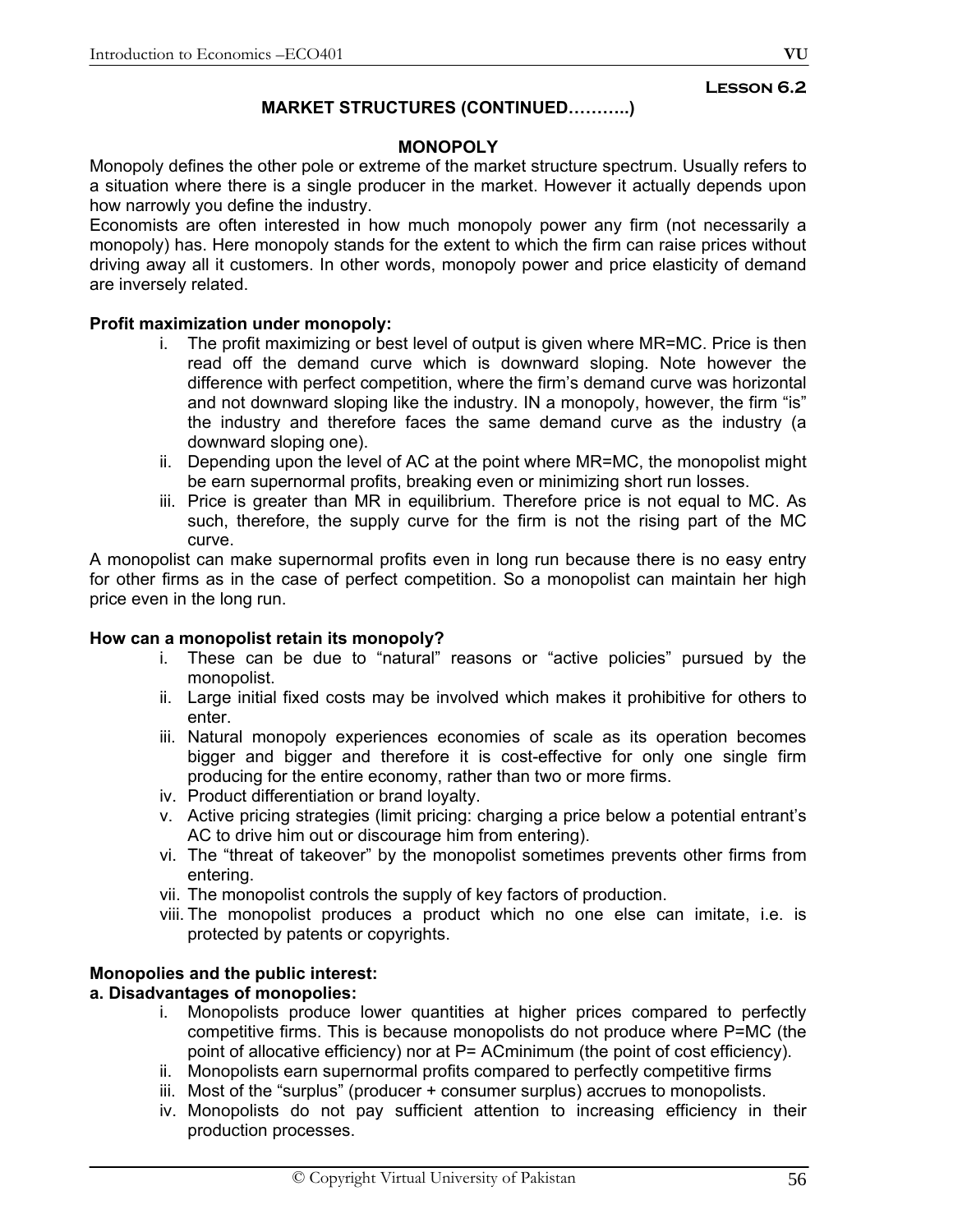## **b. Advantages of monopolies:**

- i. Natural Monopolies are beneficial and efficient for society.
- ii. Supernormal or monopoly profits can be invested in R&D, development of new innovative products and to sustain a price war when breaking into new foreign markets.

#### **c. Government regulation:**

The government can regulate monopolies so as to ensure that they set a price where the AR curve intersects the MC curve. This will ensure allocative efficiency. It might not be possible to ensure that productive efficiency is attained as well because it is not necessary for the AR curve to intersect MC at the ACminimum. Also, in setting AR (or  $P$ ) = MC, the economist might make a loss in which case the government would have to provide a subsidy. If the monopolist makes a profit then a tax is warranted. Due to difficulties with implementing subsidies, governments sometimes regulate monopolies at the point where the AR curve intersects the AC curve. This often takes the monopolist reasonably close to the allocative and productive efficiency points without necessitating a tax or a subsidy.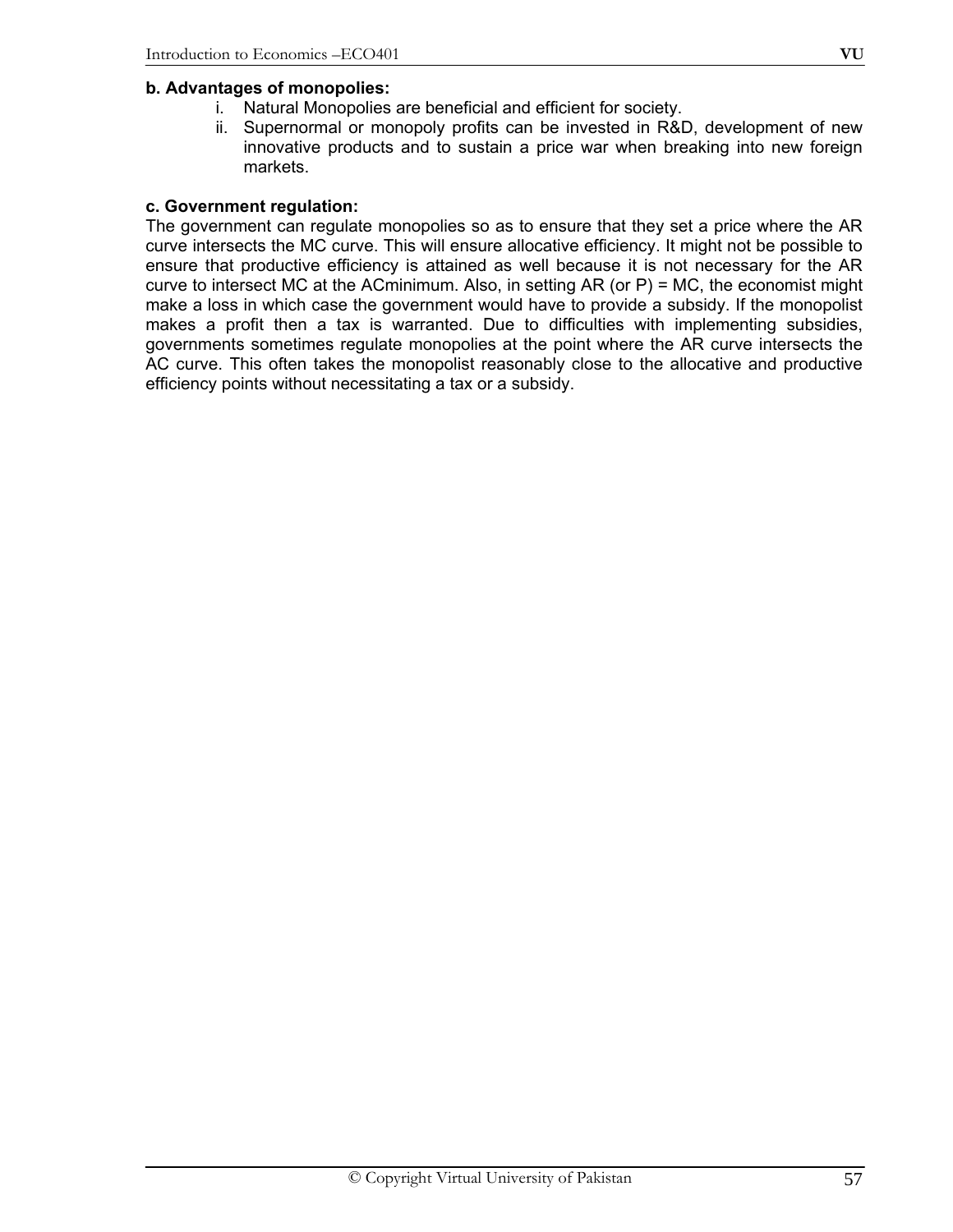# **Lesson 6.3**

# **MARKET STRUCTURES (CONTINUED………..)**

# **PRICE DISCRIMINATION**

Price discrimination (PD) happens when a producer charges different prices for the same product to different customers.

# **Types of Price Discrimination:**

PD can be of three types:

- i.  $1<sup>st</sup>$  degree (everyone charged according to what he can pay),
- ii.  $2^{nd}$  degree (different prices charged to customers who purchase different quantities) and
- iii.  $3<sup>rd</sup>$  degree (different prices to customers in different markets).

## **Consequences of PD:**

PD can allow firms making losses to make profits, firms to increase their supernormal profits if make supernormal profits; allow goods to be produced that would otherwise not be produced.

## **The pre-requisites of price discrimination are:**

- i. That markets should be independent (it should not be possible for the different customers to arbitrage the price differences in the market).
- ii. Firms should have the flexibility to price discriminate (i.e. should have some control over prices, so perfect competition ruled out).
- iii. Price elasticity of demand for different customers should be different.

Price discrimination can be both, **beneficial or harmful** for public interest depending on a number of factors (equity or fairness concerns, the production of goods otherwise not produced, the use to which price-discriminating firms put their supernormal profits to, etc.).

## **MONOPOLISTIC COMPETITION**

Monopolistic competition is also characterized by a large number of buyers and sellers and absence of entry barriers. In these two respects it is like perfect competition. Firms are pricetakers but not in the extreme sense of perfect competition.

Products are differentiated and in this respect, it is different from perfect competition.

## **Short run and Long run under Monopolistic Competition:**

In the short run, super normal profits are possible, but, in long run only normal profits can be earned. Equilibrium obtains where the AR curve becomes tangent to the AC curve. Public interest depends upon the position of AC at the point of tangency. If the AR curve is steep then the point of tangency will produce an output that will be well to the left of right the point where P= MC or P=AC<sub>minimum</sub>.

Since products are differentiated, there is room and rationale for advertising and product promotion.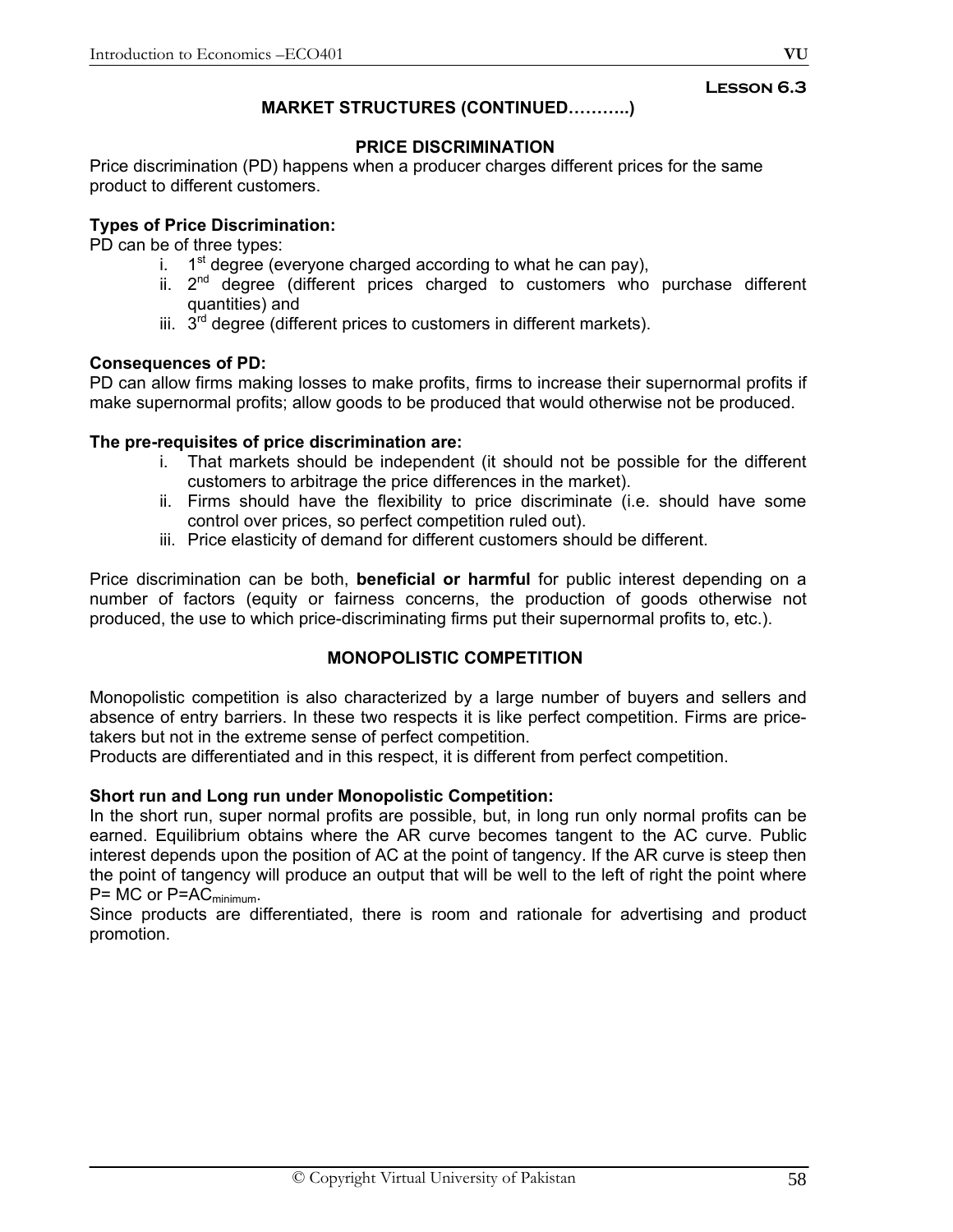# **MARKET STRUCTURES (CONTINUED………..)**

# **OLIGOPOLY**

Similar to monopoly in the sense that there are a small number of firms (about 2-20) in the market and, as such, barriers to entry exist.

## **Similarity of Oligopoly with other Market Structures:**

It is similar to perfect competition in the sense that firms compete with each other, often feverishly, which may result in prices very similar to those that would obtain under perfect competition.

It is similar to monopolistic competition since there is a possibility of having differentiated products.

### **Strategic interaction:**

It differs from other forms of competition in that the strategy of each oligopolistic firm depends on the action/reaction of other firms in the industry.

It also differs from all other forms in that it is not possible to identify a single equilibrium.

### **Collusion:**

Collusion occurs when two or more firms decide to cooperate with each other in the setting of prices and/or quantities.

Firms collude in order to maximize the profits of the industry as a whole by behaving like a single firm. In doing so, they try to increase their individual profits. Often there is a tension between these two goals ad this can lead to collusion to break down.

A collusive oligopoly (or cartel) can be formed by deciding upon market shares, advertising expenses, prices to be charged (identical or different) or production quotas.

#### **Cartel:**

A cartel is most likely to survive when the number of firms is small, there is openness among firms regarding their production processes; the product is homogeneous; there is a large firm which acts as price leader; industry is stable; government's strictness in implementing antitrust (or anti-collusion) laws.

Govt. regulations are helpless against internationally operational cartels or when collusion is tacit (or hidden) not explicit.

## **Break down of Collusive Oligopoly:**

A collusive oligopoly (say based on production quotas) is likely to break down when the incentive to cheat is very high. This can arise, for instance, in a situation where there is a lure of very high profits so that individual firms cheat on their quota and try to increase output and profits. But this causes everyone else to do the same and therefore supply soars and prices tumble producing in effect a non-collusive oligopoly.

The incentive to collude becomes strong for members of a non-collusive oligopoly when firms are not making good profits. Thus oligopolies usually oscillate between collusive and noncollusive equilibria.

## **Prisoner's Dilemma Situation:**

A prisoner's dilemma situation for oligopolistic firms arises when 2 or more firms by attempting independently to choose the best strategy anticipation of whatever the others are likely to do, all end up in a worse position than if they had cooperated in the first place.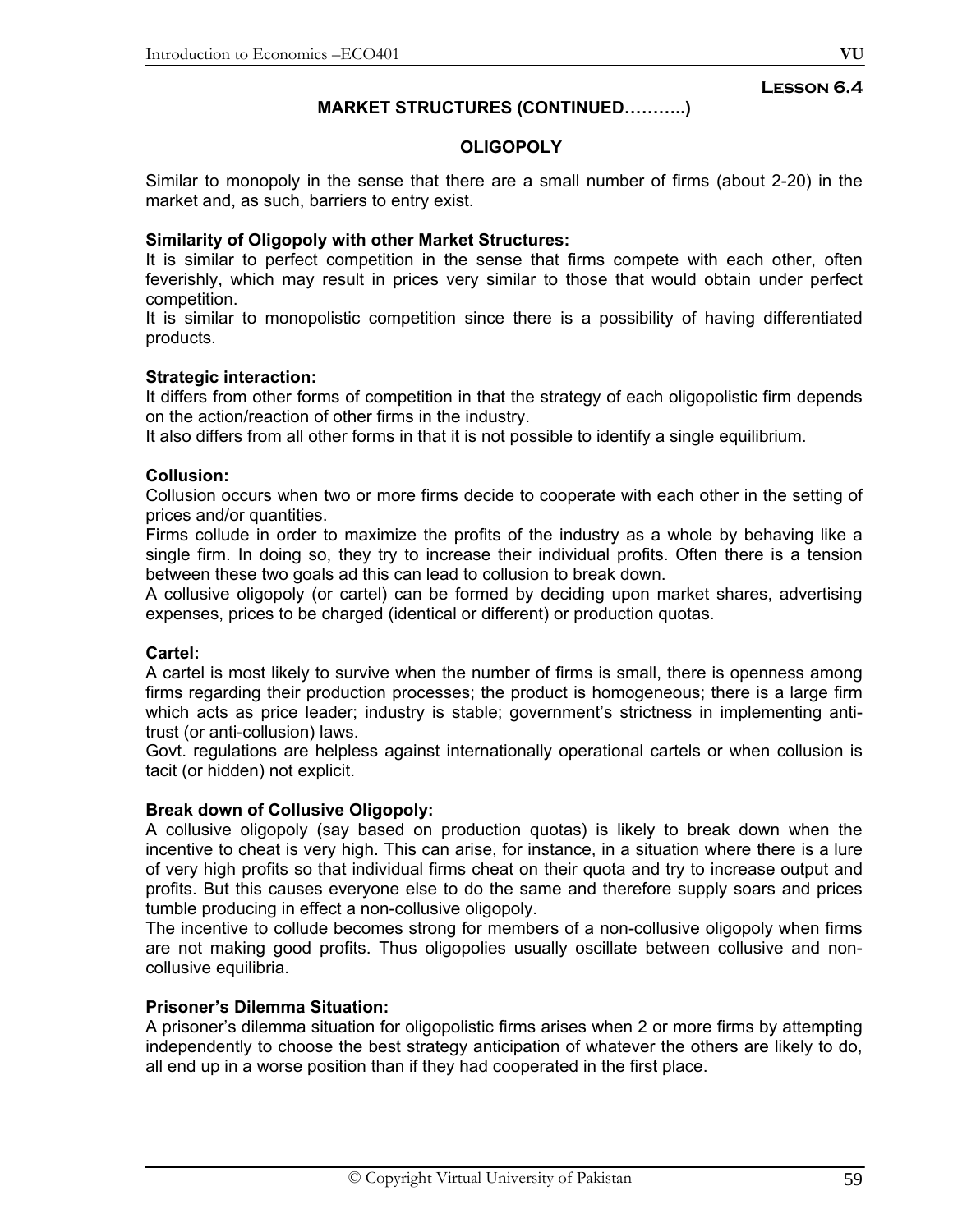### **Maximin and Maximax strategies:**

Maximin strategy is a cautious (pessimistic) approach in which firms try to maximize the worst payoff they can make. A maximax strategy involves choosing the strategy which maximizes the maximum payoff (optimistic).

#### **Kinked Demand Curve:**

A kinked demand curve explains the "stickiness" of the prices in oligopolistic markets. The main insight is that if one firm raises prices, no one else will and so the firm will face declining revenues (elastic demand). However if one firm lowered its price, everyone else would lower their prices as well and everyone's revenues, including the first firm's revenues would fall (inelastic demand).

### **Non Price Competition:**

Non price competition means competition amongst the firms based on factors other than price, e.g. advertising expenditures.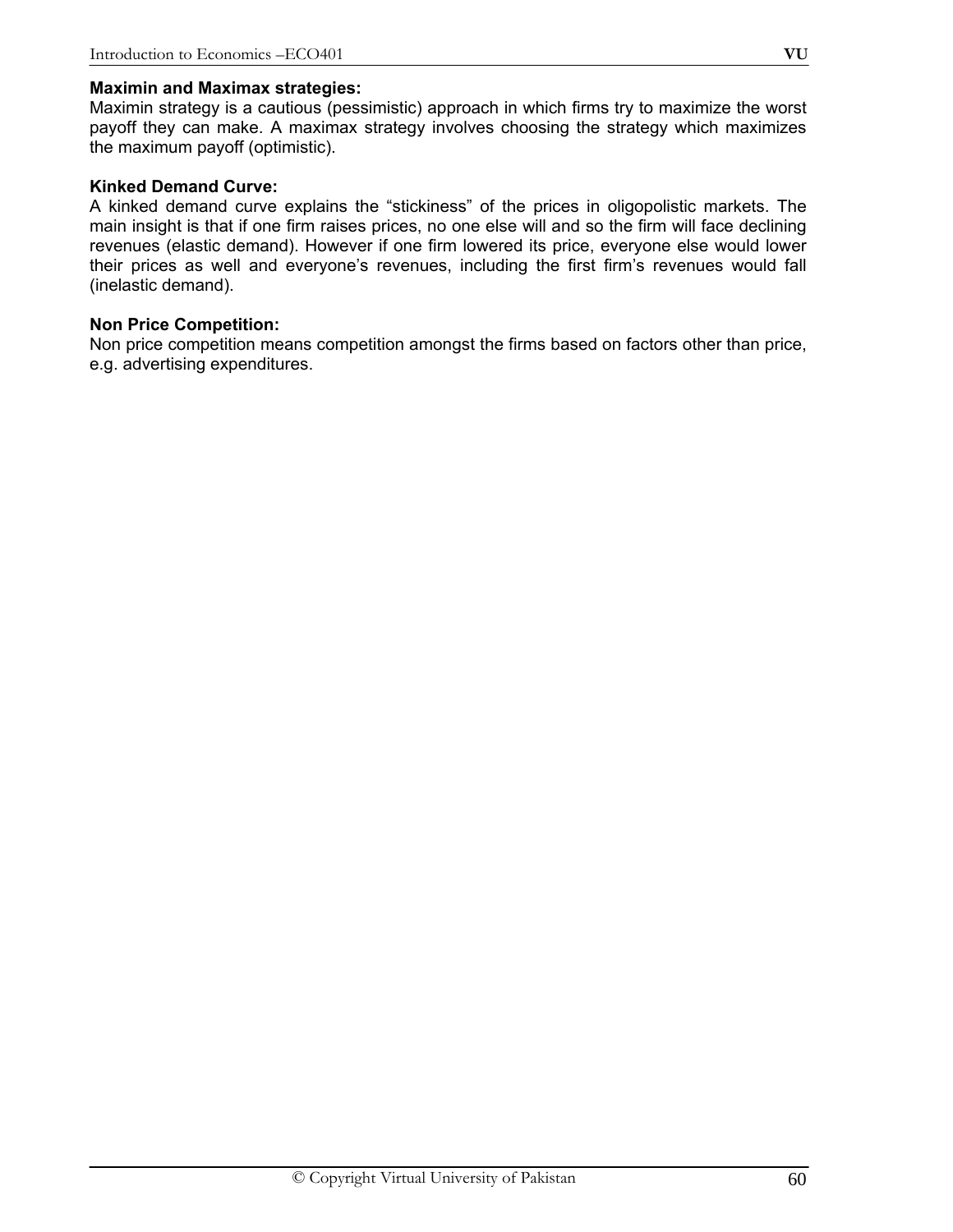# **END OF UNIT 6 - EXERCISES**

### **Give two examples of markets which fall into each of the following categories.**

Perfect competition: grains; foreign exchange.

Monopolistic competition: taxis; van hire, restaurants.

Oligopoly: (homogeneous) white sugar; (differentiated) soap; banks.

Monopoly: WAPDA (electricity transmission); local bus company on specific routes.

### **Would you expect general building contractors and restaurant owners to have the same degree of control over price?**

Other things being equal, restaurant owners are likely to produce a more differentiated product/service than general builders (as opposed to specialist builders), and are thus likely to face a less elastic demand. This gives them more control over price. Note, however, that the control over price depends on the degree of competition a firm faces. If, therefore, there were only a few builders in a given town, but many restaurants, the above arguments may not hold.

**It is sometimes claimed that the market for the stocks/ shares of a company is perfectly competitive, or nearly so. Go through the four main perfect competition assumptions you have been taught about (large no. of price taking firms, no entry barriers, homogenous product, and perfect information) and see if they apply to HUBCO shares.** 

- a. Most aspects of the four assumptions of perfect competition apply.
- b. There is a very large number of shareholders (although there are some large institutional shareholders.)
- c. People are free to buy HUBCO shares (though, in reality, this depends on how liquid, i.e. accessible/available for sale the HUBCO shares are).
- d. All HUBCO shares are the same.
- e. Buyers and sellers know the current HUBCO share price, but they have imperfect knowledge of future share prices.

## **Is the market for gold perfectly competitive?**

It is almost similar to the market for HUBCO shares. There are many buyers and sellers of gold, who are thus price takers, but who have imperfect knowledge of future gold prices. Also, countries with large gold stocks (e.g. the USA) could influence the price by large-scale selling (or buying). [Note also that the 'price' would have to refer to a weighted average of the price in all major currencies to take account of exchange rate fluctuations.]

### **What are the advantages and disadvantages of using a 5-firm "concentration ratio" rather than a 10-firm, 3-firm or even a 1-firm ratio?**

The fewer the number of firms used in the ratio, the more useful it is for seeing just how powerful the largest firms are. The problem with only including one or two firms in the ratio, however, is that it will not pick up the significance of the medium-to-large firms. For example, if we look at the 3-firm ratio for two industries, and if in both cases the three largest firms have a 50 per cent market share, but in one industry the next largest three firms have 45 per cent of the market (a highly concentrated industry), but in the other industry the next three largest firms have only 5 per cent of the market (an industry with many competing firms), the 3-firm ratio will not pick up this difference. Clearly, this problem is more acute when using a 2-firm or a 1-firm ratio.

The more the firms used in the ratio, the more useful it is for seeing whether the industry is moderately competitive or very competitive. It will not, however, show whether the industry is dominated by just one or two firms. For example, the 10-firm ratio for two industries may be 90 per cent. But if in one case there are 10 firms of roughly equal size, all with a market share of approximately 9 per cent, then this will be a much more competitive industry than the other one, if that other one is dominated by one large firm which has an 85 per cent market share.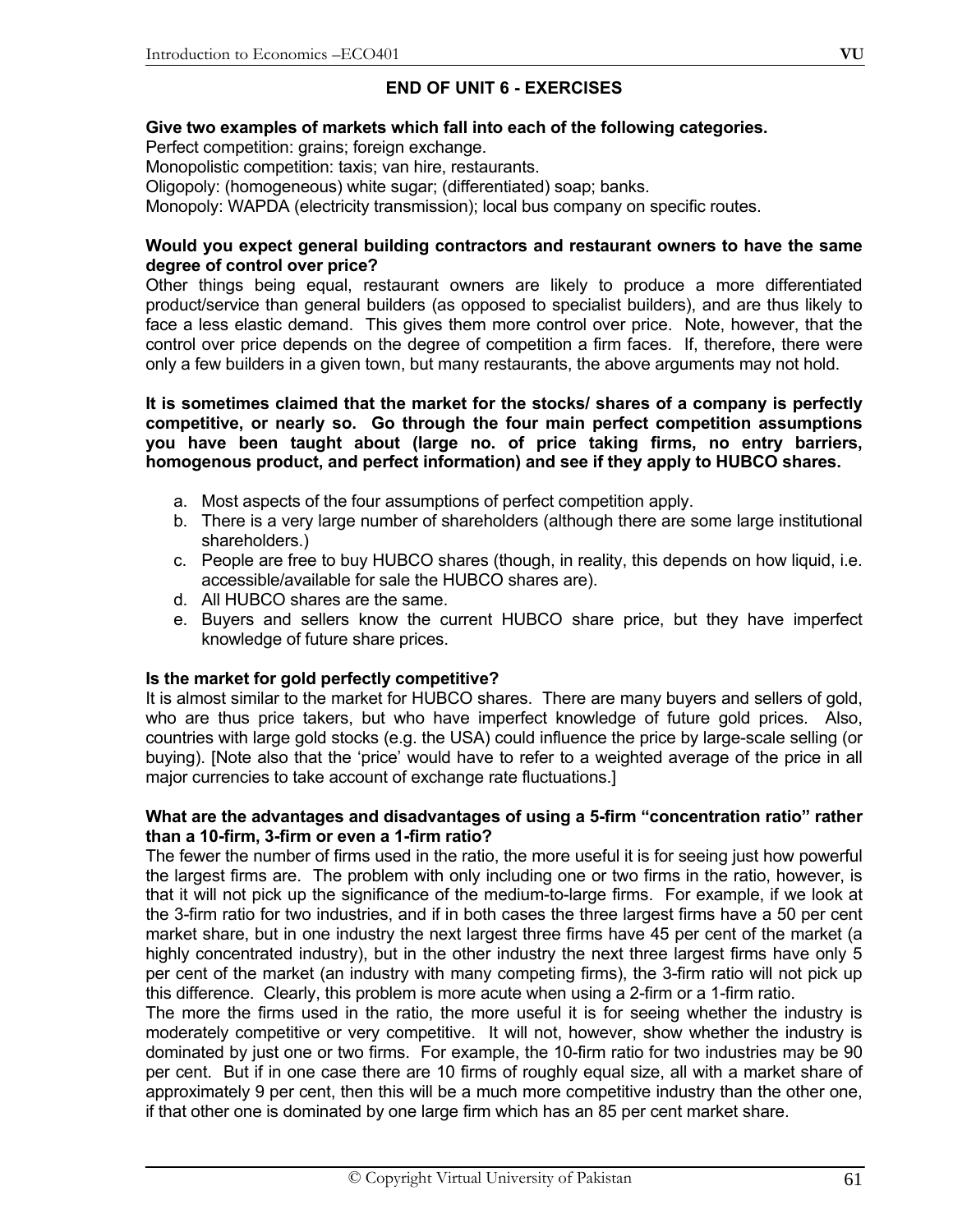A more complete picture would be given of an industry if more than one ratio were used: perhaps a 1-firm, a 2-firm, a 5-firm and a 10-firm ratio.

# **Why do economists treat normal profit as a cost of production?**

Because it is part of the opportunity cost of production. It is the profit sacrificed by not using the capital in some alternative use.

# **What determines (a) the level and (b) the rate of normal profit for a particular firm?**

It is easier to answer this in the reverse order.

- a. The level of normal profit depends on the total amount of capital employed.
- b. The rate of normal profit is the rate of profit on capital that could be earned by the owner in some alternative industry (involving the same level of risks).

## **Will the industry supply be zero when the price of a firm A falls below P1 , where P1 < AVC for the firm?**

Once the price dips below a firm's AVC curve, it will stop production. But only if "all" firms have the same AVC curve will the "entire industry" stop production. If some firms have a lower AVC curve than firm A, then industry supply will not be zero at P1.

# **Why is perfect competition so rare?**

- Information on revenue and costs, especially future revenue and costs, is imperfect.
- Producers usually produce differentiated products.
- There are frequently barriers to entry for new firms.

#### **Why does the market for fresh vegetables approximate to perfect competition, whereas that for aircraft does not?**

There are limited economies of scale in the production of fresh vegetables and therefore there are many producers. There are such substantial economies of scale in aircraft production, however, that the market is only large enough for a very limited number of producers, each of which, therefore, will have considerable market power.

#### **What advantages might a large established retailer have over a new e-commerce rival to suggest that the new e-commerce business will face difficulties establishing a market for internet shopping?**

- Customers are familiar with the retailer's products and services and may trust their quality.
- Consumers may prefer to be able to ask advice from a sales assistant, something they can't do when buying over the internet.
- The retailer may have sufficient market strength to match any lower prices offered by the e-commerce firm.
- The retailer may have sufficient market strength to force down prices from its suppliers.
- Consumers may prefer to see and/or touch the products on display to assess their quality.
- Consumers may prefer the 'retail experience' of going shopping.

### **As an illustration of the difficulty in identifying monopolies, try to decide which of the following are monopolies: Pakistan Telecommunications Corporation Limited PTCL); your local morning newspaper; the village post office; ice cream seller inside the cinema hall; food sold in a university cafeteria; the board game 'Monopoly'.**

In some cases there is more obvious competition than in others. For example, with the growth of mobile phones supplying phone services too, PTCL has lost some of its monopoly status for a section of the population. In other cases, such as ice creams in the cinema, village post offices and university cafeterias, there is likely to be a local monopoly. In all cases, the closeness of substitutes will very much depend on consumers' perceptions.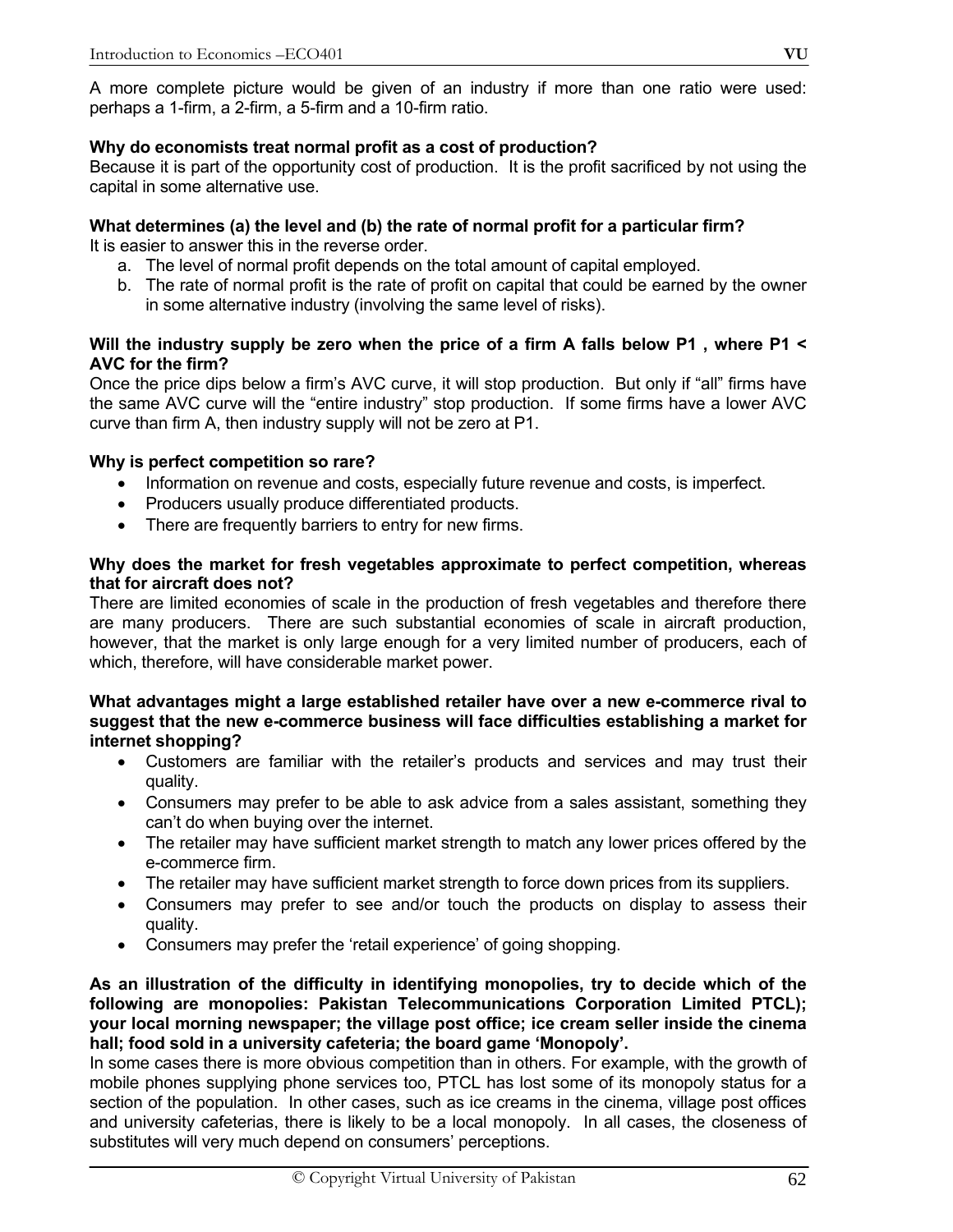### **A monopoly would be expected to face an inelastic demand. And yet, if it produces where MR = MC, MR must be positive, demand must therefore be elastic. Therefore the monopolist must face an elastic demand! Can you solve this puzzle?**

Demand is elastic at the point where  $MR = MC$ . The reason is that MC must be positive and therefore MR must also be positive. But if MR is positive, demand must be elastic. Nevertheless, at any given price a monopoly will face a less elastic demand curve than a firm producing the same good under monopolistic competition or oligopoly. This enables it to raise price further before demand becomes elastic (and before the point is reached where MR = MC).

### **If the shares in a monopoly (such as a water supply company in a European country) were very widely distributed among the population, would the shareholders necessarily want the firm to use its monopoly power to make larger profits?**

If the water company raised its charges and thereby made a larger profit, shareholders would gain from larger dividends, but as consumers of water would lose from having to pay the higher charges. Except in the case of shareholders with only a few water shares, however, the gain is likely to outweigh the loss. Nevertheless, with shares very widely distributed, the average net gain would be only very small, and the wider the distribution, the more shareholders there would be who would suffer a net loss from the higher charges.

### **In what respects might the behaviour of Microsoft, increasingly becoming a monopoly in the software and operating systems market, be deemed to be: (a) against the public interest; (b) in the public interest?**

- a) Prices are likely to be higher, given the lack of competition; there may be less product development, because potential competitors fear Microsoft's power to block their entry to the market, or drive them from it if they do succeed in entering; less choice for consumers.
- b) By developing products that are in general use round the world, it is more convenient for businesses and their employees, who do not have to learn different sets of programmes or have problems with incompatibility of programmes and operating systems; monopoly profits can lead to high levels of investment and product development, which can help to reduce prices over the longer term.

**In which of the following industries are exit costs likely to be low: (a) steel production; (b) market gardening; (c) nuclear power generation; (d) specialist financial advisory services; (e) production of a new medicine. Are these exit costs dependent on how narrowly the industry is defined?** 

- a) High. The plant cannot be used for other purposes.
- b) Relatively low. The industry is not very capital intensive, and the various tools and equipment could be sold or transferred to producing other crops.
- c) Very high. The plant cannot be used for other purposes and decommissioning costs are very high.
- d) Low. The capital costs are low and offices can be sold.
- e) Low to moderate. It is likely that a pharmaceutical company can relatively easily switch to producing alternative drugs. Substantial exit costs are only likely to arise if the company is committed to a long-term research and development programme or if equipment is not transferable to producing alternative drugs.

# **Give some other examples of monopolistic competition.**

Examples include: taxis, car hire, hotels and restaurants, insurance agents, estate agents, office equipment suppliers, antique dealers, computer systems.

## **Why may a food shop charge higher prices than wholesale markets (or supermarkets) for 'essential items' and yet very similar prices for "delicacy" items?**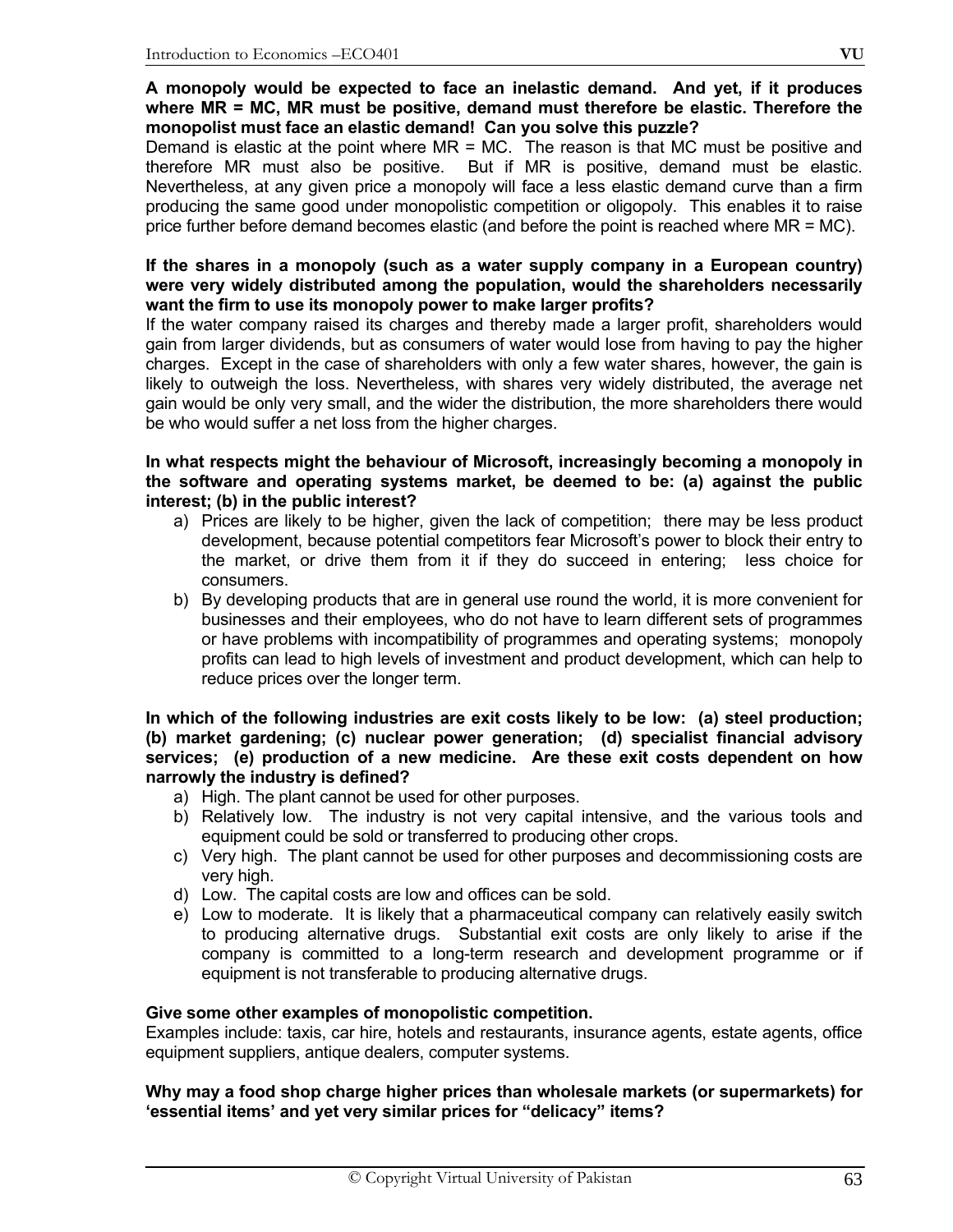Because the demand for such essential items from a local food shop is likely to be less priceelastic than the demand for the delicacy items: if people run out of basic items, they will want to obtain them straight away from the nearest shop rather than waiting until they visit the supermarket. Also the supermarkets may obtain bulk discount from their suppliers on basic items, but not on delicacy items, where the sales turnover is much lower.

### **Which of these two items is a PSO or Shell petrol station more likely to sell at a discount: (a) petrol; (b) sweets? Why?**

Petrol. The reason is that demand is more price elastic. People will be tempted to buy now, rather than waiting, if they see a reasonable discount. In the case of sweets, these are often an impulse buy and the price is very low anyway relative to the amount already spent on petrol. A penny or two price reductions will probably make very little difference to sales.

### **In monopolistic competition, why does the LRMC curve cross the MRL curve directly below the tangency point of the LRAC and ARL curves?**

One way of answering the question is to note that long-run profits are maximized where long-run MR equals long-run MC (let's call it QL). But at QL, long-run AR equals long-run AC, whilst at any other output long-run AR is below long-run AC. Thus profits must be maximized at QL.

### **Assuming that supernormal profits can be made in the short run in a monopolistically competitive industry; will there be any difference in the long-run and short-run elasticity of demand? Explain.**

Yes. The entry of new firms, attracted by the supernormal profits, will make the long-run demand for the firm more elastic: there are now more alternatives for consumers to choose from.

### **Why would you expect additional advertising dollars spent by a firm to cause smaller and smaller increases in sales? In other words why should advertising suffer from "diminishing returns"?**

Because fewer and fewer additional people will see each extra advertisement (i.e. many of the people will have seen the adverts already and thus there will be little additional effect on their demand).

### **Which would you rather have: five restaurants to choose from, each with very different menus and each having spare tables so that you could always guarantee getting one; or just two restaurants, charging a bit less but with less choice and where you have to book quite a long time in advance?**

Many people would choose the first, but clearly it is a question of personal preference.

### **How will advertising affect a cartel's MC and AR curves? How will this affect the profitmaximizing output?**

If advertising increases total cartel sales, the cartel's AR curve will shift to the right and possibly become less elastic. The MC curve will only shift if the advertising varies with output. Given that the amount that member firms will advertise might not be known and, even if it were, the exact effects of any amount of advertising on AR are impossible to identify and compute, it would become difficult for the cartel to identify the profit-maximizing price with any degree of precision.

### **You have been taught about the conditions that facilitate the formation of a cartel? Which of these conditions were to found in the oil market in (a) the early 1970s; (b) the mid-1980s; (c) 2000?**

- There are relatively few oil producing countries (but more in the 1980s than in the 1970s).
- The OPEC members meet openly to discuss pricing and quotas (in all three periods)
- Production methods are relatively similar, although costs vary according to the accessibility of the oil.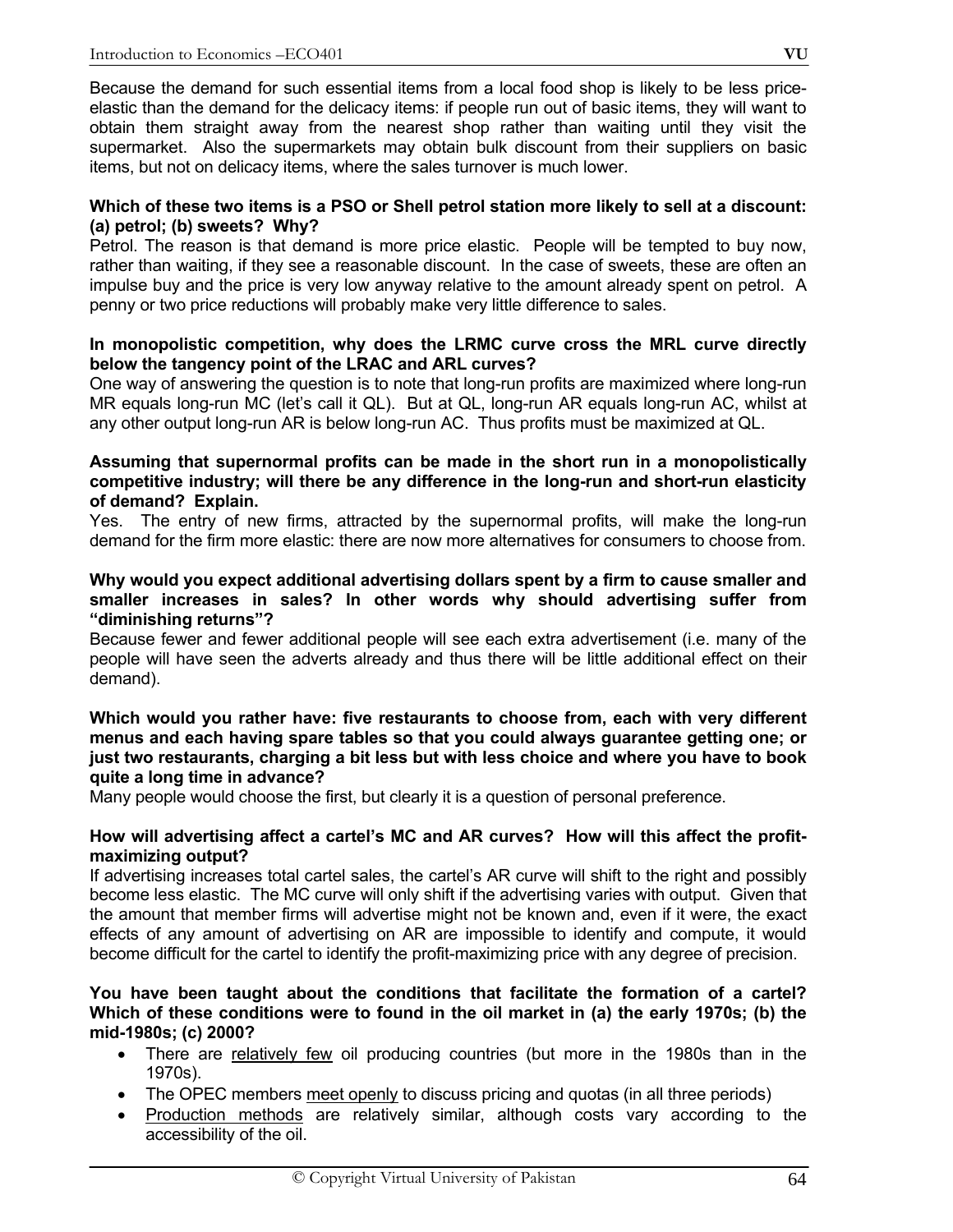- The (final) product is very similar and there is an international price for each type of crude.
- Saudi Arabia is the dominant member of OPEC: its dominance over the world market, however, waned from the mid-1980s as non-OPEC production increased and there was a world glut of oil. With a growing world economy in the late 1990s, Saudi Arabia's influence grew again.
- Entry barriers, however, have "not" been significant. This has allowed several non-OPEC members (e.g. Mexico, Norway and the UK) to break into the market.
- The market is relatively stable in the short run (given the price and income inelasticity of demand). There has been a problem, however, of a decline in demand over the longer term.
- Governments round the world have been relatively powerless to curb OPEC's collusion, although from time to time (e.g. during the Gulf War) the USA has released oil from its huge stock piles to prevent excessive price increases.

## **Could OPEC have done anything to prevent the long-term decline in real oil prices since 1981?**

Very little, given that the supply of substitutes (both oil and non-oil) for OPEC oil has increased substantially. Perhaps, with hindsight, if OPEC had not raised prices so much in 1973/74 and 1979 there would have been less incentive to develop substitutes and to break the power of the cartel.

## **Many oil analysts are predicting a rapid decline in world oil output in 10 to 20 years as world reserves are depleted. What effect is this likely to have on OPEC's behaviour?**

The fall in output will drive up prices. Provided that OPEC can prevent its members from pumping oil more rapidly to take advantage of the rising price, OPEC's power could increase. It could demonstrate to its members the rising trend in oil prices and attempt to persuade them of the benefit of reducing production even further. It could 'sell' this policy to the world as one of being prudent with dwindling oil stocks.

## **In which of the following industries is collusion likely to occur: bricks, margarine, cement, crisps, washing powder, blank audio or video cassettes, and carpets?**

In all cases collusion is quite likely: check out the factors favouring collusion discussed in the lecture and also above. In some cases it is more likely than others: for example, in the case of cement, where there is little product differentiation and a limited number of producers, collusion is more likely than in the case of carpets, where there is much more product differentiation.

### **Assume that there are two major oil companies operating filling stations in an area. The first promises to match the other's prices. The other promises that it will always sell at Re.1 per liter cheaper than the first. Describe the likely sequence of events in this 'game' and the likely eventual outcome. Could the promise of the second company be seen as credible (i.e. you will believe)?**

Prices would be driven down, and hence profits reduced, until one of the companies could no longer stick to its promise – either the first accepting that its price will be Re. 1 above the second, or the second accepting the same price as the first. Alternatively both companies simultaneously may decide to abandon their policy and collude to raise prices. This may involve a secret meeting between them, or simply 'letting it be known' that they would be willing to raise prices, providing that the other company did the same.

The promise of the second company could be seen as credible if it had lower costs or greater financial backing than the first company. In such circumstances, the first company may be forced to give up its policy first. If they have similar costs and financial strength, then the threat is not credible.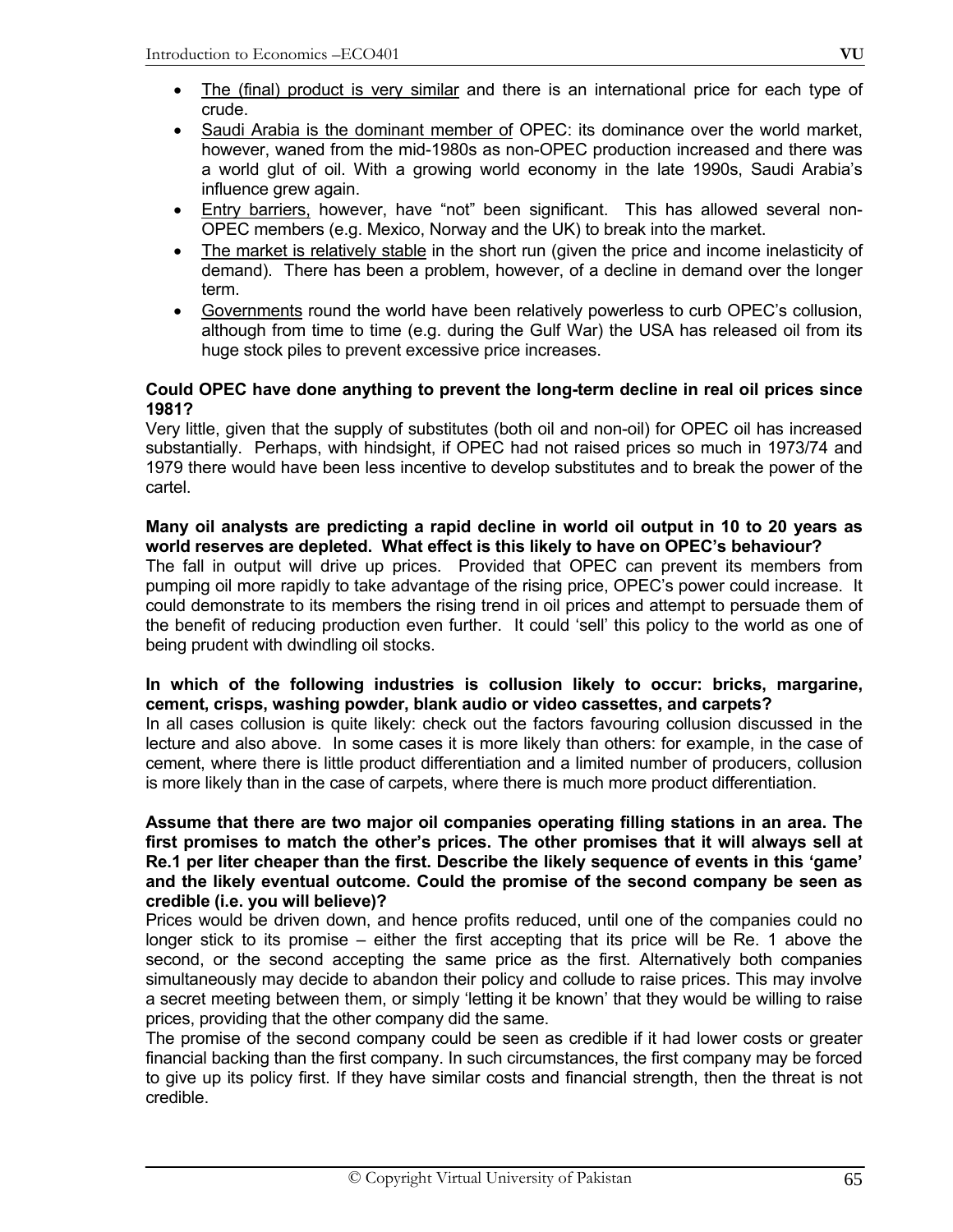### **Consider a train company which charges different prices for first and standard class, for traveling on different days in the week or different times in the day etc. Are these examples of price discrimination?**

Price discrimination occurs when the same product or service (with the same marginal cost) is sold at different prices to different customers. Thus, strictly speaking, charging a different price for first and standard class, for travel on different times of day, or on different days of the week, or at different times of the year are not the purest examples of price discrimination, since (a) the service is different and (b) the marginal cost is not the same. On the other hand, charging a different price for children, students, old people, people traveling on single rather than return tickets etc. are examples of price discrimination since they allow travel on the same seat on the same train to different classes of people.

# **Are these various forms of price discrimination in the traveler's interest?**

If the lower-price fares are making travel possible for people who could otherwise not afford it, then clearly they are benefiting. For the people paying the higher-priced fares, then there are advantages and disadvantages. Clearly, they will not like paying more than they would in the absence of price discrimination, but given that at peak times some lines are operating to full capacity, the higher price may be necessary to prevent queuing or grossly overcrowded trains (though note, as explained in the answer to the last question, charging higher prices at peak times to everyone is strictly speaking not a form of price discrimination).

### **If, over time, consumers are encouraged to switch their use of dial-up internet connections to off-peak periods, what will happen to peak and off-peak prices?**  The difference between the prices will narrow.

## **To what extent is peak-load pricing (i.e. charging the highest price for a product/service when the loan of demand for it is highest; e.g. charging a high rate for dial-up internet connection in the day rather than after midnight) in the interests of consumers?**

It may help to keep the average price down, if it spreads the use of fixed factors (like bandwidth or telephone lines) more evenly. It may also help to ease congestion (e.g. on trains) at peak times for those who have no alternative but to use the service at that time. Peak users may prefer a higher priced journey to a more congested journey or having to queue, and possibly running the risk of not getting the service (e.g. not getting on the train or bus because it is full).

## **Is total consumption likely to be higher or lower with a system of peak and off-peak prices as opposed to a uniform price at all times?**

Higher, since some people would only be prepared to buy the product at off-peak prices.

### **Which type of price discrimination do cinemas pursue when they charge different prices for adults and children? First, second or third degree? Would it be possible for the cinema to pursue either of the other two types?**

It is third-degree price discrimination. It groups cinema goers into two types: adults and children. It could not practice first-degree discrimination: it would not be possible to negotiate a separate ticket price with each customer! It could possibly practice a form of second-degree price discrimination, however, if it gave tokens to people each time they purchased a ticket and then sold tickets at reduced prices to people with tokens.

#### **If all cinema seats could be sold to adults in the evenings at the end of the week, but only a few on Mondays and Tuesdays, what price discrimination policy would you recommend to the cinema in order for it to maximize its weekly revenue?**

Offer reduced-price tickets to children in the evenings as well as in the afternoon for the first part of the week, but not for the end of the week.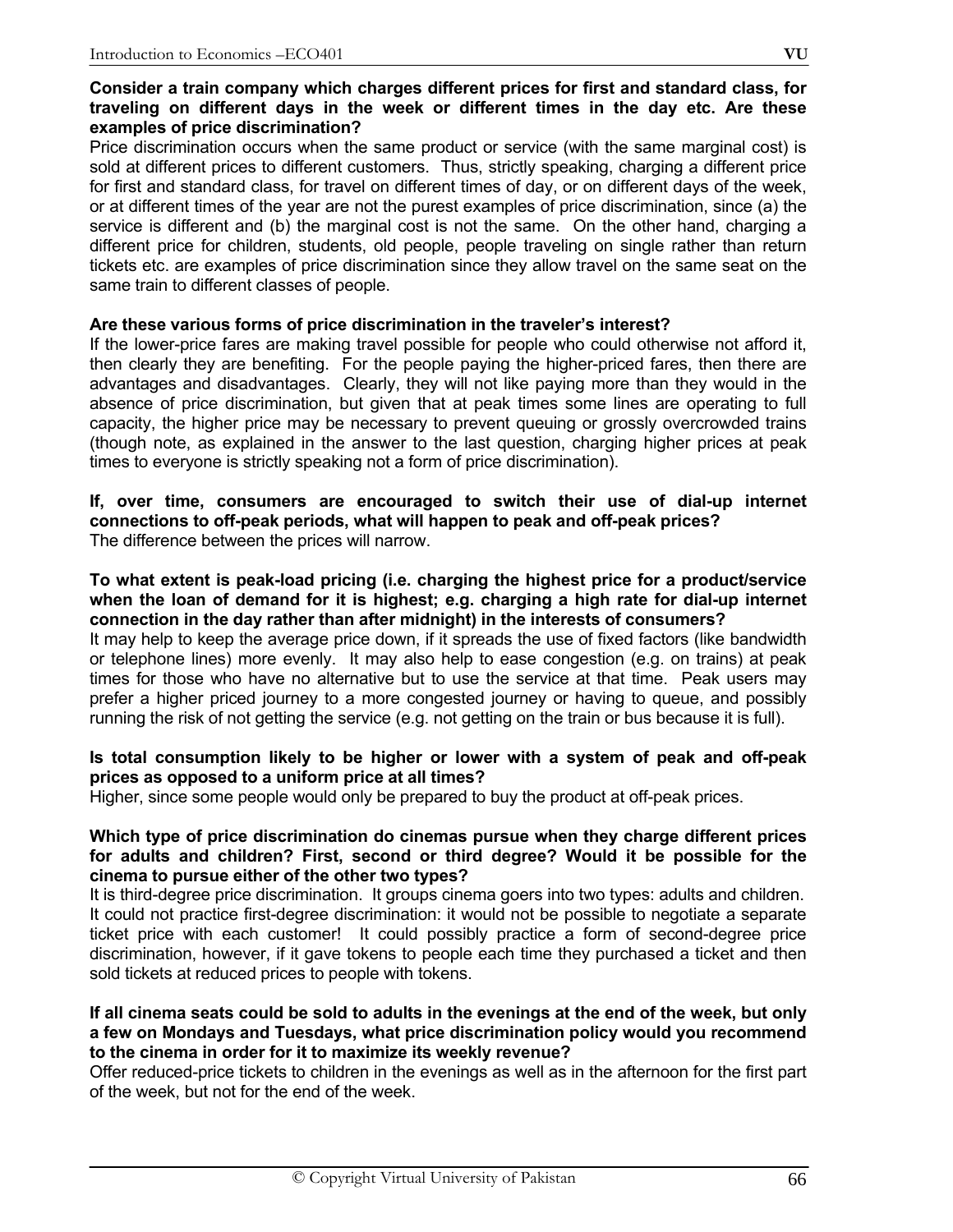## **Would the cinema make more profit if it could charge adults a different price in the afternoon and the evenings?**

Possibly. The danger for the cinema, however, is that adults who would have gone to the cinema anyway may now choose to go in the afternoon, thereby losing the cinema revenue. Ideally the cinema would like to discriminate in such a way as to encourage people to go in the afternoon at a reduced price who would not have gone at all (whether in the afternoon or the evening), like old people for e.g., if they had to pay the higher price.

#### **Why is the Prisoners' Dilemma game discussed in the lecture a dominant strategy 'game'?**

Because, whatever assumption is made about the other's behaviour, each prisoner is likely to confess.

### **How would each prisoner's strategy change if there were five prisoners (who committed the joint crime) and not two, and if all five all of them had been caught?**

The more people there were involved in the crime, the greater would be the likelihood of one of them confessing and therefore the greater the temptation for any individual prisoner to confess.

### **Can you think of any other non-economic examples of the prisoners' dilemma?**

Children in a class agreeing not to do homework, but parents keeping them apart after school so that they can persuade their children to do their homework, telling them, 'The other children will also be doing theirs and you will not want to show up by doing badly compared with them.' What should the children do? Do their homework in the fear that everybody else would do the homework (the equivalent of "confessing" in the fear of the other prisoners confessing) or not do the homework hoping that the others won't do it as well (the equivalent of "not confessing" in the hope that the others won't do it either).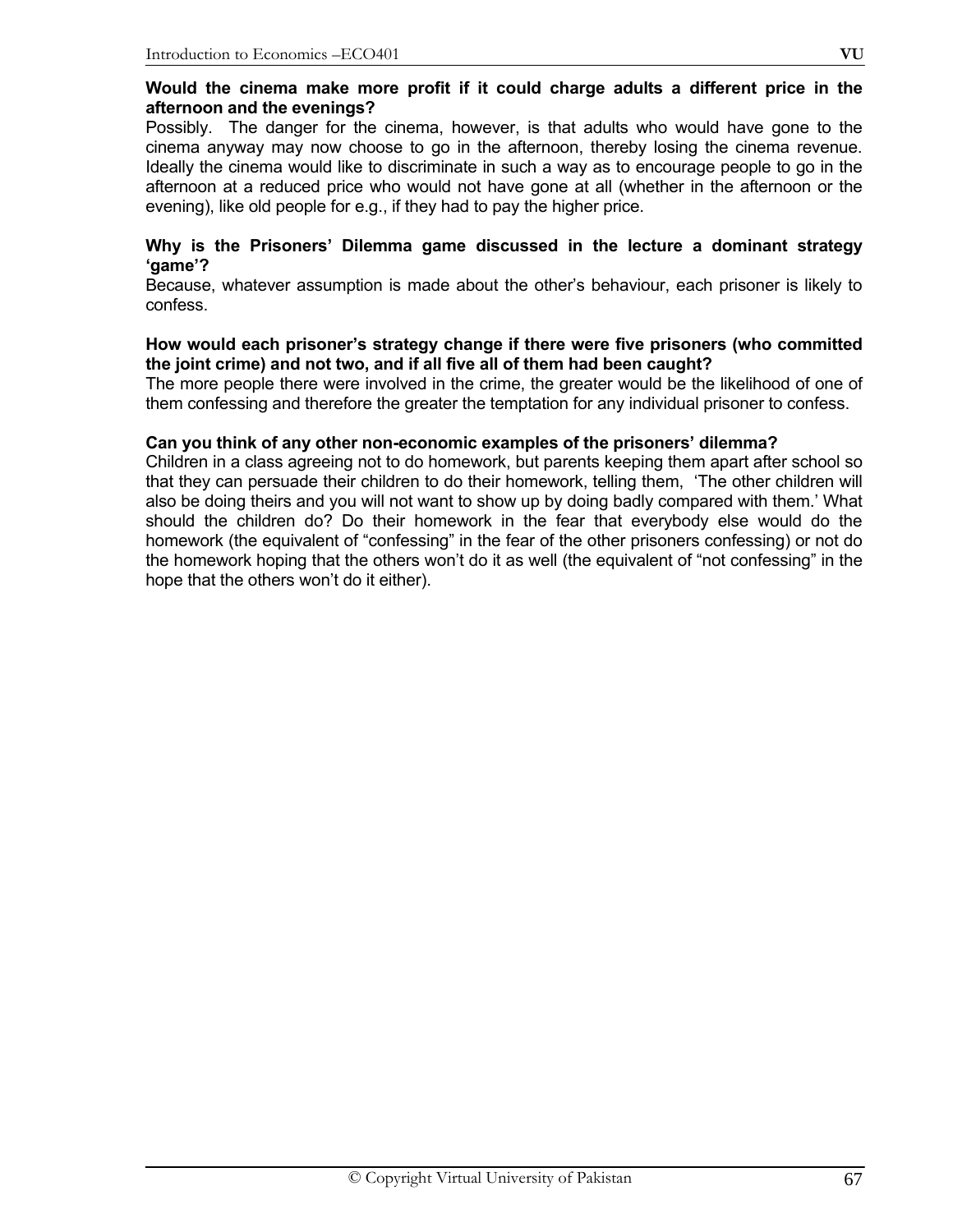#### **UNIT - 7**

## **Lesson 7.1**

# **SELECTED ISSUES IN MICROECONOMICS**

### **WELFARE ECONOMICS**

Welfare economics is a branch of economics dealing with normative issues (i.e., what should be).

### **The Marginal Private Cost of Advertising:**

The marginal private cost of advertising is the cost of every additional TV commercial or newspaper advertisement that a firm has to bear. However, this does not include the nuisance cost that such advertisements sometimes cause to viewers of television or readers of newspapers. If firms incorporated these costs into their calculations, they would do less advertising. Concerns such as these fall into the realm of welfare economics.

### **Social Cost:**

Social cost (benefit) means the cost (benefit) -- may not be in monetary terms – that is borne by (accrues to) society on the whole. The private cost (benefit) of any individual entity (firm or consumer) is subsumed in the social cost (benefit) to society, but obviously not vice versa.

## **The Concept of Externality:**

Formally, an externality exists when the production or consumption of a good directly affects businesses or consumers not involved in buying and selling it and when those spillover effects are not fully reflected in market prices.

A positive (negative) externality arises from the beneficial (harmful) spillover effect of production or consumption for society. If the externality is a result of private production decisions, it is called a production externality. If it is caused by private consumption decisions, it is called a consumption externality.

## **Optimal Level of Production:**

A socially optimal level of production of a good means the level of production at which the externality is fully internalized, i.e. the equilibrium price and quantity are determined at the intersection of the marginal "social" benefit curves and marginal "social" cost curves, and NOT the intersection of marginal private benefit (demand) curves and marginal private cost (supply) curves.

A **tax (subsidy)** raises (reduces) prices by shifting the supply curve vertically upwards (downwards).

**Market failure** is an imperfection in the price system that prevents an efficient allocation of resources.

## **Public Good:**

A public good is one whose benefits are indivisibly spread among the entire community, whether or not particular individuals desire to consume the good or not.

There are two characteristics which give rise to public goods: non-rivalness (one person's use or consumption of the good does not reduce the ability of another to use it; e.g. air) and nonexcludability (it is not possible to exclude anyone from the consumption of the good; e.g. national defense).

## **THE MARKET FOR FACTORS OF PRODUCTION**

The circular flow of income and expenditure shows the flow of goods and factors between households and firms.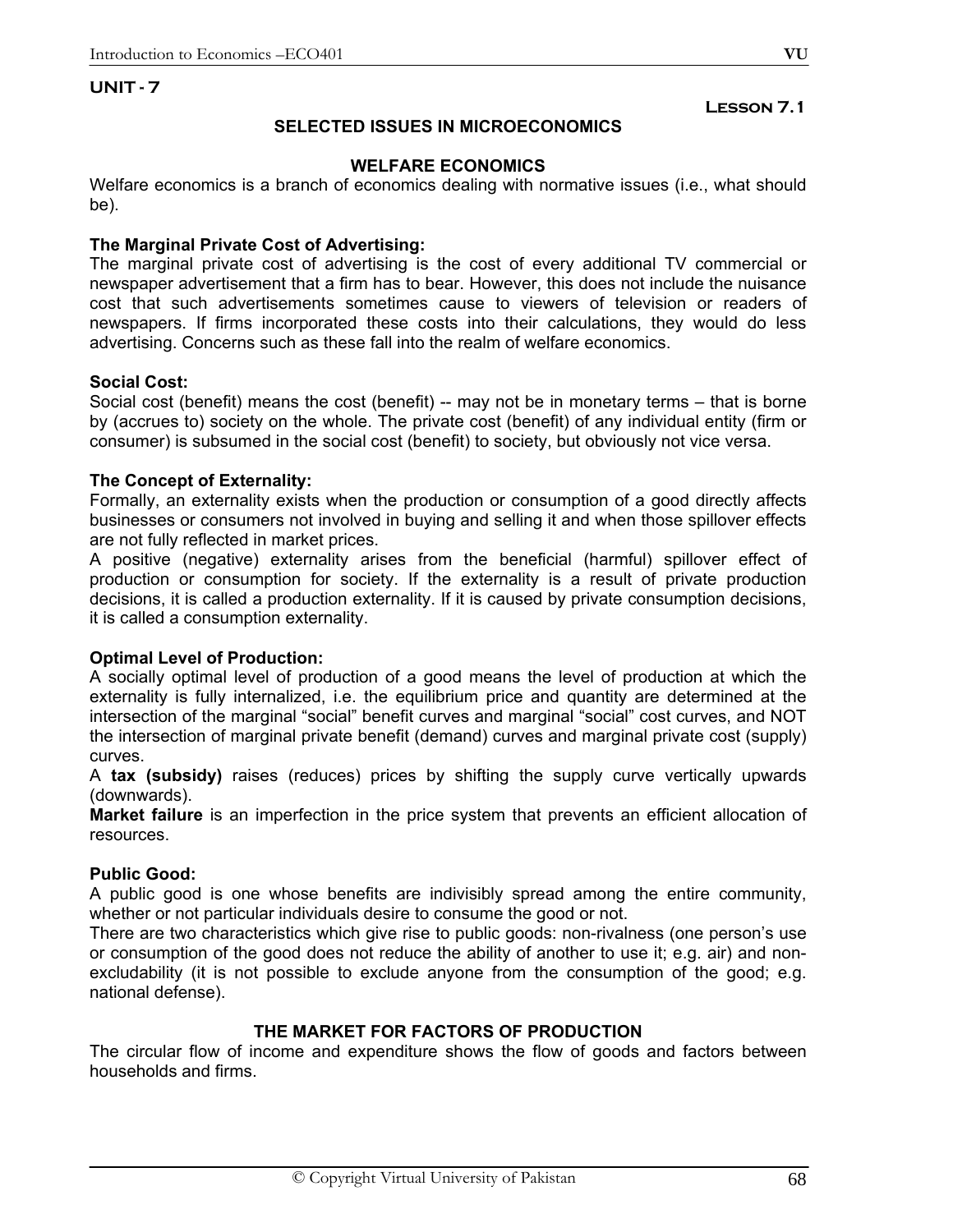## **The Demand for Factor of Production:**

The demand for factors of production (like labour) is a derived demand, because it is "derived" from the goods market. For e.g., the demand of labour increases when the demand for a labour-intensive good rises, and as firms try to produce more of that good by employing more labour.

### **Leisure:**

Leisure is the time not used for working, or earning wages. It is usually the time that a laborer uses for relaxation and all activities other than work or necessary sleep.

### **The Marginal Disutility of Work (MDU):**

The marginal disutility of work (MDU) means the negative impact on the laborer of working for one additional unit of time. The MDU curve defines the supply curve for labour.

## **The Opportunity Cost:**

The opportunity cost of working is leisure (and vice versa) that the worker could have enjoyed during that time had he not been working.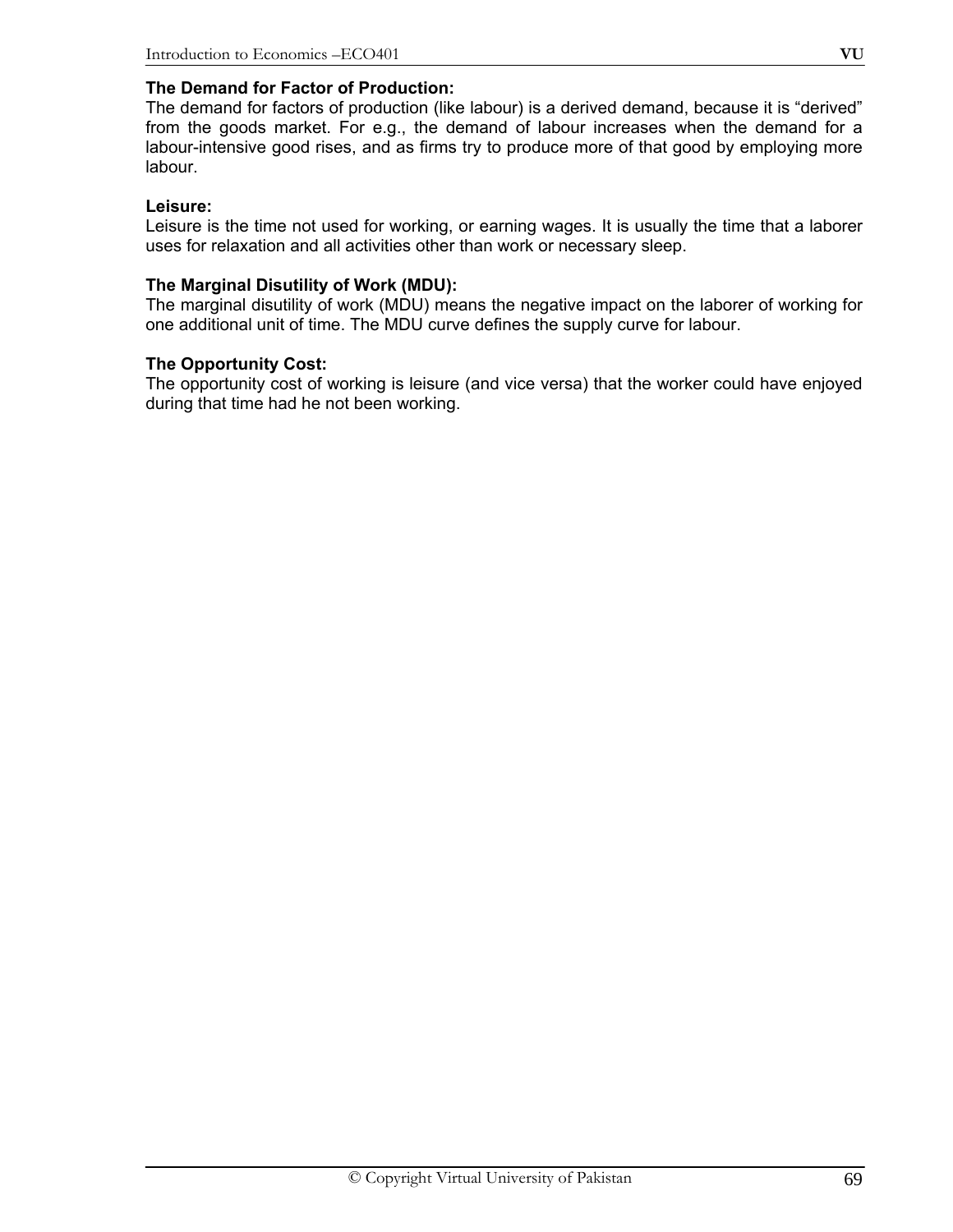# **Lesson 7.2**

# **SELECTED ISSUES IN MICROECONOMICS (CONTINUED……………)**

# **Supply and Demand Curve for Labor:**

The labour supply curve may bend backwards above a certain wage rate as the income effect of higher income dominates the substitution effect of higher wages.

The wage rate is the marginal cost of labour to the firm and is directly proportional to the hours worked.

The demand curve for labour can be derived from the intersection of the wage rate lines (horizontal parallel lines) and the marginal revenue product of labour (a downward sloping concave function) given by MRP<sub>L</sub> = MPP<sub>L</sub> x MR<sub>i</sub>, where subscript "L" stands for labour and subscript "i" stands for the good which the labourer helps produce.

# The Value of Marginal Product of Labor (VMP<sub>1</sub>):

The value of marginal productivity of labor can be represented by the following formula:

# The value of marginal product of labour (VMP<sub>L</sub>) = MPP<sub>L</sub> x P<sub>i</sub>.

It is equal to MRP<sub>I</sub> when P = MC (as in perfect competition), but otherwise  $VMP_1 > MRP_1$ .

One important difference between labour and land, capital is that the latter two can be purchased but labour can only be rented.

A **rent** is a periodic payment as a reward for hiring the factor of production for that period, where the purchase price of capital is the "value" of owning that capital for its entire life.

# **The Net Present Value (NPV) and Discounting:**

Decisions about purchasing capital or land are often made on the basis of the net present value (NPV) associated with the decision. The NPV of an asset is the discounted value of the net returns that the asset generates over a period of time plus the discounted value of its disposal value at the end of the period minus the initial purchase cost.

Discounting is the process of converting a stream of future incomes and expenses into a present value. The discount rate is the rate at which the future incomes are discounted.

# **THE ECONOMICS OF INFORMATION PRODUCTS**

The economics of information products or (internet products) involves studying how economic principles apply to the production, distribution and consumption of these products.

The internet has reduced the **marginal cost of distributing information** to zero, as once a product is launched on the web, any number of potential customers can access/view it without any additional cost to the producer of the information.

Since the average cost of information product is falling over the entire range of output the market structure most consistent with such a product is (natural) monopoly.

**Experience goods** are goods that people must get a flavor of before they can consider buying them.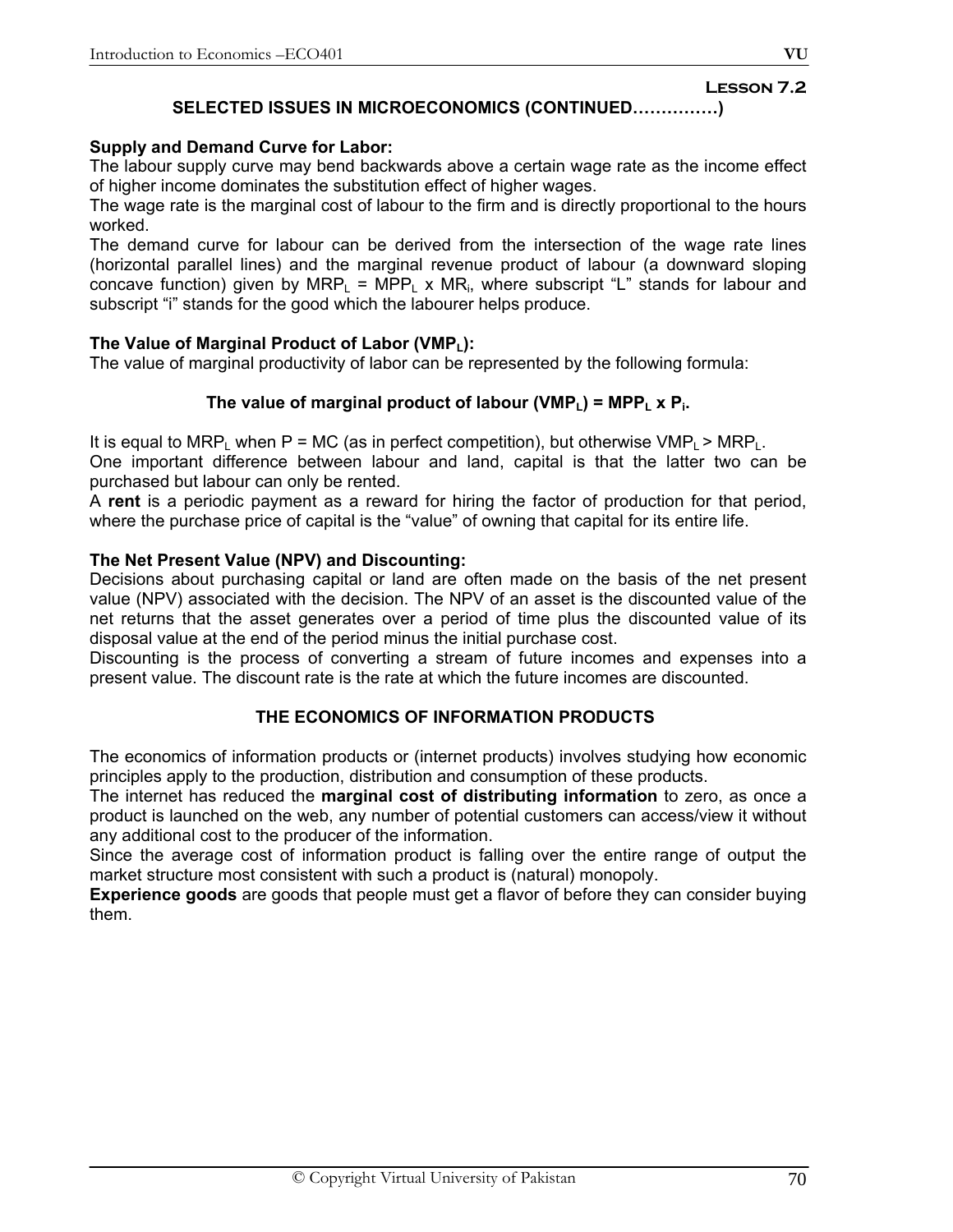## **END OF UNIT 7 - EXERCISES**

### **WELFARE ECONOMICS AND EXTERNALITIES**

**If monopoly power existed in an industry, would production be above or below the socially efficient level (assuming no externalities)? Which would be greater, MSB or P?**  A firm with monopoly power produces where  $MR = MC$ . But this is below the socially efficient level of output which obtains where  $P = MC$ .

**Assuming no externalities, and perfect competition show that social efficiency is**  achieved in the factor markets, where:  $MSB_f = MRP_f = P_f = MDU_f = MSC_f$  (where MRP is **the marginal product of a factor, MDU is the marginal disutility of supplying it and f is any factor).** 

The  $MRP<sub>f</sub>$  is the marginal benefit to the employer from employing a factor. Profits will be maximised where MRP =  $P_f$ . The MDU<sub>f</sub> is the marginal cost to the factor supplier from supplying a factor. The factor supplier's 'surplus' will be maximised where  $P_f = MDU_f$ . Under perfect competition, since MRP<sub>f</sub> = P<sub>f</sub> for each producer, and P<sub>f</sub> = MDU<sub>f</sub> for each factor supplier, then, since the market price for the factor  $(P_f)$  is the same for all firms and factor suppliers, then  $MRP_f = MDU_f$  for all firms and factor suppliers. In the absence of externalities in the factor market,  $MSB_f = MRP_f$ , and  $MDU_f = MSC_f$ . Thus:  $MSB_f = MRP_f = P_f = MDU_f = MSC_f$ , i.e.  $MSB_f$  $=$  MSC $<sub>f</sub>$ </sub>

### **Note: The concepts in this question will not be tested in the exam.**

**Trace through the effects in both factor and goods markets of the following:** 

- **a) An increase in the productivity of a particular type of labour.**
- **b) An increase in the supply of a particular factor.**

The following charts illustrate the effects:

(a)

*1. Labour demand*  $MRP\hat{i}$  (i.e.  $MSB\hat{i}$ )  $\rightarrow MRP\hat{i}$  *MRPl*  $\rightarrow$  employment of labour  $\hat{i}$   $\rightarrow W\hat{i}$ *2. Labour supply*  $W \uparrow \rightarrow W > MDU$  (i.e.  $W > MSC$ )  $\rightarrow$  supply of labour  $\uparrow \rightarrow MDU$ (movement up along *MDUl* and hence *MSCl* curve) . These adjustments would continue until *MSBl* = *MSCl*. *3. Producer supply*  $MRP\mathbf{i} \uparrow \rightarrow MC\mathbf{k} \rightarrow P > MC$  (i.e.  $P > MSC$ )  $\rightarrow$  production  $\uparrow \rightarrow P\mathbf{k}$ *4. Consumer demand*  $P\downarrow \rightarrow MU > P \rightarrow$  consumption  $\uparrow \rightarrow MU \downarrow$  (movement down along MU and hence *MSB* curve) These adjustments would continue until  $MSB = MSC$  (in goods markets).

#### (b)

*1. Factor supply*

$$
S_f \uparrow (i.e. \, \textit{MSC}_f \downarrow) \rightarrow S_f > D_f \rightarrow P_f \downarrow
$$

*2. Factor demand*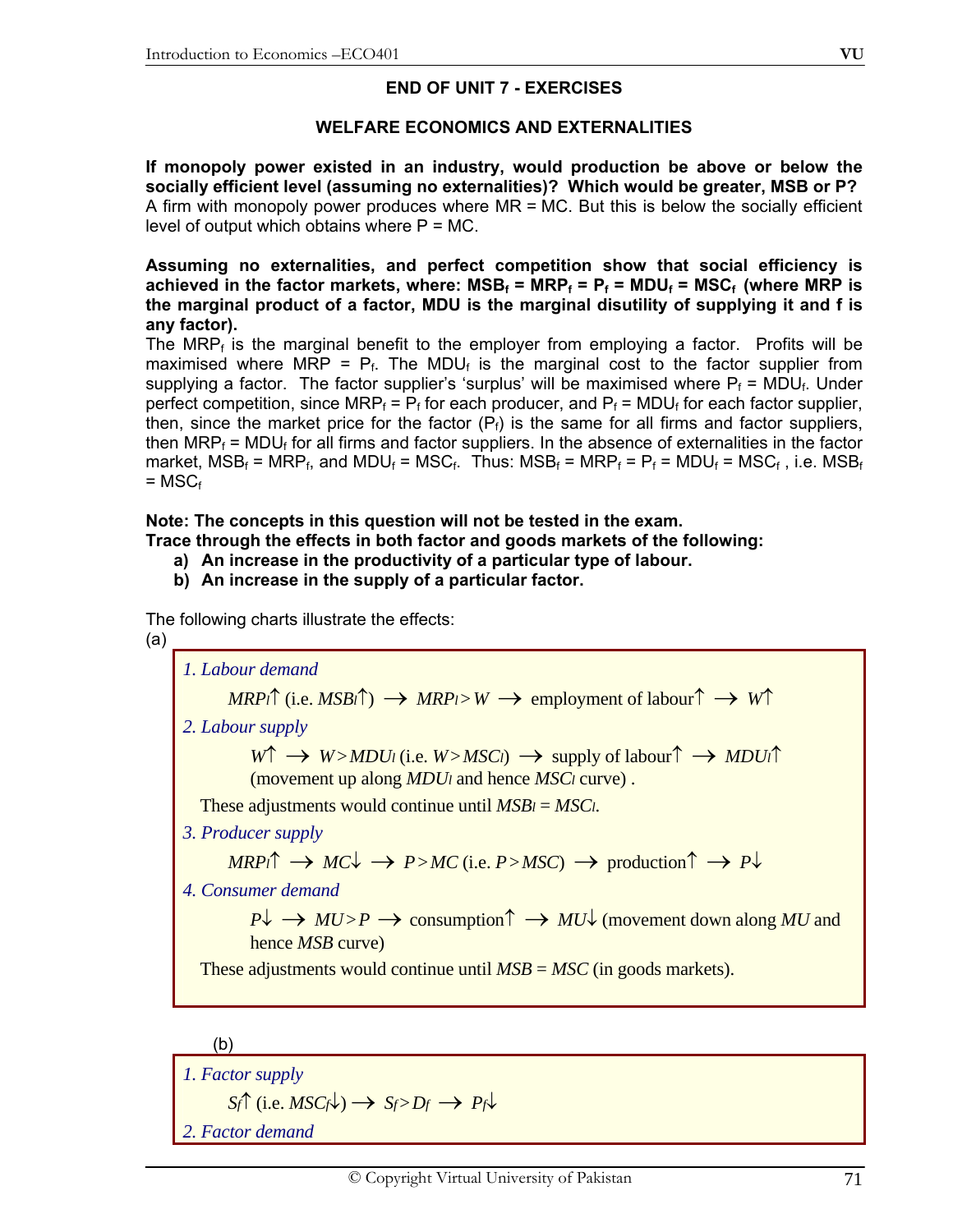$P_f \rightarrow MRP_f > P_f \rightarrow$  employment of factor $\uparrow$  (movement down along *MRPf* and hence *MSBf* curve)

These adjustments would continue until *MSBf* = *MSCf*.

*3. Producer supply*

$$
P_f \downarrow \rightarrow M C \downarrow \rightarrow P > MC \text{ (i.e. } P > MSC) \rightarrow production \uparrow \rightarrow P \downarrow
$$

*4. Consumer demand*

 $P\downarrow \rightarrow MU > P \rightarrow$  consumption  $\uparrow \rightarrow MU \downarrow$  (movement down along MU and hence *MSB* curve)

These adjustments would continue until  $MSB = MSC$  (in goods markets).

Note: The concepts in this question will not be tested in the exam.

If  $MU_X/MU_Y$  were greater than  $P_X/P_Y$ , how would consumers behave? What would bring consumption back to equilibrium where  $MU_X/MU_Y = P_X/P_Y$ ?

Consumers would buy relatively more of X and relatively less of Y. But as they did this, MU<sub>X</sub>/MU<sub>Y</sub> would fall (because of diminishing marginal utility) until MU<sub>X</sub>/MU<sub>Y</sub> = P<sub>x</sub>/P<sub>Y</sub>.

Note: The concepts in this question will not be tested in the exam.

# If  $MC_X/MC_Y$  were greater than  $P_X/P_Y$  how would firms behave? What would bring production back into equilibrium where  $MC_X/MC_Y = P_X/P_Y$ ?

Firms would produce relatively more of good Y and relatively less of good X. But as they did this,  $MC<sub>X</sub>/MC<sub>Y</sub>$  would fall (because of the law of diminishing returns and hence increasing marginal costs as production increases) until  $MC_x/MC_y = P_x/P_y$ .

# **What are marginal external costs?**

The different between marginal social cost and marginal private costs is marginal external cost. In other words, it is the marginal cost of the externality to society.

# **Is it likely that the MSB curve will be parallel to the MU curve? Explain your reasoning.**

No. It is likely that the marginal external costs of consumption will increase as more is consumed, and thus the curves will get further apart (making the MSB curve steeper than the MU = MB curve). For example, the marginal pollution costs of cars gets progressively greater as more and more cars come onto the roads and the environment becomes less and less able to absorb the additional quantities of pollutants.

# **Give other examples of each of the four types of externality.**

- a) External costs of production (MSC > MC): The pollution of rivers and streams by slurry and nitrate run-off from farms; road congestion near a factory.
- b) External benefits of production (MSC < MC): Beneficial spin-offs from the development of new products (for example, the various space programmes in the USA, the USSR and Europe have contributed to advances in medicine, materials technology, etc.); where the opening of a new environmentally friendly factory results in less output from factories that pollute.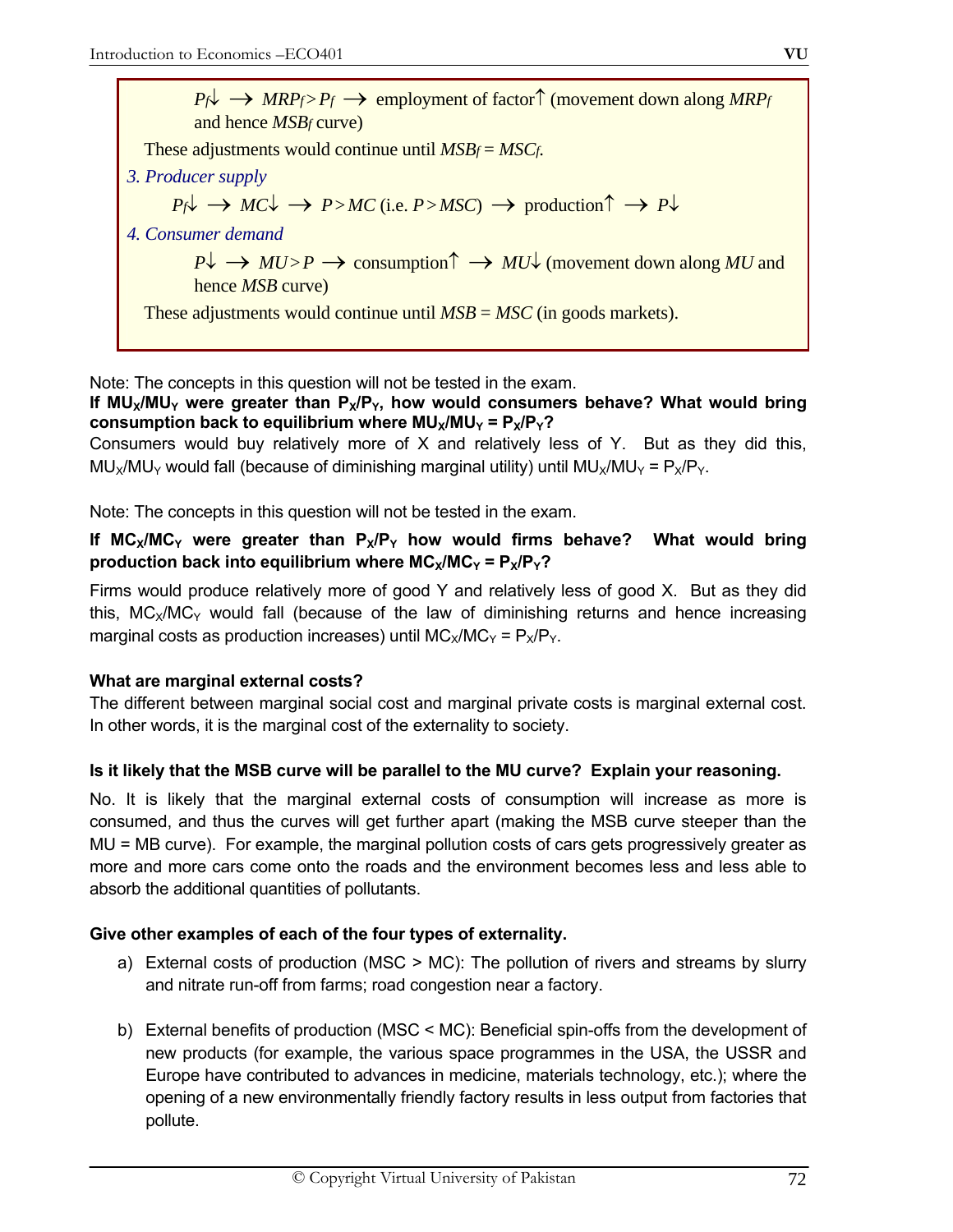- c) External costs of consumption (MSB < MB): The effect of CFC aerosols on the ozone layer; the unpleasant sight of kites stuck in trees and wires.
- d) External benefits of consumption (MSB > MB): People decorating the outside of their houses or making their gardens look attractive benefits neighbours and passers-by; car owners getting their cars properly serviced so as to reduce the smoke emitted and the pollution associated with it.

#### **Some roads could be regarded as a public good, but some could be provided by the market. Which types of road could be provided by the market? Why? Would it be a good idea?**

Roads where there are relatively few access points and where therefore it would be practical to charge tolls. Charges could be regarded as a useful means of restricting use of the roads in question, or, by charging more at peak times, of encouraging people to travel at off-peak times. Such as system, however, could be regarded as unfair by those using the toll roads, and might merely divert congestion onto the non-toll roads.

## **Which of the following have the property of non-rivalry: (a) a can of drink; (b) public transport; (c) a commercial radio broadcast; (d) the sight of flowers in a public park?**

(a) No. (b) No (passengers take up seats). (c) Yes. (d) Yes (unless I get in your way!).

#### **Give some other examples of public goods. Does the provider of these goods (the government or local authority) charge for their use? If so is the method of charging based on the amount of the good that people use? Is it a good method of charging? Could you suggest a better method?**

Two examples are: national defence; urban roads. In both cases the user is not directly charged. The funding comes from taxation. In the case of roads, part of the funding comes from road users generally (in the form of taxes on petrol and road fund licences) and part from general or local taxation. Only in the case of petrol tax is the charging related to the amount that people use the public good. It encourages people to use the roads less, and thus takes into account the marginal cost (i.e. repairs and maintenance) of road provision. In this sense, however, roads are not a pure public good because using them does create a small amount of wear and tear on them (although a significant portion of road maintenance costs are due simply to deterioration through time).

If the marginal cost of provision is zero (as is the case with a pure public good) then charging people according to how much they use it will not cause an efficient allocation of resources: with a zero marginal cost, the price should be zero. Charging people according to how much they use it, however, could be regarded as fair according to the benefit principle – but not according to the principle of vertical equity.

#### **Name some goods or services provided by the government or local authorities that are not public goods.**

Education, health, libraries, parks. Only limited people can use these facilities.

#### **If health care is provided free, the demand is likely to be high. How is this high demand dealt with? Is this a good way of dealing with it?**

It is dealt with by a system of queuing. Emergency cases are usually dealt with immediately, or at least very quickly, but non-emergency cases may have to wait weeks, months or even years for treatment.

Many people would argue that for reasons of equity, and the special nature of health, it is better to solve the problem of waiting lists by diverting more resources into health care, rather than by using a system of charging people. Except where there are initially idle resources or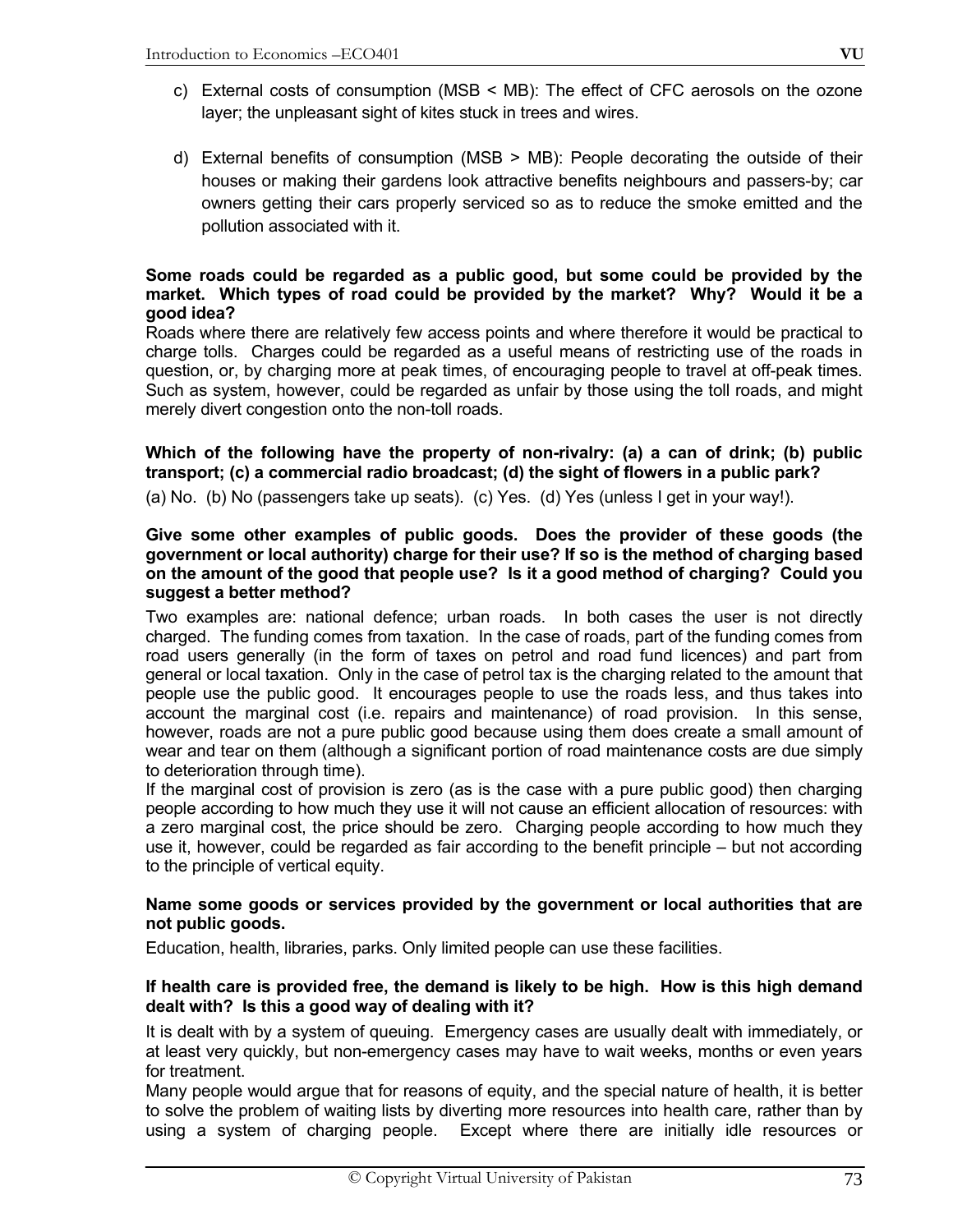inefficiencies, this approach will result in a lower provision of other publicly provided goods or services, or higher taxes.

## **How would you attempt to value time that you yourself save (a) getting to work; (b) going on holiday; (c) going out in the evening?**

The approach is to ask what the opportunity cost to you of that time is. What else could you have done with the time and what, as a result, would you have been prepared to pay to save time? Thus in the case of (b), if you have a long holiday and the travel is seen as an enjoyable part of it, then there may be no time cost to you, or it may even be seen as a benefit; whereas if you only have a week off work and want to get to the sun as quickly as possible, then you will want to minimise travel time and thus may be prepared to pay quite a lot more to fly rather than go over land.

#### **Imagine that a public project yields a return of 13 per cent (after taking into account all social costs and benefits), whereas a 15 per cent private return could typically be earned in the private sector. How would you justify diverting resources from the private sector to this project?**

If it could be argued that this particular project yielded longer-term benefits, and that the market rate of discount is too high in the sense that it gives undue weight to present benefits and costs over future benefits and costs than is socially desirable, then there would be some justification. The justification for a lower social rate of discount is that the market only reflects the wishes of the current generation, whereas governments ought to take a longer-term perspective.

An alternative justification may be in terms of the distribution of costs and benefits. If the project was an effective means of targeting help to the poor (say a new hospital in an area where there is a lot of poverty) then the government may want to apply a lower rate of discount.

**Assume that a project has an initial construction cost of Rs10 000, takes a year to come into operation and then has a life of 3 years. Assume that it yields Rs5000 per year in each of these 3 years. Is the NPV positive at (a) a 10 per cent discount rate; (b) a 15 per cent discount rate?** 

(a) NPV = –Rs.10 000 + Rs.5000/1.1 + Rs.5000/1.21 + Rs.5000/1.331  $= -Rs.10000 + Rs.4545 + Rs.4132 + Rs.3757$  $= +Rs.2434$  The NPV is therefore positive at a 10 per cent discount rate. (b) NPV = –Rs.10 000 + Rs.5000/1.15 + Rs.5000/1.3225 + Rs.5000/1.5209 = –Rs.10 000 + Rs.4348 + Rs.3781 + Rs.3288  $= +Rs.1417$ The NPV is therefore still positive at a 15 per cent discount rate.

## **Why is this type of cost–benefit analysis (CBA) simpler to conduct that ones assessing the desirability of a new road or airport?**

There are specific scenarios, with very precise assumptions. The main purpose was not to demonstrate the positive NPV (which depends on the assumptions about the value of the environmental benefits of reducing emissions), but to compare the relative advantages of the alternative scenarios.

With a CBA of a new road or airport, there have to be assumptions, not only about the environmental impact, but about the value of time saved or additional time incurred by travellers, about the value of lives saved or lost and about the costs to local people disturbed by the road or airport. Thus the measurement of externalities is likely to be more problematic than in the case of lowering the sulphur content of road fuel.

# **How do merit goods differ from public goods?**

They could be provided by the market (albeit with too little consumed). The problem of nonexcludability does not apply.

Note: The concepts in this question will not be tested in the exam.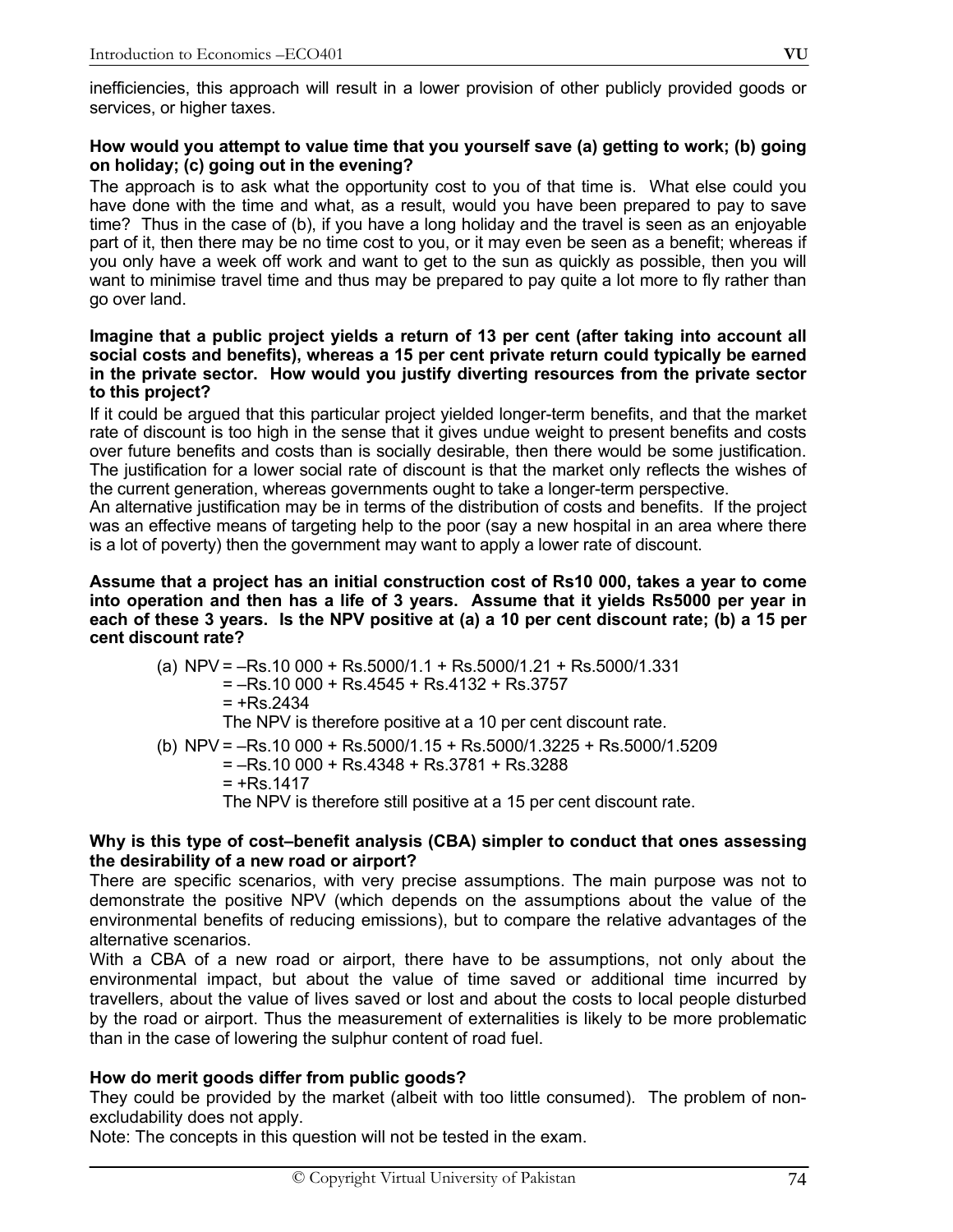#### **Summarize the economic policies of the major political parties. (If it is near an election you could refer to their manifestos.) How far can an economist go in assessing these policies?**

# **You will need to look at the current policies.**

Economists in their role as economists cannot challenge fundamental normative issues – such as whether it is desirable to have a much more substantial redistribution of income from the rich to the poor. They can, however, examine whether the factual claims of the parties are correct, and whether the policies they advocate will bring the effects they claim.

# **Note: The concepts in this question will not be tested in the exam.**

## **Give some examples of how correcting problems in one part of the economy will create problems elsewhere.**

Two examples are:

- A local authority reduces street parking in the centre of a town in order to reduce congestion on the streets, but succeeds in encouraging commuters and shoppers to park outside the town centre in residential areas, thus reducing the quality of life for those living in those areas.
- The government taxes the consumption of electricity in order to encourage people to become more fuel efficient and thus to reduce power station emissions. Some people respond by switching to burning coal, with the result that emissions from this source increase.

# **THE MARKET FOR FACTORS OF PRODUCTION**

## **Why might the labour supply curve be backward bending?**

Because after a point the income effect of the higher wage dominates the substitution effect. Note that when we talk of substitution, it is substitution between work and leisure. The labourer must decide how to utilize his time, i.e. how much hours to spend working and how much to spend relaxing. If the wage rate (which also represents the worker's income) becomes very high, given that leisure is a normal good, the demand for relaxation increases. This is the income effect and it is positive for leisure and negative for hours worked. However, as the wage rate increases, the opportunity cost of relaxing increases and prompts the worker to work more. This is the substitution effect and is negative for leisure and positive for hours worked. The labour supply curve becomes backward bending when the income effect of higher wages dominates the substitution effect.

## What is the distinction between MRP<sub>L</sub> and VMP<sub>L</sub>? When is this distinction important?

Labour's marginal revenue product (MRP<sub>L</sub>) = MR \* MPP<sub>L</sub>

Labour's value of marginal product (VMP<sub>L</sub>) =  $P * MPP_L$ 

The two terms mean the same when the product market is perfectly competitive, because then:  $MR = MC = P$ . However, when the product market is not perfectly competitive, for e.g., if it is a monopoly, then  $P > MR$  at the profit maximizing output, and therefore  $VMP_L > MRP_L$ . The important implication of this is that a monopolist would pay labourers less than the "value of the output that their labour helps produce", i.e. the  $VMP<sub>L</sub>$ . To that effect this can be viewed as exploitation of labour.

# **Do any of the following contradict marginal productivity theory:**

- **a) Nationally negotiated wage rates;**
- **b) Discrimination;**

Even if marginal productivity theory were not relevant in these cases, the theory would still be accurate in the sense that if firms wanted to maximise profits then they should employ workers to the point where  $MC_L = MRP_L$ .

**But do any of the above four cases necessarily contradict marginal productivity theory?**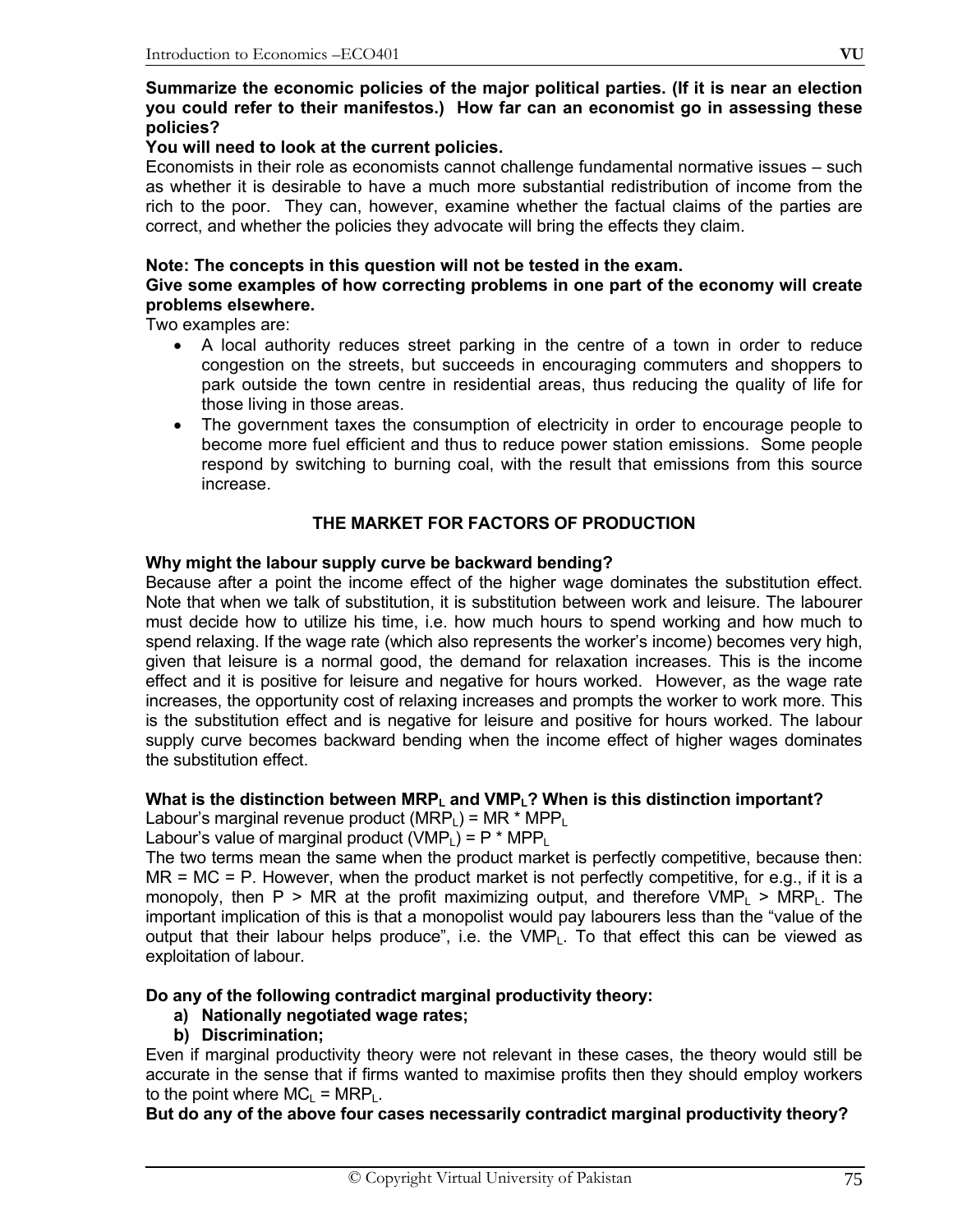- a) No, not necessarily. Firms may find it convenient (in terms of the costs of negotiating and the avoidance of disputes) to pay nationally agreed wage rates. They then could employ workers up to the point where their MRP was equal to this wage rate (which, given that the firm was a 'wage taker' would be equal to the  $MC<sub>1</sub>$ ).
- b) Yes. Discrimination would lead to firms employing those workers against whom they were discriminating below the level where their MRP was equal to their  $MC<sub>L</sub>$ .

## **Which of the following are stocks and which are flows?**

- **a) Unemployment.**
- **b) Redundancies (job lay-offs).**
- **c) Profits.**
- **d) A firm's stock market valuation (share price).**
- **e) The value of property after a period of inflation.**

Stocks: (a), (d) and (e). They are measurements at a point in time.

Flows: (b) and (c). They are measurements over a period of time. (Note that (e) would only be a flow if it were measuring the rise in the value of property over a period of time.)

**What is the present value of a machine that lasts three years, earns Rs.100m in year 1, Rs.200m in year 2 and Rs.200m in year 3, and then has a scrap value of Rs.100m? Assume that the rate of discount is 5 per cent. If the machine costs Rs.500m, is the investment worthwhile? Would it be worthwhile if the rate of discount were 10 per cent?** 

Using the formula given in the lectures:

- $PV = Rs.100/1.05 + Rs.200/(1.05)^{2} + Rs.300/(1.05)^{3}$ 
	- = Rs.95.24 + Rs.181.41 + Rs.259.15
	- $=$  Rs.535.80

Thus the investment is profitable at a discount rate of 5 per cent given that the machine costs Rs.500.

If the rate of discount is 10 per cent, then the present value this time is given by:

```
PV = Rs.100/1.1 + Rs.200/(1.1)^{2} + Rs.300/(1.1)^{3}= Rs. 90.91 + Rs. 165.29 + Rs. 225.40
```
= Rs.481.59

With a 10 per cent discount rate, therefore, the investment would not be profitable.

## **What market price would a piece of land sell for if it earned Rs.10,000 rent per year, and if the rate of interest were 5 per cent?**

According to the formula, market price of land = [annual rental value (in Rs.) / interest rate (in % p.a.)]

Rs.10,000/0.05 = Rs.200,000.

## **What does this tell us about the relationship between the price of an asset (like land) and the rate of interest?**

The higher the rate of interest, the lower the market price of the asset. The asset would have to be cheaper (i.e. yield a higher rate of return) to persuade the purchaser to sacrifice the alternative of earning the market rate of interest.

# **INFORMATION ECONOMICS**

There are many dimensions to information economics. The first of these was touched upon in the lectures on background on demand under "demand under uncertainty." We touched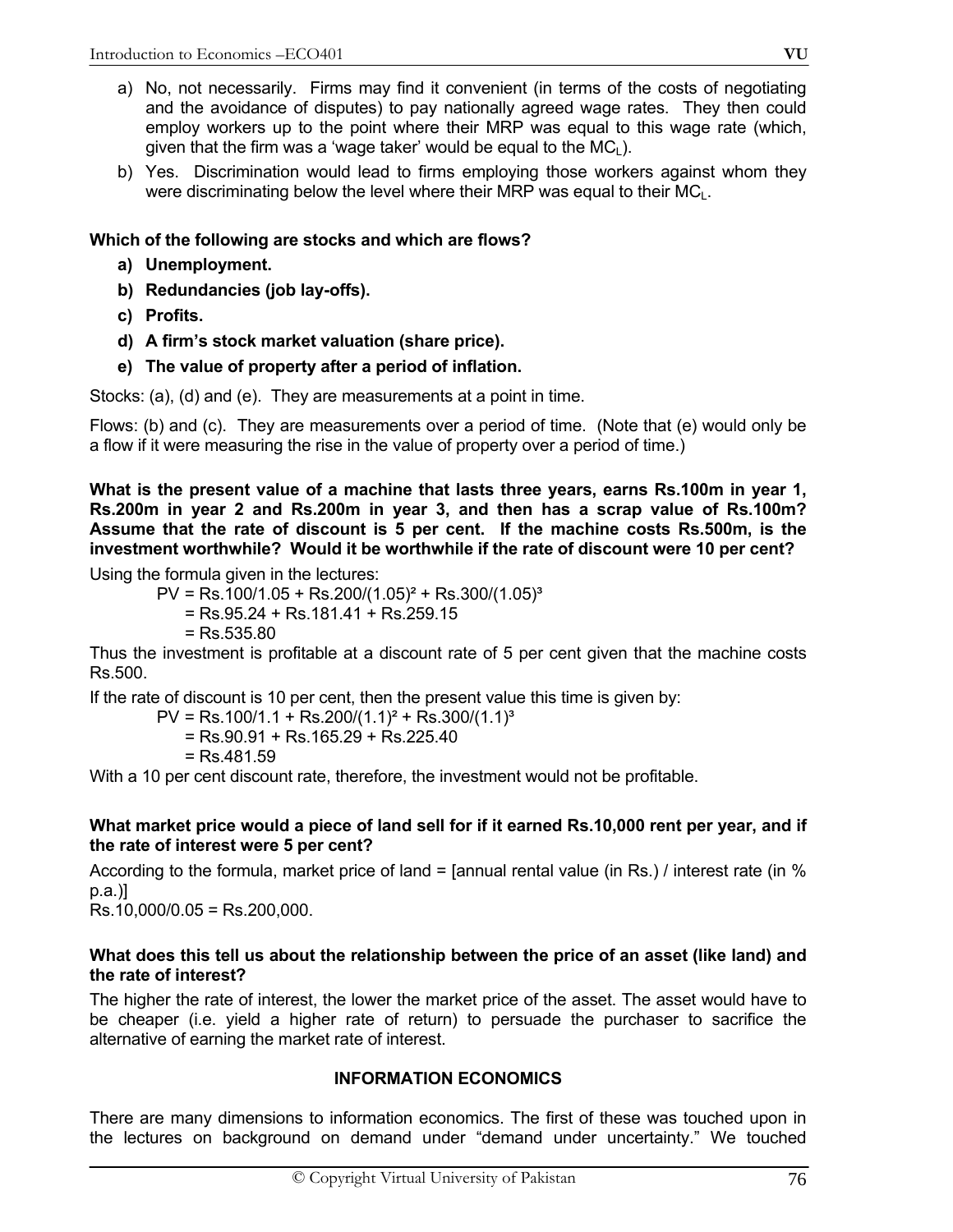concepts like moral hazard and adverse selection. Below we touch upon some of the remaining aspects that were not covered there. PART A contains questions related to the economics of information products on the web that were covered in the lecture, while PART B contains other "general" information economics issues.

## **PART A:**

#### **What has the internet done to the cost of distributing information?**

It has virtually brought down this cost to zero. Distributors can place information on their websites and consumers can access it or download it from there without any additional cost to the distributor. There are however still the initial costs of preparing the information in a format that can be placed on the web, and also the costs of maintaining the website and marketing the website to interested consumers of that information. However, in terms of the marginal cost of distributing information to one more consumer, that cost has now been brought down to virtually zero by the internet.

#### **What are experience goods?**

These are goods whose value can be ascertained by the consumer only after experiencing or consuming it. For example if a university wanted to deliver an online course in say, finance, it might allow potential students to take part of the course free and then if they are satisfied they could proceed with a charge for the remaining or whole of the course. The same principle applies to buying software on the web. You are often given a free trial version before you asked to commit to buy the software.

## **How is it possible for companies like MSN or yahoo to provide free e-mail or chatting facilities or "web space" to internet users the world over?**

Everything has a cost. Providing free web space or e-mail account to millions of users also must have a cost. Now if the users are not paying this cost, someone else should. This someone else is the ever-growing pool of businesses (travel companies, financial advisors, supermarkets, fashion outlets – you name it) who wish to advertise their products to millions of potential customers worldwide. Yahoo and MSN, because they have such a large captive clientele can serve as the ideal vehicle media for their advertisements. Thus you will see that whenever you log on to the yahoo page there is some advert that appears without you asking. This is to ensure that "all" users do actually see the advert, so that "some of them" buy the product being advertised.

#### **PART B**

# **(YOU WILL NOT BE TESTED ON THIS IN THE EXAM)**

**Assume that you wanted the following information. In which cases could you (i) buy perfect information, (ii) buy imperfect information, (iii) be able to obtain information without paying for it, (iv) not be able to obtain information?** 

- **a) Which washing machine is the most reliable?**
- **b) Which of two jobs that are vacant is the most satisfying?**
- **c) Which builder will repair my roof most cheaply?**
- **d) Which builder will make the best job of repairing my roof?**
- **e) Which builder is best value for money?**
- **f) How big a mortgage would it be wise for me to take out?**
- **g) What course of higher education should I follow?**
- **h) What brand of washing powder washes whiter?**

**In which cases are there non-monetary costs to you of finding out the information? How can you know whether the information you acquire is accurate or not?**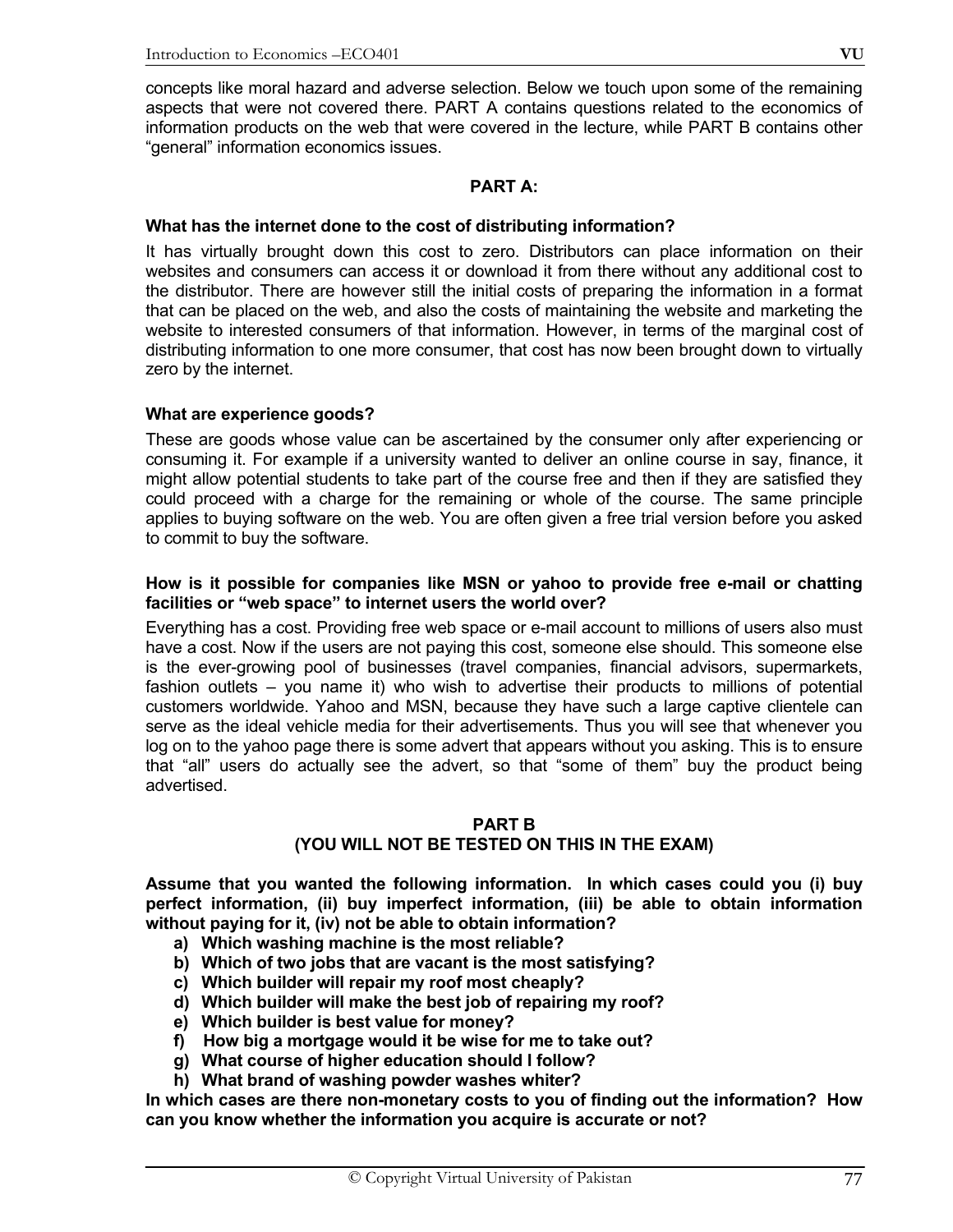- $(a)$  (i) or (ii):
- (b) (iii) (by asking people currently doing the job) or (iv);
- (c) (iii) (by obtaining estimates);
- (d) (iii) (albeit imperfect, by inspecting other work that the different builders have done) or (iv);
- (e) As (d);
- $(f)$  (iii);
- $(g)$  (iii);
- (h) (i) or (ii) (as in (a)) or (iii) by experimenting.

All could involve the non-monetary costs of the time involved in finding out. If the state of the time involved in finding out.

If the information is purely factual (as in (c) above), and you can trust the source of your information, there is no problem. If you cannot trust the source, or if the information is subjective (such as other people's experiences in (b) above), then you will only have imperfect information of the costs and/or benefits until you actually experience them.

## **Make a list of pieces of information a firm might want to know, and consider whether it could buy the information and how reliable that information might be.**

• Some examples include:

The position and elasticity of the demand curve: Market research can provide some information, but it is very unreliable, especially in an oligopolistic environment, where the actions of rival are unpredictable.

• Next year's wages bill:

The information cannot be purchased, but it could use its own past experiences to predict (albeit imperfectly) the outcome of wage negotiations.

• The costs of alternative inputs:

This information is probably available free from suppliers.

• Ways of saving taxes:

Employing accountants can help the firm save money here.

### **What type of information can be a public good? (Clue: do not confuse a public good with something merely provided by the government, which could also be provided by the private sector.)**

An example of information that is nearer to being a public good, is information that is simple enough not to require being presented as a set of tables or as a report. It can be told from one person to another: as such it would be difficult to enforce copyright. An example would be the current rate of inflation or the size of the balance of trade deficit or surplus.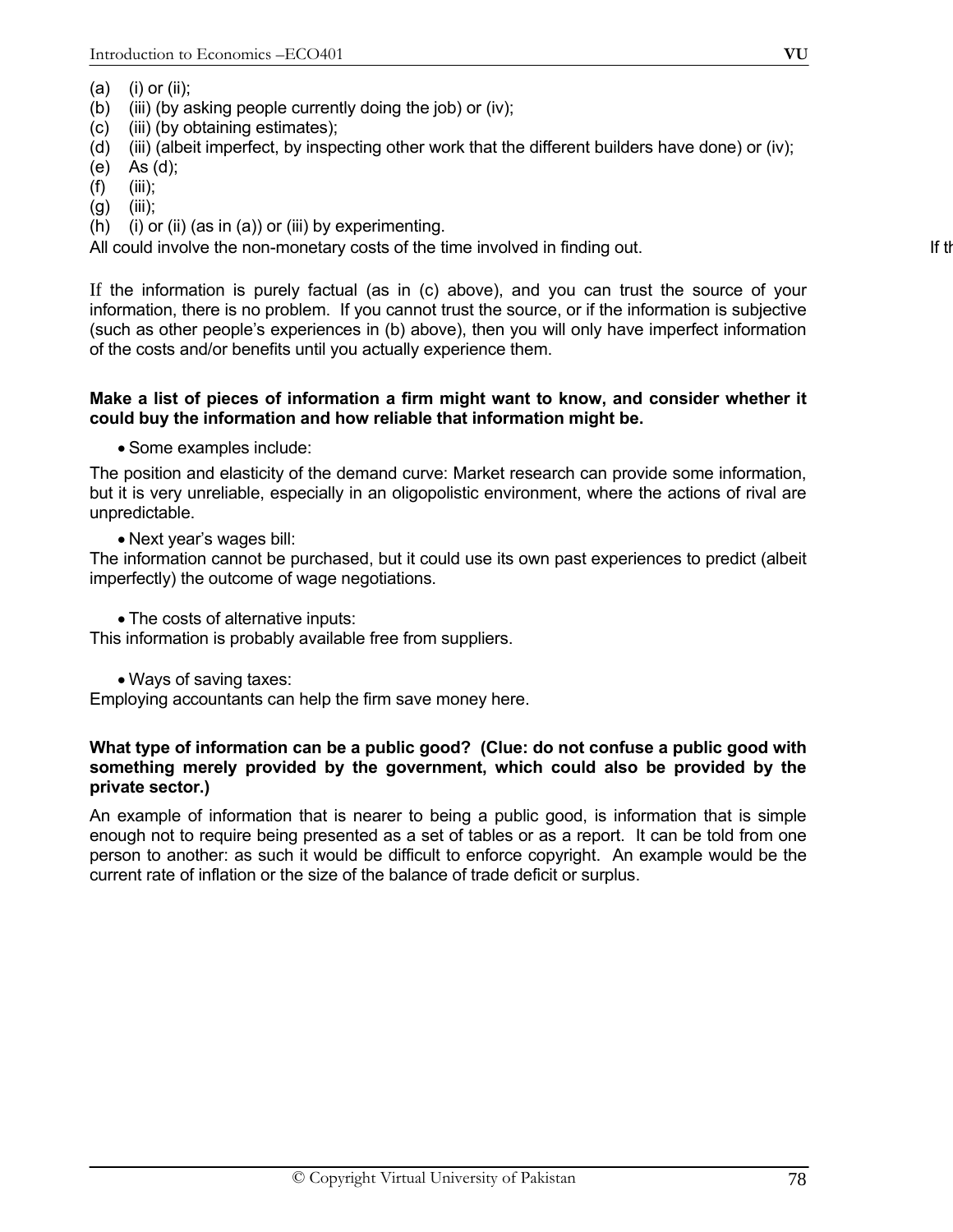## **UNIT - 8**

## **Lesson 8.1**

## **INTRODUCTION TO MACROECONOMICS**

As a subject, macroeconomics only began to be taught in colleges and universities in the 1940s after the influence of a very influential British economist, John Maynard Keynes who believed the macro economy (with its associated variables) deserved to be understood and analyzed in its own right, and not just as an aggregation of the various micro-markets, as was believed earlier. Macroeconomics deals with the behaviour of the economy as a whole. The variables of interest change from the price, demand or supply of a particular product to the economy-wide price level, aggregate demand and aggregate supply.

## **Aggregate Demand (AD):**

Aggregate demand (AD) is the total planned or desired spending (expenditure) in the economy during a given period. AD is the sum of consumption, investment, government spending and net exports (i.e. exports minus imports), and is inversely related to the aggregate price level through the wealth, interest rate and international purchasing power effects.

#### **Price Level and its Effects:**

The price level is the weighted average price index of the prices of all the goods and services in the economy.

**Inflation or inflation rate** is the percentage annual increase in the price level.

**Hyperinflation** is inflation at extremely high rates (say 1000, 1 million, or even 1 billion percent a year).

The wealth effect of a price level increase on AD is negative and works through the reduction in the purchasing power of consumers' income and wealth (real asset values). These cause a reduction in consumption demand.

The interest rate effect of a price level increase on AD is negative as it causes a fall in investment demand. Higher prices cause the nominal interest rate to rise discouraging firm investment.

The international purchasing power (or competitiveness) effect of a price level increase on AD is also negative as it reduces the net foreign demand for domestic goods and services. As the price level of a certain country increases the demand for its exports falls because they become expensive (less competitive) in international markets.

#### **Shifts in Aggregate Demand:**

AD shifts to the right when any component of AD increases autonomously; e.g., if a) consumers become more willing to spend at every price level; b) there are autonomous increases in investment due to better business prospects; c) the government spends more, or reduces taxes; net exports rise at all prices (due to say an increase in the quality of domestic goods relative to foreign goods).

#### **Aggregate Supply (AS):**

Aggregate supply (AS) is the total value of goods and services that all the firms in the economy would and can willingly produce in a given time period. Aggregate supply is a function of available inputs, technology and the price level. It slopes upward in P-Output space but the exact slope depends whether the economy is operating at below full employment (flat) or full employment (steep)

#### **Full Employment:**

Full employment is a state of the economy in which the productive resources of the economy are fully employed. Output may be expanded from this full employment level by asking labourers to work overtime or renting capital from outside. An alternative (historical) definition of full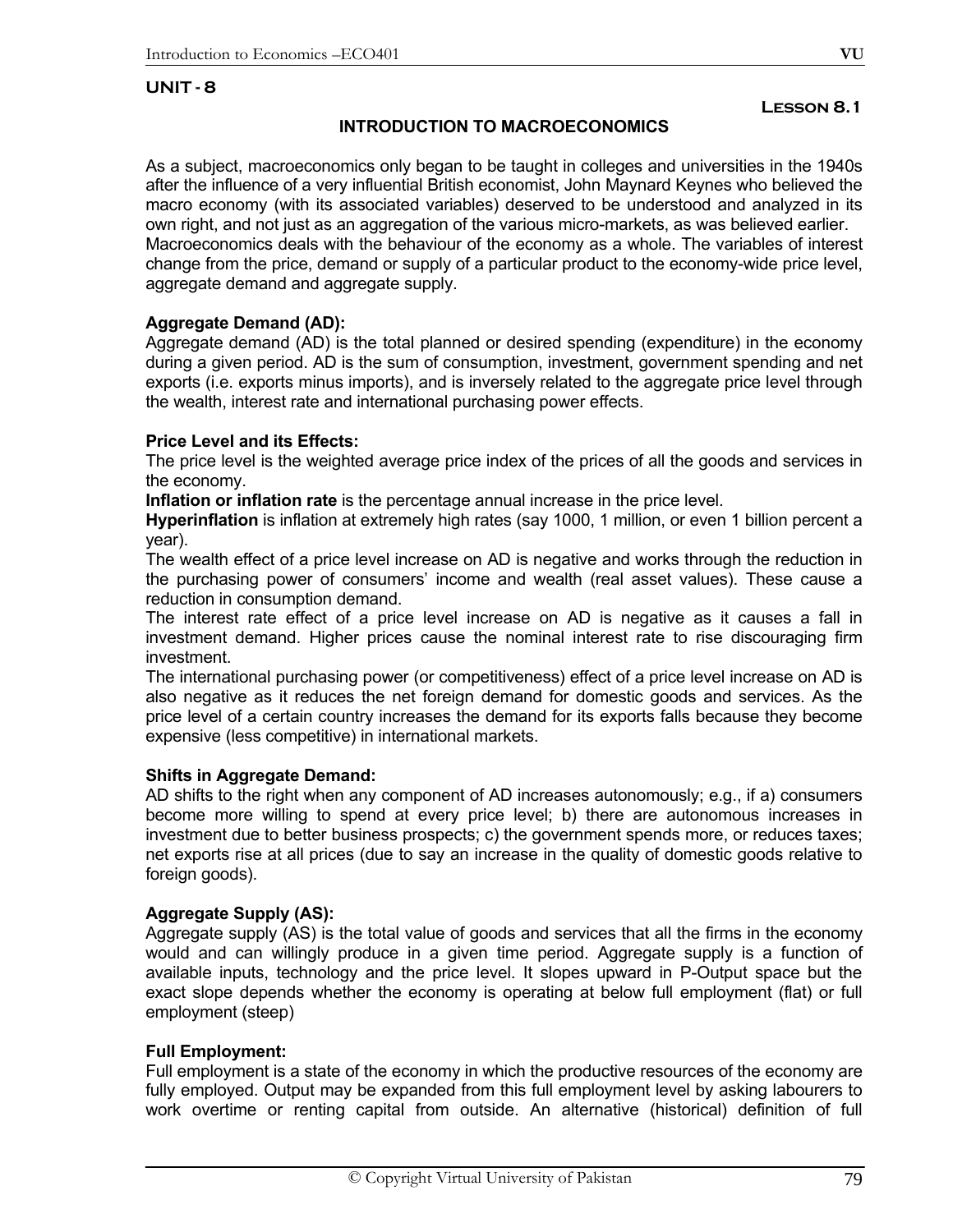employment was: that level of employment at which no (or minimal) involuntary unemployment exists.

## **The Concept of Invisible Hand:**

Invisible hand was a concept introduced by Adam Smith in 1776 to describe the paradox of laissez-faire market economy. The invisible hand doctrine holds that, with each participant pursuing his or her own private interest, a market system nevertheless works to the benefits of all as though a benevolent invisible hand were directing the whole process.

## **Classical Economists:**

Classical economists were the earliest brand of economists the world knew. They were essentially micro-economists who believed the macro economy was an uninteresting aggregation of individual (or micro) markets, and any problem at the macro level was necessarily a symptom of some micro level problem.

The optimal role for the government under Classical economics was one of laissez-faire. They believed that if the prices of goods, services and factors were allowed to be determined by the free operation of the forces of demand and supply (i.e. the price mechanism) the best possible outcome for resource allocation would obtain. In other words the economy would be at the full employment level, and it would not be possible to improve that situation through government intervention.

A **recession** is a downturn in real GDP for two or more successive quarters.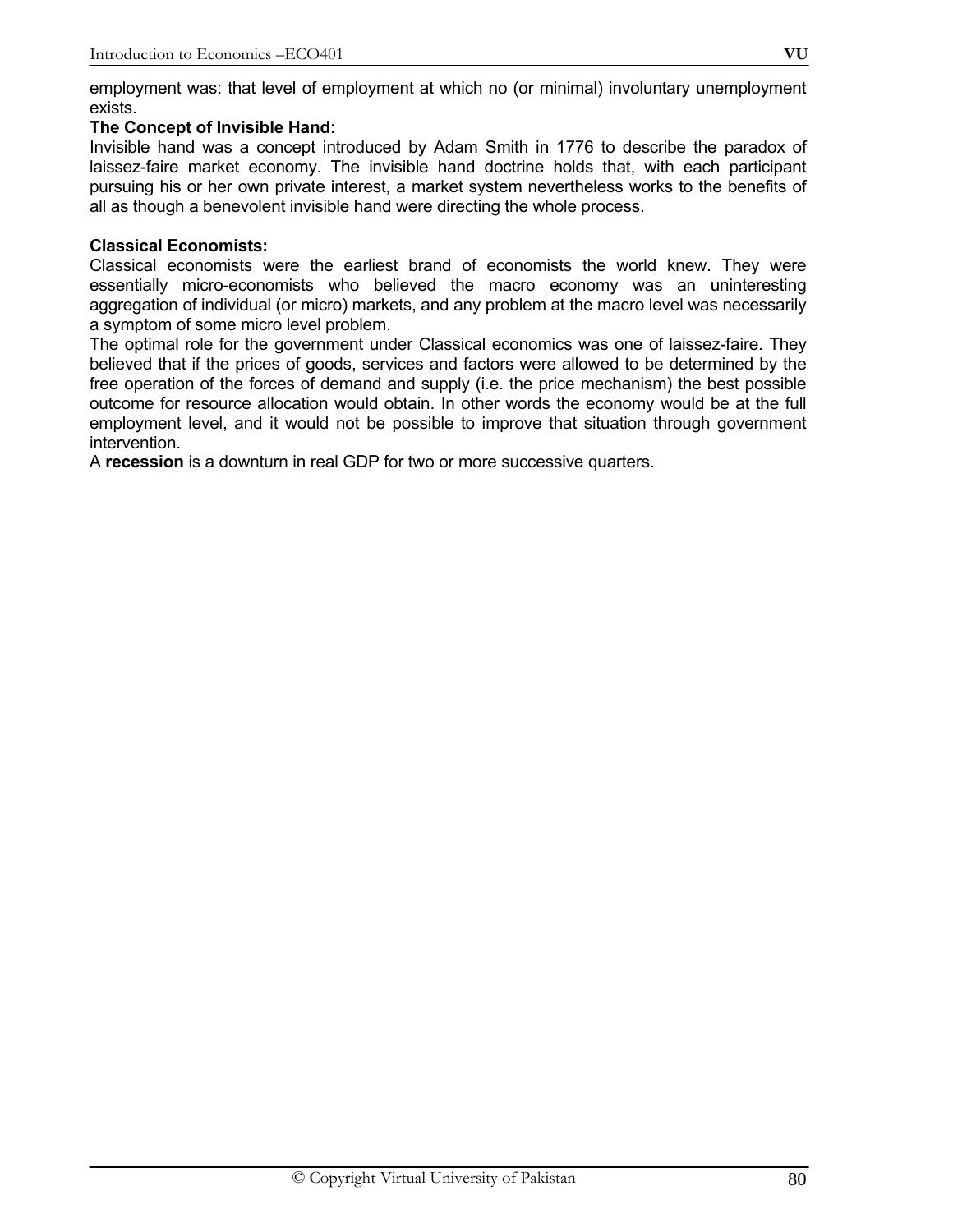#### **Lesson 8.2**

#### **INTRODUCTION TO MACROECONOMICS (CONTINUED………..)**

#### **The Great Depression and Say's Law:**

The Great Depression was the longest and severest recession the world has ever seen. It struck North America and Europe in the late 1920s after the Wall Street crash of 1929 (and following the earlier hyperinflation in Germany, and the formation of the Soviet Union) and lasted till the mid 1930s. It was characterized by persistent high unemployment, low investment by firms and falling prices of goods, services and factors.

An important law the Classical subscribed to, which assumed particular importance in the context of the Great Depression, was Say's law: "supply creates its own demand." The implication of this was that involuntary unemployment (people being unemployed against their wishes) was a temporary phenomenon as the excess supply of labour would cause wages to fall thereby prompting firms to demand more labour. If there was persistent unemployment, it was voluntary, i.e. workers themselves preferred to remain unemployed.

## **The Classicals' Views about Great Depression:**

The Classicals' reading of the three problems of the Great Depression, i.e. low investment, high unemployment and low output, was as follows:

- a. Investment was low because the interest rate was too high in the loanable funds market. Policy recommendation: savings be increased to lower the interest rate and boost investment
- b. Unemployment was high because of obstructions to the free market mechanism in the labour market which were preventing wages from falling to the market clearing level. Policy recommendation: these obstructions: benefit payments to unemployed, taxes on income and trade unions be eliminated.
- c. The AS curve was vertical therefore lack or excess of demand could not explain the low level of activity in the aggregate market for goods and services. Policy recommendation: focus on ways to move the AS curve to the right (i.e. supply side measures).

## **The Keynesians' Views about Great Depression:**

Keynes' view on the causes of the Great Depression and what needed to be done was very different. He believed that there were overarching problems of low demand and static pessimistic expectations that needed to be addressed rather than disequilibria in the loanable funds, labour and goods markets. In particular, he maintained that:

- a. Low investment was because of firms' bearish expectations about their ability to sell the products they produced. Firms needed to see that the potential buyers of their goods had the money and the willingness to buy goods before they could be convinced to undertake more production thereof. Therefore, higher savings, which would lead to low consumption expenditure on goods and services would not increase but decrease investment by reinforcing firms' bearish expectations about their ability to sell their products. Policy recommendation: households should be convinced to increase consumption and reduce saving.
- b. Unemployment was high and rising because the labour market equilibrium was moving further and further away from the full employment level. This was not because wages were being prevented from falling to the market clearing level, but because the market clearing level fell further with each wage decrease. This happened because a reduction in wages also lowered consumers' earning and spending power reinforcing firms' pessimistic view of their ability to sell their products. Policy recommendation: higher money payments to consumers should be given out (possibly by the state) in order to increase their ability to buy the goods being produced by firms.

c. The AS curve was horizontal at the less than full employment level (i.e. when there was excess capacity or slack in the economy), and upward sloping after that, so that an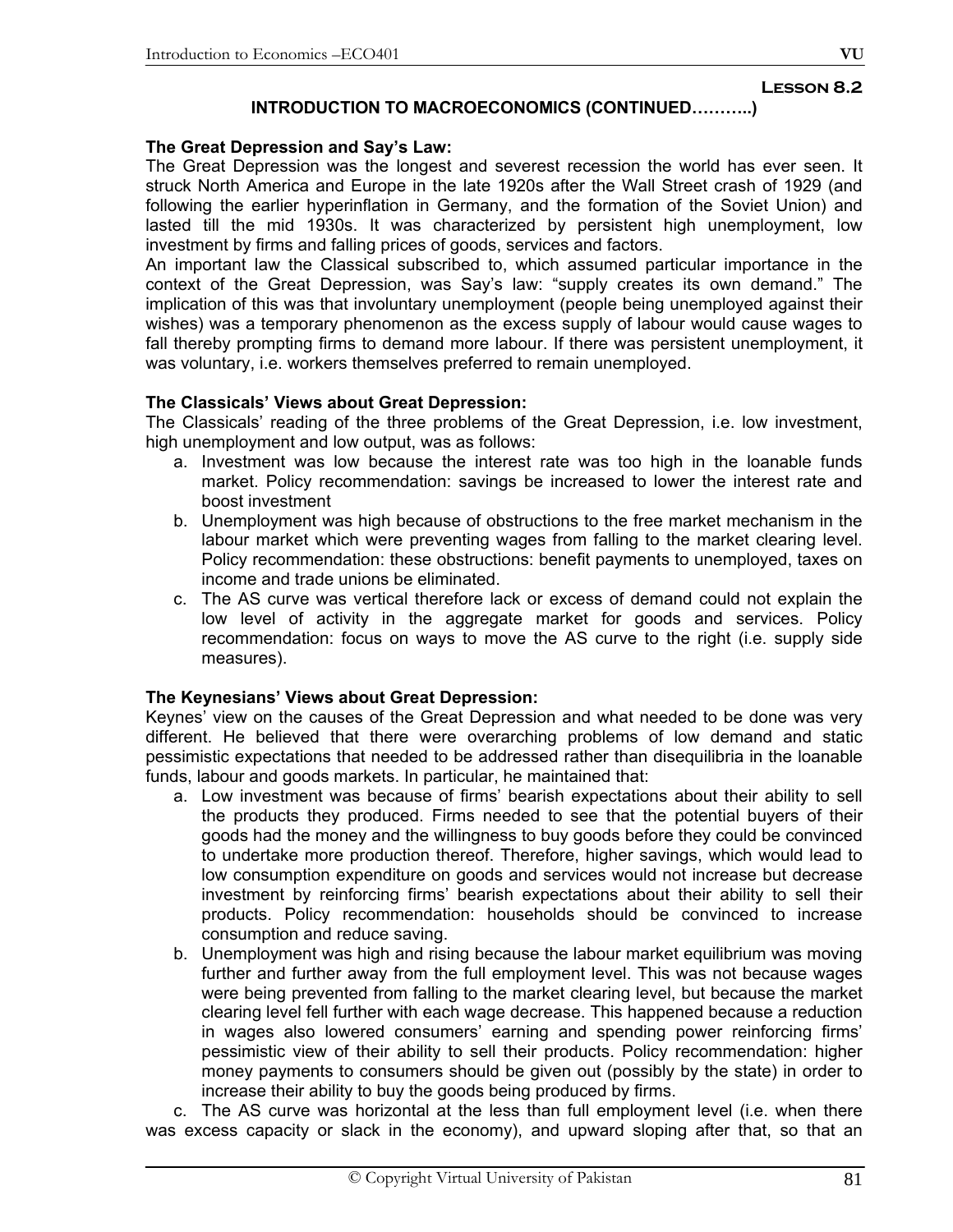injection of aggregate demand in times of recession could materially increase output, employment and national income.

In summary, Keynes believed that an economy could settle at equilibrium below the full employment level, he advocated demand-side policies to lift the economy out of that equilibrium towards full employment. He suggested the government spend itself and encourage consumption spending. This would cause demand and prices of goods to rise, generating firms' interest in producing more. This would in turn require hiring to go up, which would cause labour incomes to go up which would lead to further higher demand for goods and hence a reinforcement of the virtuous circle. Only such a circle could, according to Keynes, change agents' pessimistic view of the future and take the economy out of Depression.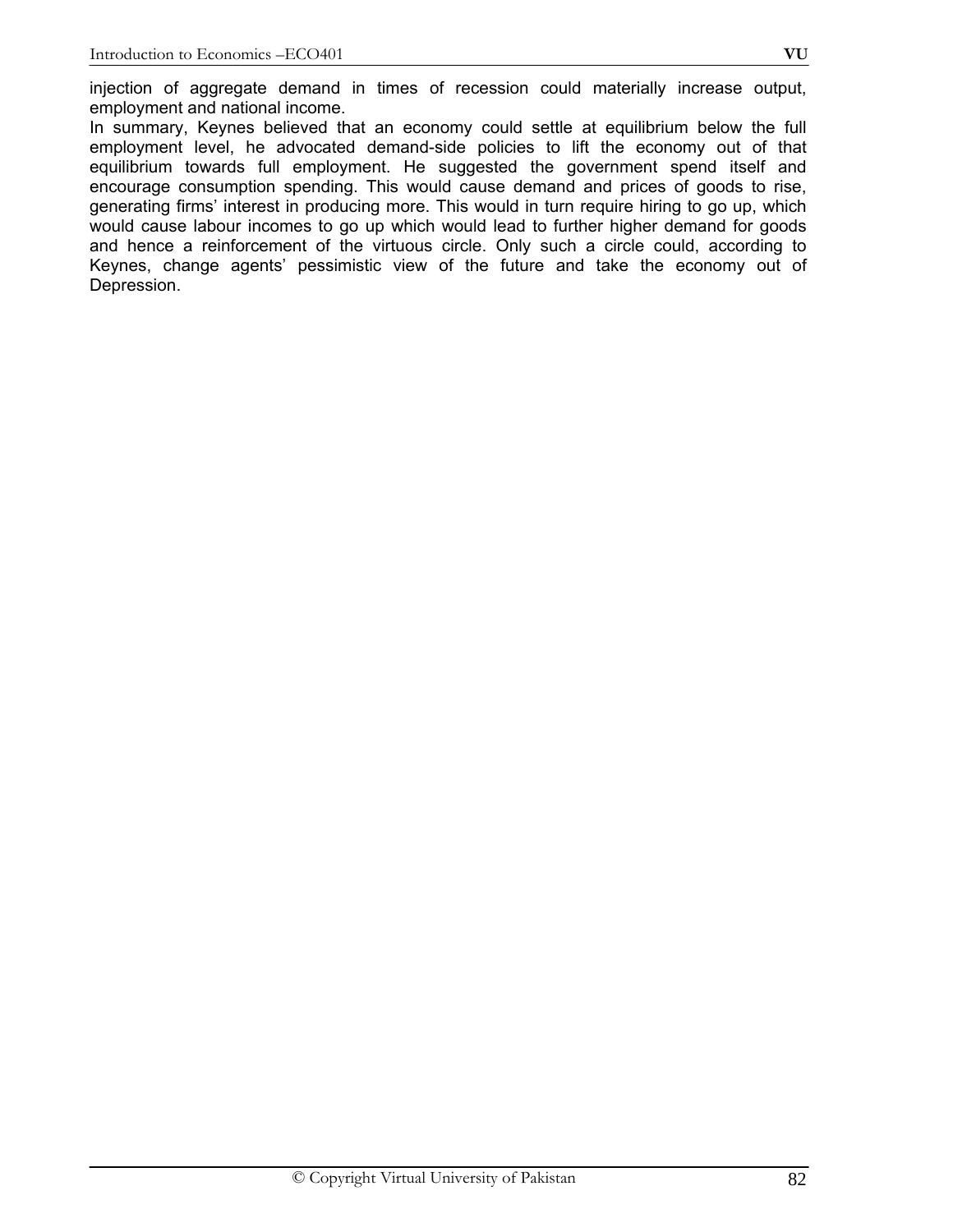# **Lesson 8.3**

# **INTRODUCTION TO MACROECONOMICS (CONTINUED………..)**

Keynes' suggestions were taken on board by government but in a rather different context than he might have anticipated, i.e. in the context of war. The Second World War broke out in 1939 and the higher defense expenditures by European governments to finance the War gave the necessary boost to aggregate demand. But while the economy emerged from its low-demand recession, it now faced supply-side destruction due to war.

Keynes was not a socialist, just someone who believed the market could not be left alone. He was the brain child of institutions such as the IMF, WB and GATT.

## **Keynes Demand Management Policies:**

Keynes exerted a phenomenal influence on economic thinking and policy-making in the 20th century and to date. In the 1950s and 60s, Keynesian demand management policies were practiced by many governments when demand went "off" due to cyclical fluctuations of the economy. In recessions, the government increased spending and encouraged the private sector to do the same. In booms the opposite was done to cool the economy down.

The major problem with Keynesian demand management policies was that they viewed unemployment and inflation to be the opposite sides of the same coin. Thus, if unemployment was high, prices must be low and vice versa. Keynes' policies could not be applied in a situation where both prices and unemployment were rising (stagflation) – this situation arose in the 1970s with the two oil price shocks (which were essentially supply side shocks), and led to the decline of Keynesian economics.

## **The Monetarist School:**

The Monetarist School, led by Milton Friedman separated the explanation for inflation and unemployment. He noted that inflation was always and everywhere a monetary phenomenon and the key to keeping inflation low was to keep monetary growth aligned with expected real output growth.

## **The Real Business Cycles (RBC) School:**

The Real Business Cycles (RBC) School also gained currency in the 1970s. The exponents of the business cycles view noted that output fluctuated mainly due to technology shocks faced by the economy, and that no Keynesian type policy could, or should attempt to, neutralize their effects.

## **The Rational Expectations School:**

The same period, 1970s, saw the rise of the rational expectations school (as opposed to Keynes' static expectations hypothesis) led by such people as Robert Lucas, Robert Barro and Thomas Sargent who conceptualized agents as making use of all the information available to them, and not just past information, while making decisions. Under these and other conditions they showed that predictable macroeconomic policies (like Keynesian demand management policies) had no effect on real output or unemployment.

## **Neo Classical Economics:**

Coupled with the insights of the monetarist and business cycle schools, this view of the world reinforced the pre-Keynesian beliefs in the power of the free market and stressed the microfoundations of macroeconomics. For this reason, it is called new or Neo Classical Economics.

## **The Neo Keynesian School:**

Since the 1980s, the new or Neo Keynesian School has emerged, led by economists such as Joseph Stiglitz. The new Keynesians have highlighted market failures at the micro level that may arise due to information asymmetries and coordination failures (moral hazard and adverse selection problems). As such they have shown avenues for meaningful government intervention. This is broadly where modern macroeconomics currently stands.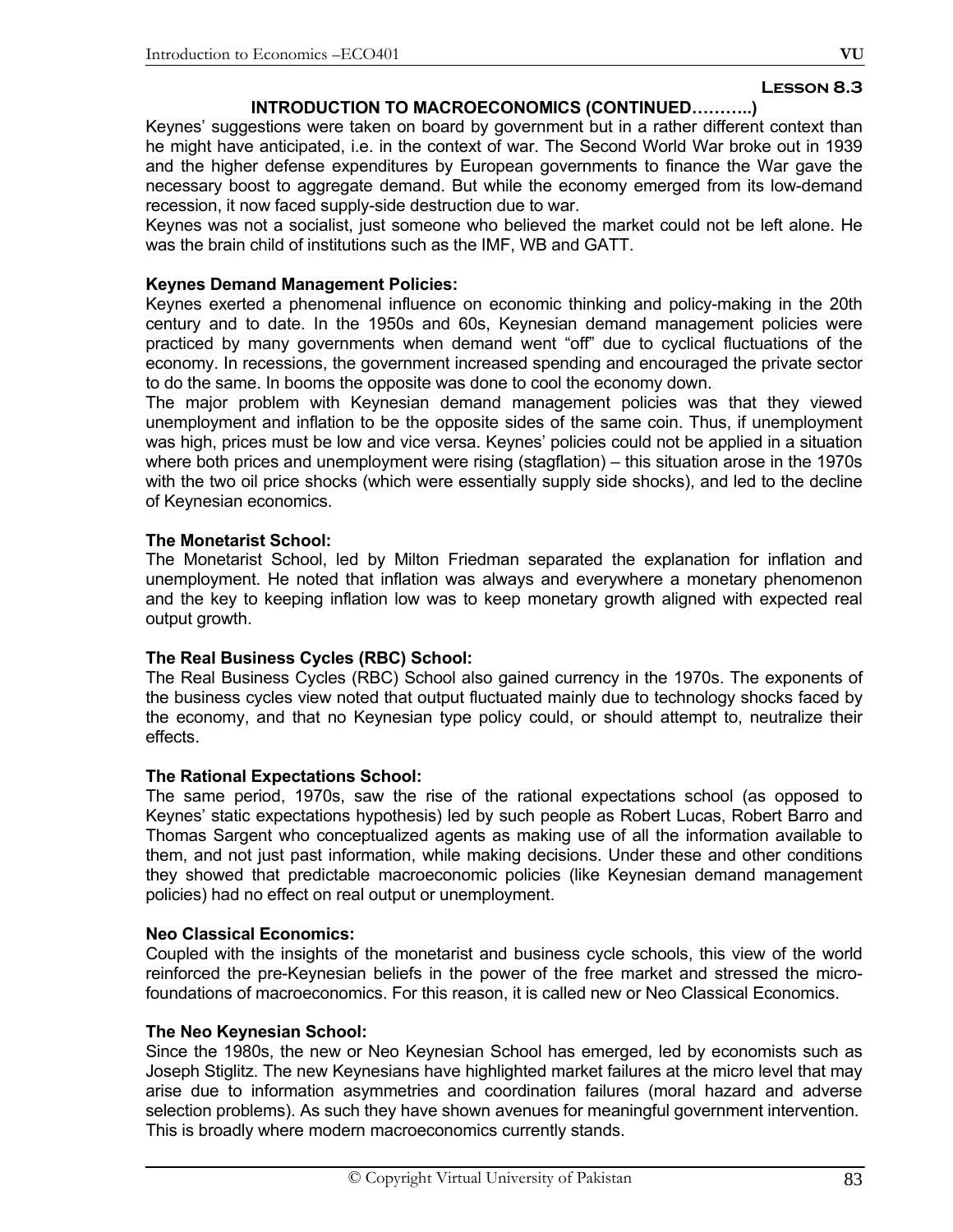## **END OF UNIT 8 – EXERCISES**

**Which of the following are macroeconomic issues, which are microeconomic ones and which could be either depending on the context?** 

- **a) Inflation.**
- **b) Low wages in certain service industries.**
- **c) The rate of exchange between the pound and the euro.**
- **d) Why the price of cabbages fluctuates more than that of cars.**
- **e) The rate of economic growth this year compared with last year.**
- **f) The decline of traditional manufacturing industries.**
- a) Macro. It refers to a general rise in prices across the whole economy.
- b) Micro. It refers to specific industries
- c) Either. In a world context, it is a micro issue, since it refers to the price of one currency in terms of one other. In a national context it is more of a macro issue, since it refers to the euro exchange rate at which all UK goods are traded internationally. (This is certainly a less clear–cut division that in (a) and (b) above.)
- d) Micro. It refers to specific products.
- e) Macro. It refers to the general growth in output of the economy as a whole.
- f) Micro (macro in certain contexts). It is micro because it refers to specific industries. It could, however, also help to explain the macroeconomic phenomena of high unemployment or balance of payments problems.

## **This question is about the merits and demerits of an economic system (like socialism) which mainly focuses on ways of achieving equality of incomes and wealth across citizens. Would it ever be desirable to have total equality in an economy?**

The objective of total equality may be regarded as desirable in itself by many people. There are two problems with this objective, however.

The first is in defining equality. If there were total equality of incomes then households with dependants would have a lower income per head than households where everyone was working. In other words, equality of incomes would not mean equality in terms of standards of living. If on the other hand, equality were to be defined in terms of standards of living, then should the different needs of different people be taken into account? Should people with special health or other needs have a higher income? Also, if equality were to be defined in terms of standards of living, many people would regard it as unfair that people should receive different incomes (according to the nature of their household) for doing the same amount of work.

The second major problem concerns incentives. If all jobs were to be paid the same (or people were to be paid according to the composition of their household), irrespective of people's efforts or skills, then what would be the incentive to train or to work harder?

#### **Is it possible to disagree with the positions that the different countries have been assigned in the spectrum diagram in Lecture 25 based on one's general knowledge about these countries' economic systems?**

Yes. Given that there is no clearly defined scale by which government intervention is measured, the precise position of the countries along the spectrum is open to question.

## **Which macroeconomic problem(s) has/have generally been less severe since in the early 1990s than in the 1980s?**

Inflation and, since the mid-1990s, unemployment. We must remember that unemployment was a major problem in the 1920s and 1930s (during the Great Depression) and inflation was a major problem in the 1970s and early 1980s.

## **This question is about wages, about whose rigidity and flexibility Classical economists and Keynes argued for long. Why are real wages likely to be more flexible downwards than money (or nominal) wages?**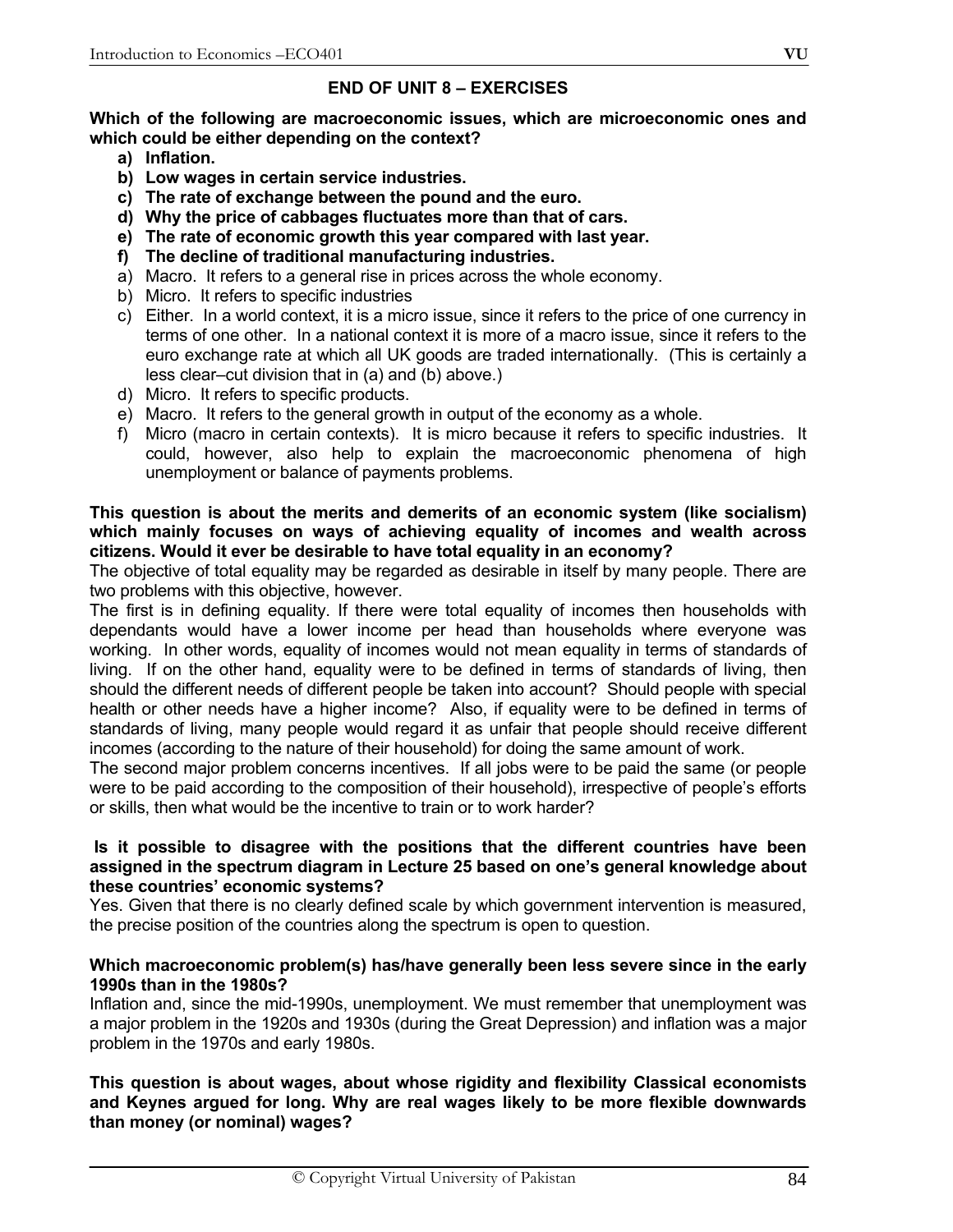Money (or nominal) wages are unlikely to fall. The reason is that price inflation is virtually always positive. Thus if money wages were to fall, there would have to be a bigger fall in real wages. For example if inflation were 10 per cent and firms wanted to cut money wages by 5 per cent, this would mean cutting real wages by 15 per cent: something they would find hard to get away with. Real wages, on the other hand frequently do fall. Because wage agreements are usually made in money terms, it only needs inflation to go ahead of money wage increases, and real wages will fall.

Another reason why money wages are less flexible downwards has to do with money illusion. People will resist a cut in money wages, seeing this as a clear cut in their living standard. If, however, a money wage increase is given a bit below the rate of inflation (i.e. a real wage cut), many workers will perceive this as an increase and will be more inclined to accept it. And indeed, because pay increases normally occur annually, any money rise (even if below the annual rate of inflation) will be a temporary real rise for a few months, until inflation overtakes it.

## **Would it be possible for a short-run AS curve to be horizontal at all levels of output?**

No. Given that some factors are fixed in supply in the short run, there will inevitably be a limit to output. As that limit is approached, the AS curve will slope upwards until it becomes vertical at that limit.

#### **If firms believe the aggregate supply curve to be relatively elastic, what effect will this belief have on the outcome of an increase in aggregate demand?**

Firms will respond to the increase in aggregate demand by increasing their output and investment. There are two main reasons. The first is that they will expect output elsewhere to increase and that they will therefore be able to obtain supplies. The second is that, if they believe that the rise in aggregate demand is not going to cause inflation to increase significantly, they will not expect the government to start deflating the economy and thus dampening demand again. They will therefore expect their increased sales to continue.

#### **What might be the negative effects of higher government expenditure (the suggested policy prescription of Keynes) on the private sector?**

Increased government expenditure (financed from borrowing from banks) has two possible negative effects on the private sector: financial crowding out and resource crowding out. In the former, higher government borrowing from banks leaves fewer loanable funds with banks to lend to the private sector. In any case, the interest rate rises due to a higher demand for lonabale funds. This has a negative impact on private sector investment. As for resource crowding out, government projects could divert key workers and other resources that are in short supply away from the private sector. Since labour and other resources are not homogeneous and not perfectly mobile, resource crowding out can occur even when the economy has some slack in it, i.e. is operating at less than full employment.

#### **What, in Keynes's view, would be the impact of a higher money supply on output, given that there "is" slack in the economy?**

A rise in money supply results in an increase in aggregate demand: as people hold more money and their consumption demand increases. Interest rates also fall causing investment demand to rise. All this will lead to a rise in output with little increase in the level of prices. Thus the nominal increase in money supply translates fully into a real increase, delivering a strong output response in the process.

#### **What would be the Classical economists' criticism of this argument?**

That the increases in money supply would simply lead to higher prices in the private sector, and that the government projects (public works etc.) would lead to "full" crowding out - financial and resource. Given that the cause of the problem, to Classical economists, was market rigidities, the solution was to free-up markets: to encourage workers to accept lower wages, and producers to charge lower prices.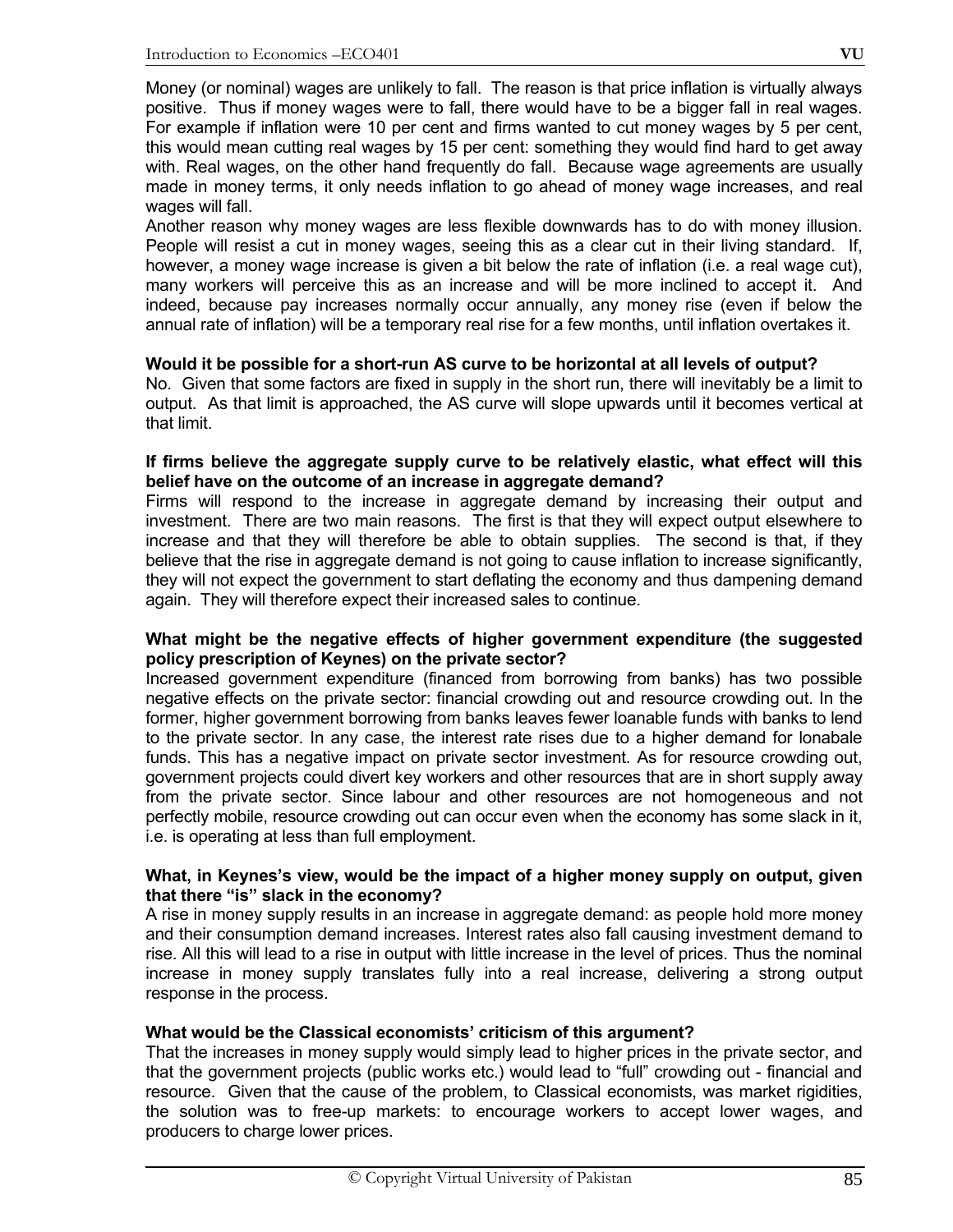## **In the extreme Keynesian model, is there any point in supply-side policies?**

Yes. Successful supply-side policies, by increasing potential output, will shift the upward sloping and vertical portions of the AS curve to the right. As a result, expansionary demand management policies could now increase output to a higher level than before.

#### **In the new (or neo) Classical model, should supply side policies be used as a weapon against inflation?**

It is important o understand that new classical economics is strongly inspired by monetarist thinking. Monetarists separated the explanation for inflation and unemployment. According to them, the way to reduce unemployment was to invoke supply side measures which serve to reduce the natural rate of unemployment, whereas demand side policies (which for monetarists means monetary policy) policies should be used to tackle inflation. Therefore the answer to the above question is "no".

#### **If we assume that if prices and wages are flexible and agents form expectations rationally, then is the task of the macroeconomic policymaker trivial?**

The answer is no. This question is about neo-Keynesianism. As you know, the debate between Classicals and Keynes was related to the functioning of markets and the flexibility of prices and wages therein. Keynes said wages were rigid, Classicals said they shouldn't be. Then there was the debate between Keynesian economists and neo-Classical economists over how agents formed expectations about the future. Keynes believed in static expectations whereas neo-Classical economists believed in rational expectations. Now if we assume that prices and wages are perfectly flexible and expectations are rationally formed, then we are essentially subscribing to the laissez faire, pre-Keynesian Classical view of things., in which there was very little role for government intervention. However, this is where neo-Keynesians come in. The new Keynesians have highlighted market failures at the micro level that may arise due to information asymmetries and coordination failures (moral hazard and adverse selection problems). As such they have shown avenues for meaningful government intervention.

## **How might expansionary aggregate demand policy positively affect aggregate supply?**

If the expansion in demand comes about due to higher investment, and if the same leads to technological change (this usually happens in the very long run), then the long-run AS curve might also shift to the right. In this case, the expansionary impact on output and income effect will be magnified.

## **Does the shape of the long-run AS curve depend on how the 'long' run is defined?**

Yes. If the long run is defined so as to include the possibility of technological change resulting from investment, then the long-run aggregate supply curve can be deemed relatively elastic (flat).

#### **Assume that there is a fall in aggregate demand (for goods). Trace through the short-run and long-run effect on employment.**

Prices fall. This causes the real wage to rise. At this real wage rate there is a deficiency of demand for labour. In the short run there will be an increase in unemployment. In the long run the deficiency of demand will drive down the money wage rate until the real wage rate has returned to its earlier level.

#### **If AS and AD in an economy intersect at a point a, and after a rightward shift in AD and a leftward shift in AS, the new equilibrium obtains at a g which is vertically above point a, does this necessarily imply that the long-run AS curve is vertical?**

It would only be so if the upward shifts in the (short-run) AS curves had been entirely due to the increased aggregate demand feeding through into higher prices. If, however, AS had shifted upwards partly as a result of cost-push pressures independent of aggregate demand, then point g could still be vertically above point a (i.e. if the long-run AS curve were upward sloping and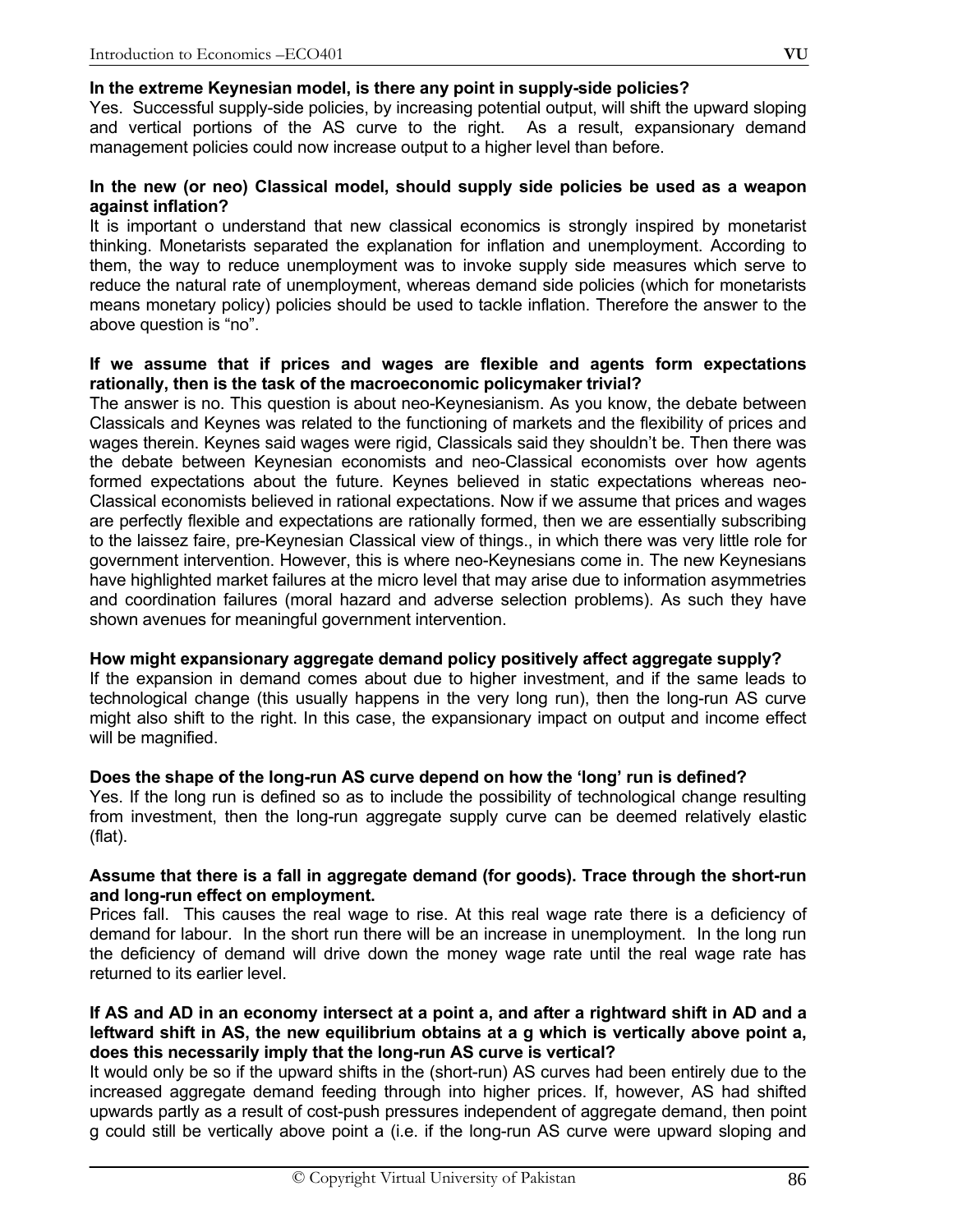had shifted upwards). With an upward-sloping long-run AS curve, if there had been no such cost-push pressures, g would be to the north east of a. Alternatively, if cost-push pressures had been great enough, point g could be to the northwest of point a.

## **Is it possible for the AS curve shift to the right over time? If it did how would this influence the effects of the rises in aggregate demand?**

Potential GDP, Yp, and hence AS, will shift to the right over time as potential growth takes place (new resources discovered and new technologies invented). Also the rise in aggregate demand and in output may lead to increased investment and hence a bigger capital stock: this too will shift Yp and AS to the right. The rightward shift of Yp and AS will allow the rise in aggregate demand to lead to a bigger increase in actual output (Y) and a smaller increase in the price level.

#### **Assume that there are two shocks. The first causes aggregate supply to shift to the left. The second, occurring several months later, has the opposite effect on aggregate supply. Show that if both these effects persist over a period of time, but gradually fade away, the economy will experience a recession which will bottom out and be followed in smooth succession by a recovery.**

A fall (leftward shift) in aggregate supply in the new classical model will reduce output and hence cause a recession. If the shock pushing the AS curve to the left persists for a period of time, then the recession will deepen as aggregate supply falls, but less and less quickly as the effect fades away. If the second shock has a rightward pushing effect on the AS curve, then, as the first effect fades away, the second effect will become relatively stronger. Output will begin to rise again and gather pace as the first effect disappears. Whether output will continue falling initially after the appearance of the second effect depends on the relative size of the two effects at that particular stage.

#### **If you are living in a Keynesian world and there is slack in the economy and room for expansionary macroeconomic policies, would you introduce these policies in a slow and steady manner or haphazardly and suddenly?**

Demand management would have be carried out in a steady and predictable way since Keynes assigned a lot of importance to certainty and stability and the confidence they give to firms undertaking investment.

### **If constant criticism of governments in the media makes people highly cynical and skeptical about the government's ability to manage the economy, what effect will this have on the performance of the economy?**

The economy will become less manageable! It may become less stable and as a result investment and growth may be lower and inflation higher. The worse people believe the longterm economic prospects are for the country, the more pessimistic they are likely to become, and thus the worse is likely to be the actual performance of the economy.

## **This question is about the Monetarist challenge to Keynesian economics. Since this is a difficult question to answer, I would advise you to revisit it at the end of the course and during the discussion on inflation, and the monetary sector.**

## **How would a monetarist answer the Keynesian criticisms given below?**

- 1. 'The time lag with monetary policy could be very long.' Monetarists do not claim that monetary policy can be used to fine tune the economy. It is simply important to maintain a stable growth in the money supply in line with long-term growth in output.
- 2. 'Monetary and fiscal policy can work together.' Monetarists would argue that it is the monetary effects of fiscal policy that cause aggregate demand to change. Pure fiscal policy will be ineffective, leading merely to crowding out.
- 3. 'The velocity of money is not stable, thus making the predictions of the quantity theory of money  $-$  i.e. that monetary growth must necessarily lead to inflation  $-$  is unreliable.' Monetarists would accept that the velocity of money circulation fluctuates in the short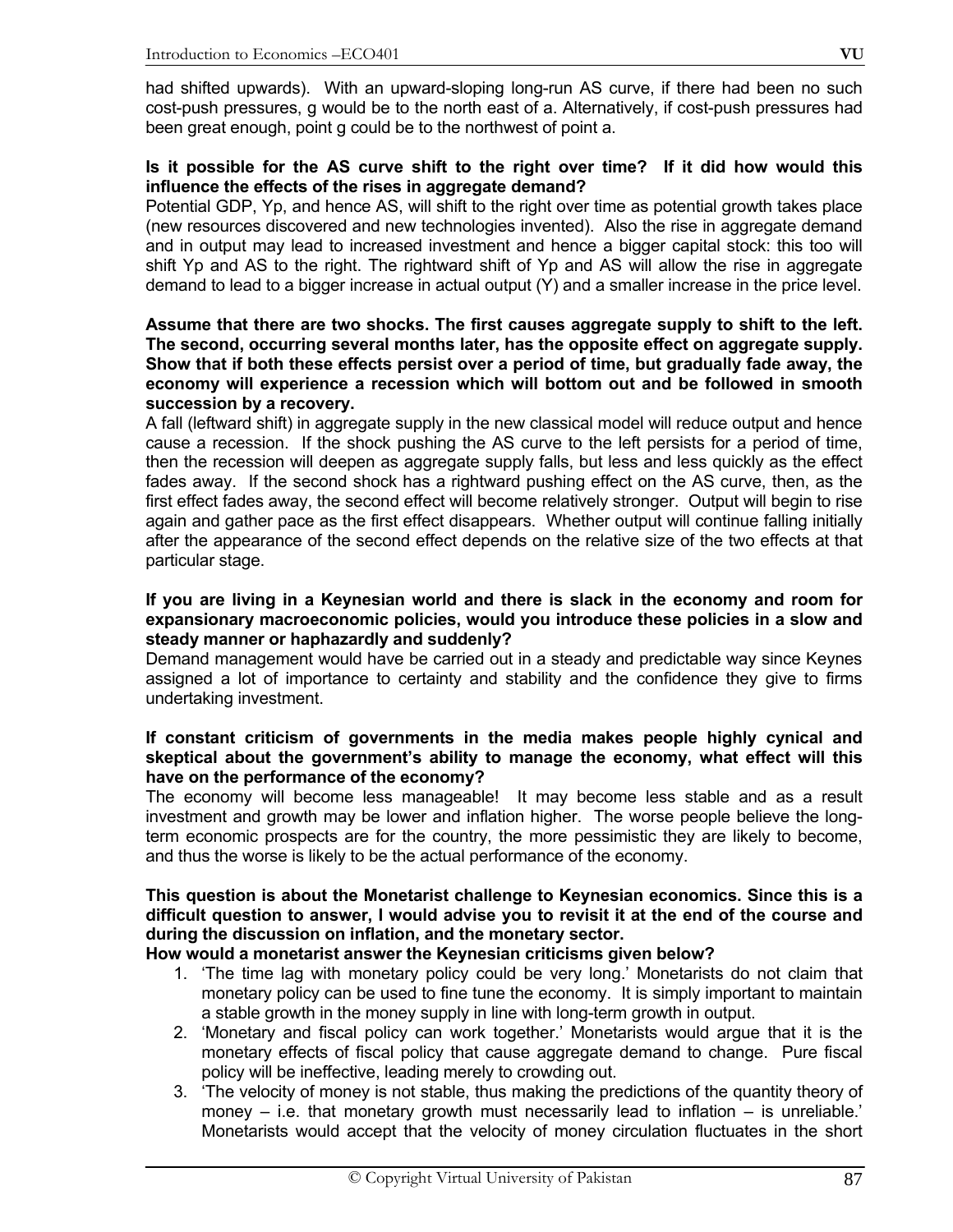term, but they will argue that there is still a strong correlation between monetary growth and inflation over the longer term.

4. 'Changes in aggregate demand cause changes in money supply and not vice versa.' Monetarists would argue that if governments respond to a rise in aggregate demand by allowing money supply to increase, then that is their choice to expand money supply. If they had chosen not to and had pursued a policy of higher interest rates, then money supply would have thereby been controlled and aggregate demand would soon have fallen back again.

**Suppose that, as part of the national curriculum, everyone in the country had to study economics up to the age of 16. Suppose also that the reporting of economic news by the media became more thorough (and interesting!). What effects would these developments have on the government's ability to manage the economy? How would your answer differ if you were a Keynesian from if you were a new classicist?** 

People's predictions would become more accurate (at least that's what teachers of economics would probably hope!). Thus the government would be less able to fool people. In the new classical world there would be less shifting of the short-run AS curve or the short-run Phillips curve. The government would find it even more useless to try to reduce unemployment by demand-side policy. On the other hand a tight monetary policy would be more likely to reduce inflation very rapidly.

In the Keynesian world, correctly executed demand management policy would be seen to be so. This would create a climate of confidence which would help to encourage stable growth and investment. On the other hand, poorly executed government policy would again be seen to be so. This could cause a crisis of confidence, a fall in investment and a rise in unemployment and/or inflation.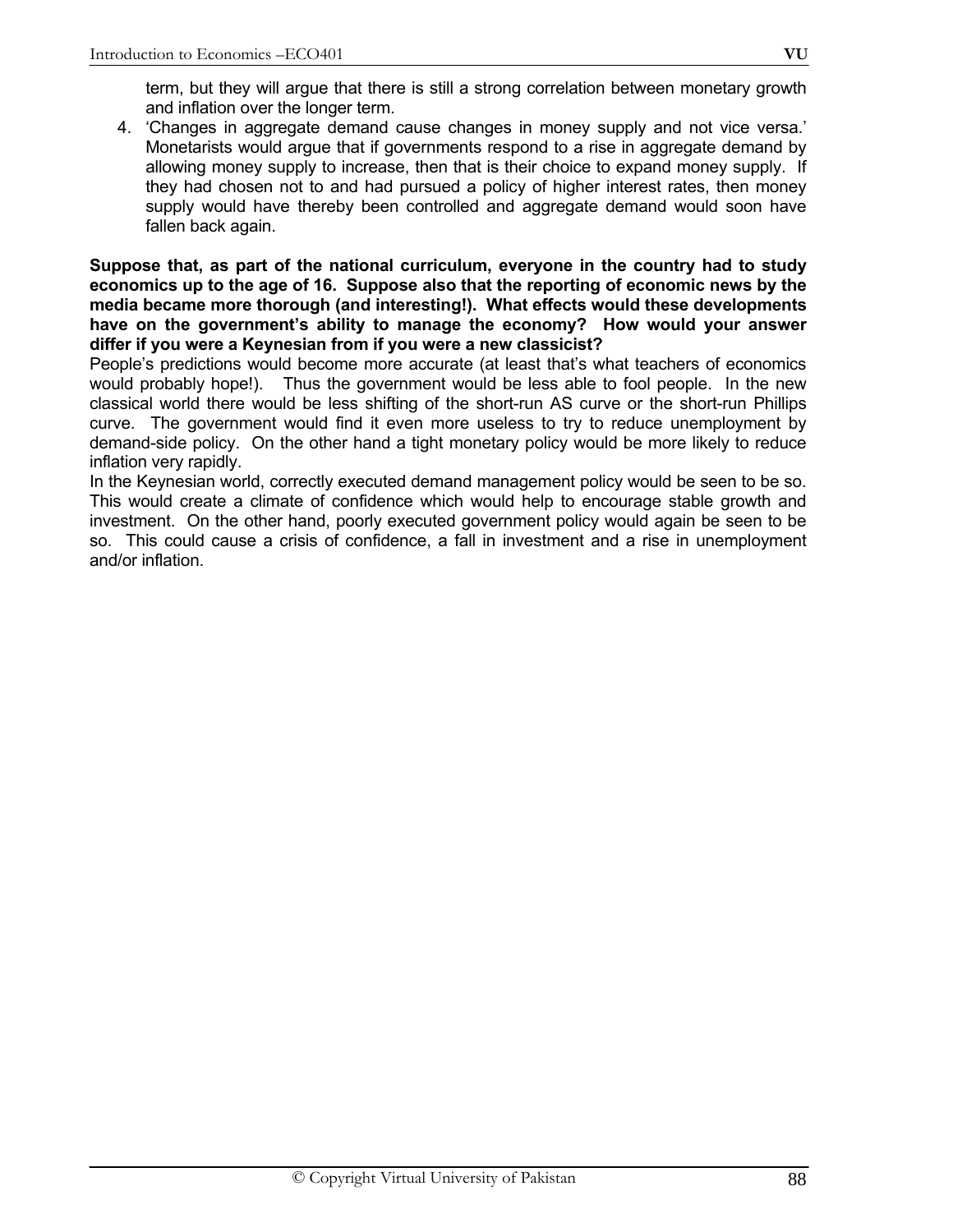#### **UNIT - 9**

#### **Lesson 9.1**

### **THE USE OF MACROECONOMIC DATA, AND THE DEFINITION AND ACCOUNTING OF NATIONAL INCOME**

#### **THE USE OF MACROECONOMIC DATA**

As is said: "there are lies, damned lies and statistics." Likewise, macroeconomic statistics are also susceptible of both manipulation and misinterpretation. In order to ensure that you understand what a particular number or data representation really means, the following need to be considered:

- i. Data might be used selectively. Certain information might be excluded: e.g. inflation as a whole might have increased but food inflation might have fallen.
- ii. In graphs, the vertical and horizontal scales used might be such in a way so as to paint a very dramatic (or totally benign) picture of things.
- iii. Values used might be absolute, not proportionate. People might be paying higher taxes, but as a proportion of income, the same may have fallen, as incomes might have risen even higher.
- iv. Questions of distribution might be ignored. For e.g., while the economy might have become richer overall, the ownership of the higher wealth might be highly skewed so that the richer have become richer and poor poorer.
- v. Data might be nominal or real. Nominal data is recorded in money terms, unadjusted for inflation. Real data is nominal data adjusted for changes in prices. Most macroeconomic data is presented and analyzed in real terms so as to permit meaningful intertemporal and cross-country comparisons.
- vi. Certain time periods might be excluded: e.g. economic growth might be 4.5% over the 1990-95 timeframe, but only 3.5% over the 1988-97 horizon.
- vii. Data might be aggregate, ignoring per capita considerations: e.g. a country's national income goes up but per capital income goes down due to a bigger population.
- viii. vii also applies in the context of growth rates. So if national income is growing at 5% p.a. but the population at 6% p.a., per capital income would be falling at the rate of 1% p.a.

## **THE DEFINITION AND ACCOUNTING OF NATIONAL INCOME**

## **Gross Domestic Product (GDP):**

Gross domestic product (GDP) is the value of the total final output produced inside a country, during a given year. GDP, like all measures of national income, is a flow (as opposed to stock) figure accruing over the period of one year.

## **Concept of Flow and Stock:**

A flow figure refers to a certain period of time. A stock figure implies a particular point in time and therefore changes instantaneously. Flows accumulate into stocks. Changes in stocks equal flows. In accounting terminology, stocks are balance sheet items, while flows are income statement items.

## **Ways of Measuring GDP:**

There are three equivalent ways of measuring GDP:

- i. The product or value added method which sums the value added by all the productive entities in the economy;
- ii. The expenditure method which sums up the value of all the "final goods" transactions taking place in the economy;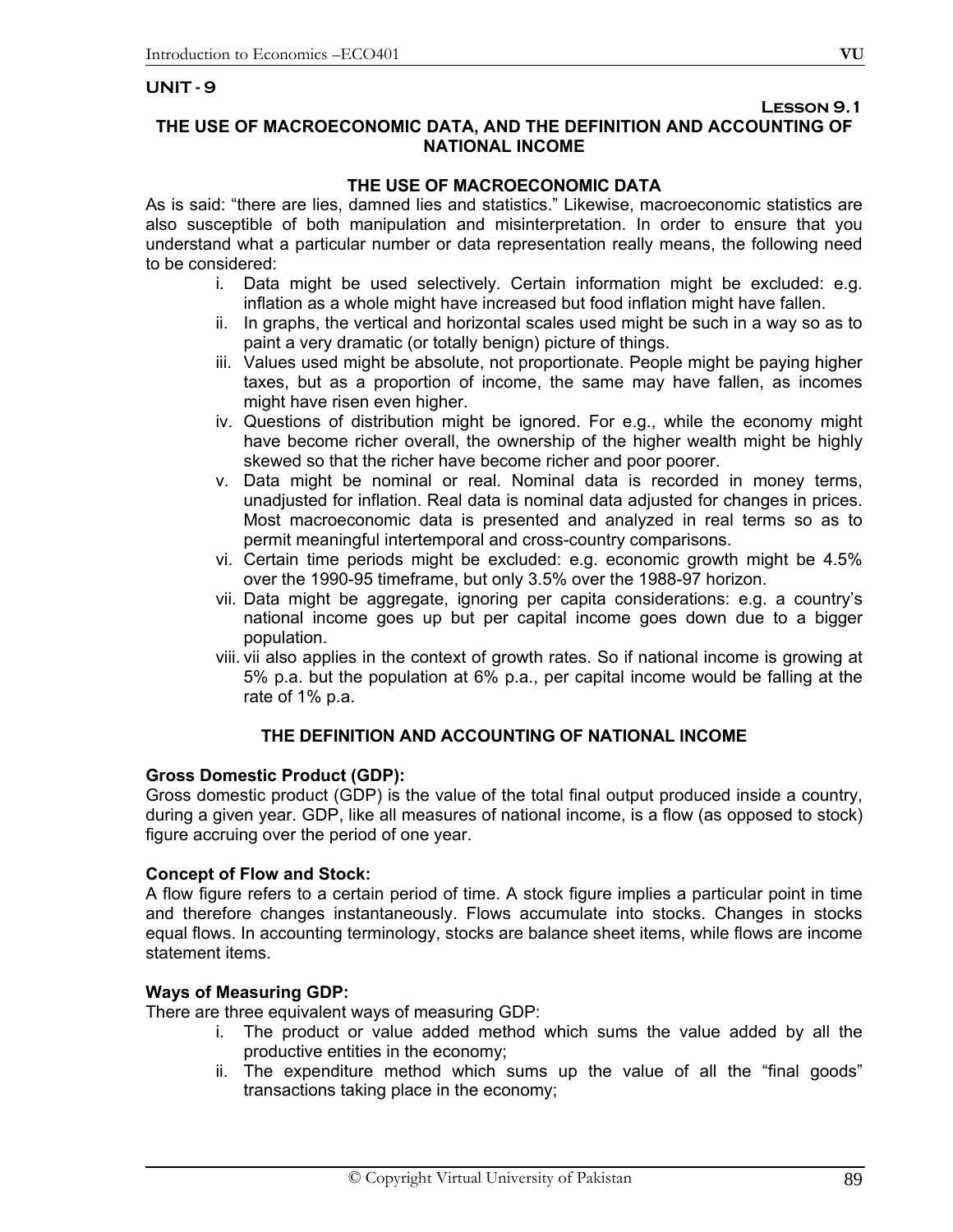iii. And the factor income method which sums up all the incomes earned by all the factors of production in the economy (rent for land, wages for labour, interest for capital, and equity returns for entrepreneurship).

The three methods are equivalent. One way to see why this must be so is because in an expost sense, aggregate supply (i) = aggregate demand (ii) = national income (iii).

**Value added** is the difference between the value of goods produced and the cost of materials and supplies used in producing them. Value added consists of the wages, interest and profit components added to the output by a firm.

## **Final and Intermediate Goods:**

Final goods are meant for direct use by the end consumer rather than for further processing. Intermediate goods are those that are intended for further processing. So an iron rod, if purchased by a household as a weapon against infiltrating thieves would categorize as a final good, but if purchased by a firm for use in the making of an automobile would categorize as an intermediate good.

GDP might be calculated at market prices (includes sales tax paid by consumer as part of the final price) or at factor cost (excludes sales tax). If there is no sales tax, the two measures collapse to the same thing.

#### **Net Domestic Product (NDP):**

Net domestic product (NDP) is obtained by subtracting depreciation from GDP. Depreciation is the reduction in the value of a capital good due to the wear and tear caused during production.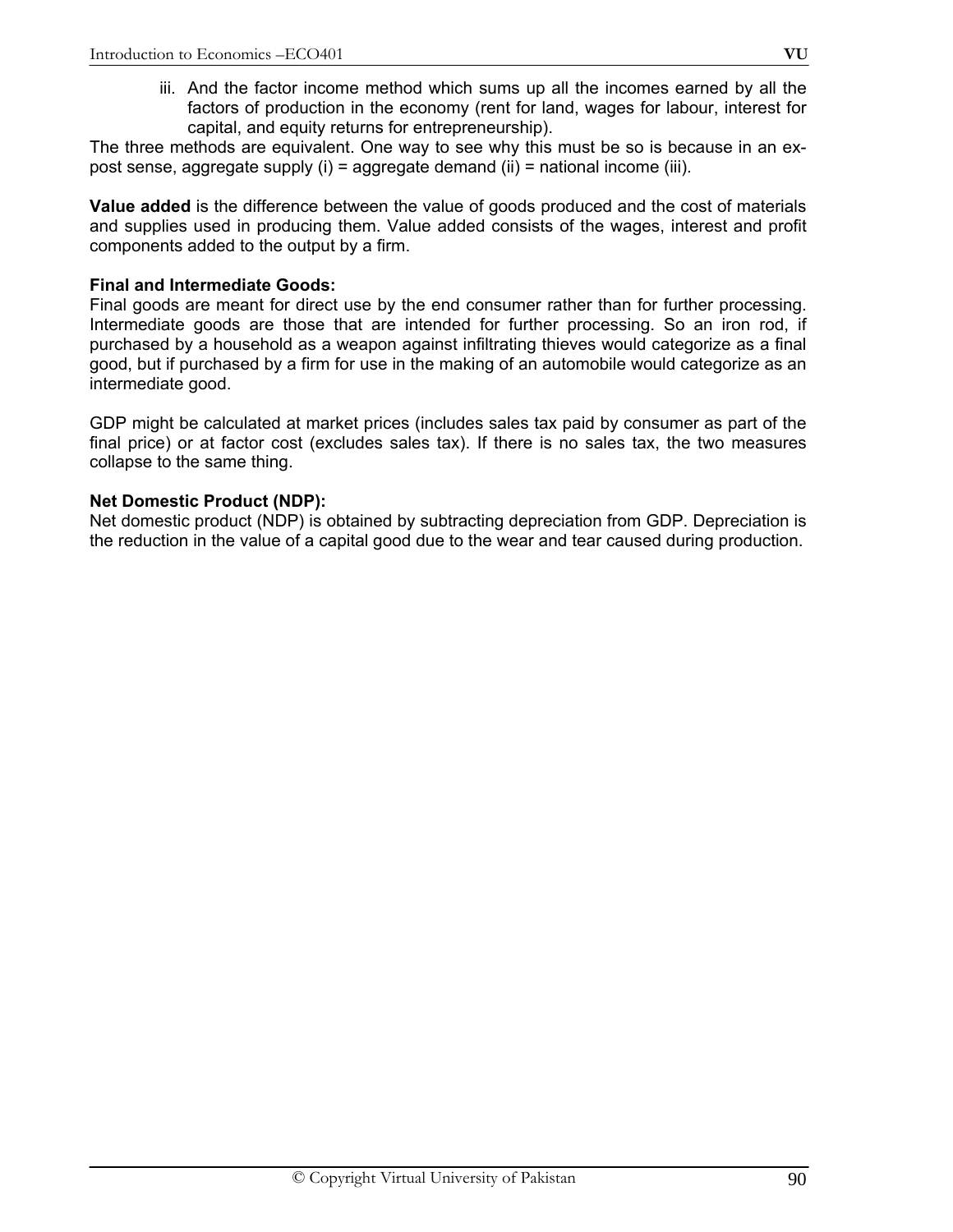# **Lesson 9.2**

## **THE USE OF MACROECONOMIC DATA, AND THE DEFINITION AND ACCOUNTING OF NATIONAL INCOME (CONTINUED……………..)**

# **Gross National Product (GNP):**

Gross national product (GNP) is the value, at current market prices, of all final goods and services produced during a year by the factors owned by the citizens of a country. Thus the income earned by Pakistani citizens working in the US would be included in Pakistan's GNP but excluded from Pakistan's GDP. Conversely, the income earned by a US citizen (individual or corporate) in Pakistan would be included in Pakistan's GDP but excluded from Pakistan's GNP. Generally, GNP = GDP + net factor income from abroad.

# **Net National Product (NNP):**

Mathematically, national income is net national product (NNP). It is GNP adjusted for depreciation. In words, it is the net output of commodities and services flowing during the year from the country's production system in the hands of ultimate consumers.

# **Per Capita Income, Personal Income and Disposable Income:**

Per capita income is obtained by dividing the national income by the total number of population. It is the average annual income per head for all the inhabitants of the country; it is used to represent the standard of living of the people.

The personal income of an individual is the total amount of income s/he receives form deploying all the different factors of production s/he owns. Aggregate personal income is just the above definition aggregated for the whole of the economy.

Disposable income is obtained by subtracting the amount of direct taxes from the personal income of the person. Aggregate holds as above as well.

# **Real GDP, Nominal GDP and Price Deflator:**

Real flow includes services of land labor and capital going from households to firms, and products of firms as physical goods of services flowing to households. Real GDP therefore excludes the effect of prices and focuses entirely on the volume (or quantity) of goods and services produced.

Money (or nominal) flow includes the payments firms make to households for factor services and also it includes the household spending money to buy goods from firms. Nominal GDP would therefore include the effect of changes in the price level, as it is a measure of the money value of goods and services produced.

It is the price deflator (see price\ratio expression in brackets below) which enables us to move from nominal to real GDP. It provides a measure of the change in prices from the base (or benchmark) year to year 'a', given values for some aggregate price index for the two years:

# **Real GDP year a = Nominal GDP year a X (Price Index base year / Price Index year a)**

Using a similar formula and the same base year, Real GDP year b can be calculated and then be compared with Real GDP year a to get an idea of real GDP growth over the 'a' to 'b' period.

# **Per Capita GDP:**

Per capita GDP is simply the total GDP of the economy divided by the no. of people in the economy. The GDP of China might be bigger than the GDP of Switzerland but in average per capita terms, Switzerland's income might be several times that of China's; the figure given in the lectures was 160.

**The Purchasing Parity (PPP):** The purchasing power parity (PPP) measure of GDP recognizes the fact that a given amount of income in one country might not be able to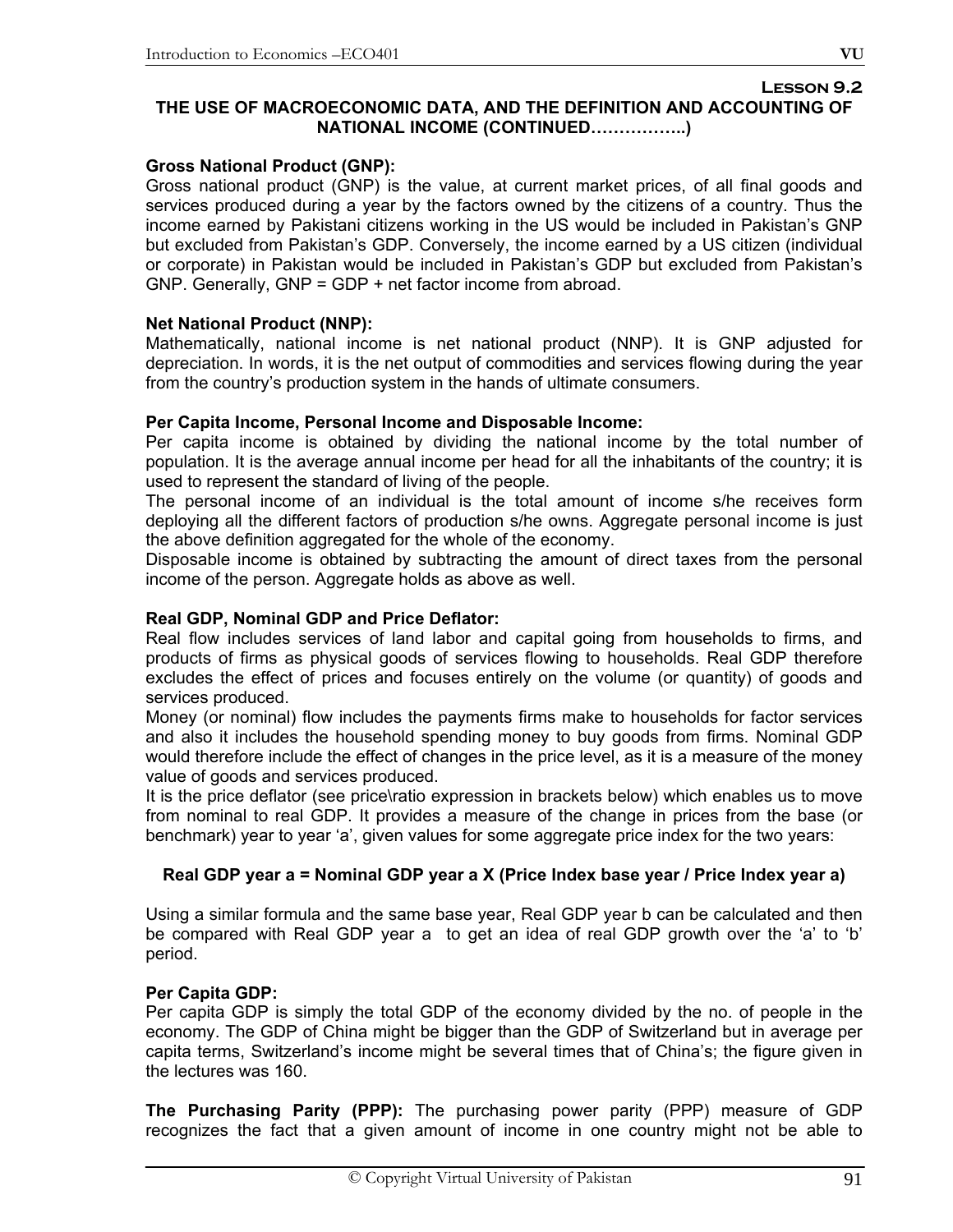purchase the same quantity of goods and services in another country. So, for e.g., if China' per capita income is 1/160th of Switzerland's per capital income, it might be that goods and services in China are much cheaper and therefore China's per capita income does not need to grow 160 times in order to deliver the same standard of living as in Switzerland. The PPP GDP per capita is therefore a more sensible measure to use for comparison across countries at different levels of development. This is indeed the reason why many international development organizations prefer this over simple GDP per capital.

## **Drawback of GDP Based Measures:**

There are many caveats with a GDP based measure of national income.

- i. GDP by definition excludes productive activities in the informal economy. Thus, activities such as a person painting a wall in his own house, or a woman cooking food in her house, would be excluded by a GDP-based measure. In countries where a large part of economic activity goes unreported and undocumented (like in lower income countries), the GDP might seriously understate the level of national income and production.
- ii. GDP cannot include the black or illegal economy. So, for example, if a banned good is produced illegally and exported outside the country, and foreign money is received in exchange for it, then that "export revenue" will not be included as part of the GDP. Lower income countries often confront a large black economy which cannot be documented. Living standards in such countries are therefore often higher than what a per capital income measure based on GDP would suggest.
- iii. A GDP-based measure of welfare or living standards also needs to be corrected for externalities. For e.g., if a country's GDP is growing at a very fast rate but this is at the cost of rising environmental pollution (which might cause serious future health hazards) or non-renewable natural resource depletion, then a simple GDP measure of income will overstate the performance of the economy and ignore the serious long-term risks it faces.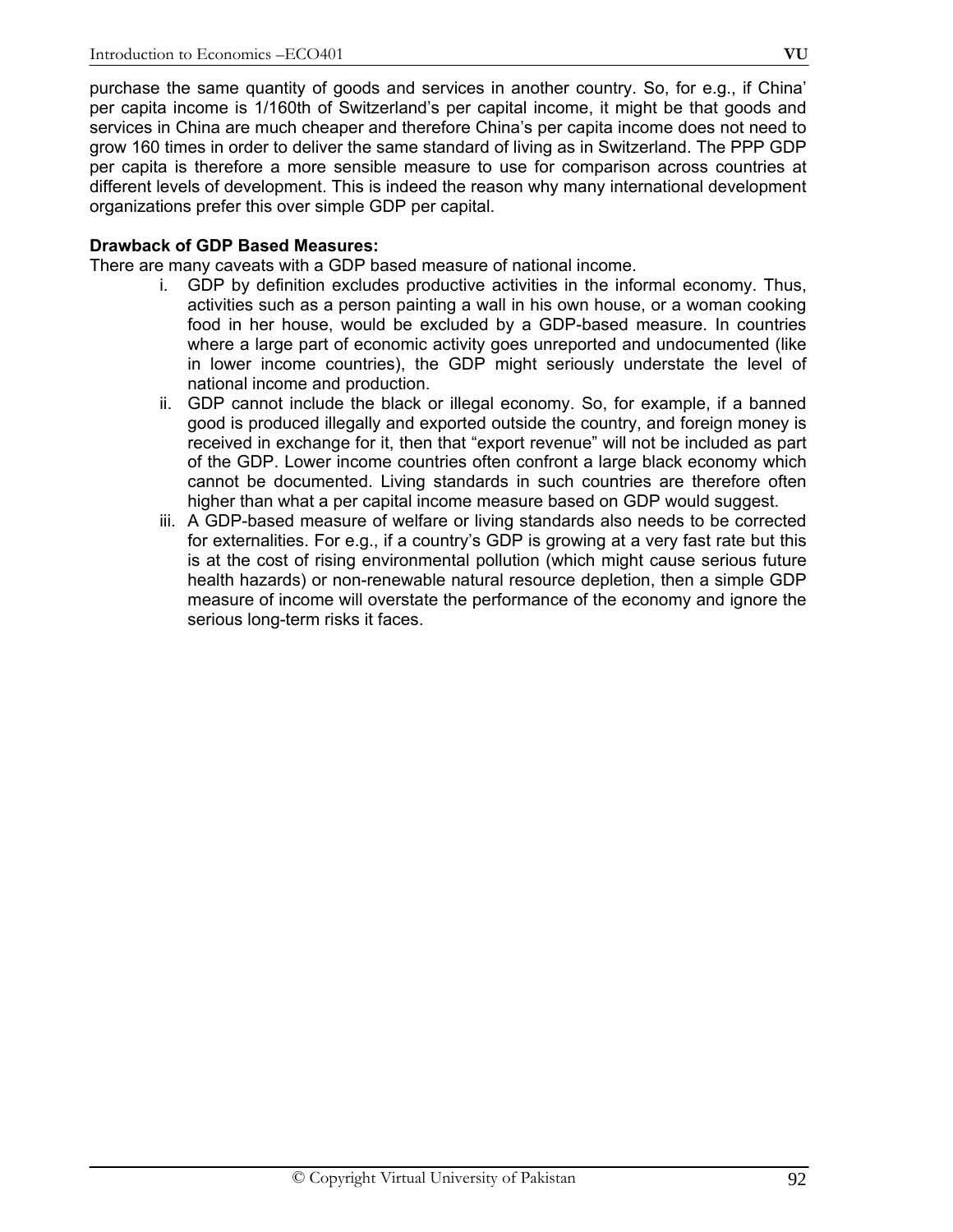#### **END OF UNIT 9 - EXERCISES**

**If we were trying to get a 'true' measure of national production, which of the following activities would you include: (a) washing-up; (b) planting flowers in the garden; (c) playing an educational game with children in the family; (d) playing any game with children in the family; (e) cooking your own supper; (f) cooking the supper for the whole family; (g) reading a novel for pleasure; (h) reading a textbook as part of studying? Is there a measurement problem if you get pleasure from the do-it-yourself activity itself as well as from its outcome?** 

The difficulty stems from separating production from consumption. In the paid-employment sector of the economy, the distinction is clear. With production, money flows from firms to households (as wages, etc.), and with consumption, money flows from households to firms. Many activities in the home, however, have both a production and consumption element. Although they all lead to a benefit when complete (e.g. washing-up leads to clean dishes), several, if not all, could give pleasure while they are actually being performed. If so, should two lots of benefits be recorded (or even three)? Playing an educational game with children can give pleasure to the children, future benefits to the children from the educational element, and pleasure to the parents. Then there is the cost element. Should this be deducted? It is not deducted for marketed output. In other words, the final value of goods and services sold is what is included, not the value minus the cost of producing them: costs such as the disutility (effort, boredom, etc.) experienced by workers.

Ideally, a true measure of national welfare, as opposed to national production, should be only a net measure (i.e. benefits from consumption, minus costs of production). If this principle was used to measure welfare in the household, then all pleasurable activities should be included with a positive sign (including things such as reading a novel for pleasure) and anything causing displeasure should be recorded with a negative sign. Most of the above activities would have elements of both benefits and costs. However, when marketed national production is recorded, costs are ignored, and so for comparative purposes, household production should be recorded on the same basis, and only the benefits recorded.

All the above items bring pleasure, either directly (such as reading a novel) or indirectly (such as doing the washing-up), and in this sense they should all be included, but whether activities that give direct pleasure should count as production or merely as consumption, is a question of definition.

#### **Review this question after the balance of payments lectures. If the Malaysian ringgit is undervalued by 47 per cent in PPP terms against the US dollar, and the Swiss franc overvalued by 53 per cent, what implications does this have for the interpretation of Malaysian, Swiss and US GDP statistics?**

The GDP figures understate the purchasing value of Malaysian national income by 47 per cent relative to US national income, and overstate the purchasing value of Swiss national income by 53 per cent relative to US national income. In other words, at the exchange rates in question, Malaysian national income seems 47 per cent lower relative US national income than it really is in purchasing terms, and Swiss national income seems 53 per cent higher relative to US national income than it really is in purchasing terms.

#### **If there are no sales taxes, no net factor income from abroad and no depreciation, will the GDP at market prices and national income measures collapse to the same thing?**  Yes.

- i. National income is NNP at factor cost = GNP at factor cost depreciation. Since depreciation = 0, NNP at factor cost = GNP at factor cost.
- ii. GNP at factor cost = GDP at factor cost + net factor income from abroad. Since net factor income from abroad = 0, GNP at factor cost = GDP at factor cost
- iii. GDP at factor cost = GDP at market price  $-$  sales taxes. Since sales taxes = 0, GDP at factor cost = GDP at market price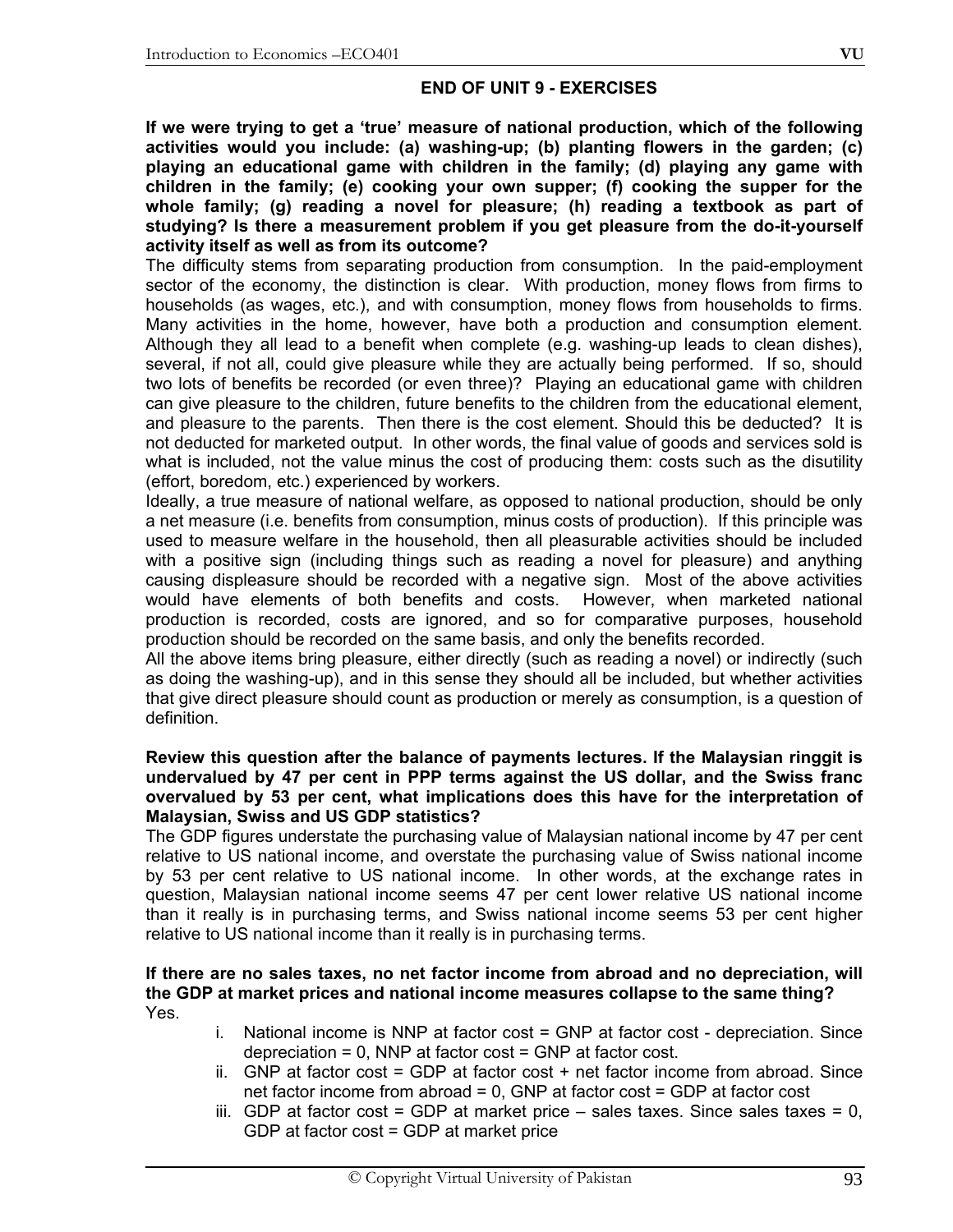#### **If nominal GDP has increased by 10% over last year but real GDP has fallen by 2%, by what percentage must have prices risen?**

12%. Real GDP growth rate = GDP growth rate – the rate of inflation.  $-2\% = 10\% + ?$ ;  $= -1$ 12%.

#### **Is population growth good or bad for a country's economic welfare?**

It depends. If the energies of the growing population (and labour force) can be usefully and efficiently employed towards productive activity, then the growth impact of the larger population may dominate the negative impact of the large denominator in the per capital income formula. However, if more and more people produce less and less (law of diminishing returns) and the quality of human capital created is generally poor, then it might well be that a large population leads to a decline in per capita income and hence average living standards. It also depends on the starting level of the population. In many African countries, centuries of slavery and migration to other countries, and decades of disease and wars, have led to the working populations in these countries to fall below the minimum threshold required for them to "take off" in an economic sense. By contrast, many South Asian and East Asian countries are quite heavily populated and could use a little cooling down of population growth rates.

#### **How should one treat macroeconomic statistics?**

With extreme caution, as such data is likely to be used and abused by different interest groups to support their respective stories. It is usually not the data which is misleading or not consistent with the truth but the manner in which it is presented which makes a certain interpretation of that data more likely. Objective analysis of data consists in stripping it off its particular dressings and looking at all the possible stories it can tell.

#### **By what would we need to divide GDP in order to get a measure of labour productivity per hour?**

The total number of hours worked in the year throughout the country.

#### **Is the size of the underground or black economy likely to increase or decrease as the level of unemployment rises?**

It could rise or fall depending on which of two effects is the larger. On the one hand, if a certain proportion of unemployed people claim unemployment benefit and work in the underground economy, then, with a higher official level of unemployed, the size of the underground economy is likely to be bigger. On the other hand, if the economy is in recession, it is likely that the size of the underground economy will shrink along with the rest of the economy.

#### **Name some external benefits that are not included in GDP statistics?**

Three examples are: the pleasure people get from seeing other people's attractive houses and gardens, aesthetically pleasing architecture, improved health from a better diet.

#### **Are worries about the consequences of economic growth a 'luxury' that only rich countries can afford?**

This is a very cynical way of looking at the issue. The point is that the marginal benefit of increased output in a poor country is likely to be much higher than in a rich country (given the diminishing marginal utility of income). Thus if a cost–benefit study were done of specific growth policies, the benefits would probably enter with a higher value per unit in a poor country than in a rich country. This does not mean that the cost should be ignored. It is just that people may be prepared to make bigger sacrifices for increased output in poor countries than in rich countries.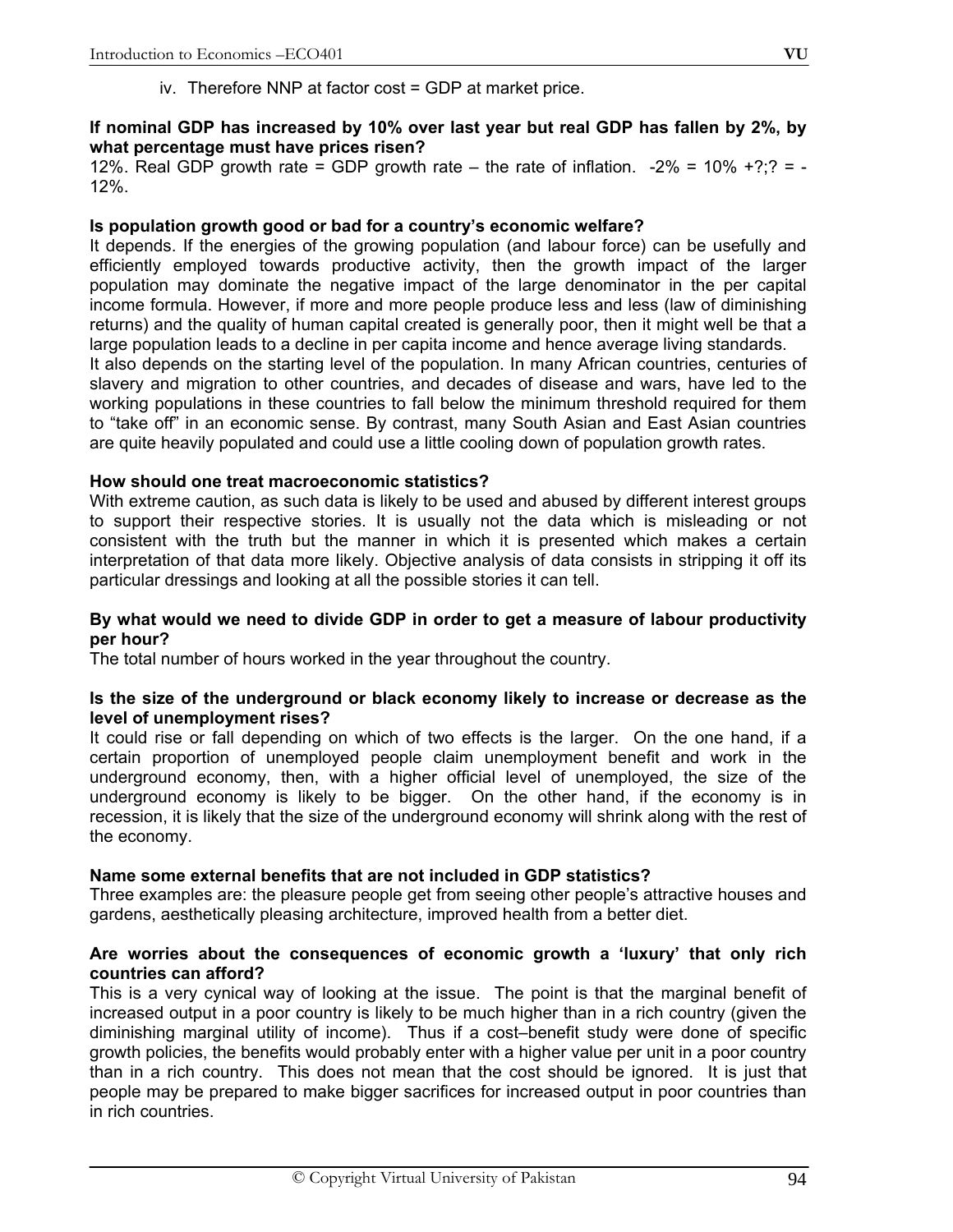We must be careful with these arguments, however. They could be used to 'justify' policies that are highly damaging to the environment by governments which have little long-term interest in the welfare of the people, or by firms which are unconcerned about the environmental consequences of their activities. The point is that costs should still be taken into account: it is just that the benefits should possibly be given a higher weighting.

**If a retailer buys a product from a wholesaler for £80 and sells it to a consumer for £100, then the £20 of value that has been added will go partly in wages, partly in rent and partly in profits. Thus £20 of income has been generated at the retail stage. But the good actually contributes a total of £100 to GDP. Where then is the remaining £80 worth of income recorded?** 

At the wholesale stage and earlier. Each stage adds value – value that is partly in wages, partly in rent, etc. When the values added at all the stages are summed, this gives the final value of the good.

**An index called the index of sustainable economic welfare (ISEW) has been developed by certain economists to measure sustainable development in different countries. The index takes account of factors like depletion of natural resources which reduces the likelihood of growth being sustained. Make out a case against using ISEW. How would an advocate of the use of ISEW reply to your points?** 

There are three major criticisms of ISEW. The first concerns its use as a substitute for GDP. GDP is not meant to be a true measure of living standards, both now and sustainable into the future. Instead it is primarily a measure of output that involves exchange, an important measure when attempting to understand the relationship between aggregate demand (as expressed through exchange relationships) and aggregate supply. The second criticism concerns the selection of items that should be included. Any list could be criticized for including too many or too few items. For example, it could be argued that various forms of public expenditure should be included (other than on health and education, which are already included). On the other hand, various forms of 'services of household labour' are not clearly production. They could be seen as a form of consumption. For example, does time spent gardening constitutes work or pleasure? We would not include watching television or sitting relaxing as production, so should be include gardening or any other hobbies as production which generates pleasure when consumed or merely as pure consumption? Similarly, do relationships between people constitute the 'provision of services' or is it rather mere joint consumption? The third and perhaps the most serious criticism concerns measurement. How, for example, should the depletion of non-renewable resources or long-term environmental damage be measured? Such measurement entails various value judgments about the relationship between present and future costs. In fact, the value placed on all nonmarketed items is likely to be highly controversial (more so than marketed items, where corrections for market distortions could relatively easily be made).

An advocate of ISEW would reply that ISEW, as its name says, is meant to be a measure of sustainable economic welfare, and not a measure of marketed output and is thus doing something different from the conventional use of GDP. If GDP is used, not for its original purpose, but as a measure of welfare, then ISEW is superior. As far as the selection of items and their measurement is concerned, there will be inevitably be disagreement, because people have different values. But here the advocate of ISEW would reply with the last two sentences of the box.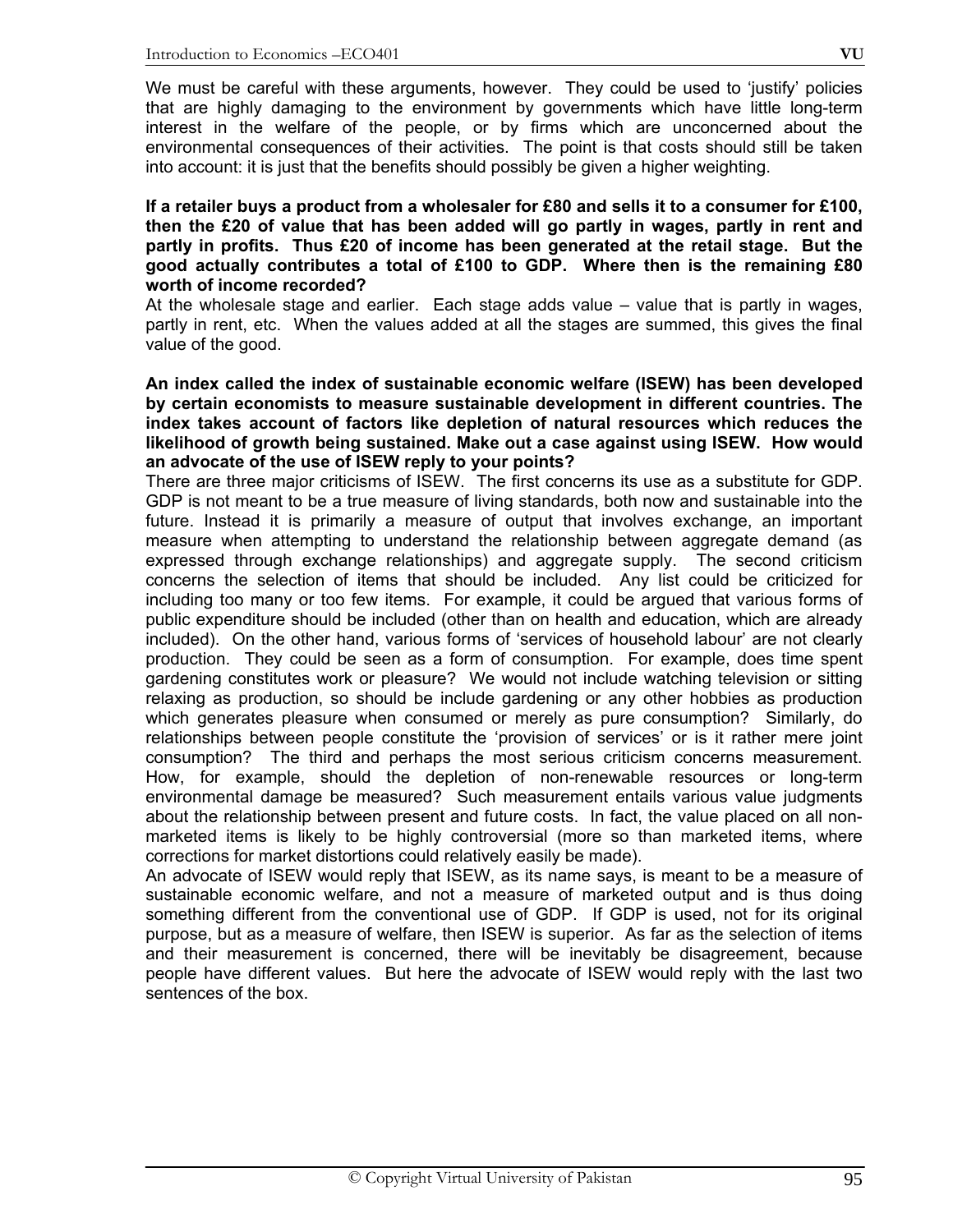#### **UNIT - 10**

#### **Lesson 10.1**

#### **MACROECONOMIC EQUILIBRIUM & VARIABLES; THE DETERMINATION OF EQUILIBRIUM INCOME**

#### **MACROECONOMIC EQUILIBRIUM**

The circular flow of money in the economy helps illustrate the Classical and Keynesian notions of macroeconomic equilibrium. The circular flow depicts incomes flowing from firms to households in return for factor services supplied by households to firms, and subsequently these household incomes being expended on goods and services supplied by firms to households.

#### **The Concept of Leakages and Injections:**

'A leakage or withdrawal is any use of the income received by households that does not return as revenue to domestic firms. Savings, taxes and imports are examples of leakages as this money does not fall as expenditure on goods and firms produced by domestic firms.

Injections are payments to firms not originating from households: government spending, firms' investment and exports are all examples of injections into the circular flow.

#### **Macroeconomic Equilibrium in Case of Keynesian and Classical Sense:**

Macroeconomic equilibrium in a Keynesian sense obtains when total injections equal total leakages (or total withdrawals), or aggregate supply equals aggregate demand. These are two equivalent notions of Keynesian equilibrium and can be expressed respectively as:

## **S + T + M ≡ I + G + X and AS = Y = AD ≡ C + I + G + (X-M);**

where AS is aggregate supply, Y is national income, AD is aggregate demand, C is consumption, I is investment, G is government spending, X is exports, M is imports, S is saving and T is taxes.

Macroeconomic equilibrium in a Classical sense refers, by contrast, to joint equilibrium in all the underlying sectors or markets of the economy. So S must equal I (loan able funds market; key players are banks and financial markets), G must equal T (fiscal sector; key player is government) and  $X = M$  (external sector, key players are importers and exporters). Any disequilibrium at the macro level was attributable to disequilibrium in one or more of these individual markets.

Keynes' major insight was that equilibrium in the individual markets was not a necessary condition for equilibrium at the macro level. Indeed it was possible for all the individual markets or sectors to be in disequilibrium but aggregate demand and supply to be equal, and therefore the overall economy to be in equilibrium. As such, he argued that in the face of macroeconomic equilibrium (situations like unemployment, high inflation etc.) policy needed to focus on aggregate demand and aggregate supply rather than individual markets.

#### **MACROECONOMIC VARIABLES**

To refresh your memories, aggregate demand is the total planned or desired spending in the economy during a given period. It is determined by the money supply, aggregate price level, consumption, domestic investment, government spending and taxes, net exports (i.e. exports minus imports). Aggregate supply is the total value of goods and services that firms would willingly produce in a given time period. Aggregate supply is a function of available inputs, technology and the price level.

**Disposable income**  $(Y_d)$  is that part of the total national income  $(Y)$  that is available to households for consumption or saving. So  $Y_d = Y - T$ .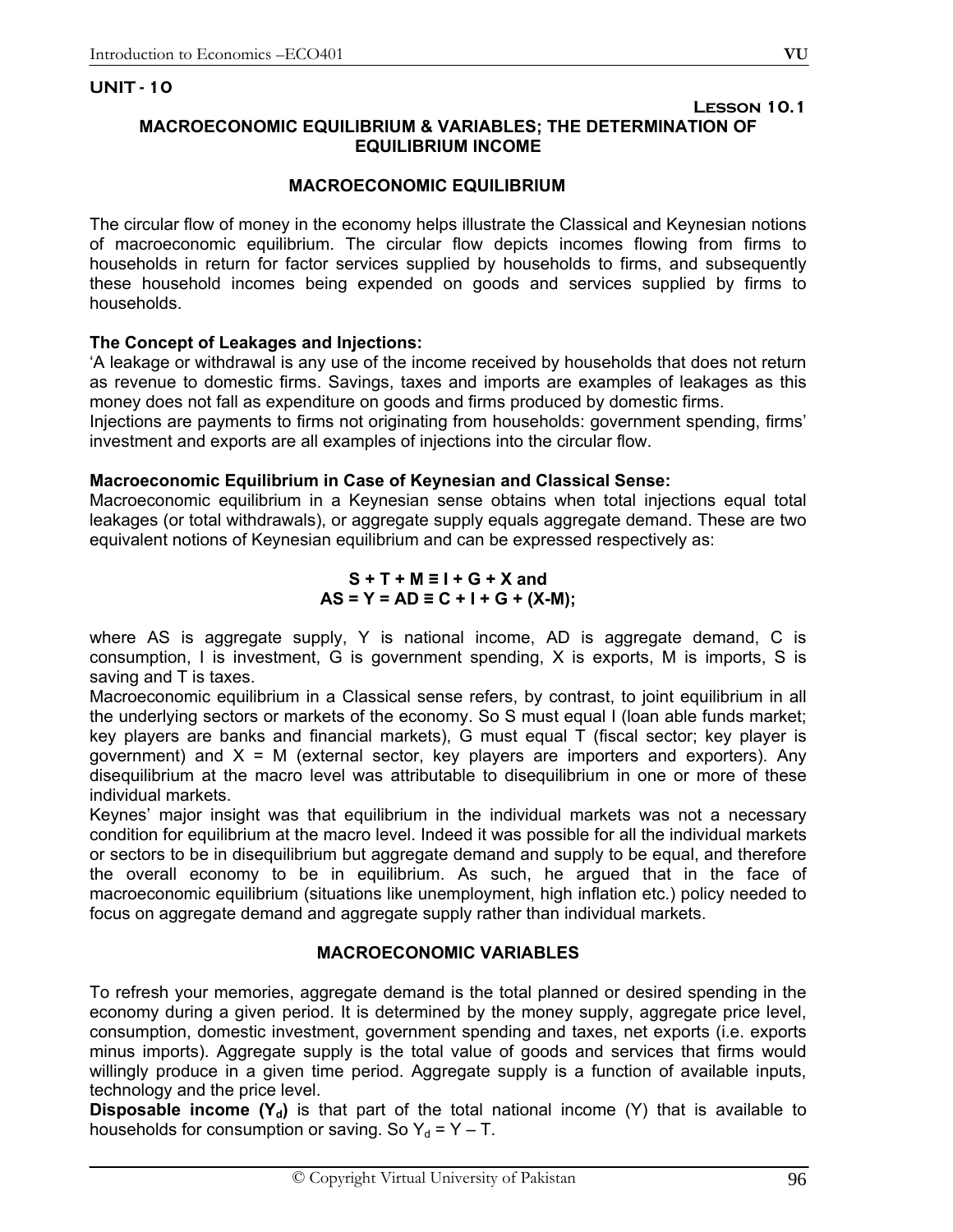# **Consumption and Consumption Function:**

Consumption (C) is the amount of national income that is spent on goods and services produced by domestic firms in a given period of time. Consumption is the most stable and important component of aggregate demand, accounting for about two-thirds to three-fourths of GDP in most countries.

The consumption function is a schedule relating total consumption to personal disposable income. It usually takes the form  $C = a + bY_d = a + b(Y-T)$ , where a is the minimum level of consumption that must take place even if  $Y_d$  is zero, and b is the marginal propensity to consume.

When drawn in expenditure-income space, the consumption function plots as a straight line with positive intercept, and a positive (but less than 1) slope. The slope is merely the MPC. The intercept is positive because some consumption must happen even at a zero level of income (people will borrow and spend on food for e.g.), and the slope is less than 1 because not all the income is consumed (part of it is saved).

# **Marginal Propensity to Consume (MPC) and Marginal Propensity to Save (MPS):**

Marginal propensity to consume (MPC) is the extra amount that people consume when they receive an extra dollar of disposable income. MPC's numerical value is usually between 0.5 and 1, but can vary considerably across different countries, population age groups, and stages of a person's life.

Marginal propensity to save (MPS) is the fraction of the additional dollar of disposable income that is saved. Thus, MPC =  $1 -$  MPS. Average propensity to consume (APC) is the ratio of total consumption to total disposable income. Average propensity to save (APS) is the ratio of total saving to total disposable income. As before, APC = 1 – APS.

# **The Saving Function:**

The saving function yields the amount of saving that households of a nation will undertake at each level of income. A usual formula is  $S = c + d(Y_d)$ . d is MPS, positive, and usually less than 0.5.

The relationship between saving and the interest rate is also important. The relationship is positive, is plotted in i-S space, and implies that household saving increases as the interest rate goes up, i.e. the incentive to keep one's money in the bank and earn interest thereon increases as the return on that money increases.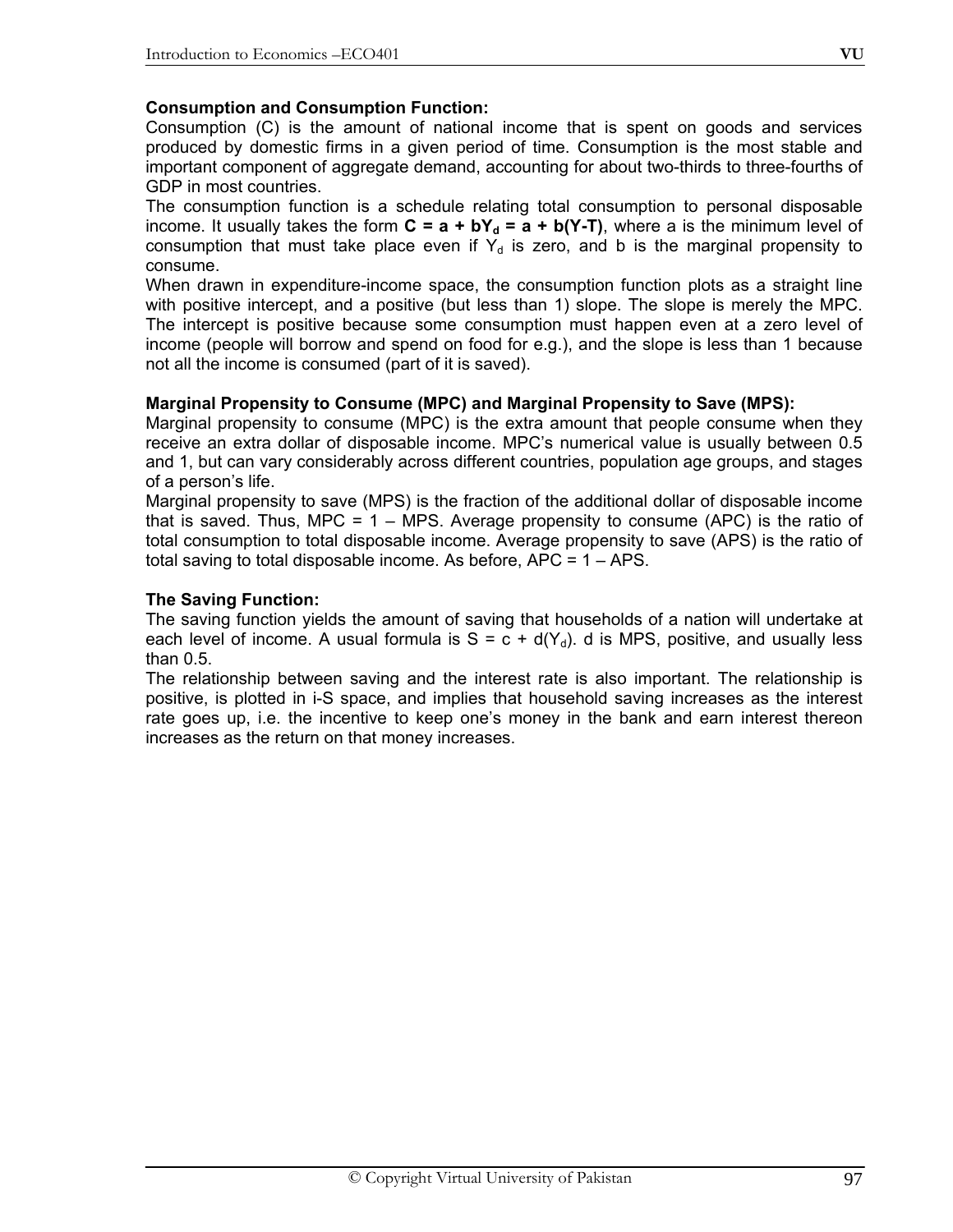# **Lesson 10.2**

# **MACROECONOMIC EQUILIBRIUM & VARIABLES; THE DETERMINATION OF EQUILIBRIUM INCOME (CONTINUED………..)**

# **Investment and Investment Demand Curve:**

Investment (I) or gross capital formation is any economic activity (usually undertaken by firms) that forgoes consumption today with an eye to increase output in future. Investment is by far the most volatile component of aggregate demand.

The investment demand curve shows the relationship between the level of investment and the cost of borrowing for the firm (i.e. the interest rate), plotted in i-I space. The cost of borrowing is important because most investments are financed using borrowed resources (e.g. loans from banks). The relationship between the interest rate on such borrowing and investment demand is obviously negative, i.e. as the interest rate goes up, investment demand decreases.

# **Types of Investment:**

Investment can be of various types: residential and non-residential construction, purchases of producer durables (i.e., capital equipment, machinery etc.) and buildup of business inventories. While all these different types are affected t some extent by the interest rate, there are other important determinants as well.

- i. Residential construction depends upon the number of willing house-buying households, their wealth and indebtedness levels, their ability to obtain a housebuilding loan from financial institutions and the cost of housing units.
- ii. Non-residential construction depends upon the willingness and ability of firms to buy commercial property, the vacancy rate of existing units, the needs of business units for additional commercial space, and firms' ability to meet increased rental costs which are directly linked to their current and expected costs and sales.
- iii. The demand for producers' durable purchases depends on utilization of existing productive capacity, the availability of advanced (more efficient) technology, current and expected sales and existing and future competition.
- iv. Changes in business inventories depend on current and expected sales, current and expected inventory prices, and certainty of inventory deliveries.

# **Imports, Exports and Trade Balance:**

Imports are goods and services that are produced in another country and consumed in the home country. Thus a refrigerator produced in Korea brought into Pakistan to be sold here locally would characterize as an import.

Exports are goods and services that are produced in the home country and consumed in another country. Thus a communications satellite produced in Pakistan but sold to neighboring Iran would categories as a Pakistani export.

A country's imports are related to its level of income, exchange rate, domestic prices relative to prices in foreign countries, import tariffs (taxes and customs duties levied on imported goods), and quantitative restrictions (quotas) on imported goods. Imports are influenced by the same variables except that they are affected by foreign, not home, country income levels.

Trade balance is the excess of exports over imports. A negative trade balance is called a trade deficit. Because the determinants of a country's exports and imports change with time, it is reasonable to expect a country's trade balance to change over time.

# **Fiscal policy:**

Fiscal Policy is a government program with respect to i) expenditure (G): the purchase of goods and services and spending in the form of subsidies, unemployment benefits etc. and ii) tax revenue (T): the amount and type of taxes.

T-G is referred to as the fiscal balance. If G>T, there is a fiscal or budget deficit; if G<T, there is a fiscal or budget surplus. If G=T, there is a balanced budget.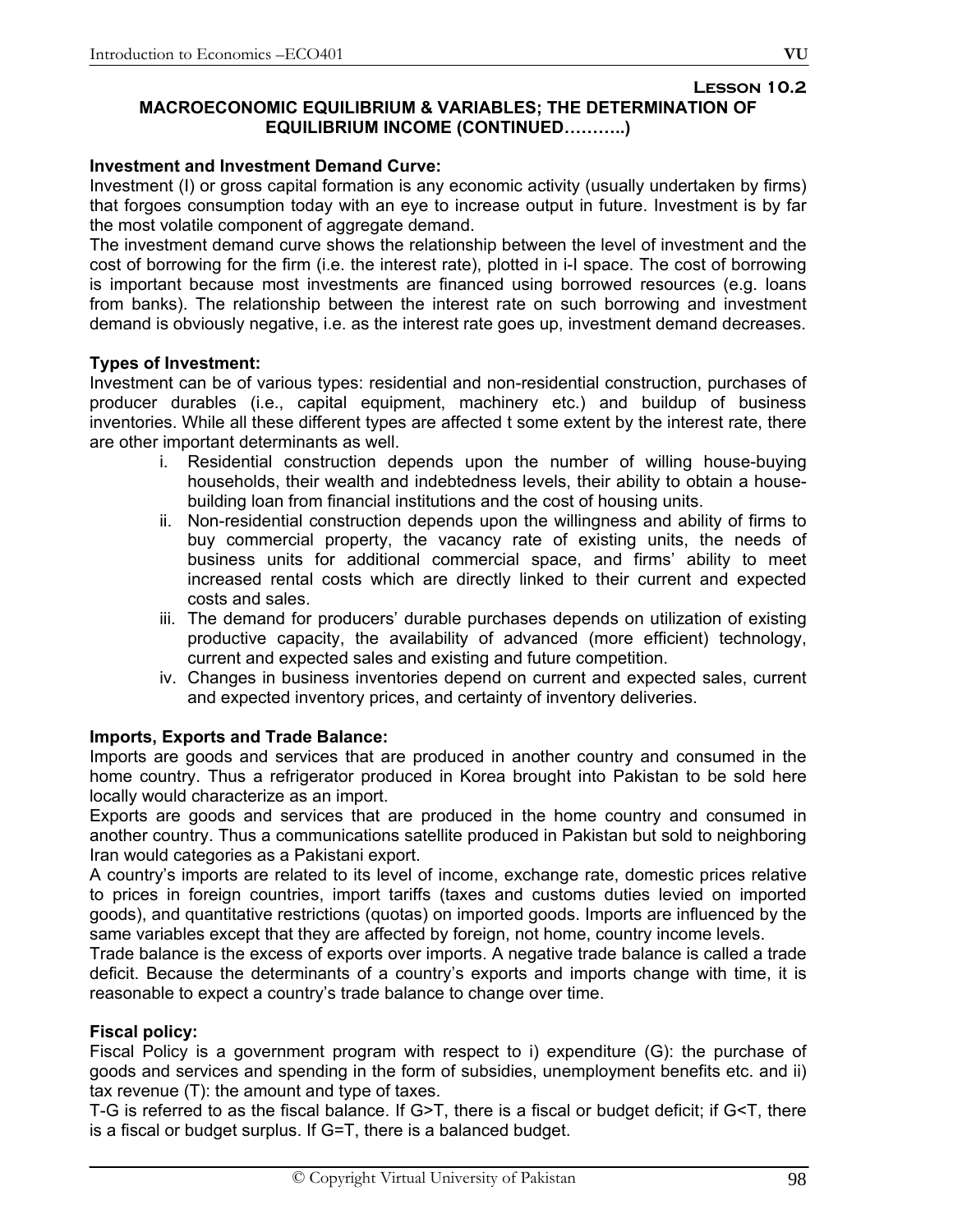## **DETERMINATION OF NATIONAL INCOME**

## **The 45<sup>0</sup> Line and Equilibrium:**

The 45<sup>0</sup> line drawn in Y-X space has the feature that at any point on the line, the horizontal and the vertical distances are the same. Thus, if the units used to measure X and Y are the same (i.e. same scales), the values of the two variables at any point along the line are equal.

The  $45^{\circ}$  line drawn in expenditure-income (or AD-Y) space captures macroeconomic equilibrium in the economy (recall, macroeconomic equilibrium obtains when  $AS = AD = Y$ ). At all points along this line, expenditure and income are equal.

Superimposing the aggregate demand (AD) line or expenditure function on the  $45^{\circ}$  line diagram helps get the level at which a particular economy's equilibrium is struck; i.e. the point at which the AD line intersects the  $45^0$  line.

**The AD or expenditure function** is given by **AD = C + I + G + (X-M)**. We saw earlier that the C function was upward sloping with positive intercept but slope between 0 and 1 (i.e. less steep than the  $45^{\circ}$  line). Adding the I, G and X-M functions to the C function simply involves moving the C line vertically upwards (parallel shift). So C+I will be higher than C by the amount of I; C+I+G will be higher than C+I by the amount of G; and C+I+G +  $(X-M)$  will be higher or lower than C+I+G depending on whether the country is running a trade surplus or deficit, respectively.

Starting from a certain equilibrium level, any increase in G, I and (X-M) will cause a multiplied increase in income. Thus depending on the slope of the AD line, it is possible for a \$10mn increase in G (shown by an upward vertical shift of the AD line) to lead to a \$50mn increase in equilibrium income and expenditure.

In the above example, if the economy had started from the full-employment equilibrium, then the \$10mn increase in G would lead to an inflationary gap. An inflationary gap refers to a situation where there is pressure on prices to rise. The size of the inflationary gap is \$10mn, i.e. the amount by which the C+I+G+NX line must shift down to bring equilibrium income back to the full employment level. Likewise, a deflationary gap could result if, starting from the full employment level, there was a reduction in G.

## **Algebraic determination of equilibrium:**

Algebraic determination of equilibrium can be done by inserting the plugging the consumption function in place of C in the equation

$$
AD = C + I + G + (X-M)
$$

In the absence of taxes, a consumption function simply collapses to  $C = a + bY$ . In equilibrium,

Therefore,

$$
Y^* = a + bY^* + G + I + (X-M)
$$

**Y = AD** 

This leads to:

#### **Y\* = [1/(1-b)] . ["a" + I + G + X-M]**

a is the autonomous part of consumption, i.e. the level of consumption that is independent of income.

Equilibrium analysis can also be done using the injections-leakages approach, i.e. by identifying the point where the upward sloping leakage function (S+M+T) intersects the horizontal injections line (I+G+X).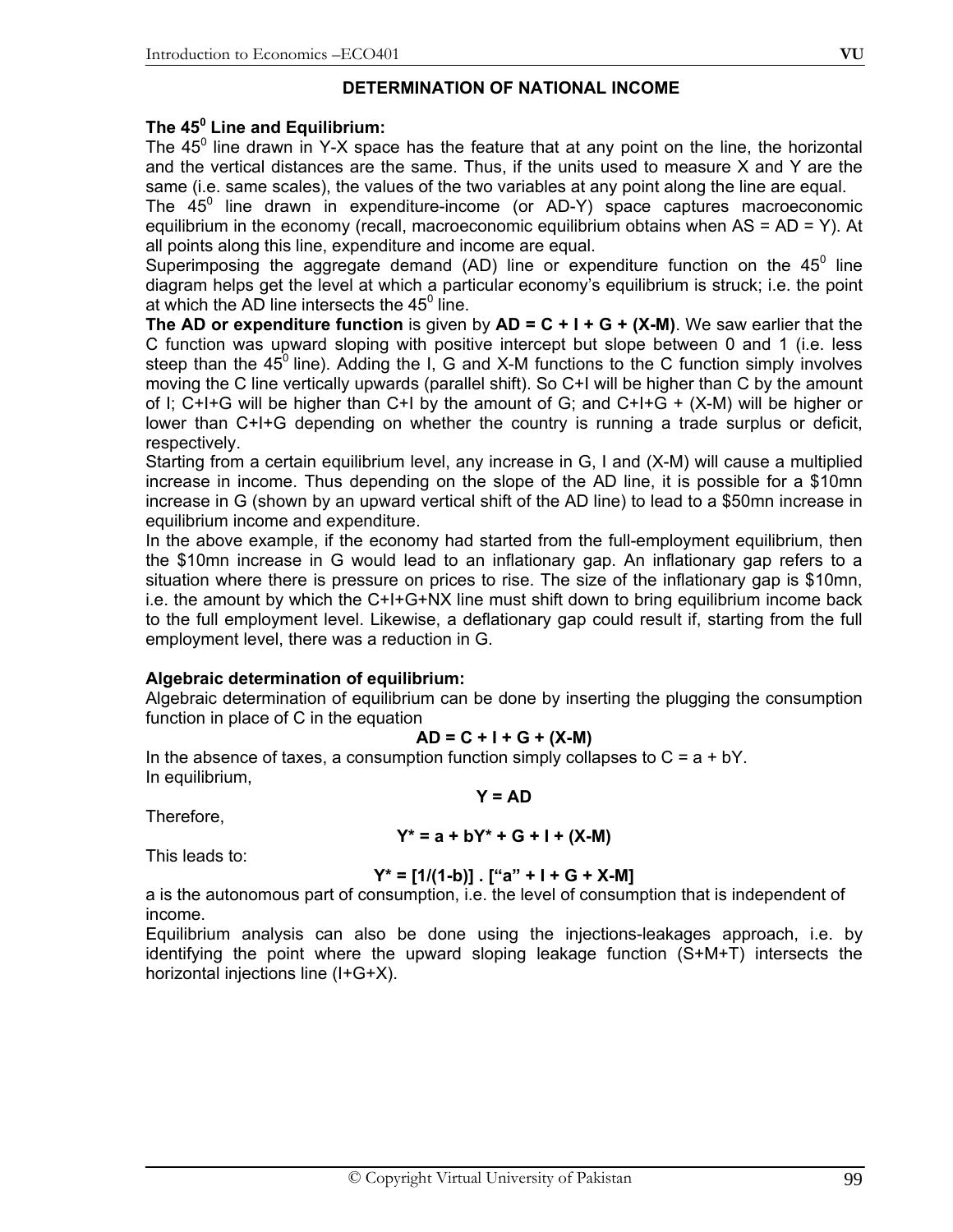# **Lesson 10.3**

## **MACROECONOMIC EQUILIBRIUM & VARIABLES; THE DETERMINATION OF EQUILIBRIUM INCOME (CONTINUED………..)**

## **THE KEYNESIAN MULTIPLIER AND ACCELERATOR**

## **The Keynesian Multiplier:**

Reverting to the 45<sup>0</sup> line approach, the term  $[1/(1-b)]$  is called the Keynesian multiplier ("k") and is the factor by which equilibrium output, income or expenditure increase in response to an increase in AD (caused by an increase in "a", G, I or X-M). The higher is b, the bigger is the multiplier.

Mathematical representation of Keynes multiplier is as follows:

$$
Y = C + I + G +
$$
  
As 
$$
C = a + bY
$$

Then,

Y = a + bY + I + G + NX Y – bY = a + I + G + NX Y = a + I + G + NX = 1 (a + I + G + NX) 1 – b 1 – b **k = 1\_\_\_\_ 1 – b** 

 $NX$ 

## **Keynes's intuition about the multiplier was as follows:**

An increase in AD caused by an injection into the circular flow, e.g. higher government spending on wages paid to government employees, would lead to higher money wages held by government servants. Higher wages would translate into higher consumption expenditure on goods and services in the economy, leading to higher money incomes of sellers of goods and services. When firms see consumers more prosperous, they are incentivised to produce more, thus their demand for labour goes up. This triggers a second rise of income increases in the hands of workers (who are also consumers) leading to a further multiplied effect on consumption, production and hiring. And so on. The multiplier effect would not be infinite as there are leakages (saving, taxes, imports) from the circular flow of incomes each time the workers receive wages from firms. The lower the leakages and the higher the marginal propensity to consume, the higher will be the multiplier effect.

## **Keynes paradox of Thrift:**

The reverse multiplier effect can be illustrated in the context of Keynes's paradox of thrift, which highlights the negative impact of higher saving in an economy in recession. As noted earlier, Classical economists thought the solution to the problem of low investment during the Great Depression was high real interest rates caused by low savings. If the latter could be increased, the real interest rate would fall and investment would pick up. However, Keynes said that such thrift (or conservative saving behaviour) would accentuate the recession. As people save more, they will spend less. Firms will therefore produce less, and labour hiring will, as a result, fall, leading to a decline in incomes. This decline would also happen in a multiplied fashion, causing a huge decline in national income. The paradox lies in the fact that that saving, while usually considered good for any one individual, can actually be harmful to the overall economy if everyone started saving.

## **The Accelerator:**

The accelerator is a related concept which formalizes the investment response to output or income changes in an economy. The key observation here is that when an economy begins to recover from a slump, investment can rise very rapidly and, in percentage terms, the rise in investment may be several times the rise in income. Since investment is an injection into the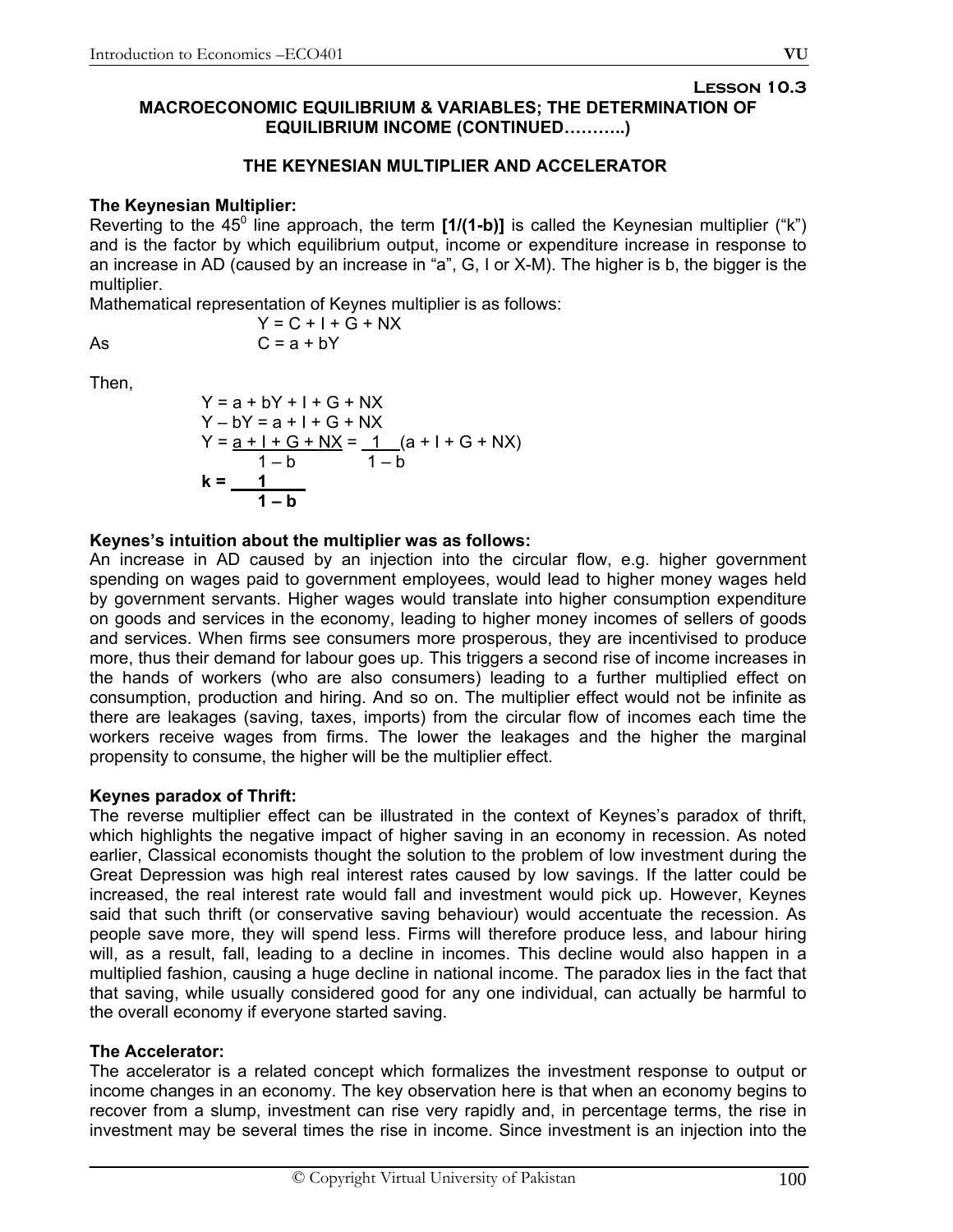circular flow of income, these changes in investment will cause multiplied changes in income and thus heighten a boom or deepen a recession. The formula for the accelerator is  $\alpha = I/(\Delta Y)$ , or ( $\Delta$ K)/( $\Delta$ Y), noting that I =  $\Delta$ K, where I is investment and K is capital (the stock of plants, buildings or machinery in the economy).

## **The reason why investment increases by much more than a change in income is as follows:**

Suppose firms anticipate national income (and hence the demand for their products) to rise by 10% p.a. over the next 5 years. In response, firms will therefore normally look to undertake an investment (such as buying a machine) which will enable them to meet this new demand for the entire 5 year period. It is usually neither feasible nor possible to buy a machine that has a one year life! Thus, it is easy to see why a given annual change in output (10%) might prompt firms with a five year horizon to make an investment of over 50%.

Reverting back to the formula, the size of the accelerator,  $\alpha$ , depends on the marginal capital to output ratio: (ΔK)/(ΔY). This is the cost of extra capital required to produce a Re.1 increase in national output. So if Rs.2 billion worth of capital is required to produce Rs.1 billion worth of output, then  $(\Delta K)/(\Delta Y)$  is 2. It is easy to see that, other things being equal the marginal capitaloutput ratio and the accelerator are essentially the same.  $\alpha$  is likely to be greater than 1.

## **Interaction of accelerator and Multiplier:**

It is obvious that the interaction of the accelerator and multiplier can set off a chain reaction in the economy which can life output and income manifold. For e.g., if there is a rise in government expenditure, this will lead to a multiplied rise in national income. But this rise in national income will set off an accelerator effect: firms will respond to the rise in incomes (and the resulting rise in consumer demand) by investing more. But this rise in investment will constitute a further rise in injections and thus will lead to a second multiplies rise in income. And so on…

The reason why such an interaction cannot raise output infinitely is because of two reasons i) the economy runs into the full-employment constraint, i.e. there is a fixed number of workers in the economy, and ii) output must grow at an increasing rate (something which is difficult to sustain for very long) in order for investment to continue rising. This is because the accelerator links investment to changes in output, not the level of output. So for e.g., if output rises in year 1 by Rs.3bn, in year 2 by Rs.2bn, and in year 3 by Rs.1bn, then with  $\alpha$  = 2, investment will be Rs.6bn, Rs.4bn, and Rs.2bn in years 1, 2 and 3 respectively. As can be seen, I falls even though output is rising, leading to a reverse multiplier accelerator chain reaction to be set off effect will be reversed. The key point to remember, again, is that investment is related to "changes in income" not the "level of income", and therefore "changes in income" have to increase in order for investment to increase. A mere increase in level is not important.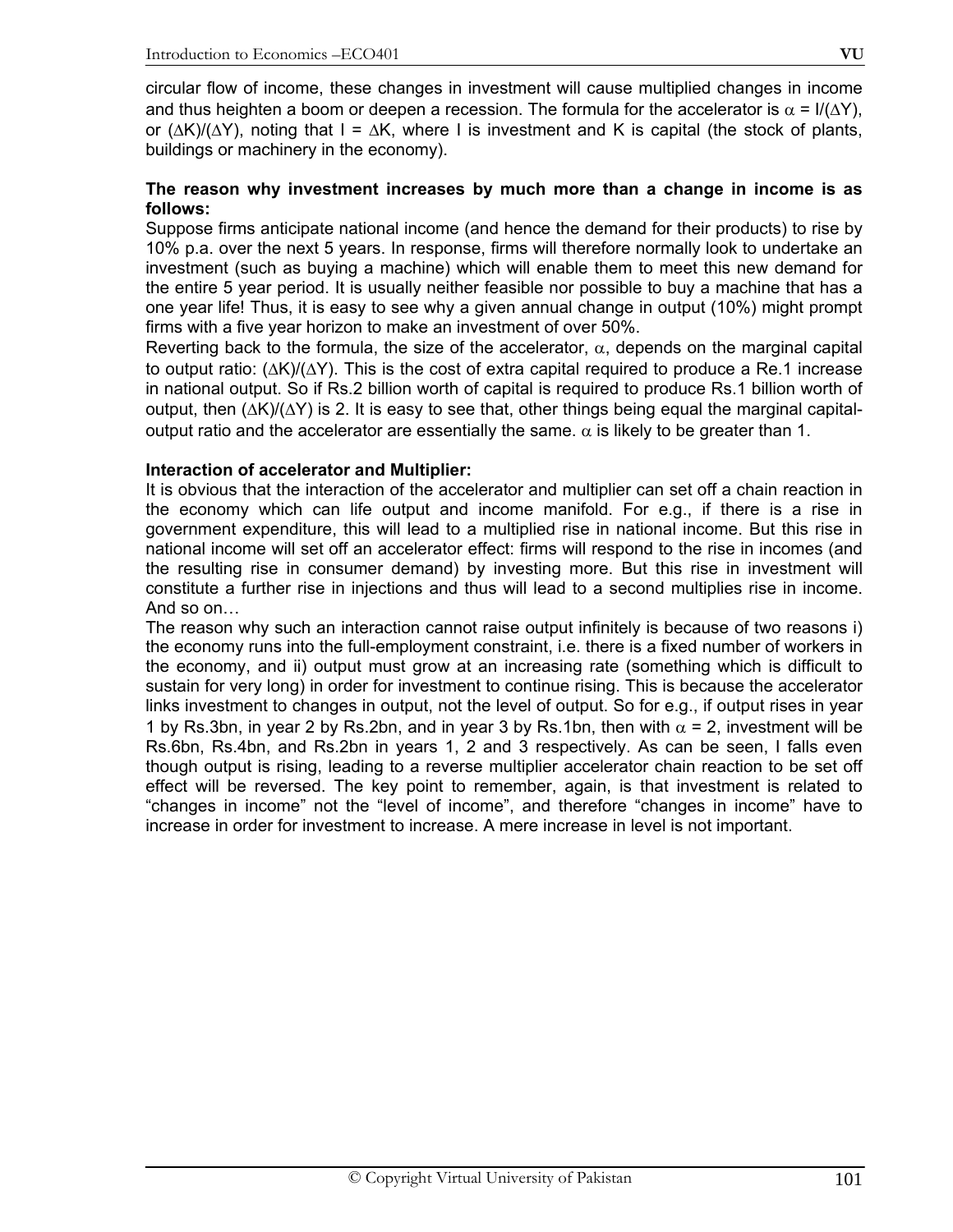## **END OF UNIT 10 - EXERCISES**

#### **What are the conditions for macroeconomic equilibrium in the economy.**

- i. Injections (governemnt spending, exports, investment) into the circular flow of incomes must equal the withdrawals (saving, taxes, imports) from the circular flow; or
- ii. Aggregate demand must equal aggregate income must equal aggregate supply.

The two approaches are equivalent. Note, however, that the equilibrium of an economy, at least in a Keynesian world, does not imply the full-employment equilibrium. It is possible for inflationary and deflationary gaps to exist.

#### **What are the major macroeconomic variables involved in the determination of national income?**

C, I, G, X, M, T, S, prices, exchange rate, interest rate and money supply. We focus on the first seven in this part of the course, but will enrich our analysis with the remaining four later in the context of the IS-LM approach to equilibrium determination and international finance considerations.

#### **What does the 45 degree line in expenditure-income space represent?**

It represents all the points at which the economy is in equilibrium, i.e. the expenditure on domestic goods and services is equal to the supply of domestic goods and services is equal to the incomes distributed to factors used in the production of those goods and services

#### **Are the following net injections, net withdrawals or neither? If there is uncertainty, explain your assumptions.**

- **i. Firms spend money on research.**
- **ii. The government increases personal tax allowances.**
- **iii. The general public deposits more money in banks.**
- **iv. Pakistani investors earn higher dividends on overseas investments.**
- **v. The government purchases US military aircraft.**
- **vi. People draw on their savings to finance holiday trips abroad.**
- **vii. People draw on their savings to finance holidays within Pakistan.**
- **viii. The government runs a budget deficit (spends more than it receives in tax revenues) and finances it by borrowing from the general public.**
- **ix. The government runs a budget deficit and finances it by printing more money.**
- i. Increase in injections (investment).
- ii. Decrease in withdrawals (taxes).
- iii. Increase in withdrawals (saving).
- iv. Fall in withdrawals (a reduction in net outflow abroad from the household sector).
- v. Neither. The inner flow is unaffected. If, however, this were financed from higher taxes, it would result in an increase in withdrawals.
- vi. Neither. The inner flow is unaffected. The consumption of domestically produced goods and services remains the same.
- vii. Decrease in withdrawals (saving).
- viii. Neither. An increase in government expenditure (or decrease in taxes, or both) is offset by an increase in saving (i.e. people buying government securities).
- ix. Net injections. An increase in government expenditure (or decrease in taxes, or both) is not offset by changes elsewhere. Extra money is printed to finance the net injection.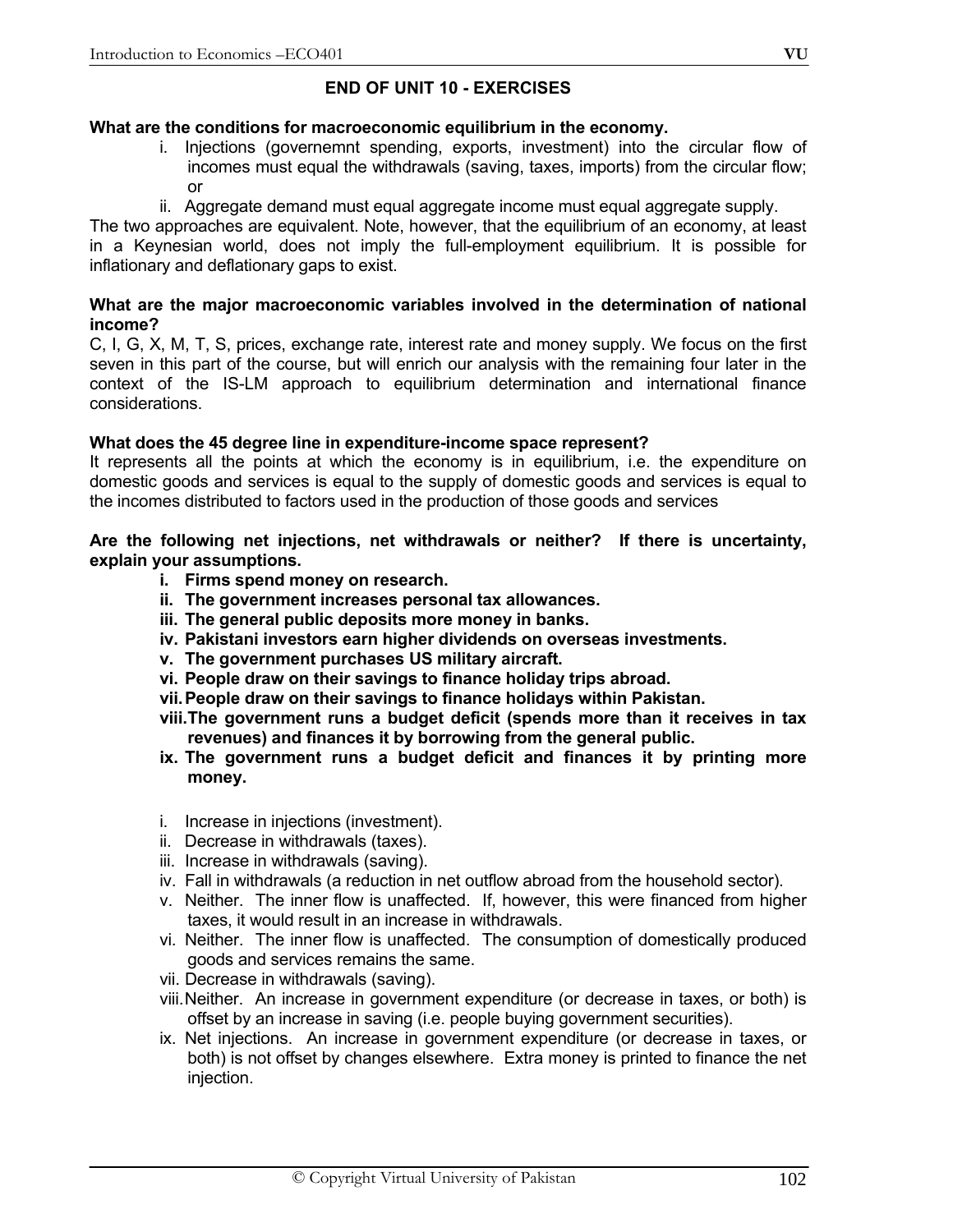## **It is possible that as people get richer they will spend a smaller and smaller fraction of each rise in income (and save a larger fraction). Why might this be so? What effect will it have on the shape of the consumption function?**

It is likely that the rich will feel that they can afford to save a larger proportion of their income than the poor. The consumption function will slope upwards, but get less and less steep. This means mpc will fall as incomes rise.

## **What effect will the following have on the mpc:**

- **a) a rise in the rate of income tax;**
- **b) people anticipate that the rate of inflation is about to rise;**
- **c) the government redistributes income from the rich to the poor?**
- a) The mpc will fall. Note that here we are relating consumption to gross income. For any given gross income, a rise in taxes will cause a fall in disposable income and hence a fall in consumption.
- b) The mpc will rise as people spend a larger fraction of any rise in income, for if they wait to consume, their incomes will be worth less in the enxt period in urchasing power terms.
- c) The mpc will increase, because the poor have a higher mpc than the rich.

## **What would be the impact of changing the determinant variables given in the first column (below) on consumption and saving. Must saving always fall if consumption falls?**

| <b>Determinant</b>                                 | <b>Consumption</b> | <b>Saving</b> |
|----------------------------------------------------|--------------------|---------------|
| Income (rise)                                      | rise               | rise          |
| Assets held (increase in)                          | rise               | fall          |
| Taxation (fall)                                    | rise               | rise          |
| Cost of credit (lower interest rates)              | rise               | fall          |
| Expectations (that prices will rise)               | rise               | fall          |
| Redistribution of income (becomes more equal)      | rise               | fall          |
| Tastes and attitudes (people want to consume more) | rise               | fall          |
| The average age of durables (increases)            | rise               | fall          |
|                                                    |                    |               |

Thus there are two determinants of consumption (namely income and taxation, which will not cause saving to rise if consumption is caused to fall.

## **Why, if the growth in output slows down (but is still positive), is investment likely to fall (i.e. be negative)?**

Because firms will require a smaller increase in capital. They will thus buy fewer extra machines and other equipment: i.e. investment will fall. The underlying concept is that of Keynes's investment accelerator which relates induced investment to changes in output rather than the level of output.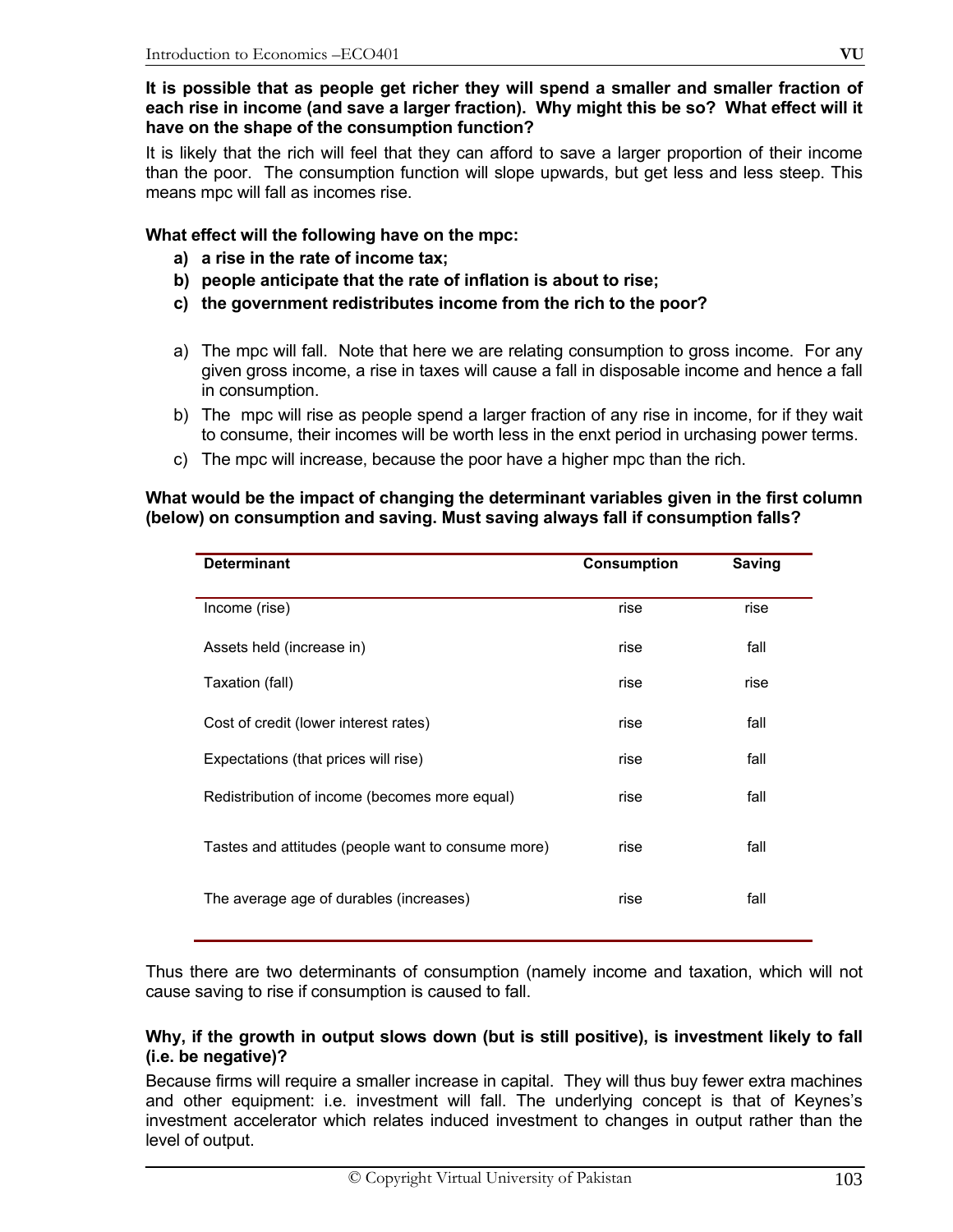## **Give some other examples of changes in one injection or withdrawal that can affect others.**

- A rise in government expenditure on infrastructure projects may encourage firms to invest, or, on the other hand, may replace private investment.
- A rise in taxation will reduce savings and imports as well as consumption of domestic goods and services.
- A depreciation of the exchange rate will lead to increased exports (an injection) and decreased imports (a withdrawal). This could encourage increased investment in the domestic economy.
- Higher savings will mean less total consumption, including less expenditure on imports.

## **Keeping Keynes's paradox of thrift arguments in mind, is an increase in saving ever desirable?**

Yes.

- If there is a problem of excess demand, an increase in savings will reduce inflationary pressures.
- If investment increases over time, an increase in savings will allow these increases to be financed without problems of rising interest rates or inflation, problems which would have the effect of curtailing the investment.

**The present level of a country's exports is £12 billion; investment is £2 billion; government expenditure is £4 billion; total consumer spending (including on imports) is £36 billion; imports are £12 billion and expenditure taxes are £2 billion. The economy is currently in equilibrium. It is estimated that an income of £50 billion is necessary to generate full employment. The marginal propensity to save is 0.25.** 

- **a) Is there an inflationary or deflationary gap in this situation?**
- **b) What is the size of the gap? (Don't confuse this with the difference**  between Y<sub>e</sub> and Y<sub>f</sub>.)
- **c) What would be an appropriate government policy to close this gap?**

Injections  $(J) = £12bn + £2bn + £4bn = £18bn$ 

Domestic consumption  $(C_d)$  = £36bn – £12bn – £2bn = £22bn

∴ Expenditure on domestic goods,  $E = C_d + J = \text{\textsterling}18 + \text{\textsterling}22 = \text{\textsterling}40$ bn

Multiplier =  $1/mps = 1/0.25$  $= 4$ 

- a) Deflationary gap. If the economy is in equilibrium, then  $Y = E$ . Thus  $Y_e = \text{\textsterling}40$ bn. But full employment is achieved at an income of £50bn. There is thus a deflationary gap.
- b) £2.5bn. This is the amount that must be injected (given a multiplier of 4) in order to increase national income by £10bn from the current £40bn to the full-employment level of £50bn.
- c) Increase government expenditure by £2.5bn.

## **Why does investment in construction and producer goods industries tend to fluctuate more than investment in retailing and the service industries?**

Because demand for the output of these industries (which are 'investment' goods industries) fluctuates much more as a result of the accelerator effect.

#### **Give some examples of single shocks and continuing changes on the demand side. Does the existence of multiplier and accelerator effects make the distinction between single shocks and continuing effects more difficult to make on the demand side than on the supply side?**

Examples of single shocks include government expenditure on a specific project, a surge in consumer spending in anticipation of a rise in taxes and a temporary movement in the exchange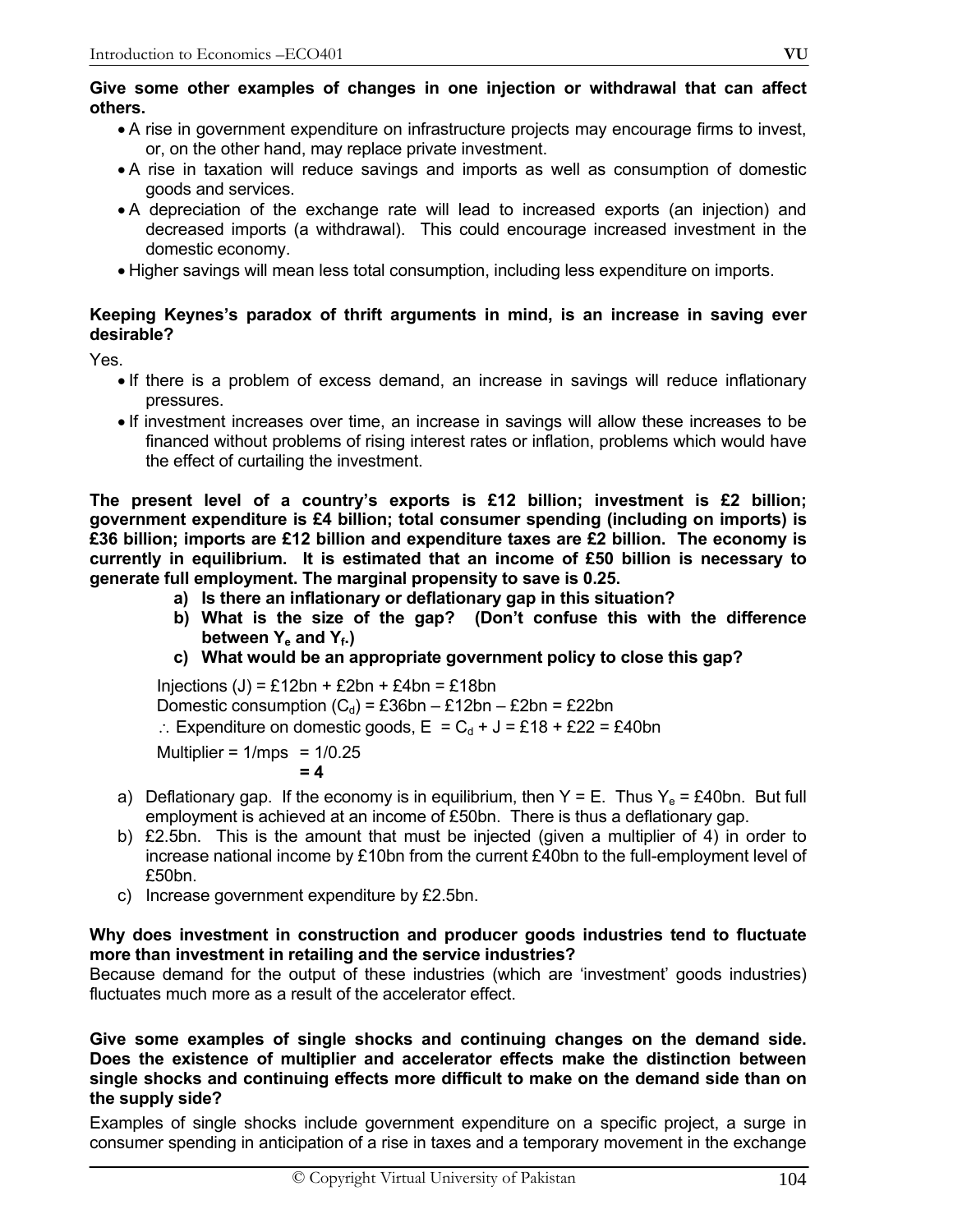rate (a depreciation causing a rise in aggregate demand through increased exports and decreased imports, and an appreciation causing a fall in aggregate demand). Examples of continuing changes include a sustained increase in consumer or business confidence, which builds over time, and changes in interest rates that then remain for a period of time. The multiplier and accelerator will amplify single shocks on the demand side and the process will last for several months. Aggregate demand will not go on and on rising, however, unless there are continuing changes on the demand side, which then continue to be amplified by the multiplier and accelerator. Thus the effects are somewhat less clear cut than with changes on the supply side, but it is still possible to distinguish between single shocks on the demand side and continuing changes (even if the single shocks do cause multiplier and accelerator effects).

**Draw an injections and withdrawals diagram, with a fairly shallow W curve. Mark the equilibrium level of national income. Now draw a second steeper W curve passing through the same point. This second W curve would correspond to the case where the mps is higher.**

Assuming now that there has been an increase in injections, draw a second J line above the first. Mark the new equilibrium level of national income with each of the two W curves. You can see that national income rises less with the steeper W curve. The higher mps has a



Economies with different marginal rates of taxation

dampening effect on the multiplier. A higher tax rate has the same dampening effect as well by reducing the size of the multiplier (by increasing the size of the term in the denominator). Multiplier with taxes = 1/[1-{mpc(1-t)}];as t increases, (1-t) falls,, therefore 1-{.} rises, causing the multiplier to fall.

## **What effects will government investment expenditure have on public-sector debt (a) in the short run; (b) in the long run?**

- a) Increase. Unless financed by extra taxation, an increase in government expenditure (for whatever purpose) will lead to an increase in public-sector debt.
- b) Possibly decrease. If the investment leads to extra output and income, then the extra tax revenue from the extra incomes and expenditure could more than offset the cost of the investment, thereby leading to a fall in public-sector debt.

### **If cuts in interest rates are not successful in causing significant increases in investment, how can they lead to economic recovery? What, in these circumstances, determines the magnitude of the recovery?**

They can lead to recovery if they cause consumers to borrow more. The increased spending causes a multiplied rise in national income. The magnitude of the recovery depends on (a) the amount of extra consumer spending; (b) the size of the multiplier; (c) whether there is any subsequent increase in investment (through the accelerator effect).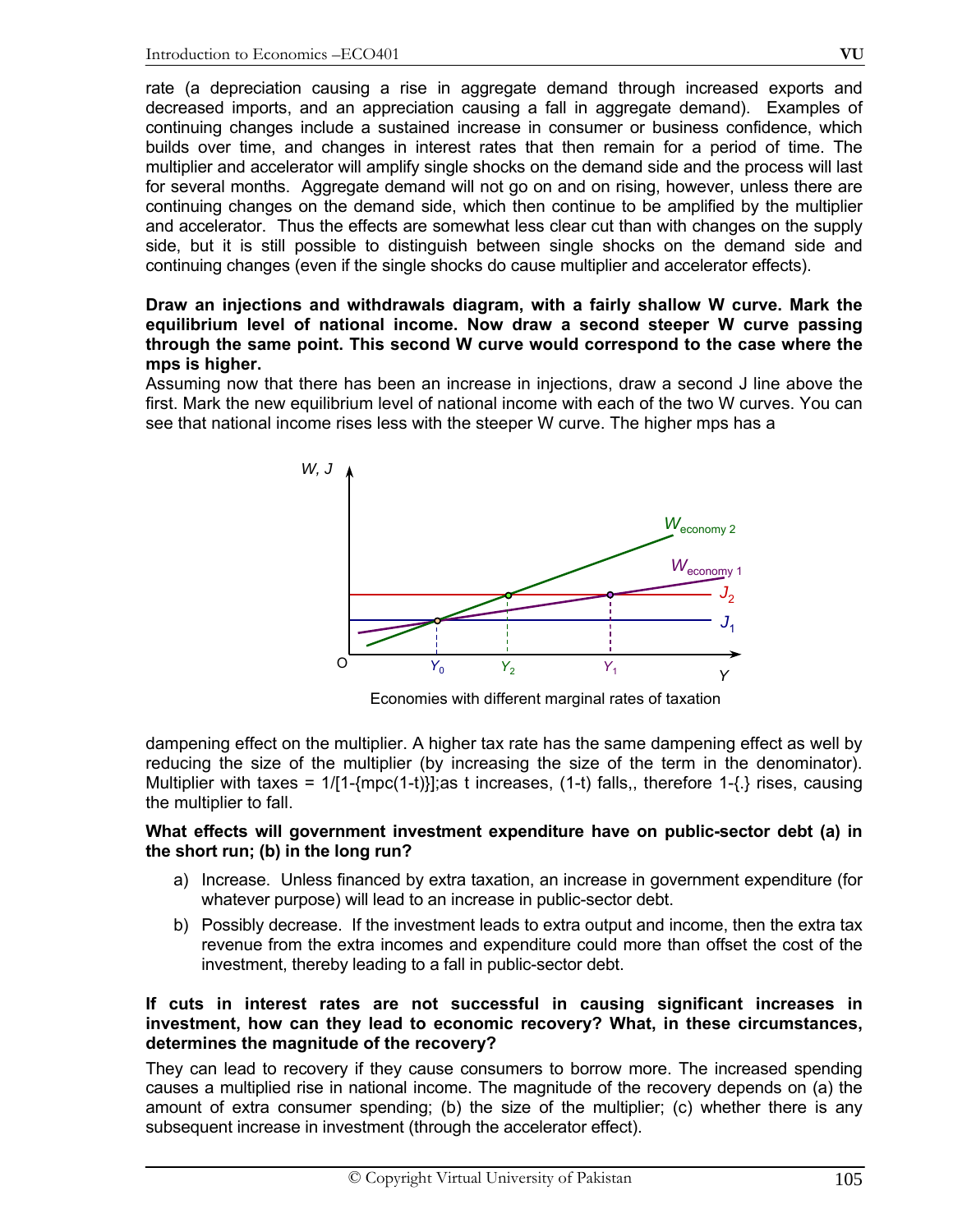#### **How do people's expectations influence the outcome?**

People's expectations will reinforce whatever it is they expect (self-fulfilling expectations). If firms expect a rise in government expenditure to lead to a) higher interest rates, b) a reduction in private-sector investment and hence c) no expansion of the economy, they will reduce their investment plans, thus bringing about the effect (i.e. economic stagnation) that they had anticipated.

#### **If the government increases spending by Rs.10bn and finances it totally from taxes, will there be any expansionary impact on output?**

Yes. The increase in spending is an injection of Rs.10 bn. The withdrawal, however, is less than Rs.10bn, as saving (a withdrawal from the system falls). Why does saving fall? Because higher taxes reduce disposable income and therefore given a fixed mps out of disposable income, saving will fall. The concept is called balanced budget multiplier, i.e. the fact that tax-financed spending (which has no effect on the fiscal balance) can still be expected to have a multiplied (albeit much smaller) effect on equilibrium output and income.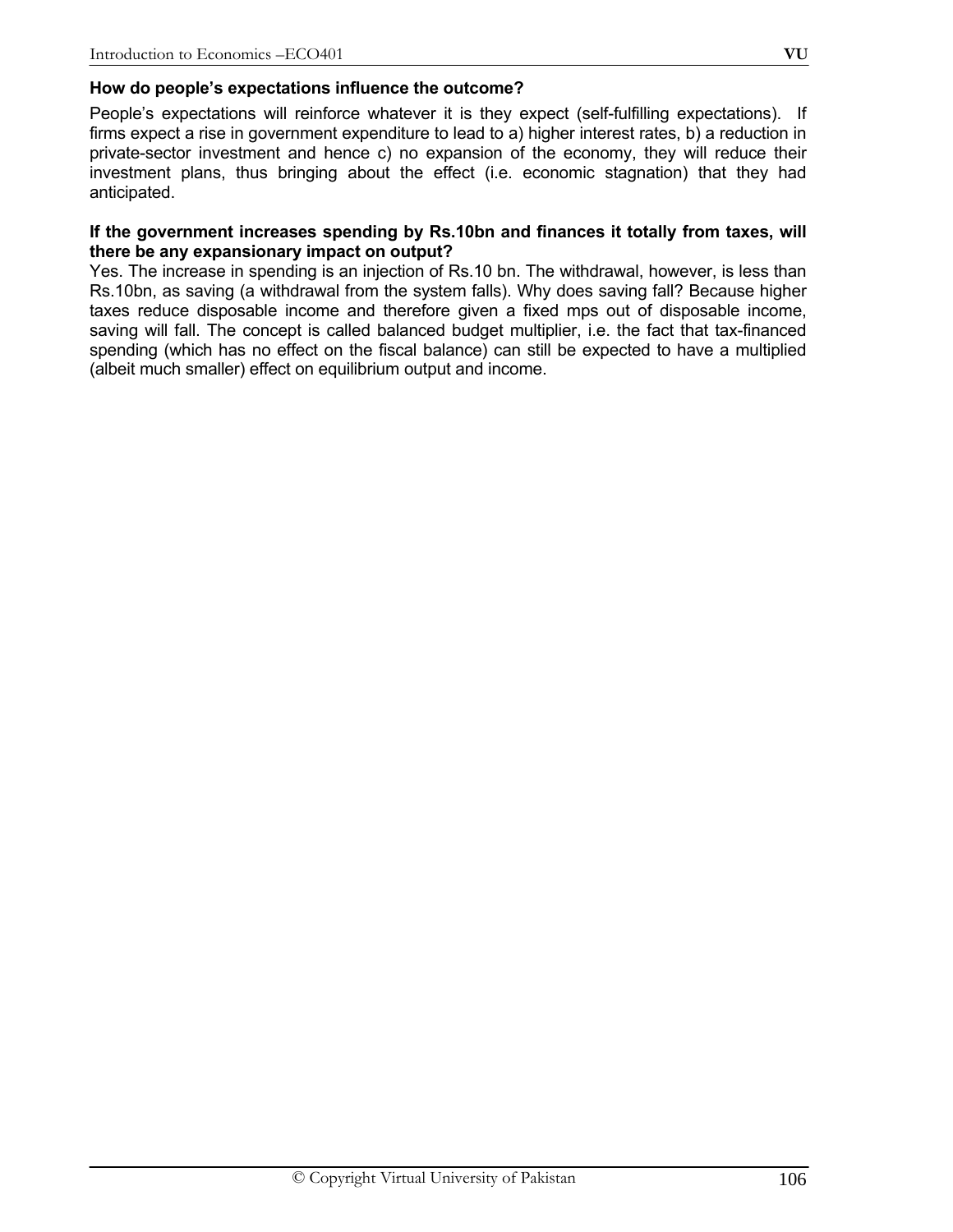#### **UNIT - 11**

**Lesson 11.1** 

# **THE FOUR BIG MACROECONOMIC ISSUES AND THEIR INTER-RELATIONSHIPS**

To study any major issue or problem in macroeconomics, it is important to address at least three **questions** about it:

- i. Why is it important (i.e. what are its costs);
- ii. What are its causes or the possible diagnoses of the problem; and
- iii. What is the policy prescription associated with each different diagnosis.

#### We will look at **four major problems** here:

- i. Unemployment,
- ii. Inflation,
- iii. Balance of payments problem and
- iv. The lack of growth.

Because this is a course in introductory economics, some of these problems will have to be introduced in the context of the economic history of HICs.

We'll begin with unemployment, which, as you know, peaked during the Great Depression leading to the great rift between Keynes and the Classicists, and the subsequent birth of modern macroeconomics. We shall then move to inflation which became a major problem in the 1970s in the context of the two oils price shocks. We'll then turn to balance of payments disequilibria which have especially afflicted the LICs since the early 1980s. Finally we'll look at the challenges involved in achieving sustainable and sustained economic growth.

One thing you should remember at all times is that macroeconomic problems tend to be related to each other, and it is difficult (and often misleading) to analyze them in isolation. It would be important, therefore, to see how these four problems might be interrelated.

## **UNEMPLOYMENT**

The History of Unemployment:

The history of unemployment, which is relevant to macroeconomics, started way back in the Great Depression (1929-33), when unemployment rates reached levels of 25% in the US and western Europe. During the second world war, the problem subsided due to higher government defense spending and war-related recruitment. Post-war, unemployment rates continued to fall as rebuilding efforts gathered pace all over the world, esp. in war-ravaged Europe and East Asia. Many colonies gained independence during this time as well (late 1940s till early 1960s) and undertook massive infrastructure and industrial initiatives which absorbed a large part of the workforce. The problem did not raise its head again until the 1970s, when two oil price shocks (1973, 1979), and the associated episodes of cost-push inflation and balance of payments deficits in many countries led to a global recession that was compounded in the early 1980s by rising interest rates (induced by tight US monetary policy). The world recovered from recession in the mid-1980s, and following a brief recession (that lasted till the early 1990s), saw the rise of the new economy (i.e., the age of information technology) and a rapid growth in jobs related thereto. By the turn of the millennium, however, the new economy bubble had burst, causing decline in growth rates in many HICs. This decline was compounded by the events of September the  $11<sup>th</sup>$  in the New York and the subsequent "war on terror" started by the U.S. and its allies. It is worth noting that Japan, the world's  $2^{nd}$  largest economy, has remained in recession virtually all through the 1990s. Interestingly, there has been a general rise in the rate of unemployment in many LICs (except East Asia) over the last 2-3 decades  $-$  a rise that has not been strictly correlated with global boom-recession cycles. The unemployment problem in these LICs was seen to assume a more permanent nature due to their high population growth rates – rates that far outstripped the rate of new job-creation in these economies. Also there was a loss of jobs in many of these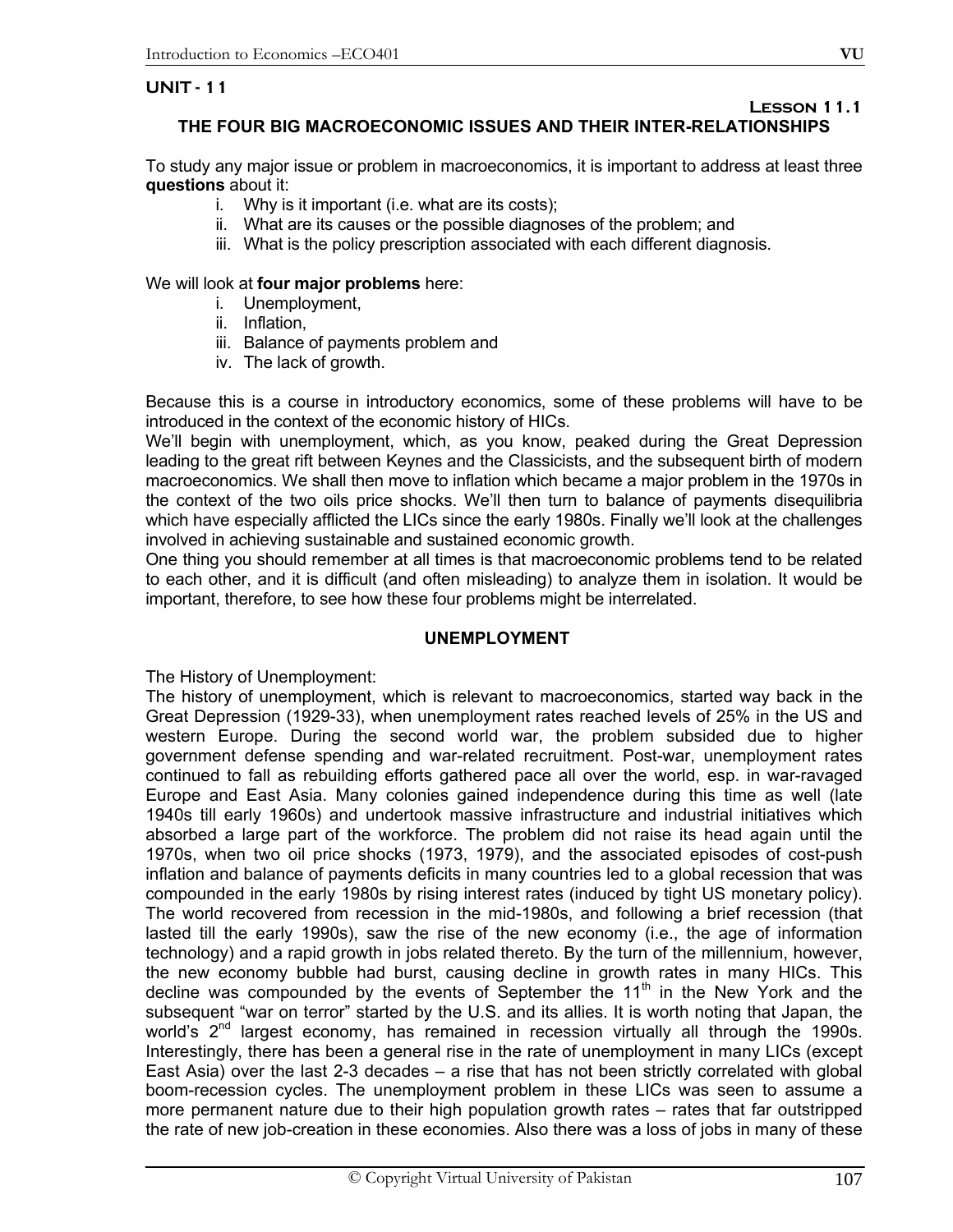countries due to adoption of capital-intensive as opposed to labour-intensive technologies in industrial production.

# **Definition of unemployment:**

While unemployment can be defined in terms of absolute numbers, in most cases, it is the rate of unemployment which is quoted and which enables cross-country comparisons. The unemployment rate is defined as the ratio of the no. of unemployed people divided by the sum of the employed and unemployed people. A rate of 3-4% is usually considered low, 10-15% considered high, and over 20% considered extremely high. It is worth mentioning that unemployment figures, because they are such a sensitive political issue, are often understated by government and over-stated by opposition groups. In most LICs, "official" unemployment rates are seriously misleading, and you can find the government quoting a figure of 5% for unemployment, when the actual rate is around 20-25%, if not higher.

# **The Concept of Labor Force ( LF):**

A fundamental concept in relation to the above definition of unemployment is that of the labour force (LF). The labour force is essentially the denominator in the formula for unemployment rate. The labour force includes all people eligible and able to work, so excludes children, elderly people, parent(s) busy raising children, the handicapped and terminally ill etc.

Note, however that there is a difference between a person who is able to work and a person who is also willing to accept a particular job. So, for instance, a chartered accountant who is looking for a job may be offered the job of a bus driver, but he will not accept that job because it is not worthy of his qualifications, and/or offers a wage below his reservation wage. Thus, in order to be employed you need to fulfill two conditions: you have to be a member of the labour force (LF) and you have to be willing to accept a particular job ("AJ"). This distinction will be developed further shortly.

# **Definitional Problems with Unemployment Rate:**

Keeping the AJ and LF distinction aside for a while, there can be some other definitional problems with the unemployment rate that need to be addressed. In particular, we might wish to see why the unemployment rate may be reported as:

- a. Lower than it actually is (i.e. the severity of the problem of there being very few jobs compared to workers is under-stated). There are two common reasons: underemployment and disguised unemployment. Underemployment refers to the situation when a person is reported as employed but is actually only doing a part-time job. Disguised unemployment is a situation where a person gets a salary but does not really have a job to do, as is often the case for excess workers in government departments.
- b. Higher than it actually is (i.e. the severity of the problem of there being very few jobs compared to workers is over-stated). The possible reasons here could be:
	- i. The existence of child labour, i.e. children taking the jobs that would otherwise have been available to adults.
	- ii. Incompatibility between skills and jobs, i.e. there might be a demand for workers possessing a certain skill, but the people who are seeking jobs do not have that skill and therefore remain unemployed.
	- iii. People doing more that one job. If a doctor works in a hospital in the morning and runs his/her clinic at home in the evening, s/he is actually doing two jobs. Were s/he to concentrate on his/her home practice only, the hospital job would become available to some other doctor.
	- iv. Unemployment benefit given by the state to the unemployed. This is usually the case for the welfare states (most HICs) where people can live off rather well on unemployment benefit and therefore choose to not work. In LICs, where the state does not quite pay unemployment benefits, the analogy would be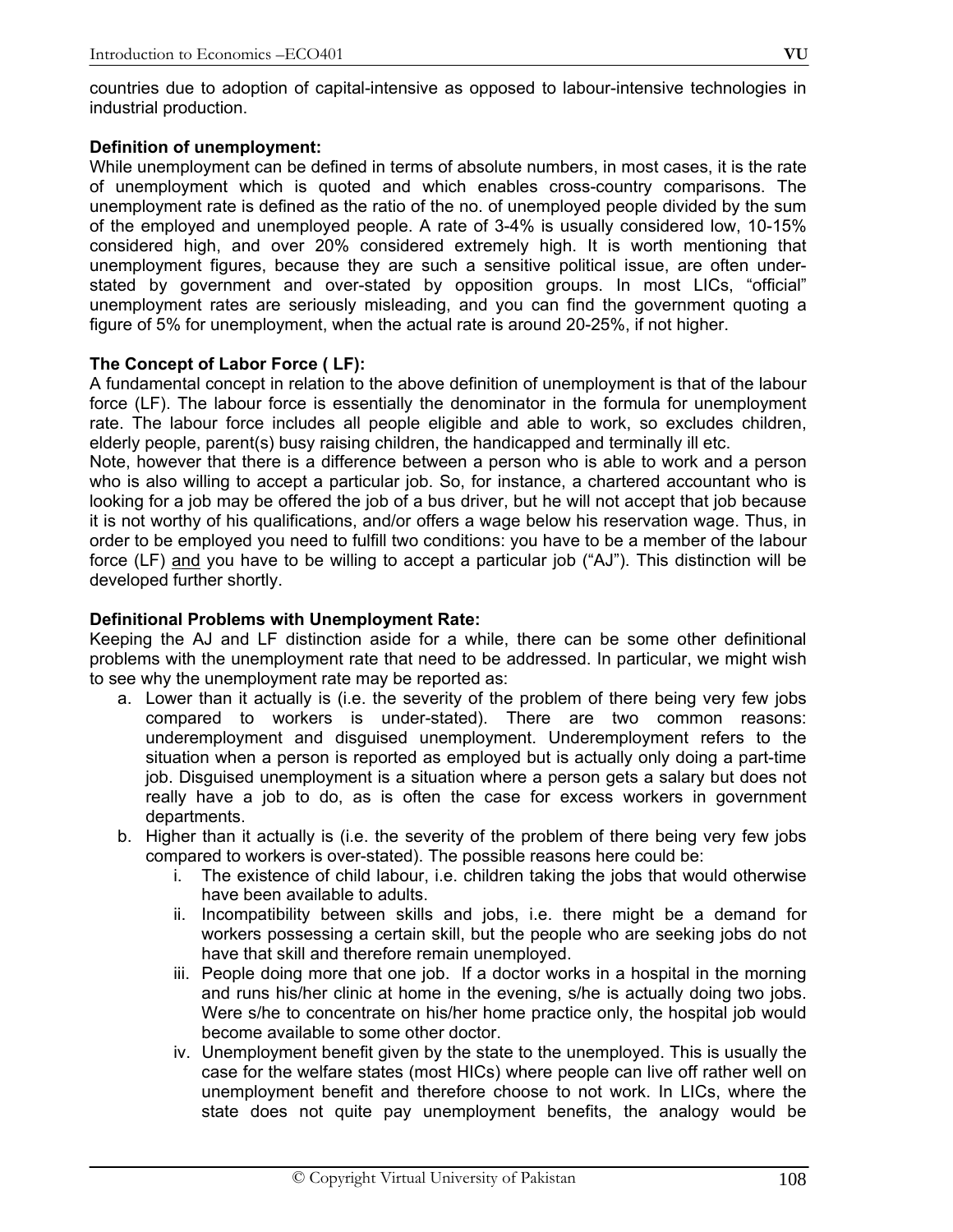An important concept related to unemployment is that of its **duration**. The duration of any particular unemployment spell depends on when the benefits of accepting a certain job exceed the costs of continuing to searching for a better job (see also the section on search or frictional unemployment below). In an aggregate sense, however, the duration of an unemployment episode in a country depends on the rate at which people enter the pool of the unemployed (i.e. become unemployed) and the rate at which they exit the pool of the unemployed (i.e. find an acceptable job).

**People entering the unemployed pool include** those made redundant, sacked, resigning or temporarily laid off. They could also include those formerly outside the labour force, for e.g.: college leavers, women returning to the labour force after raising children.

**People leaving the unemployed pool include** those taking new jobs, returning to old jobs (if they had been temporarily suspended or laid off) They could also include people who have become disheartened and give up looking for a job, those who have reached retirement age, or who temporarily withdraw from the labour force (e.g. to raise a family), those who emigrate or die.

# **Costs of unemployment:**

If unemployment is voluntary, i.e. people do not work because they feel they are better off being unemployed, the costs are borne essentially by society, not the individual per se. The costs are:

- a. Output and hence national income is lower than potential.
- b. Government loses tax revenues because of a.
- c. Firms lose revenues as they could have employed more workers and produce and sell more.
- d. Other workers lose additional wages that they might have otherwise been able to earn with higher national output.
- e. There is a general tendency for crime and violence to rise in society as unemployment levels increase.

If unemployment is involuntary, then all the above broader social costs are borne, but private individual costs for the unemployed individual must also now be added. These would include loss of personal income, mental stress due to loss in self-esteem, worsening of relationship with family or friends.

# **Causes of unemployment:**

There are essentially three schools of thought regarding the causes of unemployment: **the Classicist, Keynesian and Monetarist schools.** However, before we delve into the specific arguments presented thereby, we must develop an understanding of how labour market equilibrium is generally struck in an economy.

# **Labor Market Equilibrium:**

There is first the supply side of labour. As mentioned earlier, however, a distinction needs to be made between LF and AJ. LF stands for the size of the labour force, and is drawn as an upward sloping fairly inelastic line in wage – no. of workers space. It is drawn as fairly inelastic because the size of labour force would be expected to be fairly unresponsive to the wage rate. A badly handicapped or terminally ill person will not suddenly decide to join the labour force just because wages went up. Some people (like parents looking after kids) however might still be inclined to become members of the labour force if wages go up; the reason why the LF curve is not perfectly inelastic (i.e. vertical).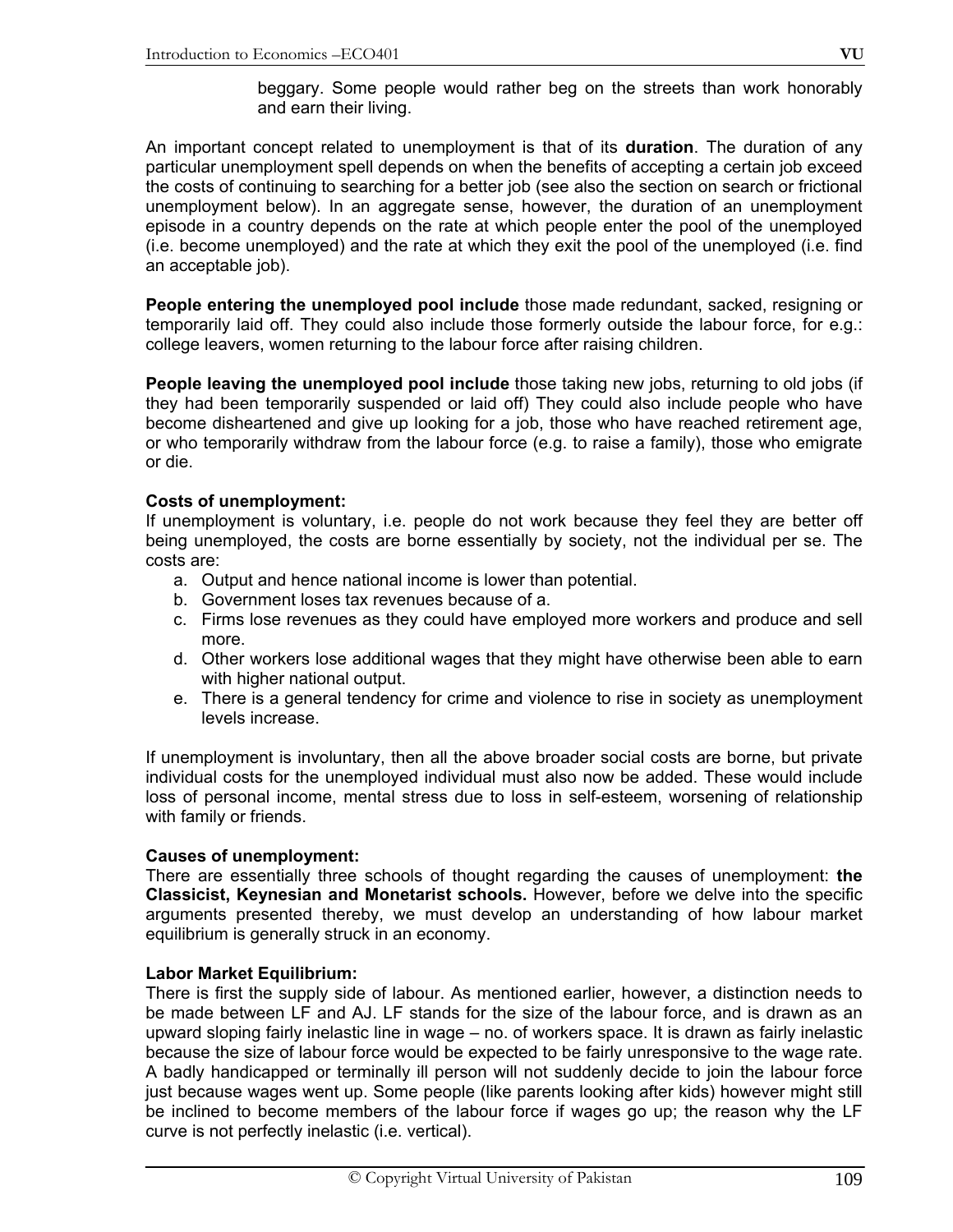The AJ curve represents those members of the labour force which are willing to accept suitable jobs. The AJ curve is flatter than the LF curve because job seekers would be more willing to accept jobs in response to a rise in wages compared to people who are not even members of the labour force. The AJ curve is to the left of the LF curve because there will always be some people in LF who cannot accept jobs (like the terminally ill). However, given a flatter AJ and a steeper LF, it is clear why the horizontal gap between AJ and LF would narrow at higher wage rates.

The demand for labour is generated by firms, government-owned or private, which need to hire workers to produce goods and services. The lower the wage rate, the more will firms be willing to hire workers. Therefore, the demand curve for labour, LD, is downward sloping in wage – no. of workers space.

The intersection of LD and AJ determines labour market equilibrium, i.e. the no. of potential workers who will be employed  $(N_1)$ , and the wage rate that they will earn  $(w^*)$ . The intersection of LD and LF delivers N\*, the maximum possible no. of workers that can be employed at a particular wage rate. The horizontal distance between  $N^*$  and  $N_1$  is referred to as the natural level of unemployment. When the horizontal axis measure the employment rate, the same measures the natural rate of unemployment. To keep things simple, we will not differentiate between the two terms and will use them interchangeably.

# **Classical Views about unemployment:**

The Classicists viewed unemployment as an essentially voluntary phenomenon caused by wages that were higher than the free market level. If wages were allowed to fall to the marketclearing level, firms' demand for labour would increase, removing the initial unemployment. Their main policy prescription was therefore to remove any factors (labour unions, minimum wage legislation, unemployment benefit) that prevented wages from falling to market-clearing levels. The theoretical problems with this view of unemployment aside, there were serious difficulties that could be expected in implementing the above policy prescription. Unions were politically strong bodies and could not simply be wished away; removing the minimum wage threshold would hurt the poorest workers, whose wages would now fall below the threshold. Similarly, removing unemployment benefit was likely to be seen as an attack on the safety net for the poorest sections of society.

# **Keynesian Views about Unemployment:**

Keynes located the origins of unemployment in deficient aggregate demand. According to him, if aggregate demand could be boosted by pumping government expenditure, this would cause the demand for labour to increase as part of a multiplier effect. The increased demand would absorb the excess supply of labourers, thus alleviating the unemployment problem.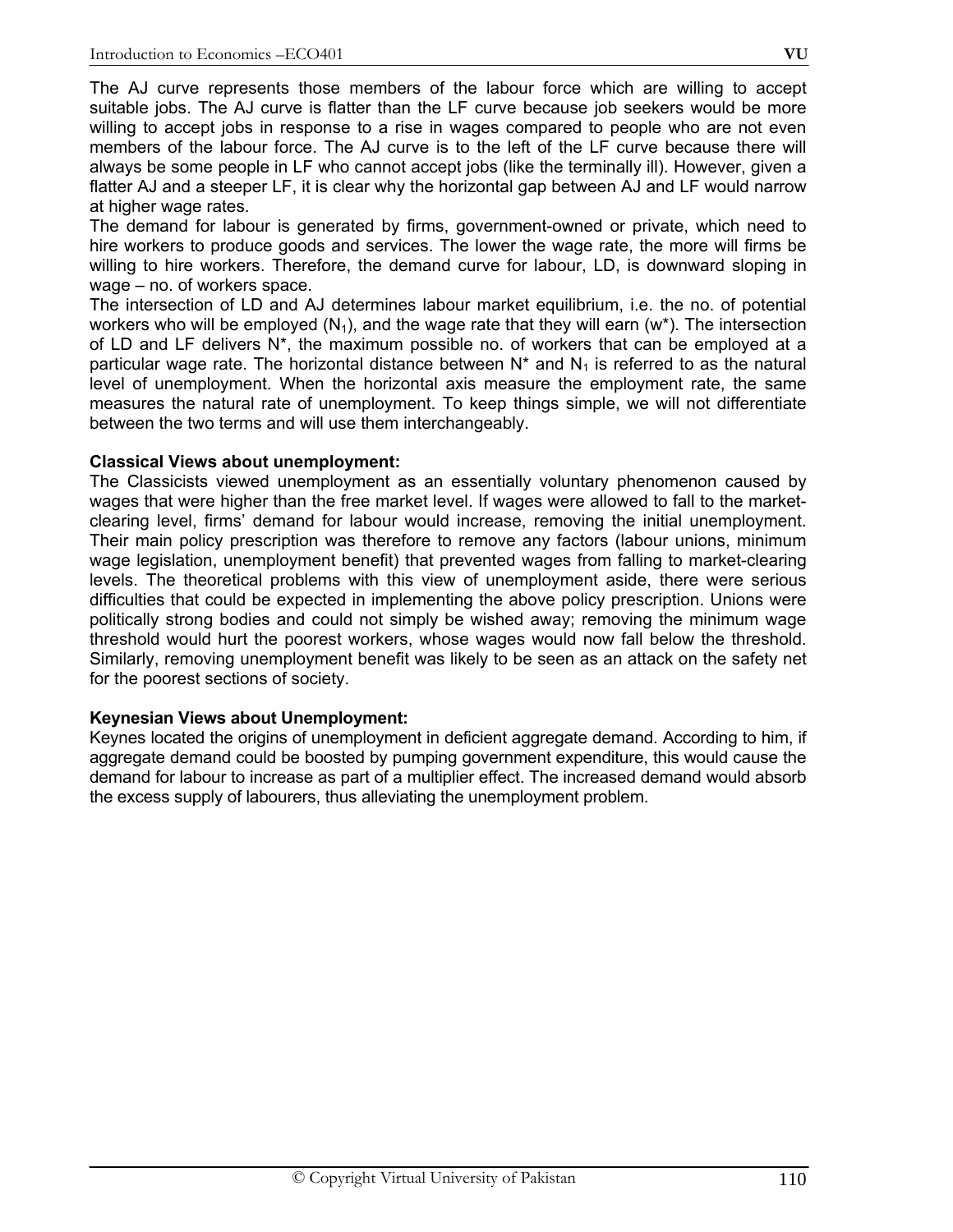# **Lesson 11.2**

# **THE FOUR BIG MACROECONOMIC ISSUES AND THEIR INTER-RELATIONSHIPS (CONTINUED…….)**

# **The Monetarists' Views about Unemployment:**

The Monetarists viewed unemployment essentially in its natural rate context, and thus as a problem that could not be cured through wage decreases or demand injections. According to them, the economy usually operated around the full employment level, and thus the only type of employment to worry about the natural rate kind. Attention, therefore, needed to focus on the horizontal distance between the AJ and LF curves at the market-clearing wage rate, w\*. If this distance could be reduced, by shifting the AJ curve to the right (i.e. closer to the LF curve), the unemployment rate could be reduced.

According to monetarists, the reason why people on the labour force might not be willing to accept jobs, was located in **frictional (search), structural and seasonal reasons.**

**Frictional unemployment** was defined as unemployment caused by delays in matching jobseekers to jobs. Delays were seen as being essentially caused by a lack of information, and thus job centers newspapers etc. with better information on jobs etc. could help.

**Structural unemployment** was associated with changes in the structure of an economy: changes in demand patterns (tastes, fashion etc.), changes in methods of productions (capital vs. labour intensive production techniques being adopted, the replacement of some jobs with computer-based solutions). Also, if industrial or business activity were reduced in a particular region of the economy due to environmental or law and order reasons, or if a geographical area suffers a natural calamity, the resulting unemployment would also be categorized as structural unemployment. Both market-friendly and interventionist policies have been suggested to address this type of unemployment. Among the market-friendly policies are encouraging people to i) retrain themselves (for e.g., facilitate training of mine workers for computer jobs), ii) get on their bikes and look for jobs. Interventionist policies included directed government action to match jobs with skills. Thus the government could give financial grants for training a certain group of people for a certain type of job etc.

**Seasonal unemployment** relates to certain types of workers going out of job due to seasonal factors. Thus crop producers in cold countries would have little to do when the fields are covered with snow from December till March. The policies that could address this problem would be to facilitate labour migration in winter months, or to develop alternative tasks for the winter (holding winter games in the region and developing it as a tourist spot for e.g.!)

Monetarists also suggested **supply side measures** which generally reduced the incentive to work. One example is lowering income tax rates and thus increasing the incentive for people to work the extra hour and earn the extra dollar.

# **Hysteresis:**

Hysteresis refers to the permanent effects of a temporary change. In the context of unemployment, for example, a temporary fall in demand in the economy which leads to lower economic activity and hence lay-offs by firms may have more permanent effects given the search behaviour of workers (laid off workers become disheartened as time goes by and if they fail the first few job interviews; they become lazy, their skills rust, they become used to unemployment benefit and are therefore less likely to find jobs) and the recruitment behaviour of firms (by the time firms need to re-hire, their own motivation and speed of recruitment has slowed; they're not putting up enough job adverts and hence the likelihood of instant recruitment decreases). The result could well be longer spells of unemployment. Generally, it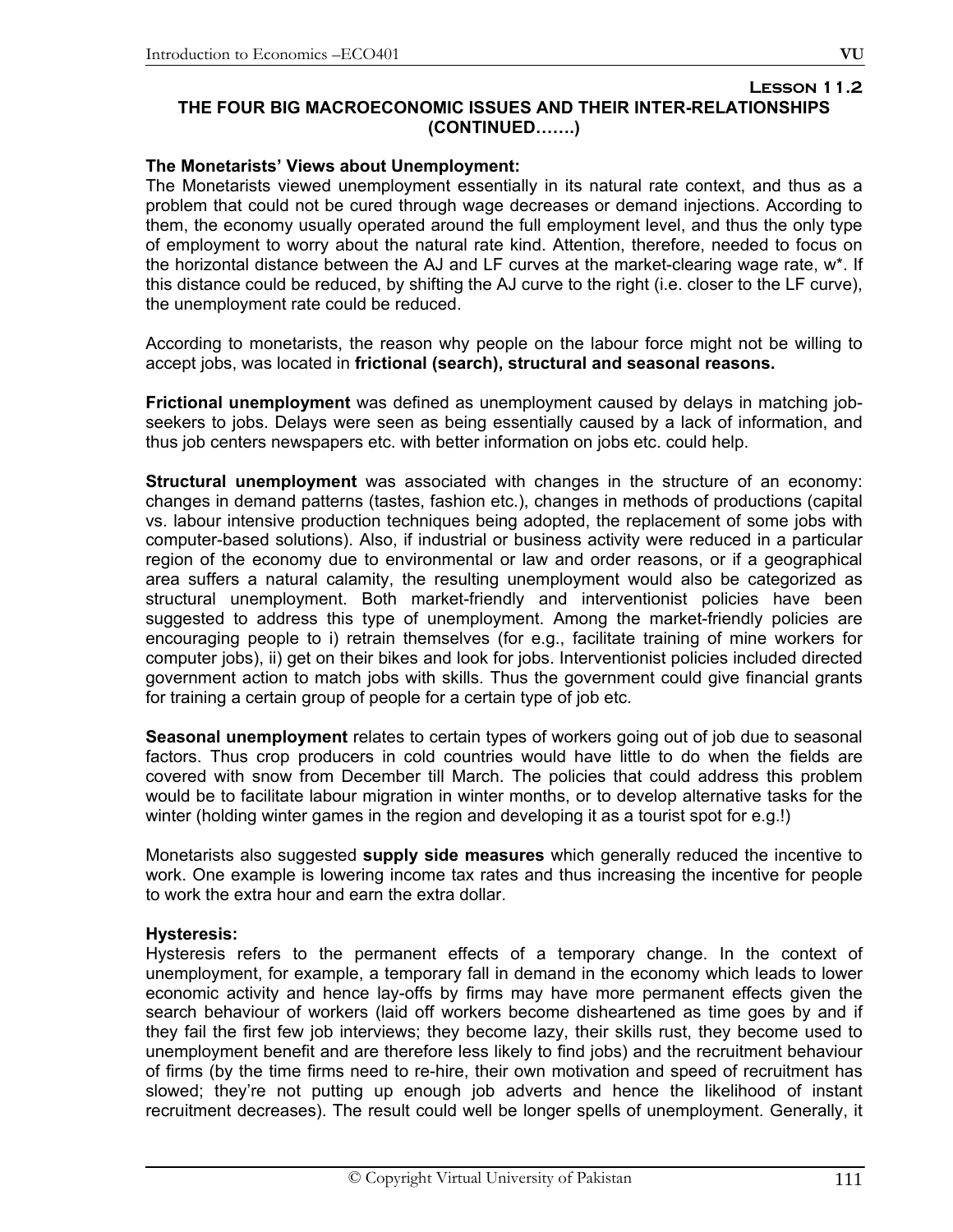has also been seen that the likelihood of a person leaving the unemployment state falls as the duration of his/her unemployment spell lengthens.

#### **INFLATION**

#### **Definition of Inflation and deflation:**

Inflation is a situation in which there is a continuous rise in the general price level. Deflation is the opposite of inflation and occurs when the general level of prices falls. The rate of inflation is the percentage annual increase in average price level.

Pure inflation is a special case of inflation in which the prices of all the goods and services in the economy are rising at the same rate. So if an economy produces three goods: apples, shirts and cars, and they cost Rs. 5, Rs. 100 and Rs. 400,000 respectively in 1992, while the prices in 1993 are Rs. 6, Rs. 120 and Rs. 480,000, and the prices in 1994 are Rs. 9, Rs. 180 and Rs. 720,000, respectively, then we can say that there was pure inflation of 20% in 1993 (over 1992) and pure inflation of 50% in 1994 (over 1993).

Measurement of Inflation:

:

More generally, inflation (in % p.a.) is measured as

# $[(P_t - P_{t-1})/P_{t-1}]^*$ 100

Where  $P_t$  refers to the average price level prevailing in year t, and  $P_{t-1}$  is the average price level prevailing in period t-1. The term average price level usually refers to the value of an index, like consumer price index or producer price index etc., which weights the prices of goods according to their share in the total nominal GDP.

#### **Ideal Inflation Rate for an Economy:**

It is difficult to say what the ideal inflation rate for an economy is. But it is not usually zero. A small positive inflation rate of about 3% is considered healthy for mature HICs while 7% is quite acceptable for fast growing emerging economies. Inflation rates above 10% are generally considered undesirable.

Some countries, esp. in Latin America, have recorded inflation rates in 100s and 1000s of percentage p.a. – these episodes were known as hyper inflation episodes. The first country to suffer hyperinflation, and perhaps in its severest form, was Germany in the 1920s. The country was burdened with very high debt – linked to obligations taken on as a result of being defeated by the allies in the 1st World War. The German government could not find the resources to pay off the debt or the interest thereon and resorted to printing money. This, however, plunged the local economy into hyperinflation.

# **The Choice of price Index:**

There are important statistical challenges to resolve in the definition of inflation. The choice of price index often affects what one can say about inflation. Thus it might be that overall inflation is high, but food inflation is low. Similarly, there can be a price index for students, the health sector, housing and each has a different meaning attached to it. When talking about inflation, it should be clear which index is being referred to. The most commonly used index when referring to overall inflation in the economy is the retail or consumer price index (CPI).

# **The CPI and PPI:**

CPI measures the cost of a fixed basket of consumer goods in which the weight assigned to each commodity is the share of expenditures on that commodity by consumers. The producer price index (PPI) is the price index of goods and raw materials sold at the wholesale level to producers: examples of goods in the wholesale basket are steel, wheat, cotton etc.

However, all these indices are measures of price inflation. A slightly different but related concept is that of wage inflation, which measures the rate of increase of average wages in the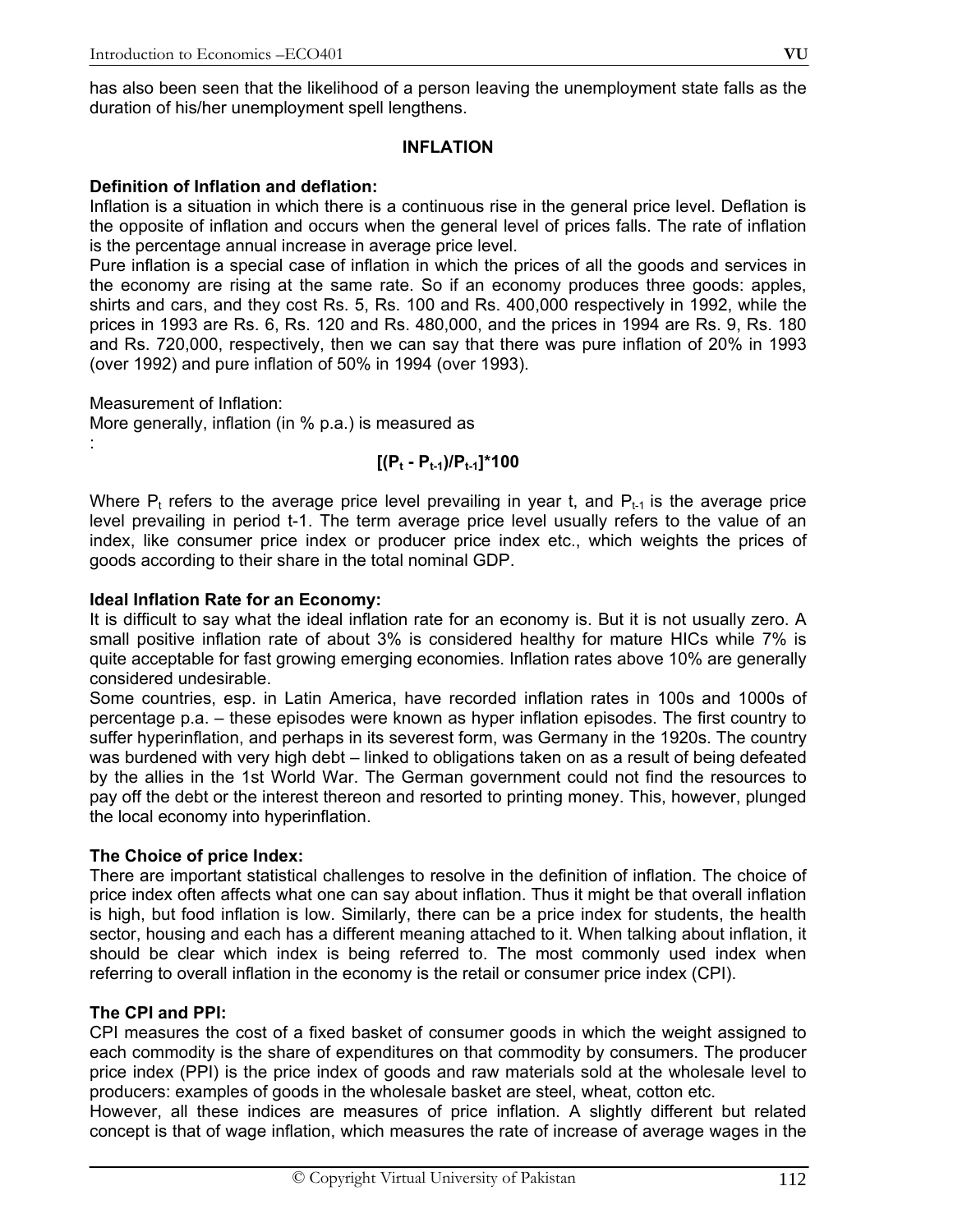economy. Since real wages are nominal wages adjusted for prices, it is straightforward to see that if wage inflation is greater than price inflation, real wages are rising, and vice versa. Countries where price inflation is very high often keep track of wage inflation rates to ensure that the real wage (which measures the purchasing power of workers) remains constant. The practice of linking wages to prices is called "index-linking" and is the norm in many Latin American countries.

# **Costs of inflation:**

- a. Inflation redistributes income away from those on fixed incomes (or who do not have the bargaining power to renegotiate wages) towards owners of land, property or assets whose prices are generally quite sensitive to the general price level. Traders also raise prices faster when they see a rise in the inflation rate. But the salary class is often constrained from doing so. In many African and South Asian countries, the problem has been quite acute. Wage earners, esp. in the government sector, had lost (by the 1990s) up to 90% of the purchasing power of their incomes from the 1960s. The reason, a gradual but persistent decline in real wages what could not be reversed. This has led to corruption and inefficiency in many countries.
- b. High inflation increases uncertainty for firms, thus impacting investment rather negatively. The point to note here is that inflation is most volatile at high levels (thus the fluctuation of the inflation rate around 25% will be much higher than its fluctuation around 2%). Thus high inflation translates into uncertainty about prices, which means inability to accurately forecast firm revenues and expenditures, which means lower investment ex-ante.
- c. Balance of payments problems are also often a result of high domestic inflation. Rising prices in a country, if not offset by equally offsetting depreciation of the exchange rate, can lead to the domestic currency becoming overvalued and therefore to a decline in exports and a rise in imports – in other words to a deterioration of the current account.
- d. Resource wastage is high when inflation is high. Extra resources (time and money) are dedicated, both by individuals and firms, merely to hedge against the purchasing power erosion effects of inflation. Restaurants have to change their menus frequently; price lists have to be issued more frequently.

Summing up in the words of Hazrat Ali (AS), "high inflation together with a deteriorating law and order position are hallmarks of the worst possible government."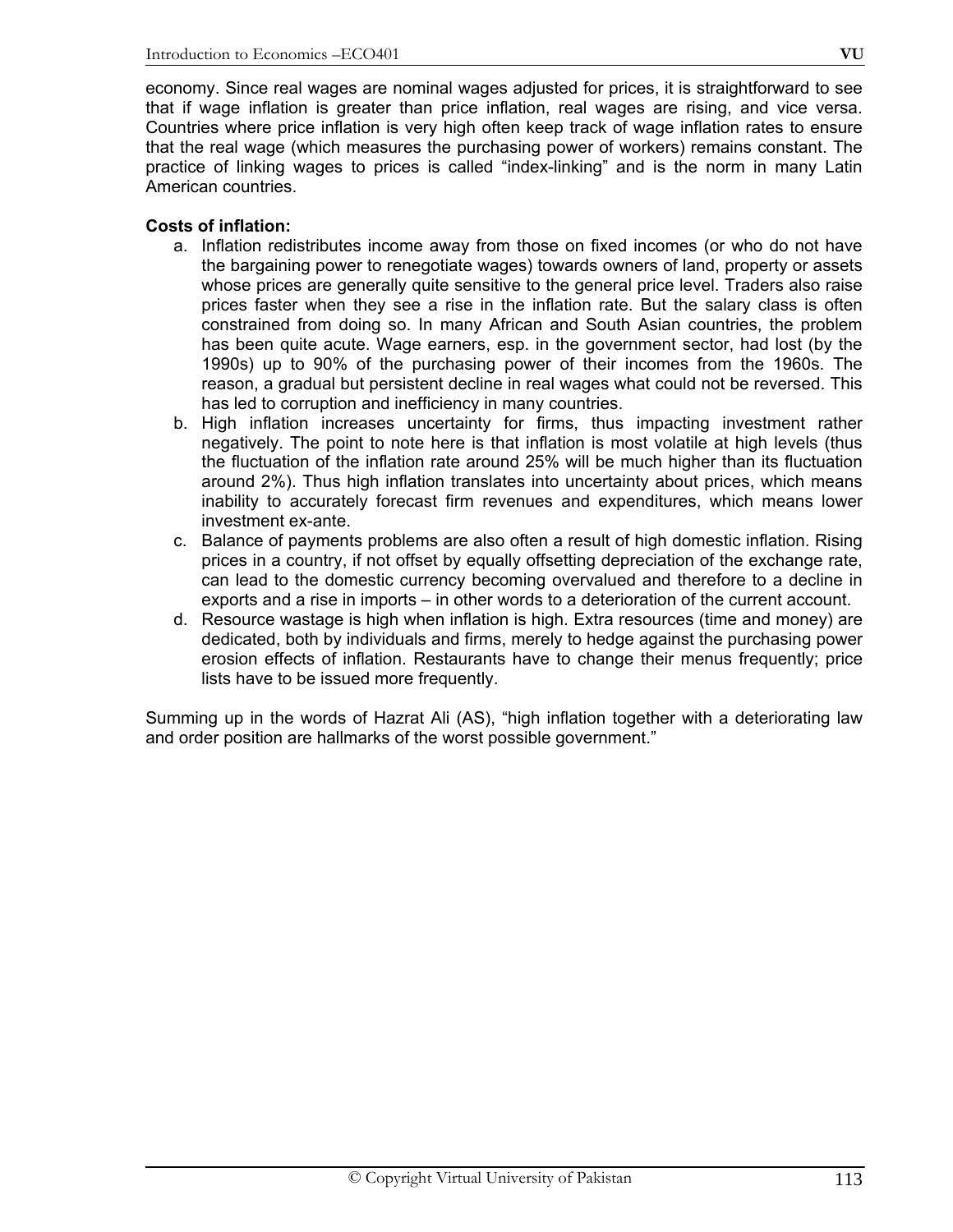#### **Lesson 11.3 THE FOUR BIG MACROECONOMIC ISSUES AND THEIR INTER-RELATIONSHIPS (CONTINUED…….)**

# **Causes of Inflation:**

There are three views here:

- a. The Traditional Keynesian View.
- b. The cost push inflation
- c. The monetarist view.
- a. **The traditional Keynesian view** which sees inflation and unemployment as opposite sides of the same coin, so is merely a result of excessive aggregate demand (demandpull inflation). Assuming that increases in aggregate demand in a Keynesian world do have some output and employment impact, one can think of plotting the relationship between inflation and unemployment as trade-off: a downward sloping curve in inflation-unemployment space. This curve is called the Phillips curve names after the economist who first quantitatively documented this trade-off in the context of the UK economy in the 1950s and 60s. The Phillips curve tradeoff can be summarized as follows: Lower unemployment can be achieved only at the cost of higher inflation. The policy prescription flowing from this particular diagnosis of inflation was simple: reduce aggregate demand by contractionary fiscal and/or monetary policies.
- b. **Cost-push inflation:** This view came to fore in the 1970s when the world was confronted with a situation of rising prices but high unemployment (stagflation), something that demand-pull theories could not explain. It was observed that the two oil price shocks in the 1970s, which were essentially supply side shocks (because they increased the cost of production), were capable of producing such a situation. In AD-AS space, such a supply shock would be shown by shifting the AS curve to the left (and up) causing prices to rise and output (and employment) to fall. In the context of the Phillips curve, the supply shock would be shown by shifting the Phillips curve out to the right, reflecting a structural shift in the inflation-unemployment trade-off. The name given to the resulting higher inflation (at any level of unemployment) was cost-push inflation. The policy prescription appropriate for dealing with it, included supply-side measures such as developing alternative energy sources, fuel efficient technologies, production cost reduction methods, and reducing tax distortions (that reduce the incentive to produce), increasing competition (in search of productivity gains), removing price floors etc. Keynesian demand management policies were obviously not seen as relevant in this context. It is important to note that sometimes what appears as costpush inflation is actually driven by higher demand. For e.g., let's say demand for property increases in an economy; this causes housing prices to rise, causing rents to rise, causing workers to demand higher wages. Higher wages cause firms' production costs to increase prompting them to raise goods prices which in turn causes retail prices to rise. At every point of the who chain, it is the costs that are rising (rental costs, production costs, purchase costs of retailers), but the cause of these rising costs is higher demand for property. This situation is often branded cost-push illusion.
- c. **The Monetarists View:** Monetarists located the causes of inflation in the Quantity Theory of Money (QTM), which provided an explanation for inflation totally independent from that for unemployment. QTM states: MV = PQ, where M is the real money supply, V is the velocity of money (the no. of times money is circulated in the economy in a year), P is the price level and Q is the real output. Assuming a constant V and a stable (natural rate) output Q\*, changes in P could be explained totally by changes in M. A stable M would imply a stable P. Thus the Monetarist key to solving the inflation problem was a stable money supply set to grow at the rate of growth of natural rate output  $(Q^*)$ . For Monetarists, the concern was not the government's expansionary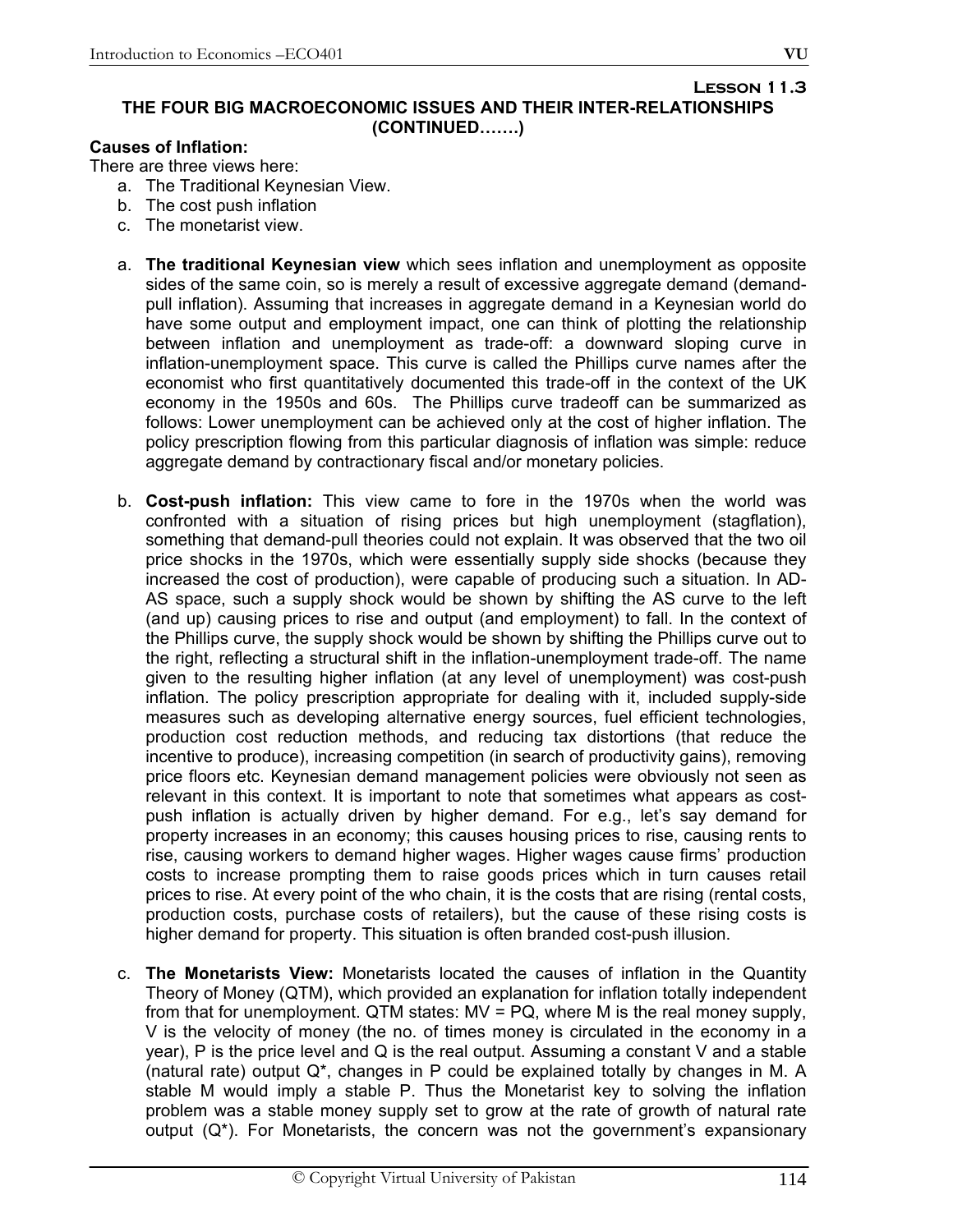fiscal policy per se, but the manner in which the fiscal deficit was financed. If the government financed its deficit by borrowing from the central bank (i.e. printing money, and thus expanding money supply), this would be tantamount to inflationary finance of the budget. If, however the government financed the deficit by borrowing from banks or the retail savers, then there would be little inflationary consequences.

It is also instructive to see how Monetarist's viewed the Phillips curve, and the inflationunemployment tradeoff. Monetarists believed that the economy generally gravitated around a full-employment or natural rate level, and any positive output or employment impact of inflationary demand policies would have be limited. The duration and extent of this limited impact would depend on how much money illusion private agents suffered from. Money illusion is when agents base their decisions on their expectations about inflation (set in period t-1), so that when government driven actual inflation (increase in prices and wages) in period t exceeds expected inflation, agents view the increase as real rather than nominal, and therefore erroneously spend more than they should. In setting expectations for period t+1, however, they learn from the previous period, raising their inflationary expectations based on the outcome in period t. Only an inflation rate higher than this new expected rate can convince them to spend more. The net effect of learn and error process is that inflation rises very steeply in response to continued demand-injections by government until the effect on spending and employment is virtually zero  $-$  a vertical Phillips curve. This is how Monetarists characterized the long-term tradeoff between output and inflation, i.e. that there was no tradeoff and that expansionary demand policies (i.e. expansionary monetary policy) translated fully into higher inflation with no impact on employment whatsoever.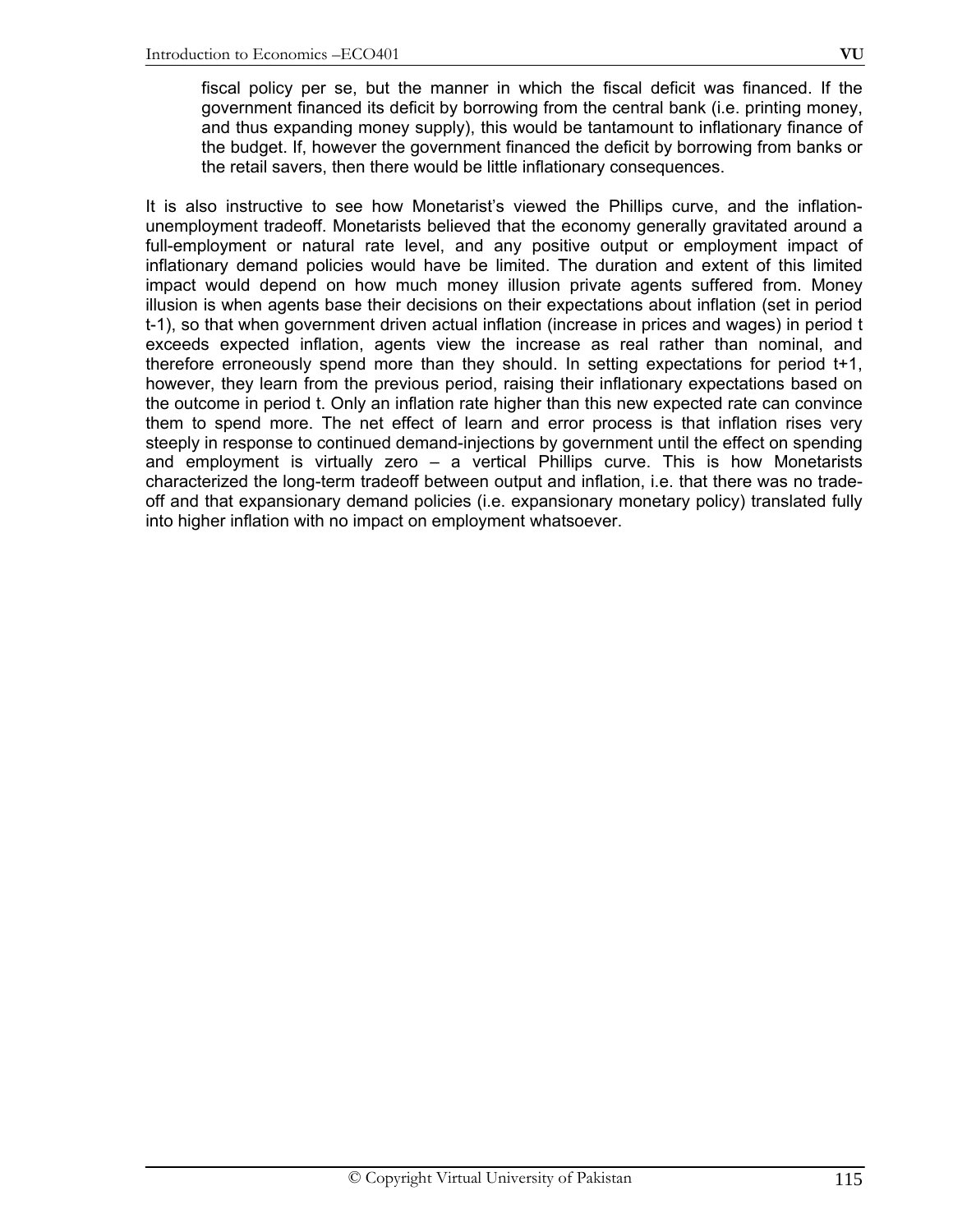#### **Lesson 11.4 THE FOUR BIG MACROECONOMIC ISSUES AND THEIR INTER-RELATIONSHIPS (CONTINUED…….)**

# **BALANCE OF PAYMENTS**

The balance of payments (BOPs) is an accounting record of a country's transactions with the rest of the world. To illustrate the related concepts in a non-complicated way, we shall assume a two-country world (Pakistan and the US), and view things from the Pakistani side.

Before we can fully grasp the BOPs, it is important to develop an understanding of the market for foreign exchange. Foreign exchange, in the Pakistani context, simply means US dollars (note that foreign exchange from the US's point of view would be Pak rupees).

# **The Market for Foreign Exchange:**

The market for foreign exchange (or dollars) in Pakistan works like the market for any other commodity (like apples, oranges etc.). We have an upward sloping supply curve and a downward sloping demand curve. We operate in the same price-quantity framework, noting, however, that quantity in this context means the quantity of dollars and price in this case means price per dollar, i.e. the rupee price of a dollar. However, the latter is simply the Rupee/US\$ exchange rate, and hence we can label the vertical axis accordingly.

# **The Forces of Demand and Supply in Foreign Exchange Market:**

Now, consider what the forces of demand and supply are in this market. First consider what could cause the supply curve for dollars to shift to the right, i.e. what would cause the supply of dollars in the market to increase given a certain exchange rate. Well, any transaction which has the effect of bringing dollars into the country would have this effect. Examples of such transactions are net inflows of US investment into Pakistan, Pakistani exports to the US, remittances from Pakistanis working in the US. Now what are examples of transactions that cause the demand for dollars to increase? Pakistani imports of US goods, Pakistani travelers traveling to the US, Pakistani students paying for study in US universities, profits repatriated to US by US firms operating in Pakistan. All these will cause the demand for dollars in the market to increase.

Any transaction which causes the supply curve of dollars to shift to the right is recorded with a positive sign on the BOPs (as it corresponds to an inflow of dollars), while any transaction which causes the demand curve to shift to the right is recorded with a negative sign on the BOPs.

# **Equilibrium in the Market of Foreign Exchange:**

Equilibrium in the market for foreign exchange occurs at the point of intersection of the supply and demand curves. In BOP terminology, this is when all the +vs and the –ves balance; i.e. the BOPs is zero (external balance).

Given an initial equilibrium, it is useful to study note how market equilibrium responds to a shift in, say, the supply curve. A distinction has to be made between the cases when the exchange rate is fixed by the government and when it is left to float freely.

When the exchange rate is fixed, the government has to make up for any excess or shortfall in the market. Thus, if the **supply curve shifts to the right** (say due to a rise in exports), and there is an excess supply of dollars, the government must step in and purchase those excess dollars from the foreign exchange market, pumping the equivalent local currency in the process. This purchase is an example of foreign exchange market intervention by government (often implemented by the central bank on behalf of the government).

Similarly, if there is a **rightward shift in the demand curve** (due to, say, a rise in imports), and there is a situation of excess demand for dollars at the given exchange rate, the government must step in and supply those dollars from its coffers in exchange for local currency. The government's foreign exchange reserves fall and the local currency (rupee) supply contracts as a result of this kind of intervention.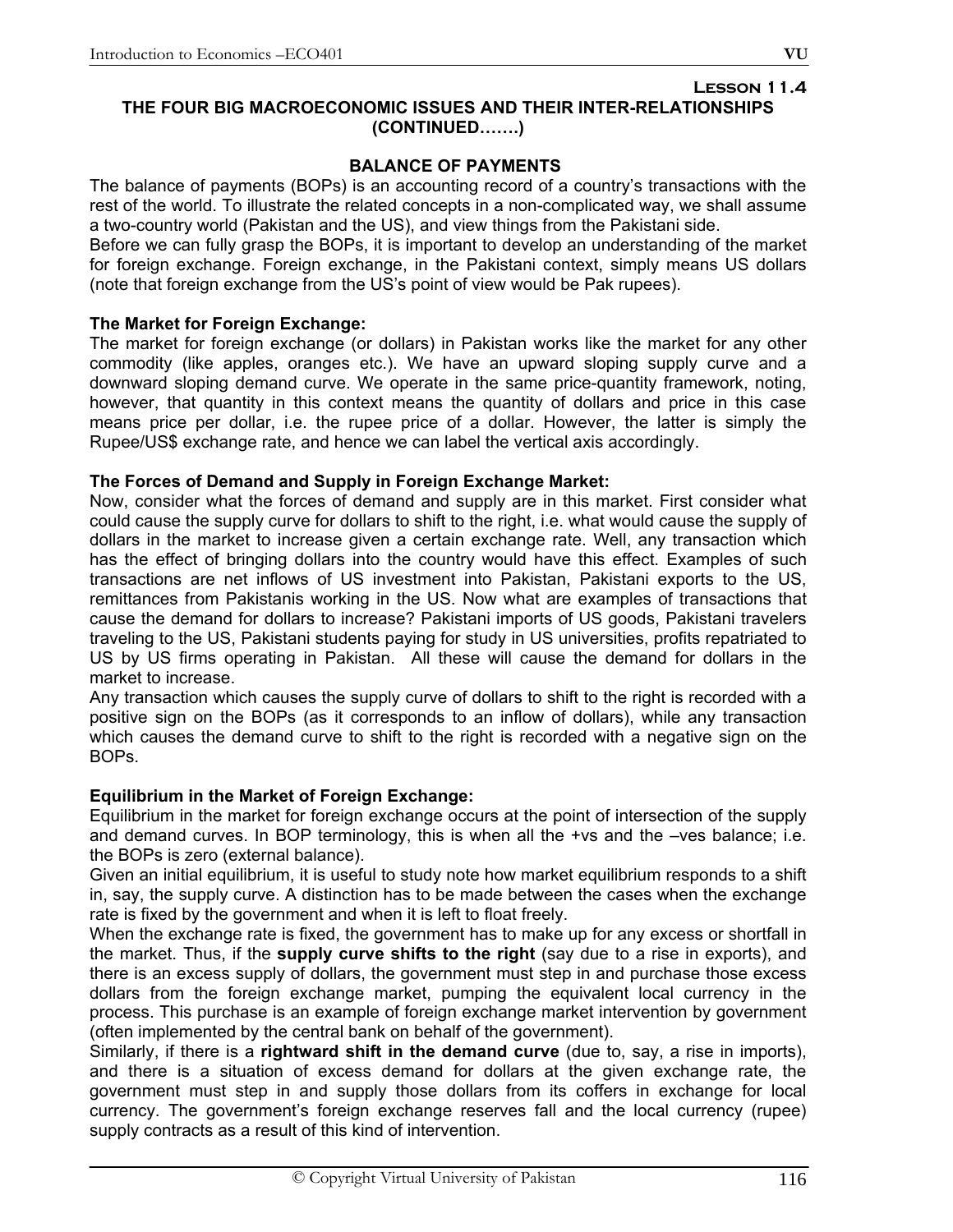To let the exchange rate float freely is to allow the price mechanism to bring about automatic equilibrium in the foreign exchange market. Thus in this case, if there is an excess supply of dollars, the price of the dollar falls (i.e. less rupees are required to purchase one dollar). In other words, the rupee appreciates vis-à-vis the dollar. Conversely if there is an excess demand for dollars in the market, then this pushes the exchange rate up (i.e. more rupees will now be needed to buy one dollar). In other words, the rupee depreciates. Note that an increase (decrease) in the price of the dollar is equivalent to  $a(n)$  depreciation (appreciation) of the rupee, not vice versa.

# **Parts of BOP:**

The BOPs can be divided into three parts:

- i. Current account,
- ii. Capital account and
- iii. Changes to reserves.

# **The Current account:**

The current account balance is essentially the trade balance (exports minus imports), but with net factor receipts from abroad added.

If the exchange rate is fixed, then changes in reserves must mirror the combined balance on the current and capital accounts in order to bring the overall BOPs to zero. If the exchange rate is floating, then changes to reserves can remain zero, as the adjustment burden is borne by the exchange rate which appreciates (depreciates) in response to a joint surplus (deficit) on the current and capital accounts.

# **External Transactions:**

External transactions which have no long-term (or future) flow implications for the current account are recorded on the current account. Thus exports, imports, and factor payments (foreign workers' outward remittances, interest on foreign debt, and dividends on profits of foreign firms) and factor receipts (overseas Pakistanis' inwards worker remittances, interest earned on foreign assets held, dividends earned by Pakistani firms abroad) are all recorded on the current account.

Compare these transactions with the taking on of a new long-term foreign debt – recorded with a plus sign under the capital account. Here, the initial inflow of dollars does not make the transaction complete in an inter-temporal sense. The money that has come in will have to be repaid, both principal and interest over the future. Similarly, foreign investment coming into the country. The initial dollars coming in will imply a future stream of current account outflows in terms of dividend remittance abroad.

**In the long-term, the current account and capital account should usually mirror each other.** So if the current account is in deficit, you would expect the country to be borrowing or attracting foreign investment on the capital account to bring the overall BOPs to zero. Similarly, if the current account is in surplus, you would expect the country to be lending to the rest of the world or investing outside the country.

# **The capital Account:**

The capital account generally provides a direct picture of the net asset position of a country vis-à-vis the rest of the world. If the capital account stays in surplus year after year, this indicates the country's increasing indebtedness to the rest of the world. If however, the capital account stays in deficit year after year, this means the country's indebtedness to the rest of the world is falling.

**At the introductory level, BOP problems normally refer to a deficit on the current account**, since the capital account is assumed to be passive. Thus external disequilibrium is usually associated with a situation where the trade balance (exports – imports) is in deficit. **This raises two questions:**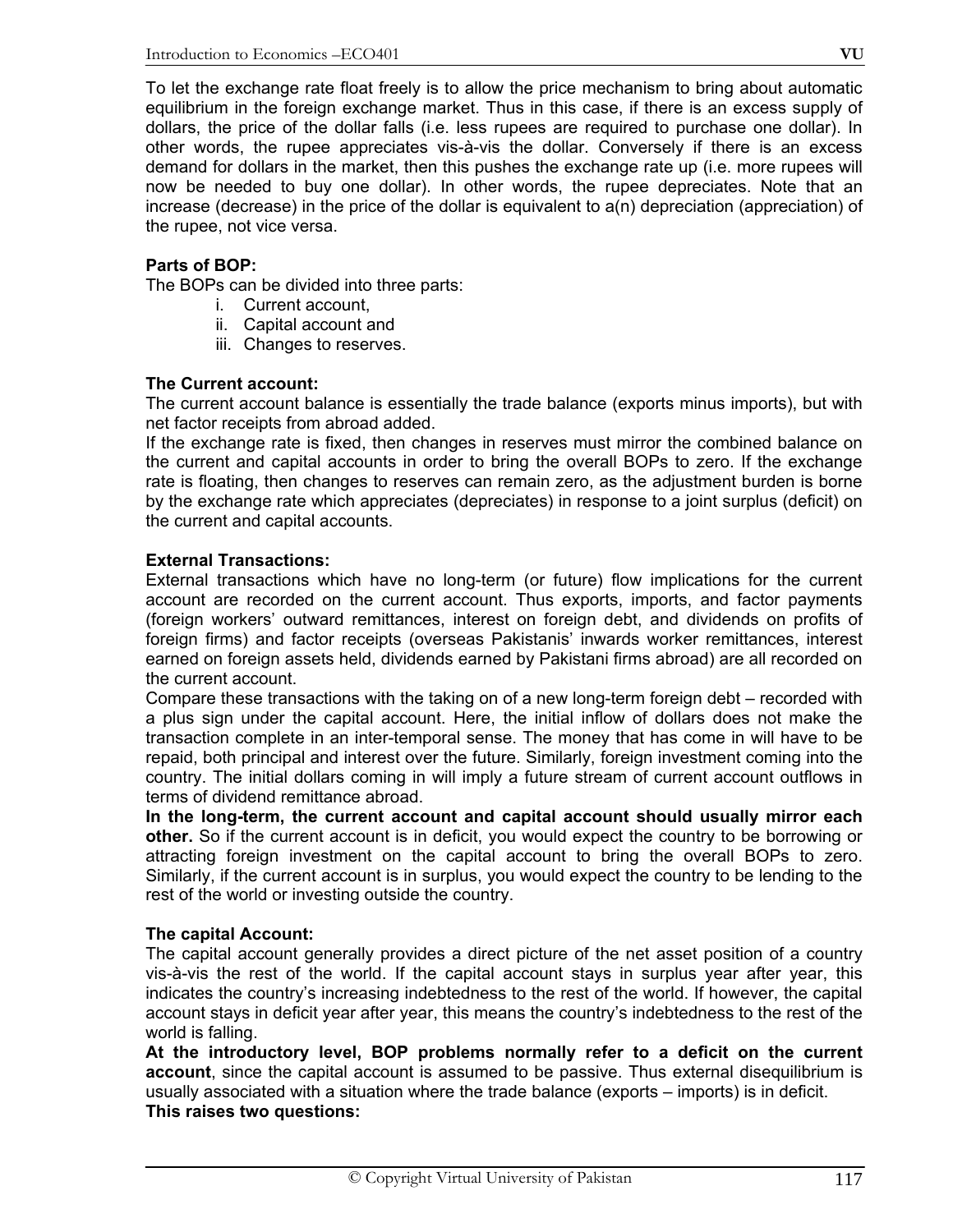- a. **Is a current account deficit necessarily bad?** The answer is no. Recalling the condition for macroeconomic equilibrium  $S+T+M = I+G+X$ , and rearranging, we can get  ${M-X} = [I-S] + (G-T)$ . The  ${}$  term is the current account or trade balance, the [] term gives the private sector resource deficit (i.e. the excess of the private sector's investment over savings) and the () term is the government fiscal deficit. It is clear that if M>X because G>T (i.e. government is spending in excess of its resources), then the current account deficit might be unsustainable (i.e. bad), especially if the government's spending is essentially of a current nature. However, a trade deficit which finances private investment that would otherwise not have been possible, is likely to be desirable, esp. if the private sector is investing in industries that will have future export potential (because this means the country will have the foreign exchange reserves in the future to pay off the debt that is being incurred today to finance the current account deficit).
- b. **How can a current account, which is in deficit, be restored to balance?** Firstly it must be recognized that perennial current account deficits of the sort implied in the question only obtain under fixed exchange rates (because under floating exchange rates, the disequilibrium would self-correct through exchange rate depreciation). One quick fix solution to sort out current account deficits under fixed exchange rate regimes is to have an economic deflation. The theory here is as follows: when a country's national income rises, it spends more; part of that spending falls on imported goods; higher imports cause the current account to worsen. The reverse is also true: lower income must reduce import spending and therefore improve the current account spending. However, economic contraction is a rather painful way of restoring current account equilibrium. A less painful one suggested by economists is devaluation, the name given to exchange rate depreciation but in the context of fixed exchange rates. (The corresponding term for exchange rate appreciation is revaluation.) A devaluation attempts to bring the exchange rate in line with its long-run equilibrium level, i.e. a level consistent with international competitiveness. Competitiveness is simply defined as the real exchange rate (RER), where RER =  $(P_f/P_d)^*NER$ ; NER is the nominal exchange rate (in Rs/\$),  $P_f$  is the price level prevailing in the foreign country (US), and  $P_d$  is the price level prevailing in the home country (Pakistan). The formula simply says that, given a fixed NER, if inflation is higher in Pakistan (relative to the US), Pakistani exports will become less attractive (or competitive) in the international market. As a result, our exports will fall, and current account will go into deficit. To rectify the situation, the NER can be devalued so as to make our goods cheaper and bring competitiveness back to its original higher level. However, there are many provisos attached to the devaluation policy prescription. Devaluation only works if the country's exports and imports are elastic, otherwise the price effect of the devaluation will dominate the volume effect and the current account will worsen. Secondly, the country must have excess productive capacity in order to meet the higher demand for exports that is created as a result of the devaluation. Thirdly, the country should not have a very high foreign debt whose burden increases so much as a result of the devaluation that the negative effects associated therewith overwhelm any positive competitiveness effects.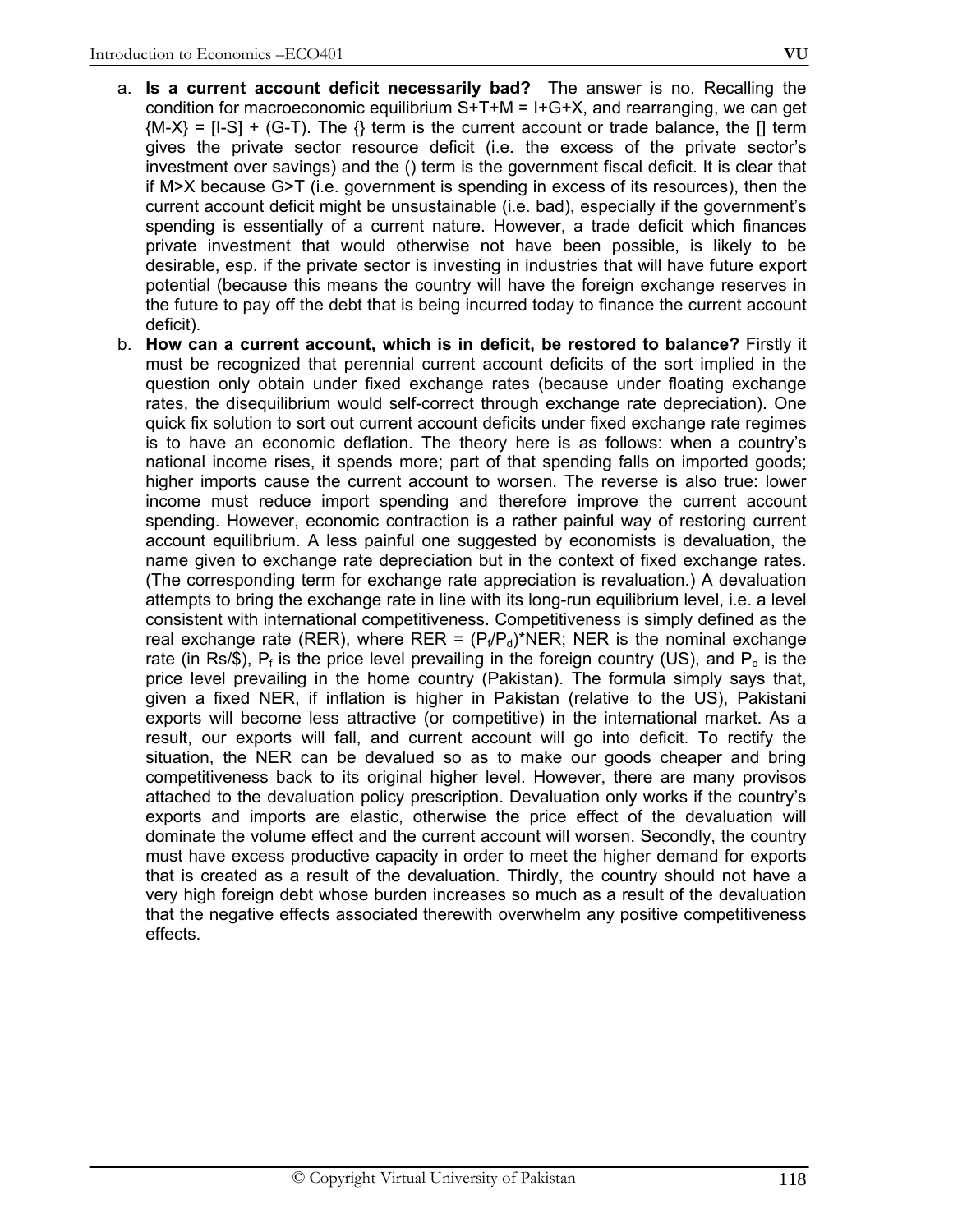# **Lesson 11.5**

# **THE FOUR BIG MACROECONOMIC ISSUES AND THEIR INTER-RELATIONSHIPS (CONTINUED…….)**

# **Determinants of Capital Account:**

Although the focus of discussion above has been the current account, it is useful to briefly look at the determinants of the capital account, and the factors which increase the ability of a country to attract capital account inflows:

- a. The attractiveness of the macroeconomic environment, the law and order situation etc. is an important determinant of foreign investment inflows into the country. The better the situation, the more inflows can be expected by way of direct investment by foreign firms.
- b. The more favourable are international conditions to borrowing (foreign lenders' attitude towards, and perception of, the borrowing country; foreign interest rates), the more easily can a country raise foreign debt.
- c. If foreign interest rates are lower than domestic interest rates (the latter adjusted downwards for any expected exchanger ate depreciation), then foreign portfolio investors will want to invest in the domestic country's stocks, bonds and other interest bearing assets. The underlying relationship being referred to here is that of interest parity which says:  $i_d - \Delta E_e$  should approximately equal  $i_f$  if private portfolio flows are to balance. Here  $i_d$  stands for domestic interest rate,  $\Delta E_e$  is the expected depreciation adjustment, and  $i_f$  is the foreign interest rate.

If it is not already clear, the costs of running a high BOPs or current account deficit (high is usually defined as over 5% of GNP) for a long time can be fairly severe. The country risks losing precious foreign exchange reserves if the exchange rate is fixed.<sup>1</sup> In this case, a monetary contraction, and hence AD contraction, follows the loss in reserves with obvious social costs. Alternatively, if the country completely runs out of reserves, a BOPs crisis can occur which can be very costly both in terms of the image of the country internationally as well as its ability to borrow and attract investment from abroad.

# **GROWTH**

# **The Concept of Growth and Growth Rate:**

Economic growth is increase in an economy's level of production, output or income. We can talk about production or output in two broad definitional contexts. One, we can compare real GDP with some other measure of welfare (for e.g., one which adjusts for externalities, social indicators, the black market, purchasing power parity, income inequality etc.). Two, we can talk about potential vs. actual output. Potential output is the aggregate capacity output of a nation; the maximum quantity of goods and services that can be produced with available resources and a given state of technology.<sup>2</sup> In our discussion here, we will abstract from such complexities and take output to simply mean real GDP.

The growth rate of a country's real GDP can be negative, positive or zero. A growth rate of between 2-3% is considered normal for mature developed countries; for LICs, 5-7% is considered healthy and 7%+ excellent.

# **Per Capita Real GDP:**

 $\overline{a}$ 

When studying growth, it is always instructive to analyse changes in per capita real GDP along with changes in real GDP. Per capita real GDP growth adjusts GDP growth downwards by the population growth rate and gives a more accurate indication of improvements in living

<sup>&</sup>lt;sup>1</sup> Note that serious BOPs problems or crises are unlikely under floating exchange rates.<br><sup>2</sup> Thus, when the production possibilities frontier of a country shifts out, that represents

 $2$  Thus, when the production possibilities frontier of a country shifts out, that represents an increase in potential GDP. Actual GDP can be less than or equal to potential GDP, and is usually less. The difference between potential and actual GDP is sometimes referred to as the *output gap*.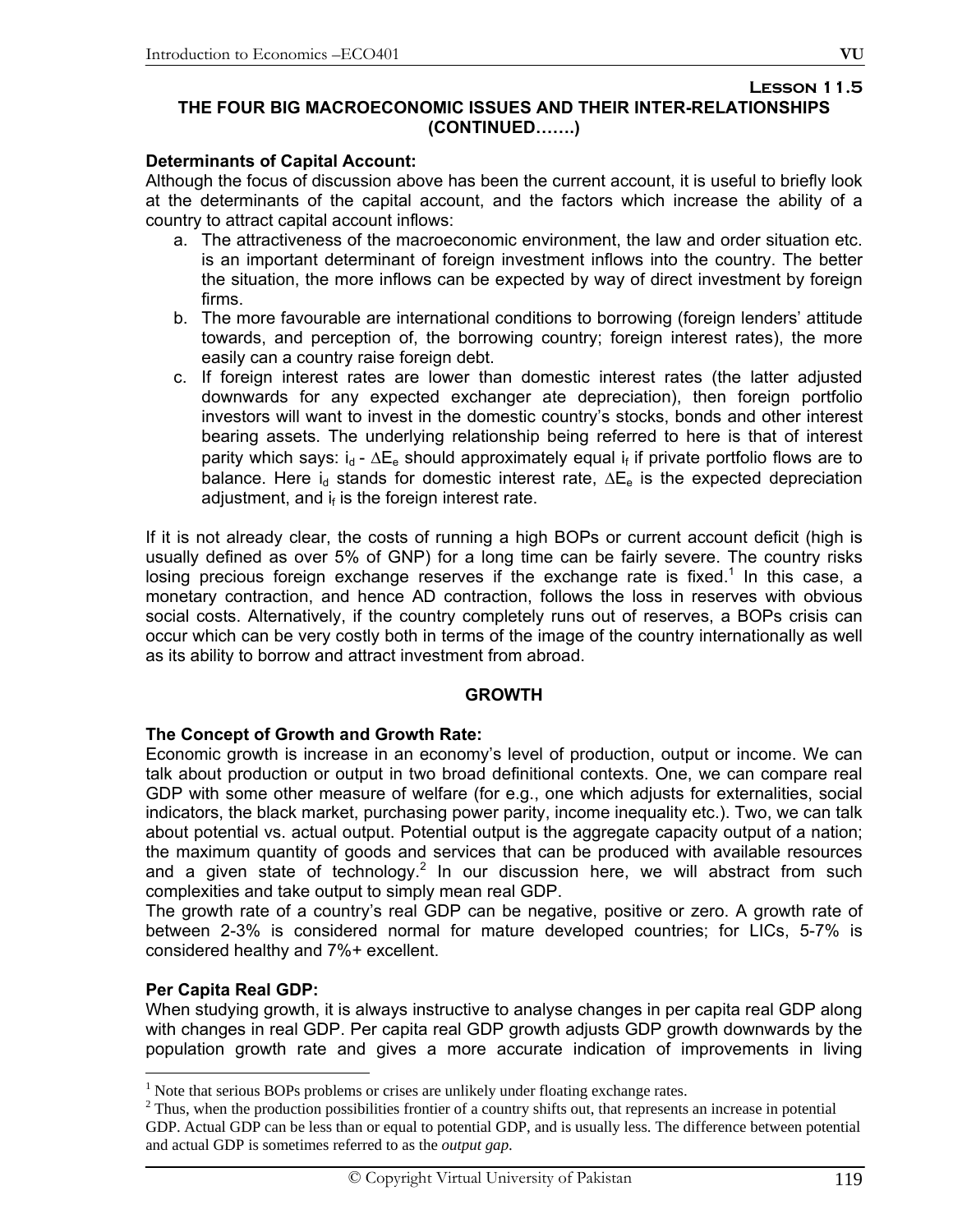standards in a country. For mature HICs, Real GDP growth rate = per capita real GDP growth rate, since the population size in these countries is quite stable.

It is also important to note that even a small per capital real GDP growth rate (say around 2% p.a.), if sustained for a very long very of time (say 100 years) can deliver huge improvements in living standards. The U.S. and Japan in the  $19<sup>th</sup>$  and  $20<sup>th</sup>$  centuries and East Asian tiger economies in the last four decades are a neat example of this.

#### **Why Growth is an Important Macroeconomic Issue:**

It is obvious why growth is an important macroeconomic issue. Every government aspires to deliver a higher growth rate for the country. High growth rates means higher national income which means better living standards on average, which in democracies, means happier electorates and therefore increased chances of re-election for another term in office. However, while all countries might wish to achieve high growth rates, in practice, only a handful have been able to convert the wish into reality.

#### **Traditional Thinking about Growth:**

Traditional thinking on growth was that it can be driven either by an increase in factor resources (land, natural resources, labour, capital), i.e. an increase in potential GDP, or by more efficient use of the factors, i.e. a move from inside the PPF to the PPF. The policy implication attached to this line of thinking was simple. Countries must either accumulate factors of production (esp. capital), or develop more cost-efficient technologies and methods of production to utilize those resources better. In any event, factors of production were at the heart of growth theory.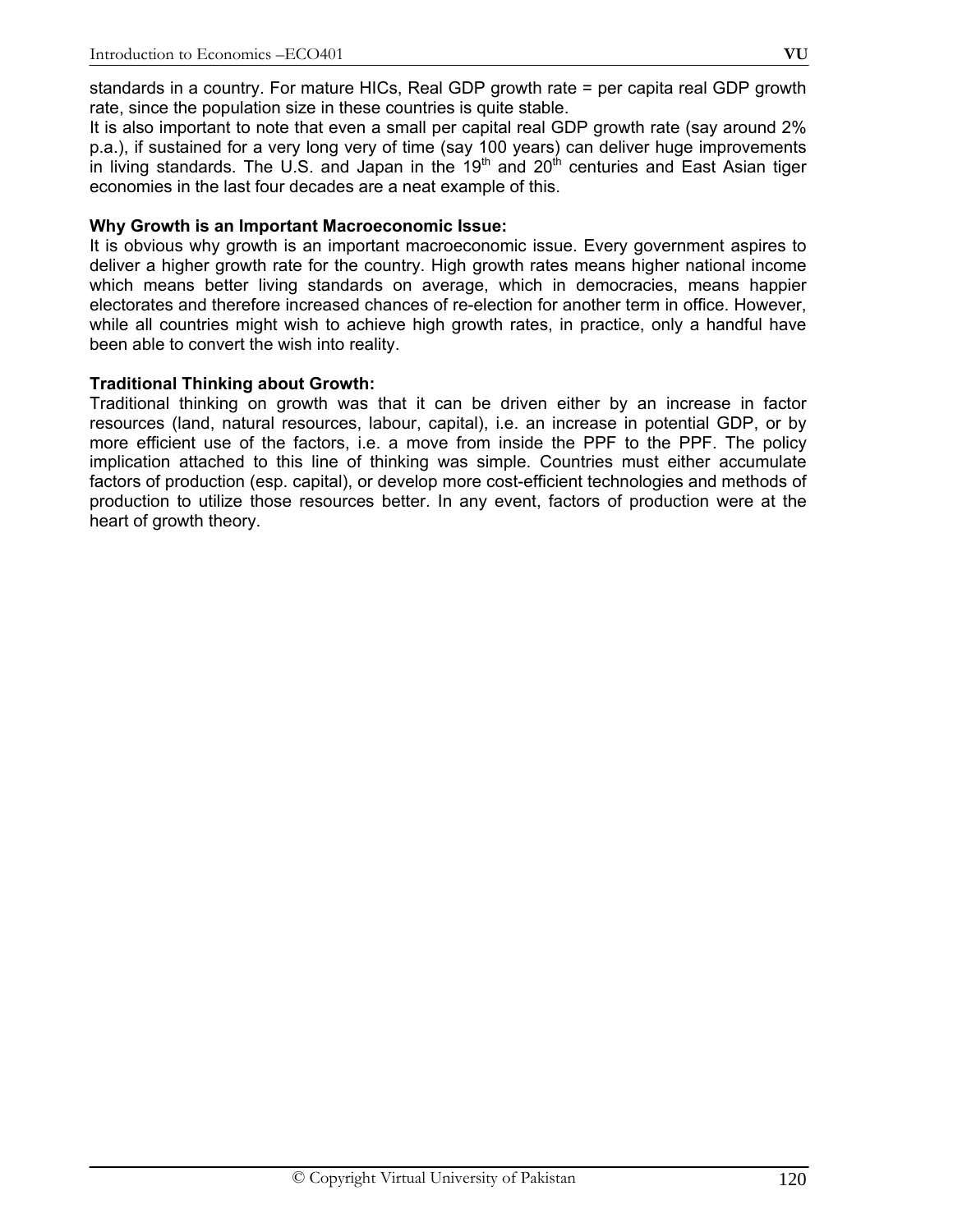# **Lesson 11.6**

# **THE FOUR BIG MACROECONOMIC ISSUES AND THEIR INTER-RELATIONSHIPS (CONTINUED…….)**

# **Link between growth and the various factors of production:**

Before we move to neo-classical and endogenous growth theories, let us gain a better understanding of the link between growth and the various factors of production. We begin by recalling the familiar Cobb-Douglas constant returns to scale production function: **Y = K**<sup>α</sup> **L1-**<sup>α</sup> for a hypothetical economy. Here Y denotes output, K denotes capital (machines, buildings etc.), L denotes labour, and  $\alpha$  is a parameter that lies between 0 and 1. Dividing both sides by L and substituting Y/L = y (per capita output), and  $K/L = k$  (per capita capital), we have the per capita production function  $y = k^{\alpha}$ .

# **Labor and Capital:**

Now for a given L and no depreciation, an increase in K should translate into an increase in k and through it an increase in y. This is an example of capital deepening induced growth. However, when there is depreciation (say at a rate d% p.a.) of the capital stock and the labour supply is growing at  $n\%$  p.a., capital must grow at least by  $(d+n)\%$  p.a. in order keep K/L, or k, constant. This is called capital widening, i.e. more capital being created but spread over a larger population so as to deliver the same K/L. The per capita output impact of capital widening is zero, because k remains the same.

Now taking capital as fixed, let's analyze the ways in which labour can serve as the engine of growth. It is obvious that an increase in the no. of labour hours worked would expand output. However, historically, the working week has been shortened from 6 to 5 days so it would be incorrect to cite this as the major source of world economic growth over the last century. What else could therefore have driven the rapid expansion of production in the  $20<sup>th</sup>$  century. It might be the case that there are now more people on the labour force, due to perhaps a larger proportion of women doing marketable jobs (which is historically accurate). Then it might be that the quality of human capital has gone up. The same workers, because they are better educated and have better skills, can produce more output using the same amount of capital. Japan and Germany are prime examples of this – i.e. of countries which achieved very high growth rates despite having very low levels of physical capital left after World War II. It was the quality of these countries' human capital which made the difference.

# **Land:**

Let's now concentrate on land. The earliest thinking on this was all doom and gloom. Malthus (1798), for instance, noted that the supply of land, esp. agricultural land, was fixed, whereas world population was rising fast. Given diminishing returns (in terms of marginal food product) to labour, the implication was obvious: world hunger. While the starvation hypothesis did come true for come countries, it did not happen for the whole world. Why? Predominantly because of unanticipated productivity improvements in agricultural production. Technological breakthroughs, like tractors, fertilizers, etc. increased yields per acre by many 100s of percents permitting a food output that far exceeded world food requirements even with a larger population. Today, land does not feature centrally in growth theory, as many countries (e.g. European countries, Japan, Singapore, Hong Kong, etc.) were seen to achieve very high growth rates while geographically much larger South Asian, Latin American and African countries lagged behind.

Land is one type of natural resource that goes into production. The other type is raw materials like mineral wealth or timber. The important point about these resources is that some of them they are not renewable (like oil, coal, gas and other minerals), while others are: timer, fish etc. It is important to take these concerns into consideration when talking about the ability of a particular type of natural resource to act as the engine of growth.

The above is not true for technical progress, however, which neither depletes nor requires renewing. An essential and important ingredient in the production process, the technical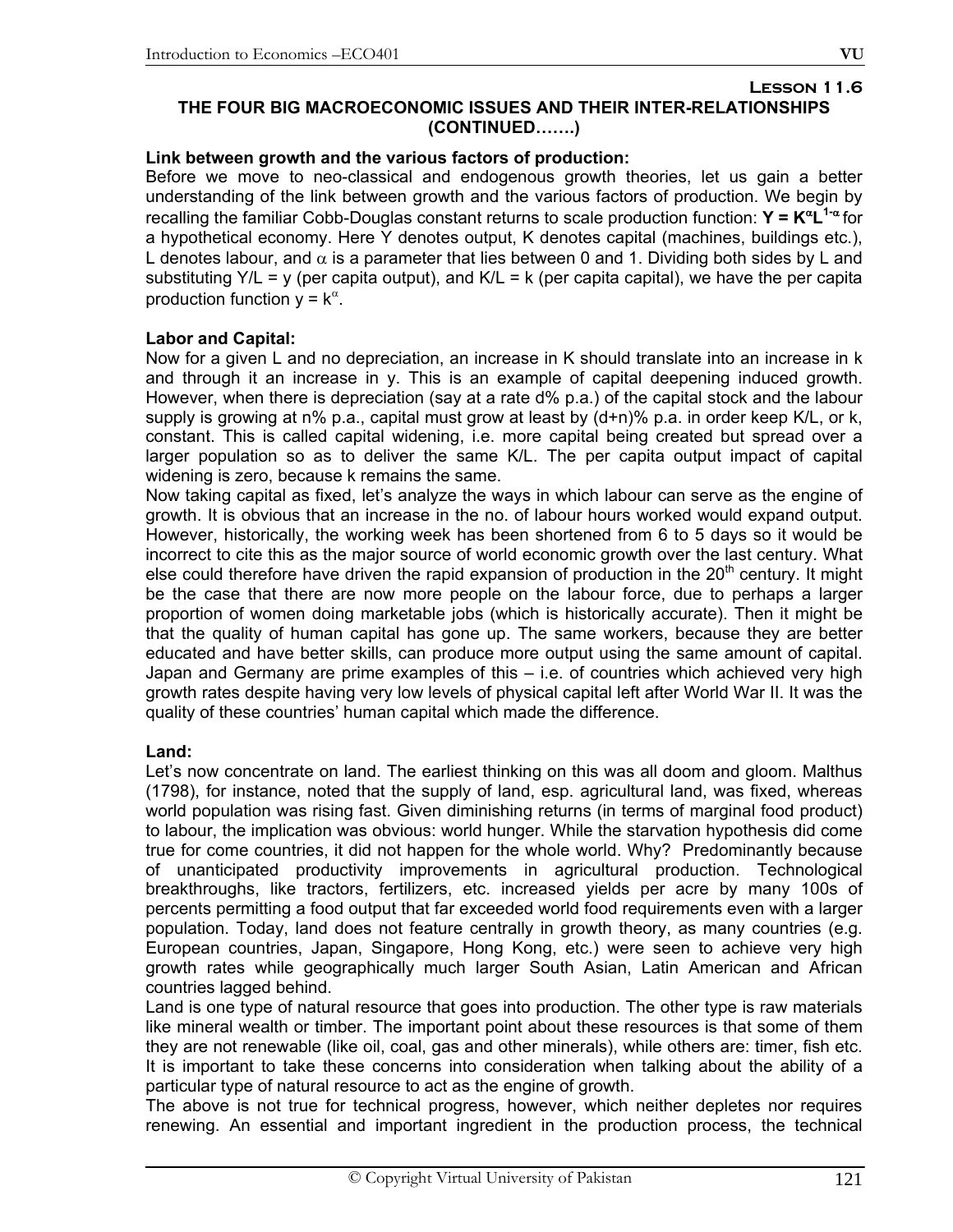knowledge/stock of a country is additive and cumulative and depends on the pace of invention, innovation and learning by doing that is happening in the economy. In order to protect the incentive to invent and innovate, governments introduce patent and copyright laws which grant the inventor monopoly production rights for a certain period. Also governments directly or indirectly fund research and development activities which are the engine for invention and innovation.

# **Neo-classical thinking on growth:**

Neo-classical thinking on growth is owed to **Robert Solow** whose **exogenous growth models** in the mid-20<sup>th</sup> century remained the most influential work in the area till the late 1980s when endogenous growth theories revolutionized thinking in this area.

Based on the principle of diminishing returns to capital, **the main theses of the neo-classical exogenous growth theory were:**

- a. The steady-state growth rate of real GDP depends on n and t, the exogenous rates of growth of population and technology. By exogenous, we mean determined outside the model. Thus, there were no policy insights for how governments could affect the steady state growth rates of countries. In particular, the model suggested that higher savings could only have a level effect on income, not a long-term growth effect as had been earlier thought. The reason was that savings-enabled investment and capital accumulation eventually banged into diminishing returns.
- b. If one country started with lower income and capital than another country, then the poorer country would grow faster in order to catch up with the richer country. Eventually, both would grow at the same rate.

# **Major Weaknesses of Exogenous Growth Model:**

Exogenous growth theory suffered from three major weaknesses:

- i. It could not explain why the gap between the poor and rich countries had widened (anti-catch up),
- ii. It could not explain why some countries in East Asia had apparently grown consistently on the back of higher saving rates, and
- iii. It modeled technology as exogenous, and beyond the influence of policy.

**The first weakness** was answerable within the neo-classical framework: the key insight was that convergence would only be witnessed among countries with similar capital and income levels to start with; countries with very low capital to start with might actually never grow out of their poverty and could see their capital stock falling over time.

**The second weakness** was addressed by endogenous growth theory (endogenous because the steady state growth rate was determined inside the model, not determined by factors exogenous to it) which set up the model in a way that the steady state growth rate now depended directly on the saving rate and level of technology. A permanent increase in the saving rate, therefore, meant a permanent increase in the growth rate.

**The third weakness** was also addressed by endogenous growth theory, which by using different industry structures and technology functions specifications could link technological progress to conscious R&D effort by firms and government. Non-diminishing returns to technical progress would then generate endogenous growth.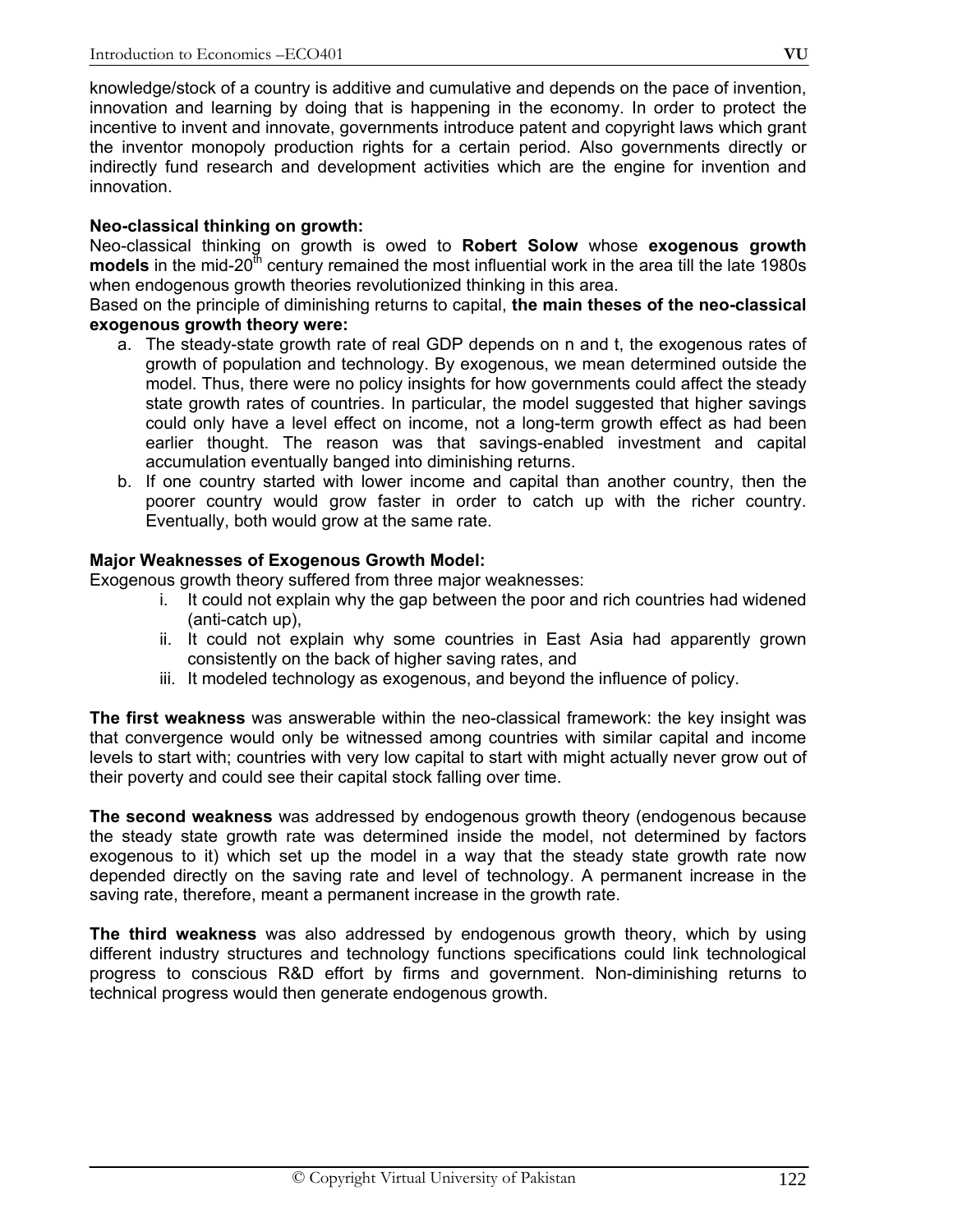# **Lesson 11.7**

# **THE FOUR BIG MACROECONOMIC ISSUES AND THEIR INTER-RELATIONSHIPS (CONTINUED…….)**

#### **RELATIONSHIP BETWEEN THE "BIG FOUR"**

#### **Big Four In Case of Short Run:**

In the short-term (up to about two years), the big four objectives of faster growth, lower unemployment, lower inflation and the avoidance of balance of payments deficits are all related.<sup>3</sup> They all depend on aggregate demand, and all vary with the course of the trade (or business) cycle.

In the expansionary phase of the trade cycle (i.e. just following a recession), AD grows rapidly, the gap between actual and potential output narrows and unemployment (of the demanddeficient sort) falls. However, rising demand puts pressure on prices (inflation), sucks in imports and lowers competitiveness, moving the balance of payments towards a deficit. Thus two of the problems get better, two worsen. The opposite happens in the contractionary phase of the cycle (i.e. just following a boom).

#### **Big Four In Case of Long Run:**

In the long-run, and in a LIC context, however, the inter-relationships between the four variables can get quite complex. We therefore take a more detailed look at the two way relationships between pairs of issues.

- a. **Inflation-unemployment:** This has already been covered extensively under the Philips curve discussion (both under unemployment and inflation). Whether there is actually a trade-off depends very much on which theory you subscribe to: monetarist or Keynesian.
- b. **Growth-inflation:** Economic growth is likely to put pressure on prices if there is no slack in the economy and more production requires workers to work overtime, machines to be used 24 hours a day etc. Depends also on whether growth is demand led or supply led. If it is the former (as in the example above), then it is the AD curve which is shifting right, given an upward sloping supply curve. If it is the latter, then we are in the realm of AS shifts (due to technology improvements etc.) and given a downward sloping demand curve, prices will fall. The reverse relationship between inflation and growth is almost always negative. An exogenous rise in prices (as caused by the oil price shocks of the 1970s) is equivalent to a leftward shift in the AS curve, which causes equilibrium output to fall. Also, high inflation deters investment through the uncertainty effect. Low investment reduces both the productive capacity of the economy (AS shifts left), and decreases the investment component of aggregate demand (AD shifts left). The combined effect on output is likely to be extremely negative.
- c. **Growth-unemployment:** Episodes of high economic growth will usually be characterized by low unemployment, but this is not necessarily true. If growth reflects a switch in production away from agricultural commodities and light manufactures (labour-intensive) to capital intensive goods or to capital-intensive ways of producing agricultural commodities or light manufactures, then unemployment can actually rise, as labour is substituted by capital (machines). By the same logic, it might be that

<sup>&</sup>lt;sup>3</sup> We speak, of course, in the context of mature HICs, although an extension of this to LICs would not be entirely misplaced.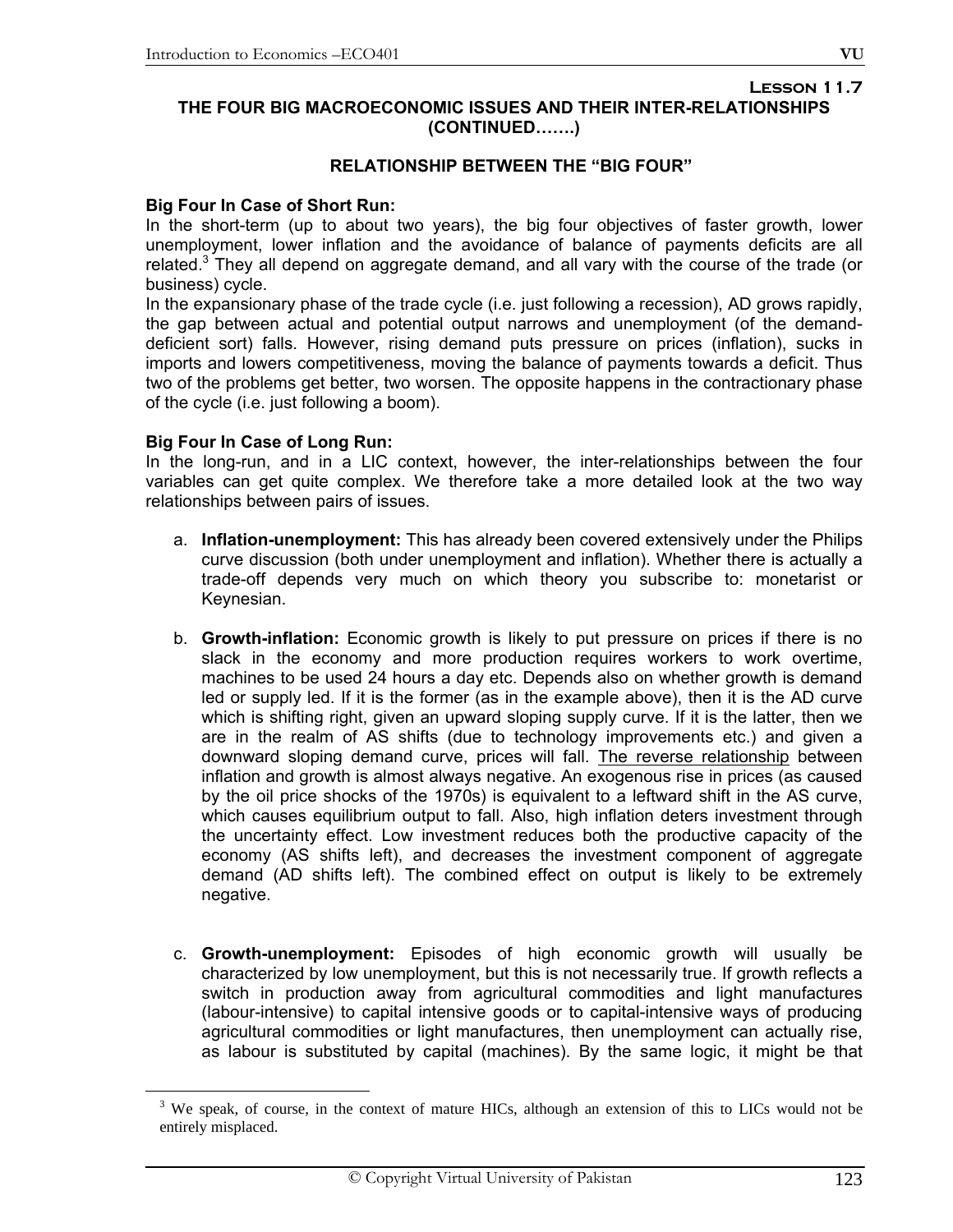growth is moderate or zero, but a switch towards labour-intensive production causes unemployment to fall considerably. The reverse relationship is obvious. Labour is a resource and when unemployed implies the economy producing much below its potential. Thus high growth is unlikely to be seen in the presence of high unemployment. Also unemployment can affect growth through the former's effects on social stability, crime, law and order. High unemployment is often associated with riots, strikes and other disruptions (esp. if there are no so social safety nets like unemployment benefit) and these seldom help the cause of productive activity or growth, at least in the short-term.

- d. **Growth-BOPs:** This depends on whether growth is of the import-substituting industrialization (ISI) sort or export-oriented variety. ISI: If the country (e.g. India from 1947- to the 1980s) imports a lot of capital and machinery in order to set up industries that can produce consumer goods for the home market that were earlier imported form abroad, then this country can experience growth but a high current account deficit initially (because the country produces not for the world market but for the home market, so exports are low while imports of capital are high). Export-led: If a country's growth is mainly attributable to its capture of a larger share of world markets through exports, then that country is more likely to generate current account surpluses as it grows. East Asian countries are prime examples. See also the relationship between higher imports and growth/employment (below) .The reverse relationship is more complicated. On the one hand, we see that a country with a fixed exchange rate will experience a loss in reserves, a monetary contraction and thus a reduction in aggregate demand (and hence growth) when faced with a BOPs deficit. On the other hand, if the current account deficit (or capital account surplus) reflects an underlying private sector resource gap and is financing productive private sector domestic investment, then the long-term growth implications might be positive (due to higher domestic private investment). In a related vein, if the private sector is importing a lot, but the imports are knowledge-intensive and/or have a high technology/skill-content that can further the learning and development of importing country producers then the long-term growth implications might be even more positive.
- e. **BOPs-unemployment:** The impact of BOPs deficits on unemployment (though growth) is described above. Another channel could be as follows: If the BOPs deficit largely reflects domestic consumers switching from local goods to imports, then a BOP- could reduce domestic activity, growth and hence employment. The reverse relationship would run as follows: High unemployment means low incomes in the hands of consumers. Low incomes would imply low spending. The cut in spending would also fall partly on imports, and therefore the BOPs would improve.
- f. **BOPs-inflation:** Under a fixed exchange rate regime, a BOPs deficit reduces domestic money supply which, as per the quantity theory of money, should reduce prices. With floating exchange rates, a BOPs deficit will cause local currency depreciation, which would make imports more expensive. Since imported goods are also included in the basket of goods used in the consumer price index, inflation would be seen to increase following the depreciation. The reverse relationship works through competitiveness and real exchange rates. Higher domestic inflation (relative to the rest of the world, or our trading partners, to be precise) will lower export competitiveness, causing the current account to worsen. Since higher inflation also reduces the real interest rate (note: real interest rate = nominal interest rate – inflation) or real return on domestic financial assets, the foreign demand for such assets falls, causing the capital account to go into deficit as well. The combine effect on the BOPs can thus be quite negative.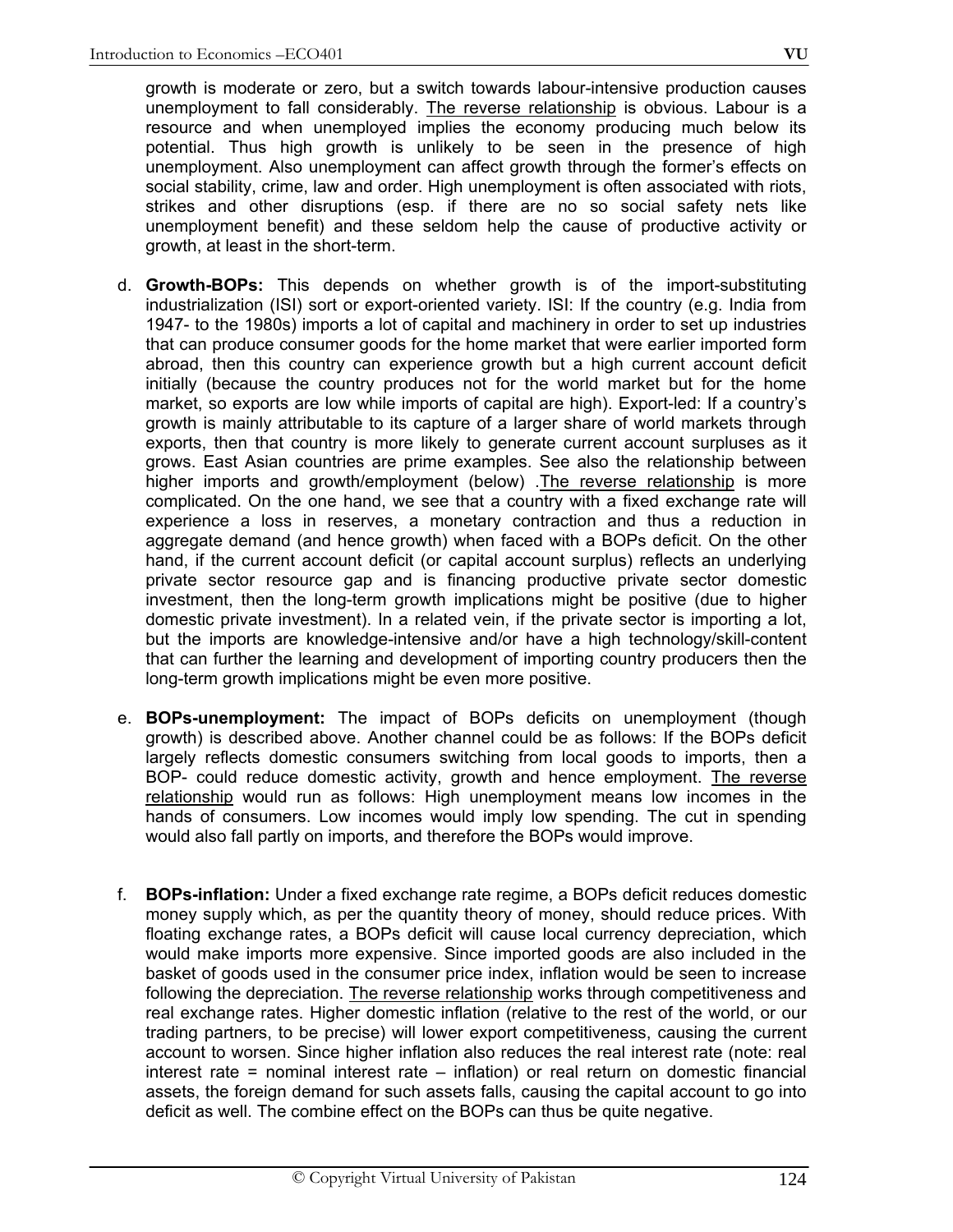#### **The Salter-Swan Diagram:**

A framework which allows the relationships between the above macroeconomic problems to be analyzed and appropriate policy prescriptions to be derived is the Salter-Swan diagram. The diagram uses (real) exchange rate–absorption space, where the exchange rate is defined as Rs. per \$, and absorption is a term for aggregate demand-injection variables (like government spending, money supply).

#### **The Internal Balance and External Balance:**

The internal balance (IB) line (combination of points where  $AD = AS$  in the economy) slopes downward, explained as follows: Given fixed AS, he more appreciated the exchange rate (the lower it is on the vertical axis), the lower the imports, the lower the AD, and therefore the higher the required level of demand-injection (rightward movement on the horizontal axis) in order to bring AD back up to the level of AS. Thus IB slopes downward. At any point to the right of IB the exchange rate is more depreciated than is consistent with internal balance, and therefore the economy is likely to be experiencing higher AD than AS, and thus inflation. At any point to the left of IB, the economy faces unemployment.

The external balance (EB) line (combination of points where exports = imports), slopes upward, explained as follows: As absorption increases, AD and imports increase, thus requiring a more depreciated exchange rate to bring the current account back to balance (through higher exports and lower imports). Thus EB slopes upward. At any point to the right of EB, the exchange rate is more appreciated than is required for external balance (also called overvalued exchange rate), and therefore the economy must be facing a current account deficit. To the left of the EB, there is a current account surplus.

#### **The intersection of IB and EB:**

The intersection of IB and EB delivers the joint internal and external equilibrium for the economy. The economy may in reality not be at this point but be on only one of the IB or EB lines. In this case it will gradually move to equilibrium along the line it is on. The economy can also be in any of the four quadrants: north (inflation, CA+), west (unemployment, CA+), east (inflation, CA-), south (unemployment, CA-). LICs often find themselves in the east quadrant where there is both inflation and unemployment. A combination of devaluation and lower absorption (tight monetary and fiscal policies) can often do the trick.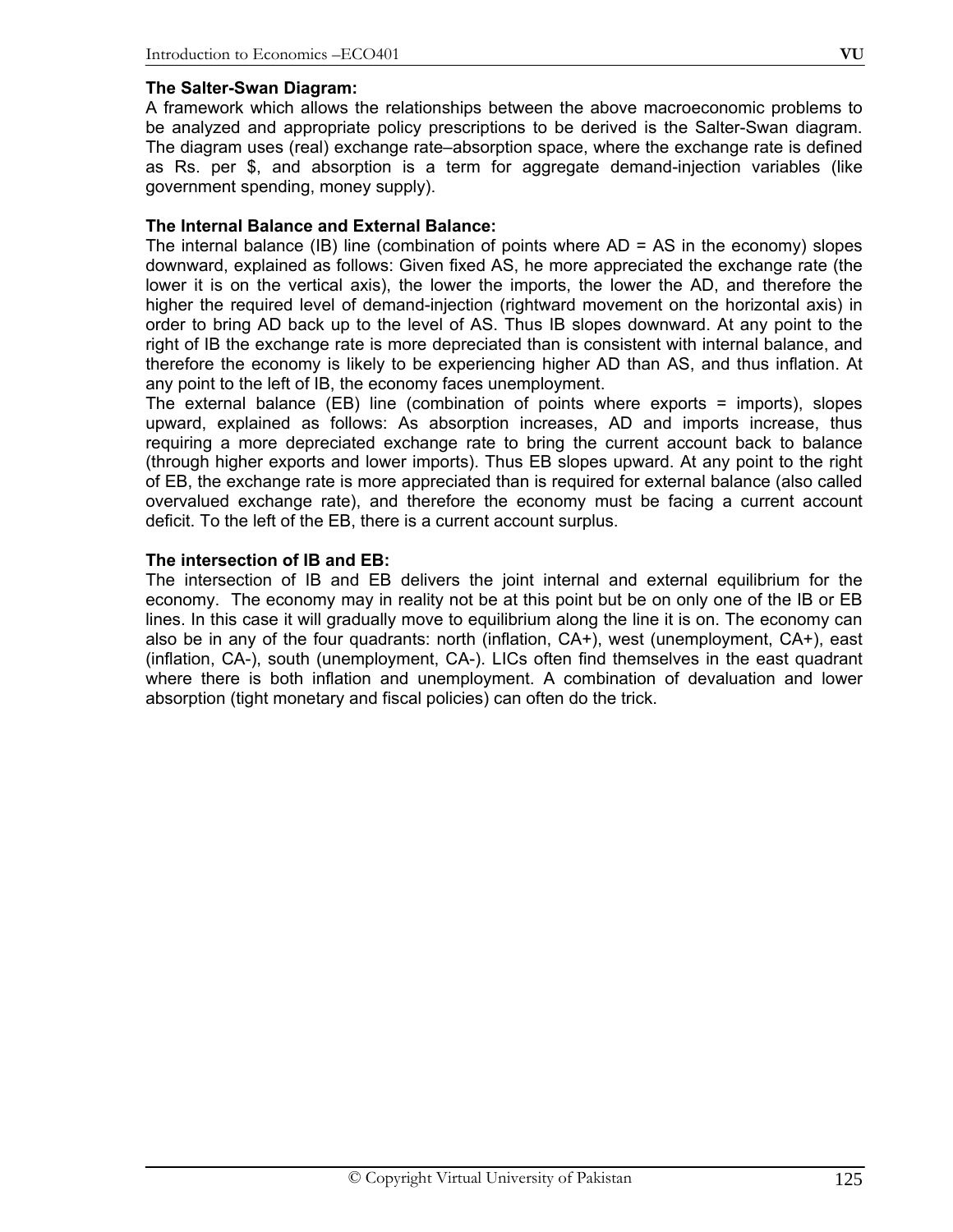# **END OF UNIT 11 - EXERCISES**

**Assume that the government wishes to reduce unemployment in the economy. Assume that every year from year 1 onwards the government is prepared to expand aggregate demand by whatever it takes to do this. If this expansion of demand gives 7 per cent inflation p.a., fill in the table (below) for the first six years. Do you think that after a couple of years people might begin to base their expectations differently?** 

| Year | Actual<br>inflation | =   |    | $^{+}$ | Expected<br>Inflation |
|------|---------------------|-----|----|--------|-----------------------|
| 1    | 7%                  | $=$ | 7% | $^{+}$ | 0%                    |
| 2    | 14%                 | $=$ | 7% | $^{+}$ | 7%                    |
| 3    | 21%                 | $=$ | 7% | $^{+}$ | 14%                   |
| 4    | 28%                 | $=$ | 7% | $^{+}$ | 21%                   |
| 5    | 35%                 | $=$ | 7% | $^{+}$ | 28%                   |
| 6    | 42%                 | $=$ | 7% | $^{+}$ | 35%                   |

After a couple of years, people will realise that inflation is continuing to rise. They will therefore expect this year's inflation to be higher than last year's, not the same.

#### **Will targeting the exchange rate help to reduce inflation? Does it depend on the rate of inflation in the countries to whose currencies the pound is fixed?**

It will help to reduce inflation, if the rate of inflation is lower abroad than at home. The main pressure will be on the export and import substitute sectors, which will have to reduce their rate of cost increases in order to remain competitive.

If inflation is higher abroad, then targeting the exchange rate will not reduce domestic inflation: instead, it will probably increase it. The balance of payments surpluses that will arise from the initial lower inflation will have the effect of increasing money supply and hence fuelling inflation.

#### **What is the best way to reduce unemployment when it is above the natural rate level; when it is at the natural rate leve?**

The government can use Keynesian type demand-management policies (raise government spending above taxes, adopt expansionary monetary policy) to try to reduce unemployment when the latter is above the natural rate level. However, when the economy is at the natural rate level, the government should focus on supply-side policies to reduce the natural rate level. Demand-increasing policies at this stage are more likely to feed into prices.

# **What will determine the speed at which inflation accelerates?**

The amount by which unemployment is kept below the natural level (a process which is determined by the level of excess demand). The more that unemployment is kept below the natural level, the more will inflation accelerate.

#### **Which electoral system would most favour a government being re-elected: the US fixed term system with presidents being elected every four years, or the UK system where the government can choose to hold an election any time within five years of the last one?**

The UK system. This gives a government more flexibility to ensure that the economy is at the politically best point of the business cycle at the time of the election.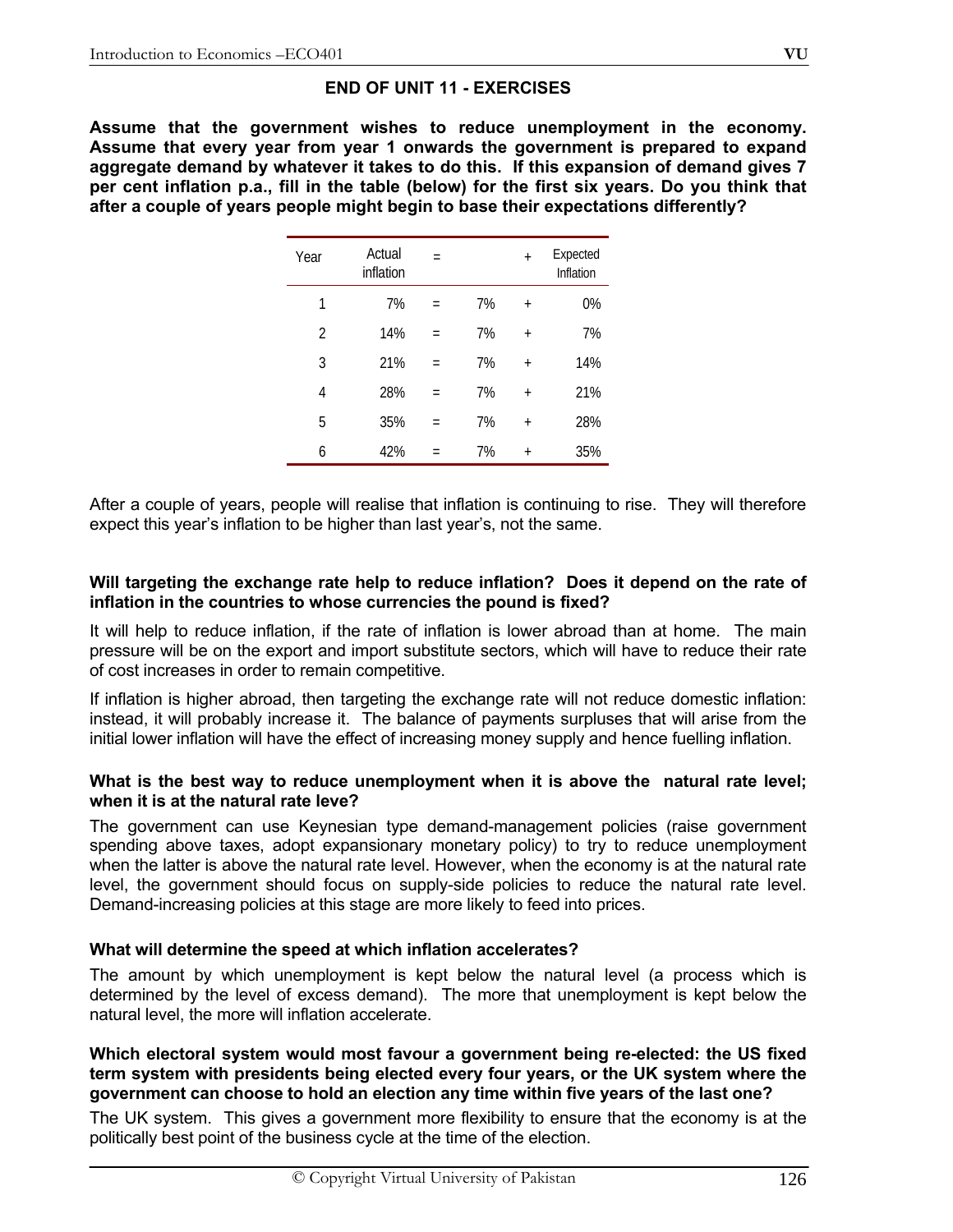- a. No (unless  $V = 1$ )
- b. Yes

# **If both V and Q are constant, will (a) a £10 million rise in M lead to a £10 million rise in P; (b) a 10 per cent rise in M lead to a 10 per cent rise in P?**

- a. No (unless  $V = Q$ : which it never would)
- b. Yes

# **Can the government choose both the exchange rate and the money supply if it is prepared to use the reserves to support the exchange rate?**

Probably, but only for a short time. If the government reduces interest rates to avoid a recession, but at the same time is unwilling to let the exchange rate depreciate, then it can indeed use its reserves to support the currency. If speculators believe that the government can succeed in supporting the exchange rate, then the government may well succeed. The government will be helped in this, if it is supported by other central banks. Thus it was easier for the UK to support a disequilibrium exchange rate when it was a member of the exchange rate mechanism of the European Monetary System than it was before joining, because there was joint support from the member countries to support currencies that were being pushed to the floor of their agreed exchange rate band.

If, however, the government attempts to keep the exchange rate above its equilibrium level over the long term, without correcting the underlying balance of payments problem, then it is likely that the country could be forced to devalue: speculation will become too great. Thus, even within the exchange rate mechanism (ERM), a country could be forced to devalue, despite support from other countries. This was precisely what happened to the UK and Italy in September 1992. Speculation against the pound and the lira became so great that their exchange rates could not longer be maintained. The two countries left the ERM and their exchange rates depreciated.

# **If importers and exporters believe that the exchange rate has 'bottomed out', what will they do?**

Importers and exporters will stop speculating that the currency will fall. Importers will thus cease 'stocking up', and will cut back on imports, waiting for the exchange rate to rise. Exporters will start selling more, to take advantage of the low exchange rate. The combined effect, therefore, could be a substantial boost to aggregate demand.

# **What adverse internal effects may follow from (a) a depreciation of the exchange rate; (b) an appreciation of the exchange rate?**

- a. It may fuel inflation by increasing the price of imported goods and reducing the need for export industries to restrain cost increases.
- b. It may damage export industries and domestic import-competing industries, which would now find it more difficult remain competitive.

# **Describe the open market operations necessary to sterilise the monetary effects of a balance of payments surplus. Would this in turn have any effect on the current or financial accounts of the balance of payments?**

The balance of payments surplus would lead to an increase in the money supply. To sterilise this the authorities would have to sell securities on the open market. The resulting higher interest rates would tend to lead to a continuing surplus on the financial and current accounts and hence a continuing need to sterilise the resulting increase in the money supply.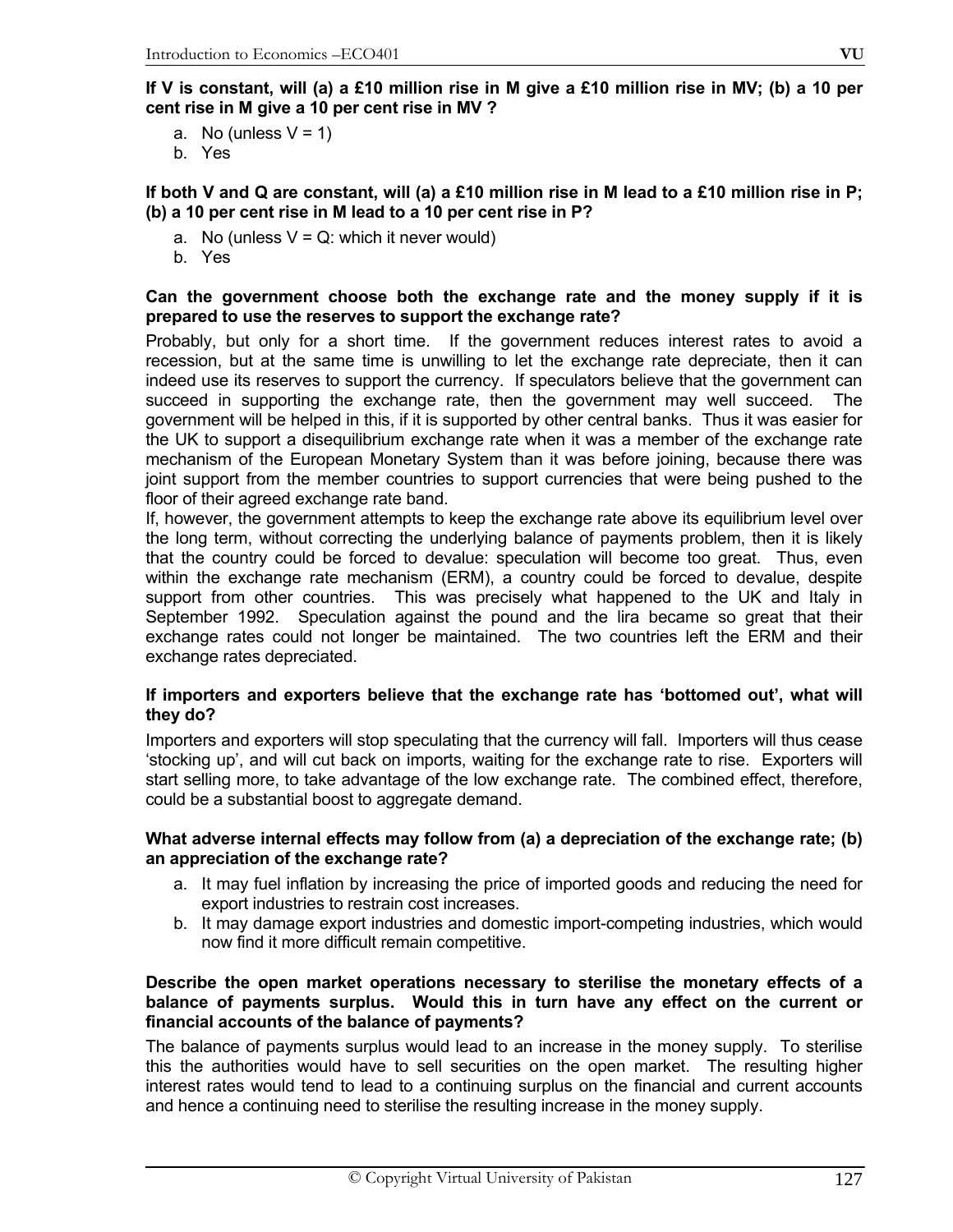- a. When there was an inflationary gap and a balance of payments deficit.
- b. When there was a deflationary gap and a balance of payments surplus.

# **Making first new classical, and then Keynesian assumptions, trace through the effects (under a fixed exchange rate) of (a) an increase in domestic saving; (b) a rise in the demand for exports.**

# **New classical:**

- a. A rise in saving will mean a lower level of aggregate demand. This will cause wage rates and prices to fall, and thus cause imports to fall and exports to rise. There will be a current account surplus. At the same time, the increased saving plus a lower transactions demand for money will put downward pressure on interest rates. There will be an outflow of finance and a capital account deficit. Given a high international mobility of finance, the capital account deficit is likely to exceed the current account surplus. This will lead to a contraction in the money supply and hence ease the downward pressure on interest rates (or even allow them to rise again), thus reducing the size of the financial account deficit, or at least allowing a growing current account surplus to 'catch up' the capital account deficit. Overall balance has been restored.
- b. A rise in the demand for exports will cause the current account to move into surplus. At the same time, the resulting rise in aggregate demand will increase the transactions demand for money and put upward pressure on interest rates, causing an inflow of finance and hence a capital surplus too. Money supply will thus rise. But this will then put downward pressure on interest rates, thereby boosting aggregate demand and hence the demand for imports, and also stemming the inflow of finance. The net effect will be an erosion of the current and capital account surpluses until overall balance has been restored. The current account will come back into balance because of flexible prices and wage rates: prices and wage rates will go on rising until the current account surplus has been eliminated.

# **Keynesian:**

- a. A rise in savings will cause a multiplied fall in national income and a reduction in the rate of inflation. This will cause a fall in imports and a rise in exports and hence a surplus on the current account. This will lead to a rise in the money supply as the Bank of England sells pounds, but this will be more than offset by an endogenous fall in money supply caused by the reduction in aggregate demand. This will allow the current account surplus to persist. The reduction in money supply will prevent downward pressure on interest rates. There will therefore be no capital account deficit to match the current account surplus. Overall external imbalance will persist.
- b. A rise in the demand for exports will cause the current account to move into surplus. The rise in exports (being an injection) will also cause a multiplied rise in national income. This will increase the demand for imports and will thus reduce the current account surplus somewhat (but not completely, given that the rise in exports is partly matched by a rise in other withdrawals too). The effect on the capital account will be relatively small. The current account surplus will reduce the money supply but the rise in aggregate demand will cause an endogenous rise in the money supply. The net effect on interest rates, and hence the capital account, will depend on which of these two effects is the greater.

#### **Suppose that under a managed floating system the government is worried about high inflation and wants to keep the exchange rate up in order to prevent import prices rising. To tackle the problem of inflation it raises interest rates. What will happen to the current and financial accounts of the balance of payments?**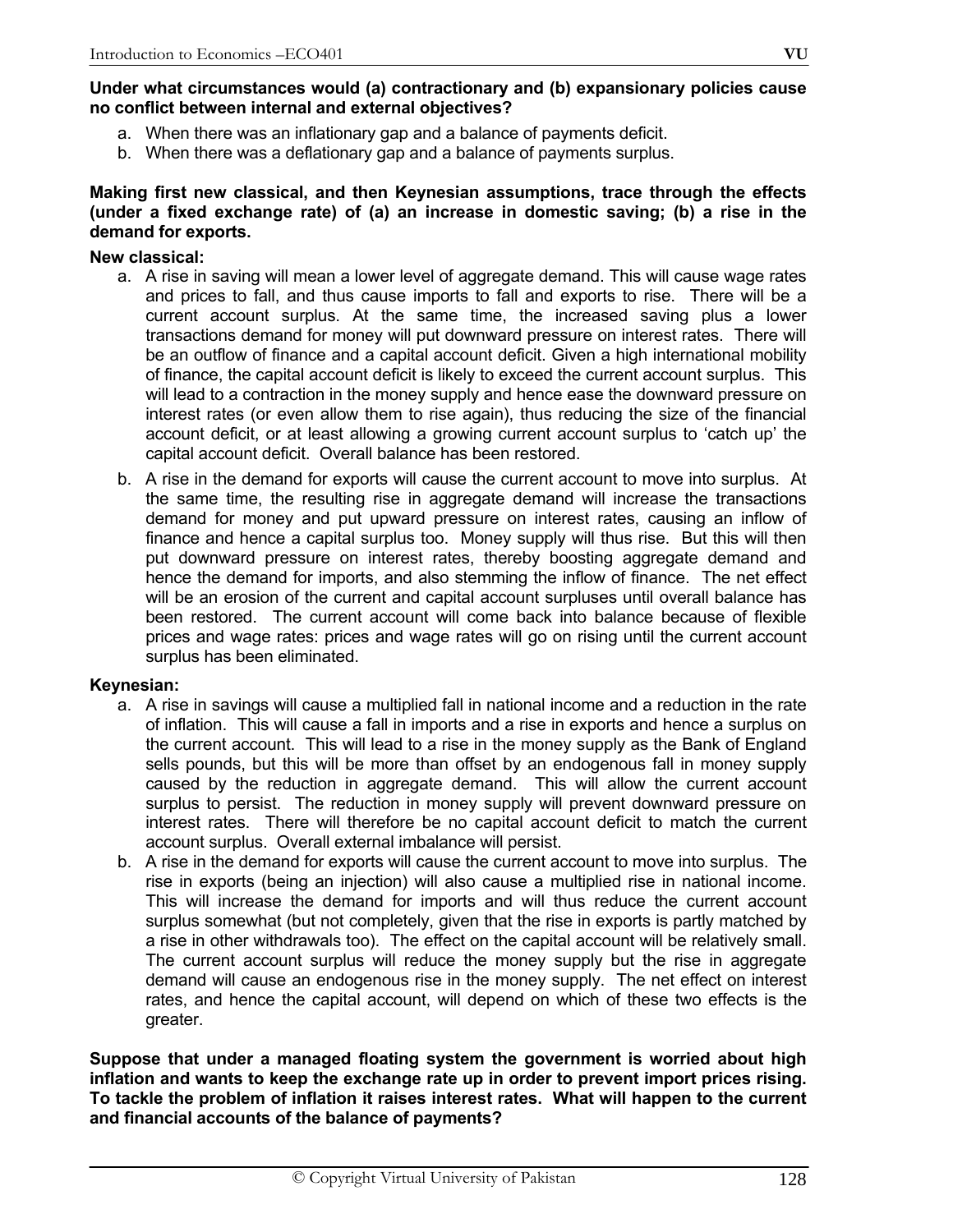The high interest rates will cause a surplus on the capital account. The higher exchange rate will cause a deficit on the current account.

**Imagine that there is an inflationary gap, but a balance of payments equilibrium. Describe what will happen if the government raises interest rates in order to close the inflationary gap. Assume first that there is a fixed exchange rate and then that there is a floating exchange rate.** 

**Fixed exchange rate:** The higher interest rates will reduce aggregate demand and thus help to close the inflationary gap. The higher interest rates, however, will lead to an increase in the demand for and a decrease in the supply of sterling: the financial account will move into surplus, and external balance will be destroyed. The reduction in inflation will also have the effect of increasing exports and reducing imports, thereby also improving the current account. (As we shall see in section 24.2 and Box 24.2, the effect does not end here. The balance of payments surplus will increase the money supply, which will push interest rates back down again, thus preventing internal balance from being achieved.)

**Floating exchange rates:** As under a fixed exchange rate, the higher interest rates will reduce aggregate demand and thus help to close the inflationary gap. The higher interest rates will lead to an increase in the demand for and a decrease in the supply of sterling: the financial account will move into surplus, and external balance will be destroyed. The exchange rate will thus appreciate, thereby restoring external balance. The effect of the appreciation will be also to reduce the demand for exports (an injection) and increase the demand for imports (a withdrawal). This will help to reinforce the effect of higher interest rates in dampening aggregate demand and restoring internal equilibrium.

From the above it can be seen that monetary policy has a bigger effect on the domestic economy under floating than under fixed exchange rates.

# **To what extent do Keynesians and new classicists agree about the role of fixed exchange rates?**

They are both critical. They both argue that monetary policy is relatively ineffective under fixed exchange rates, and that overall imbalance on the balance of payments may persist.

#### **What will be the effect of an expansionary fiscal policy on interest rates and national income if there is a perfectly elastic supply of international finance (i.e. perfect capital mobility)? See Lecture 44.**

There will be no effect on interest rates. Instead, the money supply will expand fully (from an inflow of finance) to match the rise in aggregate demand, thus giving the full effect on national income with no crowding out.

# **Are exports likely to continue growing faster than GDP indefinitely? What will determine the outcome?**

Yes, so long as a growing proportion of countries' GDP comes from exports. If international trade barriers continue to be eroded, if consumers continue to have a growing demand for imports of goods and services (e.g. foreign holidays) and if firms continue to expand the proportion of their purchases of capital, raw materials, components and semi-finished products that they obtain from abroad, so the exports are likely to continue growing faster than GDP. The growth may well level off over the years, however, as comparative advantage becomes more fully exploited and as services (such as entertainment) account for a larger and larger proportion of GDP.

# **Why could the world as a whole not experience a problem of a current account balance of payments deficit?**

Because every import to one country is an export from another, and every outflow of investment income or transfer of money from one country is an inflow to another. Thus when all the current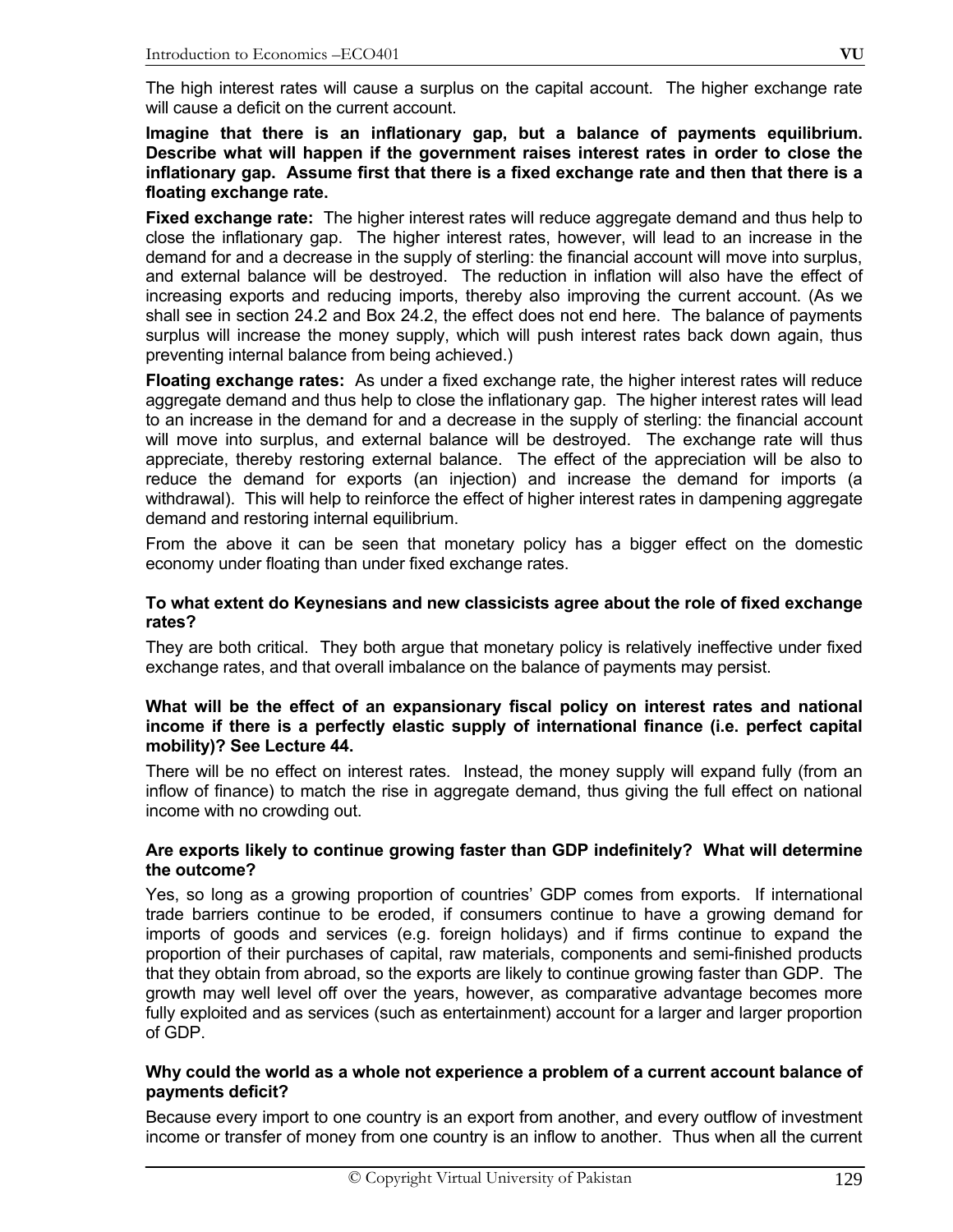# **What effect will there be on the four objectives of an initial excess of withdrawals over injections?**

If withdrawals exceed injections, national income will fall. Other things being equal, this will have the following effects on the four objectives:

- Growth will be negative.
- Unemployment will rise.
- Inflation will fall.
- The current account of the balance of payments will tend to 'improve'. The deficit will be reduced, or eliminated, or be transformed into a surplus. If it was already in surplus, the surplus will increase.

# **What effects, according to monetarists, would successful supply-side policies have on the Phillips curve?**

If the supply-side policies reduced the natural level of unemployment by improving the working of the labour market (e.g. by improving information on jobs), then the (vertical) Phillips curve would shift to the left. If, however, the supply-side policies merely affected output, the Phillips curve would be unaffected.

# **Two economists disagree over the best way of tackling the problem of unemployment. For what types of reasons might they disagree? Are these reasons positive or normative?**

They may disagree over what has caused unemployment. This could be either a disagreement over facts or a disagreement over the way in which these factors operate on unemployment (i.e. a disagreement over the correct model of unemployment). Alternatively they may disagree over the effects on unemployment of particular policies. In each of these cases the disagreement is a positive one.

On the other hand they may disagree over the degree of priority that should be given to tackling unemployment, given that it might be at the expense of some other economic goal (like reducing inflation). In such cases the disagreements are (at least in part) normative.

# **Make a list of the various inflows to and outflows from employment from and to outside the workforce.**

Inflows to employment:

- School/college leavers.
- Immigrants.
- Returners to the labour force: e.g. parents after raising children.

Outflows from employment:

- People who retire.
- People who are made redundant, who are sacked or who resign, and choose not to look for a new job.
- People who temporarily leave their jobs: e.g. to raise a family, or to attend further or higher education
- People who emigrate.
- People who die.

# **Why have the costs to the government of unemployment benefits not been included as a cost to the economy?**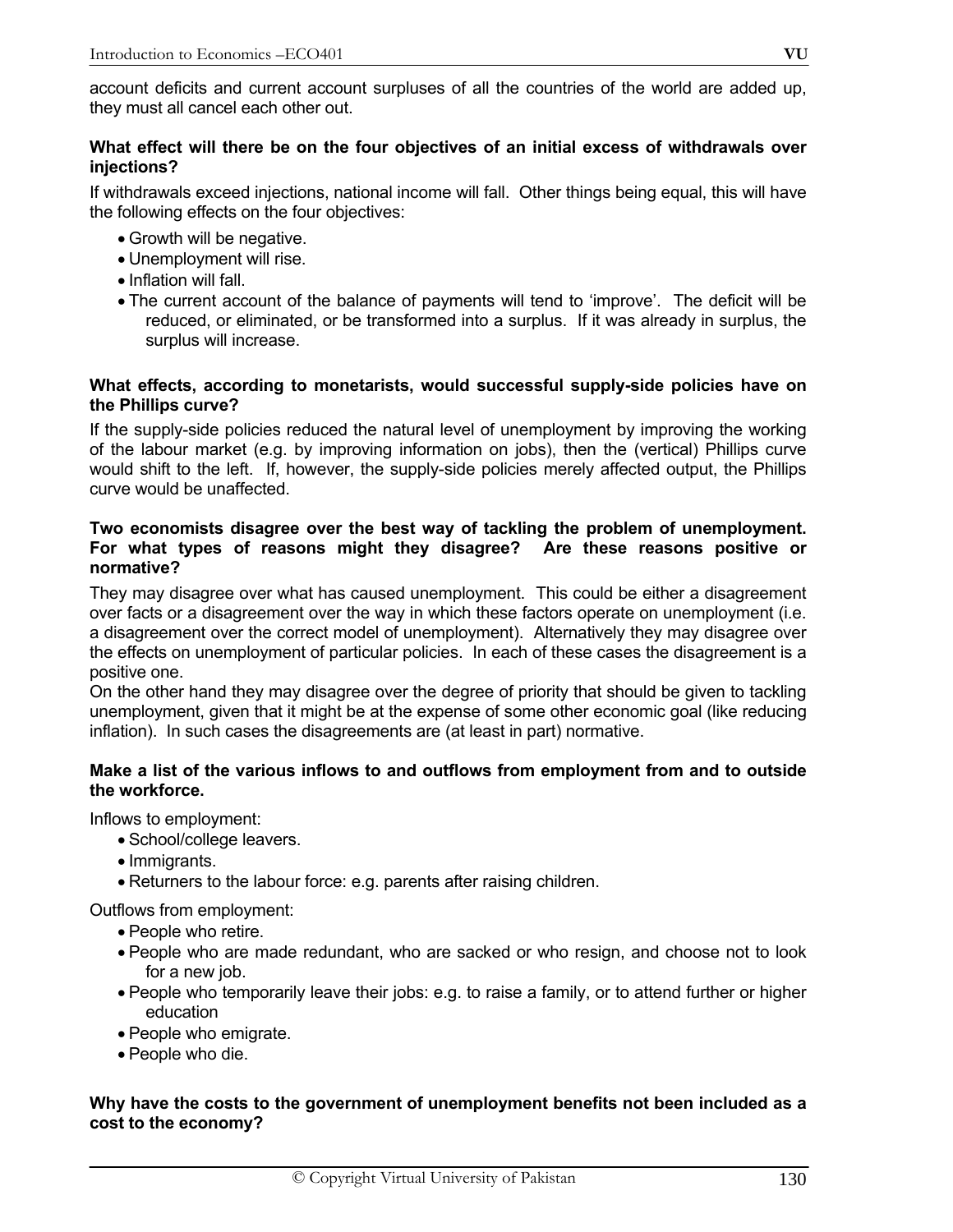Because unemployment benefit is merely a transfer of money: from the taxpayer to the unemployed. The monetary cost to the taxpayer is exactly offset by the benefit to the unemployed.

#### **If the higher consumer expenditure and higher wages subsequently led to higher prices, what would happen to: (a) real wages; (b) unemployment (assuming no further response from unions)?**

- a) Real wages would fall back again.
- b) The lower real wages would cause consumer demand to fall (assuming that profit earners spend a lower proportion their profits than do wage earners of their wages) and thus shift AD curve back to the left again. But unemployment would fall, because firms could afford to employ more workers at the now lower real wage.

# **How can a growth in labour supply can cause disequilibrium unemployment.**

The AS curve will shift to the right. If wages are inflexible downwards, this will cause an excess supply of labour at the given wage rate.

#### **In what areas of the economy are jobs growing most rapidly in developed countries (and in many fast-growing developing countries as well)? Is this due to a lack of technological innovation in these areas?**

In the service sector. It is partly due to a lack of displacement of labour by machines, but also due to a rapid rate of growth in demand. (Note that in some parts of the service sector, there has been a displacement of labour as a result of the information technology revolution.)

# **Do you personally gain or lose from inflation? Why?**

You will have to answer this for yourself! Whether you gain or lose will depend on (a) whether your income tends to go ahead of, or fall behind inflation; (b) whether you are a net borrower or saver, and whether the rate of interest is above or below the rate of inflation (if it is below, then the real rate of interest is negative and thus borrowers will gain and savers will lose); (c) just how inconvenient you find it to update your information on prices so that you can decide whether items are good value for money. If you are in receipt of a student grant, you are probably a loser, given that grants have not risen to compensate for inflation.

# **Make a list of those who are most likely to gain and those who are most likely to lose from inflation.**

Gainers: powerful companies; members of powerful unions; property owners (if property is rising in value more rapidly than prices generally).

Losers: those on incomes fixed in money terms (e.g. savers living on interest on their capital: the real value of their capital will be being eroded by inflation); workers with no bargaining power; people on state benefits, where these benefits do not rise in line with prices; students.

#### **If consumer demand rises and firms respond by raising prices, is this necessarily an example of demand-pull inflation? Could there be such a thing as demand-pull illusion? (Clue: why might consumer demand have risen?)**

If the rise in consumer demand were the result of higher wages resulting from trade union or other wage-push pressure, then the rise in demand will be a symptom of these cost-push pressures. To refer to the outcome as 'demand-pull inflation' would be wrong. It would be a case of demand-pull illusion. In practice, most inflationary episodes have both demand-pull and cost-push elements.

# **How is the policy of targeting inflation likely to affect the expected rate of inflation?**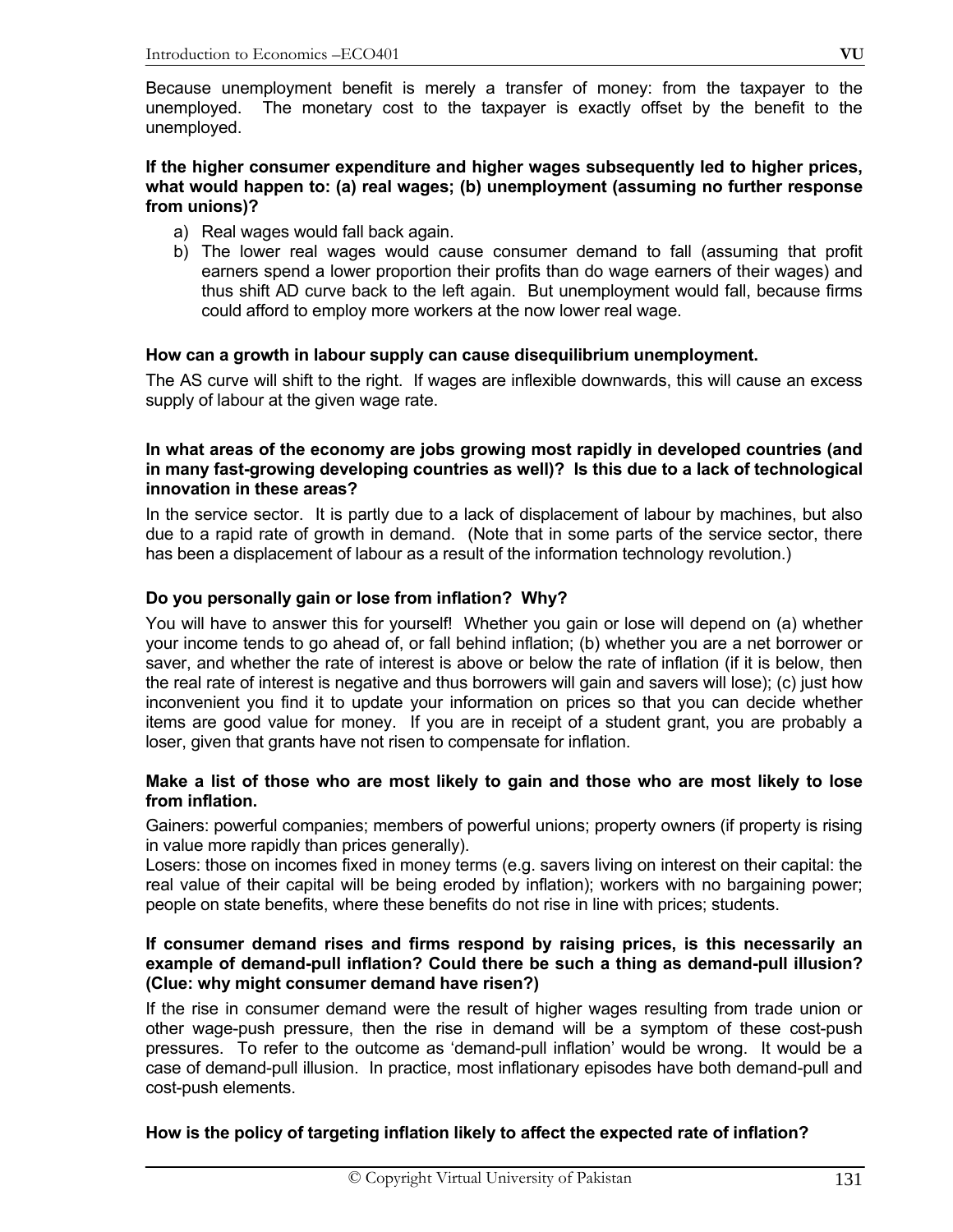It is likely to make it approximately equal to the target rate, assuming that people believe that the authorities (e.g. the Bank of England in the UK) will be successful in keeping inflation at approximately its target level. The more successful the authorities are in keeping to the target, the more will people's expectations help to guarantee that this success will continue. If, however, people believe that the authorities will not be able to keep inflation down to the target rate, then the expected rate will be above the target rate, making it more difficult for the authorities to meet the target.

#### **Why is the US current balance approximately a 'mirror image' of the Japanese current balance?**

Because the USA and Japan have a high proportion of their trade with each other. Many US imports are Japanese exports and many Japanese imports are US exports. Thus a Japanese trade surplus is quite likely to correspond to a US trade deficit. Similarly, many of the income flows into and out of each country are from the other. Thus Japanese investments in the US lead to income flowing from the US (a debit on the US current account) to Japan (a credit on the Japanese current account). Clearly, however, the current accounts are only an approximate mirror image of each other, given each country's trade with other countries.

#### **Where would interest payments on short-term foreign deposits in UK banks be entered on the balance of payments account?**

As a debit on the investment income part of the current account. Payments of interest, profits and dividends are all elements in this part of the balance of payments account.

#### **How did the British pound 'fare' compared with the US dollar, the Italian lira and the What conclusions can be drawn about the relative movements of these three currencies?**

Taking the period as a whole, the pound depreciated against the US dollar and substantially against the Japanese yen, but appreciated against the Italian lira. There were, however, fluctuations around this trend. There was, for example, an appreciation against the dollar between 1993 and 1998 and against the yen between 1995 and 1998.

The movements mean that over the period as a whole there was a decrease in demand for the pound relative to the dollar and yen, but an increase in demand for the pound relative to the lira. This in turn would suggest, other things being equal, that the rate of inflation was higher in the UK than in Japan and the USA but lower than in Italy.

# **Assume that an American firm wants to import cars from the UK. Describe how foreign exchange dealers will respond.**

The firm will want to purchase pounds with dollars. It will thus ask banks' foreign exchange departments for a \$/£ quote. The dealers will thus be put in competition with each other, trying to offer the lowest \$ price for pounds in order to obtain the business. But they must be careful not to offer so low a \$ price that they will be unable to buy the necessary pounds at an even lower \$ price from UK importers wanting dollars.

# **Go through each of the above reasons for shifts in the demand for and supply of rupees and consider what would cause an appreciation of the rupee.**

- A rise in Pakistan's interest rates relative to those abroad.
- A lower rate of inflation in Pakistan than abroad.
- A fall in Pakistan's incomes relative to those abroad.
- Better investment prospects in Pakistan than abroad.
- Speculators believe that the rate of exchange will appreciate.
- Pakistani goods become more competitive (in terms of quality, etc.) than imported goods.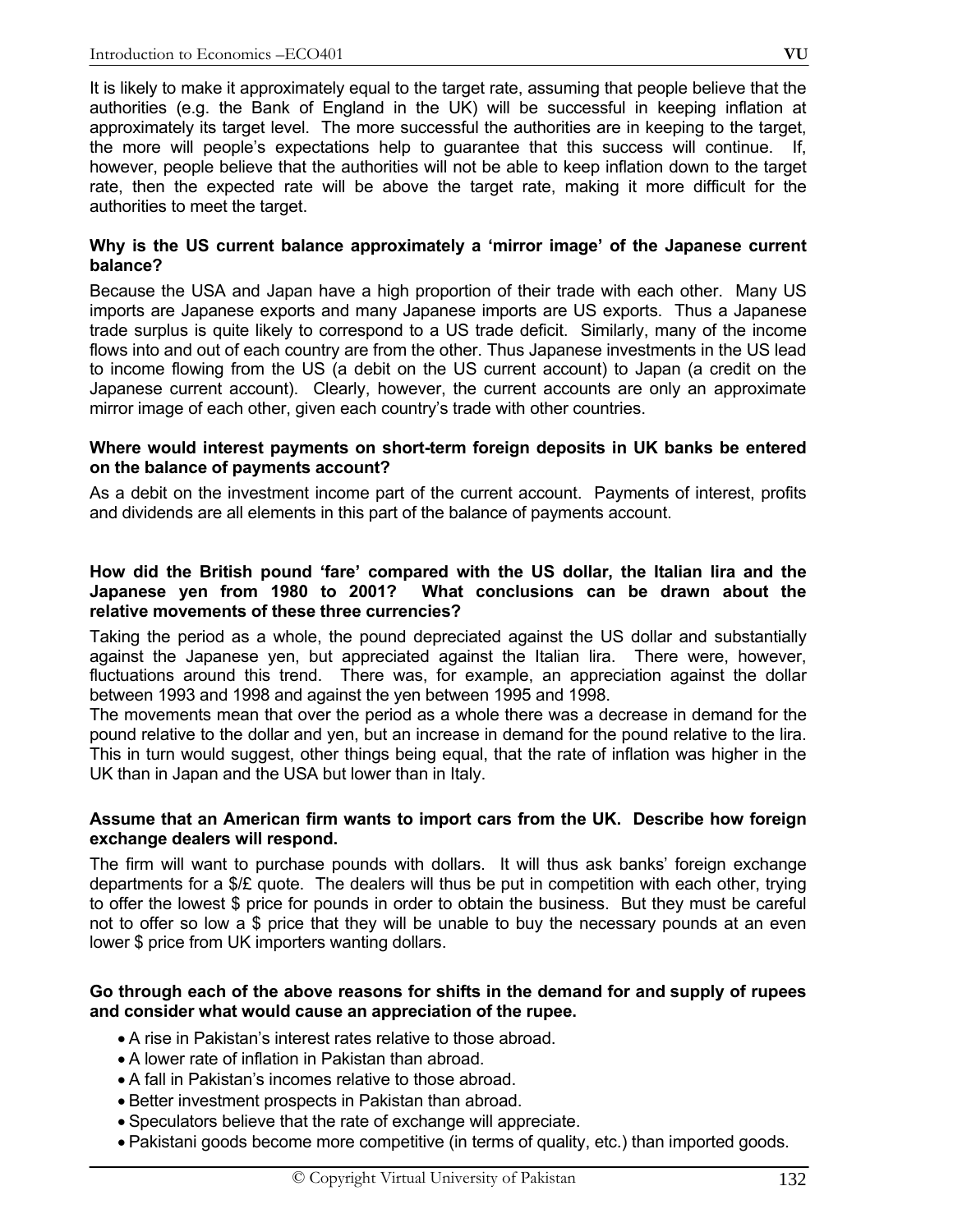#### **If the Malaysian ringgit is undervalued by 47 per cent in PPP terms against the US dollar, and the Swiss franc overvalued by 53 per cent, what implications does this have for the interpretation of Malaysian, Swiss and US GDP statistics?**

The GDP figures understate the purchasing value of Malaysian national income by 47 per cent relative to US national income, and overstate the purchasing value of Swiss national income by 53 per cent relative to US national income. In other words, at the exchange rates in question, Malaysian national income seems 47 per cent lower relative US national income than it really is in purchasing terms, and Swiss national income seems 53 per cent higher relative to US national income than it really is in purchasing terms.

# **Can growth go on for ever, given that certain resources are finite in supply?**

Yes, provided that technical progress continues to allow output be produced with declining amounts of resources.

# **For what reasons might the productivity of land increase over time?**

Because of the increase in quantity and quality of complementary factors. Thus a hectare of land yields more agricultural output today than 100 years ago because of the increased mechanisation of agriculture and the increased amount of chemicals used.

# **What would be the rate of economic growth if 20 per cent of national income were saved**  and invested and the marginal efficiency of capital were  $\frac{2}{5}$ ?

Given the formula:  $g = i \times MEC$ , the rate of economic growth will be:

$$
20\% \times \frac{2}{5}
$$
  
= 8%

# **If there were a gradual increase in the saving rate over time, would this lead to sustained economic growth?**

Yes, but the rate of economic growth would gradually slow down, given that the Y curve gets less and less steep. If, however, the extra saving were invested in research and development, with the result that the Y curve shifted upwards, this would allow a higher output to result from the extra saving and hence a faster rate of economic growth as saving increased over time.

# **If this is true, why do people not increase their rate of saving?**

Because people generally have a preference for spending their money sooner rather than later. Saving entails sacrificing present consumption for future consumption, and the cost of waiting has to be offset against any increased consumption (from earning interest) in the future.

#### **If there were a higher participation rate and GDP per capita rose, would output per worker also have risen?**

Not necessarily. GDP per capita will still rise if a greater proportion of the population work and there is the same output per worker.

# **If people worked longer hours and, as a result, GDP per capita rose, how would you assess whether the country was 'better off'?**

The country would be better off if the benefits from the extra consumption exceeded the costs of working more. Calculating such costs and benefits is fraught with difficulties, however. For example, just because people do work longer hours, it cannot be assumed that for them the benefits outweigh the costs: the may have little choice over the number of hours worked, and even if they did, they may not realise the full costs to them (in terms of lost leisure opportunities, diminished family and social interactions and possibly poorer health). Also, some of the costs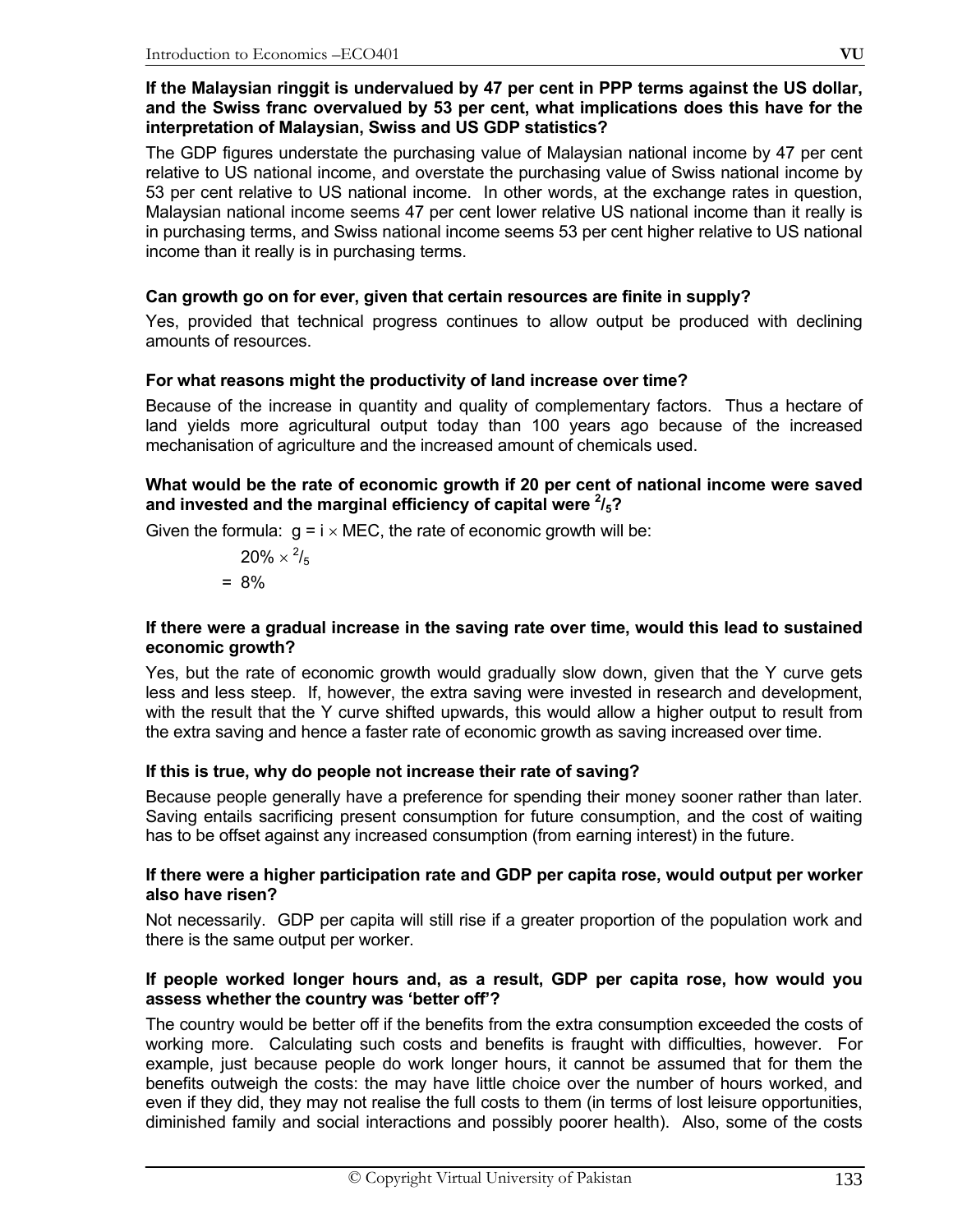and benefits are external to the people working the longer hours (e.g. costs and benefits to other family members), and thus may well not be fully taken into account.

# **Identify some policies that a government could pursue to stimulate productivity growth through each of the above means.**

- Giving firms grants and/or tax relief for investment; reducing delays in hearing planning applications.
- Putting more public money into education, training, R & D and infrastructure; better auditing to ensure that such money is used efficiently.
- Reducing barriers to trade and outlawing various anti-competitive practices.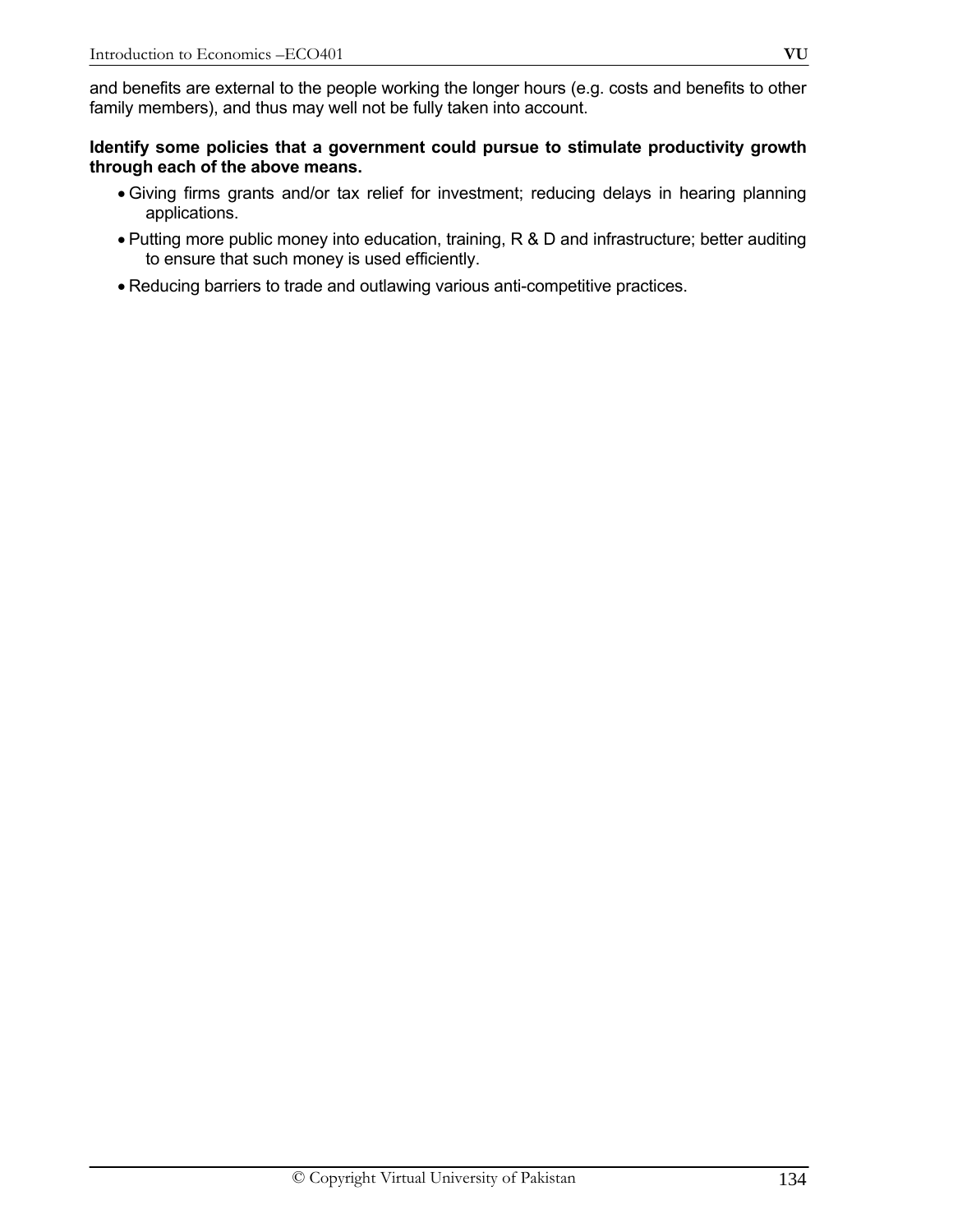#### **UNIT - 12**

# **Lesson 12.1**

# **FISCAL POLICY AND TAXATION**

Fiscal policy is the government's program with respect to the amount and composition of (i) expenditure: the purchase of goods and services, and spending in the form of subsidies, interest payments on debt, unemployment benefit, pension and other payments, (ii) revenues, i.e. taxes and non-tax fees (such as license fees etc.) and (iii) public debt: borrowing to cover the excess of expenditure over revenues. Borrowing can be done from three sources: domestic banks and the general public, the central bank (e.g. State Bank of Pakistan), and foreign creditors.

# **Budget Deficit, Budget Surplus and Balanced Budget:**

If i>ii: the government is said to be running a fiscal or budget deficit and so the government must borrow (or raise debt) to cover the deficit; if i<ii: the government is said to be running a fiscal or budget surplus and so the government can pay-off or reduce its debt; if i=ii: the government is said to be running a balanced budget and the government's net debt may remain constant.

Fiscal deficits and debt are often reported as a ratio of GDP. Although, there is no theoretical benchmark for what constitutes a sustainable fiscal deficit or public debt ratio, the Maastricht criteria (for countries in the European Union) is an important practical guide. It stipulates that fiscal deficit to GDP should be less than 3% while public debt to GDP should be less than 60%.

# **The Concept of Taxation:**

Taxes are general purpose, compulsory contributions by the people to the public treasury (or national exchequer) to meet the expenditure needs of the government. Without taxes, the government would not be able to deliver services like law and order, public administration, national defense, free or subsidized health and education etc.

Since taxes interfere with the market mechanism, they are considered distortionary, and as such there is a long-standing debate over the desirability of taxes. In a way, the stance over taxation defines the economic "right" and "left" in HICs. The market-friendly right (like the Republicans in the U.S. or the Conservatives in the U.K.) believe in reducing the size of the government and its spending so that most of the services in the economy are provided by the private sector. As such they can argue for lowering taxes (since government spending is also less) which according to them distort private sector incentives (remember the Monetarist argument for removing income taxes in the context of unemployment). By contrast, the interventionist left (like the Democrats in the U.S. or the Labour in the U.K.) consider that a big and active government essential for the delivery of better public services and therefore are often against cutting taxes and transferring the responsibility of providing these services to the private sector.

#### **The Debate over Taxation:**

There are two dimensions to the debate over taxation: **equity and efficiency.**

# **The Concept of Equity:**

Equity represents that principle of taxation which emphasizes fairness or just sacrifice, i.e. everyone should pay tax according to his/her ability. So if a person earns higher income, s/he should be subjected to a higher tax rate. Thus, for e.g., a person earning Rs. 2,000 a month should sacrifice 10% of his/her income as taxes (i.e. Rs.200), whereas a person earning Rs. 200,000 should sacrifice 60% of his/her income as taxes (i.e. Rs. 120,000). In the absence of such progressive taxation, the rich person would have also paid a 10% income tax rate (i.e. Rs. 20,000). Progressive taxation, in which the tax rate increases as income increases, is an application of the vertical equity principle which espouses the Robinhood approach of taking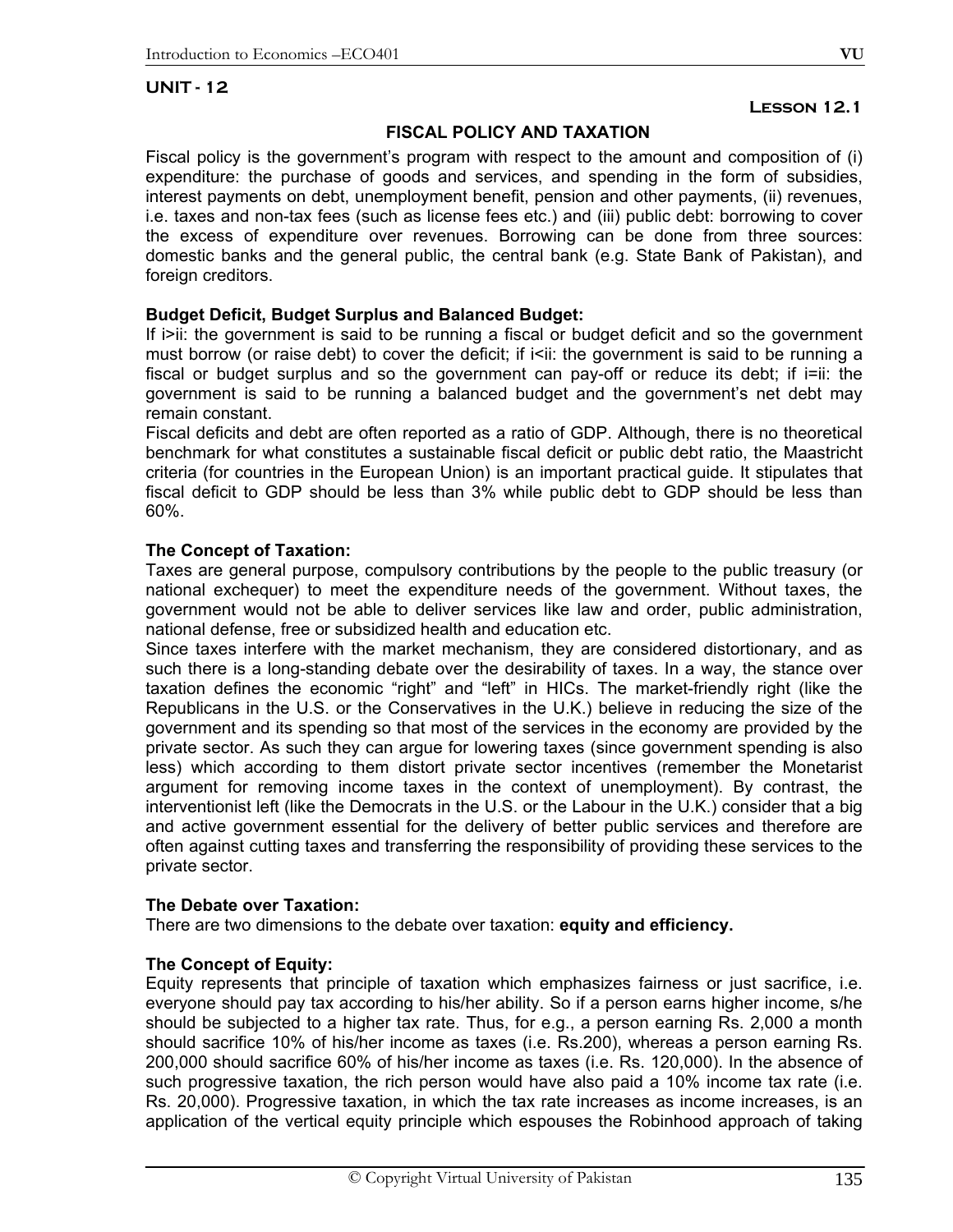money from the rich and distributing it to the poor. While controversial, the vertical equity principle in taxation is applied in one way or another in most countries across the world.

# **Horizontal Equity:**

A less controversial principle relates to horizontal equity which says: identically well-off people should be taxed identically, i.e. no discrimination due to race, gender, caste, religion etc. There are many examples, however, of violation of this principle and often one comes across an individual belonging to a certain community or grouping enjoying certain economic privileges not enjoyed by a similarly endowed individual of another community or grouping.

We now turn to the efficiency dimension, which concerns the distortionary effects of taxation, esp. the possible negative effects on private sector behaviour and incentives. The more distortionary a tax, the higher the efficiency concerns surrounding it.

# **The Concept of Efficiency:**

To illustrate the concept of efficiency, it is useful to develop an understanding of what is meant by a Pareto-efficient allocation of economic resources. This is a situation in which it is impossible to move to another allocation which would make some people better off and nobody worse off. In the context of the production possibilities frontier, therefore, points on the frontier are all Pareto-efficient, as it is not possible to move to another point (i.e. produce more of one good) without incurring some opportunity cost (i.e. sacrificing the production of some other good).

Economists argue that a free-market perfect competitively economy where P=MC automatically delivers the optimal allocation in the economy (Pareto-efficiency), so any government intervention (like tax) that interferes with that allocation generates efficiency losses. The efficiency (or welfare) loss of a tax can be illustrated by a simple demand supply diagram. It can be seen that the loss in consumer and producer surplus is greater than the revenue gain to government.

# **Does the above argument mean a tax can never be justified on efficiency grounds?**

No. There are two cases in which imposing a tax may actually be better than not imposing it.

- i. When there are market failures, and a tax is imposed to bring the marginal social cost equal to marginal social benefit.
- ii. When there are existing distortions in the economy and taxes are imposed to spread the distortion over many commodities rather than placing the burden on just one commodity. Another way to say it is: it is better to impose a small tax on a number of commodities to raise a certain amount of government revenue, rather than impose one large tax on one or two commodities only.

# **Types of Taxes Which a Government Can Impose:**

With the theory of taxation covered, we can now move to the actual menu of taxes the government can impose to raise revenue for itself.

- i. Direct taxes, like income tax, which is imposed on factor incomes. Income tax for individuals is called personal income tax, while for firms is called corporate income tax.
- ii. Indirect taxes, like sales tax or value added tax, which is imposed on expenditure on goods and services
- iii. Tariffs which and are imposed on import expenditure
- iv. Wealth or property taxes which are imposed on fixed assets.

For LICs, income tax collection is very low and indirect taxes often account for more than 2/3<sup>rd</sup> of total revenue as citizens often under-report their incomes in these countries, there is no voluntary tax payment culture, and income tax collection agencies are weak and/or corrupt. By contrast, for HICs, income taxes are much more important, accounting for over  $2/3^{rd}$  of total tax revenue.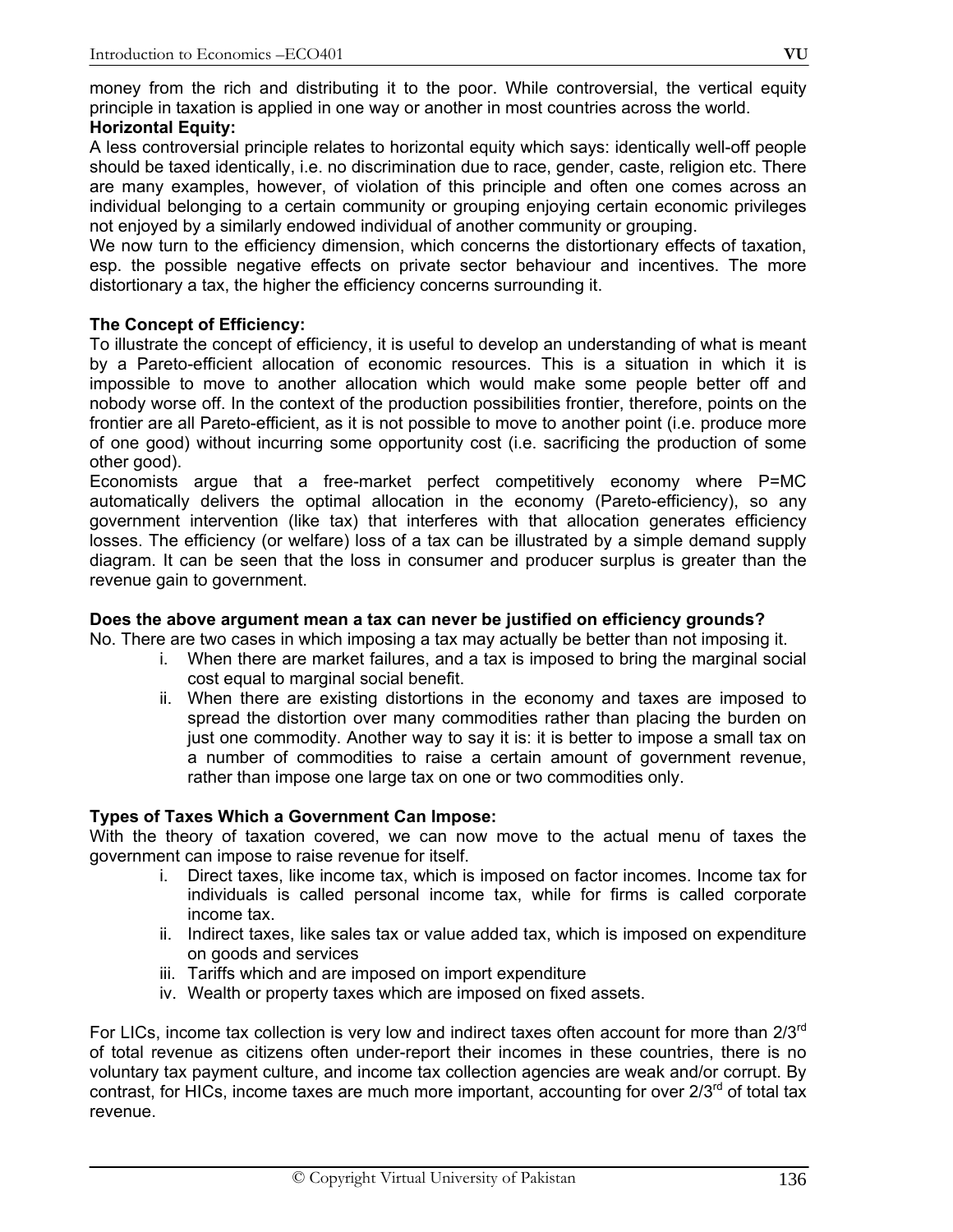Disposable income is obtained by subtracting income tax from total income. At the national level, disposable income  $Y_d$  is calculated as Y-T, or Y-tY, where t is the net income tax rate. One important question before governments is determining the optimal tax rate, t, for the

average citizen. If t is too low, not enough taxes might be collected to enable the government to run and provide proper services. If t becomes too high, the incentive for citizens to work will be reduced, meaning national income will go down and tax collection will fall. Also at very high levels of t, the incentive to cheat and evade taxes increases and the government, therefore, might face serious enforcement problems.

# **The Laffer curve:**

The relationship between tax rate and tax revenue collection can be summarized in the Laffer curve diagram. In the tax revenue-tax rate space, the Laffer curve plots as an "inverted U", delivering an optimal tax rate t\* which is less than 100%.

# **Expenditures and the Effects of Fiscal Policy:**

Having concluded the discussion on tax policy and taxation, let us now focus on expenditures and the effects of fiscal policy in aggregate.

Expenditures may be categorized as recurrent and development. The former includes interest payments on debt, salaries and administrative expenses of all government ministries and departments, and other exigent recurrent charges on the exchequer. The latter mainly social sector capital expenditures, esp. those which are expected to yield long-term development benefits. Examples are building a school or hospital, laying down a new railway system, building a motorway etc.

Governments often promise to undertake heavy development and social sector (i.e. health, education etc.) expenditures, but due to scarcity of revenues and borrowing possibilities, can only manage small development expenditures. A large part of the budget in most countries is committed to recurrent charges.

Repayment of debt is reported below the line with other borrowing and debt aggregates, as it is neither strictly recurrent nor development spending.

Revenues – (recurrent  $+$  development expenditures)  $+$  interest payments on debt] gives the primary surplus, i.e. the amount available to service the burden of public debt.

# **The tax-adjusted Multiplier and the Balanced budget Multiplier:**

Taxes act as a drag on the multiplier effect of government spending, since they represent a leakage from the circular flow of incomes. The tax-adjusted multiplier  $k^*$  is smaller than the basic Keynesian multiplier, k, introduced earlier. k\* is given by {1/[1-(MPC)(1-t)]}, where t is net income tax rate, and  $T = tY$ . The higher the tax rate, the greater the leakage and the smaller the fiscal policy multiplier.

It is interesting to consider the special case of balance budget multiplier. The concept here is that if the government spends Rs.10 bn and finances it by increasing taxes by Rs. 10 bn, the multiplier will not be zero, as one might initially expect. This is because, the higher tax causes disposable income to fall, which in turn causes saving and imports (the other two types of leakages) to fall. Thus the net leakage from the system is less than Rs. 10 and there is a positive multiplier effect, albeit small.

# **Financing of Deficit:**

Since the size of the balanced budget multiplier is small, it is not always possible to get the required demand expansion by raising expenditures and taxes symmetrically. Thus, the case of deficit spending and financing must be considered. Here the government spends more than its revenues, and raises debt to finance the excess of expenditures over revenues. The three borrowing options were mentioned earlier:

i. Borrow from domestic banking system or general public through a sale of treasury bills and bonds. Bills are short-term debt instruments (< 1 year) and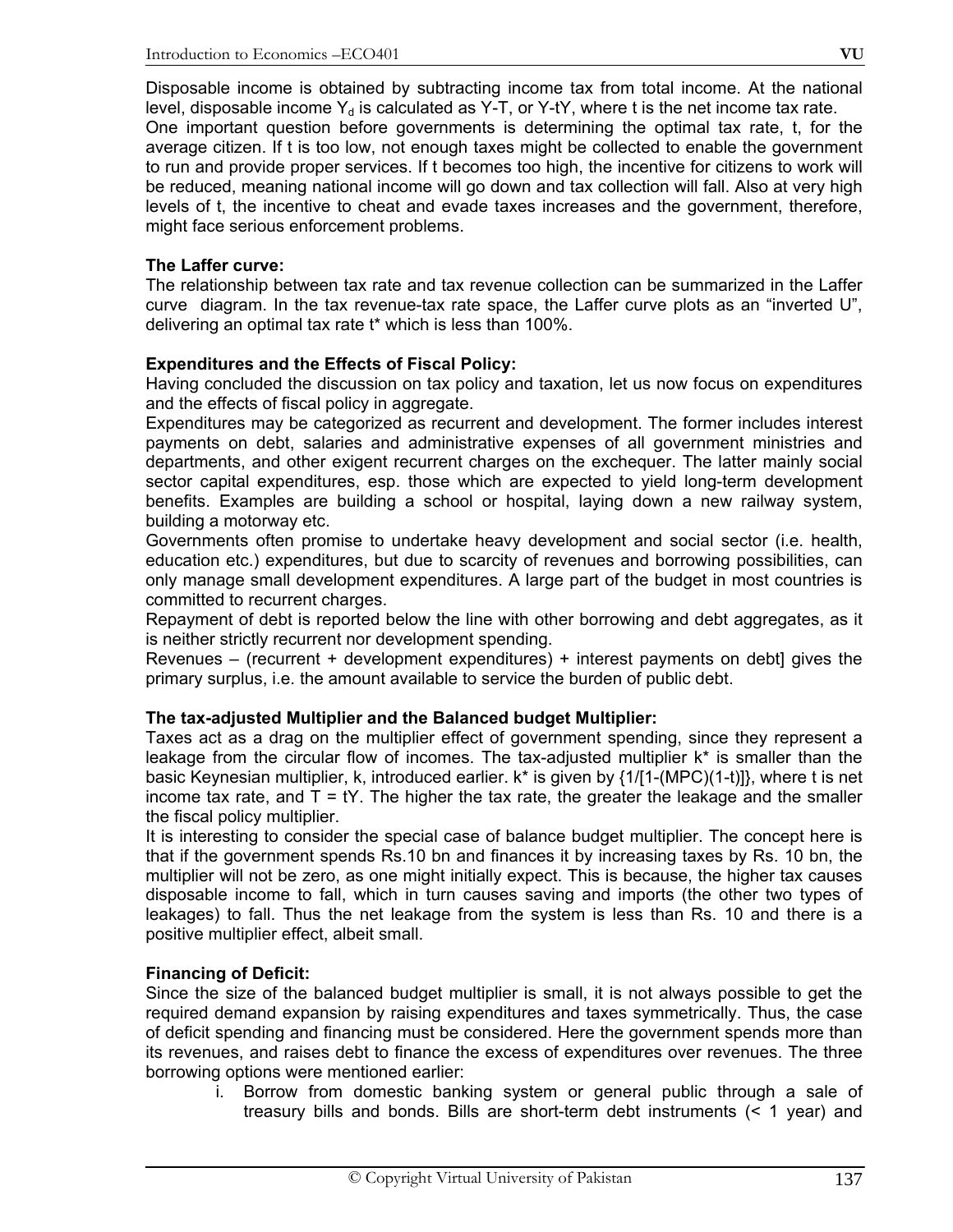bonds are long-term bond instruments  $(> 2 \text{ years})$ .<sup>4</sup> The major disadvantage of this type of borrowing is that it can lead to crowding out of private sector activity. How? Consider the market for loan able funds. An increased demand for funds by the government will cause interest rates in the economy to rise (making loans more expensive for everybody, including the private sector) as well squeeze the quantity of credit available for lending to the private sector.

- ii. Borrow from the central bank by ordering the latter to print money and lend it to the government (free or at an interest cost) for onward spending. All governments would love to do this, except that this type of "apparently free" financing is highly inflationary. You can easily imagine why. An increased supply of money given a fixed supply of gods will naturally cause prices of those limited goods to rise.
- iii. Borrow from foreign sources either through bonds floated on international capital markets or bilateral, multilateral or commercial loans. The advantage of this type of borrowing is that it does not lead to crowding out and is not immediately inflationary, especially if some of the loan helps finance import expenditure. If all the borrowed money is spent locally given a fixed exchange rate, the monetary effects of foreign borrowing might become very similar to those of borrowing from the central bank.

# **Should the Fiscal Policy be Active or Passive?**

 $\overline{a}$ 

In view of the above complications, there is a long-standing debate on whether fiscal policy should be active or passive. Note that in a Keynesian context, even a passive fiscal stance will produce an automatic stabilizer effect on aggregate demand. How? If AD falls, Y falls, tax collection falls, the net income tax rate falls, which is equivalent to a passive fiscal policy expansion. Also, when AD and Y fall, unemployment rises; which means more people become eligible for unemployment benefit, which in turn causes government expenditure to rise, which is again equivalent to a passive fiscal policy expansion. It is easy to derive the reverse situation: in which AD rises and fiscal policy becomes passively contractionary.

In addition to the above, there is an argument that active fiscal policy cannot be changed without a time lag. The government passes its budget on an annual basis, and thus a mid-year change in AD which warrants a fiscal policy response must wait till the start of the next fiscal year. Unfortunately, the demand conditions might have changed by that time!

- 1. Other arguments against active fiscal policy-led demand-management include the effects of a fiscal expansion on interest rates and subsequently the exchange rate. As mentioned in the discussion on BOPs, a rising domestic interest rate will cause the exchange rate to appreciate in real terms (due to the interest parity condition). This, however, will cause competitiveness to decline will drive down exports and lead to BOPs problems.
- 2. Finally, expansionary fiscal policies can raise the national debt (as you know, national debt is simply an accumulation of past fiscal deficits) which would have to be paid off by future generations, possibly through a painful increase in their tax contributions.

<sup>&</sup>lt;sup>4</sup> Bills and bonds can be thought of as certificates that the government gives to its lenders in exchange for cash. The terms on the certificate stipulate when the government will repay the cash and what interest rate it will pay till maturity. Thus if the government sells you a 10% 10-year Wapda bond worth Rs. 1000 today, it means you will give the government Rs. 1000 today and receive the Rs. 1000 from government after a period of 10 years. In the meantime, however, the government will pay you interest at 10% (or Rs. 100 per year).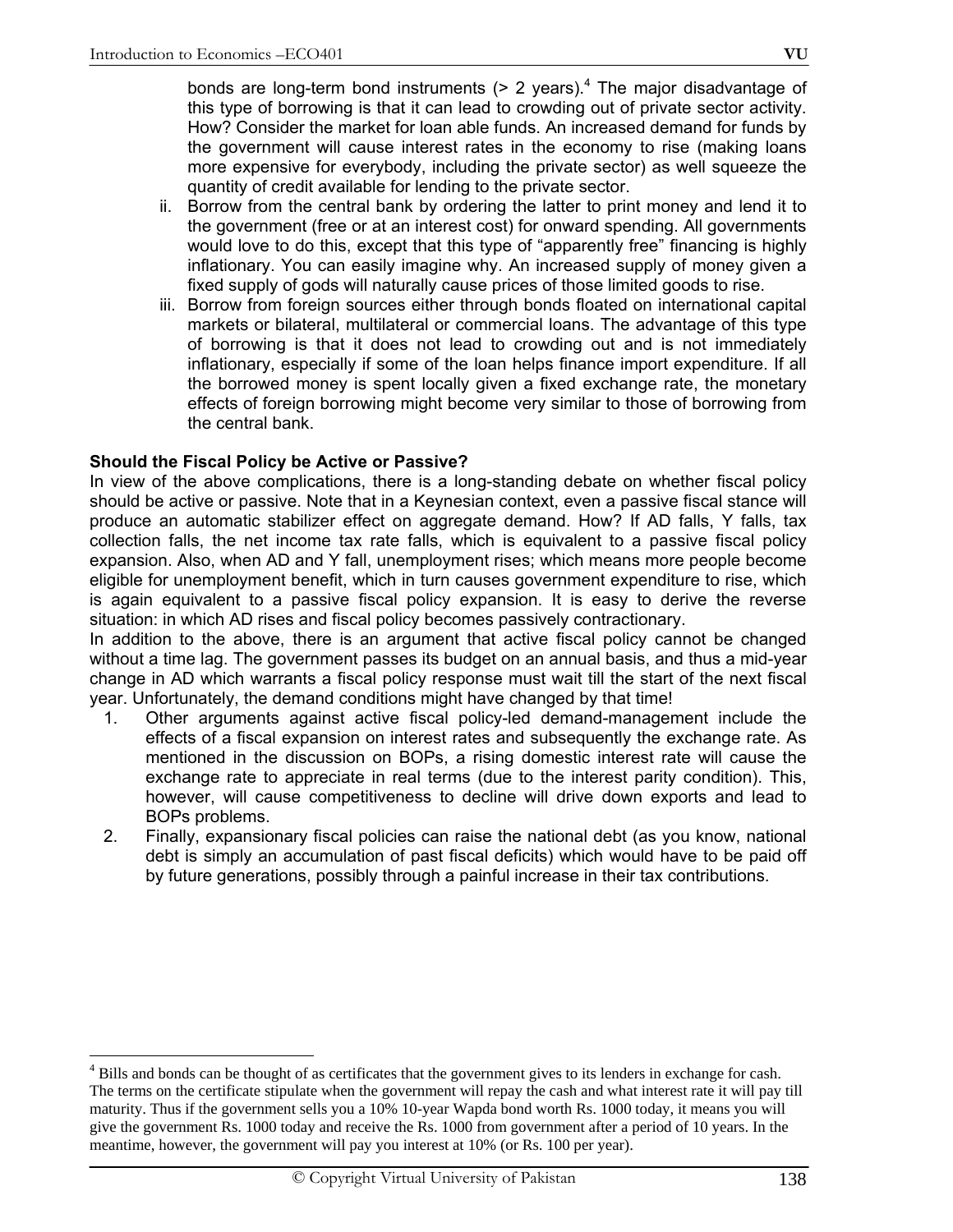# **END OF UNIT 12 - EXERCISES**

#### **If tax increases are 'phased in' as the economy recovers from recession, how will this affect the magnitude and timing of the recovery?**

It would have a similar effect to automatic fiscal stabilisers. It would reduce the rate of growth of aggregate demand and thus dampen and slow down the recovery. The hope of the government was that this would make the recovery more sustainable and would create confidence in the financial community that the budget deficit would be significantly reduced over the longer term. As the budget deficit fell, so the hope was that this would allow interest rates to fall. The danger, of course, was that the tax increases might totally halt the fragile recovery.

At lot depended on confidence. The more that investors believed that the policy would help to make the recovery more sustainable, the more they would invest and, therefore, the more sustained the recovery would be. On the other hand, if investors believed that the tax increases would kill off the recovery, the less they would invest, and therefore the more likely the recovery would peter out.

#### **If tax cuts are largely saved, should an expansionary fiscal policy be confined to increases in government spending?**

Ricardian equivalence states that when a governemnt cuts taxes (and finances the resulting fiscal deficit from borrowing), taxpayers will not spend the higher disposable incomes they are left with as a result of the lower taxes, because they will expect government to raise taxes in the future in order to pay the higher interest cost of debt incurred today. Under these conditions, increases in government spending, provided they are direct expenditure on output-generating activities, will be more effective than tax cuts in stimulating the economy.

#### **Could you drive the car at a steady speed if you knew that all the hills were the same length and height and if there were a constant 30-second delay on the pedals?**

Yes. You would simply push on the accelerator (or brake) 30 seconds before you wanted the effect to occur. You would do this so that the car would end up braking as you went down hill and accelerating as you went up hill.

The lesson for fiscal policy is that if forecasting is correct, if you know the precise effects of any fiscal measures, and if there are no random shocks, then fiscal policy can stabilise the economy.

# **How can a government finance its fiscal deficit?**

By borrowing locally (i.e. issuing bonds), foreign financing (including non-relpayable grants) or printing money (i.e. borrowing from the central bank). The first of these methods is least inflationary while the last one is most inflationary.

# **Are all taxes distortionary?**

A naïve but not incorrect answer is "Yes". Indeed all taxes are distortionary, "but", given existing distortions, imposing some taxes can actually reduce the distortion in the economy. This is the theory of the second best.

#### **Why is the "without tax" multiplier smaller than the "with tax" multiplier?**

Because taxes are a leakage from the circular flow, and the multiplier measures the impact of an injection onto the circulr flow. The more avenues for leakages, the less will be this impact.

#### **How is a sales tax different from a graduated income tax?**

The sales tax is a direct and progresisve tax. It's direct because it is a deduction from the net income of an individual. It is progressive because the graduated levy ensures the burden of tax reduces for poorer people (this is consistent with the equity principle that the tax burden should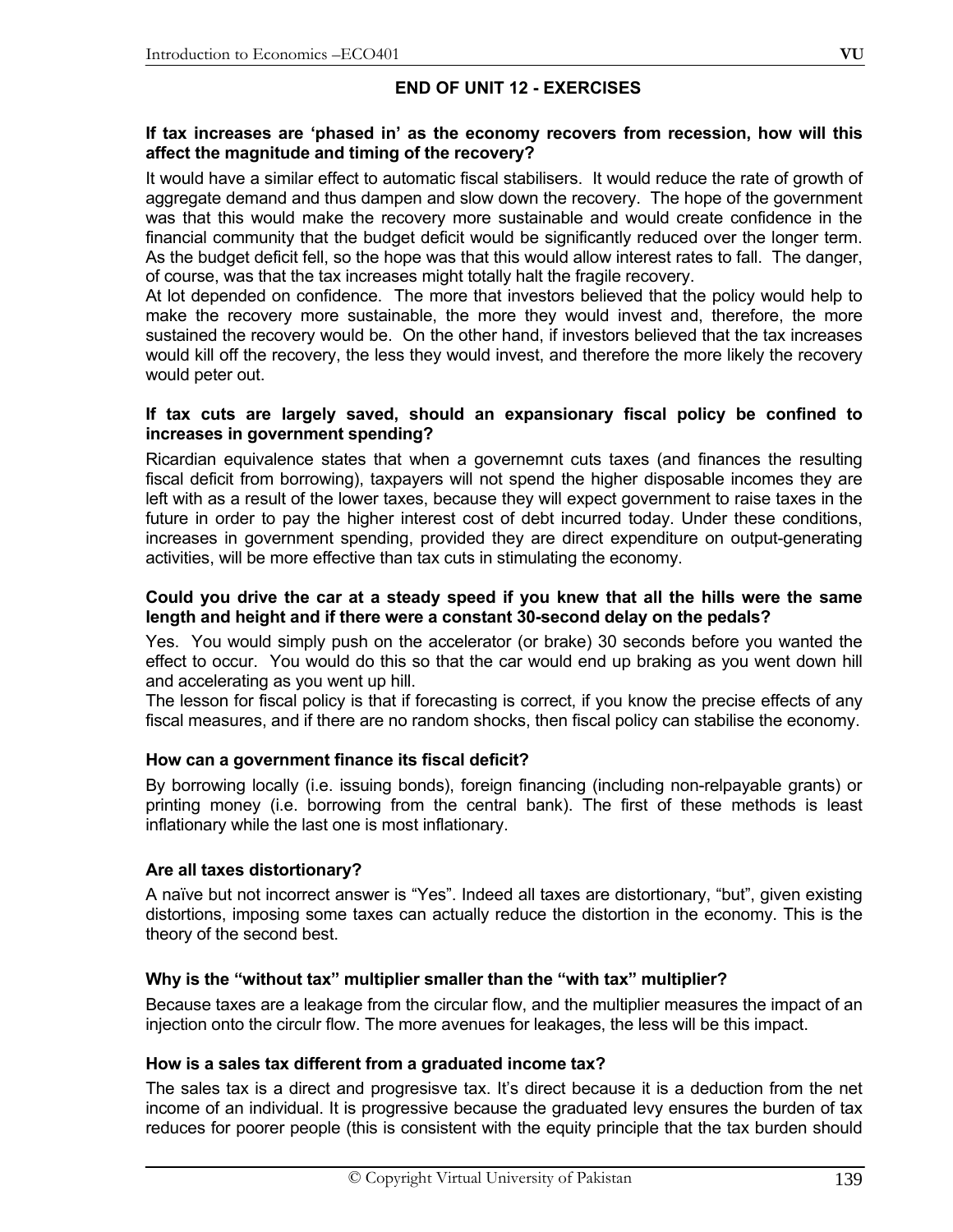be commnsurate with "ability to pay"). A sales tax is an indirect tax because it indirectly taxes people's incomes. What it taxes directly is people's consumption expenditure. Naturally, the sales tax is regressive; a poor person pays the same percentage of the retail price as tax as a rich person.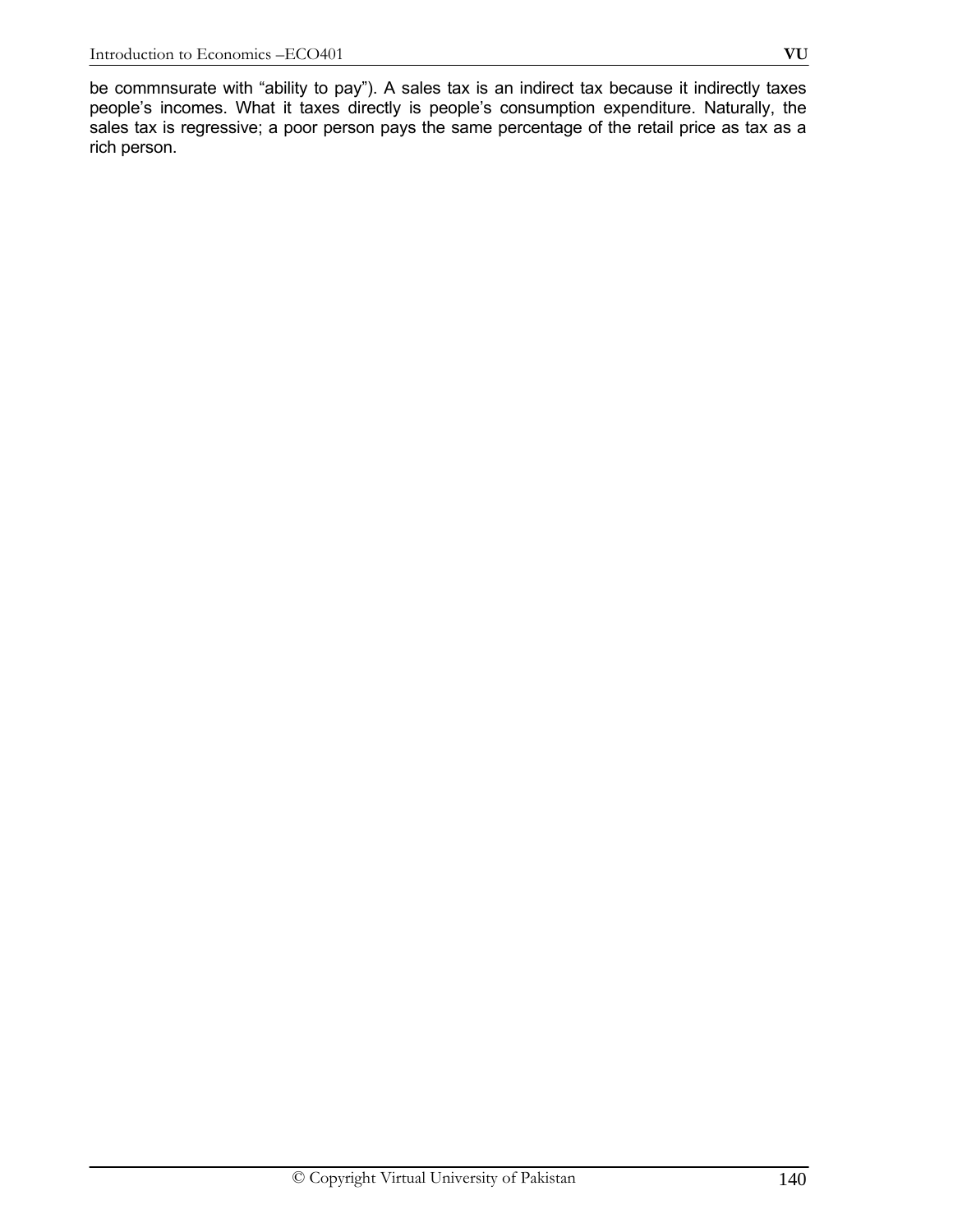#### **UNIT - 13**

# **Lesson 13.1**

# **MONEY, CENTRAL BANKING AND MONETARY POLICY**

#### **The Concept of Money:**

Money or paper currency serves at least three functions: it is a medium of exchange, a store of value and a unit of account. Before paper money (and we are talking of not so long ago!), people used coins which had intrinsic value (gold, silver, bronze). Before that (and now we are talking of very long ago!) there was barter trade, where goods and services were exchanged for goods and services and there was no monetary medium of exchange, per se.

#### **Money Supply and Its Various Definitions:**

There is a process by which money is created – the money supply process, and there are ideas about why people hold money – money demand theories. We'll tackle these in order and then develop an understanding of money market equilibrium.

Before getting a handle of the money supply process, we must understand the various definitions of money supply (denoted by Ms). At this introductory stage, we'll introduce only three definitions:

- a. **M0:** also called base money, high powered money or the monetary base. M0 is the value of all the currency notes and coins that are in circulation in the economy. Note that any currency or coins lying with the central bank (which in Pakistan's context, would be the State Bank of Pakistan) does not count as M0, as it is not in circulation.
- b. **M1:** is M0 + all current (or checking) deposits held with commercial banks. Checking deposits are accounts from which the holders can withdraw money at any time.
- c. **M2:** is M1 + all time deposits. Time deposits are accounts from which holders can withdraw money only after giving the banks some notice (usually a few months). When talking about money supply, this is the measure we often refer to. The relationship between M2 and M0 is the key to unraveling the money supply process. If you are wondering how money supply can be greater than M0, consider one simple answer (in QTM vein). A 100 rupee note counts as Rs. 100 only for M0; but if that note goes round the economy and changes hands 5 times in a year, then the value of that 100 rupee note is Rs. 500 in an M2 context. From the definition of M2 and M0, however, it is clear that there is something commercial banks do which causes the value of that 100 rupee note to rise from Rs. 100 to Rs. 500.

#### **What do commercial banks do?**

They take deposits (i.e. borrow money) and make loans (i.e. lend money). The interest rate they pay on deposits is lower than the interest rate they charge on their loans. The difference covers their overhead costs and profits.

If banks on-lend all the money they receive as deposits, they would not be able to give any money back to depositors who come to withdraw money from their accounts. On the other hand, if banks on-lent nothing and kept all the money they receive as deposits in a locked safe, then there is no profit they will make. There is thus a trade-off between liquidity (having cash at hand) and profitability. Banks often resolve this trade-off by maintaining cash reserves which are a small ratio of total deposits. Thus if deposits are Rs. 100, banks might decide to keep Rs. 10 of that money in the form of a liquidity reserve (to meet the needs of depositors who might come to withdraw money on any particular day) and lend the remaining Rs. 90 as loans to businesses. In this case the reserve ratio is 10% (i.e. 10/100). Sometimes this reserve ratio is imposed as a central bank requirement that commercial banks must fulfill.

# **The Money Creation Process:**

We can now study the money supply or creation process. Imagine the government wishes to buy pencils worth Rs. 10 for its officials. The supplier firm is called S and has a deposit account with Bank A. In order to buy the pencil, the government asks the central bank to print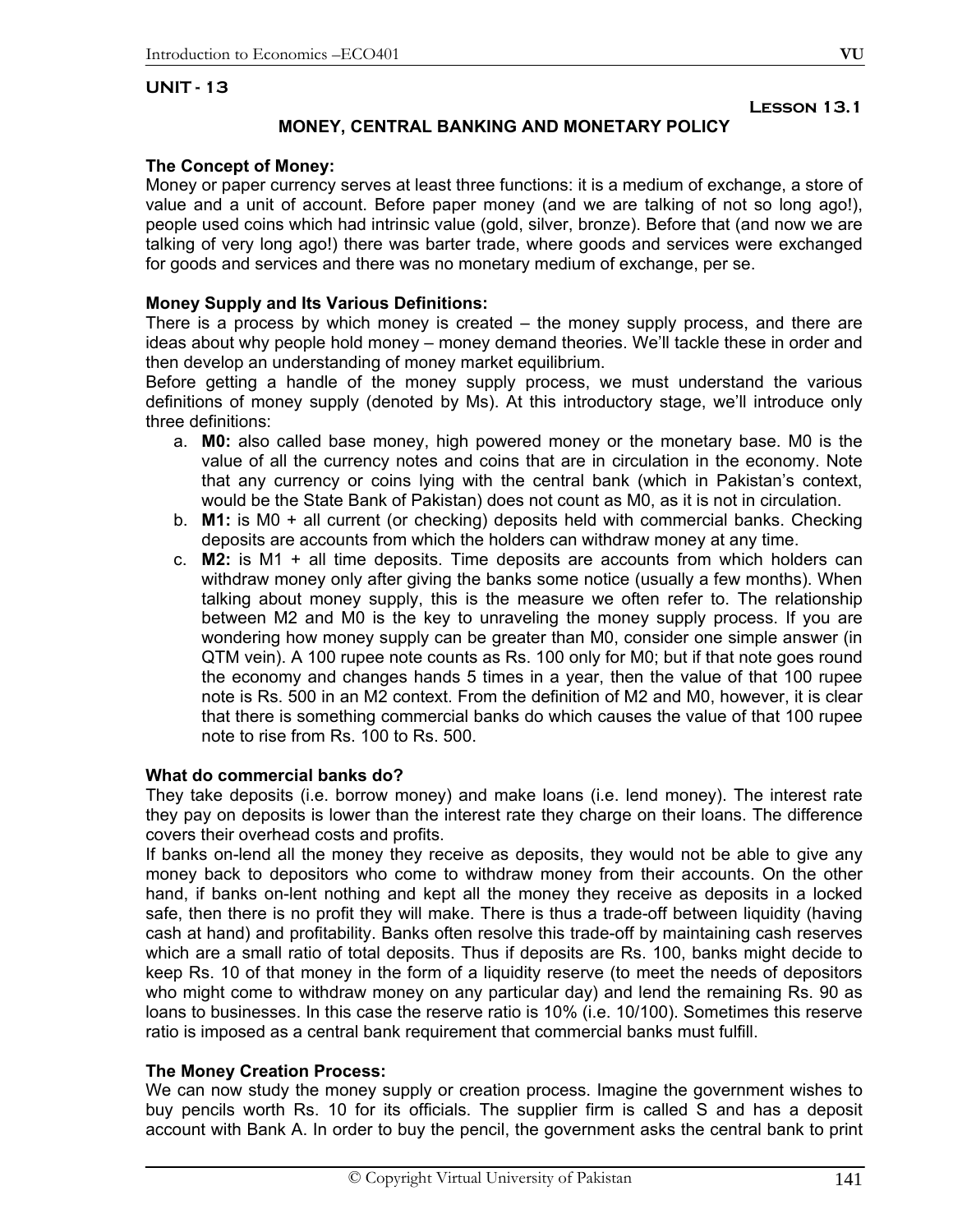a 10 rupee note and give it to the government.<sup>5</sup> This action causes M0 to expand by Rs. 10. Now the government pays this amount to S (in exchange for the pencils) who in turn deposits the money into his account in Bank A. What does A do? Assuming it operates a safety cushion or reserve ratio of 10%, A will add Re. 1 to its liquidity reserve and lend Rs. 9 to firm T. Firm T, takes the Rs. 9 and deposits it in another Bank B. B acts in a similar way: it adds 90 paisa (10% of Rs. 9) to its existing liquidity reserve and lends the remaining Rs. 8.1 to firm Z. The process goes on, the amount lent falling each time by a factor of 10%.

If the money creation process is set up as an infinite series (starting from the central bank printing the ten rupee note), we will have  $10 + 10*(90\%) + 10*(90\%)*(90\%) +$  $10*(90\%)*(90\%)*(90\%) + \ldots$  which is an infinite converging series with a first term of 10 and a convergence factor of 0.9 (or  $90\%$ ). The sum to infinity of this series is  $10/(1-0.9) = 100$ . Thus, an initial M0 expansion of Rs. 10 has a total money supply (or M2) impact of Rs. 100, thanks to the intermediation of commercial banks. There is a money multiplier (MM) at play of magnitude 10.

# **The Money Multiplier:**

 $\overline{a}$ 

If you look carefully, the money multiplier is nothing but the inverse of the reserve ratio. Thus, we can write MM = 1/rr, where rr is reserve ratio. Generally, in stock terms we can write, M2 = MM\*M0 = (1/rr)\*M0; and in flow terms we can write,  $\Delta M2 = (1/rr)^* \Delta M0$ . The higher the reserve ratio, the higher the leakage, so to speak, from the money creation process and thus the lower the money multiplier. In the extreme, when  $rr = 100\%$ , MM is 1, and M2 = M0.

To complete our understanding of the money supply process let us now zoom in on the central bank's balance sheet. To keep things simple, we'll consider the balance sheet of the State Bank of Pakistan, SBP, abstracting from the more complicated ones held by the U.S. Federal Reserve Bank, the European Central Bank or the Bank of England. The choice of SBP is, however, for illustration purposes only and does not reflect on SBP's actual financials.

 $<sup>5</sup>$  Note that we use the terms government and central bank to mean two distinct entities. By government, we mean</sup> the Ministry of Finance, or the Treasury. The central bank, although a part of the broader definition of government, is a separate entity in an accounting and administrative sense. As such, in this discussion of the monetary sector, we consider the central bank as an entity separate from, and lying outside, the government.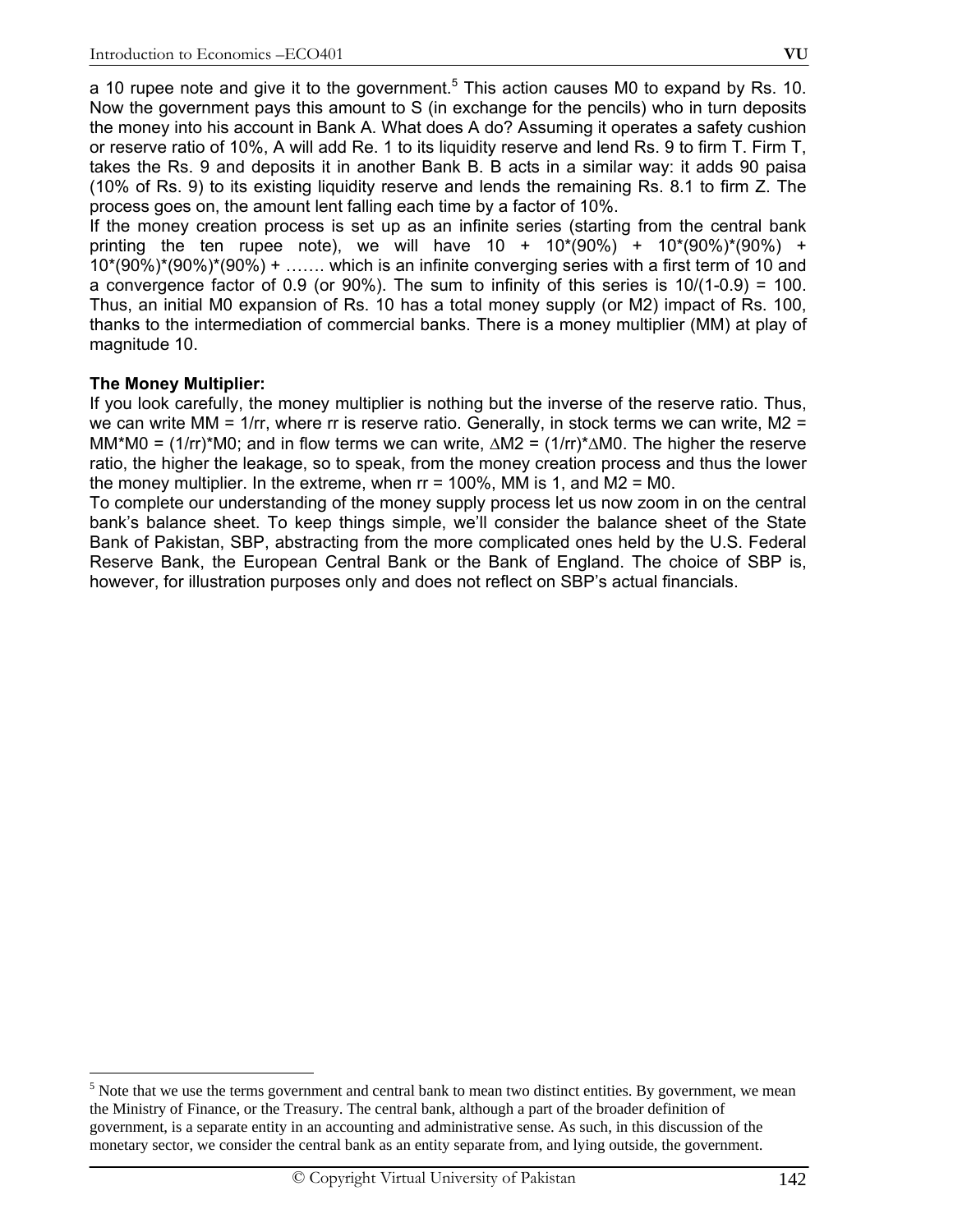#### **Lesson 13.2**

# **MONEY, CENTRAL BANKING AND MONETARY POLICY (CONTINUED…….)**

#### **Balance Sheet of State Bank:**

Any balance sheet has two sides: assets and liabilities, and the totals of the two must balance. On the assets side of SBP's balance sheet, we have (1) the country's foreign exchange reserves (foreign currencies, gold and silver reserves; either held domestically or invested abroad); (2) credit to government: this would include any SBP lending to government, including in the form of any outstanding (i.e. yet to mature) treasury bonds and bills lying with the SBP; and (3) credit to banks: this would include any advances (another name for loans) extended by SBP to commercial banks. On the liabilities side, we have (4) notes and coins in circulation (i.e. M0). Note that for a currency-issuer (SBP in our case), the currency is a liability, not an asset; (5) government or banks' deposits: these would include any positive account<sup>6</sup> balances held by commercial banks and/or the government; (6) outstanding liquidity paper issued: this would include any bills issued by the central bank for the purpose of mopping up liquidity from the financial system.

Given the accounting requirement of **(1)+(2)+(3) = (4)+(5)+(6)**, we can easily how any increase on the LHS must be reflected by an increase on the RHS. However, only an increase in (4) will cause the money supply (M2) to expand.

Let's simulate **the effect of an increase in** (1), caused by SBP's purchase of dollars from the foreign exchange market. As we discussed before, when the government buys foreign exchange, it must inject an equivalent amount of local currency liquidity into the economy. This means an increase in (4). Thus, the size of balance sheet grows symmetrically on both sides. Note, however, that SBP could technically issue liquidity paper (6) to help sweep up the liquidity it injected when purchasing dollars from the market. If this is done, then the rise in (6) will be mirrored by a fall in (4) and therefore the monetary implications of the foreign exchange market intervention would stand neutralized. This process, by which the increase in (4) is substituted by an increase in (6) is called sterilization, and is one of the policies resorted to by countries facing large foreign exchange inflows while maintaining a fixed exchange rate.

This point in the discussion offers a natural launch pad for defining the instruments of monetary policy available to a central bank. Earlier we talked about monetary policy but never quite got round to defining the instruments thereof. Having developed an idea of the central bank balance sheet, this is now straightforward to do.

# **Monetary Policy and its Instruments:**

 $\overline{a}$ 

Monetary policy can be defined as the central bank's Programme, often changing on a daily basis, regarding the direct or indirect control (through interest rates) of monetary conditions in the economy with a view to managing aggregate demand and inflation. There are four major instruments of monetary policy:

I. **Reserve ratio and SLRs:** the central bank can impose and alter a mandatory reserve ratio for commercial banks, and through that, affect the money multiplier. By extension, the central bank can force commercial banks to comply with additional statutory liquidity requirements (SLRs) that work similarly to a the reserve ratio. SLRs require commercial banks to invest in a certain quantity of T-bills and T-bonds. Since a large stock of these is often held by the central bank as assets (credit to government), the central bank can use SLRs to increase or run-down its holding of this stock, and thus cause M0 to increase or decrease directly.

<sup>&</sup>lt;sup>6</sup> All licensed commercial banks and the government maintain accounts at the central bank which can be credited (replenished) or debited (depleted) depending on the transaction. If a commercial bank withdraws cash from its account with the central bank and lends that cash to some firm operating in the economy, then this transaction would be a debit one, i.e., it will cause deposits to fall. You can predict the effect on M0. Yes, it will rise by the same amount.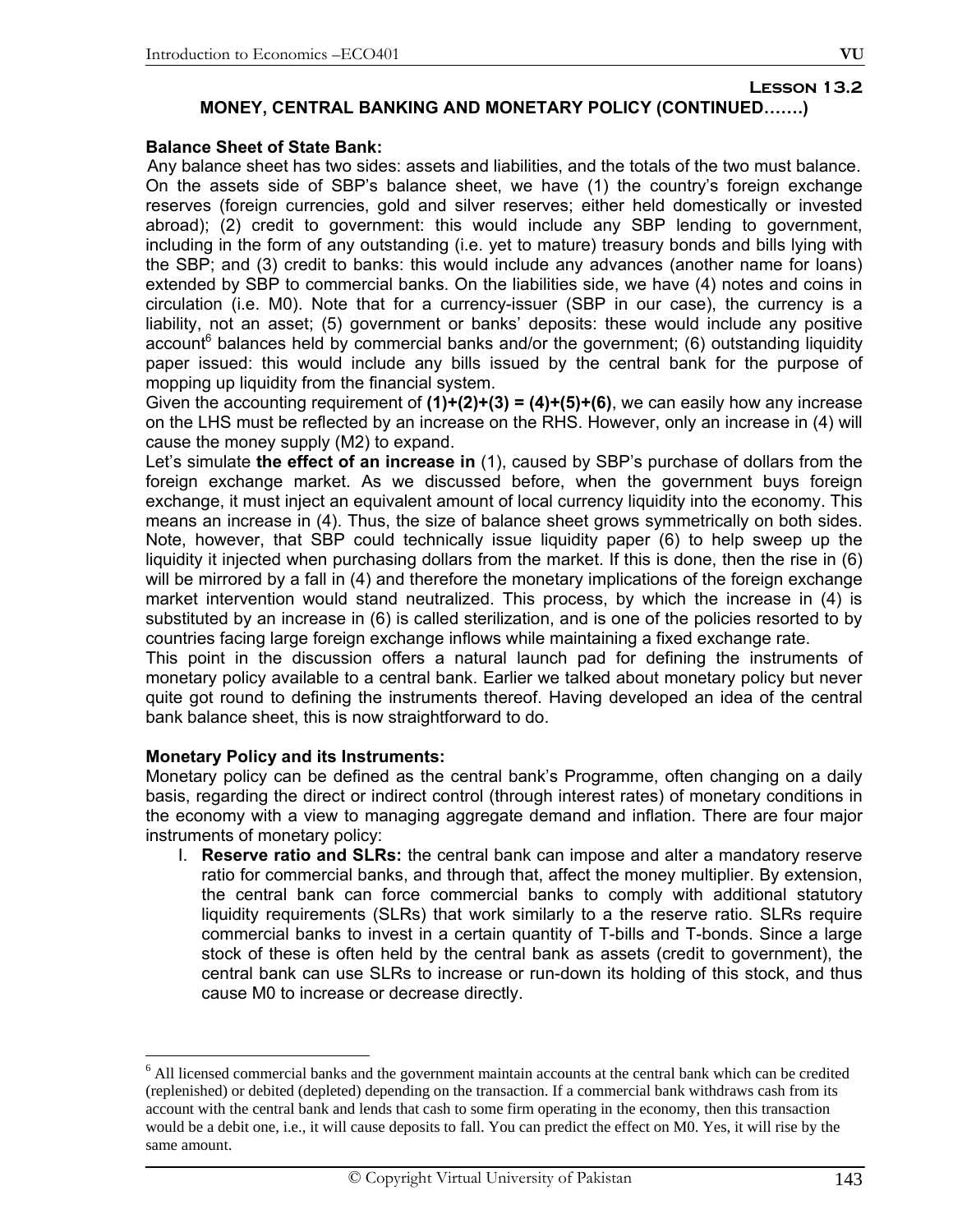- II. **Discount rate:** As mentioned earlier, the central bank sometimes extends credit to commercial banks on their request to meet their exigent liquidity needs.<sup>7</sup> Such borrowing is called borrowing from the discount window and the rate the central bank lends at the discount window is called the discount rate. If the central bank increases this rate, banks would be inclined not to borrow from the central bank and instead keep a large reserve ratio as a cushion against a possible liquidity crunch. A higher discount rate thus causes banks' voluntary reserve ratio to increase and the size of the money multiplier to reduce.
- III. **Open market operations (OMOs):** Central banks conduct OMOs on a frequent basis. An OMO typically involves the central bank buying or selling government securities (Tbills and bonds) to commercial banks. As mentioned in i) above, the central bank can build or run-down its stock of government securities and affect M0. In contrast to i, however, it is not implemented as a mandatory requirement, rather the central bank conducts an OMO in auction style in which all banks are free to bid. The price of the securities (and therefore the yield or interest rate they offer) is determined by the degree of interest in the auction. If for instance, the central bank wants to buy securities and there are very few willing sellers, then the sellers will demand a higher price for the securities. This will push the yield (or return) on the securities down. By contrast, if there were a large number of willing sellers, they would compete ferociously with each other to sell their stock to the central bank. In this case, the securities' prices are likely to be bid down, to the advantage of the central bank. In both cases, however, the money supply will expand, as the central bank injects new currency into the economy in exchange for the securities. In the reverse case, when the central bank sells securities in the market, the money supply contracts.
- IV. **Foreign exchange market interventions:** As discussed earlier in the context of balance of payments, a purchase or sale of foreign exchange by the central bank has an ipso facto effect on the money supply – because the central bank has to pay local currency in order to buy the foreign currency. In balance sheet language, it can be seen that a central bank purchase of foreign exchange, will cause the bank's foreign exchange reserves (item 1 on the balance sheet) to increase. Unless sterilized (by issuing central bank liquidity paper or OMOs) such an increase will cause an increase in M0, which through a multiplier effect causes M2 (or money supply) to increase.

# **Functions of Central Bank:**

 $\overline{a}$ 

Let us conclude our discussion here with a word about the functions of the central bank. Monetary policy is just one of the functions of the central bank. There are at least three more functions central banks serves:

- a. As lender of last resort, it must bail (or help) out commercial banks facing temporary liquidity shortfalls;
- b. As supervisor of the financial system, it must ensure its good health by monitoring commercial banks' lending (risk-taking), capital adequacy, and liquidity positions. The central bank is also a monitor of the management and governance of financial institutions and of any other threats to the stability of the financial system;
- c. As the biggest intervener in the foreign exchange market (and/or setter of the exchange rate), it is responsible for exchange rate policy and the balance of payments, per se.

Whether the central bank fulfils these functions independently and autonomously or under instruction by the government (Minster of Finance) depends very much on whether the central bank is de facto autonomous or not. In most HICs, central banks enjoy a fair degree of autonomy (and this is cited as one reason for the stability of their monetary and financial

 $<sup>7</sup>$  The central bank is obliged to provide such credit in its capacity as *lender of last resort*. Any bank in trouble (i.e.</sup> in need of cash) can go to the central bank discount window and borrow. As such the central bank provides an extra cushion to the banking system, whose stability is essential for a smooth payments system in the economy.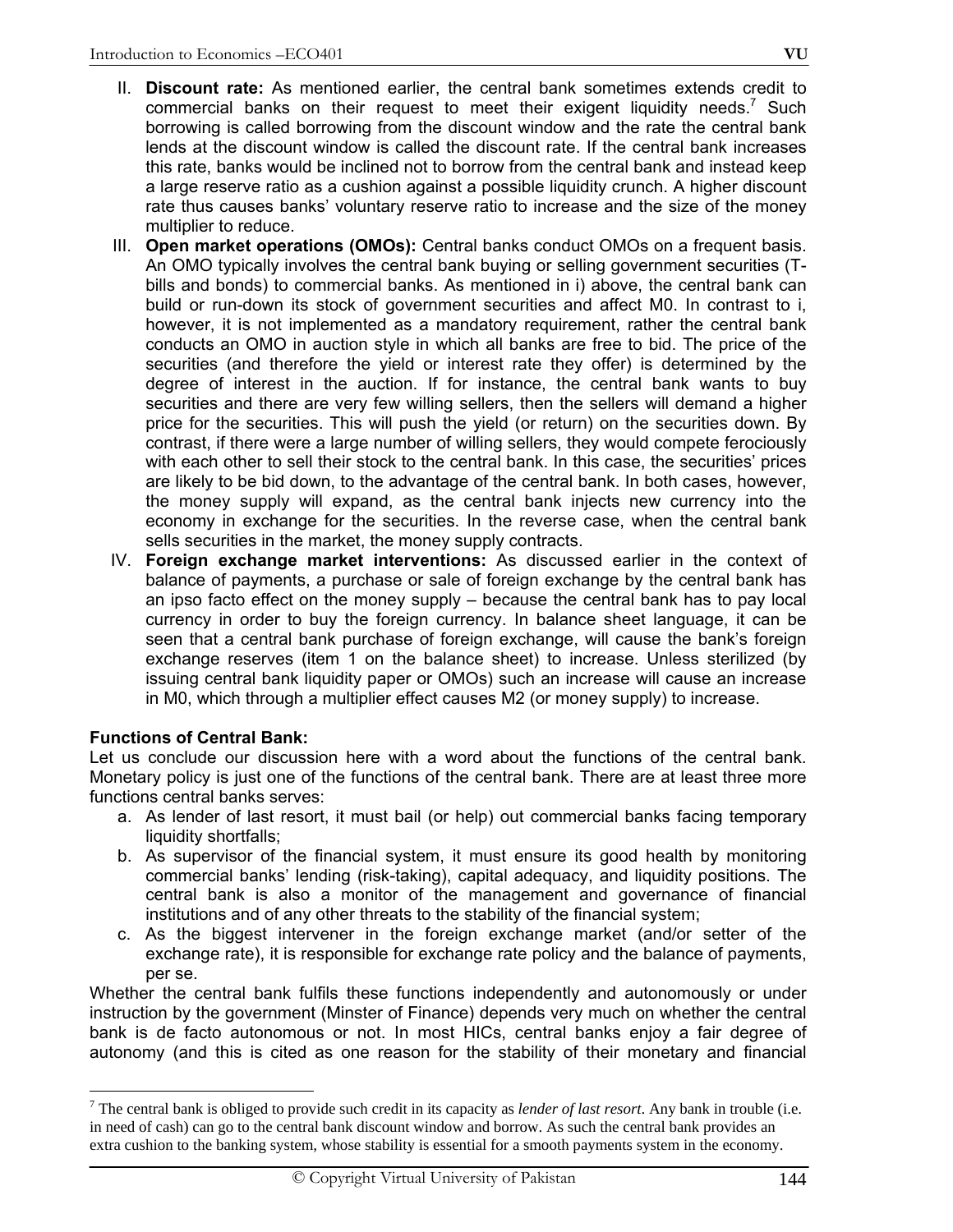sectors) but in LICs, governments often intervene heavily in the functions of the central bank preventing it from achieving its mandated objectives of financial sector health, monetary and BOP stability, and low inflation.

# **Why People Hold Money:**

We can now move on to money demand (denoted by Md or L), and the question of why people hold money? Economists have identified three broad motives:

- a. **The transactions motive:** People need to make day-to-day transactions (buy food, clothes etc.) and therefore need to hold cash in their hands. Of course, the increasing spread of plastic money (credit cards) has considerably reduced the transactions incentive for holding money. Assuming no plastic money, an individual's transactions demand for money is likely to increase with his/her income, as s/he is more likely to make more transactions if he feels richer.
- b. **Precautionary motive:** In addition to money held for making transactions, people sometimes hold money for precautionary purposes as well: i.e. to meet any urgent or unexpected expenditure needs, or to "snatch a bargain" that might be taken by someone else. Again, precautionary demand for money is likely to increase with income
- c. **Assets motive (also called speculative or investments motive):** In addition to a and b, people might wish to keep some cash to switch between various investments. So consider a person who owns some land, holds some bonds, and has some stock market investments. Let's say he spots a good investment opportunity on the stock market but doesn't have instant buyers for the land or bonds he holds. In this situation some spare cash in hand would have helped him acquire the equity asset. The assets demand for money is likely to increase with income (for reasons similar to those for a and b) and decrease with interest rates (because the interest rate is the opportunity cost of holding cash in your hands).

Generally, then, money demand Md increases with income levels and falls with interest rates. Note that we refer to real income (which measures purchasing power) and real interest rates (which measure real return on invested money), and not their nominal counterparts. Thus the demand for money we refer to is the demand for real money. Contrast this with what have been talking about earlier: nominal money supply – i.e. what the central bank controls through its various instruments. Whether nominal and real money supply are equal or not depends much on the assumption regarding prices. If prices are assumed fixed, then the two are equal, otherwise not.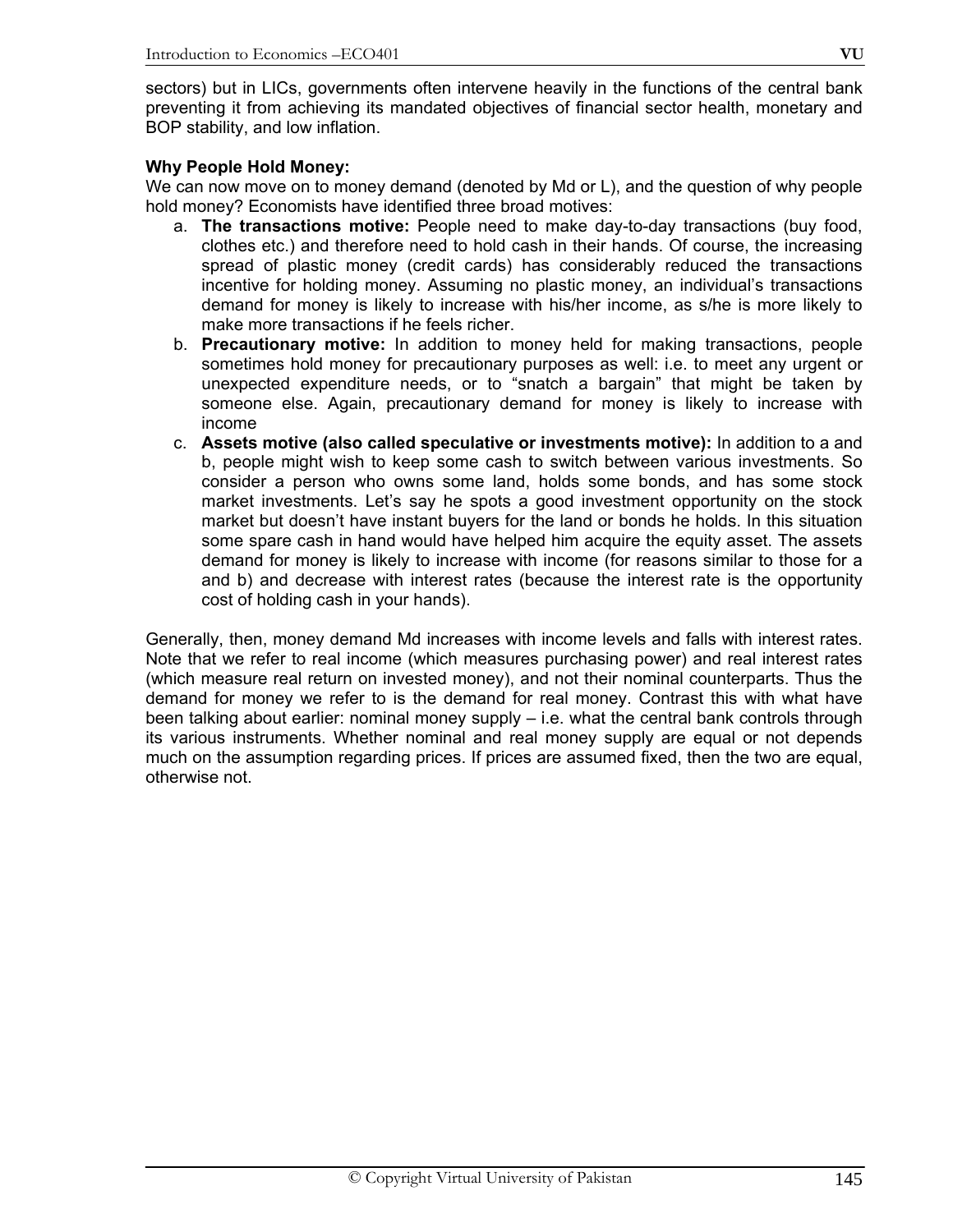# **END OF UNIT 13 - EXERCISES**

**Assume that the government cuts its expenditure and thereby runs a public-sector surplus.** 

- **a) What will this do initially to equilibrium national income?**
- **b) What will it do to the demand for money and initially to interest rates?**
- **c) Under what circumstances will it lead to (i) a decrease in money supply; (ii) no change in money supply?**
- **d) What effect will (i) and (ii) have on the rate of interest compared with its original level?**
- a) Injections will fall. The J line would shift downwards, causing a multiplied fall in national income.
- b) This will cause a reduced transactions demand for money. The L curve will shift to the left, causing a fall in interest rates.
- c) If the reduced expenditure causes a reduction in government borrowing from the banking sector in such a way as to cause a reduction in banks' liquidity, there will be a multiple contraction of credit. If, however, the government simply reduces the total number of outstanding bonds, then money supply will be little affected.
- d) If money supply is reduced, then interest rates will fall less than in (b) above.

# **Would it matter if it was easy to forge a £10 note but cost £15 to do so?**

No. It would not be 'profitable' for forgers to produce such notes.

# **Why may money prices give a poor indication of the value of goods and services?**

- Money prices may be distorted by monopoly power.
- They ignore externalities.
- Simply adding up the money incomes of individuals in order to get a measure of their total incomes ignores questions of the distribution of income.
- The value of money is eroded over time by inflation. Thus nominal prices would have to be converted to real prices in order to compare the values of goods at different points in time.

### **What effects do debit cards and cash machines (ATMs) have on (a) banks' prudent liquidity ratios; (b) the size of the bank multiplier?**

Debit cards: (a) Reduce it (there is less need for cash); (b) Increase it (the liquidity ratio is smaller).

Cash machines: (a) Increase it (there is a greater need for cash); (b) Reduce it (the cash ratio is larger).

### **If the government borrows but does not spend the proceeds, what effect will this have on the money supply if it borrows from (a) the banking sector; (b) the non-bank private sector?**

- a) Little or no effect, if it simply replaces one liquid asset by another; but reduce it, if it involves reducing the liquidity of the banking sector (e.g. by the sale of bonds).
- b) Reduce it. The liquidity of the banking sector will be reduced (when people pay for the securities with cash withdrawn from the banks, or cheques drawn on the banks).

### **Under what circumstances are cheques more efficient than cash and vice versa? Would you get the same answer from everyone involved in transactions: individuals, firms and banks?**

Cheques are more efficient than cash for large transactions, or when there is a danger of theft of the cash. Cheques are less efficient than cash for small transactions: these have a low value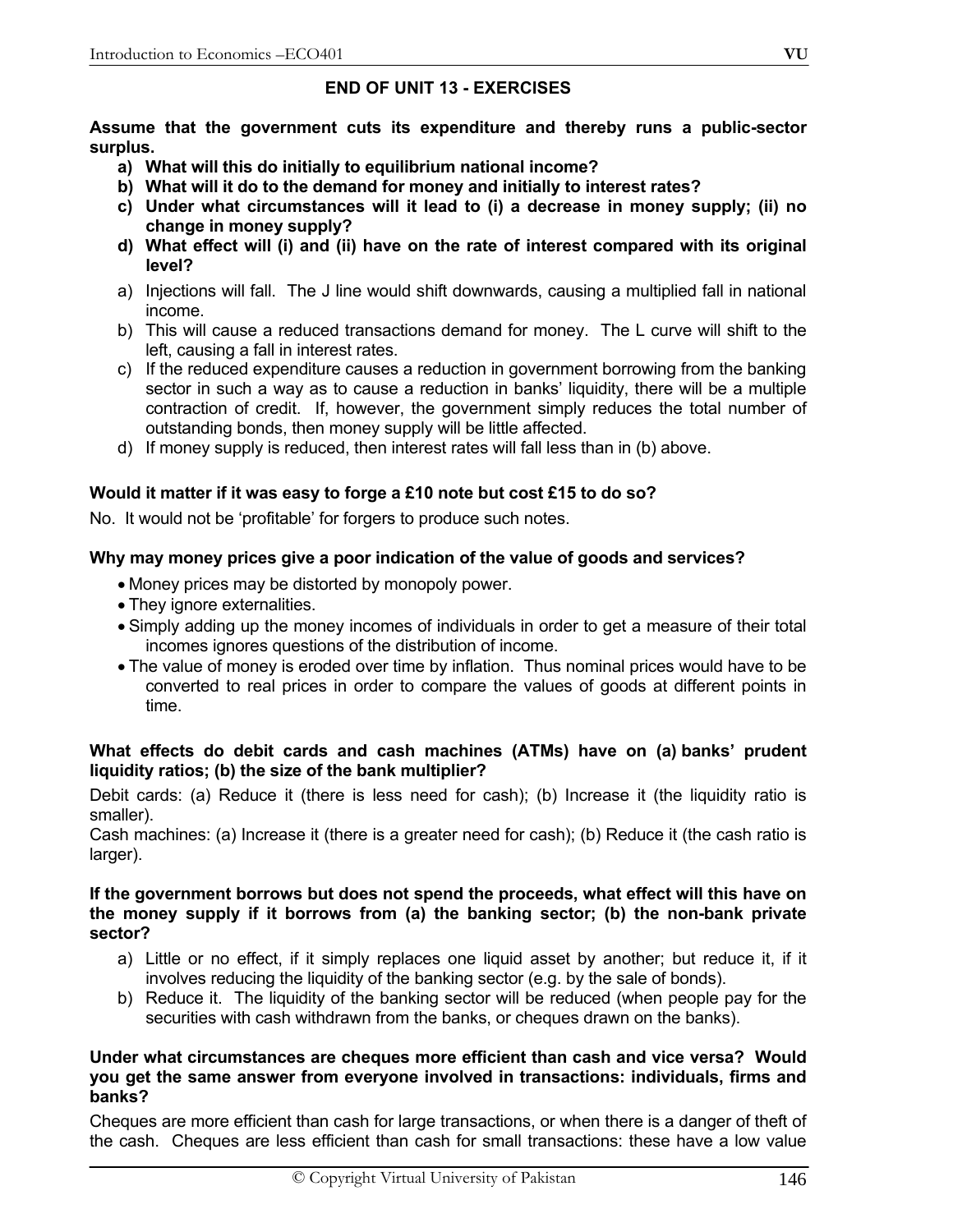relative to the cost of processing a cheque; also cash transactions are quicker than transactions by cheque.

The above points apply generally, but sometimes, what may be in the interests of one party to a transaction may not be in the interests of the other(s). For example, a shop may prefer to receive cash on occasions where it is more convenient for a customer to write out a cheque (because that saves a visit to the bank or cash machine).

# **Buying something like a car is at the other end of the spectrum from holding cash. A car is highly illiquid, but yields a high return to the owner. In what form is this 'return'?**

The utility per period of time from using it.

### **Would the demand for securities be low if their price was high, but was expected to go on rising?**

No. The demand would be high. People would want to hold the securities, so that they could benefit from the anticipated capital gain.

# **Which way is the L (money demand) curve likely to shift in the following cases?**

- **a) The balance of trade moves into deficit.**
- **b) People anticipate that foreign interest rates are likely to rise relative to domestic ones.**
- **c) The domestic rate of inflation falls below that of other major trading countries.**
- **d) People believe that the rupee is about to depreciate.**
- a) To the left. A deficit on the balance of trade will cause the exchange rate to depreciate. People, anticipating this, will want to hold smaller rupee balances.
- b) To the left. People will want to switch to holding the other currencies where interest rates are expected to rise.
- c) To the right. People will expect an appreciation of the rupee as the lower inflation causes the balance of payments to move into surplus. They will therefore want to hold larger rupee balances.
- d) To the left.

# **Trace through the effects on the foreign exchange market of a fall in the money supply.**

- The shortage of money balances will lead to a reduction in the purchase of foreign assets and hence a reduction in the supply of the domestic currency on the foreign exchange market.
- The fall in money supply can be represented by a leftward shift in the  $M_s$  curve. This will cause a rise in the rate of interest.
- The higher rate of interest will lead to a reduction in the supply of the domestic currency on the foreign exchange market as people prefer to keep their deposits within the country and earn the higher rate of interest. This effect will reinforce the first effect.
- The higher rate of interest will also increase the demand for the domestic currency on the foreign exchange market as people abroad deposit more in this country to take advantage of the higher interest rate.
- The increased demand for and reduced supply of the domestic currency will cause the exchange rate to appreciate. This effect will be reinforced by speculation.

# **What effect would a substantial increase in the sale of government bonds and Treasury bills have on interest rates?**

It would drive them up. In order to sell the extra bills, the government would have to accept a lower discount price (a higher rate of discount). In order to sell the extra bonds, governments would have to offer them at a higher rate of interest, or at a lower price for a given interest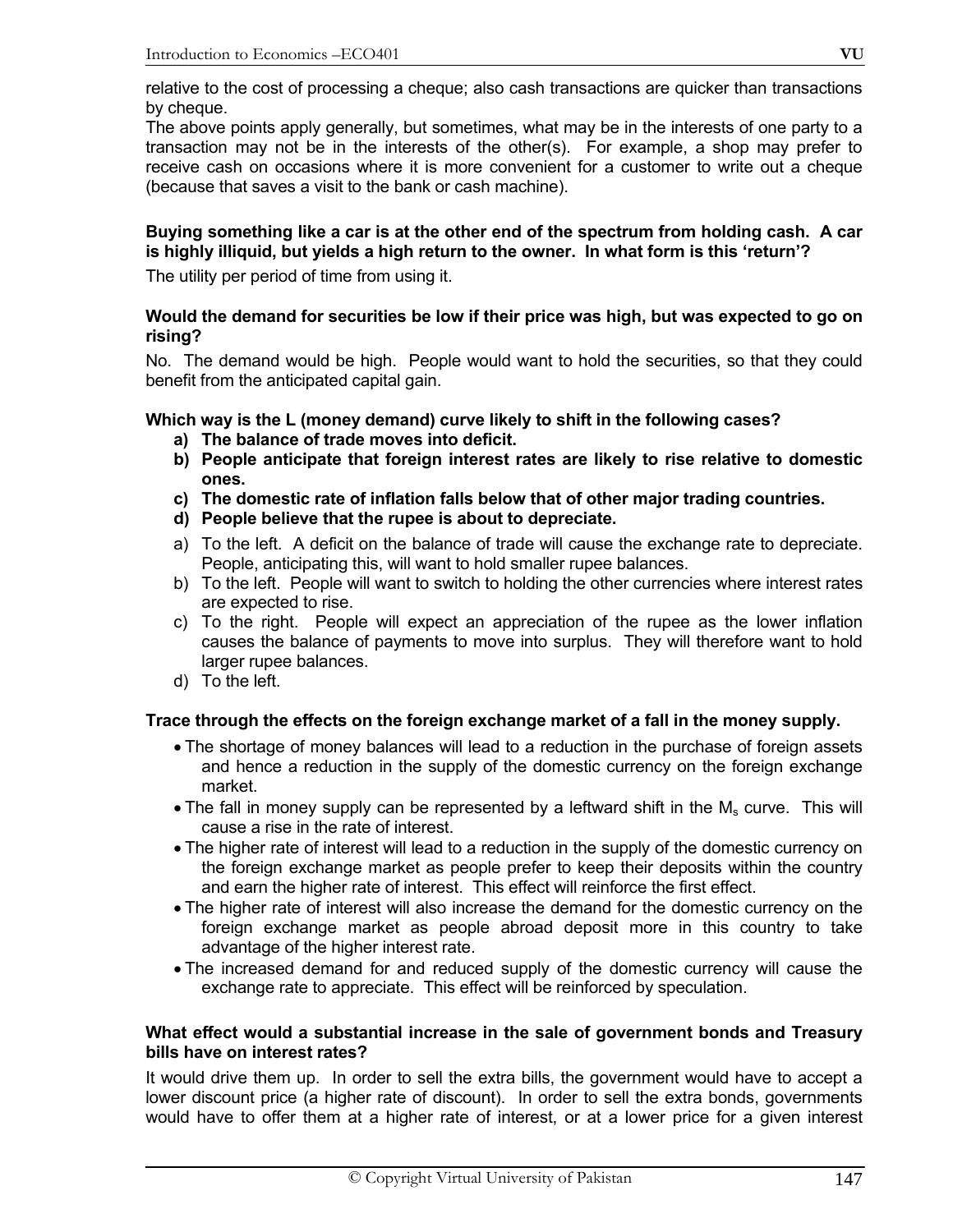payment (which amounts to a rise in the interest rate). These higher rates of interest on government securities would have a knock-on effect on other rates of interest.

**If banks choose to operate a 20 per cent liquidity ratio and receive extra cash deposits of Rs.10 million:** 

- **a) How much credit will ultimately be created?**
- **b) By how much will total deposits have expanded?**
- **c) What is the size of the bank multiplier?**
- a) Rs. 40m
- b) Rs. 50m
- c)  $5 (= 1/0.2)$

# **If banks operated a rigid 5 per cent cash ratio and the government reduced the supply of cash by Rs.1 million, how much must credit contract? What is the money multiplier?**

Assuming that this resulted in Rs.1 million less cash being held in the banking system (i.e. that the proportion of cash in circulation did not fall), then credit must contract by Rs.19 million, giving an overall reduction in money supply of Rs.20 million (of which the Rs.1 million cash is 5 per cent). The money multiplier is therefore 20 (i.e. 1/5%).

# **Explain how open-market operations could be used to increase the money supply.**

The central bank could buy back bonds from the banking system before they reached maturity. The banks' balances in the central bank would be credited, allowing the banks to create more credit.

### **Why would it be difficult for a central bank to predict the precise effect on money supply of open-market operations?**

- a) Banks may vary their liquidity ratio.
- b) It is difficult to predict how much the holding of Treasury bills by the banks will vary, and how much the banks will take this into account when deciding how much credit to grant.

# **Assume that the central bank of UK (called the Bank of England) wants to reduce interest rates. Trace through the process during the day by which it achieves this.**

The BoE's Monetary Policy Committee will announce a reduction in the rate of interest. BoE will then conduct open market operations to back this up. This will entail making more liquidity available to banks through gilt repos. Assuming that the reduction in the rate of interest was announced the previous day, then early in the morning the BoE will forecast the day's shortage of liquidity in the banking system (at the new lower interest rate) and will offer assistance to banks through repos and rediscounting in order to meet the shortfall. By making additional assistance available at further points during the day, the Bank can adjust liquidity as necessary to maintain the rate of interest at the new level.

# **In what ways is the US Fed's operation of monetary policy (a) similar to and (b) different from the Bank of England's?**

- a) The Fed, like the Bank of England, uses open market operations to influence the money supply and thereby to make the announced discount rate the equilibrium rate. If the discount rate is raised (just as when the Monetary Policy Committee of the bank of England raises the rate of interest) then open market sales of bands and Treasury bills are used to back this up.
- b) Unlike the Bank of England, however, the Fed also from time to time alters the minimum reserve ratio as a means of influencing bank lending.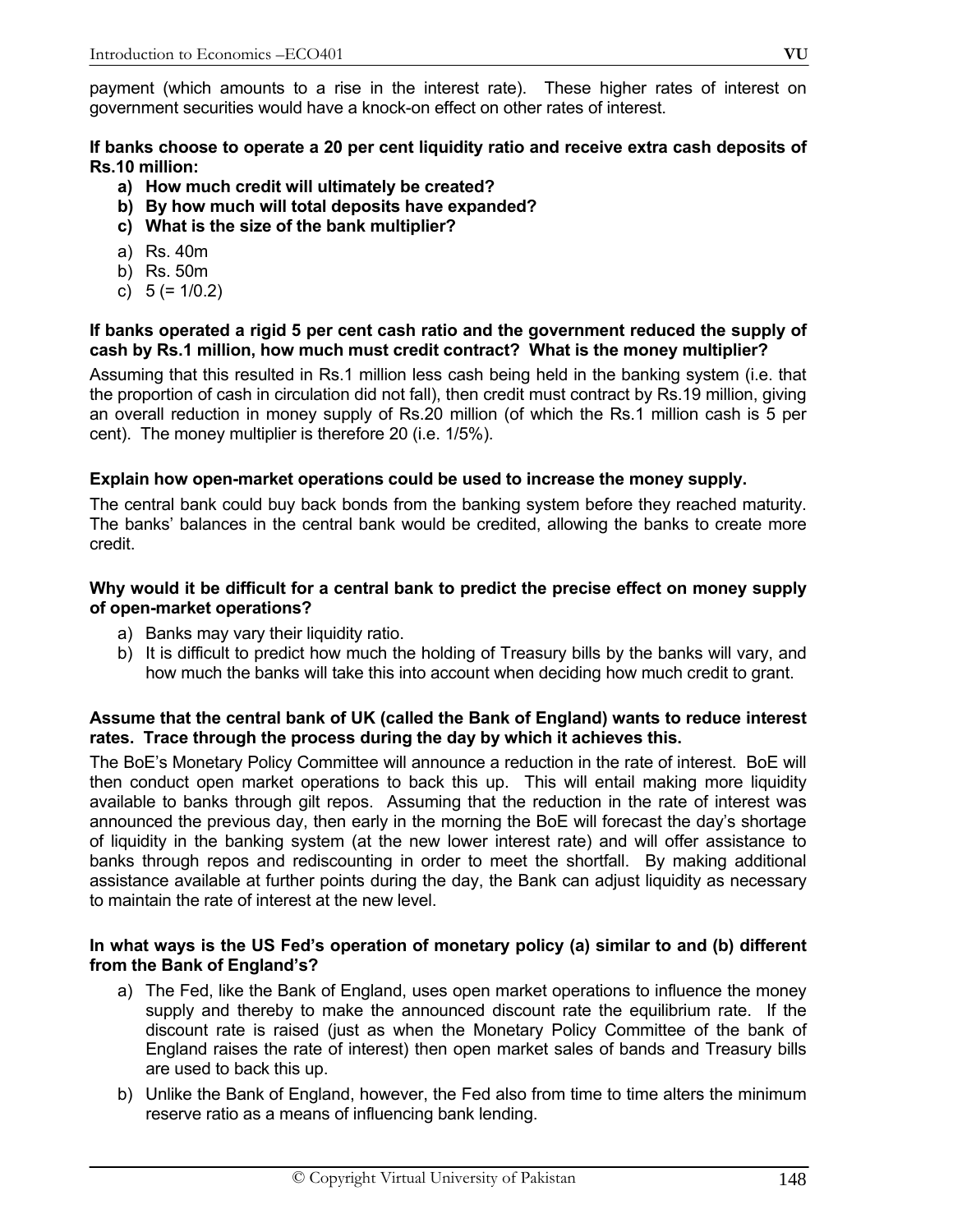### **If the Bank of England issues £1 million of extra bonds and buys back £1 million of Treasury bills, will there automatically be a reduction in credit by a set multiple of £1 million?**

No. It depends on the proportion of the £1 million of bills that were held by the banks (since only by reducing these will there be a reduction in banks' liquidity). It also depends on banks' willingness to vary their liquidity ratio. Finally, it depends on banks' use of repo and rediscounting facilities available through the Bank of England (if these are used by the banks as a means of maintaining short-run liquidity, there is less pressure on them to reduce credit).

#### **Trace through the effects of a squeeze on the monetary base from an initial reduction in cash, to banks' liquidity being restored by the rediscounting of bills. Will this restoration of liquidity by the Bank of England totally nullify the initial effect of reducing the supply of cash? (Clue: what is likely to happen to the rate of interest?)**

Banks, short of cash, will, in the last resort, acquire money from the Bank of England through gilt repos or the rediscounting of bills. But the Bank of England will only do this at a penal rate, thereby driving up interest rates (to its announced level, assuming that it has raised the rate of interest) and thereby reducing the demand for money, and hence the quantity of credit supplied.

#### **If the central bank wanted to achieve a lower rate of inflation and also a higher exchange rate, could it under these circumstances rely simply on the one instrument of interest rates?**

A higher interest rate would help both to reduce inflation and push up the exchange rate. The problem is that the desired magnitude of these effects may require a different sized increase in interest rates. If this were the case, then again relying on one instrument alone would not be sufficient.

#### **Why does an unstable demand for money make it difficult to control the supply of money?**

Because the supply of money depends in part on the demand for money.

#### **Assuming that real national output, Q, rises each year as a result of increases in productivity, can money supply rise without causing inflation? Would this destroy the validity of the quantity theory?**

Yes. If V does not change, then for every one per cent that output (Q) rises, so M can also rise by one per cent without causing the price level (P) to rise.

This does not destroy the validity of the quantity theory. Although the theory states that changes in money supply will not cause changes in output, it still allows for changes in output occurring independently of changes in money supply, in which case there can be an accommodating rise in the money supply without it being inflationary.

# **Could production and consumption take place without money? If you think they could, give examples.**

Yes. People could produce things for their own consumption. For example, people could grow vegetables in their garden or allotment; they could do their own painting and decorating. Alternatively people could engage in barter: they could produce things and then swap them for goods that other people had produced.

### **If we would all like more money, why does the government not print a lot more? Could it not thereby solve the problem of scarcity 'at a stroke'?**

The problem of scarcity is one of a lack of production. Simply printing more money without producing more goods and services will merely lead to inflation. To the extent that firms cannot meet the extra demand (i.e. the extra consumer expenditure) by extra production, they will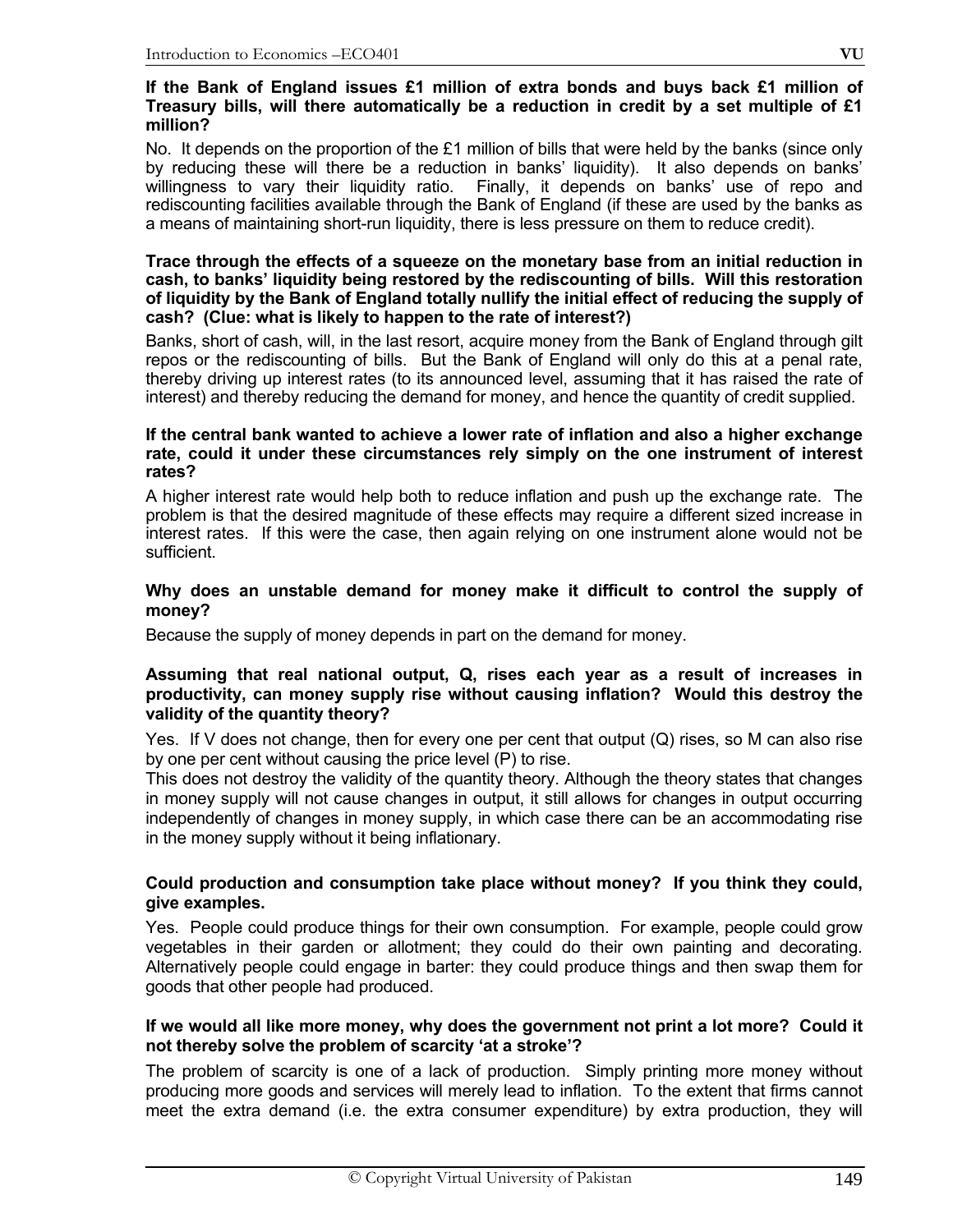respond by putting up their prices. Without extra production, consumers will end up unable to buy any more than previously.

# **What do you know about the leads and lags associated of monetary and fiscal policy?**

Lead time, or the minimum time the government needs before invoking the policy. This is obviously negligible for monetary policy, as the central bank can instantly take action to affect money supply (either through direct or indirect means). Lead times for fiscal policy invocation, however, can be quite substantial. Consider an economy where aggregate demand falls in September, and the next budget is not due till June the following year. Here fiscal policy requires a lead time of about 9 months! (a long enough time period for demand conditions to have changed or evern reversed).

Lag time, or the time period taken for a policy change to have an impact, is quite small for fiscal policy. Thus an increase in taxes will usually have an immediate demand-dampening effect, as consumers feel the pinch on their disposable income. By contrast, a change in the money supply takes a long time to have a demand impact. This is because the credit/investment channel for monetary policy transmission takes about two years to act. For e.g., if money is tightened today and interest rates rise, firms' response will be reflected in lower investment outlays in about two years' time. The projects already underway or likely to come online inside two years cannot usually be reversed and hence current investment spending will remain unaffected.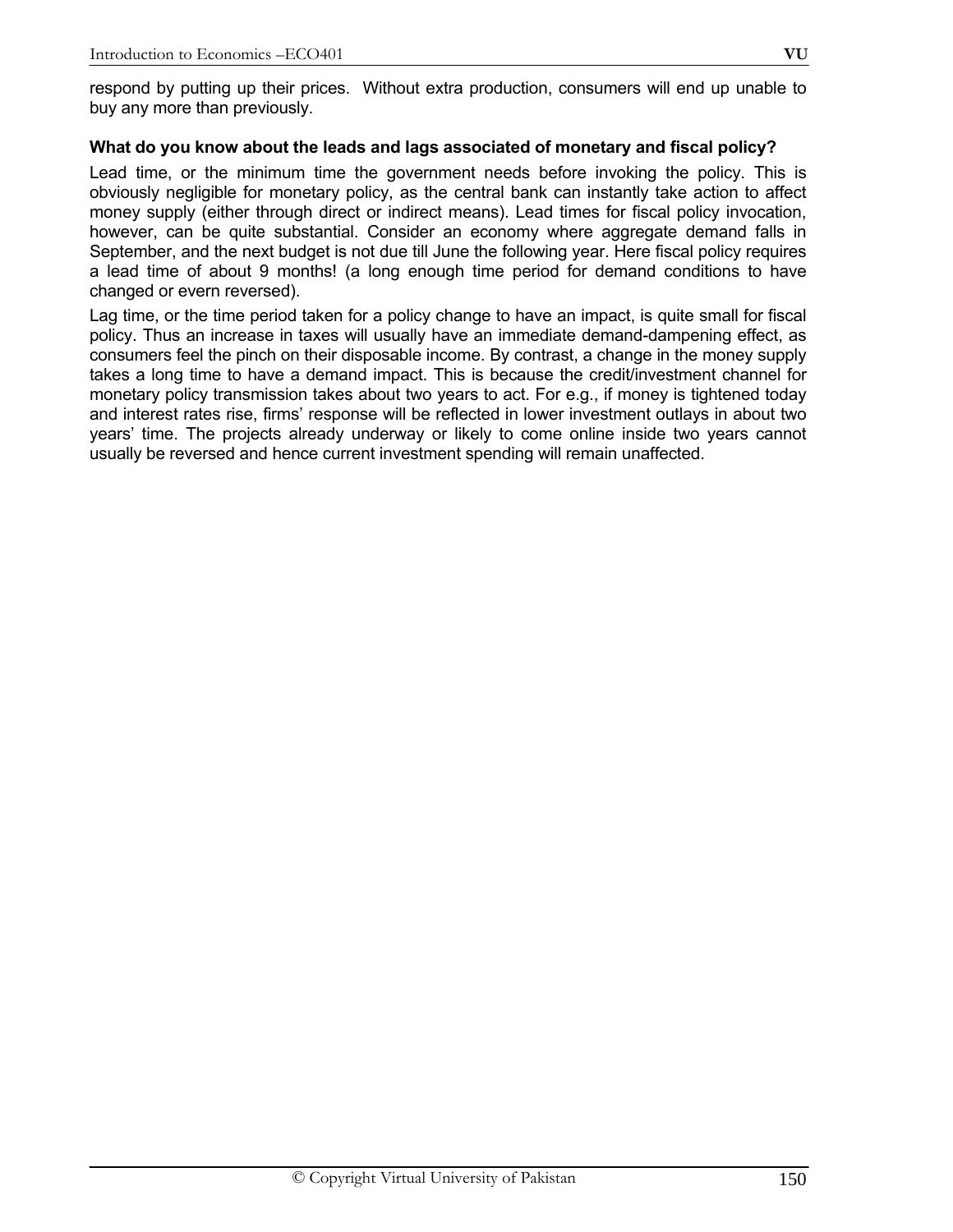### **UNIT - 14**

#### **Lesson 14**

### **JOINT EQUILIBRIUM IN THE MONEY AND GOODS MARKETS: THE IS-LM FRAMEWORK**

So far we have talked about macroeconomic equilibrium either in the context of the goods market (AS-AD), the labour market, or the loan able funds market. We now enrich our notion of equilibrium with the money market and see what the conditions are for an economy to strike joint equilibrium in the goods and money markets. The framework within which this is done is called the IS-LM framework. The exact meaning of the letters is perhaps not so important as their meaning. IS actually refers to a curve drawn in i-Y space capturing all the points at which the goods market is in equilibrium. LM is similarly, a curve also drawn in i-Y space, but capturing all the points at which the money market is in equilibrium. We look at how these curves are derived, in reverse order, i.e. staring with the LM curve.

# **MONEY MARKET EQUILIBRIUM: THE LM CURVE**

We start from where we left our discussion of the monetary sector. We noted that money demand increased with income and decreased with interest rates. Now plotting the money demand function (we'll call it L) in i-M space (where M denotes real money), we get a downward sloping line. The slope of L depends on the sensitivity of money demand to changes in the interest rate, or the interest elasticity of money demand (i $\varepsilon$ ).

An increase in real income (Y) causes a rightward shift in the L curve while a fall in income causes a leftward shift. The amount by which L shifts in response to a given change in income depends on the sensitivity of money demand to income changes, or the income elasticity of money demand  $(Y\varepsilon_{\mathsf{L}})$ .

By introducing money supply at this stage, we can develop a notion of **money market equilibrium**. As mentioned earlier, the nominal money supply is controlled (directly or indirectly) by the central bank. Given a certain level of prices (P), and sticking with the i-M space, real money supply (i.e Ms/P) will plot as a vertical line intersecting the M axis at a finite point determined by Ms (determined by the central bank) and the price level. Given constant prices, an increase in Ms will cause Ms/P to shift to the right, and a decrease in Ms will cause Ms/P to shift to the left. Similarly, given a constant Ms, an increase in P will shift Ms/P to the left, while a decrease will have the opposite effect.

**The intersection point of the L and Ms/P lines delivers money market.** To see how this equilibrium responds to changes in income (Y), we can see that with a fixed Ms/P, increases in income will cause L to shift to the right, causing the equilibrium interest rate to rise. It is obvious that if we were plotting the equilibrium relationship in the money market in i-Y space, we would get an upward sloping line, since a rise in income causes a rise in interest rates. Again, the slope of this line would depend on the two elasticize mentioned above. If  $Y_{\epsilon}$  is small then even a large change in Y will cause only a small change in money demand. Now if  $i\epsilon$  is large, only a small change in i will be required to bring money demand back to equilibrium levels (i.e. equal to the fixed Ms/P). In this case, the LM curve will be relatively flat (large changes in Y associated with small changes in i). LM will be steeper the bigger is  $Y \epsilon$ and the smaller is  $i\varepsilon$ .

# **Shifts in the LM Curve:**

It is also useful to think about factors that will cause shifts in the LM curve. Ms/P is one such factor. How? Simulate the effect of an increase in Ms/P in i-M space. The vertical Ms/P curve shifts to the right causing the equilibrium interest rate to fall. Thus for an unchanged income level (since we have not assumed anything about income changes causing shifts in the L curve), the interest rate falls. The way this translates in i-Y space is simple. Every point on the LM curve will shift vertically downwards. Why vertically downwards, because income has not changed. Thus, it is clear: an increase in real money supply (Ms/P) will cause LM to shift down (or the right), while an decrease in Ms/P will cause in LM to shift up (or to the left).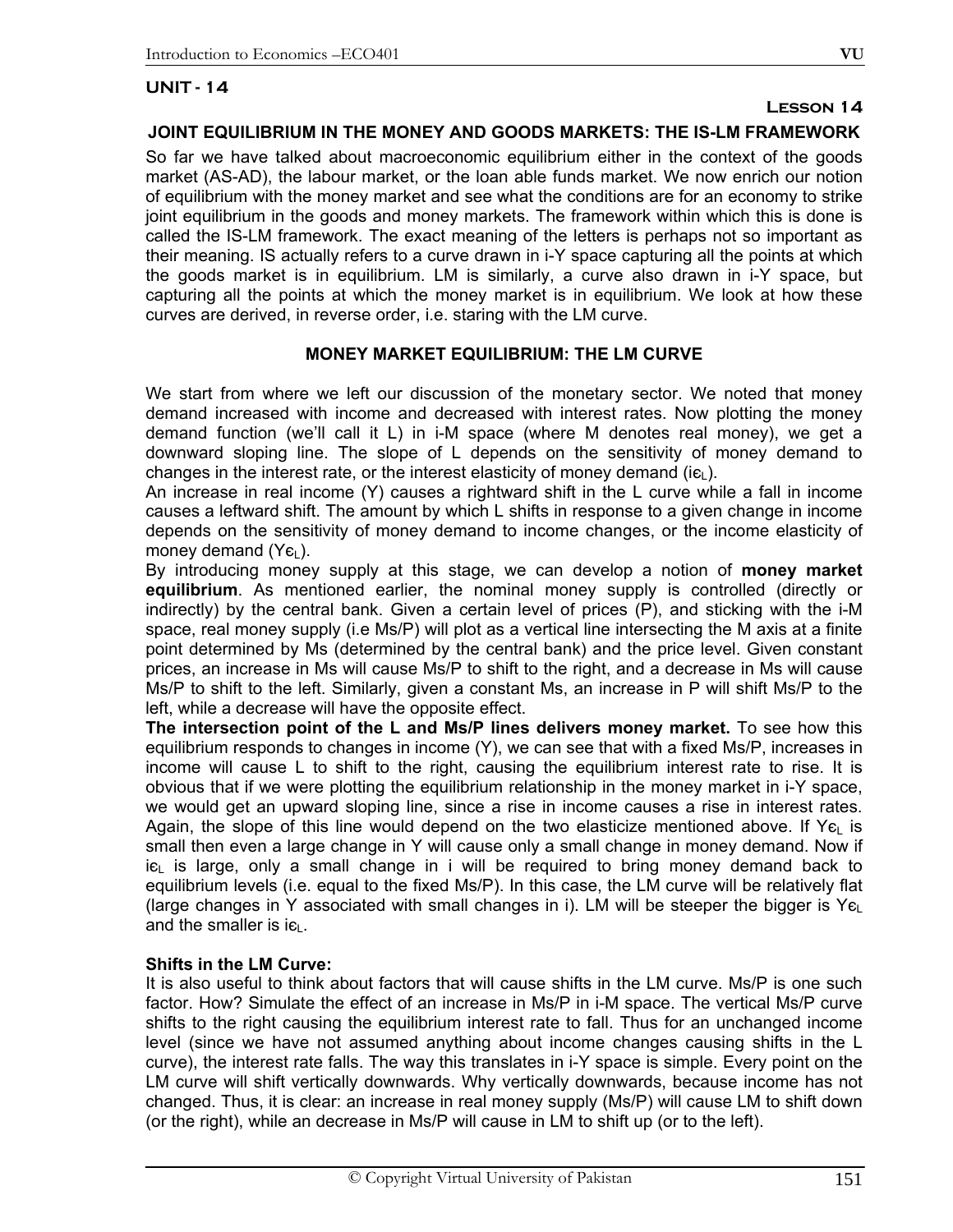# **GOODS MARKET EQUILIBRIUM: THE IS CURVE**

This is much simpler. We start with the loan able funds or (saving-investment) market (with i on the vertical axis and S & I on the horizontal axis) where the investment schedule plots as a downward sloping curve. Now consider what happens to investment demand (I) when there is a fall in i (due, say to a rightward shift in the saving function). I will increase, as it is now cheaper for firms to borrow money and invest. How would a higher I affect income Y in the context of the 45 degree line diagram introduced earlier in the course. Clearly, the AD curve would shift upwards by +ΔI (the increase in I induced by a fall in i). This would cause a multiplied rise in income, raising the latter by k\*ΔI, where k is the Keynesian multiplier.

Clearly then, a fall in interest rates is associated with a rise in equilibrium national income Thus the IS curve, which captures goods market equilibrium is downward sloping in i-Y space. The lower the interest rate, the higher the income; the higher is interest rate, the lower the income.

# **The Slope of the IS Curve:**

The slope of the IS curve, as you may have already guessed, depends on two factors:

- a. The sensitivity of investment demand to the interest rate (i.e. how flat the investment curve is in i-S,I space) or the interest elasticity of investment (i $\epsilon$ <sub>I</sub>). The higher the  $i\epsilon$ <sub>I</sub>, the greater the increase in I for any given -Δi.
- b. The Keynesian multiplier (k): the higher is k, the greater the increase in Y given a certain increase in I.

Combining the two then, we can say, the higher is k and the higher is  $i\varepsilon$ <sub>1</sub>, the flatter will be the IS curve. Intuitively it makes sense as well. A flat IS curve relates a small decrease in i with a large increase in Y. Now with a high iε<sub>l</sub>, a small -Δi will cause a large +Δl, which, given a large k, will cause a very high  $+\Delta Y$ . Conversely, the IS curve is steep when i $\varepsilon_1$  and k are small.

# **Shifts in the IS Curve:**

Shifts in the IS curve are also easy to understand. Any injection into the circular flow: e.g. autonomous changes in C, G or X-M, which are not caused by an interest rate change, but which do cause an increase in AD and Y, will cause the IS curve to shift to the right. Similarly, IS shifts the left when there is a decrease in these injections.

# **THE IS-LM FRAMEWORK AND FISCAL-MONETARY POLICY INTERACTIONS**

An upward sloping LM curve and a downward sloping IS curve are bound to provide an intersection point which represents joint equilibrium in the money and goods markets. Since the advent of the IS-LM framework in the 1940s, as an extension of Keynesian ideas, macroeconomists have been interested in studying how this joint equilibrium can be affected and brought in line with the full-employment equilibrium (remember the two may not necessarily be the same in a Keynesian world). In particular, their interest has lay in what the government can do, by way of fiscal and monetary policies to guide the economy towards such equilibrium.

# **Expansionary monetary policy:**

As mentioned earlier, a real money expansion [i.e.  $+\Delta(Ms/P)$ ] can be produced by either a reduction in P or an increase in Ms (the nominal money supply). Let's assume for the time being that P is fixed and the central bank increase Ms. Ms/P rises. This will cause the LM curve to shift to the right with the effect that interest rates fall and equilibrium income or output will rise. Should the economy operating below the full-employment level, such a policy can clearly help. The reverse process would apply if the central bank reduced money supply in a bid to relieve inflationary of excess demand pressures.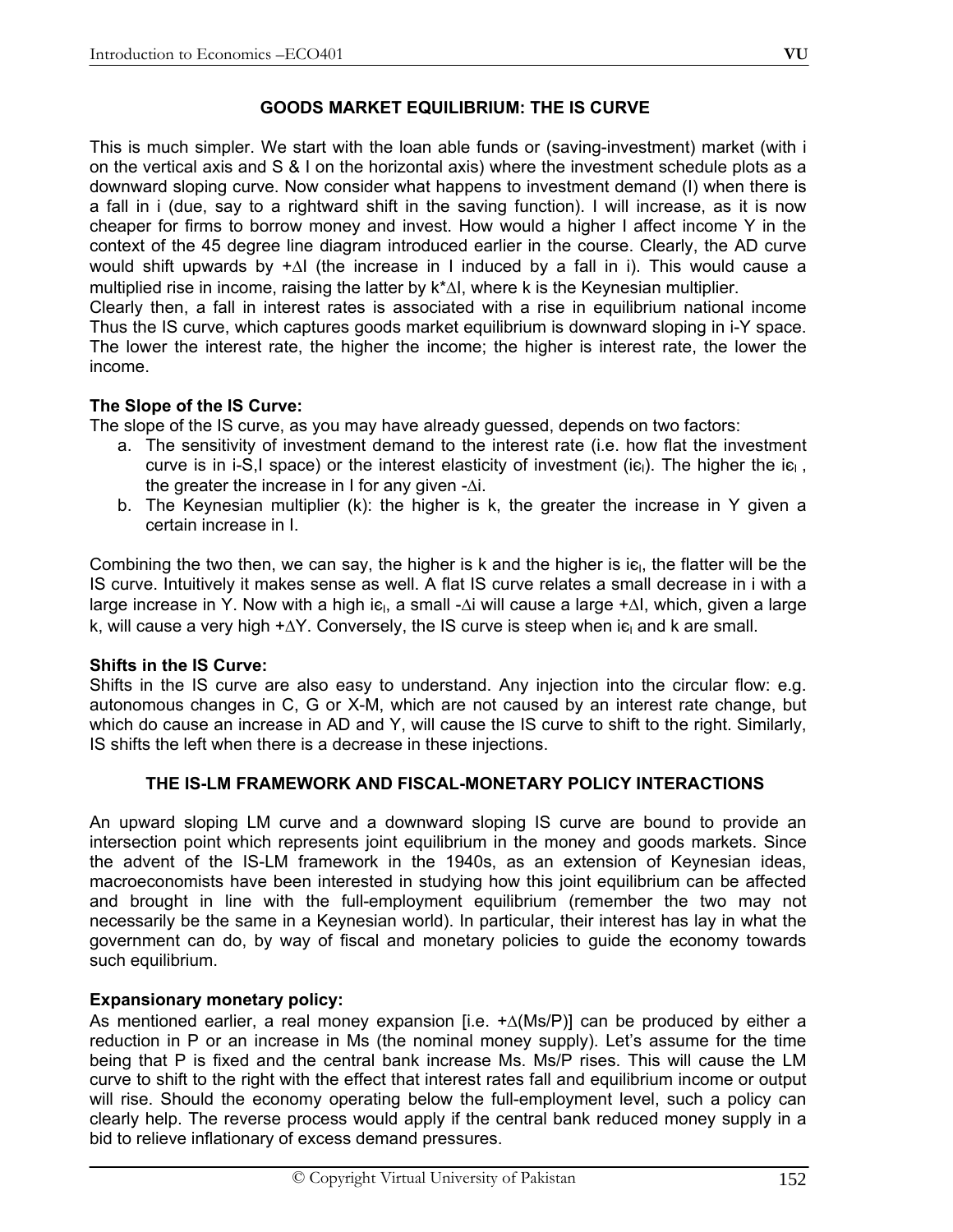### **Expansionary fiscal policy:**

Similarly, an increase in government spending (G), will cause a rightward shift in the IS curve causing both equilibrium interest rate and income to rise. There is an important intuition as well behind why interest rates would rise in this case (apart from the fact that it is graphically the case). The intuition is related the crowding out effect of government spending.

- a. **Crowding out of investment demand:** When the government spends and finances that spending through borrowing from banks or the general public (i.e. does not resort to money-supply expanding means of financing the fiscal deficit), the demand for loan able funds is driven up, causing interest rates to rise and private sector ability to borrow funds to fall. This acts as a drag on AD and Y which consequently do not rise as much as they would have in the absence of crowding out.
- b. **Crowding out of net exports demand:** Given that higher government spending causes interest rates to rise one can also see why net exports demand would suffer from such high interest rates as well. As we discussed earlier, higher interest rates would cause the exchange rate to appreciate (interest-parity condition), which in turn would cause competitiveness to fall – thus the negative effect on net exports. As such, high interest rates induced by higher government spending can crowd out both net exports and investment, thus preventing AD and Y to rise as much as they would have had interest rates remained the same.

This takes us to the natural question: what if the government financed higher spending by either asking the central bank to print more money for it, or by borrowing from abroad? This is just another way of stating the question: "what if a government fiscal expansion and a monetary expansion were implemented simultaneously, i.e. the IS and LM curves both shifted to the right?" It is clear that in this case, the negative effects of higher interest rates can be eliminated. Thus, if the economy is in deep recession, the policy prescription should naturally be to simultaneously effectuate both fiscal and monetary expansions.

# **Fiscal – Monetary Policy Interaction:**

However, if the economy is not in recession and does not, per se, have excess capacity or slack, the above prescribed simultaneous fiscal and monetary expansions cannot succeed in increasing income or output. Why? The reason is prices, which we have so far assumed as constant. However, in reality prices respond readily to demand pressures and as the economy approaches the full employment level, expansionary monetary and fiscal policies will increasingly put pressure on prices to rise (recall the AD-AD diagram).

Now assuming we are in such a situation, i.e. the economy is at its full-employment equilibrium level and the government implements a joint fiscal- monetary expansion, we can trace the effect of rising prices on equilibrium. An increase in P will cause real money supply (Ms/P) to fall, which means the LM curve will shift back. In the goods market, on the other hand, rising prices cause aggregate demand to fall due to wealth, interest-rate, and the international purchasing power effects, we studied earlier. Thus, the effects of expansionary fiscal policy will be reversed as well. The net result is that there is no positive impact on equilibrium income; in fact there might even be a negative impact if inflation becomes very high and starts hurting long-run business confidence and hence investment.

#### **A final point about the comparison between the effectiveness of fiscal policy vs. monetary policy is: Which is better and when?**

Drawing the IS-LM curves, it is easy to see that when the LM curve is relatively flat, any given fiscal expansion will cause a large effect on income and a relatively small effect on i. Thus, fiscal policy is more effective (desirable) in this setting. On the other hand, when the IS curve is relatively flat, any given monetary expansion will produce a larger impact on income. Monetary policy is more effective in this situation.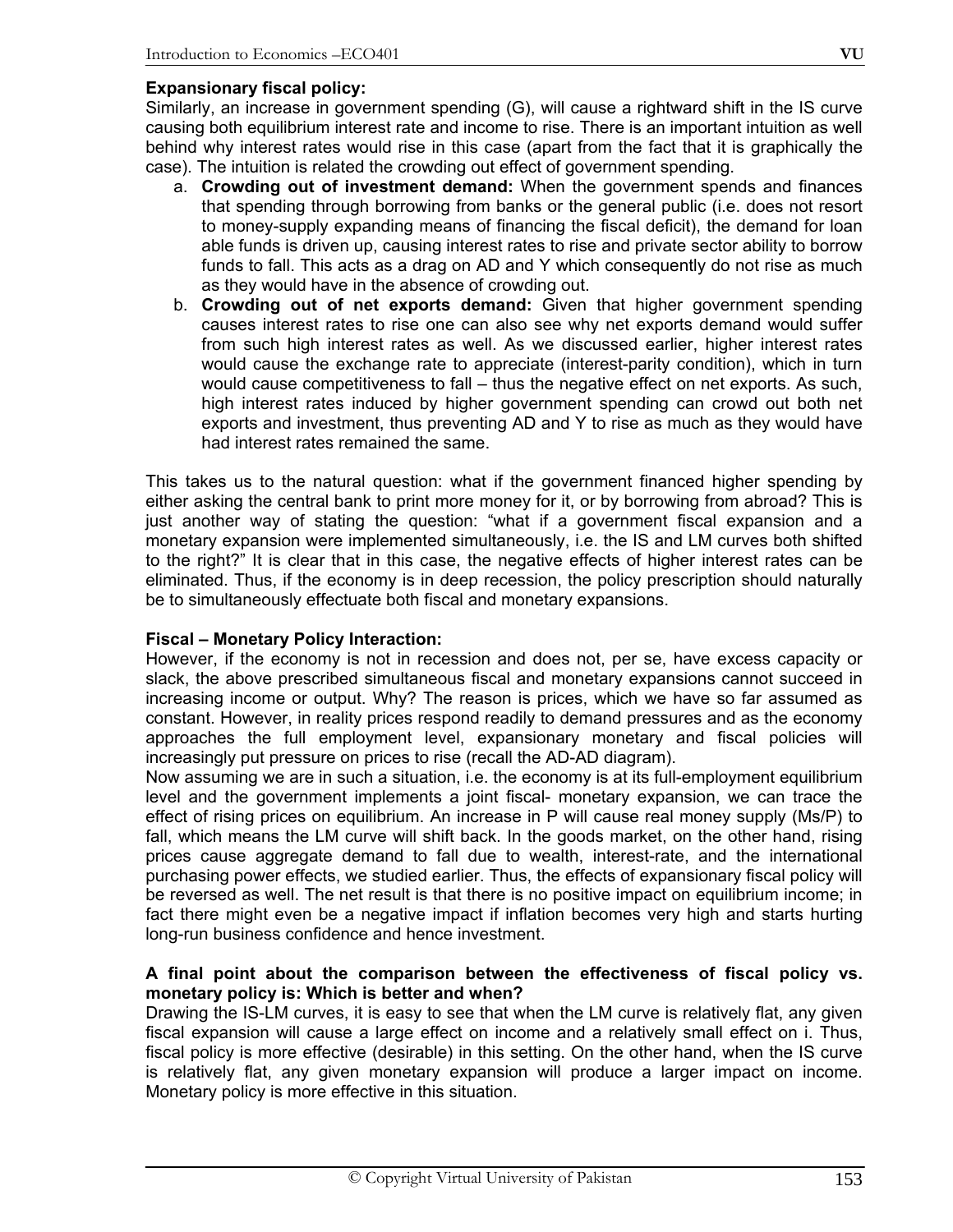# **END OF UNIT 14 - EXERCISES**

# **What would be the effect on interest rates of a contractionary monetary policy combined with a contractionary fiscal policy (lower spending, lower borrowing from the central bank)..**

Both IS and LM would shift to the left. The impact on equilibrium income is obvious (it will fall), but nothing immediately can be said about interest rates, as the two policy changes have opposite effects on the interest rate. However, it should be ntoed that since the fiscal policy contraction is also causing the monetary base (and henc emoney supply) to contract – "credit to government" and "M0" both fall on the central bank balance sheet due to the government reducing its borrowing therefrom. There will be thus be an additional monetary contraction, which makes a rise in interest rates more likely.

### **On an IS-LM diagram, trace through the effects of (a) a fall in investment and (b) a fall in the money supply. On what does the size of the fall in national income depend?**

- a) The IS curve will shift to the left. There will be a resulting fall in the rate of interest and a fall in national income. The fall in national income will be greater, (i) the flatter the LM curve  $-$  i.e. the less the rate of interest has to fall to bring equilibrium in the money market; (ii) the steeper the IS curve  $-$  i.e. the less will any fall in the rate of interest help to boost investment again (after its initial fall).
- b) The LM curve will shift to the left. There will be a resulting rise in the rate of interest and fall in national income. The fall in national income will be greater,(i) the flatter the IS curve  $-$  i.e. the more investment is reduced by the rise in interest rates; (ii) the steeper the LM curve  $-$  i.e. the more interest rates will have to rise (and hence the more investment and national income will fall) in order to restore equilibrium in the money market..

### **Explain what could cause a downward shift in the LM curve and how this would affect the AD curve.**

The LM curve would shift downwards if either of the following occurred: (a) an increase in the supply of money; (b) a fall in the demand for money, other than as a result of a rise in interest rates (this could occur, for example, if people relied more on credit and less on cash).

The effect of the downward shift in the LM curve is a fall in the real rate of interest and a rise in national income. The rise in national income causes an increase in aggregate demand at any given price level: i.e. the AD curve shifts to the right. (Whether the price level will rise and hence nominal interest rates, will depend on the shape of the AS curve.)

# **Why do 'ever more rapid financial flows across the world that are unpredictable and uncertain' make Keynesian discretionary fiscal (and monetary policy) less suitable?**

Because the interest-rate and exchange-rate effects of fiscal policy changes will cause crowding out. Also, the unpredictability of international financial flows makes the effects of fiscal (and monetary policy) changes less predictable.

#### **Show what will happen if there is (a) a rise in business confidence and a resulting increase in investment; (b) a rise in the demand for money balances (say for precautionary purposes).**

- a) The IS curve will shift to the right. The effect is the same as with an expansionary fiscal policy.
- b) A rise in the demand for money will shift the LM curve to the left. The effect will be the same as with a contractionary monetary policy.

**Compare the relative effectiveness of fiscal and monetary policies as means of expanding aggregate demand under a system of floating exchange rates.**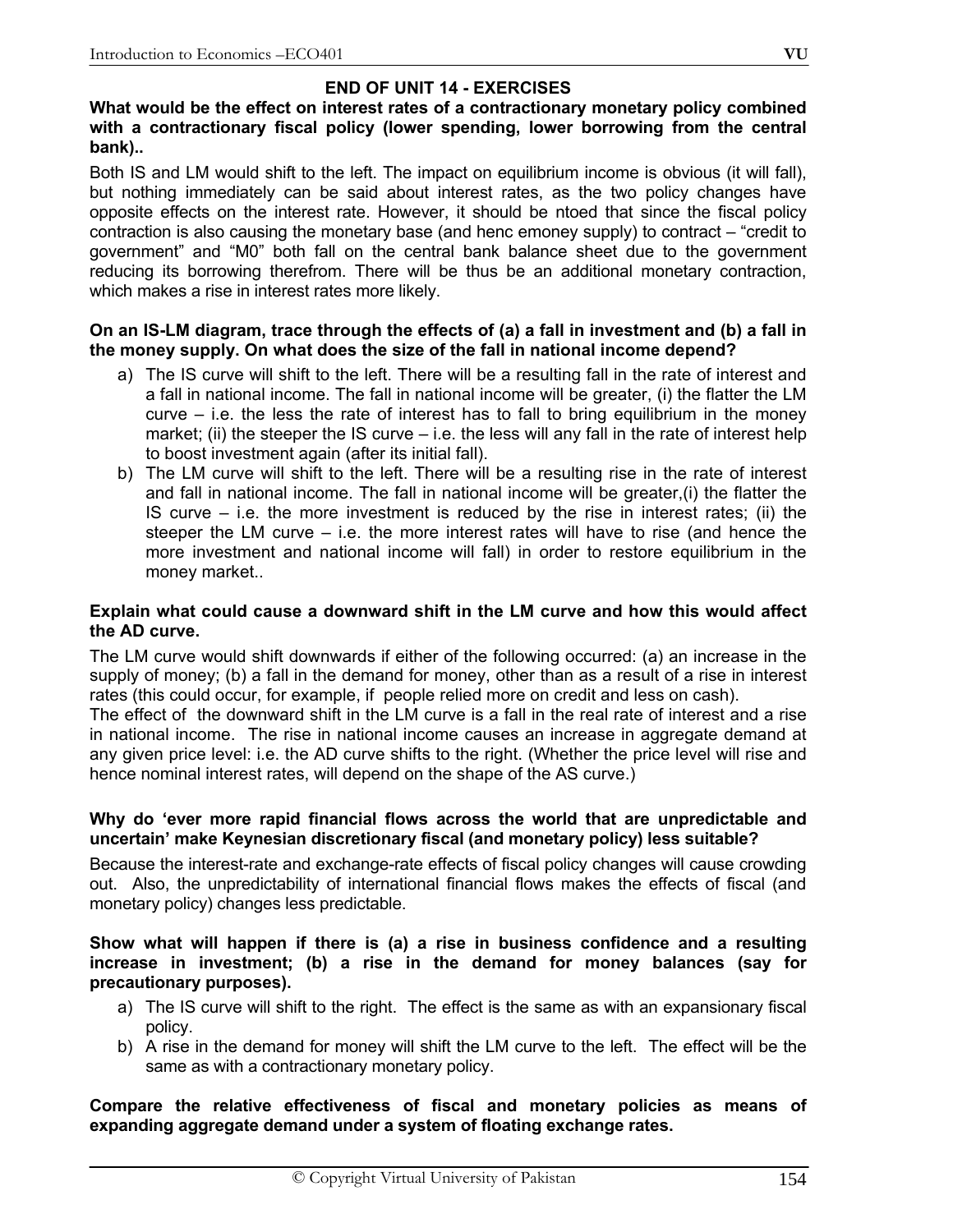Monetary policy would be relatively effective. An expansion of the money supply will reduce interest rates. This will increase aggregate demand directly; lead to a depreciation in the exchange rate, which will increase exports and reduce imports, thereby further stimulating aggregate demand; cause initial exchange rate overshooting, reinforcing the boost to demand from increased exports and reduced imports.

Fiscal policy will be relatively ineffective. A cut in taxes and/or an increase in government expenditure will increase the transactions demand for money and thus increase interest rates. The exchange rate will appreciate. This will have the effect of dampening the rise in aggregate demand.

### **Under what circumstances would an expansionary fiscal policy have no effect at all on national income?**

(i) The greater the degree of capital mobility, the bigger will be the balance of payments surplus resulting from the expansionary fiscal policy (and the higher interest rates it produces), and the more the exchange rate will appreciate, and hence the more aggregate demand will be reduced again through exports. (ii) The greater the price elasticity of demand for imports and exports, the more the appreciation will reduce aggregate demand again. The bigger these two effects, the more likely it is that fiscal policy will have no effect on national income under floating exchange rates.

# **How would a monetarist answer the Keynesian criticisms given below?**

- 1. 'The time lag with monetary policy could be very long.' Monetarists do not claim that monetary policy can be used to fine tune the economy. It is simply important to maintain a stable growth in the money supply in line with long-term growth in output.
- 2. 'Monetary and fiscal policy can work together.' onetarists would argue that it is the monetary effects of fiscal policy that cause aggregate demand to change. Pure fiscal policy will be ineffective, leading merely to crowding out.
- 3. 'The velocity of money is not stable, thus making the predictions of the quantity theory of money  $-$  i.e. that monetary growth must necessarily lead to inflation  $-$  is unreliable.' Monetarists would accept that the velocity of money circulation fluctuates in the short term, but they will argue that there is still a strong correlation between monetary growth and inflation over the longer term.
- 4. 'Changes in aggregate demand cause changes in money supply and not vice versa.' Monetarists would argue that if governments respond to a rise in aggregate demand by allowing money supply to increase, then that is their choice to expand money supply. If they had chosen not to and had pursued a policy of higher interest rates, then money supply would have thereby been controlled and aggregate demand would soon have fallen back again.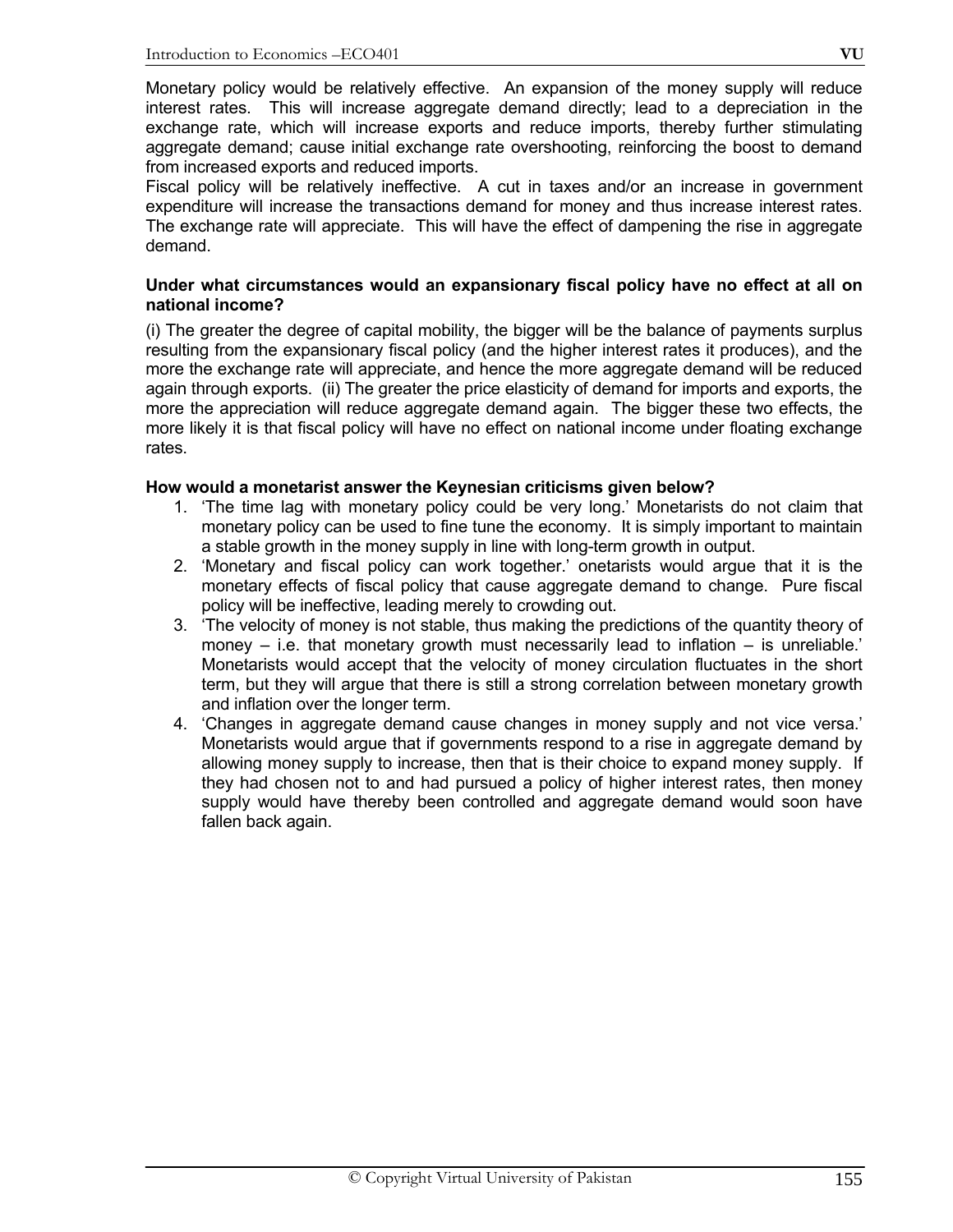# **UNIT - 15**

# **Lesson 15.1**

# **AN INTRODUCTION TO INTERNATIONAL TRADE AND FINANCE**

# **INTERNATIONAL TRADE**

By international trade, we mean the exchange of goods and services between different countries. For any individual country, trade is important for several reasons: the trade balance drives the BOPs and deeply influences foreign exchange reserves and the exchange rate; trade helps determine the overall production and consumption possibilities in the economy (both in the static and dynamic contexts, as we shall see below); net exports are an important component of aggregate demand, and hence income and employment; and so on.

# **Interesting Facts about the World Trade:**

Four interesting facts about world trade help place it in perspective:

- i. The value of world trade has increased 20 fold over the 1930-2000 period
- ii. On average, the contribution of a country's exports to its GDP has doubled from about 30% to 50% over the same period
- iii. Over the last 50 years, the share of world exports has changed from 50%-50% between manufactured goods and primary products to 75%-25% in favour of manufactures.
- iv. 50% of world trade happens between HICs, 14% happens between LICs and the rest involves both HICs and LICs.

# **Why do countries trade?**

Because there are mutual gains from trade. But then, what are these gains, and how are these realized? Comparative advantage theory provides the first answers to such questions. The theory says that countries will gain by specializing in and then exporting the good they have a comparative advantage (or lower opportunity cost advantage) in.

# **The Concept of Comparative Advantage:**

To illustrate the concept of comparative advantage, we take the example of two equi-sized equi-endowment countries, US and UK. US produces 40 and 60 units of cotton and food p.a. respectively (using all available resources), while the UK produces 30 and 20 units of cotton and food p.a. respectively (using all available resources). Clearly, the US has an absolute advantage in the production of both cotton and food. By absolute advantage it is meant that the US is more efficient at producing both food and cotton than the UK. However, upon computing the opportunity costs of producing cotton and food in either country, is revealed that the opportunity cost of producing one unit of cotton in the US is 1.5 units of food, whereas the opportunity cost of producing one unit of food in the US is 0.67 units of cotton. By comparison, the opportunity cost of producing one unit of cotton in the UK is 0.67 units of food, whereas the opportunity cost of producing one unit of food in the UK is 1.5 units of cotton. Thus, the US has a lower opportunity cost (comparative advantage) in the production of food while the UK has a lower opportunity cost (comparative advantage) in the production of cotton. By specializing in the goods they have comparative advantage in and then trading between them, both two countries can enhance their consumption possibilities beyond those implied by autarky (i.e., a situation of no trade where the PPF and CPF are the same).

# **The Source of Comparative Advantage:**

The source of comparative advantage can be productivity differentials (Ricardo) or differences in factor endowments (Hechshcer-Ohlin). In the latter case, given two countries (one abundant in labour and one abundant in capital), and a labour-intensive good and a capital intensive good, the labour abundant country will have comparative advantage in the production of the labour-intensive good while the capital abundant country will have comparative advantage in the capital-intensive good.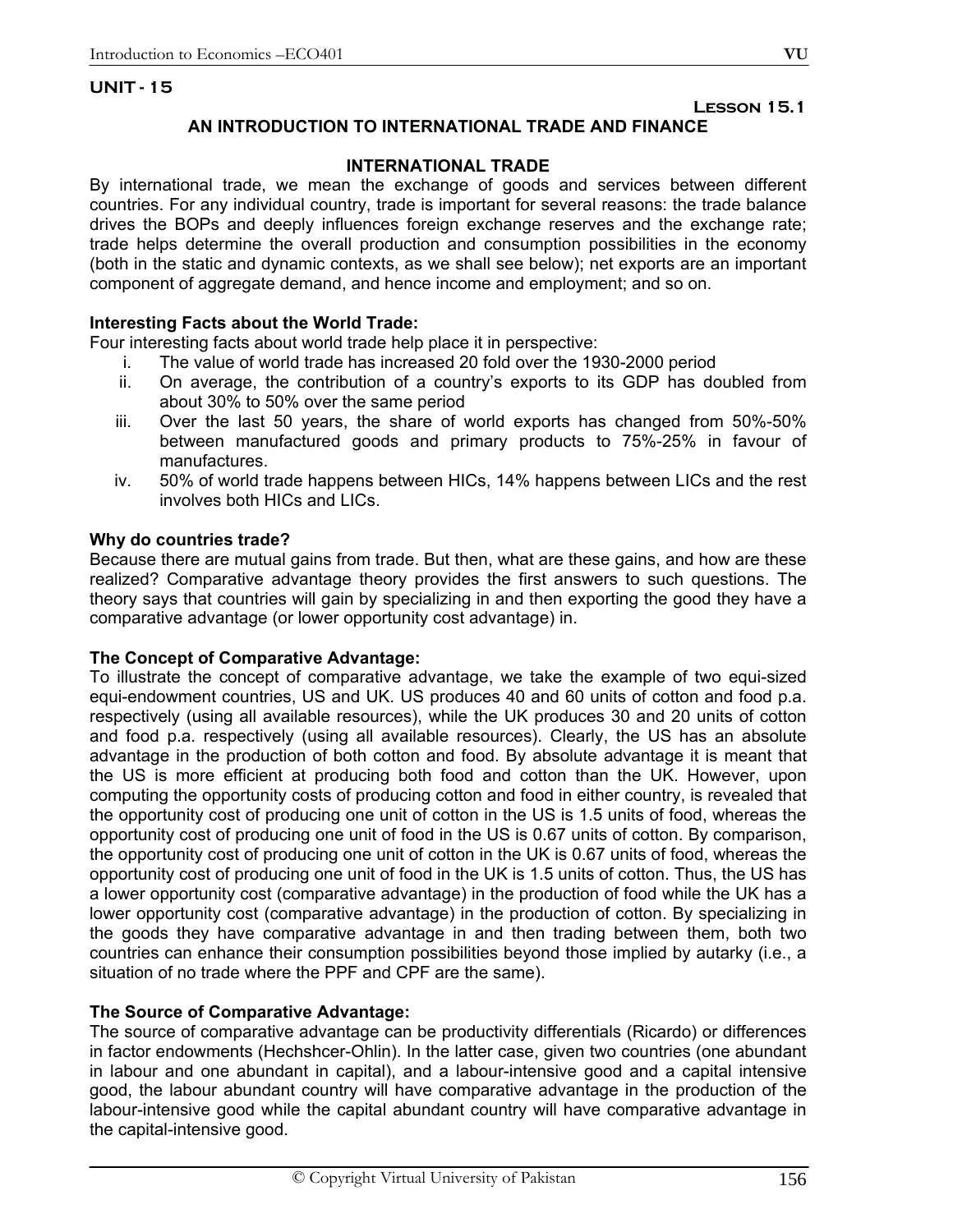A natural policy prescription emanating from the above argument was that LICs which are often abundant in labour should produce primary products while rich countries alone should produce capital-intensive goods.

# **Criticism against Hechscher-Ohlin type trade theories:**

The major criticism leveled against Hechscher-Ohlin type trade theories are that they views comparative advantage in an essentially static sense; i.e. if Pakistan is better at producing cotton and Japan better at producing, then this situation will always prevail. Critics argued that comparative advantage can and should be viewed in a dynamic (time-varying) sense, and that it was not wise to rule out the possibility of Pakistan developing comparative advantage in cars at some future point in time.

Naturally, the policy advice of such dynamic comparative advantage theorists was very different from 6 above. These people argued that countries build comparative advantage in capital-intensive goods by protecting their domestic industries against cheap manufactured imports from abroad. The protection is operationalised through tariffs (tax on imports) or outright quota restrictions. The output from the local infant industries (protected in this way) then be used to substitute imports of manufactures. Many LICs (e.g. Mexico, India) religiously followed this policy prescription in the mid- $20<sup>th</sup>$  century, but with mixed results.

While it is true that many countries pursued, fully or partly, the policy prescription suggested by dynamic comparative advantage theories, only a handful of them were genuinely successful in changing their comparative advantage: Korea developed comparative advantage in the auto industry, Taiwan in microchips, Malaysia in shipbuilding and consumer electronics, Brazil in light aircraft. Of these, most countries (like the East Asian tigers) had a marked export orientation in their industrialization and trade policies. This is what set them apart from the failures, which had a more import-substituting approach to industrialization. These issues are taken up again in lecture handout 45.

# **Welfare Effects of Tariff:**

 $\overline{a}$ 

It is important to understand what the welfare effects of a tariff are. While a tariff may seem desirable because it generates revenue, and may help protect domestic producers, it can often leave domestic consumers quite worse off. This is because domestic producers only have to compete with the higher (tariff-inclusive) price of imported goods, not with the actual price those goods are being produced at. Thus domestic consumers in a way are forced to consume goods produced by less efficient domestic producers.

**OPTIONAL:** It is instructive to place trade theories in the context of the actual history of the international trading system. In particular, it is useful to see:

- i. How trade liberalization efforts have proceeded under the GATT/WTO $^8$  framework? For this, please see file attached: **WTO.ppt**
- ii. If the recent rise in regionalism a threat to multilateral trade liberalization and the WTO system? See file attached: **Regionalism.ppt**

# **INTERNATIONAL FINANCE**

International finance is concerned with, among other thing, the mobility of financial capital across countries, and the problems and opportunities this mobility presents individual countries with. It would not be too inaccurate (in present day context) to say that while international trade deals with the current account, international finance deals with the capital account of the BOPs. That said, issues like the choice of exchange rate regime and of modern-day balance of payments crises also fall firmly within the purview of international finance.

<sup>&</sup>lt;sup>8</sup> GATT stands for the General Agreement on Tariffs and Trade; WTO stands for World Trade Organization.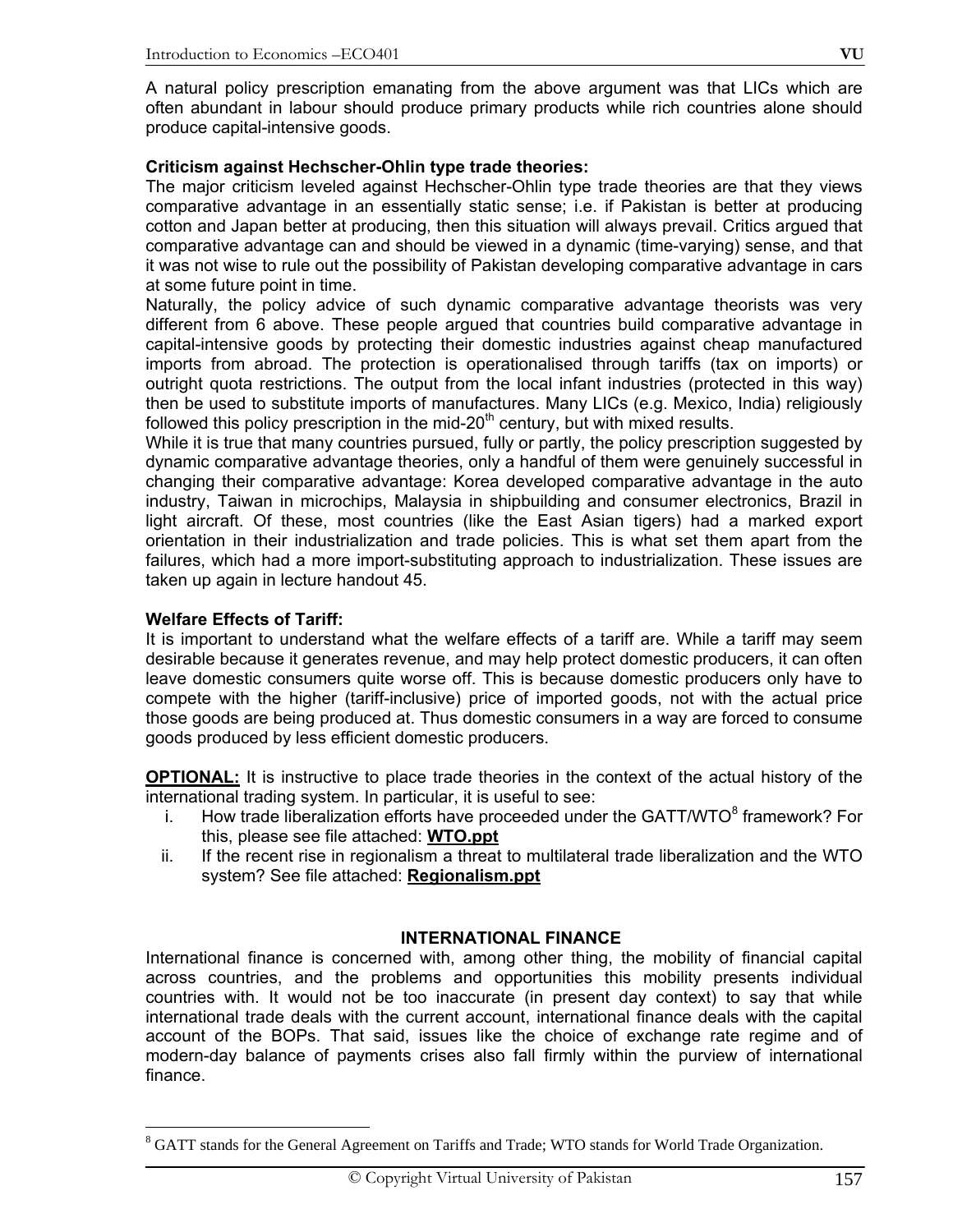### **Types of Transaction on the Capital Account:**

It is useful to recall the major types of transactions recorded on the capital account: foreign direct investment, foreign portfolio investment, debt flows and aid flows. FDI and FPI are examples of essentially private capital flows. Debt flows could be official (involving multilateral agencies or other country governments) or private (commercial). Aid flows are almost always official.

### **Growth in Private Capital Flows:**

There has been a phenomenal growth in private capital flows since the 1990s. To give an example, the value of capital flow transactions has risen to about 100 times the value of trade transactions. This was not always so, as until a long time after the start of the  $20<sup>th</sup>$  century, trade flows remained either equal to or greater than private capital flows!

The rapid rise in private capital flows highlights the speed of integration of financial markets across the world. Innovations in communications technology and financial market engineering today permit cross-country transactions worth billions of dollars to be executed in real-time. At the same time, capital account liberalization in many countries, rich and poor, has played an important role in boosting these flows.

### **International Capital Mobility:**

The case for international capital mobility was most clearly articulated by MacDougal in 1960. He presented a framework involving two countries, one abundant in financial capital and one scarce in financial capital. As has been discussed earlier, the abundance of money within an economy leads to low interest rates, whereas its scarcity causes interest rates to be high. Thus, the capital-rich country has low interest rates, while the capital-scarce country has high interest rates. As a result, there is over-investment in the former, and under-investment in the latter.

If both countries could jointly liberalize their capital accounts, some of the capital would fly from the capital-rich countries to the capital-scarce countries to take advantage of the higher interest rates prevailing there. This would equalize the supply of capital in both countries causing their interest rates to equalize. Thus, desirably, interest rates in the formerly capitalrich country rise (causing over-investment to disappear), while interest rates in the formerly capital-scarce country fall (causing under-investment to disappear). Another way to state this is that capital would flow to (or be allocated to) its most productive uses.

# **Benefits of International Capital Mobility:**

People have suggested other benefits of international capital mobility:

- i. **Consumption smoothing:** the ability to borrow from the international capital market allows a country to sustain a higher level of expenditures in times of recession or current account difficulties, than would be possible if the economy were not integrated into the international financial market.
- ii. **Risk diversification:** given international investors' ability to invest in other the assets (bonds, stocks, property etc.) of countries other than their home countries permits them to diversify their investment risks. Similar benefits may also accrue to issuers of debt (or borrowers of capital) who now enjoy a more diversified creditor pool. This enables them to bargain down their borrowing rates as well as cushions them in the face of any one of the funding sources drying up.
- iii. **Fiscal policy becomes more effective:** Given fixed exchange rates, expansionary fiscal policy would not have any crowding out effects if the capital account is open. This is because as soon as interest rates begin to rise due to higher government borrowing (to finance the higher spending), capital flows in through the capital account, which given a fixed exchange rate, expands the foreign exchange reserves and hence the money supply. This is tantamount to the LM curve to shifting to the right. As such, given excess capacity in the economy, income and output rises by much more than would have been possible without an open capital account. By similar logic, the effects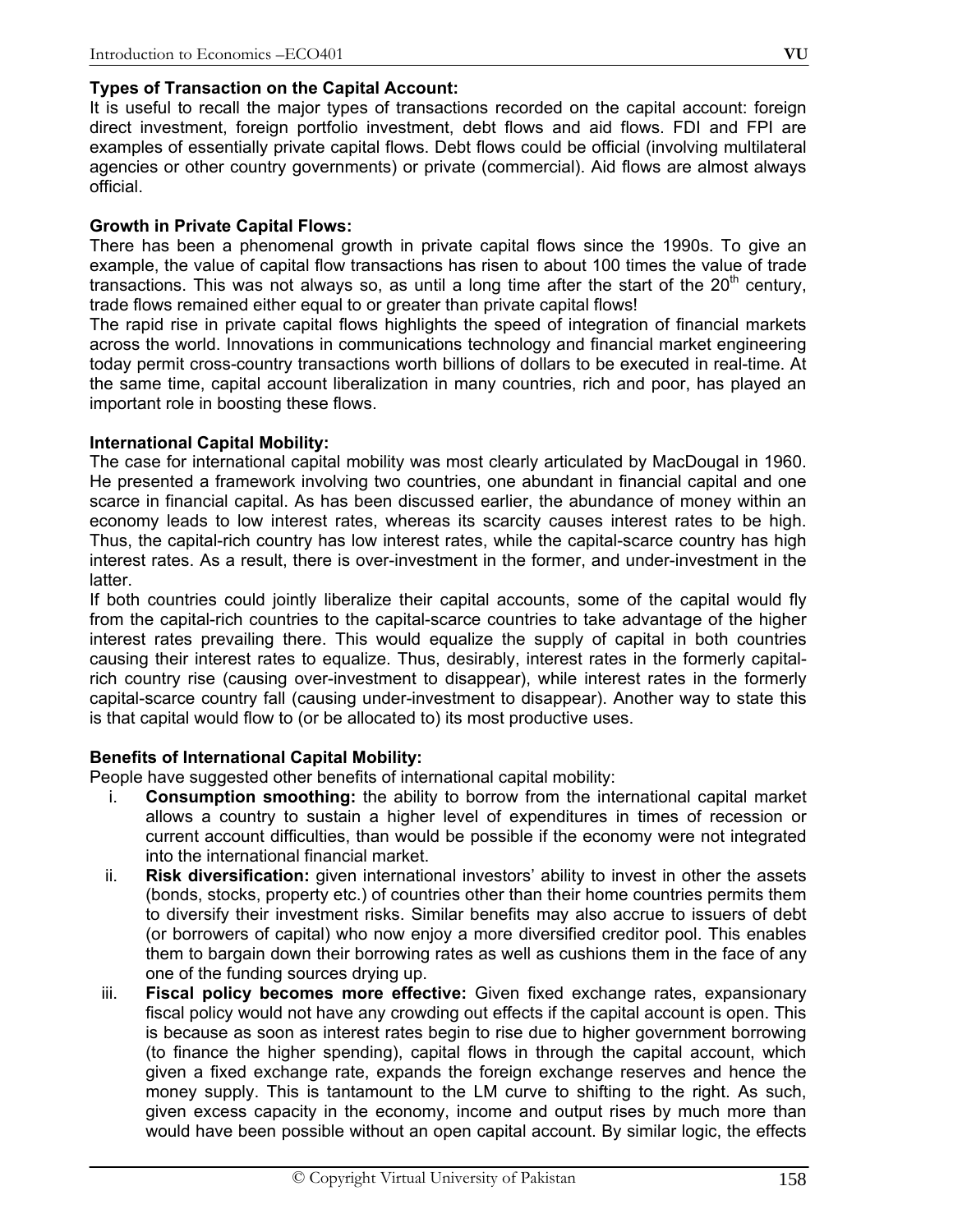$\overline{a}$ 

# **Disadvantages of International Capital Mobility:**

As with everything else in economics, there is another side to the story as well; i.e. there are disadvantages of free capital mobility as well, and it is important to understand them in order to form an informed view on the issue.

- i. **Monetary policy becomes ineffective:** Given fixed exchange rates, imagine what would happen if the central bank tried to increase money supply. LM would shift down putting downward pressure on the interest rates. However, as soon as domestic interest rate falls below the world interest rate, the capital account starts experiencing a deficit (outflows). This outflow is mirrored by a fall in foreign exchange reserves which causes a money supply contraction. Thus the effects of the initial expansion are totally undone. The inability of a country to retain monetary policy autonomy, at the same time as a fixed exchange rate and an open capital account is called the unholy trinity principle. The unholy trinity principle simply says that the three things above cannot coexist; one must be sacrificed. It can be monetary autonomy, or capital account openness or fixed exchange rates.
- ii. **Capital flows are pro-cyclical and therefore exacerbate boom-bust cycles:** One of the criticisms of global capital is that it moves in sync with countries' business cycles, thus magnifying economic fluctuations (rather than smoothing them out); e.g.: more foreign money would flow to a country when it is experiencing a capital inflow boom (i.e. exactly the time when it does not need more money, per se) often leading to credit booms, property bubbles, inflationary pressures, loss of competitiveness and BOPs problems. Conversely, when conditions are tight, and countries are need foreign capital, the latter is not available, as all foreign investors "want out."
- iii. **Global capital is highly volatile, making countries targets of speculation:** Some types of capital flows are more volatile than others. For example, foreign direct investment, official concessional aid etc. is more stable than foreign portfolio investment, and commercial bank lending, which are immediately reversible. The recent rise in capital flows reflects an asymmetric increase in this highly reversible and short-term type (also called hot money). Capital follows short term rates of return (1-6 month interest rates for e.g.) in the world, and as soon as this rate falls in one country, it exits that country and enters another with a higher rate, with no regard for the effects on the economy left behind (stock market crash, recession, financial crisis). Also, due to this inherent volatility, the timing and volume of these flows is often determined by financial speculators, increasing the likelihood that any BOPs difficulties and financial or currency crises will be attributable more to a reversal in such investors' preferences and attitudes than to a weakening of the affected country's macroeconomic and financial sector fundamentals (healthy financial system, low inflation, stable real exchange rate, absence of unholy trinity etc.). There is agreement that the recent spate of financial crises in Latin America, East Asia and Russia was at least partly due to such speculation activity (and subsequent herding behaviour of investors $9$ ).

 $9$  Herding is a term used to describe how investors enter and exit countries, i.e. all at once. Thus, if foreign investors have invested money in a country and some of them (and these are usually the ones with greater speculative tendencies) think the economy is going down and it's time to take their money out, and they act on their expectations, the other investors will all follow their lead. This is because the other investors would not want to take the chance of staying behind and suffer through either a devaluation of the currency of a BOPs crisis. However, by acting together, they often lead to greater losses for both themselves and the host country. Importantly, herds are often defined in regional terms, i.e. if investors take their money out of one economy in a region, foreign investors in the other regional economies will join the herd as well, plummeting the whole region into crisis. In the very recent crises of the late 1990s, such crisis contagion was also seen between regions, i.e. an *exit Asia* strategy being followed by an *exit all emerging markets* strategy (irrespective of whether those markets are in Asia or in Latin America or in Central or South Asia).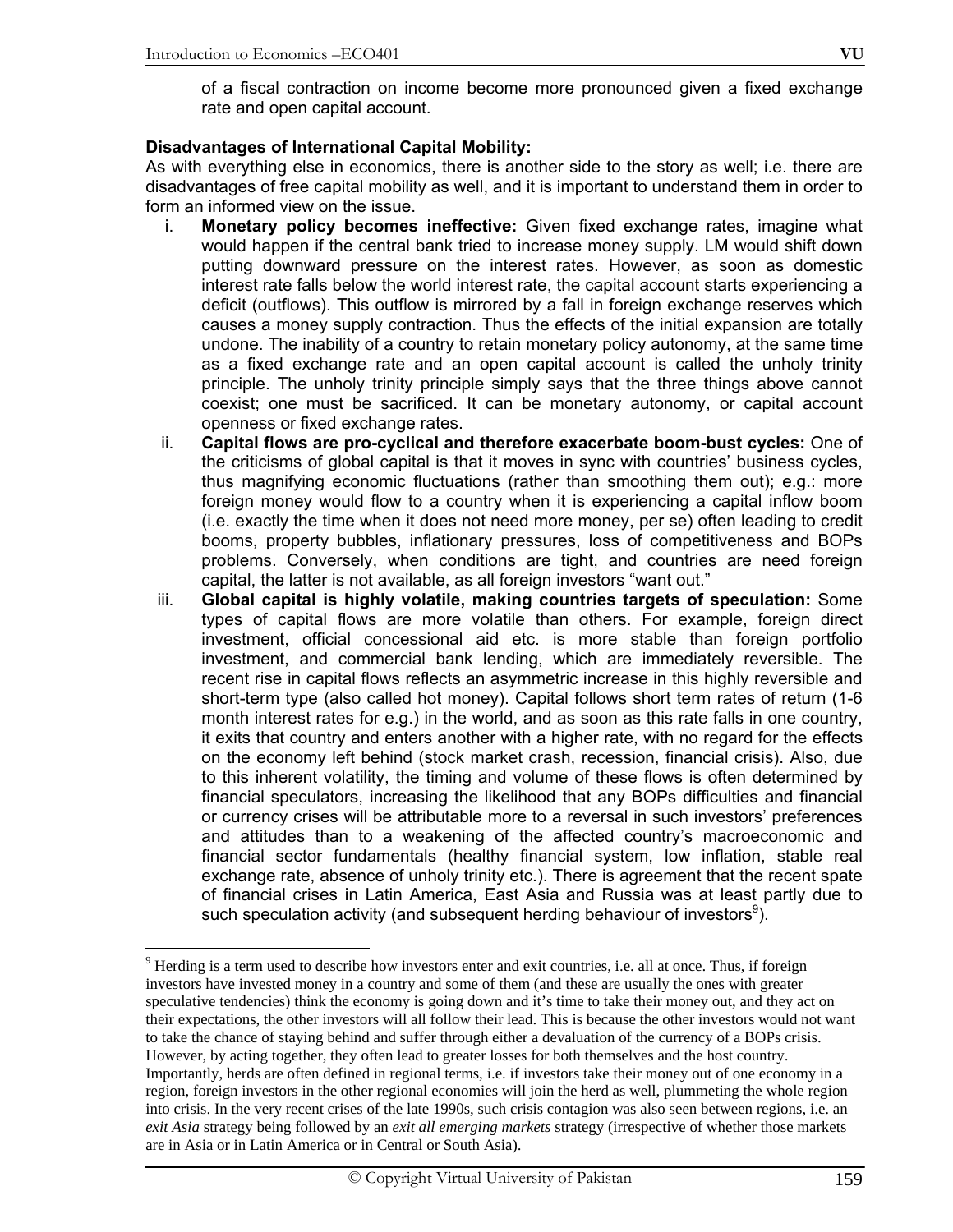$\overline{a}$ 

# **Suggestions to Cure the Problems of Global capital Mobility:**

Given these problems with global capital mobility, there are three major cures suggested. The first focuses on recipient countries and the importance of these countries to further strengthen their financial and macroeconomic fundamentals. The second focuses on reforming the international financial architecture in a way that speculators and irresponsible herding behaviour can be discouraged (through a threat of penalty). Also this approach argues for the setting up of an international lender of last resort which could lend to countries in dire need of foreign exchange, so that full-blown crises can be avoided. The third approach stresses the use of tax-like controls on capital movements, structured so as to penalize round-trippers more heavily.<sup>10</sup> This approach recognizes that the main culprit in modern day financial crises is often foreign investors, and therefore host countries themselves should find ways to control (and tame) them. Supporters of this policy route also point out the difficulties, or lack of international willingness to, reforming the international financial architecture.

**OPTIONAL:** For a detailed discussion on crises, and also on how exchange rate policy can help avert them, see **Financial crises and exchange rates.ppt**

 $10$  Chile, for e.g., imposed an unremunerated reserve requirement on all foreign capital coming in. The requirement essentially was that 10% of any individual investment inflow would have to be deposited with the Chilean central bank for a fixed period of one year. For long-term investors, the implied tax of such a requirement would be small, but for round-trippers who wish to bring money in and out of Chile several times within a year, the tax would be huge.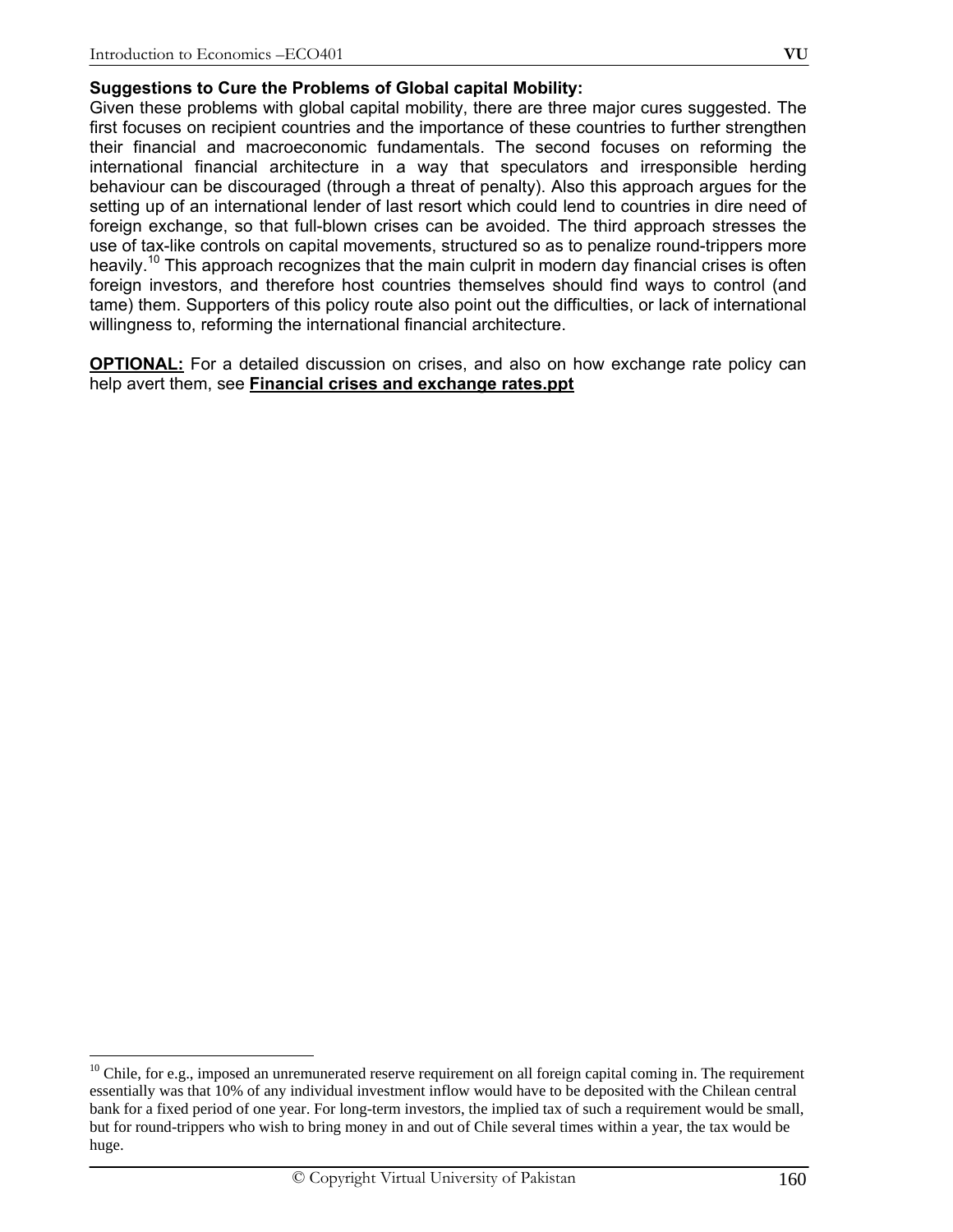# **END OF UNIT 15 - EXERCISES**

**Why does the USA as a whole not specialise as much as General Motors or Texaco (individual US companies)? Why does the UK not specialise as much as ICI? Is the answer to these questions similar to the answer to the questions, 'Why does the USA not specialise as much as Luxembourg?', and 'Why does ICI or Unilever not specialise as much as the local butcher?'** 

There are two elements to the answer. One concerns costs, one concerns demand and revenue.

In terms of costs, as a firm or country specialises and increases production, so the opportunity costs of production are likely to fall at first, due to economies of scale, and then rise as resources become increasingly scarce. The butcher's shop may not have reached the point of rising longrun opportunity costs. Also it is too small to push up the price of inputs as it increases its production. It is a price taker. ICI and Texaco, however, probably will have reached the point of rising opportunity costs. Countries certainly would have if they specialised in only one product. Thus the larger the organisation or country, the more diversified they are likely to be.

Turning to the demand side: the butcher's shop supplies a relatively small market and faces a relatively elastic demand. It is therefore likely to find that complete specialisation in just one type of product is unlikely to lead to market saturation and a highly depressed price. Large companies, however, may find that complete specialisation in one product restricts their ability to expand. The market simply is not big enough. Countries would certainly find this. The USA could hardly just produce one product! The world market would be no where near big enough for it. The general point is that overspecialisation would push the price of the product down and reduce profits.

### **If Parvez took two minutes to milk the sheep and Tauqeer took six, how could it ever be more efficient for Tauqeer to do it?**

Because Tauqeer might take more than three times longer than Parvez to do other jobs, and thus Tauqeer would have a comparative advantage in milking the sheep.

**Country L can produce 6 units of wheat or 2 units cloth using X amount of resources in a year; Country D can produce 8 units of wheat or 20 units of cloth using X amount of resources in a year. What are the opportunity cost ratios and which country has comparative advantage in what?** 

The opportunity cost of wheat in terms of cloth is 2/6 in L and 20/8 in D (i.e. 7.5 times higher in D).

The opportunity cost of cloth in terms of wheat is 6/2 in L and 8/20 in the D (i.e. 7.5 times higher  $in L$ ).

Thus L has a comparative advantage in wheat production while D has comparative advantage in cloth production.

#### **Under what circumstances would a gain in revenues by exporting firms not lead to an increase in wage rates?**

When there is such surplus labour (e.g. through high unemployment or the firms being legally required to pay minimum wages) that an increase in demand for labour will not bid up the wage rate. At least, however, unemployment will probably fall, unless new workers flood in from the countryside to take advantage of new jobs created in the towns.

Two countries produce televisions and exchange with each other. If 4 units of one country's TV exports exchange for 3 TV sets imported from the other country, the terms of trade are: 3/4

**If the terms of trade are 3, how many units of the imported good could I buy for the money earned by the sale of 1 unit of the exported good? What is the exchange ratio?**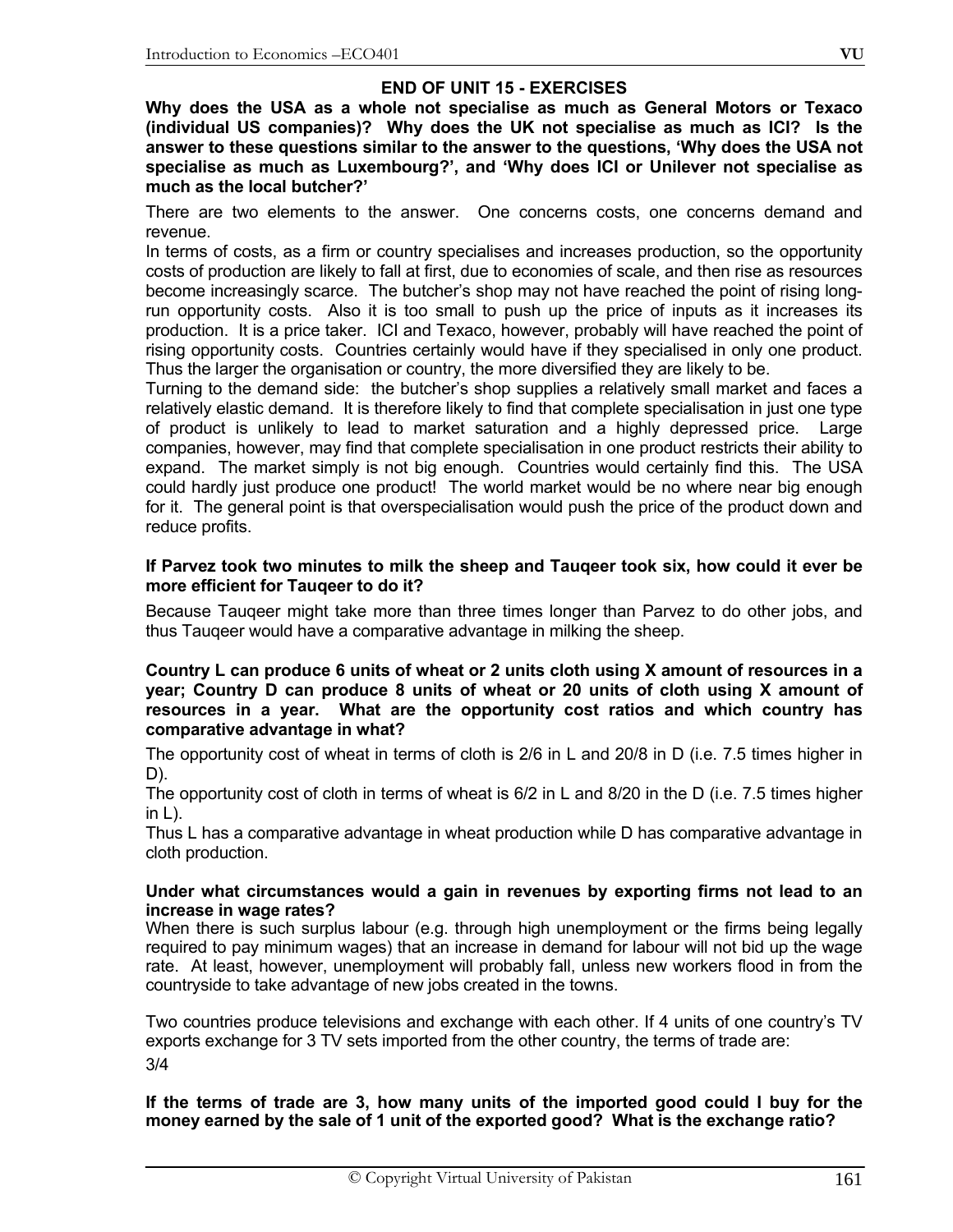If  $P_x/P_m = 3/1$ , then 3 units of imports can be purchased with the money earned by the sale of 1 unit of the exports. The exchange ratio is 1x:3m.

# **Why will exporters probably welcome a 'deterioration' in the terms of trade?**

Because a fall in the price of exports relative to imports would probably be the result of a depreciation in the exchange rate. This would mean that exporters could now reduce the foreign exchange price of their exports and hence sell more, without reducing their price in domestic currency. They would therefore end up earning more.

# **Is it possible to gain from trade if competition is not perfect?**

Yes. Production would not initially take place at the Pareto optimum position (i.e. "on" the PPF), but it is quite likely that trade would lead to a consumption on a higher indifference curve, and that therefore there would be some gain: a Pareto improvement.

# **Is it possible to gain from trade if it is already producing on the PPF?**

Yes. When trade happens, there are both production and consumption gains by expanding the production and consumption possibilities frontiers respectively. Thus even if production is already Pareto efficient, trade will open up possibilities for higher consumption at the lower world prices; this might require a slight movement along the PPF as well however.

### **Would it be possible for a country with a comparative disadvantage in a given product at pre-trade levels of output to obtain a comparative advantage in it by specialising in its production and exporting it?**

Yes, if the country has potential economies of scale in producing that good (which it had not yet exploited). Specialisation could then reduce the opportunity costs of that good below that of the same good in other countries. (This assumes that the other country does not have potential economies of scale in that good or does not exploit them if it does.)

### **Should the world community welcome the use of tariffs and other forms of protection by the rich countries against imports of goods from lower income countries that have little regard for the environment?**

There is no simple answer to this question. In terms of social efficiency, trade should take place as long as the marginal social benefit was greater than the marginal social cost (where environmental benefits and costs are included in marginal social benefits and costs). The problem with this approach is in identifying and measuring such benefits and costs. Then there is the problem of whether a social efficiency approach towards sustainability is the appropriate one. Then there is the issue of the response by lower income countries to the protection. Will they respond by introducing cleaner technology? This may prove difficult to predict.

### **How would you set about judging whether an industry had a genuine case for infant/senile industry protection?**

Whether it can be demonstrated that, with appropriate investment, costs can be reduced sufficiently to make the industry internationally competitive.

# **Does the consumer in the importing country gain or lose from "dumping"?**

Dumping happens when an exporter sells its products in another country (the importing country) at an extremely low price (sometimes below cost). The purpose of dumping is often to capture a monopoly position in the importing coountry market and drive other competitors (including local) out.

In the short run the consumer in the importing country may gain from the cheaper prices of the dumped product. In the long run the consumer could lose if domestic producers were driven out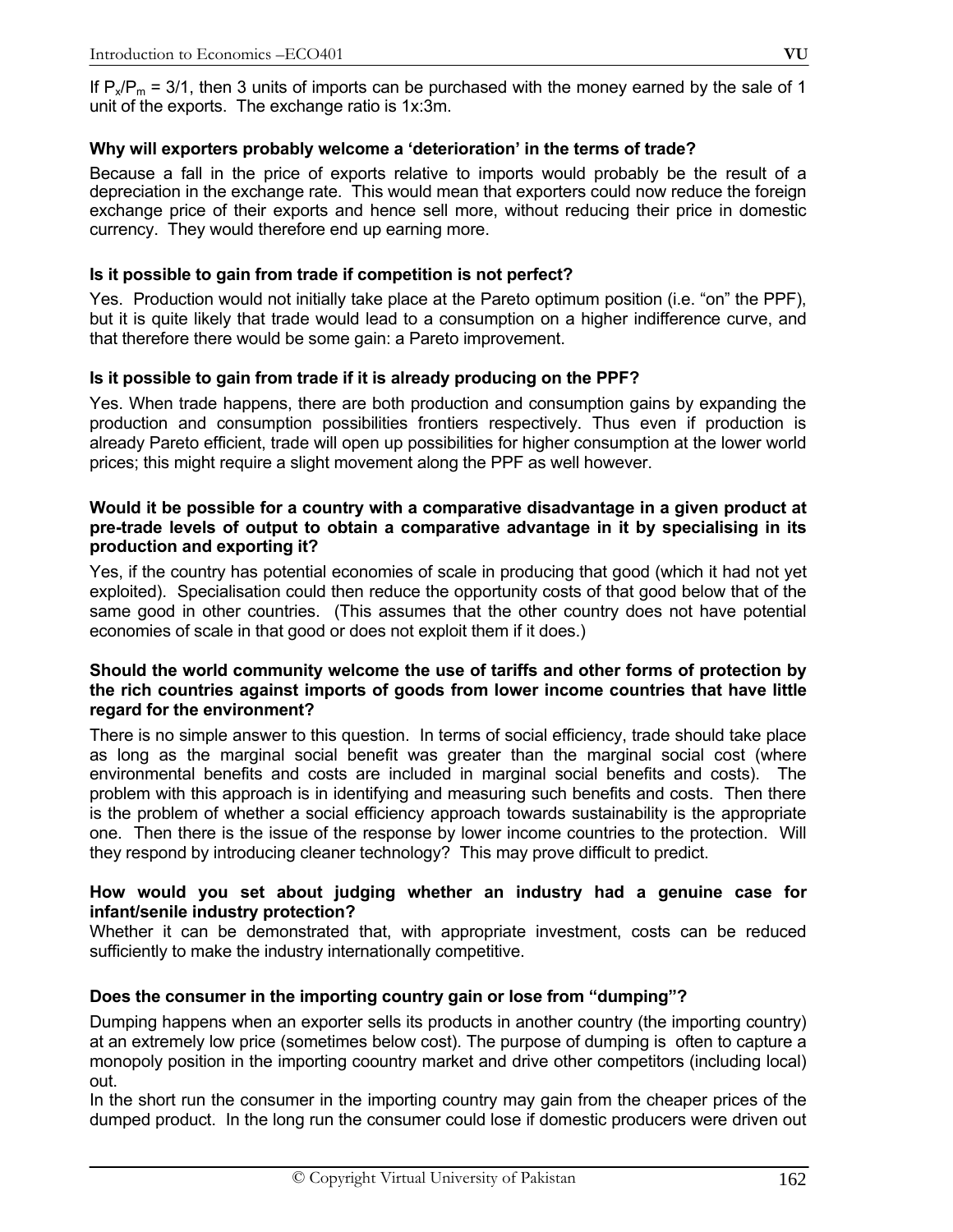of business, which then gave the foreign producer a monopoly. At that point, it is likely that prices would go up above the pre-dumping levels.

# **In what ways may free trade have harmful cultural effects on developing countries?**

The products and the lifestyles which they foster could be seen as alien to the values of society. For example, many developing countries have complained about the 'cocacolonisation' of their economies, whereby traditional values are being overcome by Western materialist values.

#### **Go through each of these four arguments and provide a reply to the criticisms of them.**

- 'Imports should be reduced since they lower the standard of living. The money goes abroad rather than into the domestic economy.' Imports are not always matched by exports. If imports exceed exports, then the resulting trade deficit has to be matched by a surplus elsewhere on the balance of payments account, which might bring problems (e.g. short-term financial inflows leading to exchange-rate volatility). A rise in imports, being a withdrawal from the circular flow of income, will tend to reduce income unless matched by a corresponding rise in exports. Sometimes imports may influence consumer tastes, and this may be seen as undesirable. For example, imports of soft drinks into poorer developing countries has been criticised for distorting tastes.
- 'Protection reduces unemployment.' The greater competition from free trade will provide a permanently less certain market for domestic producers and possibly a permanently higher rate of structural unemployment, given the greater rate of entry and exit of firms from markets.
- 'Dumping is always a bad thing, and thus a country should restrict subsidised imports.' The gain to consumers may be short-lived, and if more efficient domestic firms have been driven from the market, there will be a long-term net welfare loss to the country.

### **What would be the 'first-best' solution to the problem of an infant industry not being able to compete with imports?**

If the problem is a lack of domestic infrastructure, then the first-best policy is for the government to provide the infrastructure. If the problem is a lack of finance for the firms to expand (due to imperfections in the capital market), then the first-best solution is for the government to remove imperfections in the capital market, or to lend money directly to the firm. In other words, the firstbest solution is to get to the heart of the problem: to tackle imperfections at source.

#### **Airbus, a consortium based in four European countries, has received massive support (protection) from European country governments, in order to enable it to compete with Boeing (a US company), which until the rise of Airbus had dominated the world market for aircraft. To what extent are (a) air travellers; (b) citizens of the four European countries likely to gain or lose from this protection?**

- a) To the extent that the resulting competition reduces the costs of aircraft and hence air fares, the traveller will gain.
- b) Whether citizens of the EU as a whole gain depends on whether the costs of the support (including external costs), as are recouped in the benefits of lower fares to travellers, profits to Airbus Industries and external benefits (such as spillover research benefits to other industries). Of course, the costs and benefits will not be equally distributed to EU citizens and thus there will be redistributive effects of the policy, effects which may be considered to be desirable or undesirable.

# **Can the US action of early 2002 to protect its steel industry be justified on economic grounds?**

In terms of economic efficiency, then probably not, unless the protection was temporary while the industry was given the opportunity to invest to allow it to realise a potential comparative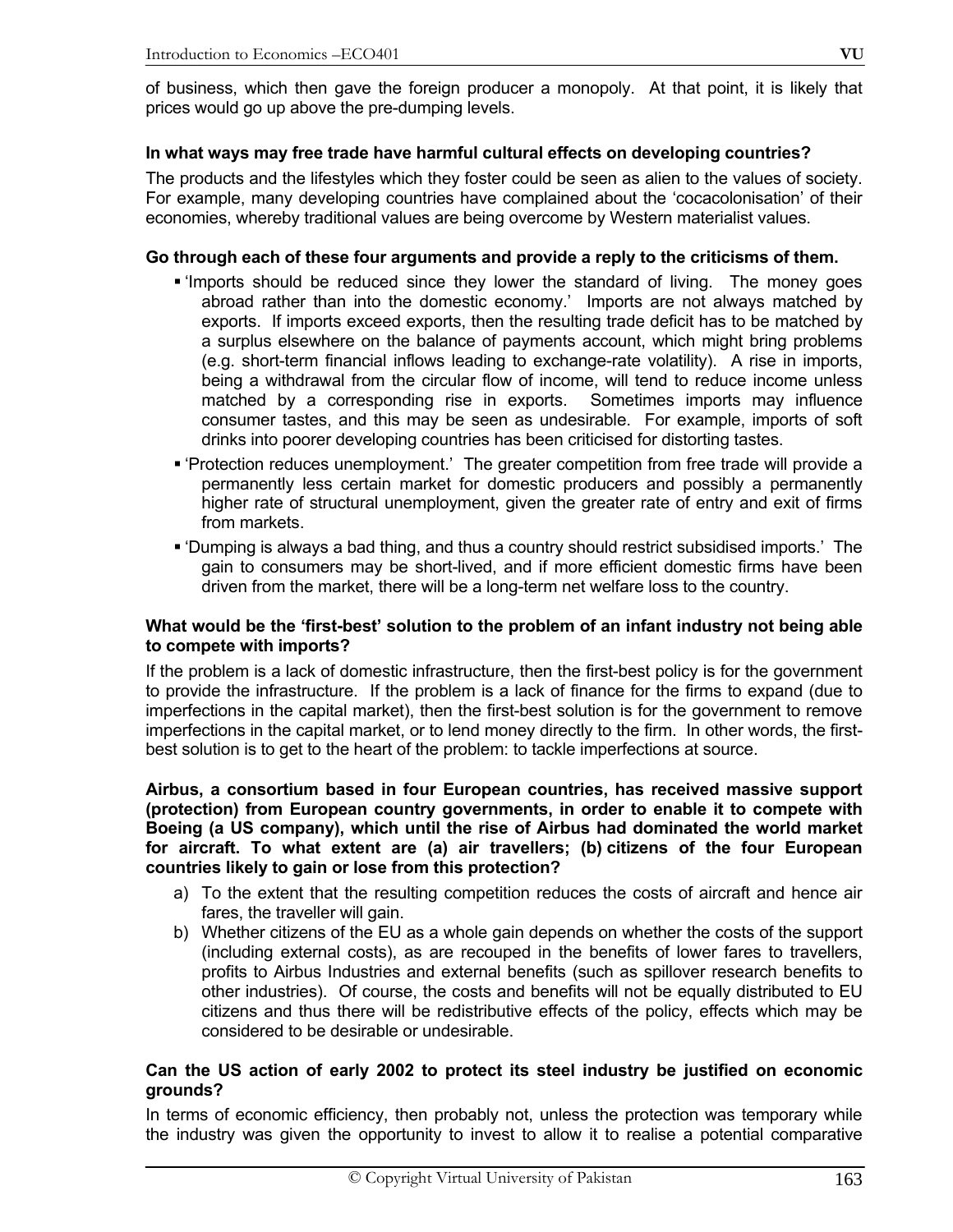advantage (assuming that an imperfect capital market failed to lend it the requisite funds). But given that the industry almost certainly does not have a potential comparative advantage, there would be no efficiency gains: rather, there would be net loss in efficiency.

The main argument, then, would have to be in terms of distributive justice: that giving the industry protection helps save US jobs and the livelihoods of people working in the industry. From a US perspective, there is some justification here. In world terms, however, the gain to US jobs could well be at the expense of jobs elsewhere, causing a net loss, as production was diverted from lower-cost producers in other countries to higher-cost producers in the USA.

# **What alternative economic strategy might the US government have adopted to improve the competitiveness of steel producers?**

Encouraging investment in new efficient plants by giving tax breaks or grants. Again, unless these plants had a comparative advantage, this would still be regarded as unfair protection. Even if they did have a potential comparative advantage, any such support would have to be purely temporary to be justified on efficiency grounds.

### **Outline the advantages and drawbacks of adopting a free-trade strategy for lower income countries. How might the Doha Development Agenda go some way to reducing these drawbacks?**

There are two main advantages:

- a. The developing countries can gain from specialisation in goods in which they have a comparative advantage. Other things being equal, this increases national income in these countries.
- b. It can encourage inward investment into these countries.

The disadvantages are as follows::

- a. Developed countries may continue to protect their industries. This makes free trade a risky strategy for developing countries, which might find the market for key exports suddenly cut off.
- b. Freely allowing imports into developing countries may mean that developed countries dump surplus products on them (especially agricultural surpluses), with damaging consequences for producers within the developing countries.
- c. It may encourage developing countries to use low-cost, dirty technology, with adverse environmental consequences.
- d. Multinational investment in developing countries, encouraged by an open trade policy, may lead to culturally damaging influences (the culture of McDonald's and Coca-Cola) and political control over the developing countries.

To the extent that the Doha Development Agenda focuses on sustainable development, fair access for developing countries to the markets of rich countries and maintaining justifiable protection by the developing countries for specific sectors, then some of these drawbacks will be reduced. How much they will be reduced, however, depends on the terms of any agreement and how rigorously they are enforced.

#### **What would be the economic effects of (a) different rates of VAT, (b) different rates of personal income tax and (c) different rates of company taxation between member states of a regional union (or single market like EU) if in all other respects there were no barriers to trade or factor movements?**

a) Consumers would buy items in those countries that charged the lower rates of VAT. This would push up the prices in these countries and thus have the effect of equalising the tax-inclusive prices between member countries. This effect will be greater with expensive items (such as a car), where it would be worthwhile for the consumer to incur the costs of travelling to another country to purchase it.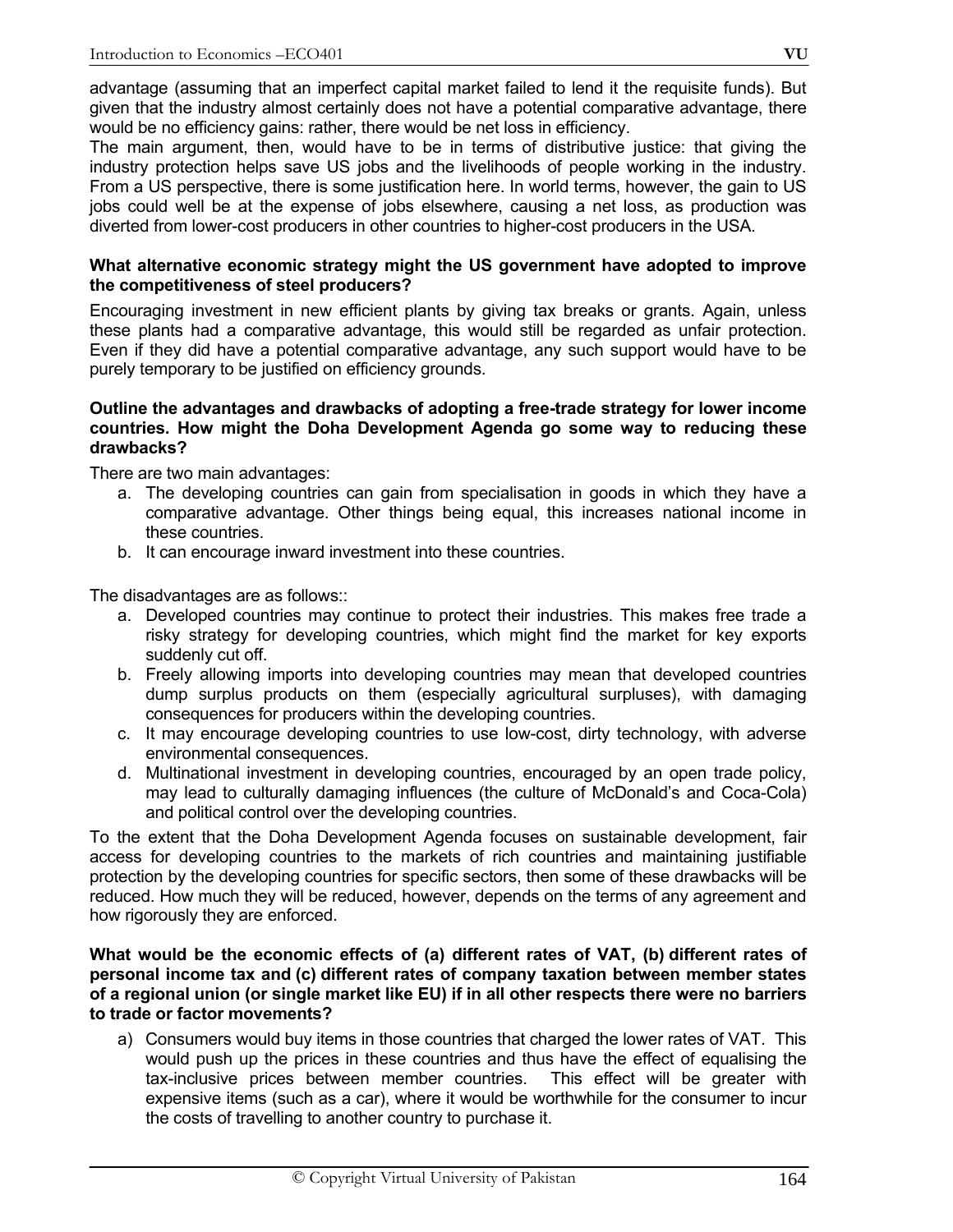- b) Workers would move to countries with lower income taxes, thus depressing gross wage rates there and equalising after-tax wages. This effect would be greater, the greater is the mobility of labour between member countries.
- c) Capital would move to countries with lower rates of company tax, thus depressing the rate of profit in the low tax countries and equalising the after-tax rate of profit. This effect will be greater, the greater is the mobility of capital between member countries.

#### **Would the adoption of improved working conditions in poor countries necessarily lead to higher labour costs per unit of output?**

No. They could lead to an increase in labour productivity which more than offset the cost of the improved working conditions.

#### **When the UK joined the exchange rate mechanism ERM in 1990, it was hoped that this would make speculation pointless. As it turned out, speculation forced the UK to leave the ERM in 1992. Can you reconcile this with the argument that fixed rates discourage speculation?**

As long as speculators believe that the fixed rate can be maintained, there is no point in speculation. Thus when the UK first joined, there was little speculation. But later, when there was a clear tension between the German desire to keep interest rates high and the UK desire to reduce interest rates in order to help lift the economy out of recession, speculators began to believe that rates might have to be realigned. The more they became convinced of this, the more the speculative pressures mounted.

# **If speculators on average gain from their speculation, who loses?**

People buying or selling internationally traded goods who are not themselves speculating. For example, if speculation drives the exchange rate below what it would otherwise have been, then purchasers of imports will be paying a higher price than they otherwise would.

### **Why would the adjustable peg system have been less suitable in the world of the mid-1970s than it was back in the 1950s?**

Because the world economy was in much more of a state of turmoil than in the previous two decades. The amount of adjustment required was therefore much greater. Under an adjustable peg system, pegged exchange rates would much more rapidly have become disequilibrium rates. This would have necessitated more severe stop–go policies and/or more frequent devaluations/revaluations, with the disruption that such adjustments entail. What is more, with much of the increased oil revenues of OPEC being placed on short-term deposit in Western banks, the size of short-term financial flows had increased substantially and this worsened the problem of currency instability.

### **Why do high international financial mobility and an absence of exchange controls severely limit a country's ability to choose its interest rate?**

Because if its interest rate were lower than international rates, there would be a massive outflow of finance if international finance were highly mobile and there were an absence of exchange controls. The resulting fall in the money supply would push the interest rate up to the international level. Similarly if its interest rate were higher than international rates, the resulting massive inflow of finance would increase the money supply and drive its interest rate down to the international level. These effects are stronger if the country is attempting to peg its exchange rate.

**Would any of these problems be lessened by the world returning to an adjustable peg system? If so, what sort of adjustable peg system would you recommend?**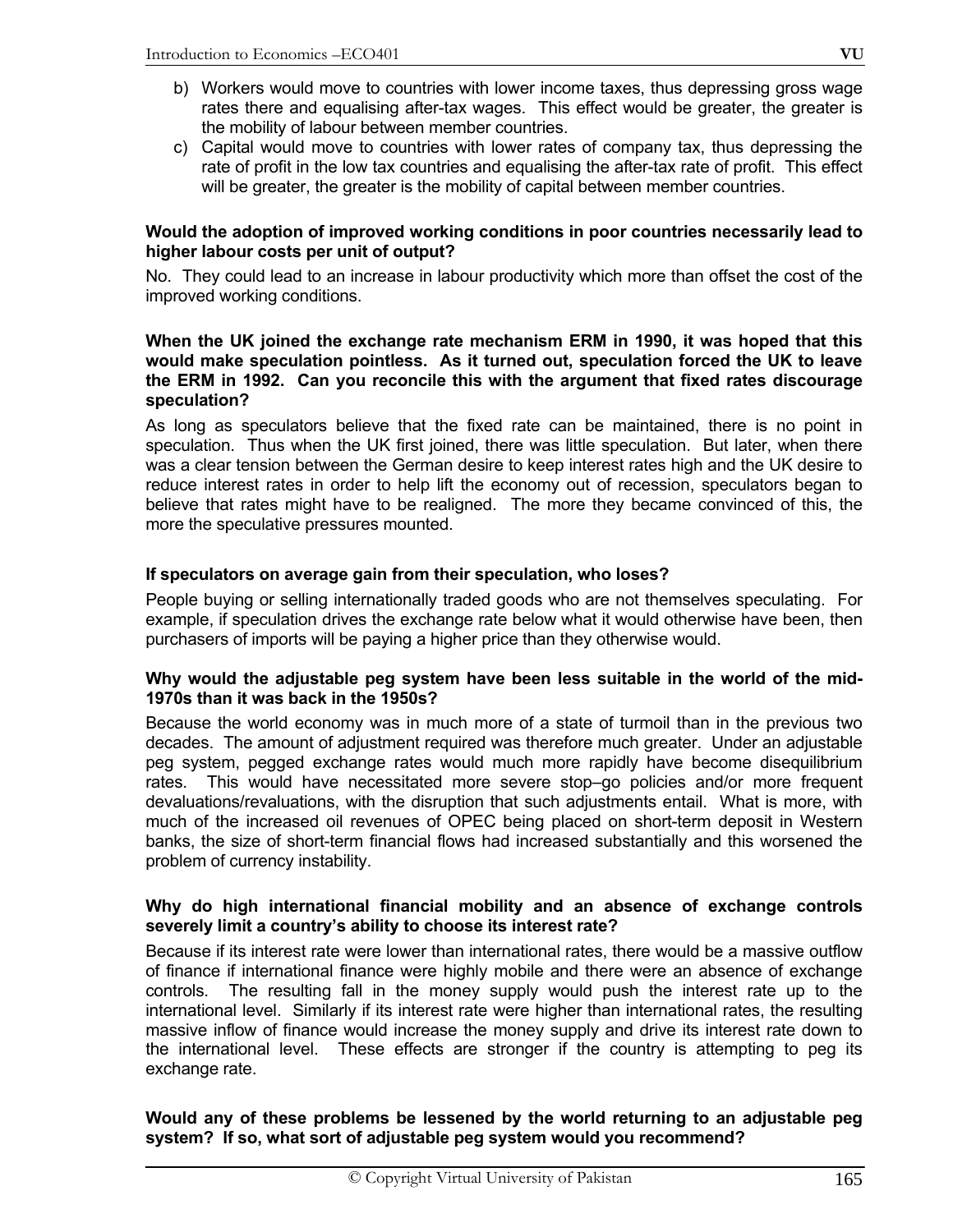No. All these problems would have existed with an adjustable peg. Predicting the appropriate rate at which the currency should be pegged would have been a problem. Speculative financial movements would still have been a problem as long as speculators believed that there was a possibility of devaluation or revaluation. There would still have been a conflict with internal policy given that interest rates would have been used to maintain a pegged rate. There could still have been competitive pressures to raise interest rates. Just how bad these problems would have been would have depended on (a) the determination of countries to defend the pegged rate, and (b) the amount of support given by the IMF, or central banks collectively, to maintain pegged rates.

A return to an adjustable peg system is best when the required adjustments are easily made, without building up large deficits or surpluses, and most importantly, when countries pursue consistent policies: when their economies are harmonised.

### **What will be the effect on the UK economy if the European Central Bank cuts interest rates?(The European Central Bank is the central bank for the Euro zone; this currently excludes Britain)**

There will an outflow of funds from the euro-zone and the euro will probably depreciate. Funds will flow to the UK and sterling will probably appreciate. UK exports will become less competitive and there will probably be a rise in imports. UK aggregate demand will fall. This will put downward pressure on inflation. (To some extent the downward pressure on aggregate demand in the UK will be offset by a rise in aggregate demand in the euro-zone and hence a boost to the UK economy via the international trade multiplier.)

The net result of a forecast of lower inflation in the UK and a worsening balance of trade may encourage the Monetary Policy Committee to lower the rate of interest. If this happened, it could neutralise the balance of payments effect of the ECB's interest rate cut. In fact, if rates of interest in the UK fell by the same amount as in the euro-zone, the UK's balance of trade would probably improve, as sterling depreciates against the dollar, the yen and other currencies other than the euro.

# **Why did 'contagion' spread to countries outside south-east Asia after the latter region experience currency crises in 1997-98?**

Having witnessed the power of speculative flows to undermine relatively strong countries of south-east Asia, speculators turned their attention to other economies perceived as having weaknesses. The speculation against these economies then considerably worsened their position, causing their currencies and stock markets to fall dramatically. The speculation was worsened by the perceived inability (or unwillingness) of institutions such as the IMF to provide rapid support for these economies.

# **What policy measures could the south-east Asian countries have adopted before the crisis to prevent it occurring?**

Tighter controls over their banking and financial systems, with better regulation and monitoring by the authorities and higher minimum reserve requirements; greater exchange rate flexibility; more rigorous attempts to reduce government debt over a long period of time (so as to avoid the shock of sudden deflation); controls over the financing of corporate debt (so as to reduce the levels of corporate debt held overseas).

### **George Soros, multi-millionaire currency speculator, has referred to global capital markets as being like a wrecking ball rather than a pendulum, suggesting that such markets are becoming so volatile that they are damaging to all concerned, including speculators. What might lead Soros to such an observation?**

Because financial movements are so vast that they are largely beyond the control of governments or international agencies. Once the sentiment of currency traders and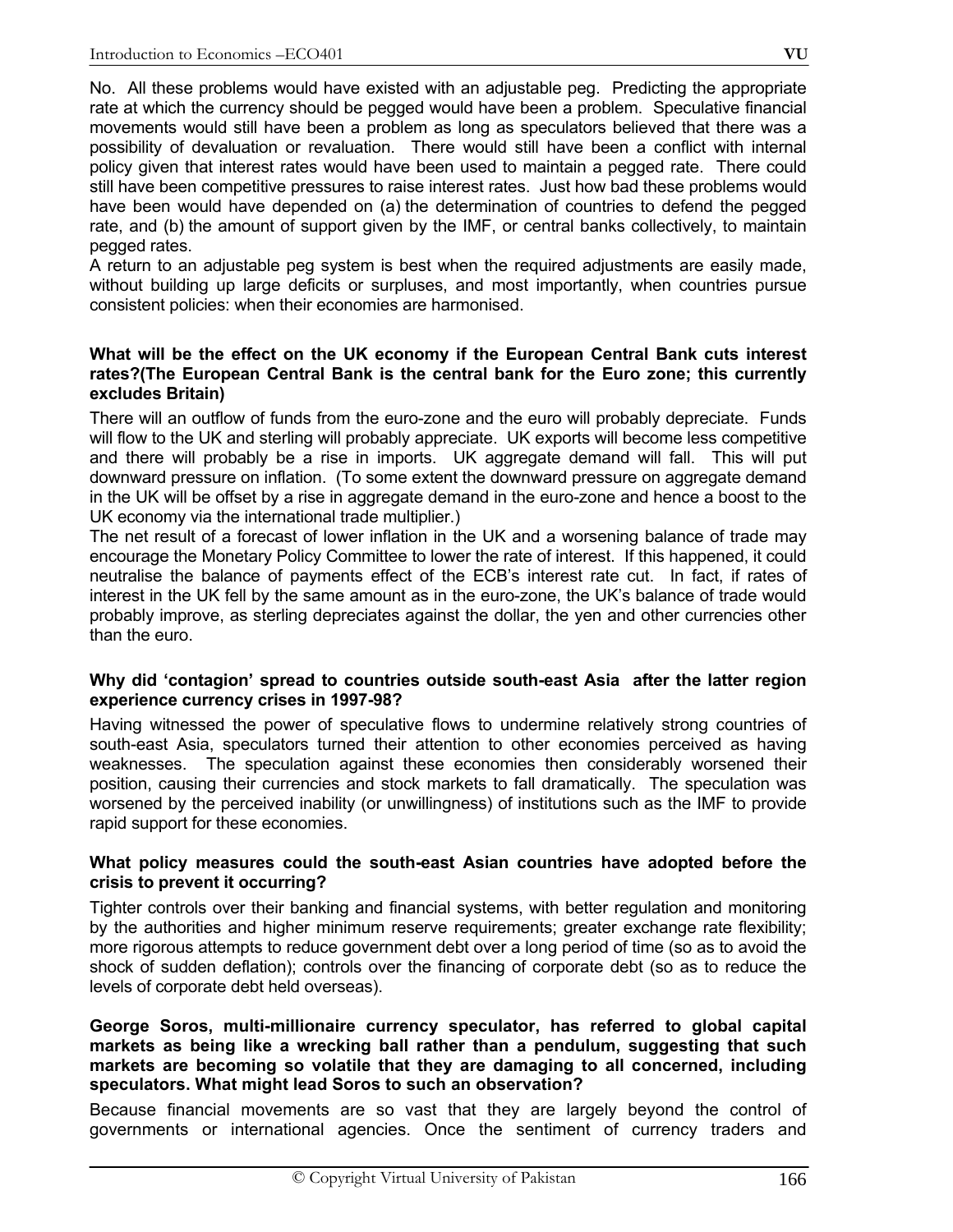speculators is affected in a particular direction (e.g. losing confidence in a particular economy, such as Argentina in late 2001/early 2002) currency movements can become large and very damaging. Such short-term movements may bear little relation to long-term fundamentals.

# **Why may inflows of short-term deposits create a problem?**

Because they may be very rapidly withdrawn again and thus can contribute to instability of the exchange rate. To prevent sudden outflows of deposits (arising, say, from a fear by depositors that the exchange rate is about to fall) governments may be forced to raise interest rates: something they may otherwise prefer not to do.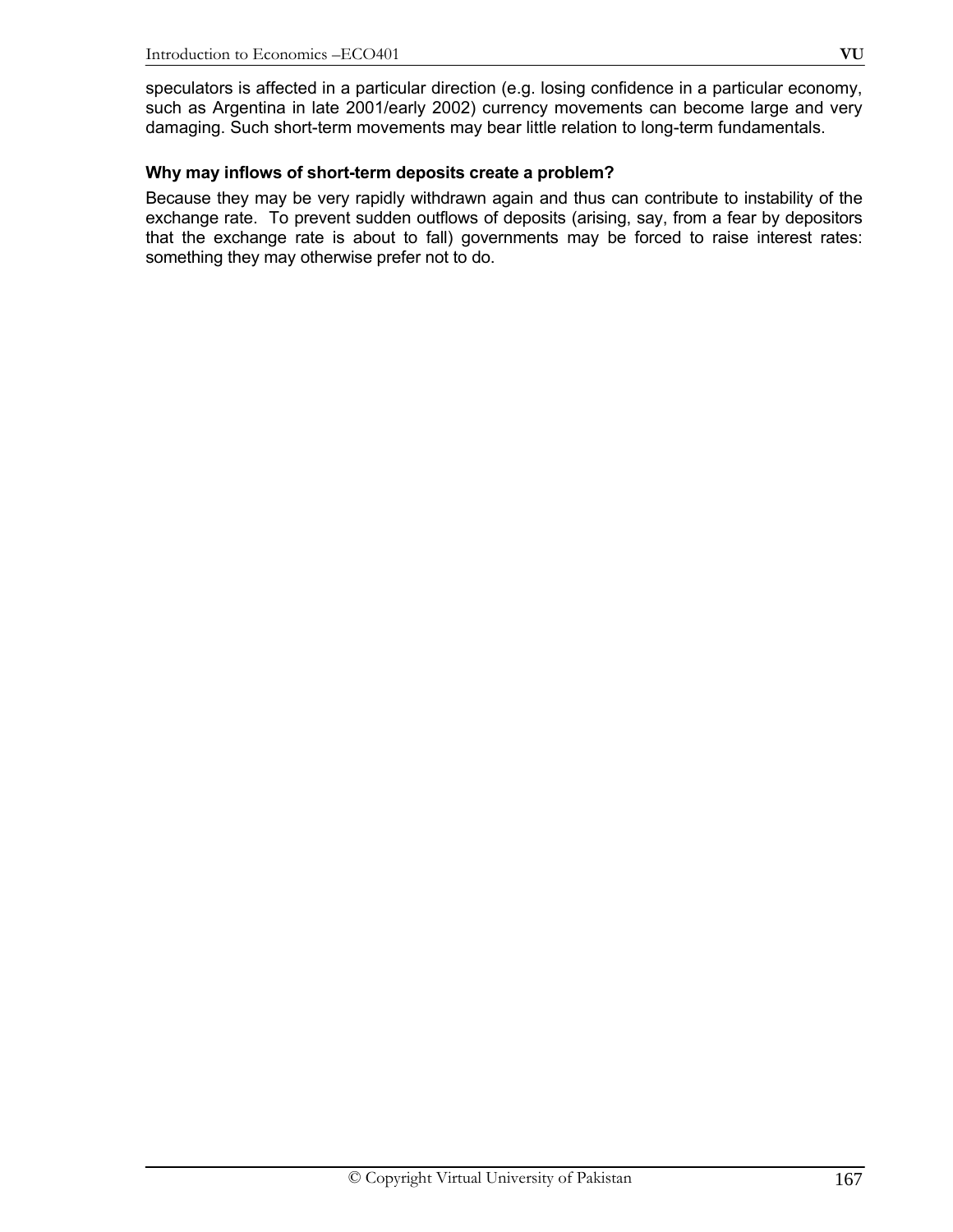#### **UNIT - 16**

#### **Lesson 16.1**

### **PROBLEMS OF LOWER INCOME COUNTRIES**

There are huge income and wealth disparities in the world we live in. Roughly one-fourth of the world's population accounts for on three-fourths of the world's resources and consumption. The per capita income in the world's poorest countries is \$330 per year whereas in the richer countries, is \$24,000 a year – about 70 times higher!

More worryingly, contrary to expectations and wishes, these disparities have not gone away since the 1950s – the time when many of the world's poorest countries (colonies) got independence. In some cases (e.g. Africa), disparities appear to have actually increased, widening the living standards gap between the first and third worlds. Many people in the Third World live in extreme poverty beyond the wildest imagination of the people living in HICs.

#### **Theories about the Problems of LICs:**

In order to explain this huge problem of poverty and of the asymmetric ownership of wealth and income in the world, economists have come up with many theories.

### **Poverty trap theories:**

 $\overline{a}$ 

Poverty trap theories explained the relative poverty of the Third World in the context of the twin gaps: foreign exchange gap (exports being less than required imports) and an underlying savings gap (domestic savings being less than required investment).<sup>11</sup> As a result, the LICs' economies were caught in the vicious cycle of low saving, low scale of investment, low productivity gains (due to the absence of scale economies), low per capita growth (remember productivity and technological progress were the engines of PCI growth), low savings …….

### **The Prebisch-Singer Hypothesis (PSH):**

A rival theory was the Prebisch-Singer Hypothesis (PSH), which located the reasons for this persistent poverty in the structure of trade between the rich and poor countries. The PSH maintained that that LICs were stuck in the production of primary products (as prescribed by static comparative advantage theories like Hechscher-Ohlin prescribed) which were subject to both volatility and declining prices relative to manufactures and capital goods.<sup>12</sup>

Some economists pointed out the **lack of human, social and public capital in LICs** as the single most important factor distinguishing them from, say, post-WW2 Germany and Japan, countries which were able to rebuild themselves from total destruction to great economic prosperity on the back of a strong and skilled workforce (human capital), well-developed institutions like trust, meritocracy and accountability (social capital), and elaborate communications, energy and housing infrastructures (public capital).

Others drew attention to the **very fast rising populations in LICs,** and the particular social and economic pressures created thereby. Coupled also with disease and severe ethnic and regional conflicts, some saw the situation in LICs as virtually ungovernable.

**Lack of precious natural resources (like oil, gold, gas, iron, copper etc.)** was also cited by some as the reason for LICs' continued poverty, and examples were given of South Africa and the OPEC countries, many of whom were able to raise living standards solely on the back of natural resource exports. Strong counter-argument exist against this theory, for e.g., the LICs which registered the highest rates of industrialization and GDP growth during the last four decades, namely: Korea, Taiwan, Hong Kong, Singapore, did not possess any significant natural resources. The same is true for Japan in the  $20<sup>th</sup>$  century and the European countries in the 18<sup>th</sup> and 19<sup>th</sup> centuries.

<sup>&</sup>lt;sup>11</sup> Recall from the discussion under BOPs that M-X = I-S + G-T, and thus, for a given G-T, I-S and M-X go hand in hand.

 $12$  Refer also to the micro lectures on elasticity where the BOPs problems of LICs are explained in the context of income price and substitution elasticity's.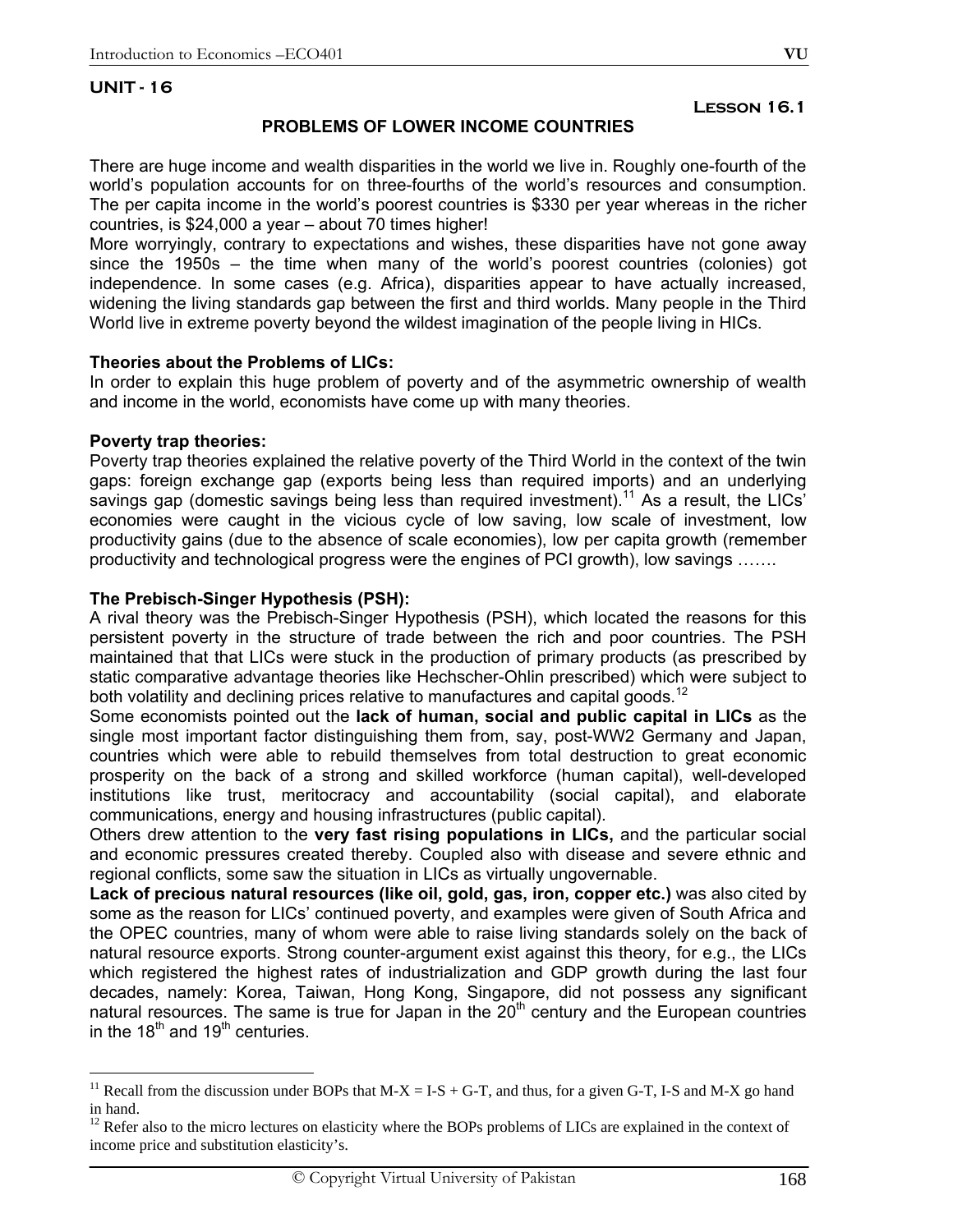#### **Development Strategies:**

Keeping the reasons for persistent poverty in LICs aside, there are three broad development strategies that have been adopted to address the situation.

### **I. DEVELOPMENT THROUGH TRADE**

Up till the 1970s, it was thought that LICs needed to develop their import competing industries (import-substituting industrialization), reduce their dependence on consumer goods imports by switching to domestically produced goods, and hence gradually attain self-sufficiency and foreign exchange adequacy. Inspired by dynamic comparative advantage theories and the massive Soviet industrialization drive launched under Stalin, this model was passionately followed by many South Asian, African and Latin American countries. The results were not very positive, unfortunately. For one, the nationalization policies that often accompanied the pursuit of the ISI model led to a crowding out of private entrepreneurship (and with it, the spirit of competition), and the birth of highly inefficient public enterprises, which later became a breeding ground for corruption, nepotism and labour dumping (excess hiring). Second, the huge savings expected on imports never quite materialized. Given the large current account deficits delivered by weak exports and stubbornly high imports, therefore, many of these countries went into BOPs crises after the 1970s.

### **The East Asian Model:**

A rival trade model which proved very successful was the East Asian one. These countries (Korea, Indonesia, Taiwan, Hong Kong, Singapore, Malaysia, and to a lesser extent Thailand, Indonesia and The Philippines) industrialized not to produce for the local markets (i.e. to substitute their imports) but to produce for the international market (competing with foreign producers). As a result they had a focus, from the very start, on productive efficiency and did not rely on high tariff protection for very long and therefore attained a sustainable ascent on the comparative advantage ladder (from primary products to high tech goods). These are the countries which have been the fastest growing (or miracle) economies of the last quarter of the 20<sup>th</sup> century.

**The success** of the East Asian model, notwithstanding, there is **major criticisms** that are leveled against richer countries with respect to their double standards on trade. The criticism is that, while supporting free trade internationally and whenever it suits their interests, many of these countries impose quotas, tariffs, subsidies and indirect restrictions (environmental and labour standards etc.) to prevent poor countries from selling their primary products and light manufactures to the rich country markets. One example is the agricultural sector, where the wealthy west gives lavish subsidies to its farmers, enabling the latter to out-compete LIC farmers who are not receiving any subsidies form their governments. One argument, therefore, is to require rich countries to open their markets to exports from poor countries.

# **II. DEVELOPMENT THROUGH RESOURCE TRANSFER**

The main idea here was that (as mentioned earlier) poor countries suffered from savings and foreign exchange gaps that could not be filled domestically, and needed to be funded by some sort of international resource transfer from the rich countries (former colonial powers called "donors") to the poor countries (those which got independence in the mid-20<sup>th</sup> century). Supporters of the model were basically those who felt that the colonizing west needed to take responsibility for the exploitation of the colonized Third World. The best way to do it was to give aid: both grants (which never had to be repaid) and concessional loans (which had to be repaid on very soft terms) to poor countries to help them in their initial years and to facilitate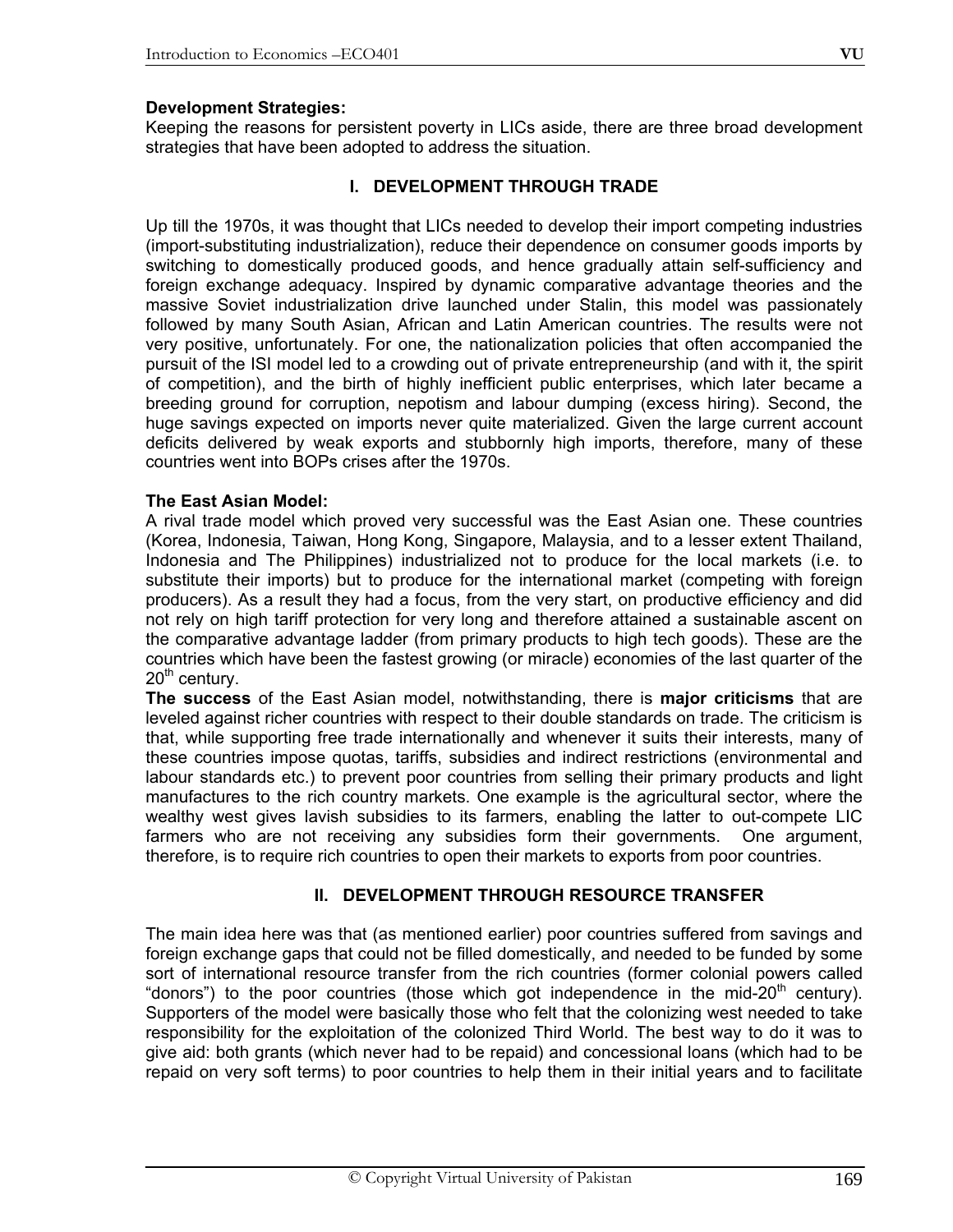$\overline{a}$ 

their entry into the group of prosperous nations.<sup>13</sup> For this reason, the UN charter of 1948 prescribed an annual 0.7% (of GNP) contribution by all rich countries to poor countries.

However, aid has not generally been successful in lifting former colonies out of poverty. Living standards in many of the aid-receiving countries have actually fallen, indicating a clear failure of aid. There are many reasons why this could have happened, but the most important ones are perhaps the misuse of aid proceeds by recipient country governments through misallocation, embezzlement and corruption; the negative role of donors in forcing recipient countries to use aid proceeds for importing the goods and services from only the donor country; the politicizing nature of aid and its associated conditionalities<sup>14</sup>; aid fatigue on the part of donors (i.e. tiredness resulting from having to give aid year after year without any concrete benefits), the inadequacy of aid (the aid given has never quite been enough, and only about 0.35% of rich country GNP has been allocated as development aid); the crowding out of domestic savings (that is, as aid comes into the country the incentive for local citizens to save reduces, thereby compounding the low saving rate problem of poor countries).

Official aid is not the only type of resource transfer. There are private capital flows (portfolio investments and bank lending) that can also fill resource gaps in LICs. However, the experience with these has not been successful either. The debt crisis of the 1980s in Latin America, Africa and Asia, and the recent spate of financial crises in Mexico, East Asia, Russia, Brazil and Argentina have all testify to the dangers of modern day private capital flows. Such flows are highly reversible and often pro-cyclical accentuating boom-bust cycles in recipient countries.

Due to the failure of the above alternative types of resource flows, attention has, of late, shifted to foreign direct investment (FDI). This type of resource transfer has been deemed more successful than others due to its ability to relieve three constraints simultaneously: the foreign exchange and savings constraints (mentioned earlier), the skills constraint (the fact that LICs do not have the skills – managerial or technical – for industrial upgrading and export market tapping). FDI had been unwelcome in many LICs in the 1950s and 60s as it was seen as a continuation of colonialism. Foreign money coming into one's country was one thing, foreign firms coming, operating and taking control quite another! Indeed there was the perceived risk that foreign firms would take over the strategic sectors of society – financial services, communications and power. Over time, LICs' aversion to FDI has decreased considerably. Many now recognize the benefits of irreversible FDI and its skill-transfer related advantages for countries lacking in stability and human capital, respectively. Indeed, countries which have relied on FDI more than debt and portfolio investments to integrate into the global economy (China, Chile and many of the East Asian tigers), have been the most successful development examples of the last 25 years.

**OPTIONAL:** For a detailed review of the alternative forms of resource transfer and their relative merits, please see **International Resource Transfer.ppt**

# **III. DEVELOPMENT THROUGH STABILISATION AND REFORM**

The reasoning here was that trade and resource transfer could not, by themselves, lift LICs out of poverty. Unless LICs' macroeconomic imbalances (high inflation, current account deficits etc.) were removed (stabilization), and the structural impediments to their growth relieved (structural reform), trade and resource transfer could not translate into long-term improvement in living standards. This became particularly obvious after the 1980s debt crisis that swept across Latin America, Africa and Asia. It is at this point in time that the two international financial institutions (IFIs) – the International Monetary Fund (IMF) and the World Bank (WB) – became involved in macroeconomic stabilization and structural reform, respectively.

<sup>&</sup>lt;sup>13</sup> An early example of the success of aid was post-World War II Germany, which received a lot of financial assistance from the U.S. (Marshall Plan) and managed to become an economic giant inside 2 decades after the end of the war. It was hoped that by giving aid to other poor countries, the same result would obtain.

 $14$  These conditionalities are often perceived as an infringement of the freedom of the recipient country, making the pursuit of *donor-prescribed* policies politically unviable.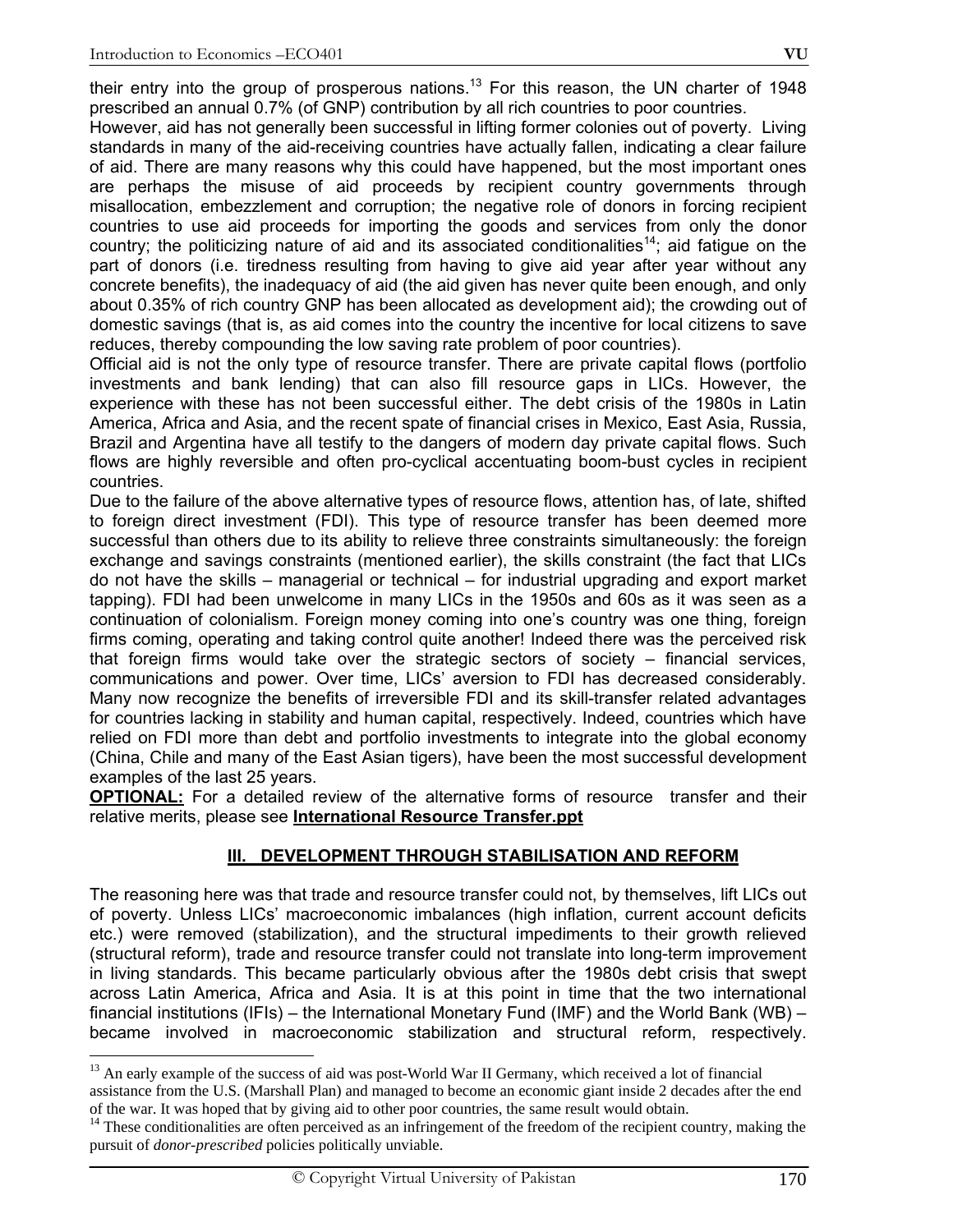Importantly, the countries in which the IFIs got involved, did not have much bargaining power vis-à-vis the IFIs, because the latter had bailed out these countries (by offering them soft multilateral loans) out after their debt defaults. As a result, the IFIs were able to determine the pace and direction of macroeconomic policy reform in these countries. For a summary of the origins of the IMF and the World Bank and their structure and ownership, please see IFIs.ppt.

**Most of the IMF's stabilisation policies** (and indeed WB's reform ones) were derived from neo-classical economics, known since 1990 as the "Washington Consensus". IMF's main stated objective was to ensure both through internal balance (supply=demand, i.e. low inflation, full employment) and external balance (sustainable BOP and external debt position). The approach was "stabilization" through "demand" management, the three tools of the latter being:

- **Tight monetary policy:** "demand reducing"; expected to work via higher interest rates which reduced private sector consumption and investment demand, suppressed inflation and boosted domestic savings. High interest rates also caused higher capital inflows (lower capital flight) and helped restore external balance via the capital account.
- **Tight fiscal policy:** also "demand reducing"; worked via higher revenues (increased taxation and broader tax base) and reduced expenditure on subsidies, public sector corporations etc. There was also reduced demand (including, for imports) and government's borrowing requirement (boosted the creditworthiness of the government as a borrower making borrowing cheaper).
- **Devaluation:** produced "demand switching" from imports to home produced tradable goods. Worked via increased competitiveness, export diversification, reduced need for export subsidies (as exporters became competitive), and increased investor confidence in the local currency (preventing dollarisation by people fearing an impending devaluation).

LICs' experience with IMF policies has generally not been successful: The above policies have drawn heavy & wide-ranging criticism. Critics have drawn attention towards

- **Short-term policy conflicts:** demand management policies compromise internal balance – esp. income & employment; lower government expenditure means less output, jobs. Higher interest rates can lead to corporate bankruptcies, bad debts and financial sector crises.
- **Devaluation** can raise prices of imports, including necessities, raw materials and investment goods. Also, devaluation translates into inflation when there is real wage resistance; i.e. when a devaluation-induced rise in import prices feeds fully into the domestic price level through wages.
- **Demand-reduction policies** are anti-growth: increased taxation can stifle the productive sector, as widening the tax net proves difficult and most of the burden falls on a few taxpayers; cutting government expenditure can cause reduced public investment in infrastructure, education and health; higher interest rates can discourage private investment.
- **Stabilisation hurts the poor:** expenditure cuts almost always fall partly on the social sectors most relevant to the poor (health, education, food/fertilizer subsidies etc.). This can lead to political instability, jeopardize economic stabilization and delay or reverse "reform". Esp. difficult for democratic governments to push the harsh stabilization measures through.

It is now recognized that these policy conflicts need to be integrated into the Programme in advance through the institution of proper safety nets for the poor, and assurances that all "IMF-induced" aid (or debt relief) is channeled strictly to poverty reduction programmes.

# **World Bank's structural reform policies:**

The World Bank's structural reform policies have usually involved the following: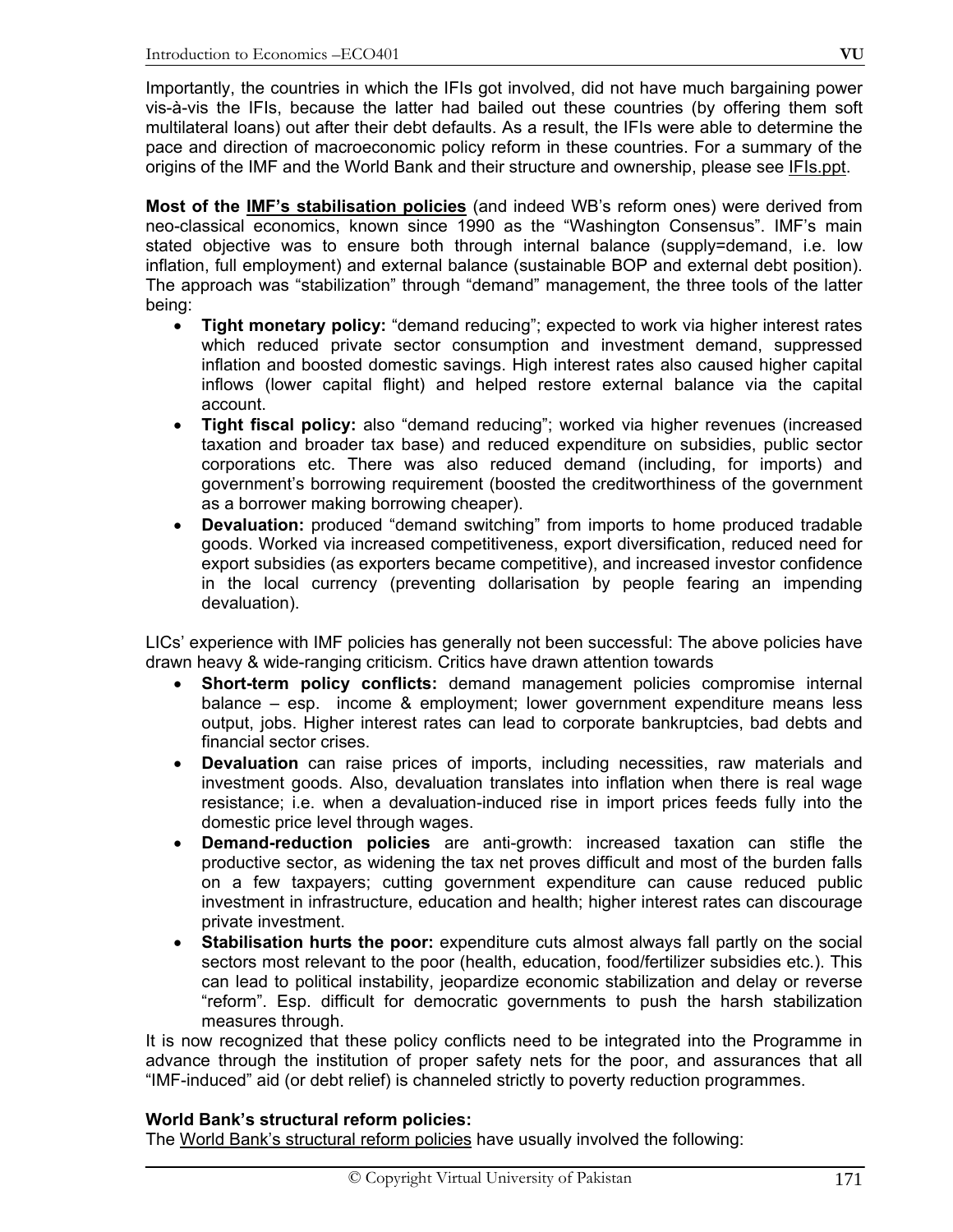- Liberalization of prices, removal of subsidies
- Deregulation involving dismantling of licensing systems and red-tape
- Privatization of state-owned enterprises (SOEs). SOEs were usually considered inefficient due to political interference, and a lack of competition, cost awareness and fear of bankruptcy
- Trade liberalization, including tariffication of non-tariff-barriers, harmonization of tariffs and an eventual reduction thereof
- FDI liberalization, to create a transparent, predictable environment for foreign investors to operate in
- Financial liberalization, involving ending of financial repression policies (artificially low interest rates, credit rationing, restrictions on banking competition) and government involvement in investment allocation
- Capital account liberalization, i.e. removing controls on capital flows
- Governance and administrative reforms: reducing waste in, and improving reliability/quality of, pubic services; strengthening tax administration; fiscal decentralization; elimination of corruption; enhancing predictability of legal and regulatory framework; reducing over-employment in public sector

While most of the policies prescribed by the World Bank appeared desirable, some of them came with conditionalities that were perceived as politically sensitive, "patronizing", and involving dismantling of strong entrenched interest (like domestic industrialists). Predictably, therefore, non-compliance was a major feature of such programmes.

Even in cases where the domestic government intended to implement the prescribed reforms, compliance problems occurred due to poor sequencing and/or bad timing. Example 1: relaxing capital controls given a poorly regulated domestic financial system exposed countries to increased risk of financial crisis. Examples 2: Trade liberalization (reducing tariffs) or financial liberalization (raising interest rates) before achieving fiscal consolidation (i.e. rationalization of government expenditures and widening of tax base), caused borrowing costs to balloon and fiscal deficits to widen (Zambia, Zimbabwe, Pakistan).

Insistence on rapid liberalization of all sectors has over-stretched many LICs' institutional capacities.

# **So what are the proposed solutions?**

- Some Left-leaning critics totally reject the globalization doctrine and want the freemarket model dumped in favour of a more interventionist set-up. Japan and East Asia are presented as examples of countries which witnessed tremendous growth despite having serious market-unfriendly "distortions" in their economies. The argument these critics present is that, in a second-best world, certain distortions may be desirable.
- Many NGOs, and LICs themselves, argue for the reform of the global trading system to open up rich country markets and address commodity price instability.
- Right-leaning groups (including the US Treasury and the Republican Party) which wish to see the withdrawal of the IMF from development finance in favour of the World Bank; they would like to see the IMF focusing only on crisis-prevention and providing shortterm liquidity to countries facing BOPs problems. Many NGOs agree that IMF's development finance policies have failed but are unclear on whether or not the IMF should totally withdraw. They fear that in the absence of alternatives (like grants etc.), overall aid to LICs may fall.
- The IMF and World Bank themselves want to improve the quality of conditionalities while reducing their quantity, encourage government participation in policy design and the setting of these conditionalities so as to encourage ownership of the Fund and Bank programmes.
- NGOs and rich country government, of late, have stressed the need to integrate poverty reduction objectives and sustainable development into IMF/World Bank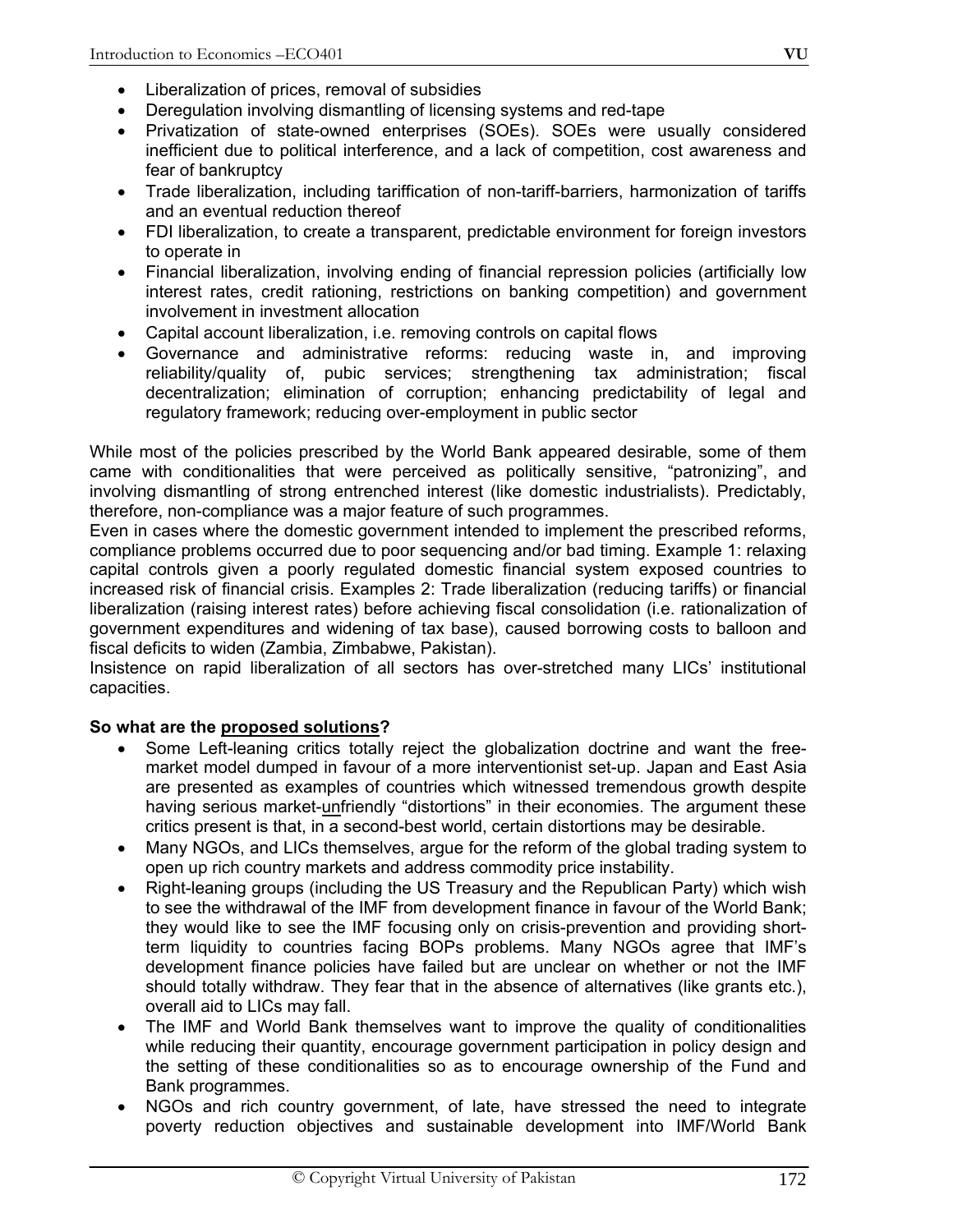programmes: Poverty Reduction Strategy Papers have been written in this context to ensure sustainable development with a human face.

• Rich country governments also emphasize the importance of good governance in public policy, better management of public resources, greater transparency, active public scrutiny, and generally increased government accountability in fiscal management.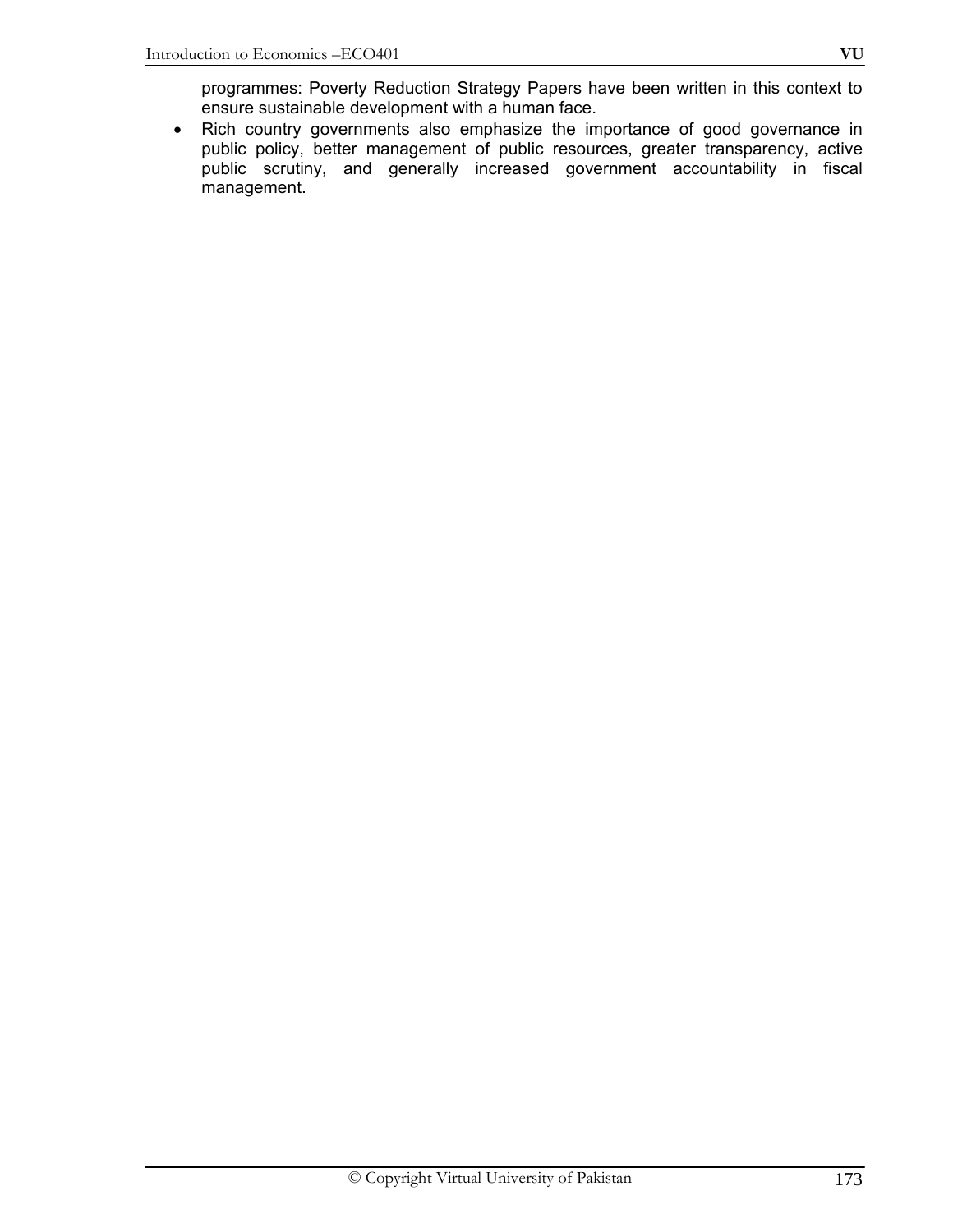# **END OF UNIT 16 – EXERCISES**

**The Human Development Index is a measure of well-being that is based on three equally weighted indexes: per capita GDP, educational attainment and life expectancy. Dr Mahboob-ul-Haque (who also served as Pakistan's Foreign Minister in the 1980s) was the main force behind this idea. For what reasons are HDI and per-capita GDP rankings likely to diverge?** 

When the other two elements of HDI – educational attainment and like expectancy – diverge from per capita income in the rank order. One of the main reasons for this divergence is inequality. Thus a country with a high GDP per capita, but which is very unequally distributed, may have a large proportion of the population which is poor, with relatively little access to education and with a relatively low life expectancy. This is the reason why countries like Qatar and Saudi Arabia despite being very high on the per cpaital GDP ranking, appear quite low on the HDI ranking list.

#### **If a disastrous harvest of rice were confined to a particular country, would (a) the world price and (b) its own domestic price of rice fluctuate significantly? What would happen to the country's export earnings and the earnings of individual farmers?**

- a) The world price would not rise significantly as a result of its poor harvest. In the extreme case of a small country facing a perfectly elastic demand for its rice exports, the world price would be unaffected by its bad harvest.
- b) If rice were a significant proportion of its total exports, the fall in rice production, and hence sales, would cause the current account to deteriorate and the exchange rate to depreciate (assuming a flexible exchange rate). This would increase the domestic currency price of its rice exports.

The country's foreign exchange earnings would fall. Individual farmers' earnings would also fall, unless, the rise in price from the exchange rate depreciation were sufficient to offset the fall in output and sales (which is unlikely, unless rice exports constitute a major portion of total exports).

### **Why is an overvalued exchange rate likely to encourage the use of capital-intensive technology?**

Because it reduces the price of imported capital equipment (assuming that such equipment has low or zero tariffs imposed on it).

### **Would the use of import controls (tairffs or quotas) help or hinder a policy of exportorientated industrialisation?**

In the early stages of industrialisation they may help a country build up its infant industries – industries that later could become export orientated. If protection is maintained for too long, or is too distorting, however, such industries could well remain inefficient and find it difficult to compete internationally.

# **Will the adoption of labour-intensive techniques necessarily lead to a more equal distribution of income?**

Not if the amount of investment varies significantly from one sector of the economy to another. If it did, then those working in sectors with new efficient labour-intensive technology would gain, while the poor, the dispossessed, and those working in old inefficient industries would not. Income distribution could become less equal.

### **Consider the arguments from the perspective of an advanced country for and against protecting its industries from imports of manufactures from lower-income countries.**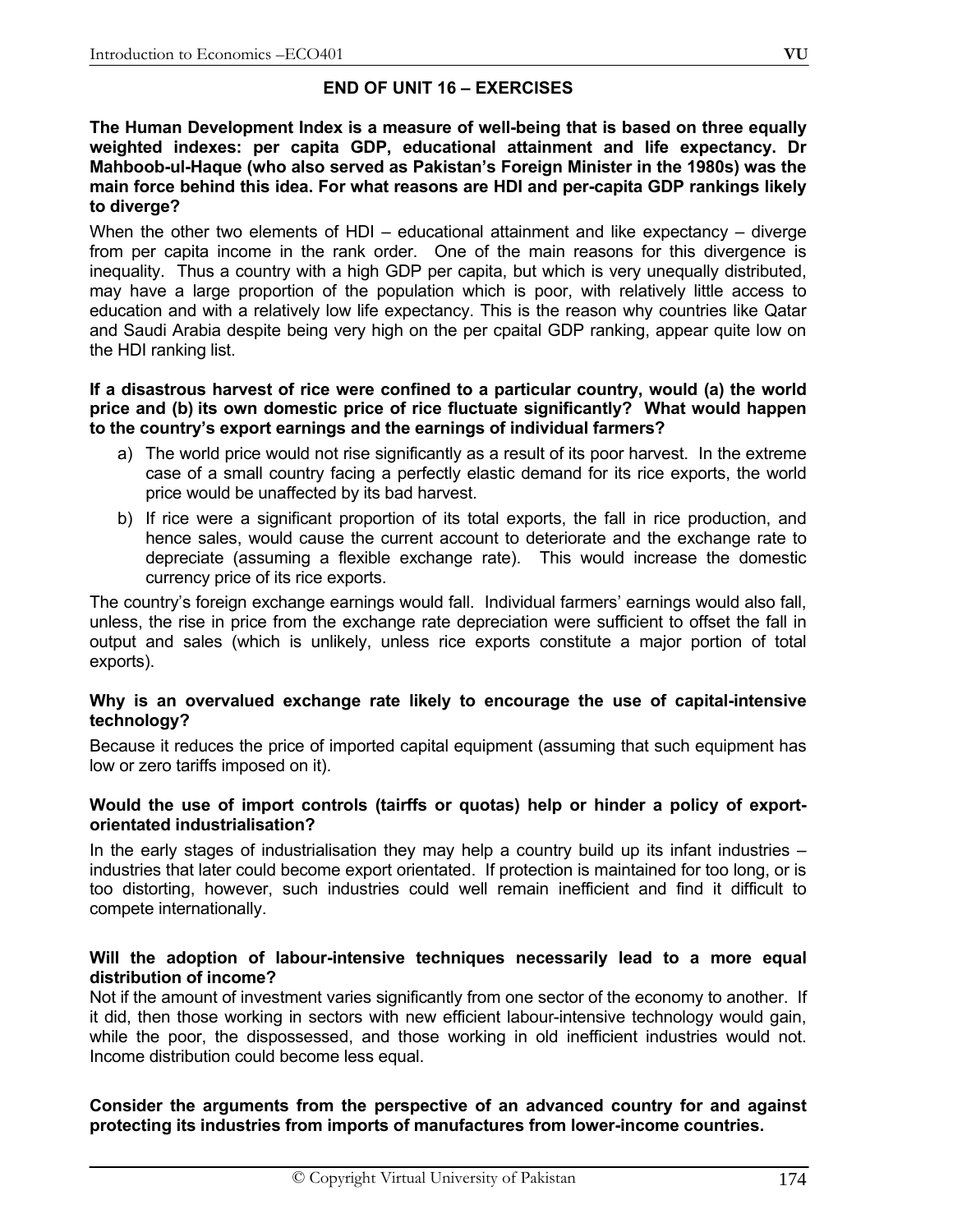Consumers will lose from such protection, because they will be denied access to lower-income countries' products at such low prices. Workers and employers in the industries threatened by cheaper imports from lower-income countries will gain from the protection. Nevertheless there will be a net welfare loss to the country. A better solution to the problem of those in the industries threatened by the imports might for the government to help in the redeployment of labour.

### **What is the difference between mechanical efficiency and economic efficiency?**

Mechanical efficiency is where there is a low energy loss from a machine. For example, if a machine has an 80 per cent mechanical efficiency, this means for every 100 units of energy used to power the machine, it produces 80 units of energy output. In the context of the internal efficiency of a firm, economic efficiency involves producing a given output with the least costly combination of factors.

### **Why may governments of lower income countries be less strict than developed countries in controlling pollution?**

Reasons include:

- a. Given the much lower average levels of income, there is a higher level of marginal utility from increased output relative to the marginal pollution costs.
- b. There is often less political pressure on governments to reduce pollution.
- c. Possible greater ignorance of the full extent of the harmful effects of the pollution.

# **What difficulties is a government likely to encounter in encouraging the use of labourintensive technology?**

Difficulties include:

- a. Bias of firms towards using capital-intensive technologies which they see as 'modern'.
- b. Lack of efficient labour-intensive techniques available (due to a lack of research and development).
- c. Multinationals' preference for using techniques with which they are familiar. Such techniques, having been developed in advanced countries, are likely to be capital intensive.
- d. Labour-intensive technology may require a higher level of skills from the operatives.

### **What would be the effect on the levels of migration and urban unemployment of the creation of jobs in the towns?**

Urban employment would rise with the additional jobs. But if each job created in the towns encourages more than one person to migrate from the countryside, the level of urban unemployment will also increase.

# **Is there any potential conflict between the goals of maximising economic growth and maximising either (a) the level of employment or (b) the rate of growth of employment?**

- a) Maximising growth may involve using more capital-intensive techniques, because they create a greater surplus for reinvestment. But the adoption of more capital-intensive techniques will reduce the level of employment.
- b) There is less likely to be a conflict here. If capital-intensive techniques lead to a faster growth in output, they will tend to lead to a faster growth in employment, albeit from a lower level. (This conclusion will not follow, however, if there is a continuous switching to more capital-intensive techniques as profits are reinvested.)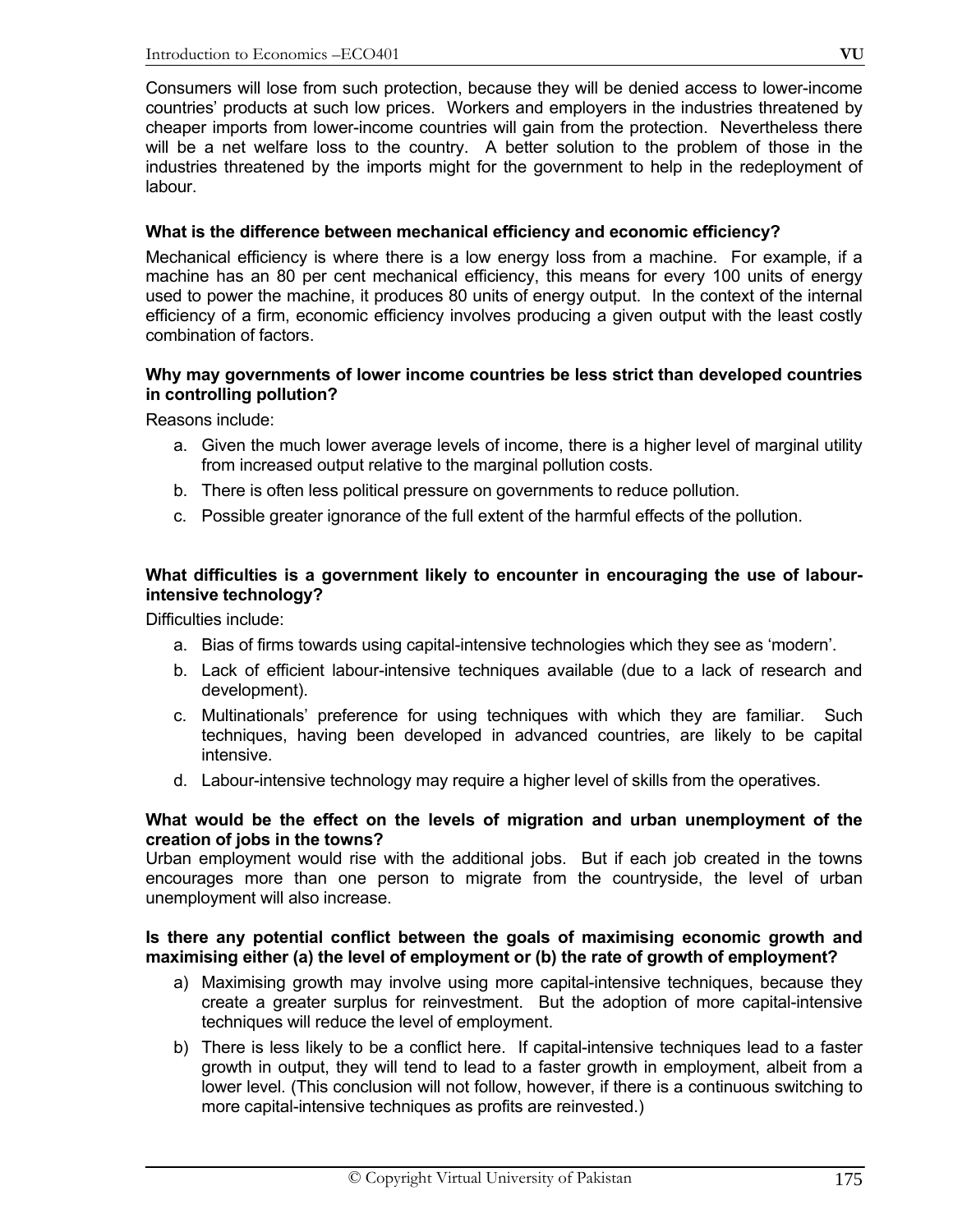# **What is the relationship between unemployment and (a) poverty; (b) inequality?**

- a) The greater the unemployment, the greater will tend to be the level of poverty, given that in most lower-income countries there is little or no state financial support for the unemployed.
- b) The greater the unemployment, the greater will tend to be the level of inequality. Society will become increasingly polarised into those with and those without jobs.

#### **If there were three techniques available, what would the isoquant look like? Would it make any difference to the conclusions of this model?**

The isoquant would have four straight-line sections. One vertical; then two downward-sloping sections, the higher one steeper than the other; then a horizontal section. This is illustrated in the diagram opposite. Each of the three 'corners' of the isoquant would be at the capital/labour ratio of one of the three techniques.

An isoquant like this would make no difference to the conclusions of the model. A capitalintensity bias could still lead to a more capital-intensive technique being chosen from the three available, than that warranted by questions of cost alone.



# **If more jobs were created in the towns, how, in the rural–urban migration model, would this affect (a) the level of urban unemployment; (b) the rate of urban unemployment?**

If more jobs were created in the towns,  $L_m$  would rise. This would cause  $W_u^e$  to rise.

- a) If  $W_u^e$  rises, more people will migrate and thus the level of urban unemployment will rise.
- b) If the urban wage (W<sub>u</sub>), the rural wage (W<sub>r</sub>) and the cost of migration ( $\alpha$ ) are unaltered, then migration will take place until  $W_u L_m/L_u$  has returned to its original level, with  $L_m/L_u$ the same as before. Thus although the level of unemployment has risen, the rate of unemployment has stayed the same.

### **What common ground is there between structuralist and monetarist explanations of inflation and lack of growth in lower-income countries?**

Structuralist economists generally accept that high inflation is accompanied by high rates of growth in the money supply, even though they see monetary growth as a symptom of the problem rather than its basic cause.

Both structuralists and monetarists accept the importance of supply-side policies to relieve bottlenecks, increase growth and reduce unemployment. Monetarists, however, generally see the means of achieving this to be a liberating of market forces, whereas structuralists generally advocate interventionist policies.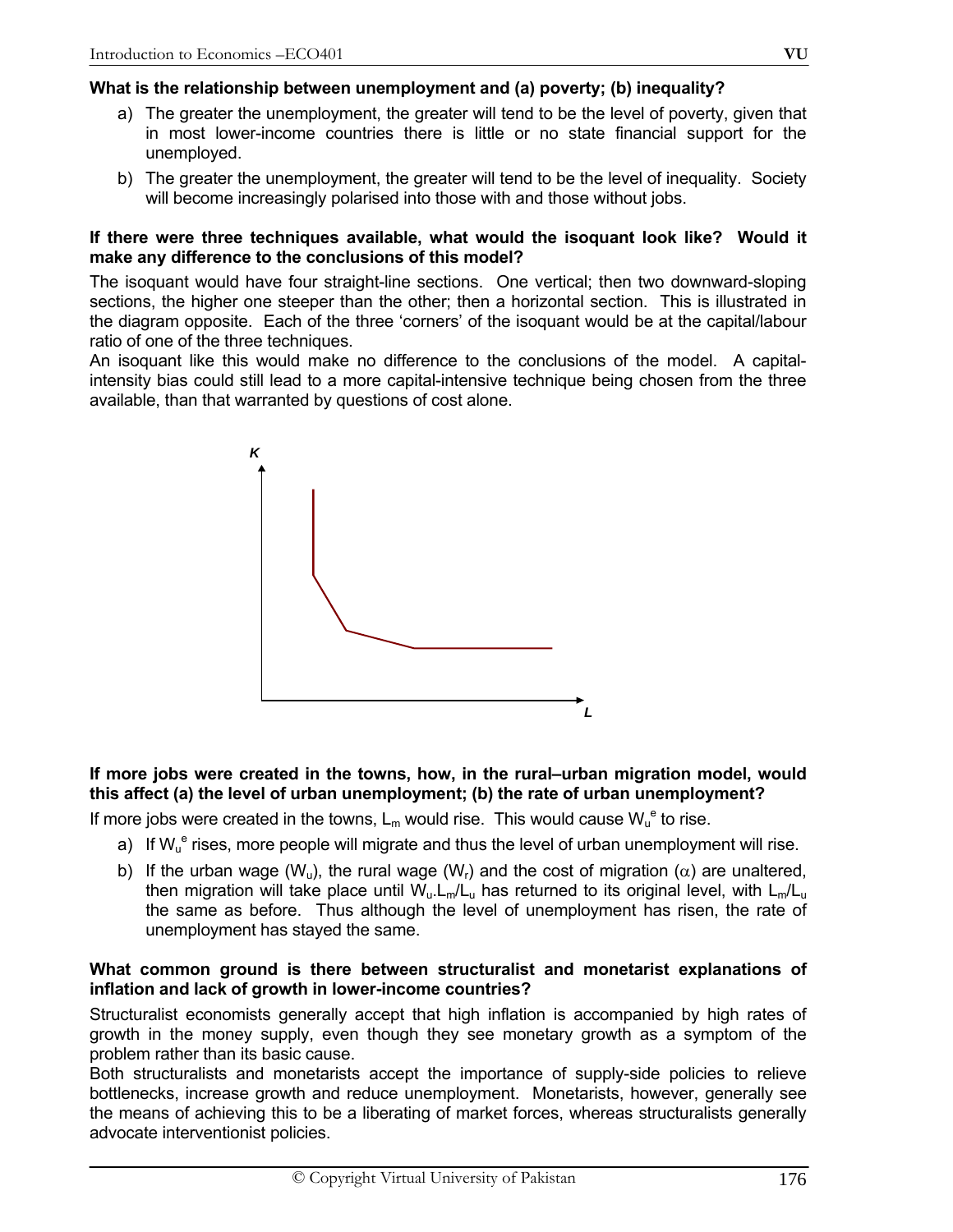# **One solution proposed to help solve Argentina's weak financial position is that it should abandon the peso as its unit of currency and replace it with the US dollar (i.e. "dollarise"). What advantages and drawbacks might such a solution have for the Argentine economy both in the short and the long term?**

The advantages are that there would be much greater currency stability and a more stable macroeconomic environment, with inflation more under control. In the short-term this would help to restore confidence in the economy and encourage people to save. In the longer term it would encourage inward investment and trade. The disadvantage is that interest rates would be determined in the USA, and they might not be suitable for the Argentine economy at any given time: in other words, Argentina would lose control over monetary policy. The arguments here are similar to those concerning whether the UK should adopt the euro. The main difference is that the UK would have considerable input into eurozone macroeconomic policy, whereas Argentina would have no input into US macroeconomic policy.

# **What are the relative advantages and disadvantages to a lower-income country of rescheduling its debts compared with simply defaulting on them (either temporarily or permanently)?**

Default is a high-risk strategy. The benefits are an immediate wiping out of debt. The potential costs are great, however. Its assets in foreign institutions may be confiscated, as too may its ships and merchandise in transit. Once having defaulted, it will be virtually impossible to raise future loans to rebuild the economy. The threat of default, however, especially if made by several debtor countries acting together, could force creditor institutions to offer lower interest rates or more generous rescheduling programmes, or even to write off a certain portion of the debt.

### **If reductions in lower-income countries' debt are in the environmental interests of the whole world, then why have developed countries not gone much further in reducing or cancelling the debts owed to them?**

Because it would not be in the private interests of the banks concerned. Even in the case of official government loans, individual developed countries may be reluctant to cancel debts on their own, feeling that it is not their specific responsibility.

# **Would it be possible to devise a scheme of debt repayments that would both be acceptable to debtor and creditor countries and not damage the environment?**

A longer period to pay would reduce the pressure on lower-income countries to exploit their environment. Also direct financial help to lower-income countries to protect the environment would be in the global interest and could also help to reduce lower-income countries' debt burden.

#### **Would the objections of lower-income countries to debt-equity swaps be largely overcome if foreign ownership was restricted to less than 50 per cent in any company? If such restrictions were imposed, would this be likely to affect the 'price' at which debt were swapped for equity?**

To some extent, yes. Lower-income countries would be able to retain the controlling interest in their companies within their borders. There would still be foreign influence in the running of the companies, however, but this may not be wholly unwelcome with the expertise that advanced countries can bring.

Restricting ownership to less than 50 per cent would reduce the benefits to the developedcountry banks or companies. They would therefore be unwilling to pay such a high price for equity than if they had been able to acquire a controlling share.